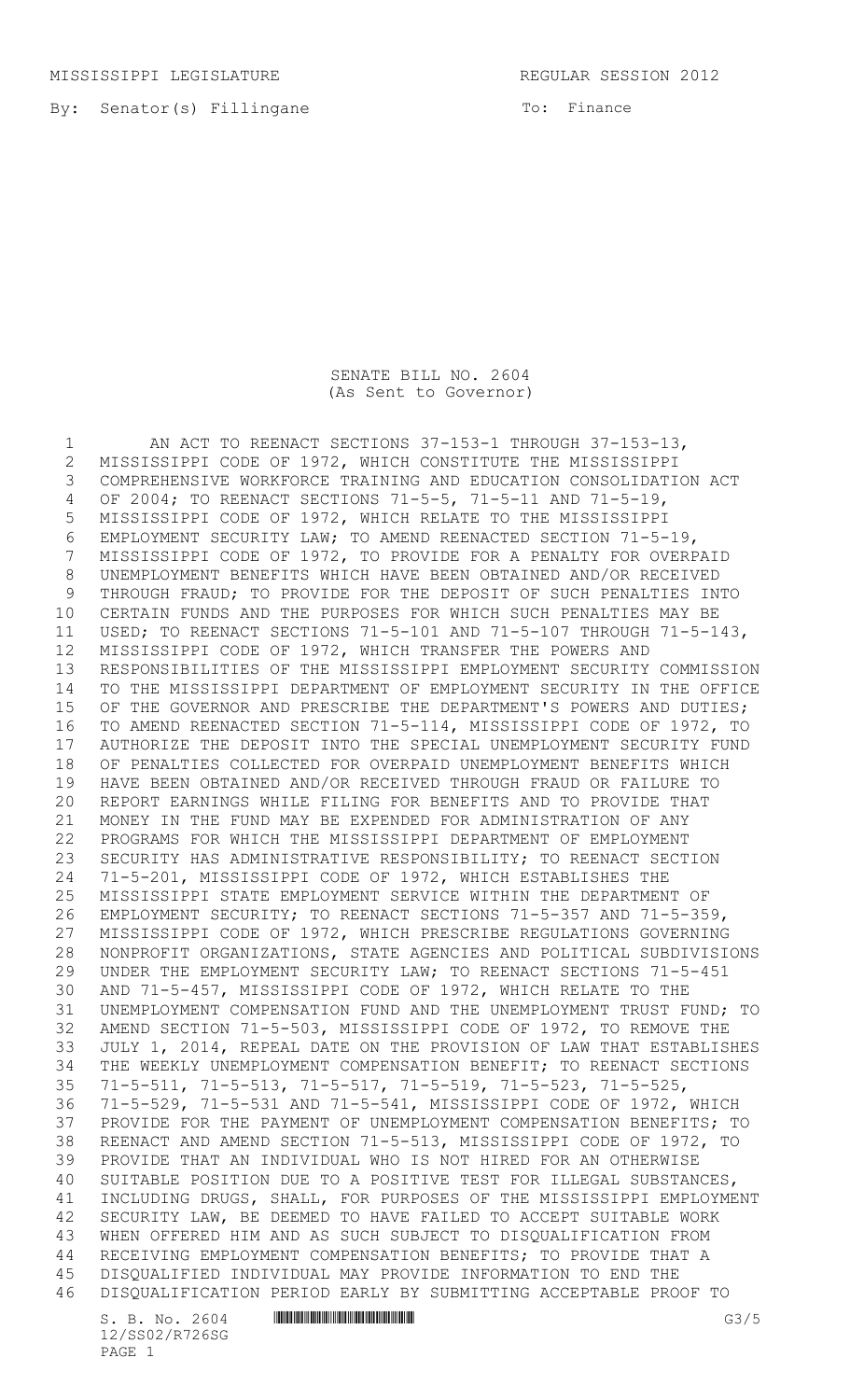THE MISSISSIPPI DEPARTMENT OF EMPLOYMENT SECURITY OF A NEGATIVE TEST RESULT FROM A TESTING FACILITY APPROVED BY THE DEPARTMENT; TO PROVIDE THAT AT ANY TIME DURING OR AFTER THE ASSESSED DISQUALIFICATION PERIOD, THE MISSISSIPPI DEPARTMENT OF EMPLOYMENT SECURITY MAY REQUIRE THE INDIVIDUAL TO SUBMIT ACCEPTABLE PROOF TO THE DEPARTMENT OF A NEGATIVE TEST RESULT FROM A TESTING FACILITY APPROVED BY THE DEPARTMENT IN ORDER TO REINSTATE THE INDIVIDUAL AND RESUME THE ISSUANCE OF BENEFITS UNDER MISSISSIPPI EMPLOYMENT SECURITY LAW; TO PROVIDE THAT NO PERSON ELIGIBLE FOR UNEMPLOYMENT BENEFITS SHALL BE DENIED BENEFITS FOR CERTAIN REASONS FOR ANY WEEK IN WHICH THEY ARE ENGAGED IN THE SELF-EMPLOYMENT ASSISTANCE PROGRAM; TO AUTHORIZE ANY INDIVIDUAL WHO IS RECEIVING UNEMPLOYMENT BENEFITS TO PARTICIPATE IN A PROGRAM TO GAIN SKILLS THAT MAY LEAD TO EMPLOYMENT WHILE CONTINUING TO RECEIVE UNEMPLOYMENT BENEFITS IF AUTHORIZATION FOR PARTICIPATION IS GRANTED BY THE DEPARTMENT AND PARTICIPATION IS CERTIFIED WEEKLY; TO PROVIDE THAT WHILE PARTICIPATING IN SUCH A PROGRAM, AVAILABILITY AND WORK SEARCH REQUIREMENTS WILL BE WAIVED; TO LIMIT THE AMOUNT OF TIME THAT AN INDIVIDUAL MAY PARTICIPATE IN SUCH A PROGRAM; TO REENACT SECTION 73-30-25, MISSISSIPPI CODE OF 1972, WHICH EXCLUDES CERTAIN PROFESSIONALS FROM REGULATION UNDER THE LAWS GOVERNING LICENSED PROFESSIONAL COUNSELORS; TO REENACT SECTION 43-1-30, MISSISSIPPI CODE OF 1972, WHICH CREATES THE MISSISSIPPI TANF IMPLEMENTATION COUNCIL AND PRESCRIBES ITS POWERS AND DUTIES; TO AMEND SECTION 43-17-5, MISSISSIPPI CODE OF 1972, TO REMOVE THE REPEAL DATE ON THE PROVISION OF LAW WHICH PROVIDES THE AMOUNT OF TEMPORARY ASSISTANCE TO NEEDY FAMILIES; TO REENACT SECTION 43-19-45, MISSISSIPPI CODE OF 1972, WHICH REQUIRES THE CHILD SUPPORT UNIT ESTABLISHED BY THE DEPARTMENT OF HUMAN SERVICES TO ESTABLISH A STATE PARENT LOCATOR SERVICE; TO REENACT SECTIONS 57-62-5, 57-62-9, 57-75-5 AND 57-80-7, MISSISSIPPI CODE OF 1972, WHICH RELATE TO THE MISSISSIPPI ADVANTAGE JOBS ACT, THE MISSISSIPPI MAJOR ECONOMIC IMPACT ACT, AND THE GROWTH AND PROSPERITY ACT, RESPECTIVELY; TO REENACT SECTION 69-2-5, MISSISSIPPI CODE OF 1972, WHICH PRESCRIBES CERTAIN DUTIES OF THE MISSISSIPPI COOPERATIVE EXTENSION SERVICE RELATING TO THE DISSEMINATION OF INFORMATION TO 83 THE AGRICULTURAL COMMUNITY; TO REENACT SECTION 7-1-355, MISSISSIPPI CODE OF 1972, WHICH REQUIRES THE DEPARTMENT OF EMPLOYMENT SECURITY, OFFICE OF THE GOVERNOR, TO MAKE AN ANNUAL REPORT TO THE LEGISLATURE ON WORKFORCE INVESTMENT ACTIVITIES; TO AMEND REENACTED SECTIONS 37-153-7, 43-19-45 AND 71-5-357, MISSISSIPPI CODE OF 1972, TO INFORM THE CODE PUBLISHER OF CERTAIN NONSUBSTANTIVE LANGUAGE THAT SHOULD BE REVISED; TO AMEND SECTION 60, CHAPTER 572, LAWS OF 2004, AS AMENDED BY SECTION 58, CHAPTER 30, LAWS OF THE FIRST EXTRAORDINARY SESSION OF 2008, AS AMENDED BY SECTION 58, CHAPTER 559, LAWS OF 2010 REGULAR SESSION, AS AMENDED BY CHAPTER 471, LAWS OF 2011, TO EXTEND UNTIL JULY 1, 2019, THE REPEAL DATE ON THOSE STATUTES THAT ESTABLISH AND PRESCRIBE THE MEMBERSHIP OF THE MISSISSIPPI WORKFORCE INVESTMENT BOARD AND TRANSFER THE POWERS AND RESPONSIBILITIES OF THE MISSISSIPPI EMPLOYMENT SECURITY COMMISSION TO THE MISSISSIPPI DEPARTMENT OF 98 EMPLOYMENT SECURITY; TO CODIFY SECTION 71-5-545, MISSISSIPPI CODE OF 1972, TO ESTABLISH A SELF-EMPLOYMENT ASSISTANCE PROGRAM (SEAP) UNDER THE MISSISSIPPI DEPARTMENT OF EMPLOYMENT SECURITY (MDES); TO PROVIDE ELIGIBILITY AND STANDARDS FOR THE PROGRAM AND TO PROVIDE FOR THE AMOUNT OF SELF-EMPLOYMENT ASSISTANCE ALLOWANCE; TO PROVIDE FOR A SEAP STEERING COMMITTEE; TO AUTHORIZE THE MDES TO ISSUE REGULATIONS TO ADMINISTER THE PROGRAM; TO AMEND SECTION 71-5-355,

12/SS02/R726SG PAGE 2

## $S. B. NO. 2604$  .  $M. 2604$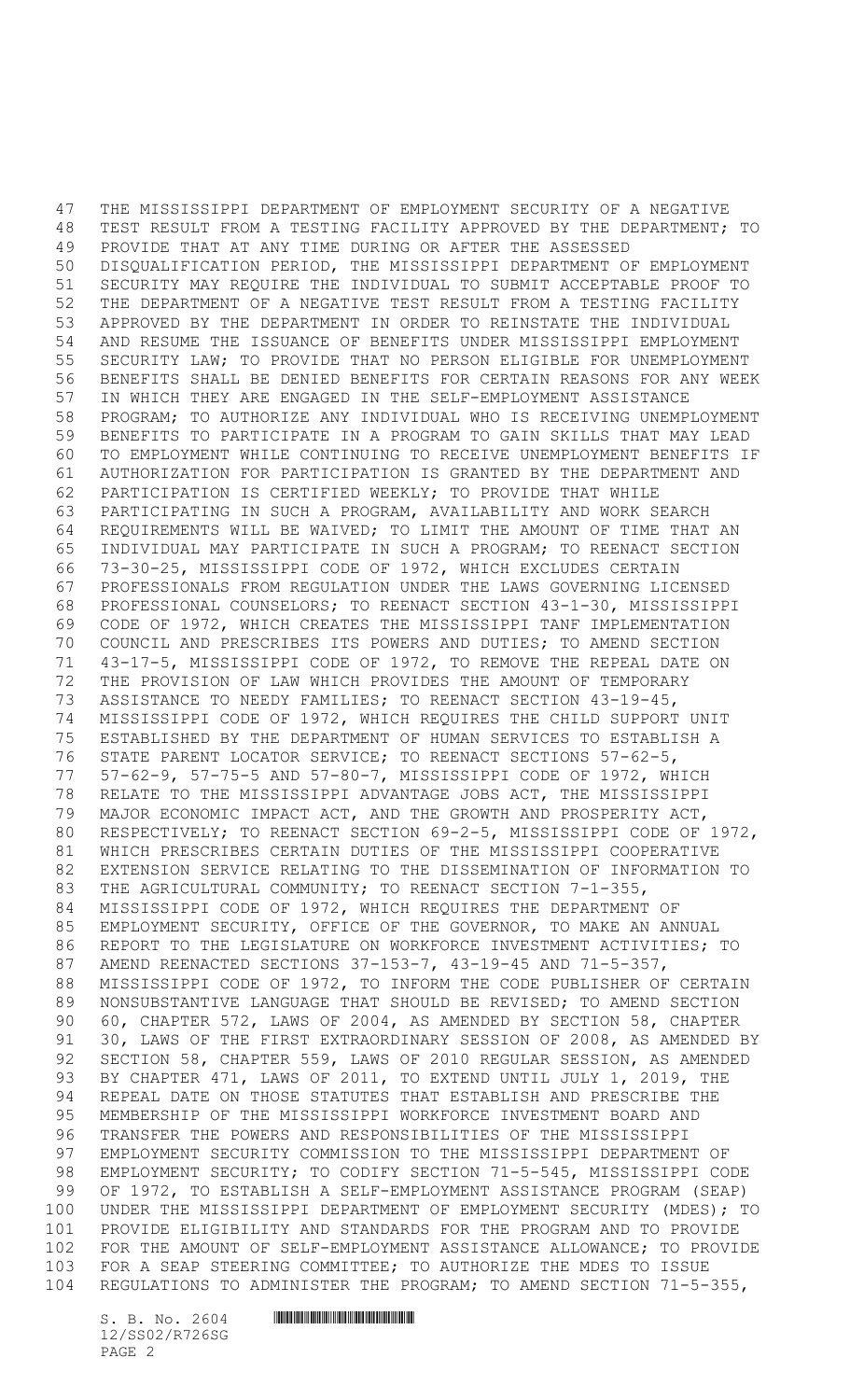MISSISSIPPI CODE OF 1972, TO PROVIDE THAT FROM AND AFTER JANUARY 1, 2012, ACCRUAL RULES SHALL APPLY FOR PURPOSES OF COMPUTING CONTRIBUTION RATES UNDER THE MISSISSIPPI EMPLOYMENT SECURITY LAW INCLUDING ASSOCIATED FUNCTIONS, AND TO PROVIDE THAT FOR ANY TAX YEAR, WHEN THE RESERVE RATIO OF THE UNEMPLOYMENT COMPENSATION FUND ON THE PRECEDING NOVEMBER 16 EQUALS OR EXCEEDS 3%, THE MODIFIED RATES OF EMPLOYER CONTRIBUTIONS SHALL BE IN EFFECT; AND FOR RELATED PURPOSES.

 BE IT ENACTED BY THE LEGISLATURE OF THE STATE OF MISSISSIPPI: **SECTION 1.** Section 37-153-1, Mississippi Code of 1972, is reenacted as follows:

 37-153-1. This chapter shall be known and may be cited as the "Mississippi Comprehensive Workforce Training and Education Consolidation Act of 2004."

 **SECTION 2.** Section 37-153-3, Mississippi Code of 1972, is reenacted as follows:

 37-153-3. It is the intent of the Legislature by the passage of Chapter 572, Laws of 2004, to establish one (1) comprehensive workforce development system in the State of Mississippi that is focused on achieving results, using resources efficiently and ensuring that workers and employers can easily access needed services. This system shall reflect a consolidation of the Mississippi Workforce Development Advisory Council and the Mississippi State Workforce Investment Act Board. The purpose of Chapter 572, Laws of 2004, is to provide workforce activities, through a statewide system that maximizes cooperation among state 131 agencies, that increase the employment, retention and earnings of participants, and increase occupational skill attainment by participants and as a result, improve the quality of the workforce, reduce welfare dependency and enhance the productivity and competitiveness of the State of Mississippi.

 **SECTION 3.** Section 37-153-5, Mississippi Code of 1972, is reenacted as follows:

 37-153-5. For purposes of this chapter, the following words and phrases shall have the meanings respectively ascribed in this section unless the context clearly indicates otherwise: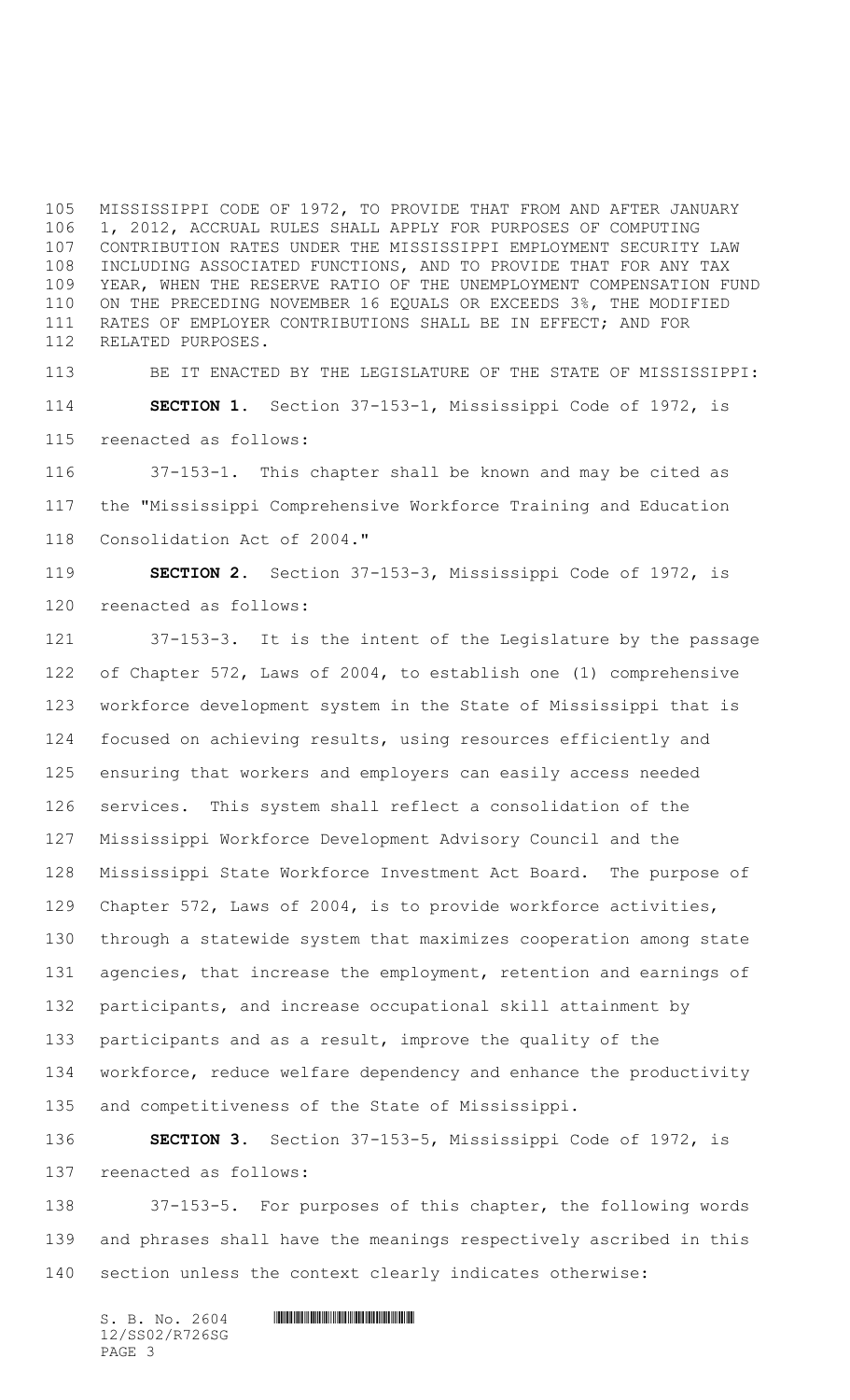(a) "State board" means the Mississippi State Workforce Investment Board;

 (b) "District councils" means the Local Workforce Development Councils;

 (c) "Local workforce investment board" means the board that oversees the workforce development activities of local workforce areas under the federal Workforce Investment Act.

 **SECTION 4.** Section 37-153-7, Mississippi Code of 1972, is reenacted and amended as follows:

 37-153-7. (1) There is created the Mississippi State Workforce Investment Board. The Mississippi State Workforce Investment Board shall be composed of thirty-nine (39) voting members, of which a majority shall be representatives of business and industry in accordance with the federal Workforce Investment Act.

 $S. B. No. 2604$  .  $M. 2604$ 12/SS02/R726SG PAGE 4 (a) The Governor shall appoint the following members of the board to serve a term of four (4) years: (i) The Executive Director of the Mississippi Association of Supervisors, or his/her designee; (ii) The Executive Director of the Mississippi Municipal League; 162 (iii) One (1) elected mayor; 163 (iv) One (1) elected county supervisor; (v) Two (2) representatives of labor 165 organizations, who have been nominated by state labor federations; (vi) Two (2) representatives of individuals and organizations that have experience with respect to youth activities; (vii) One (1) representative of the Mississippi Association of Planning and Development Districts; (viii) One (1) representative from each of the 172 four (4) workforce areas in the state, who has been nominated by 173 the community colleges in each respective area, with the consent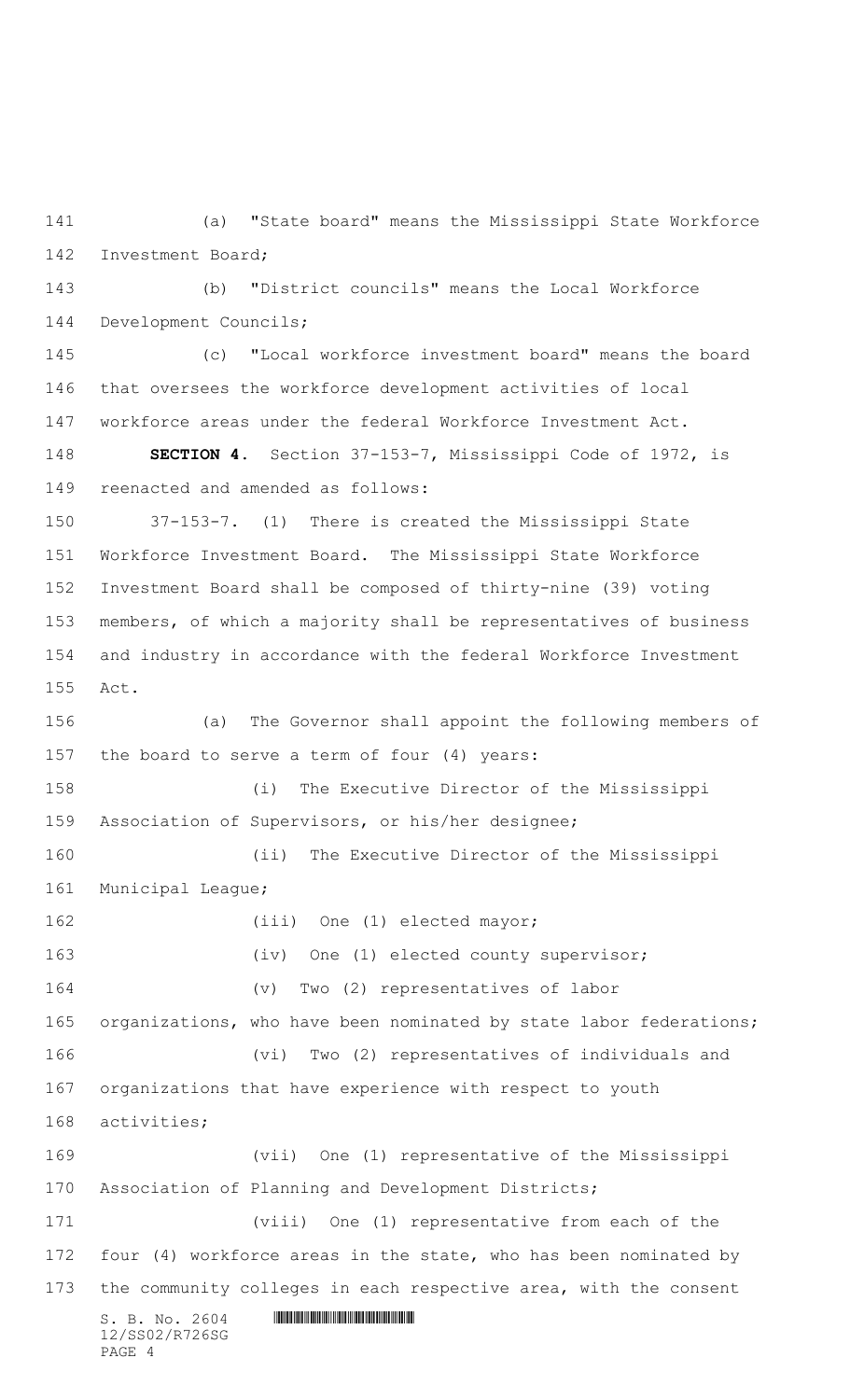$S. B. No. 2604$  .  $M. 2604$  of the elected county supervisors within the respective workforce area; and (ix) Nineteen (19) representatives of business owners nominated by business and industry organizations, which may include representatives of the various planning and development districts in Mississippi. (b) The following state officials shall be members of the board: (i) The Executive Director of the Mississippi 183 Department of Employment Security; (ii) The Executive Director of the Department of Rehabilitation Services; (iii) The State Superintendent of Public Education; (iv) The Executive Director of the Mississippi Development Authority; (v) The Executive Director of the Mississippi Department of Human Services; (vi) The Executive Director of the State Board for Community and Junior Colleges. (c) The Governor, or his designee, shall serve as a member. (d) Four (4) legislators, who shall serve in a nonvoting capacity, two (2) of whom shall be appointed by the Lieutenant Governor from the membership of the Mississippi Senate, and two (2) of whom shall be appointed by the Speaker of the House from the membership of the Mississippi House of Representatives. (e) The membership of the board shall reflect the diversity of the State of Mississippi. (f) The Governor shall designate the Chairman of the Mississippi State Workforce Investment Board from among the voting members of the board, and a quorum of the board shall consist of a majority of the voting members of the board.

12/SS02/R726SG PAGE 5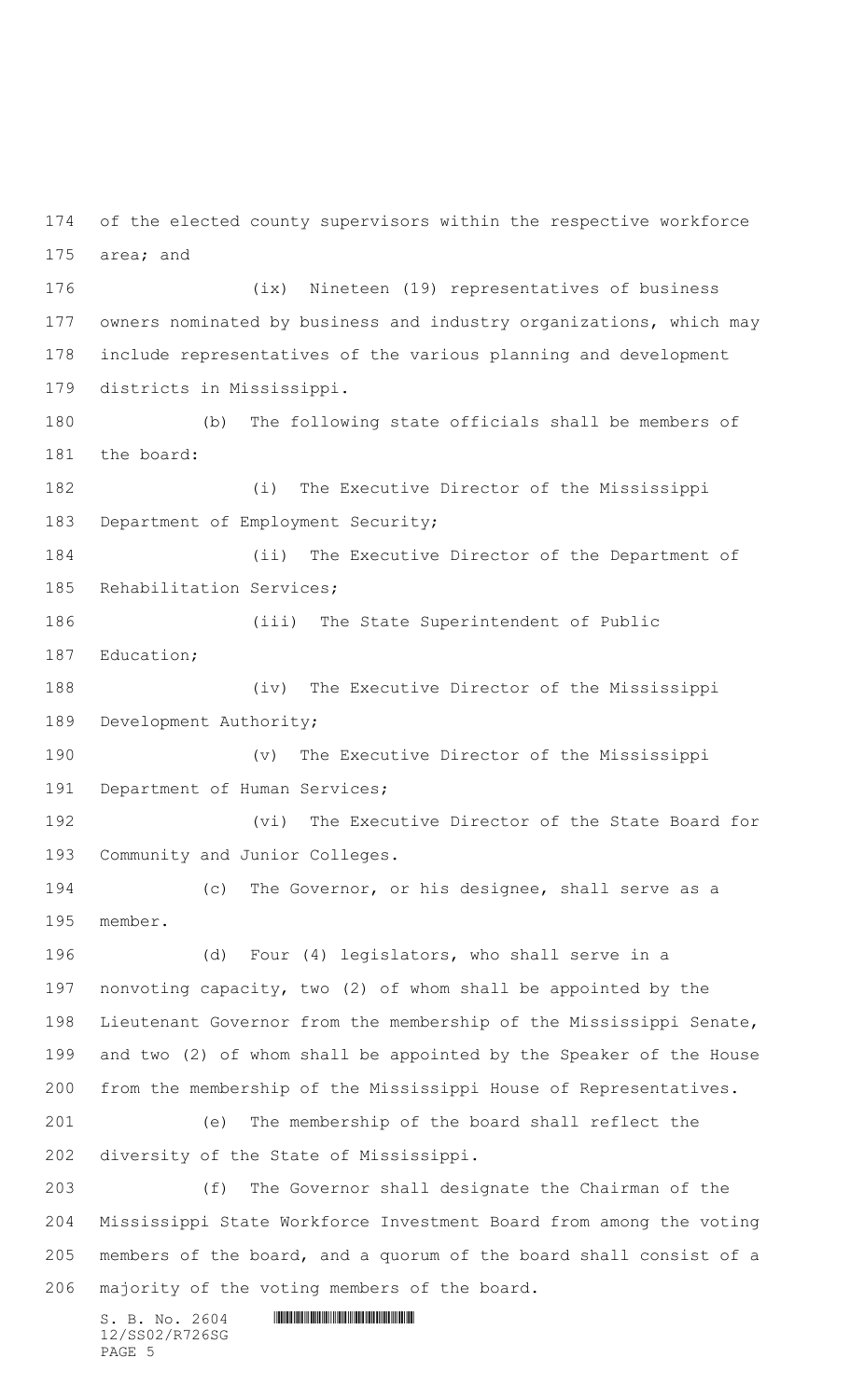(g) The voting members of the board who are not state employees shall be entitled to reimbursement of their reasonable expenses incurred in carrying out their duties under this chapter, from any funds available for that purpose.

 (h) The Mississippi Department of Employment Security shall be responsible for providing necessary administrative, clerical and budget support for the State Workforce Investment Board.

 (2) The Mississippi Department of Employment Security shall establish limits on administrative costs for each portion of Mississippi's workforce development system consistent with the federal Workforce Investment Act or any future federal workforce legislation.

 (3) The Mississippi State Workforce Investment Board shall have the following duties:

 (a) Develop and submit to the Governor a strategic plan for an integrated state workforce development system that aligns resources and structures the system to more effectively and efficiently meet the demands of Mississippi's employers and job seekers. This plan will comply with the federal Workforce Investment Act of 1998, as amended;

 (b) Assist the Governor in the development and continuous improvement of the statewide workforce investment system that shall include:

 (i) Development of linkages in order to assure coordination and nonduplication among programs and activities; and (ii) Review local workforce development plans that reflect the use of funds from the federal Workforce Investment Act, Wagner-Peyser Act and the Mississippi Comprehensive Workforce Training and Education Consolidation Act;

 (c) Recommend the designation of local workforce investment areas as required in Section 116 of the federal Workforce Investment Act of 1998. There shall be four (4)

 $S. B. No. 2604$  . The set of the set of  $S. B. N_{O.} 2604$ 12/SS02/R726SG PAGE 6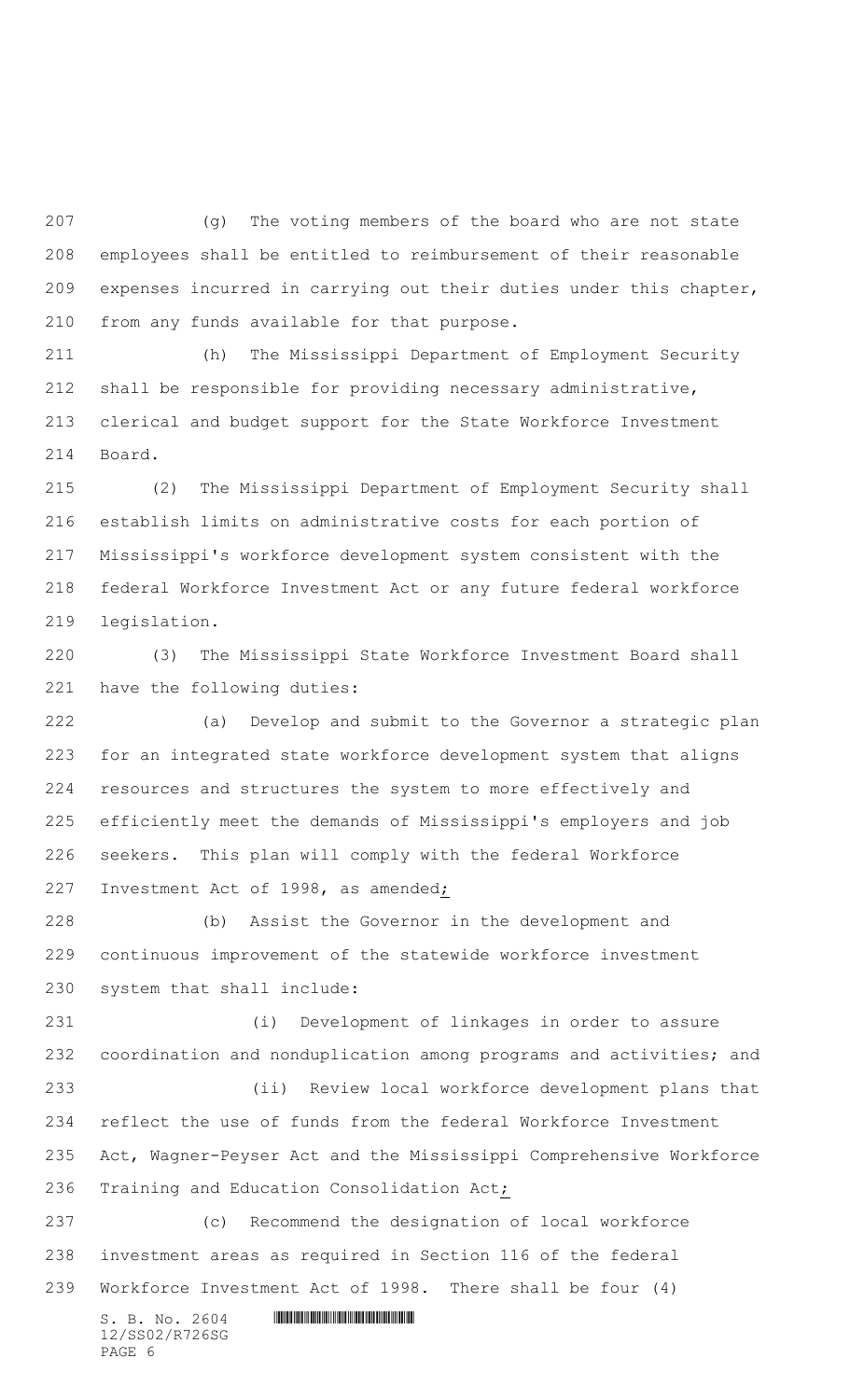workforce investment areas that are generally aligned with the planning and development district structure in Mississippi. Planning and development districts will serve as the fiscal agents to manage Workforce Investment Act funds, oversee and support the local workforce investment boards aligned with the area and the local programs and activities as delivered by the one-stop employment and training system. The planning and development districts will perform this function through the provisions of the county cooperative service districts created under Sections 19-3-101 through 19-3-115; however, planning and development districts currently performing this function under the Interlocal Cooperation Act of 1974, Sections 17-13-1 through 17-13-17, may continue to do so;

 (d) Assist the Governor in the development of an allocation formula for the distribution of funds for adult employment and training activities and youth activities to local workforce investment areas;

 (e) Recommend comprehensive, results-oriented measures that shall be applied to all Mississippi's workforce development system programs;

 (f) Assist the Governor in the establishment and management of a one-stop employment and training system conforming to the requirements of the federal Workforce Investment Act of 1998, as amended, recommending policy for implementing the Governor's approved plan for employment and training activities and services within the state. In developing this one-stop career operating system, the Mississippi State Workforce Investment Board, in conjunction with local workforce investment boards, shall:

 (i) Design broad guidelines for the delivery of workforce development programs;

 (ii) Identify all existing delivery agencies and other resources;

 $S. B. No. 2604$  . The set of the set of  $S. B. N \circ A$ 12/SS02/R726SG PAGE 7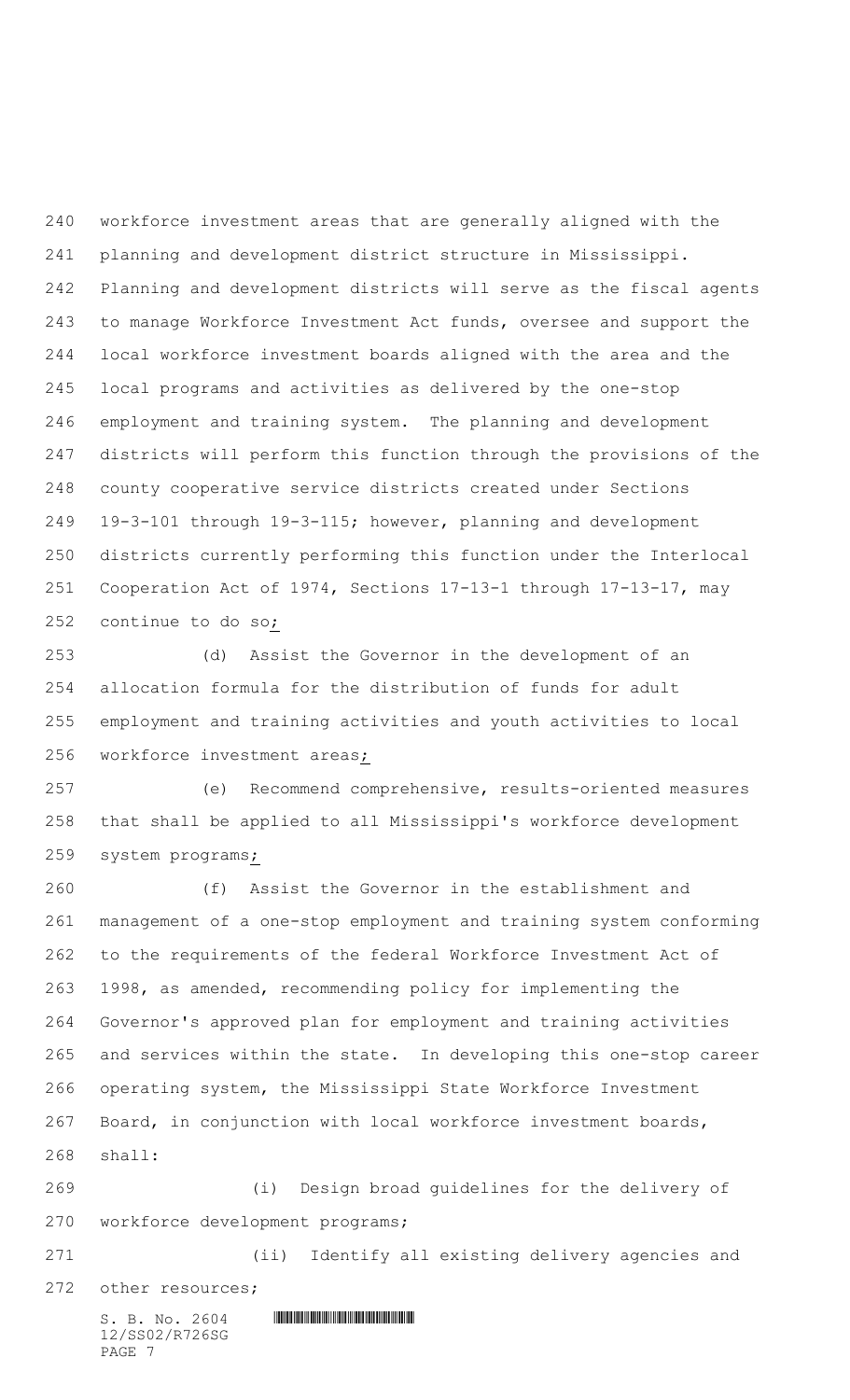(iii) Define appropriate roles of the various agencies to include an analysis of service providers' strengths and weaknesses;

 (iv) Determine the best way to utilize the various 277 agencies to deliver services to recipients; and

 (v) Develop a financial plan to support the delivery system that shall, at a minimum, include an accountability system;

 (g) Assist the Governor in reducing duplication of services by urging the local workforce investment boards to designate the local community/junior college as the operator of the WIN Job Center. Incentive grants of Two Hundred Thousand Dollars (\$200,000.00) from federal Workforce Investment Act funds may be awarded to the local workforce boards where the community/junior college district is designated as the WIN Job Center. These grants must be provided to the community and junior colleges for the extraordinary costs of coordinating with the Workforce Investment Act, advanced technology centers and advanced skills centers. In no case shall these funds be used to supplant state resources being used for operation of workforce development programs;

 (h) To provide authority, in accordance with any executive order of the Governor, for developing the necessary collaboration among state agencies at the highest level for accomplishing the purposes of this chapter;

 (i) To monitor the effectiveness of the workforce development centers and WIN job centers;

 (j) To advise the Governor, public schools, community/junior colleges and institutions of higher learning on effective school-to-work transition policies and programs that link students moving from high school to higher education and students moving between community colleges and four-year institutions in pursuit of academic and technical skills training;

12/SS02/R726SG PAGE 8

 $S. B. No. 2604$  .  $M. 2604$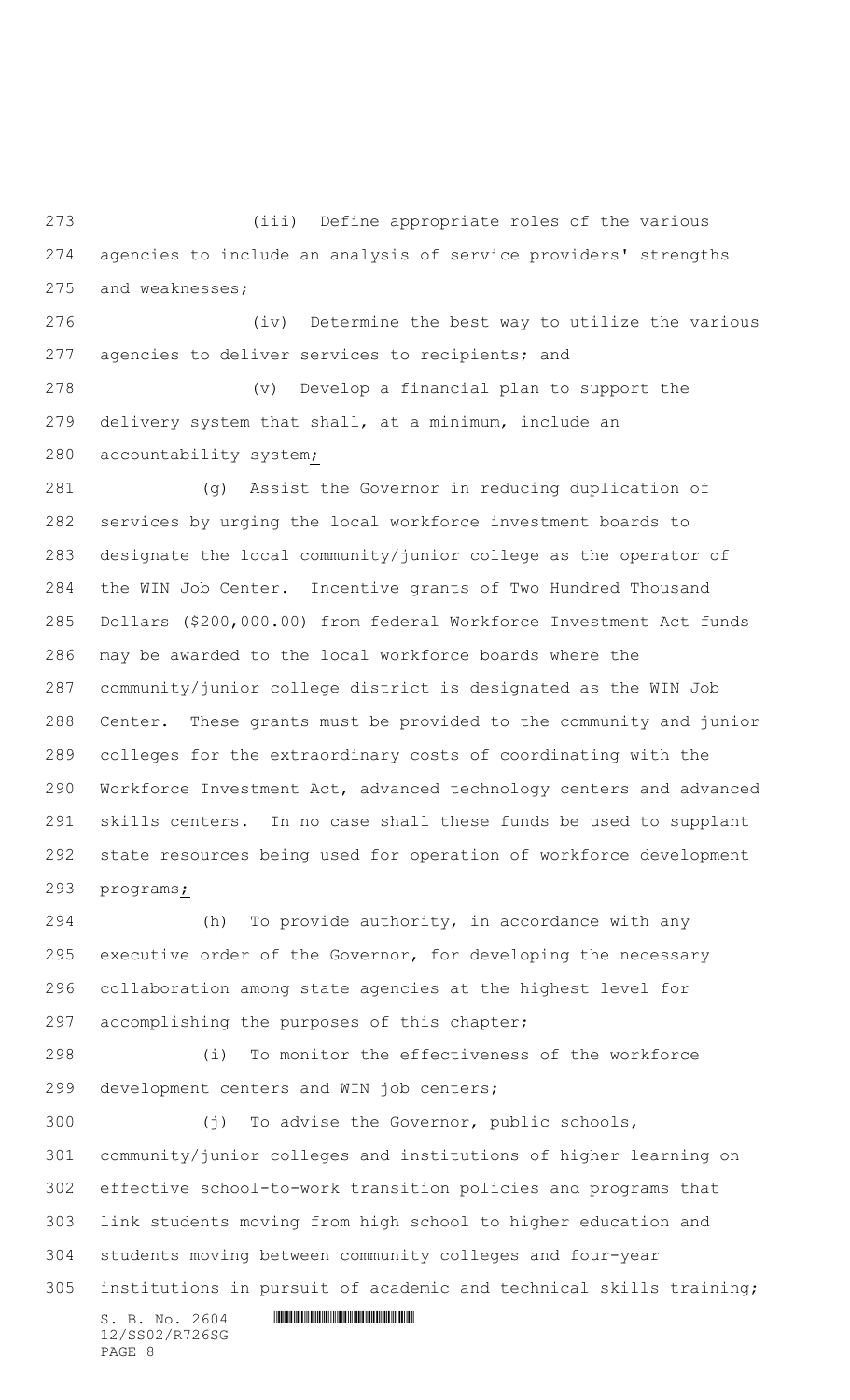(k) To work with industry to identify barriers that inhibit the delivery of quality workforce education and the responsiveness of educational institutions to the needs of industry;

 (l) To provide periodic assessments on effectiveness and results of the overall Mississippi comprehensive workforce development system and district councils; and

 (m) To assist the Governor in carrying out any other responsibility required by the federal Workforce Investment Act of 1998, as amended.

 (4) The Mississippi State Workforce Investment Board shall coordinate all training programs and funds in the State of Mississippi.

 Each state agency director responsible for workforce training activities shall advise the Mississippi State Workforce Investment Board of appropriate federal and state requirements. Each such state agency director shall remain responsible for the actions of his agency; however, each state agency and director shall work cooperatively, and shall be individually and collectively responsible to the Governor for the successful implementation of the statewide workforce investment system. The Governor, as the Chief Executive Officer of the state, shall have complete authority to enforce cooperation among all entities within the state that utilize federal or state funding for the conduct of workforce development activities.

 **SECTION 5.** Section 37-153-9, Mississippi Code of 1972, is reenacted as follows:

 37-153-9. (1) In accordance with the federal Workforce Investment Act of 1998, there shall be established, for each of the four (4) state workforce areas prescribed in Section 37-153-3 336 (2)(c), a local workforce investment board to set policy for the portion of the state workforce investment system within the local area and carry out the provisions of the Workforce Investment Act.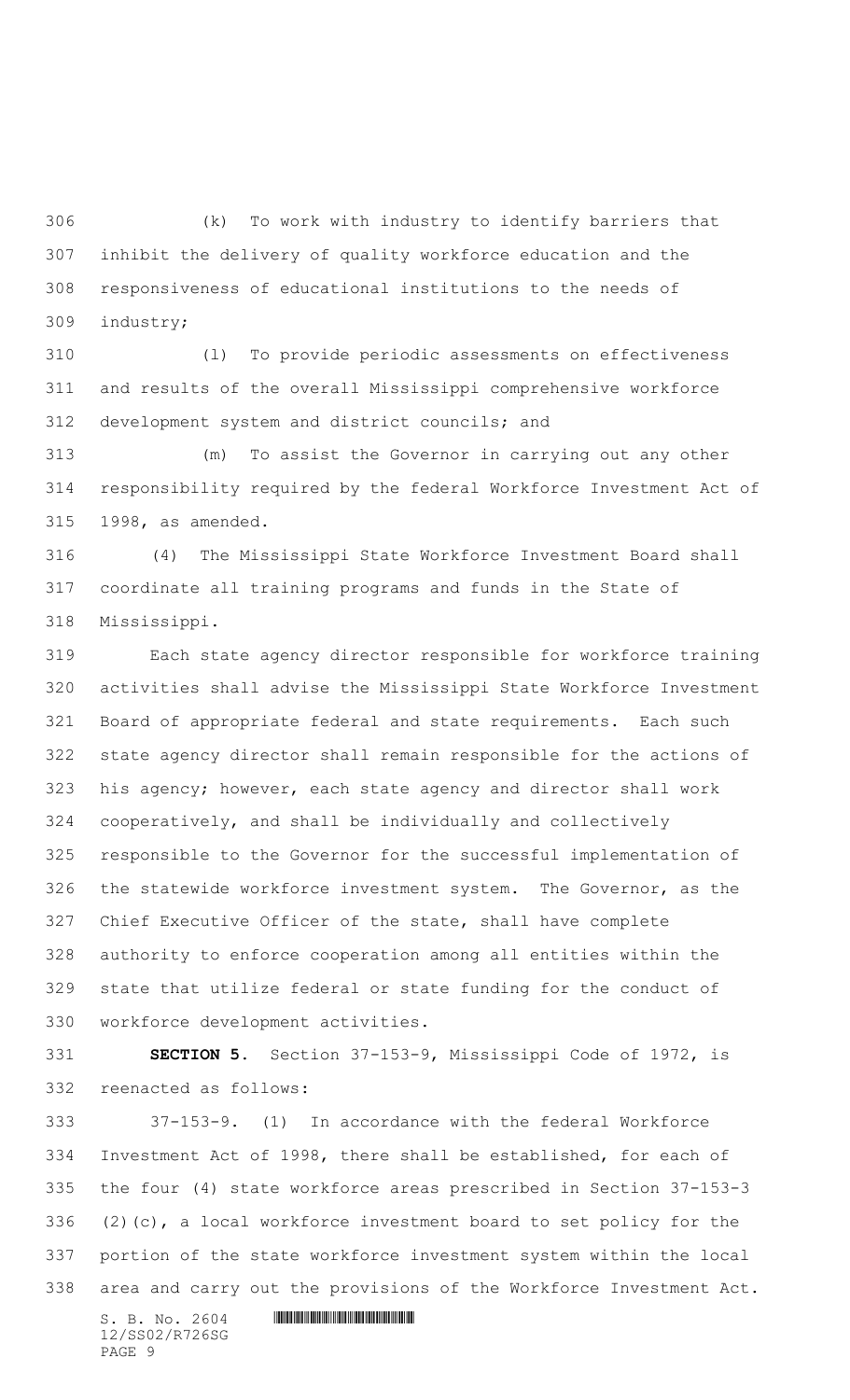(2) Each community college district shall have an affiliated District Workforce Development Council. The district council shall be composed of a diverse group of fifteen (15) persons appointed by the board of trustees of the affiliated public community or junior college. The members of each district council shall be selected from persons recommended by the chambers of commerce, employee groups, industrial foundations, community organizations and local governments located in the community college district of the affiliated community college with one (1) appointee being involved in basic literacy training. However, at least eight (8) members of each district council shall be chief executive officers, plant managers that are representatives of employers in that district or service sector executives. The District Workforce Development Council affiliated with each respective community or junior college shall advise the president of the community or junior college on the operation of its workforce development center/one-stop center. The Workforce Development Council shall have the following advisory duties: (a) To develop an integrated and coordinated district workforce investment strategic plan that: (i) Identifies workforce investment needs through job and employee assessments of local business and industry; (ii) Sets short-term and long-term goals for industry-specific training and upgrading and for general development of the workforce; and (iii) Provides for coordination of all training programs, including ABE/GED, Skills Enhancement and Industrial Services, and shall work collaboratively with the State Literacy Resource Center; (b) To coordinate and integrate delivery of training as

provided by the workforce development plan;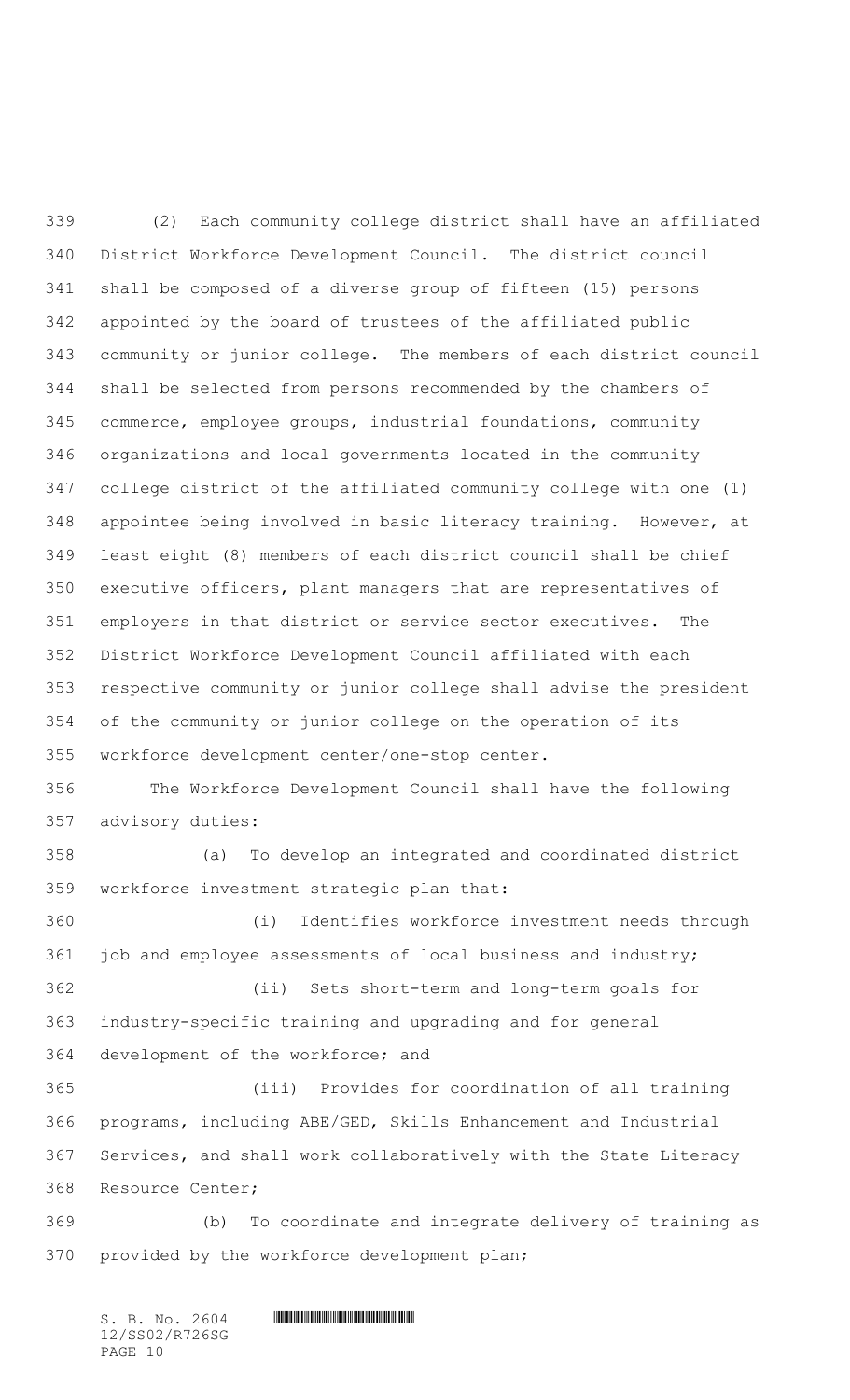(c) To assist business and industry management in the transition to a high-powered, quality organization;

 (d) To encourage continuous improvement through evaluation and assessment; and

 (e) To oversee development of an extensive marketing plan to the employer community.

 **SECTION 6.** Section 37-153-11, Mississippi Code of 1972, is reenacted as follows:

 37-153-11. (1) There are created workforce development centers to provide assessment, training and placement services to individuals needing retraining, training and upgrading for small business and local industry. Each workforce development center shall be affiliated with a separate public community or junior college district.

 (2) Each workforce development center shall be staffed and organized locally by the affiliated community college. The workforce development center shall serve as staff to the affiliated district council.

 (3) Each workforce development center, working in concert with its affiliated district council, shall offer and arrange services to accomplish the purposes of this chapter, including, but not limited to, the following:

 (a) For individuals needing training and retraining: (i) Recruiting, assessing, counseling and referring to training or jobs;

 (ii) Preemployment training for those with no experience in the private enterprise system;

 (iii) Basic literacy skills training and high school equivalency education; (iv) Vocational and technical training, full-time

or part-time; and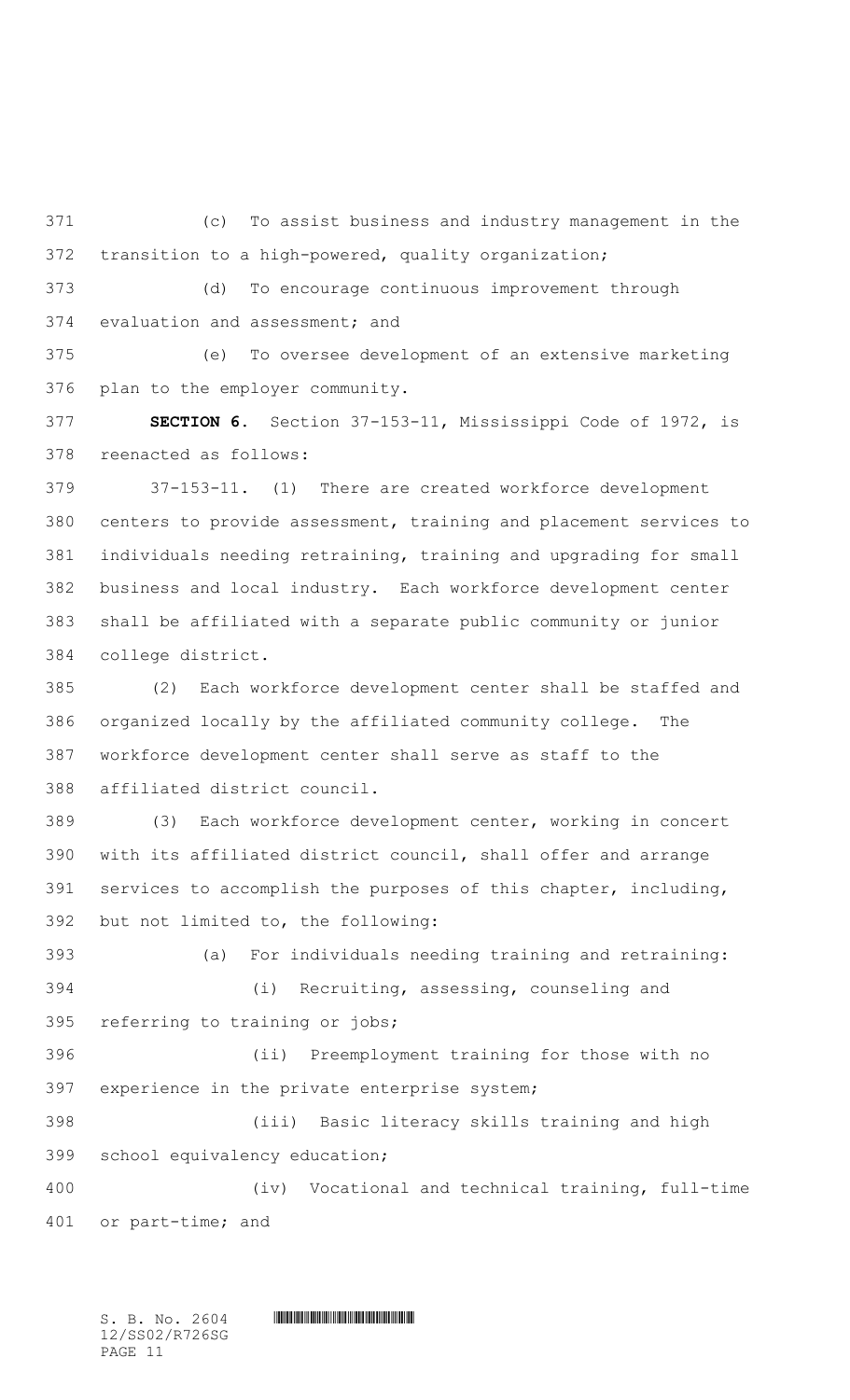$S. B. NO. 2604$  .  $M. 2604$  (v) Short-term skills training for educationally and economically disadvantaged adults in cooperation with federally established employment and training programs; (b) For specific small businesses, industries or firms within the district: (i) Job analysis, testing and curriculum development; (ii) Development of specific long-range training plans; (iii) Industry or firm-related preemployment training; 413 (iv) Workplace basic skills and literacy training; (v) Customized skills training; (vi) Assistance in developing the capacity for total quality management training; (vii) Technology transfer information and referral services to business of local applications of new research in cooperation with the University Research Center, the state's universities and other laboratories; and (viii) Development of business plans; (c) For public schools within the district technical assistance to secondary schools in curriculum coordination, development of tech prep programs, instructional development and resource coordination; and (d) For economic development, a local forum and resource center for all local industrial development groups to meet and promote regional economic development. (4) Each workforce development center shall compile and make accessible to the Mississippi Workforce Investment Board necessary information for use in evaluating outcomes of its efforts and in improving the quality of programs at each community college, and shall include information on literacy initiatives. Each workforce development center shall, through an interagency management

12/SS02/R726SG PAGE 12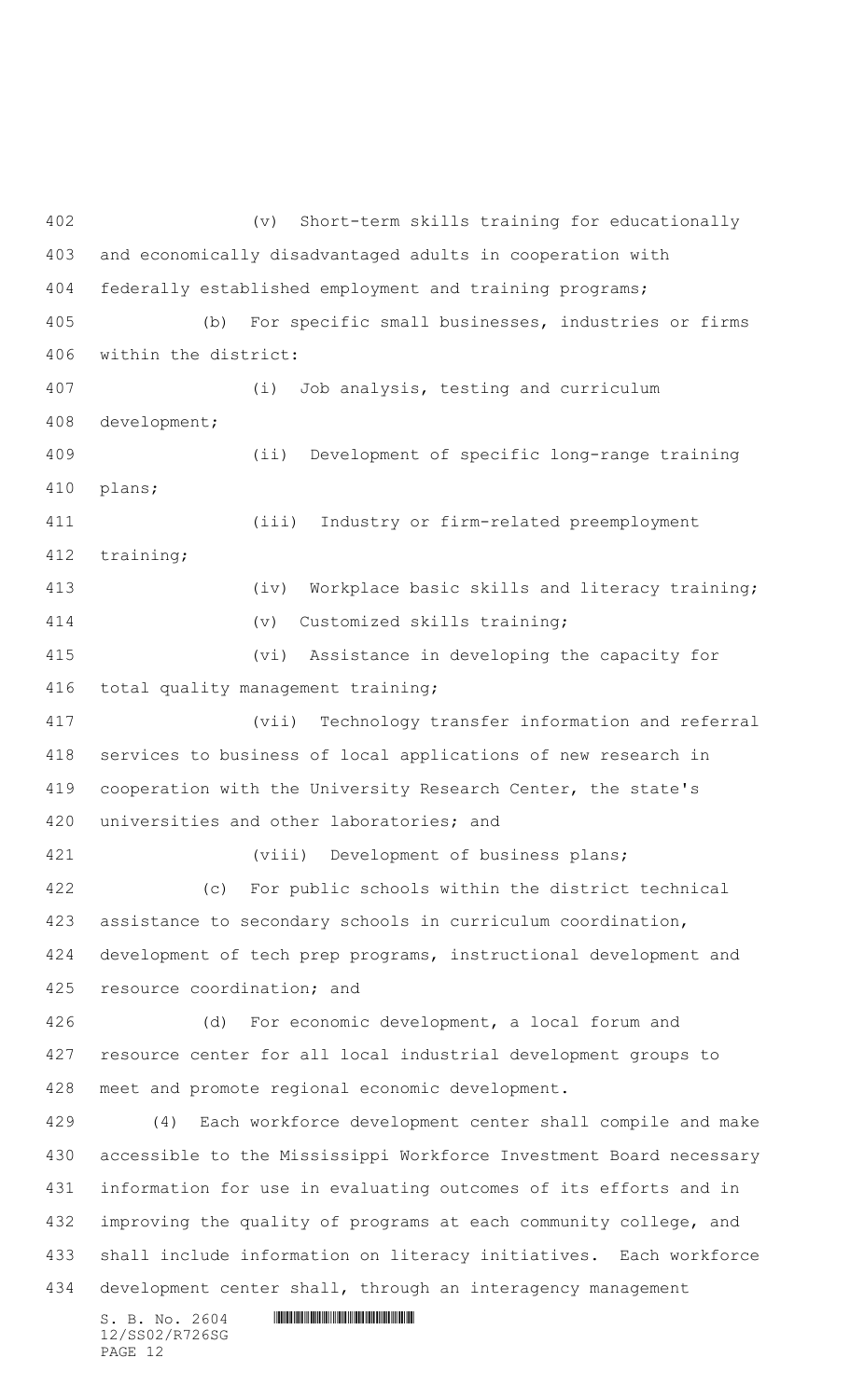information system, maintain records on new small businesses, placement, length of time on the job after placement and wage rates of those placed in a form containing such information as established by the state council.

 **SECTION 7.** Section 37-153-13, Mississippi Code of 1972, is reenacted as follows:

 37-153-13. The State Board for Community and Junior Colleges is designated as the primary support agency to the workforce development centers. The State Board for Community and Junior Colleges may exercise the following powers:

 (a) To provide the workforce development centers the assistance necessary to accomplish the purposes of this chapter;

 (b) To provide the workforce development centers consistent standards and benchmarks to guide development of the local workforce development system and to provide a means by which the outcomes of local services can be measured;

 (c) To develop the staff capacity to provide, broker or contract for the provision of technical assistance to the workforce development centers, including, but not limited to:

 (i) Training local staff in methods of recruiting, assessment and career counseling;

 (ii) Establishing rigorous and comprehensive local preemployment training programs;

 (iii) Developing local institutional capacity to deliver total quality management training;

 (iv) Developing local institutional capacity to transfer new technologists into the marketplace;

 (v) Expanding the Skills Enhancement Program and improving the quality of adult literacy programs; and (vi) Developing data for strategic planning;

 (d) To collaborate with the Mississippi Development Authority and other economic development organizations to increase the community college systems' economic development potential;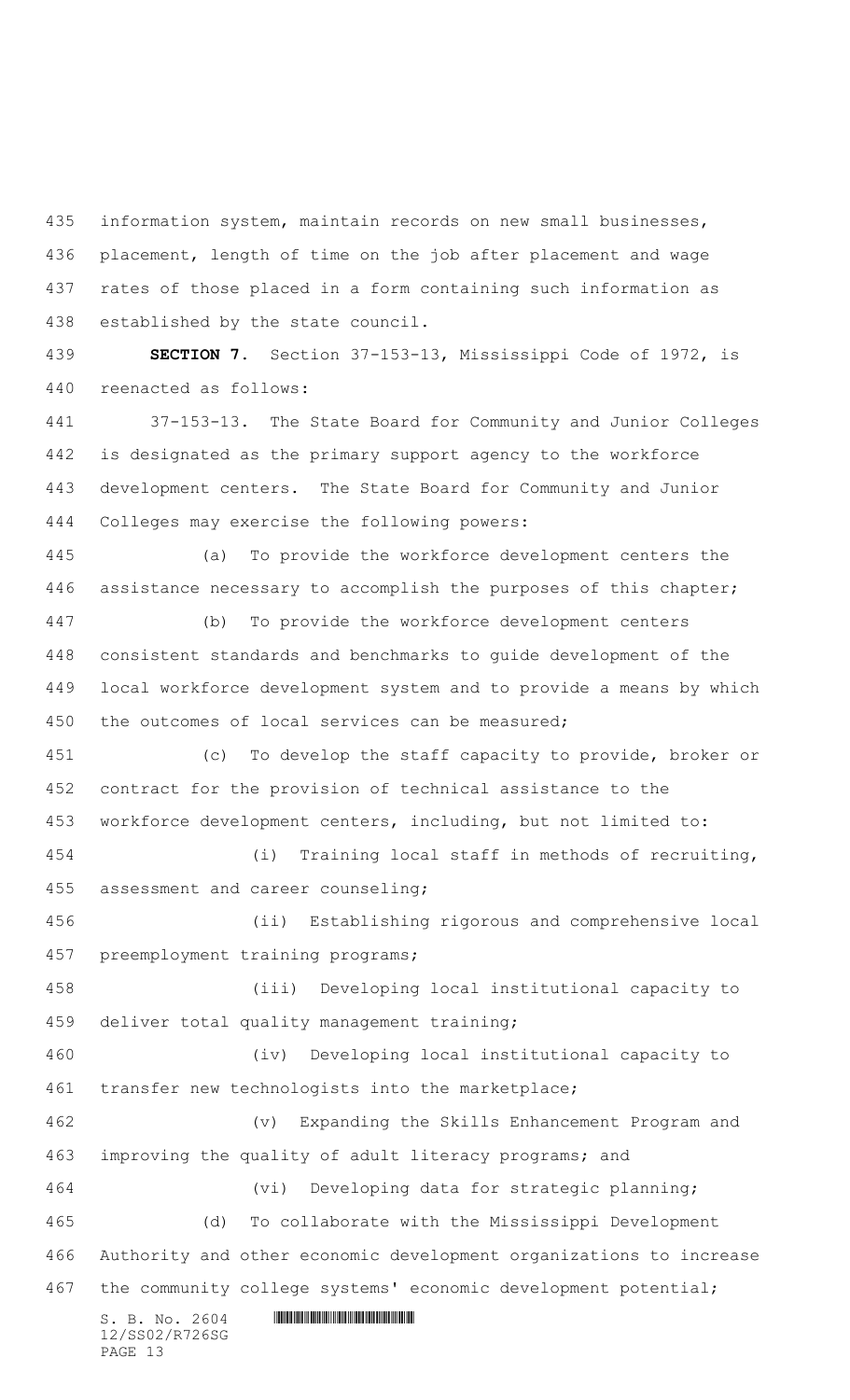(e) To administer presented and approved certification programs by the community colleges for tax credits and partnership funding for corporate training;

 (f) To create and maintain an evaluation team that examines which kinds of curricula and programs and what forms of quality control of training are most productive so that the knowledge developed at one (1) institution of education can be transferred to others;

 (g) To develop internal capacity to provide services and to contract for services from universities and other providers directly to local institutions;

 (h) To develop and administer an incentive certification program;

 (i) To develop and hire staff and purchase equipment necessary to accomplish the goals set forth in this section; and (j) To collaborate, partner and contract for services with community-based organizations and disadvantaged businesses in the delivery of workforce training and career information especially to youth, as defined by the federal Workforce Investment Act, and to those adults who are in low income jobs or whose individual skill levels are so low as to be unable initially to be aided by a workforce development center. Community-based organizations and disadvantaged businesses must meet performance-based certification requirements set by the State Board for Community and Junior Colleges. **SECTION 8.** Section 71-5-5, Mississippi Code of 1972, is reenacted as follows: 71-5-5. The Legislature finds and declares that the existence and continued operation of a federal tax upon employers, against which some portion of the contributions required under this chapter may be credited, will protect Mississippi employers

 from undue disadvantages in their competition with employers in other states. If at any time, upon a formal complaint to the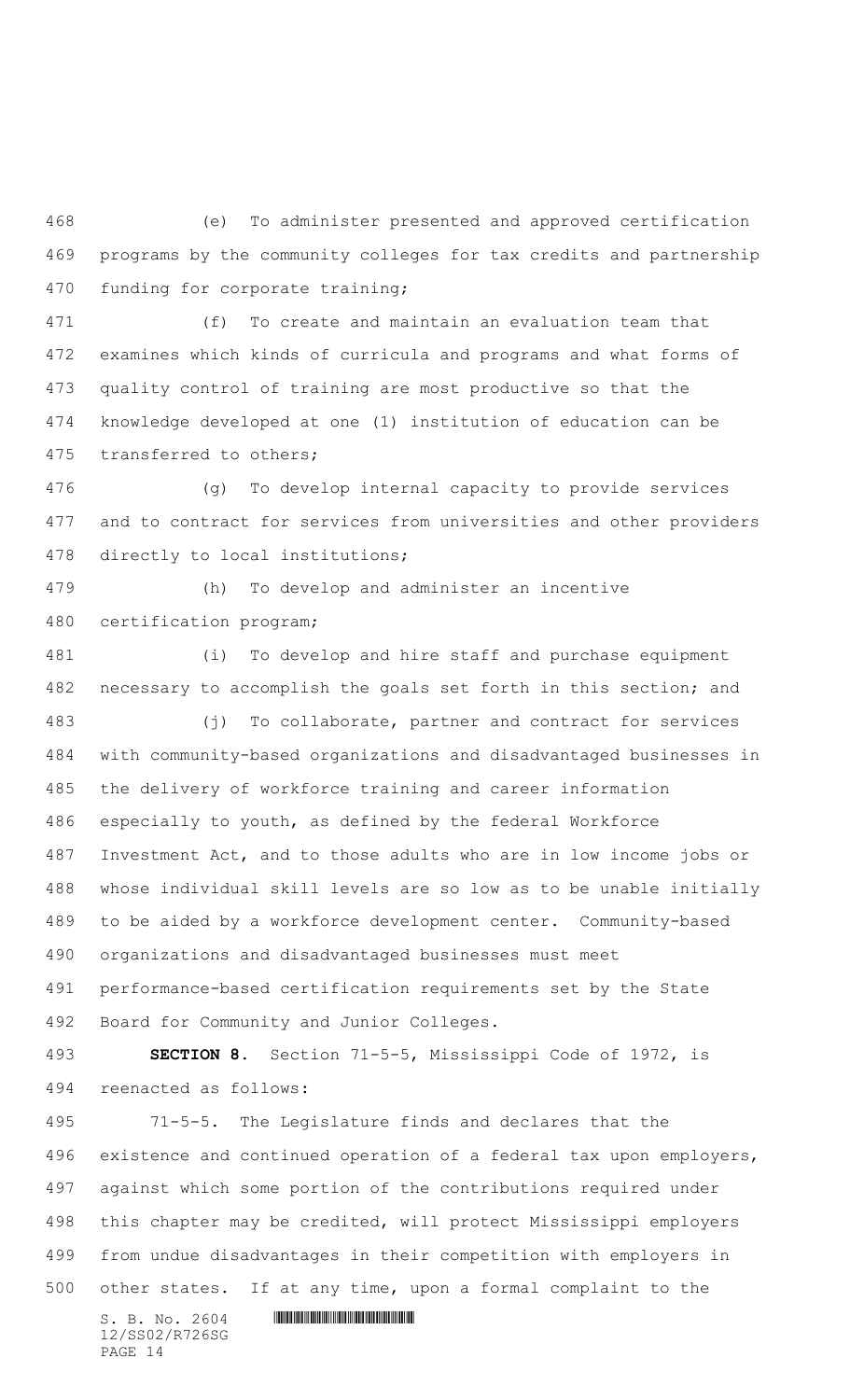Governor, he shall find that Title IX of the Social Security Act has been amended or repealed by Congress or has been held unconstitutional by the Supreme Court of the United States, and that, as a result thereof, the provisions of this chapter requiring Mississippi employers to pay contributions will subject them to a serious competitive disadvantage in relation to employers in other states, he shall publish such findings and proclaim that the operation of the provisions of this chapter requiring the payment of contributions and benefits shall be suspended for a period of not more than six (6) months. The Department of Employment Security shall thereupon requisition from the Unemployment Trust Fund all monies therein standing to its credit, and shall direct the State Treasurer to deposit such monies, together with any other monies in the Unemployment Compensation Fund, as a special fund in any banks or public depositories in this state in which general funds of the state may be deposited.

 In all other cases, and unless the Governor shall issue such proclamation, this chapter shall remain in full force and effect.

 If within the aforesaid six-month period the Governor shall find that other federal legislation has been enacted which avoids the competitive disadvantage herein described, he shall forthwith publicly so proclaim, and upon the date of such proclamation, the provisions of this chapter requiring the payment of contributions and benefits shall again become fully operative as of the date of such suspension with the same effect as if such suspension had not occurred. If within such six-month period no such other federal legislation is enacted or the Legislature of this state has not otherwise prescribed, the Department of Employment Security shall, under regulations prescribed by it, refund, without interest, to each employer by whom contributions have been paid his pro rata share of the total contributions paid under this chapter. Any interest or earnings of the fund shall be available to the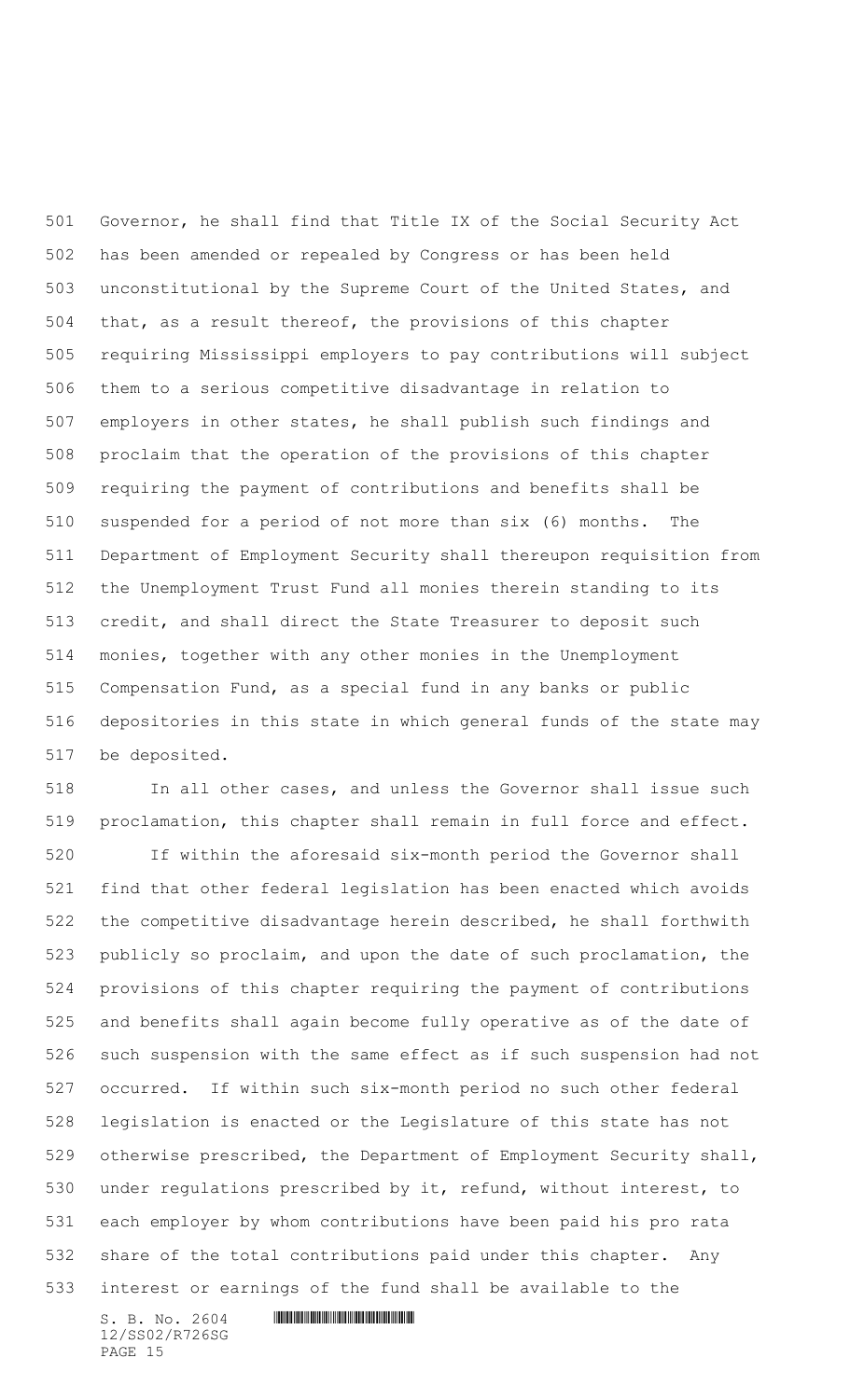Department of Employment Security to pay for the costs of making such refunds. When the Department of Employment Security shall have executed the duties herein prescribed and performed such other acts as are incidental to the termination of its duties under this chapter, the Governor shall, by public proclamation, declare that the provisions of this chapter, in their entirety, shall cease to be operative.

 **SECTION 9.** Section 71-5-11, Mississippi Code of 1972, is reenacted as follows:

 71-5-11. As used in this chapter, unless the context clearly requires otherwise:

 A. "Base period" means the first four (4) of the last five (5) completed calendar quarters immediately preceding the first day of an individual's benefit year.

 B. "Benefits" means the money payments payable to an individual, as provided in this chapter, with respect to his unemployment.

 C. "Benefit year" with respect to any individual means the period beginning with the first day of the first week with respect to which he first files a valid claim for benefits, and ending with the day preceding the same day of the same month in the next calendar year; and, thereafter, the period beginning with the first day of the first week with respect to which he next files his valid claim for benefits, and ending with the day preceding the same day of the same month in the next calendar year. Any claim for benefits made in accordance with Section 71-5-515 shall be deemed to be a "valid claim" for purposes of this subsection if the individual has been paid the wages for insured work required under Section 71-5-511(e).

 D. "Contributions" means the money payments to the State Unemployment Compensation Fund required by this chapter.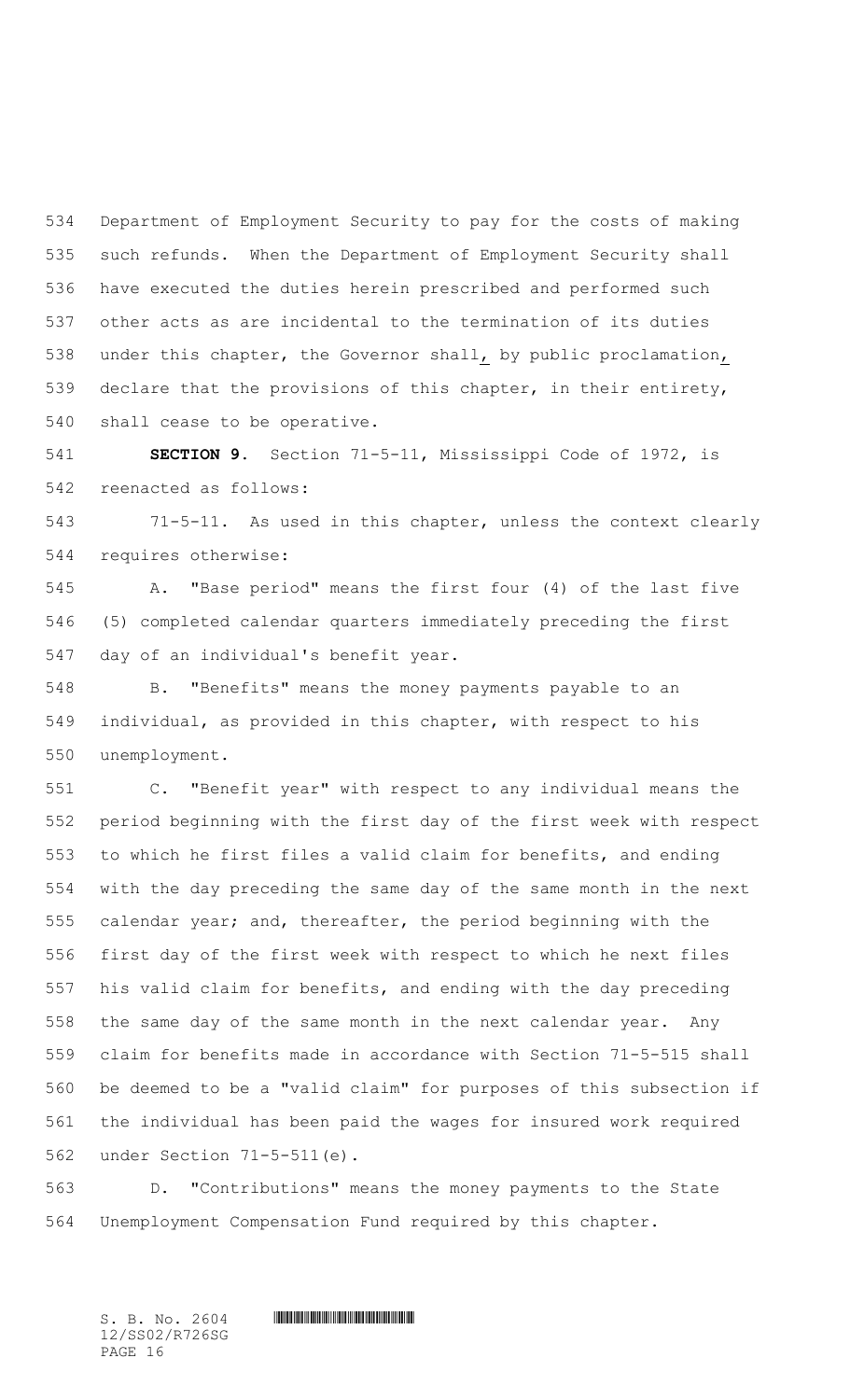E. "Calendar quarter" means the period of three (3) consecutive calendar months ending on March 31, June 30, September 30, or December 31.

 F. "Department" or "commission" means the Mississippi Department of Employment Security, Office of the Governor.

 G. "Executive director" means the Executive Director of the Mississippi Department of Employment Security, Office of the Governor, appointed under Section 71-5-107.

 H. "Employing unit" means this state or another state or any instrumentalities or any political subdivisions thereof or any of their instrumentalities or any instrumentality of more than one (1) of the foregoing or any instrumentality of any of the foregoing and one or more other states or political subdivisions, any Indian tribe as defined in Section 3306(u) of the Federal Unemployment Tax Act (FUTA), which includes any subdivision, subsidiary or business enterprise wholly owned by such Indian tribe, any individual or type of organization, including any partnership, association, trust, estate, joint-stock company, insurance company, or corporation, whether domestic or foreign, or the receiver, trustee in bankruptcy, trustee or successor thereof, or the legal representative of a deceased person, which has or had in its employ one or more individuals performing services for it within this state. All individuals performing services within this state for any employing unit which maintains two (2) or more separate establishments within this state shall be deemed to be employed by a single employing unit for all the purposes of this chapter. Each individual employed to perform or to assist in performing the work of any agent or employee of an employing unit shall be deemed to be employed by such employing unit for all purposes of this chapter, whether such individual was hired or paid directly by such employing unit or by such agent or employee, provided the employing unit had actual or constructive knowledge of the work. All individuals performing services in the employ of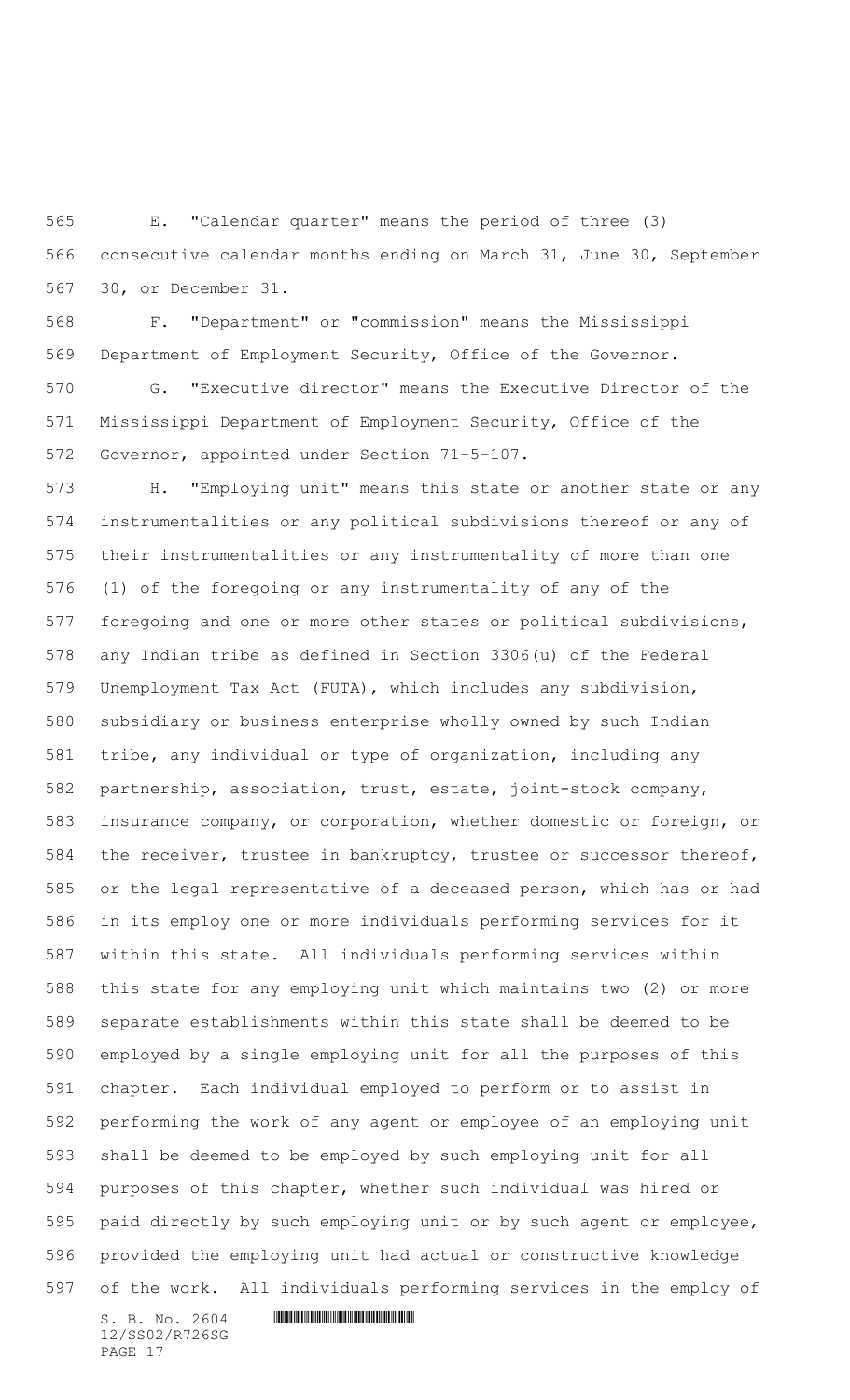an elected fee-paid county official, other than those related by blood or marriage within the third degree computed by the rule of the civil law to such fee-paid county official, shall be deemed to be employed by such county as the employing unit for all the purposes of this chapter. For purposes of defining an "employing unit" which shall pay contributions on remuneration paid to individuals, if two (2) or more related corporations concurrently employ the same individual and compensate such individual through a common paymaster which is one (1) of such corporations, then each such corporation shall be considered to have paid as remuneration to such individual only the amounts actually disbursed by it to such individual and shall not be considered to have paid as remuneration to such individual such amounts actually disbursed to such individual by another of such corporations.

I. "Employer" means:

(1) Any employing unit which,

 (a) In any calendar quarter in either the current or preceding calendar year paid for service in employment wages of One Thousand Five Hundred Dollars (\$1,500.00) or more, except as provided in paragraph (9) of this subsection, or

 (b) For some portion of a day in each of twenty (20) different calendar weeks, whether or not such weeks were consecutive, in either the current or the preceding calendar year had in employment at least one (1) individual (irrespective of 622 whether the same individual was in employment in each such day), except as provided in paragraph (9) of this subsection;

 (2) Any employing unit for which service in employment, 625 as defined in subsection  $J(3)$  of this section, is performed;

 (3) Any employing unit for which service in employment, 627 as defined in subsection  $J(4)$  of this section, is performed; (4) (a) Any employing unit for which agricultural

629 labor, as defined in subsection  $J(6)$  of this section, is

performed;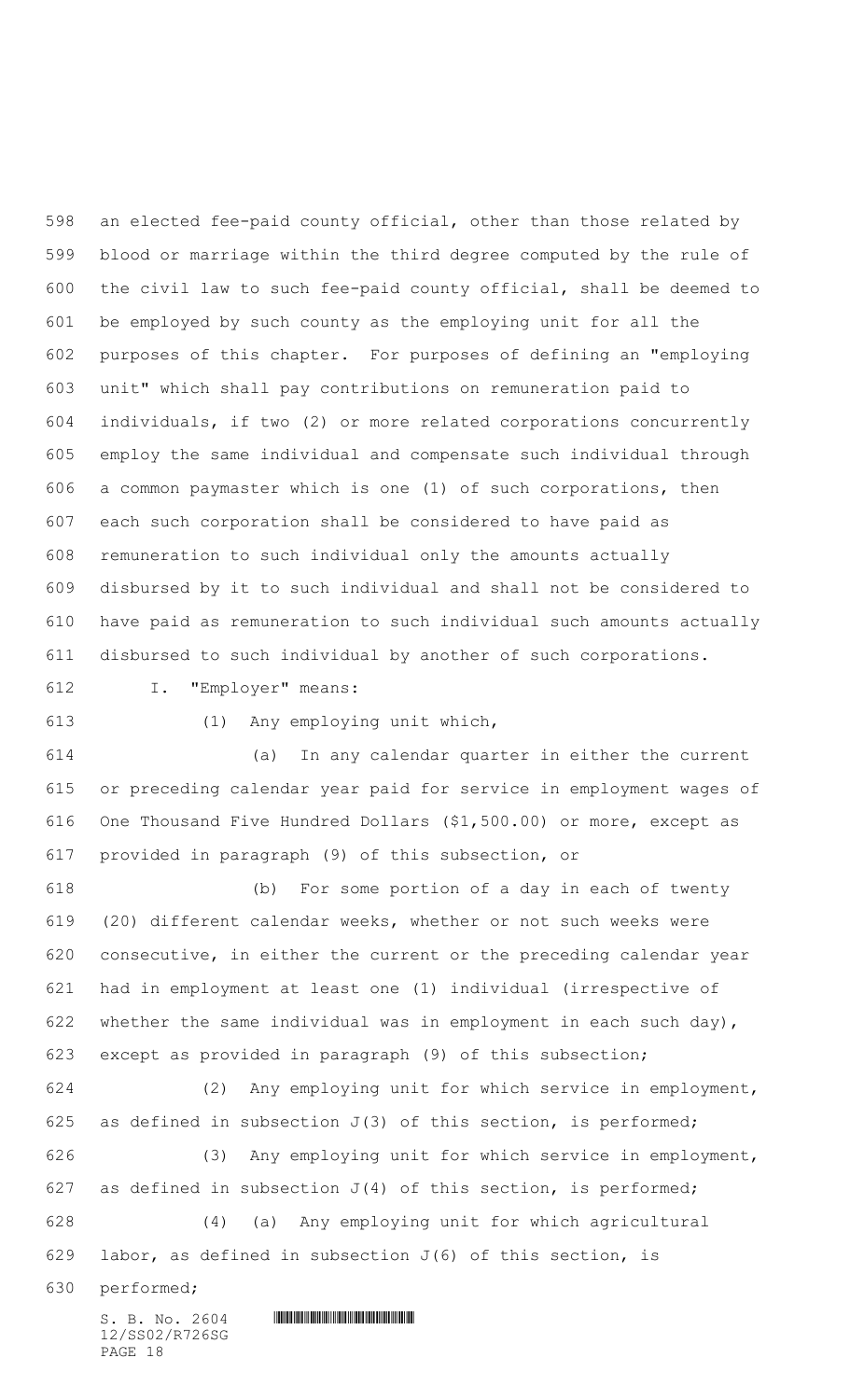(b) Any employing unit for which domestic service 632 in employment, as defined in subsection  $J(7)$  of this section, is performed;

 (5) Any individual or employing unit which acquired the organization, trade, business, or substantially all the assets thereof, of another which at the time of such acquisition was an employer subject to this chapter;

 (6) Any individual or employing unit which acquired its organization, trade, business, or substantially all the assets thereof, from another employing unit, if the employment record of the acquiring individual or employing unit subsequent to such acquisition, together with the employment record of the acquired organization, trade, or business prior to such acquisition, both within the same calendar year, would be sufficient to constitute an employing unit as an employer subject to this chapter under paragraph (1) or (3) of this subsection;

 (7) Any employing unit which, having become an employer under paragraph (1), (3), (5) or (6) of this subsection or under any other provisions of this chapter, has not, under Section 71-5-361, ceased to be an employer subject to this chapter;

 (8) For the effective period of its election pursuant to Section 71-5-361(3), any other employing unit which has elected to become subject to this chapter;

 (9) (a) In determining whether or not an employing unit for which service other than domestic service is also performed is an employer under paragraph (1) or (4)(a) of this subsection, the wages earned or the employment of an employee performing domestic service, shall not be taken into account;

 (b) In determining whether or not an employing unit for which service other than agricultural labor is also performed is an employer under paragraph (1) or (4)(b) of this subsection, the wages earned or the employment of an employee performing services in agricultural labor, shall not be taken into

 $S. B. No. 2604$  . The set of the set of  $S. B. N_{O.} 2604$ 12/SS02/R726SG PAGE 19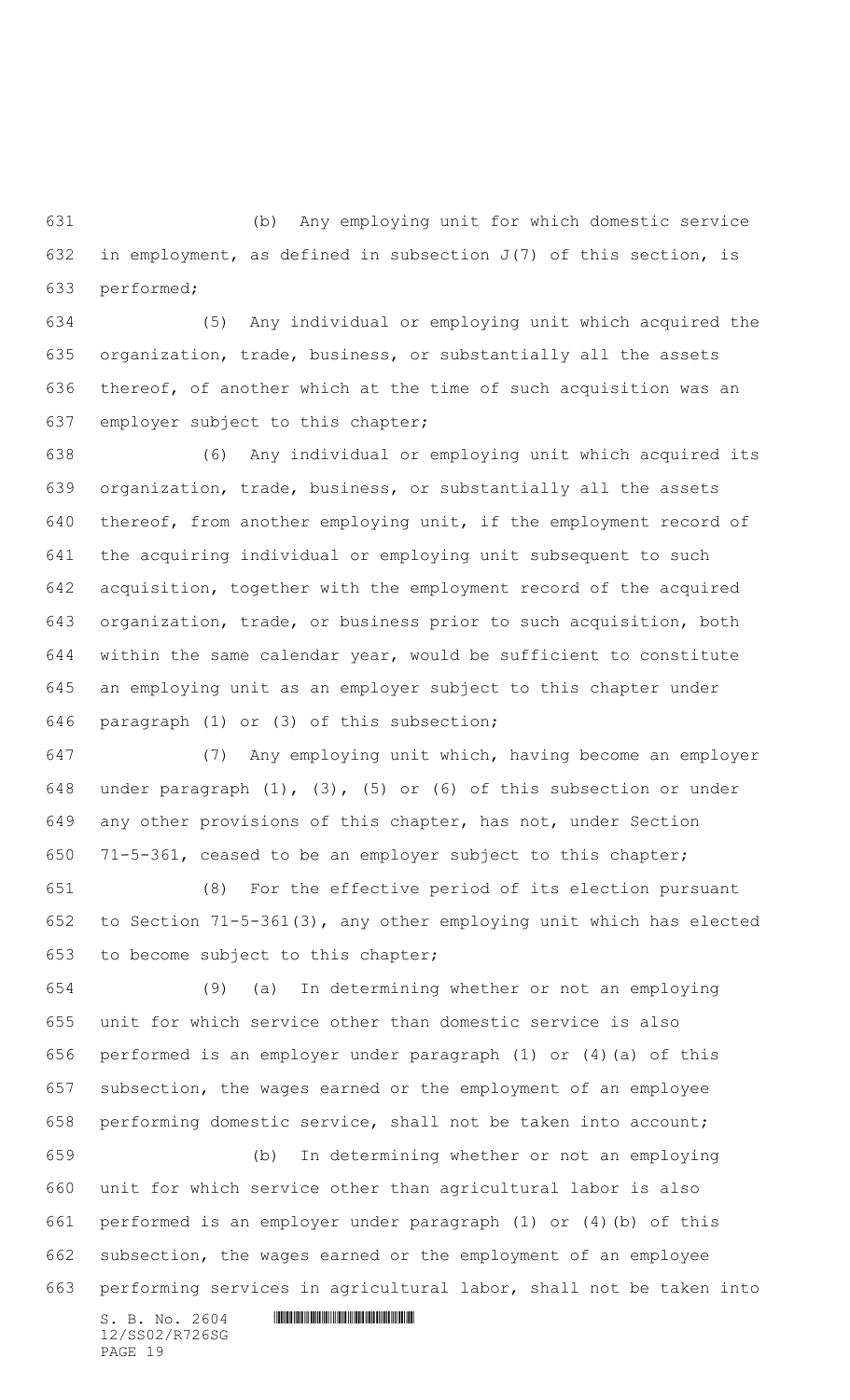account. If an employing unit is determined an employer of agricultural labor, such employing unit shall be determined an employer for purposes of paragraph (1) of this subsection;

 (10) All entities utilizing the services of any employee leasing firm shall be considered the employer of the individuals leased from the employee leasing firm. Temporary help firms shall be considered the employer of the individuals they provide to perform services for other individuals or organizations.

J. "Employment" means and includes:

 (1) Any service performed, which was employment as defined in this section and, subject to the other provisions of this subsection, including service in interstate commerce, performed for wages or under any contract of hire, written or oral, express or implied.

 (2) Services performed for remuneration for a principal:

 (a) As an agent-driver or commission-driver engaged in distributing meat products, vegetable products, fruit products, bakery products, beverages (other than milk), or laundry or dry cleaning services;

 (b) As a traveling or city salesman, other than as an agent-driver or commission-driver, engaged upon a full-time basis in the solicitation on behalf of, and the transmission to, a principal (except for sideline sales activities on behalf of some other person) of orders from wholesalers, retailers, contractors, or operator of hotels, restaurants, or other similar establishments for merchandise for resale or supplies for use in their business operations.

 However, for purposes of this subsection, the term "employment" shall include services described in subsection 695  $J(2)$  (a) and (b) of this section, only if: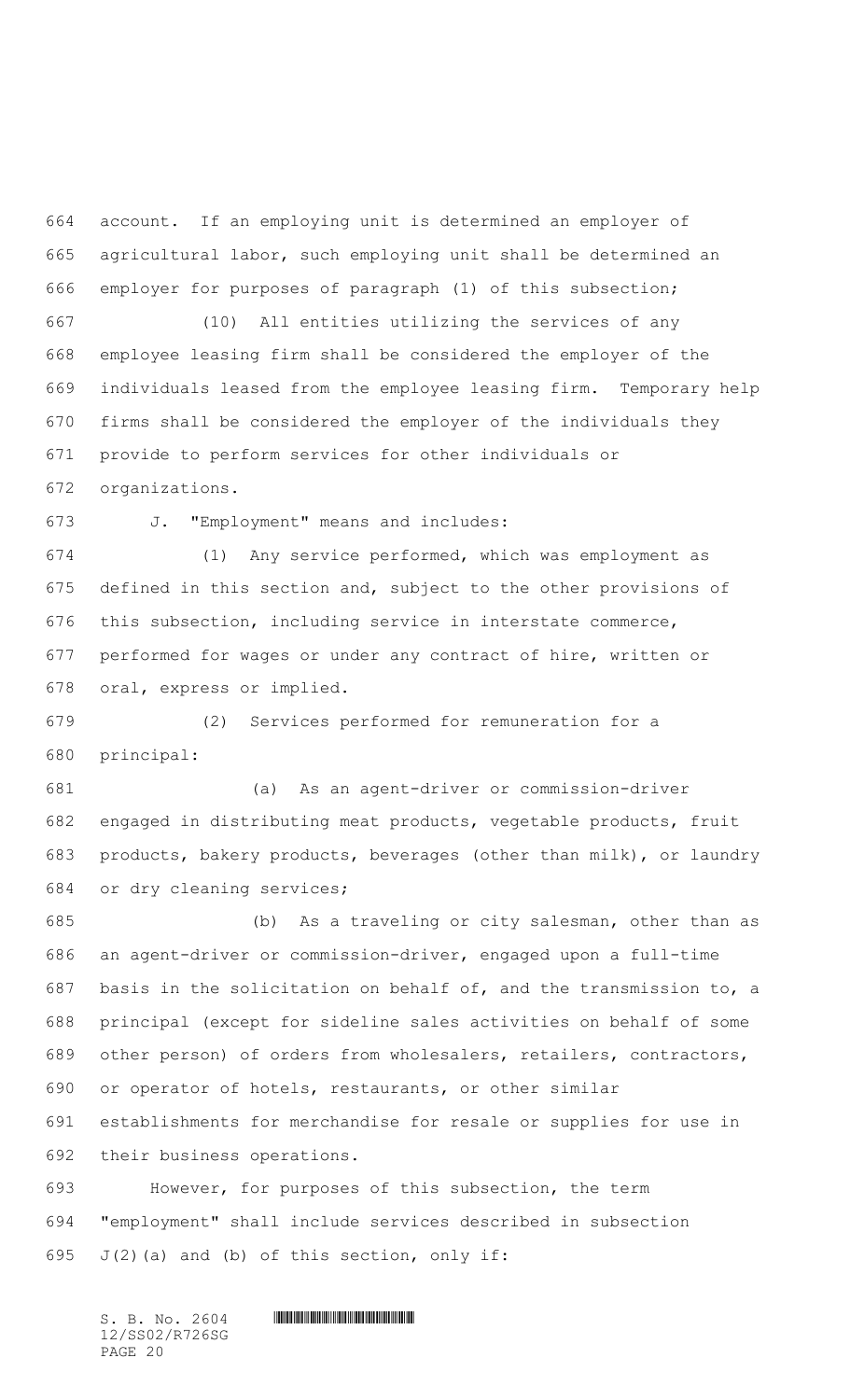(i) The contract of service contemplates that substantially all of the services are to be performed personally by such individual;

 (ii) The individual does not have a substantial investment in facilities used in connection with the performance of the services (other than in facilities for transportation); and

 (iii) The services are not in the nature of a single transaction that is not part of a continuing relationship with the person for whom the services are performed.

 (3) Service performed in the employ of this state or any of its instrumentalities or any political subdivision thereof or any of its instrumentalities or any instrumentality of more than one (1) of the foregoing or any instrumentality of any of the foregoing and one or more other states or political subdivisions or any Indian tribe as defined in Section 3306(u) of the Federal Unemployment Tax Act (FUTA), which includes any subdivision, subsidiary or business enterprise wholly owned by such Indian tribe; however, such service is excluded from "employment" as defined in the Federal Unemployment Tax Act by Section 3306(c)(7) of that act and is not excluded from "employment" under subsection 717 J(5) of this section.

 (4) (a) Services performed in the employ of a religious, charitable, educational, or other organization, but only if the service is excluded from "employment" as defined in the Federal Unemployment Tax Act, 26 USCS Section 3306(c)(8), and

 (b) The organization had four (4) or more individuals in employment for some portion of a day in each of twenty (20) different weeks, whether or not such weeks were consecutive, within the current or preceding calendar year, regardless of whether they were employed at the same moment of time.

12/SS02/R726SG PAGE 21

 $S. B. No. 2604$  .  $M. 2604$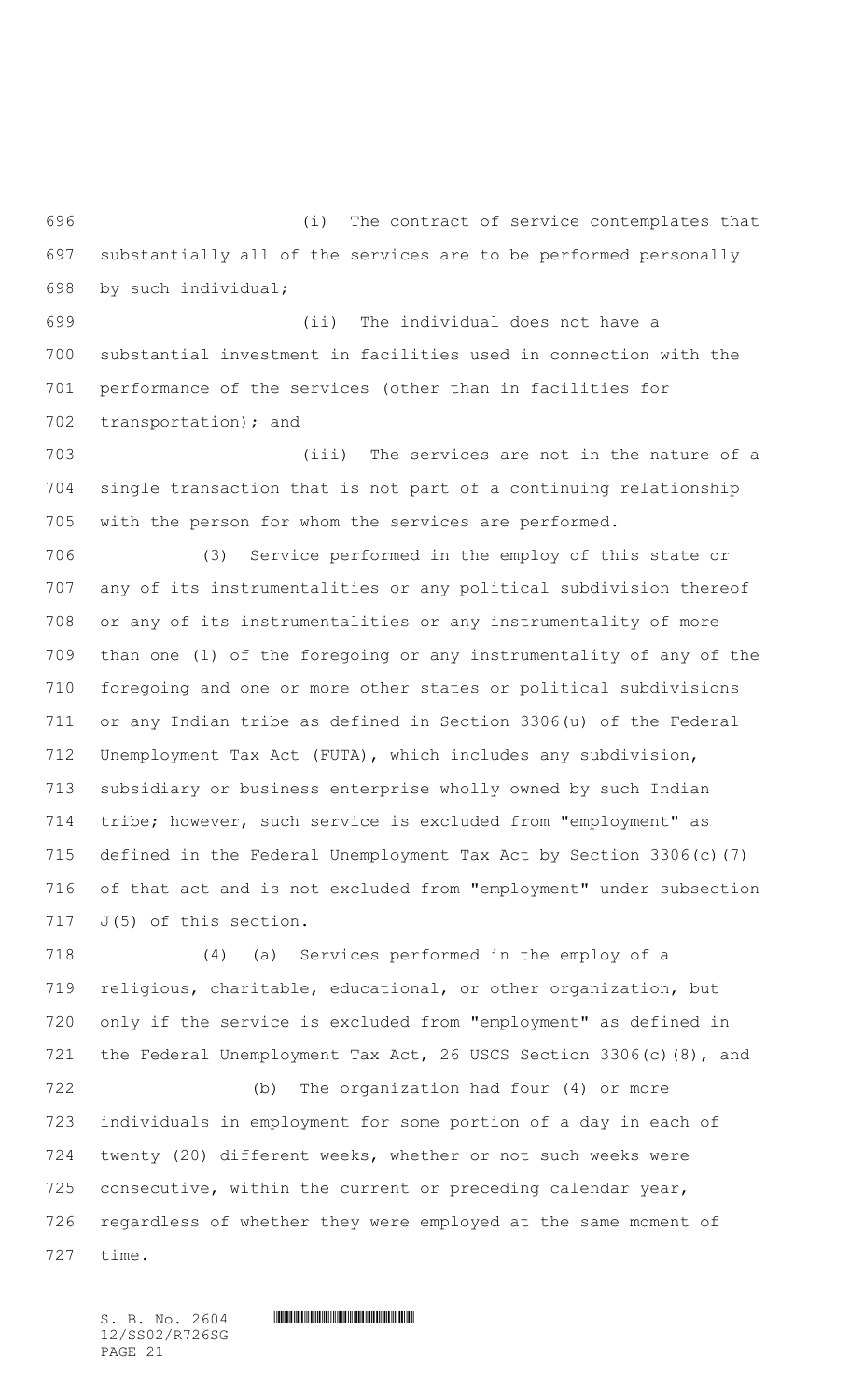728 (5) For the purposes of subsection  $J(3)$  and  $(4)$  of this section, the term "employment" does not apply to service performed: (a) In the employ of: (i) A church or convention or association of churches; or (ii) An organization which is operated primarily for religious purposes and which is operated, supervised, controlled, or principally supported by a church or convention or association of churches; or (b) By a duly ordained, commissioned, or licensed minister of a church in the exercise of his ministry, or by a member of a religious order in the exercise of duties required by such order; or (c) In the employ of a governmental entity 743 referred to in subsection  $J(3)$ , if such service is performed by an individual in the exercise of duties: (i) As an elected official; (ii) As a member of a legislative body, or a member of the judiciary, of a state or political subdivision or a member of an Indian tribal council; (iii) As a member of the State National Guard or Air National Guard; (iv) As an employee serving on a temporary basis in case of fire, storm, snow, earthquake, flood or similar emergency; (v) In a position which, under or pursuant to the laws of this state or laws of an Indian tribe, is designated as: 1. A major nontenured policy-making or advisory position, or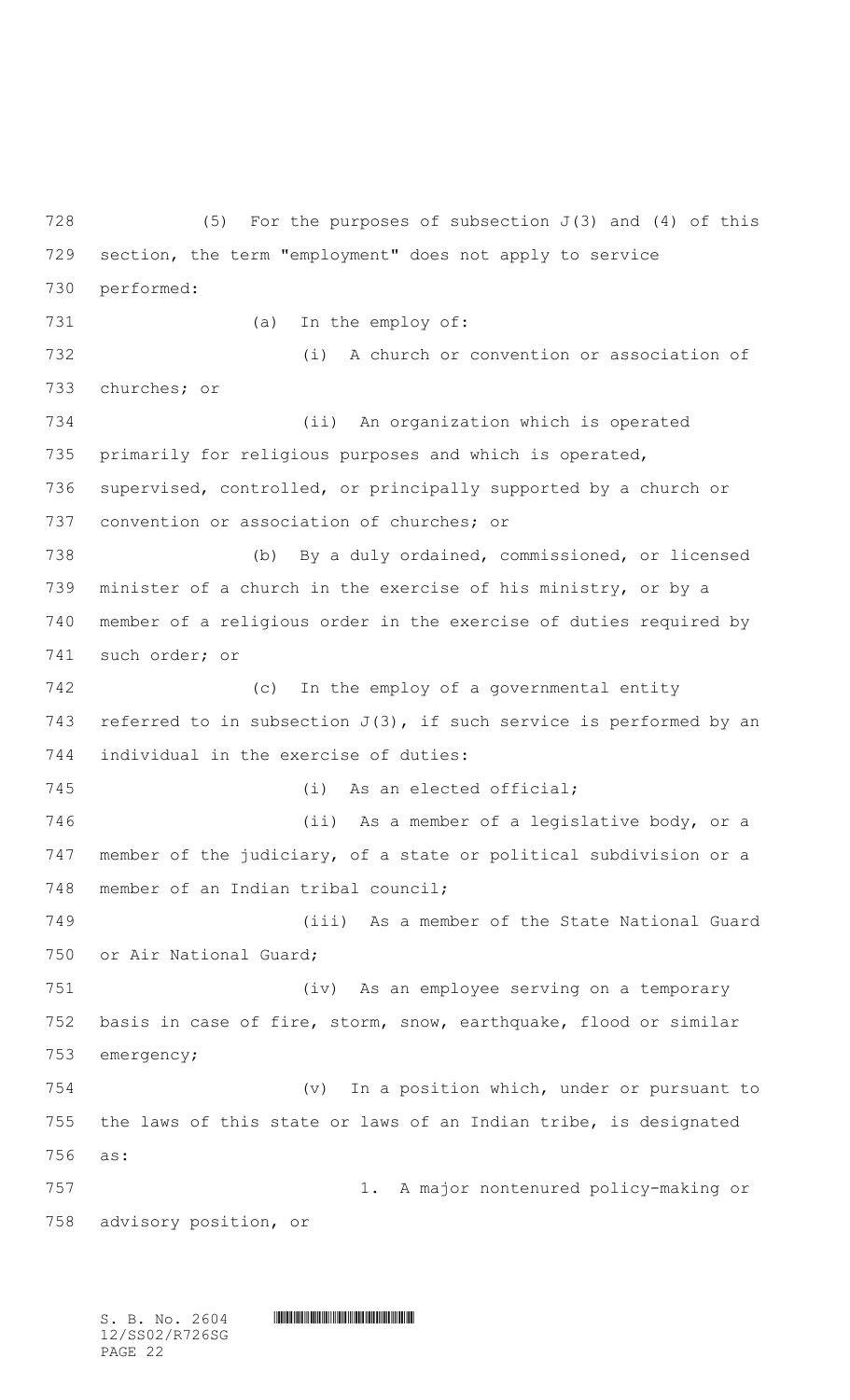2. A policy-making or advisory position the performance of the duties of which ordinarily does not require more than eight (8) hours per week; or

 (d) In a facility conducted for the purpose of carrying out a program of rehabilitation for individuals whose earning capacity is impaired by age or physical or mental deficiency or injury, or providing remunerative work for individuals who because of their impaired physical or mental capacity cannot be readily absorbed in the competitive labor market, by an individual receiving such rehabilitation or remunerative work; or

 (e) By an inmate of a custodial or penal institution; or

 (f) As part of an unemployment work-relief or work-training program assisted or financed in whole or in part by any federal agency or agency of a state or political subdivision thereof or of an Indian tribe, by an individual receiving such work relief or work training, unless coverage of such service is required by federal law or regulation.

 (6) Service performed by an individual in agricultural labor as defined in paragraph (15)(a) of this subsection when: (a) Such service is performed for a person who: (i) During any calendar quarter in either the current or the preceding calendar year paid remuneration in cash of Twenty Thousand Dollars (\$20,000.00) or more to individuals employed in agricultural labor, or (ii) For some portion of a day in each of twenty (20) different calendar weeks, whether or not such weeks were consecutive, in either the current or the preceding calendar year, employed in agricultural labor ten (10) or more individuals,

 regardless of whether they were employed at the same moment of time.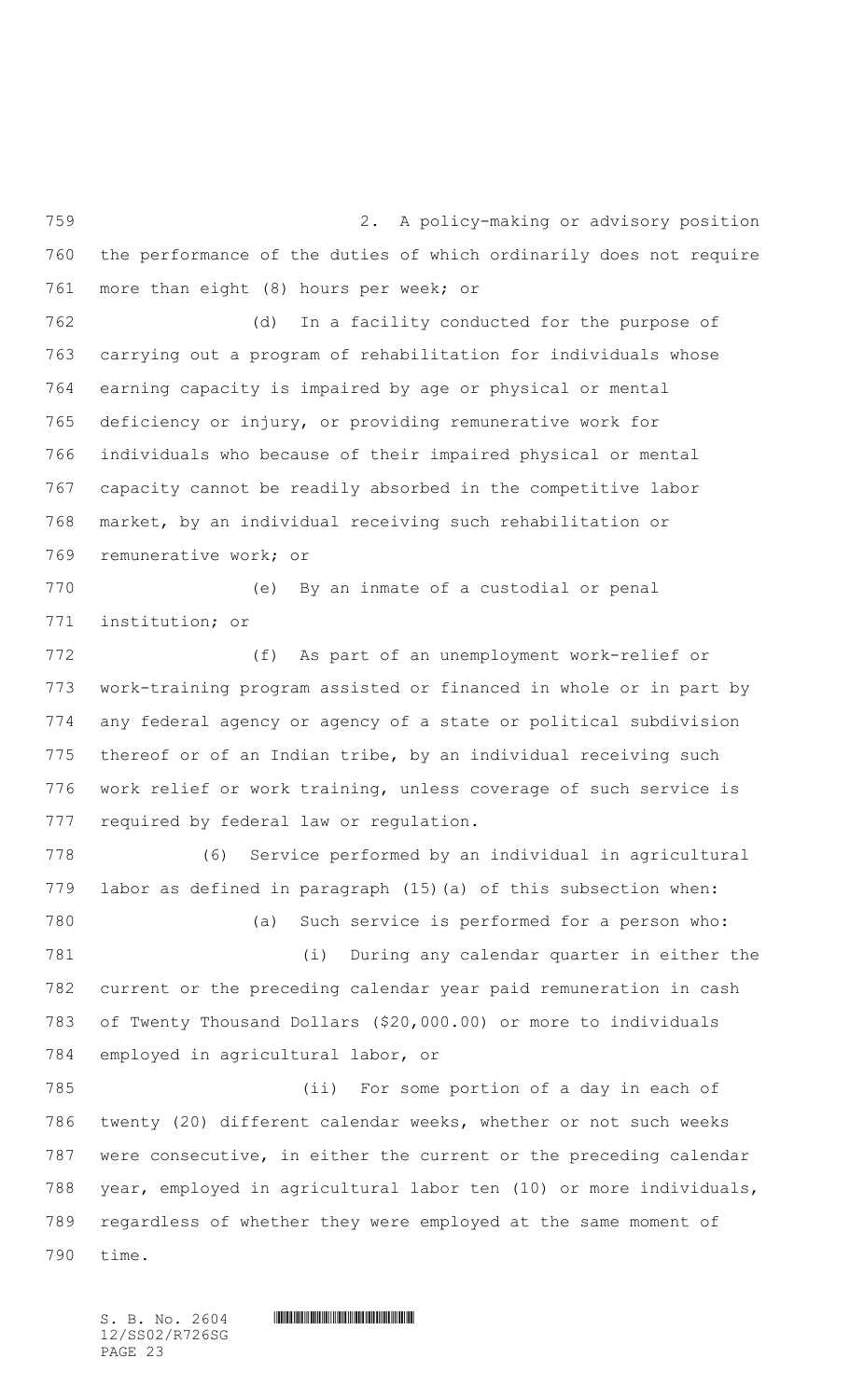(b) For the purposes of subsection J(6) any individual who is a member of a crew furnished by a crew leader to perform service in agricultural labor for any other person shall be treated as an employee of such crew leader: (i) If such crew leader holds a valid certificate of registration under the Farm Labor Contractor Registration Act of 1963; or substantially all the members of such crew operate or maintain tractors, mechanized harvesting or crop dusting equipment, or any other mechanized equipment, which is 800 provided by such crew leader; and (ii) If such individual is not an employee of 802 such other person within the meaning of subsection  $J(1)$ . 803 (c) For the purpose of subsection  $J(6)$ , in the case of any individual who is furnished by a crew leader to perform service in agricultural labor for any other person and who is not treated as an employee of such crew leader under paragraph (6)(b) of this subsection: (i) Such other person and not the crew leader 809 shall be treated as the employer of such individual; and 810 (ii) Such other person shall be treated as having paid cash remuneration to such individual in an amount equal to the amount of cash remuneration paid to such individual by the crew leader (either on his own behalf or on behalf of such other person) for the service in agricultural labor performed for such other person. 816 (d) For the purposes of subsection J(6) the term "crew leader" means an individual who: (i) Furnishes individuals to perform service 819 in agricultural labor for any other person; (ii) Pays (either on his own behalf or on behalf of such other person) the individuals so furnished by him 822 for the service in agricultural labor performed by them; and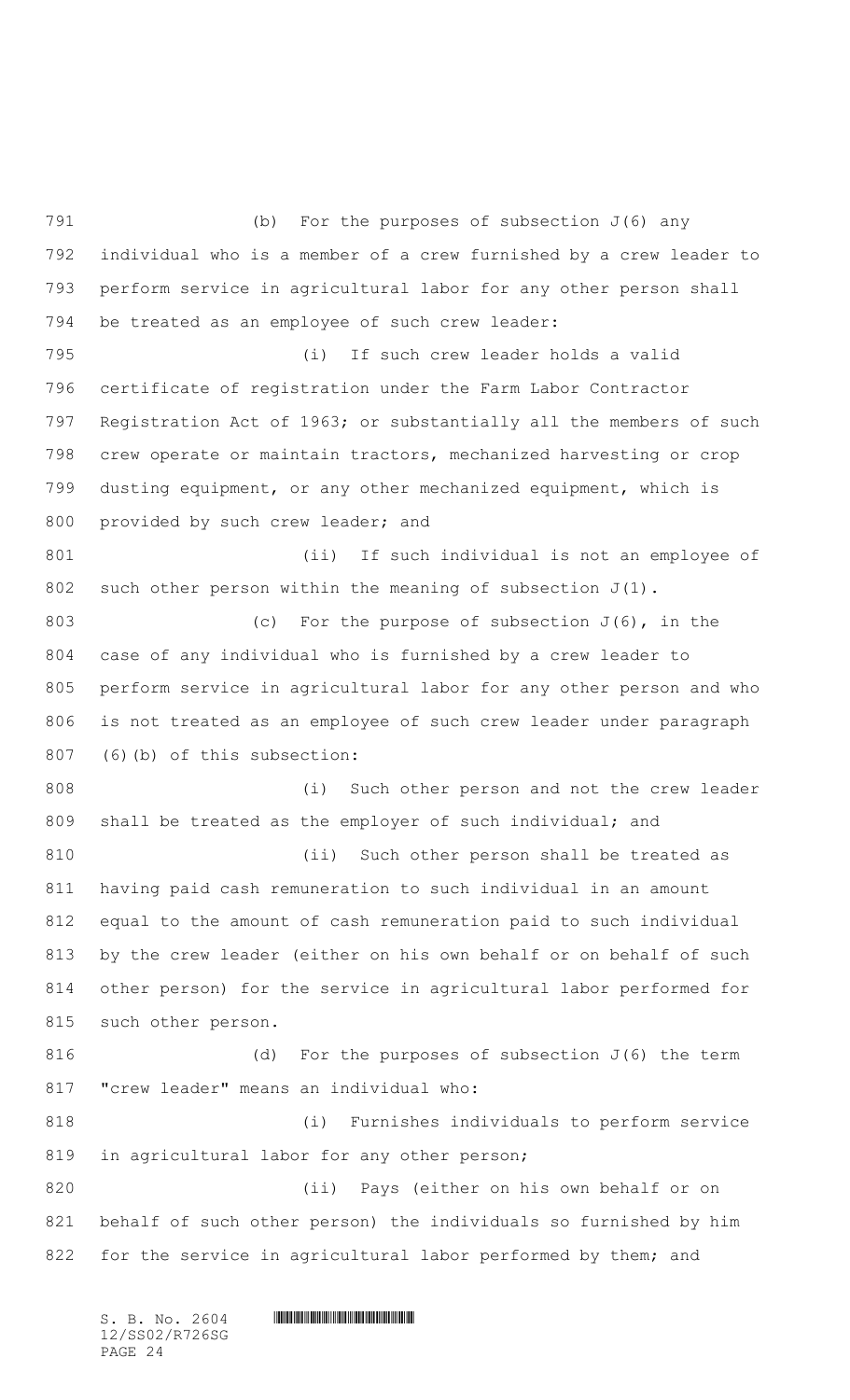(iii) Has not entered into a written agreement with such other person under which such individual is designated as an employee of such other person.

 (7) The term "employment" shall include domestic service in a private home, local college club or local chapter of a college fraternity or sorority performed for an employing unit which paid cash remuneration of One Thousand Dollars (\$1,000.00) or more in any calendar quarter in the current or the preceding calendar year to individuals employed in such domestic service. For the purpose of this subsection, the term "employment" does not apply to service performed as a "sitter" at a hospital in the employ of an individual.

 (8) An individual's entire service, performed within or 836 both within and without this state, if:

 (a) The service is localized in this state; or (b) The service is not localized in any state but 839 some of the service is performed in this state; and

840 (i) The base of operations or, if there is no base of operations, the place from which such service is directed or controlled is in this state; or

843 (ii) The base of operations or place from which such service is directed or controlled is not in any state in which some part of the service is performed, but the individual's residence is in this state.

 (9) Services not covered under paragraph (8) of this subsection and performed entirely without this state, with respect to no part of which contributions are required and paid under an unemployment compensation law of any other state or of the federal government, shall be deemed to be employment subject to this chapter if the individual performing such services is a resident of this state and the department approves the election of the employing unit for whom such services are performed that the

12/SS02/R726SG PAGE 25

 $S. B. No. 2604$  .  $M. 2604$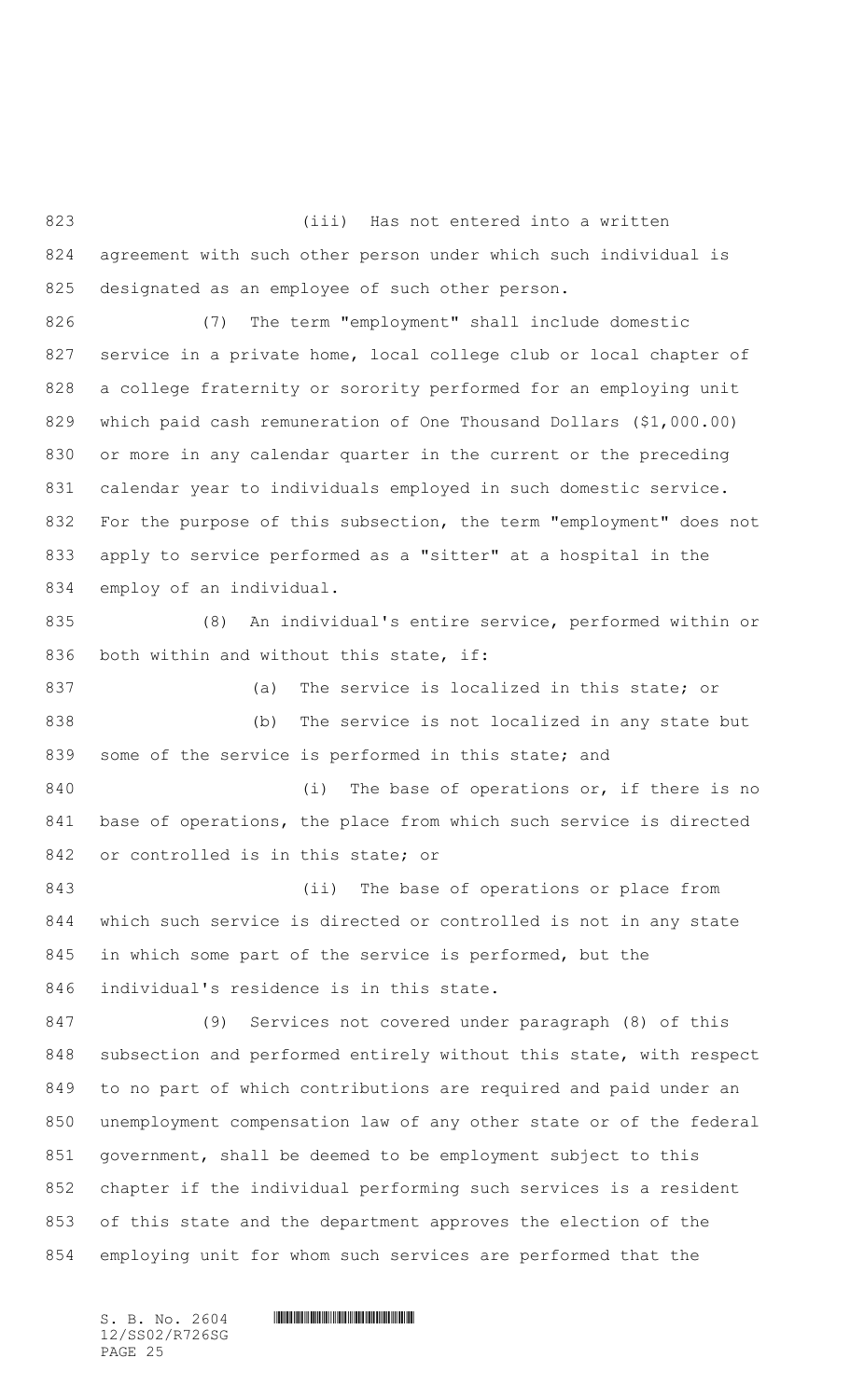entire service of such individual shall be deemed to be employment subject to this chapter.

 (10) Service shall be deemed to be localized within a state if:

 (a) The service is performed entirely within such state; or

 (b) The service is performed both within and without such state, but the service performed without such state is incidental to the individual's service within the state; for example, is temporary or transitory in nature or consists of isolated transactions.

 (11) The services of an individual who is a citizen of the United States, performed outside the United States (except in Canada), in the employ of an American employer (other than service which is deemed "employment" under the provisions of paragraph (8), (9) or (10) of this subsection or the parallel provisions of 871 another state's law), if:

 (a) The employer's principal place of business in the United States is located in this state; or

 (b) The employer has no place of business in the United States; but

 (i) The employer is an individual who is a resident of this state; or

 (ii) The employer is a corporation which is organized under the laws of this state; or

 (iii) The employer is a partnership or a trust and the number of the partners or trustees who are residents of this state is greater than the number who are residents of any one (1) other state; or

 (c) None of the criteria of subparagraphs (a) and (b) of this paragraph are met but the employer has elected coverage in this state or, the employer having failed to elect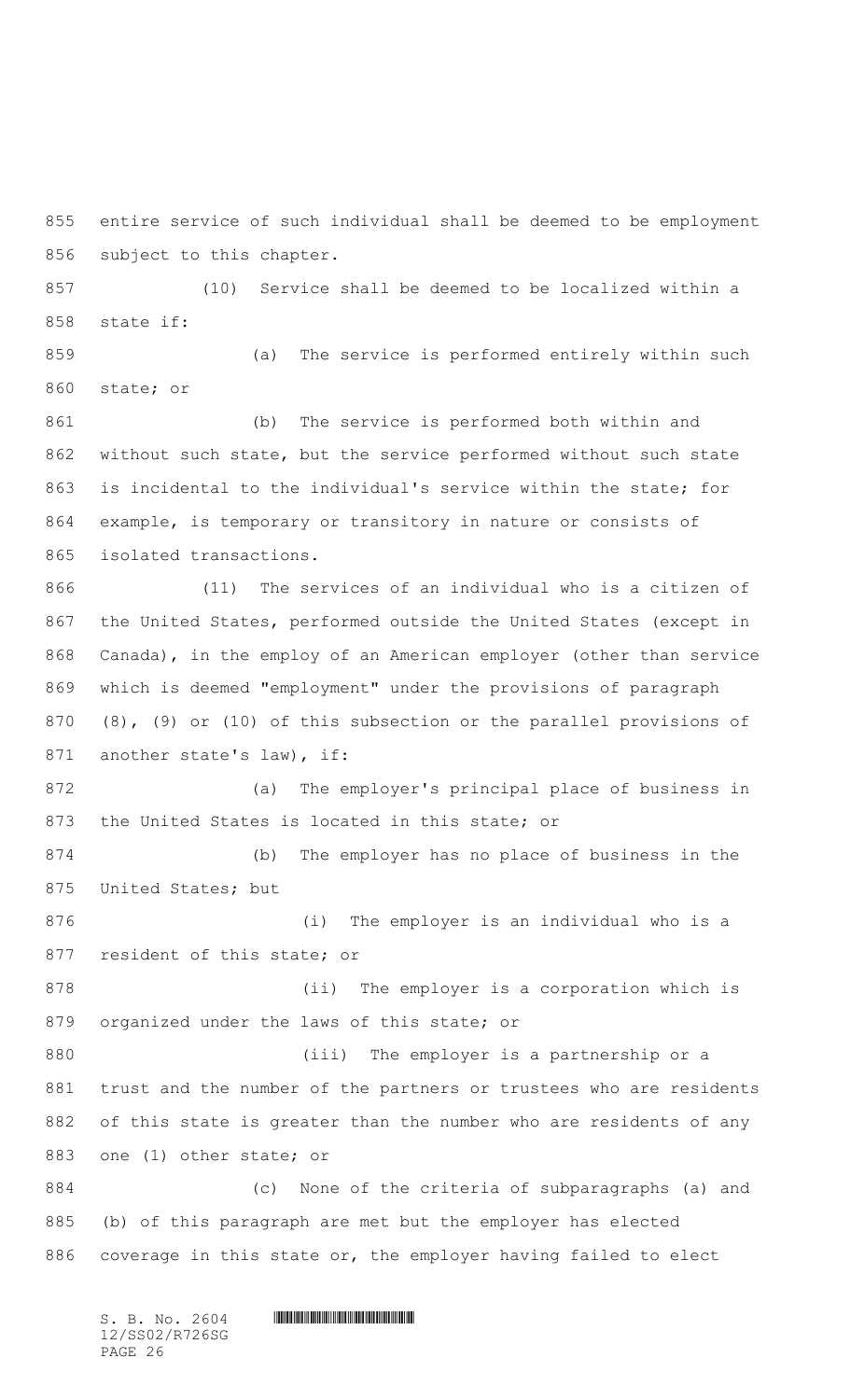coverage in any state, the individual has filed a claim for benefits, based on such service, under the law of this state; or 889 (d) An "American employer," for purposes of this paragraph, means a person who is:

 (i) An individual who is a resident of the United States; or

 (ii) A partnership if two-thirds (2/3) or more of the partners are residents of the United States; or 895 (iii) A trust if all of the trustees are residents of the United States; or

897 (iv) A corporation organized under the laws of the United States or of any state.

 (12) All services performed by an officer or member of the crew of an American vessel on or in connection with such 901 vessel, if the operating office from which the operations of such vessel operating on navigable waters within, or within and without, the United States are ordinarily and regularly supervised, managed, directed and controlled, is within this state, notwithstanding the provisions of subsection J(8).

 (13) Service with respect to which a tax is required to be paid under any federal law imposing a tax against which credit may be taken for contributions required to be paid into a state unemployment fund, or which as a condition for full tax credit against the tax imposed by the Federal Unemployment Tax Act, 26 911 USCS Section 3301 et seq., is required to be covered under this 912 chapter, notwithstanding any other provisions of this subsection.

 (14) Services performed by an individual for wages shall be deemed to be employment subject to this chapter unless and until it is shown to the satisfaction of the department that such individual has been and will continue to be free from control and direction over the performance of such services both under his 918 contract of service and in fact; and the relationship of employer

12/SS02/R726SG PAGE 27

 $S. B. No. 2604$  .  $M. 2604$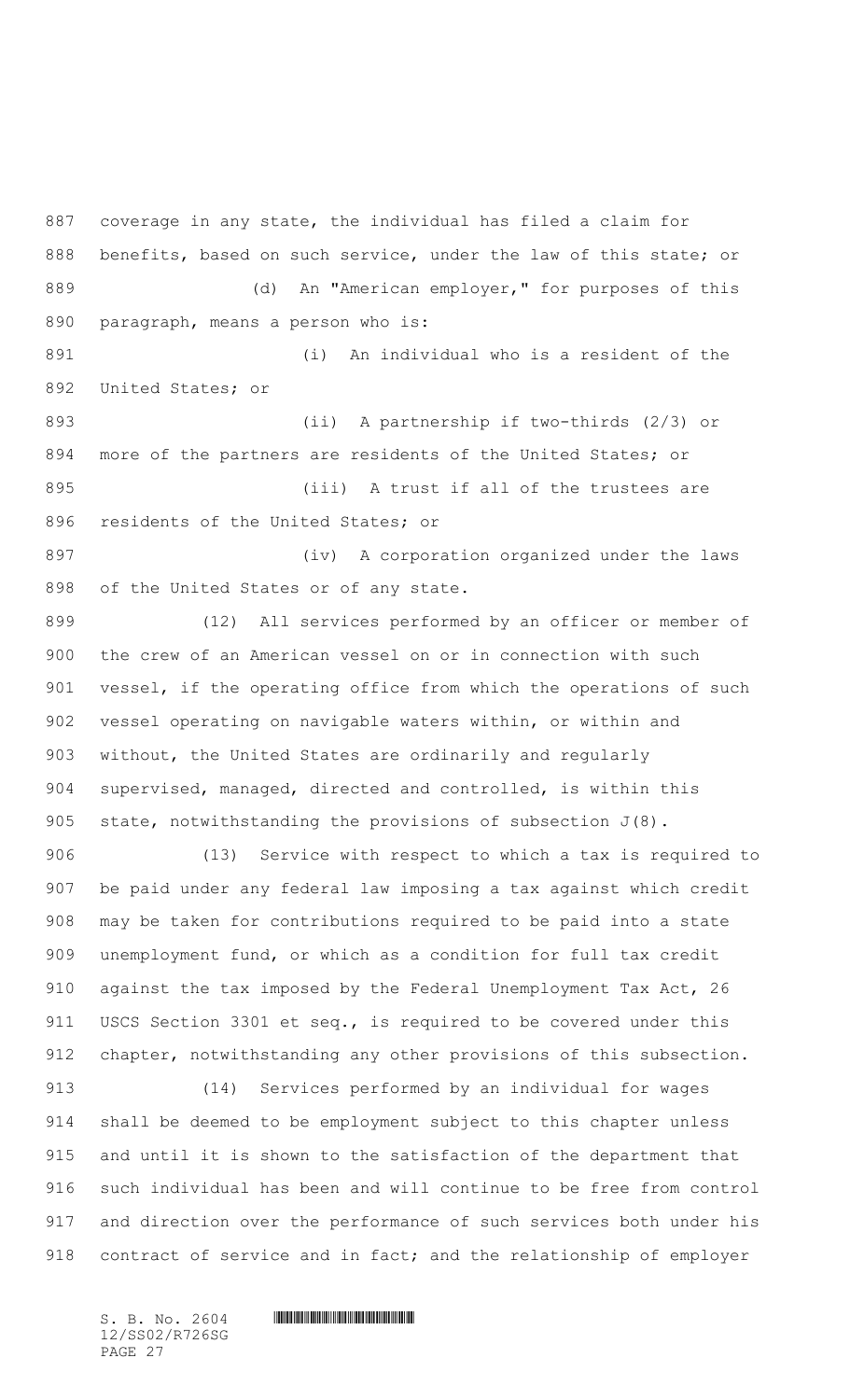919 and employee shall be determined in accordance with the principles 920 of the common law governing the relation of master and servant. 921 (15) The term "employment" shall not include:

922 (a) Agricultural labor, except as provided in 923 subsection J(6) of this section. The term "agricultural labor" 924 includes all services performed:

925 (i) On a farm or in a forest in the employ of 926 any employing unit in connection with cultivating the soil, in 927 connection with cutting, planting, deadening, marking or otherwise 928 improving timber, or in connection with raising or harvesting any 929 agricultural or horticultural commodity, including the raising, 930 shearing, feeding, caring for, training, and management of 931 livestock, bees, poultry, fur-bearing animals and wildlife;

 (ii) In the employ of the owner or tenant or 933 other operator of a farm, in connection with the operation, management, conservation, improvement or maintenance of such farm and its tools and equipment, or in salvaging timber or clearing land of brush and other debris left by a hurricane, if the major 937 part of such service is performed on a farm;

938 (iii) In connection with the production or 939 harvesting of naval stores products or any commodity defined in 940 the Federal Agricultural Marketing Act, 12 USCS Section 1141j(g), 941 or in connection with the raising or harvesting of mushrooms, or 942 in connection with the ginning of cotton, or in connection with 943 the operation or maintenance of ditches, canals, reservoirs, or 944 waterways not owned or operated for profit, used exclusively for 945 supplying and storing water for farming purposes;

 (iv) (A) In the employ of the operator of a farm in handling, planting, drying, packing, packaging, processing, freezing, grading, storing or delivering to storage or to market or to a carrier for transportation to market, in its 950 unmanufactured state, any agricultural or horticultural commodity;

12/SS02/R726SG PAGE 28

 $S. B. No. 2604$  .  $M. 2604$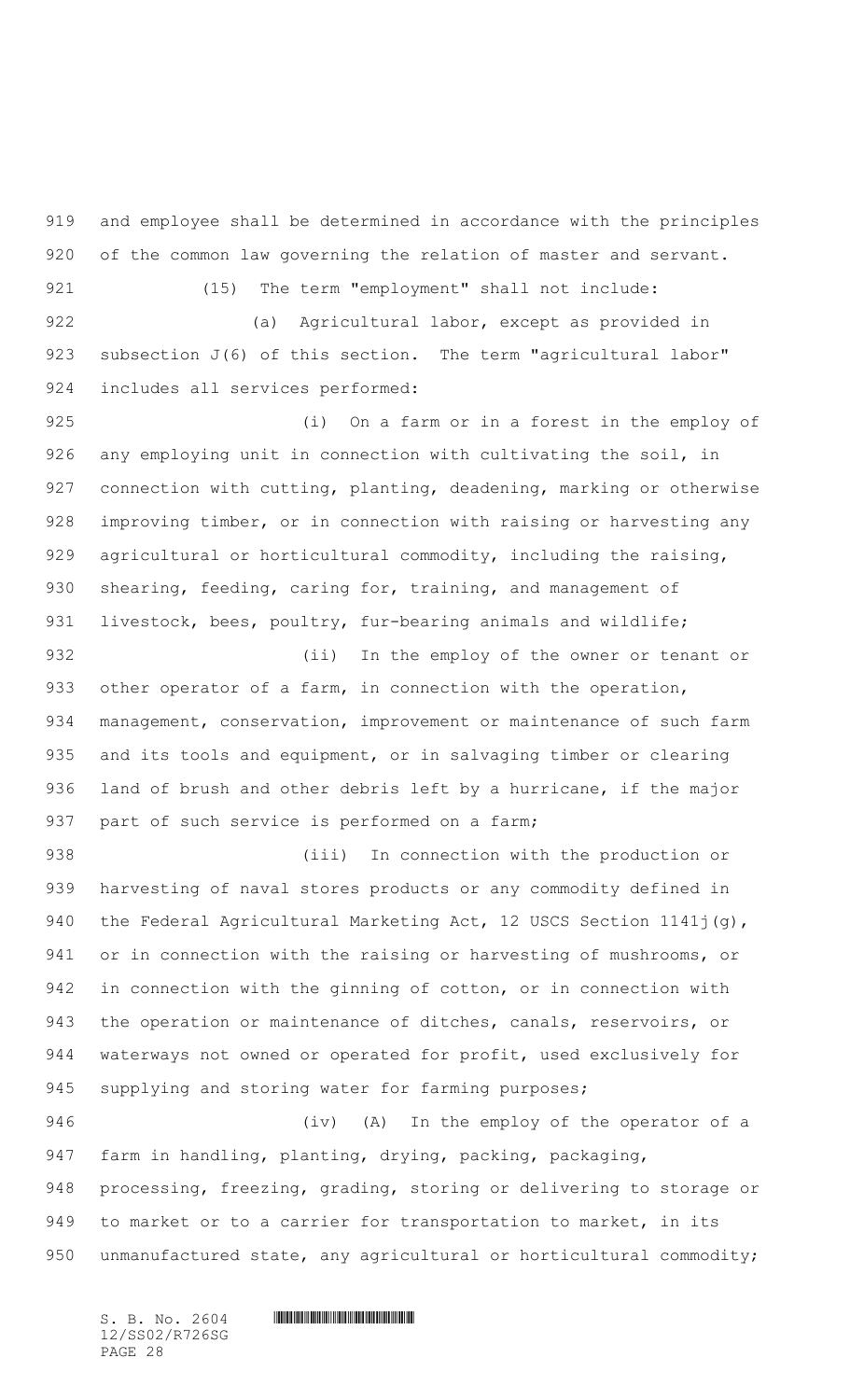$S. B. No. 2604$  . The set of the set of  $S. B. N \circ A$ 12/SS02/R726SG but only if such operator produced more than one-half (1/2) of the 952 commodity with respect to which such service is performed; (B) In the employ of a group of operators of farms (or a cooperative organization of which such operators are members) in the performance of service described in subitem (A), but only if such operators produced more than one-half (1/2) of the commodity with respect to which such service is performed; (C) The provisions of subitems (A) and (B) shall not be deemed to be applicable with respect to service performed in connection with commercial canning or commercial freezing or in connection with any agricultural or horticultural commodity after its delivery to a terminal market for distribution for consumption; (v) On a farm operated for profit if such 966 service is not in the course of the employer's trade or business; (vi) As used in paragraph (15)(a) of this 968 subsection, the term "farm" includes stock, dairy, poultry, fruit, 969 fur-bearing animals, and truck farms, plantations, ranches, nurseries, ranges, greenhouses, or other similar structures used primarily for the raising of agricultural or horticultural 972 commodities, and orchards. (b) Domestic service in a private home, local college club, or local chapter of a college fraternity or sorority, except as provided in subsection J(7) of this section, or service performed as a "sitter" at a hospital in the employ of an individual. (c) Casual labor not in the usual course of the employing unit's trade or business. (d) Service performed by an individual in the employ of his son, daughter, or spouse, and service performed by a child under the age of twenty-one (21) in the employ of his father or mother.

PAGE 29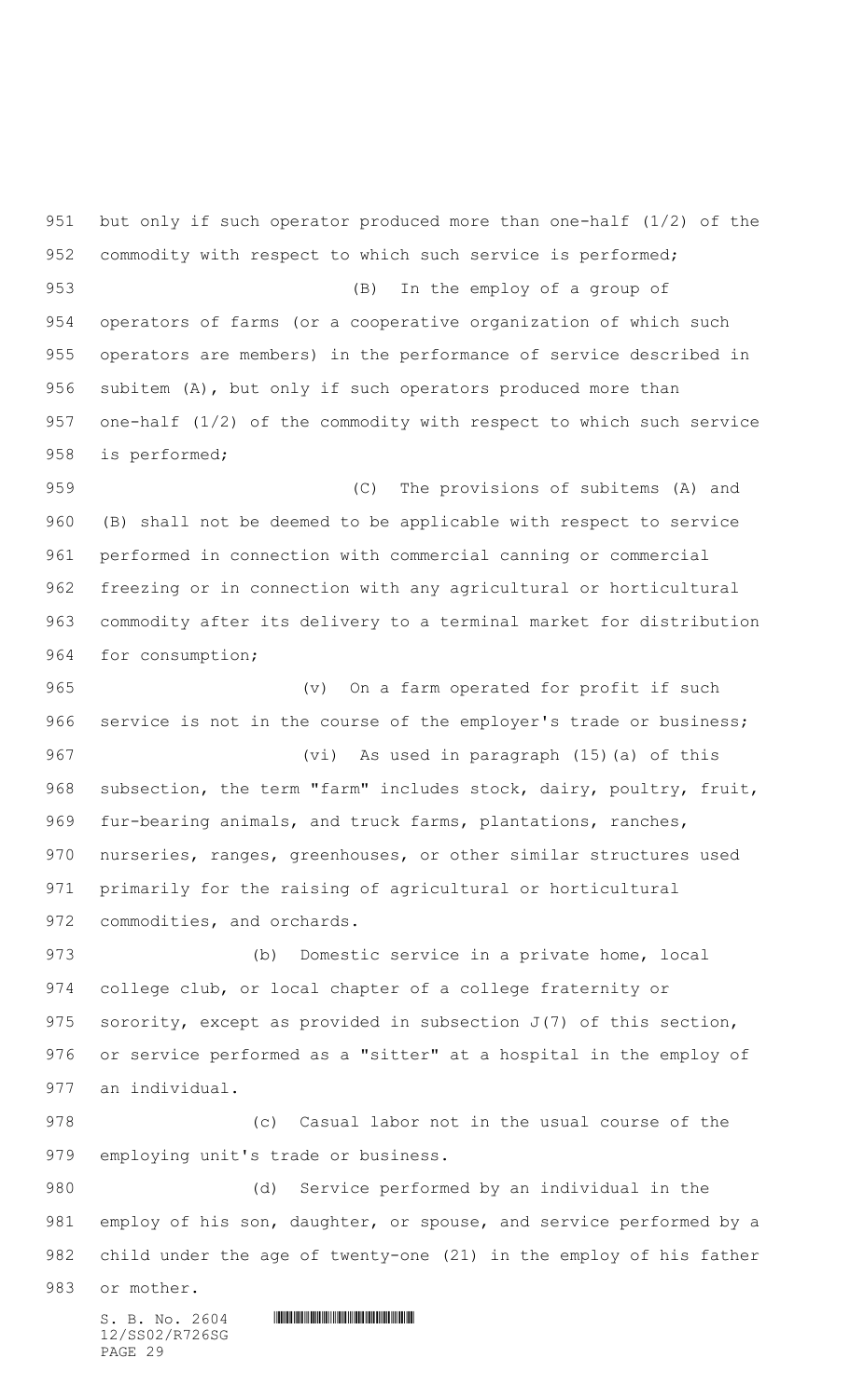(e) Service performed in the employ of the United States government or of an instrumentality wholly owned by the United States; except that if the Congress of the United States shall permit states to require any instrumentalities of the United States to make payments into an unemployment fund under a state unemployment compensation act, then to the extent permitted by Congress and from and after the date as of which such permission becomes effective, all of the provisions of this chapter shall be applicable to such instrumentalities and to services performed by employees for such instrumentalities in the same manner, to the 994 same extent, and on the same terms as to all other employers and employing units. If this state should not be certified under the Federal Unemployment Tax Act, 26 USCS Section 3304(c), for any year, then the payment required by such instrumentality with respect to such year shall be deemed to have been erroneously collected and shall be refunded by the department from the fund in accordance with the provisions of Section 71-5-383.

 (f) Service performed in the employ of an "employer" as defined by the Railroad Unemployment Insurance Act, 45 USCS Section 351(a), or as an "employee representative" as defined by the Railroad Unemployment Insurance Act, 45 USCS Section 351(f), and service with respect to which unemployment compensation is payable under an unemployment compensation system for maritime employees, or under any other unemployment compensation system established by an act of Congress; however, the department is authorized and directed to enter into agreements with the proper agencies under such act or acts of Congress, which agreements shall become effective ten (10) days after publication thereof in the manner provided in Section 71-5-117 for general rules, to provide reciprocal treatment to individuals who have, after acquiring potential rights to benefits under this chapter, acquired rights to unemployment compensation under such act or acts of Congress or who have, after acquiring potential rights to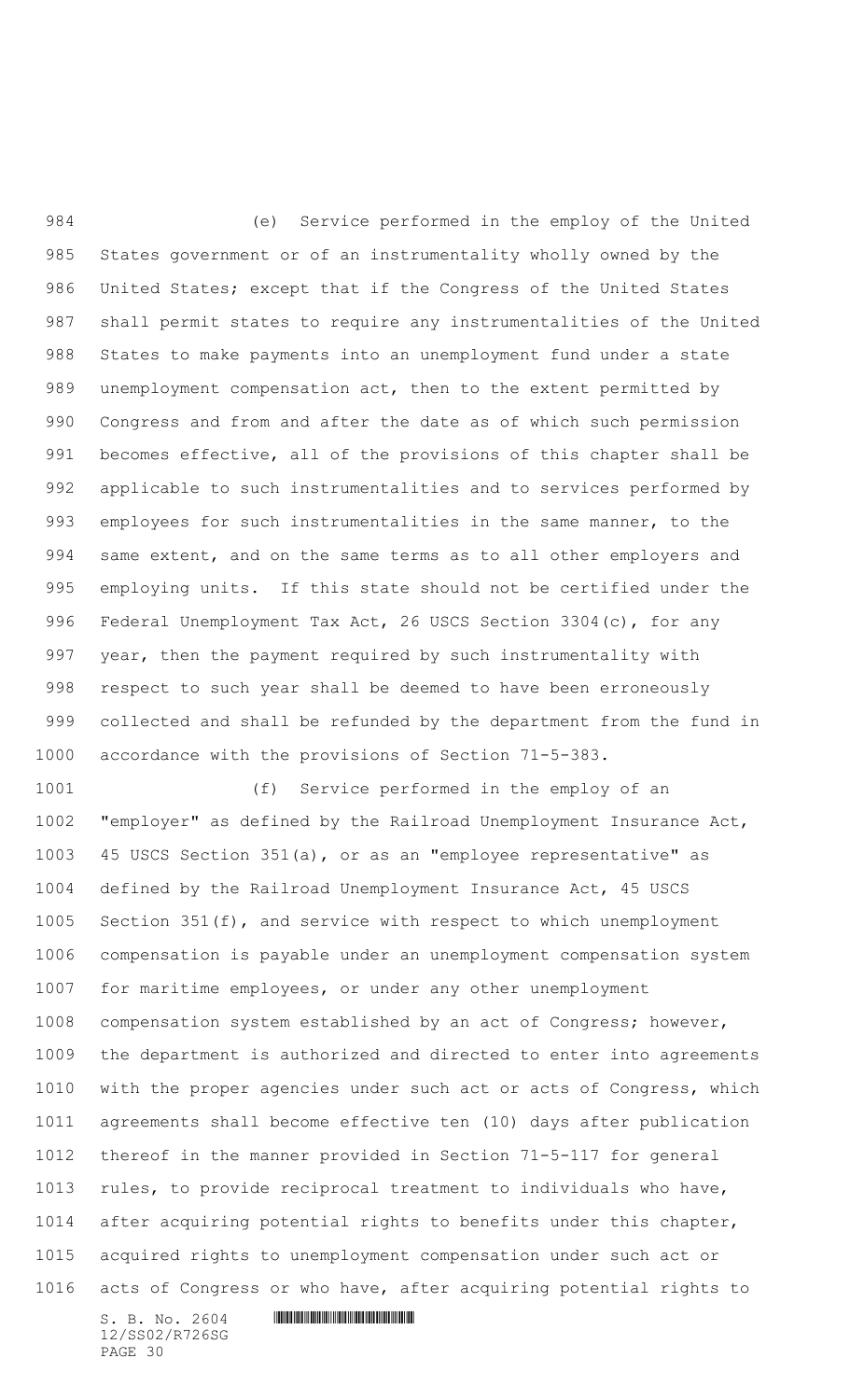unemployment compensation under such act or acts of Congress, acquired rights to benefits under this chapter. (g) Service performed in any calendar quarter in the employ of any organization exempt from income tax under the Internal Revenue Code, 26 USCS Section 501(a) (other than an organization described in 26 USCS Section 401(a)), or exempt from income tax under 26 USCS Section 521 if the remuneration for such service is less than Fifty Dollars (\$50.00). (h) Service performed in the employ of a school, college, or university if such service is performed: (i) By a student who is enrolled and is regularly attending classes at such school, college or university, or 1030 (ii) By the spouse of such a student if such spouse is advised, at the time such spouse commences to perform such service, that (A) The employment of such spouse to perform such service is provided under a program to provide financial assistance to such student by such school, college, or university, and (B) Such employment will not be covered by any program of unemployment insurance. (i) Service performed by an individual under the age of twenty-two (22) who is enrolled at a nonprofit or public educational institution which normally maintains a regular faculty and curriculum and normally has a regularly organized body of students in attendance at the place where its educational activities are carried on, as a student in a full-time program taken for credit at such institution, which combines academic instruction with work experience, if such service is an integral part of such program and such institution has so certified to the employer, except that this subparagraph shall not apply to service

12/SS02/R726SG PAGE 31

 $S. B. NO. 2604$  .  $M. 2604$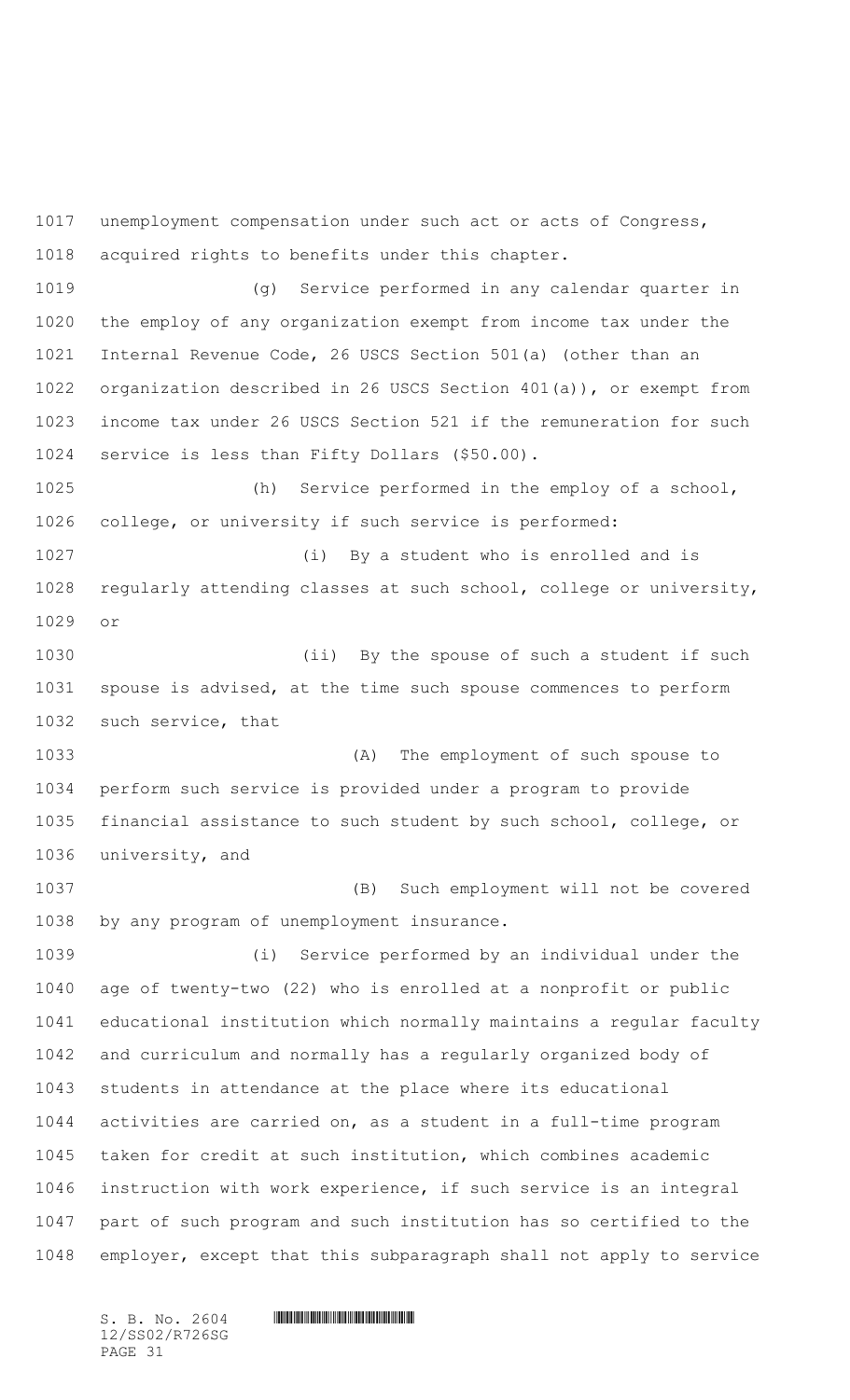performed in a program established for or on behalf of an employer or group of employers.

 (j) Service performed in the employ of a hospital, if such service is performed by a patient of the hospital, as defined in subsection N of this section.

 (k) Service performed as a student nurse in the employ of a hospital or a nurses' training school by an individual who is enrolled and is regularly attending classes in a nurses' training school chartered or approved pursuant to state law; and services performed as an intern in the employ of a hospital by an individual who has completed a four-year course in a medical school chartered or approved pursuant to state law.

 (l) Service performed by an individual as an insurance agent or as an insurance solicitor, if all such service performed by such individual is performed for remuneration solely by way of commission.

 (m) Service performed by an individual under the age of eighteen (18) in the delivery or distribution of newspapers or shopping news, not including delivery or distribution to any point for subsequent delivery or distribution.

 (n) If the services performed during one-half (1/2) or more of any pay period by an employee for the employing unit employing him constitute employment, all the services of such employee for such period shall be deemed to be employment; but if the services performed during more than one-half (1/2) of any such pay period by an employee for the employing unit employing him do not constitute employment, then none of the services of such employee for such period shall be deemed to be employment. As used in this subsection, the term "pay period" means a period (of not more than thirty-one (31) consecutive days) for which a payment of remuneration is ordinarily made to the employee by the employing unit employing him.

12/SS02/R726SG PAGE 32

 $S. B. No. 2604$  .  $M. 2604$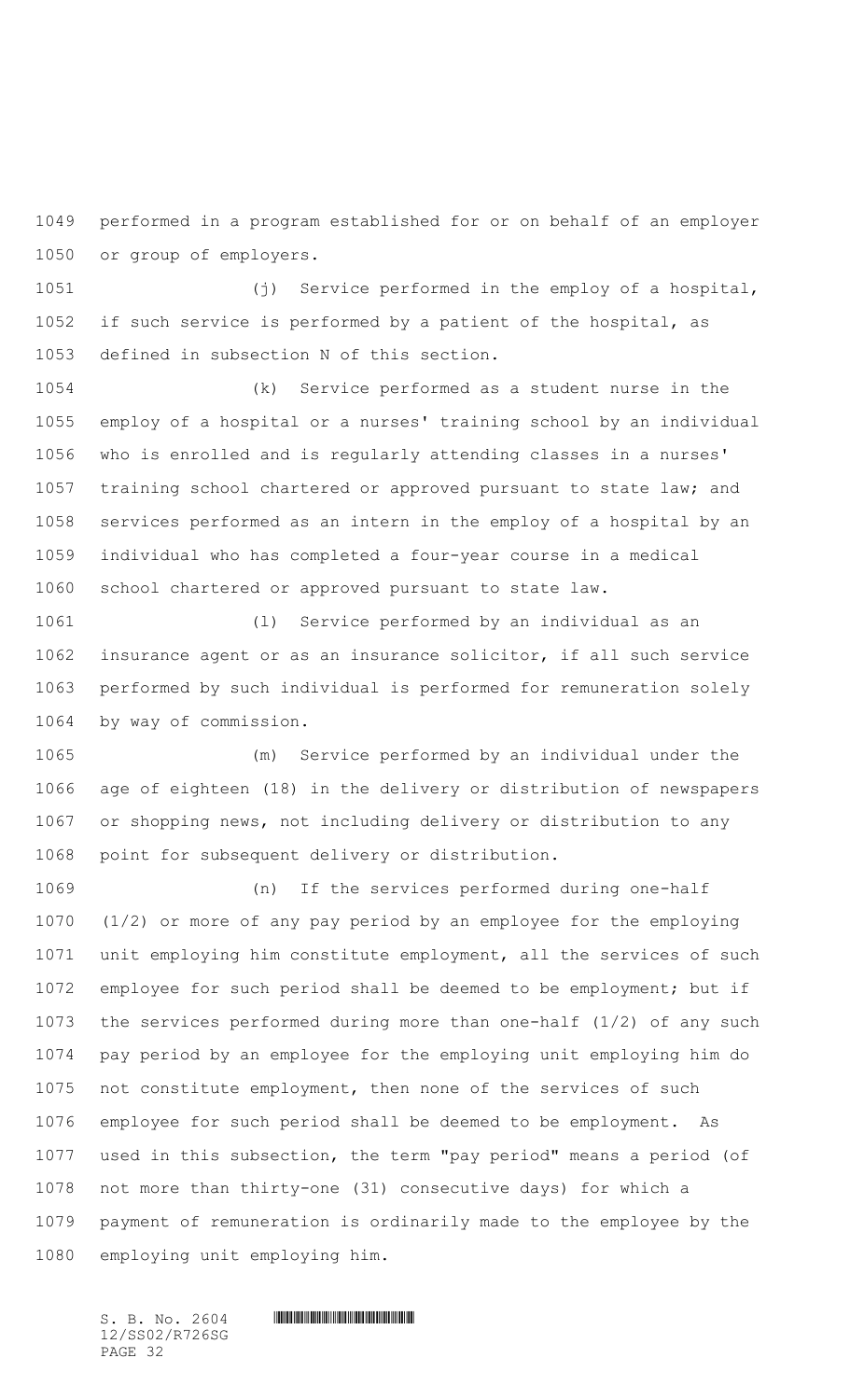(o) Service performed by a barber or beautician whose work station is leased to him or her by the owner of the shop in which he or she works and who is compensated directly by the patrons he or she serves and who is free from direction and control by the lessor.

 K. "Employment office" means a free public employment office or branch thereof, operated by this state or maintained as a part of the state controlled system of public employment offices.

 L. "Public employment service" means the operation of a program that offers free placement and referral services to applicants and employers, including job development.

 M. "Fund" means the Unemployment Compensation Fund established by this chapter, to which all contributions required and from which all benefits provided under this chapter shall be paid.

 N. "Hospital" means an institution which has been licensed, certified, or approved by the State Department of Health as a hospital.

 O. "Institution of higher learning," for the purposes of this section, means an educational institution which:

 (1) Admits as regular students only individuals having a certificate of graduation from a high school, or the recognized equivalent of such a certificate;

 (2) Is legally authorized in this state to provide a program of education beyond high school;

 (3) Provides an educational program for which it awards a bachelor's or higher degree, or provides a program which is acceptable for full credit toward such a degree, a program of postgraduate or postdoctoral studies, or a program of training to prepare students for gainful employment in a recognized occupation;

(4) Is a public or other nonprofit institution;

12/SS02/R726SG PAGE 33

 $S. B. No. 2604$  .  $M. 2604$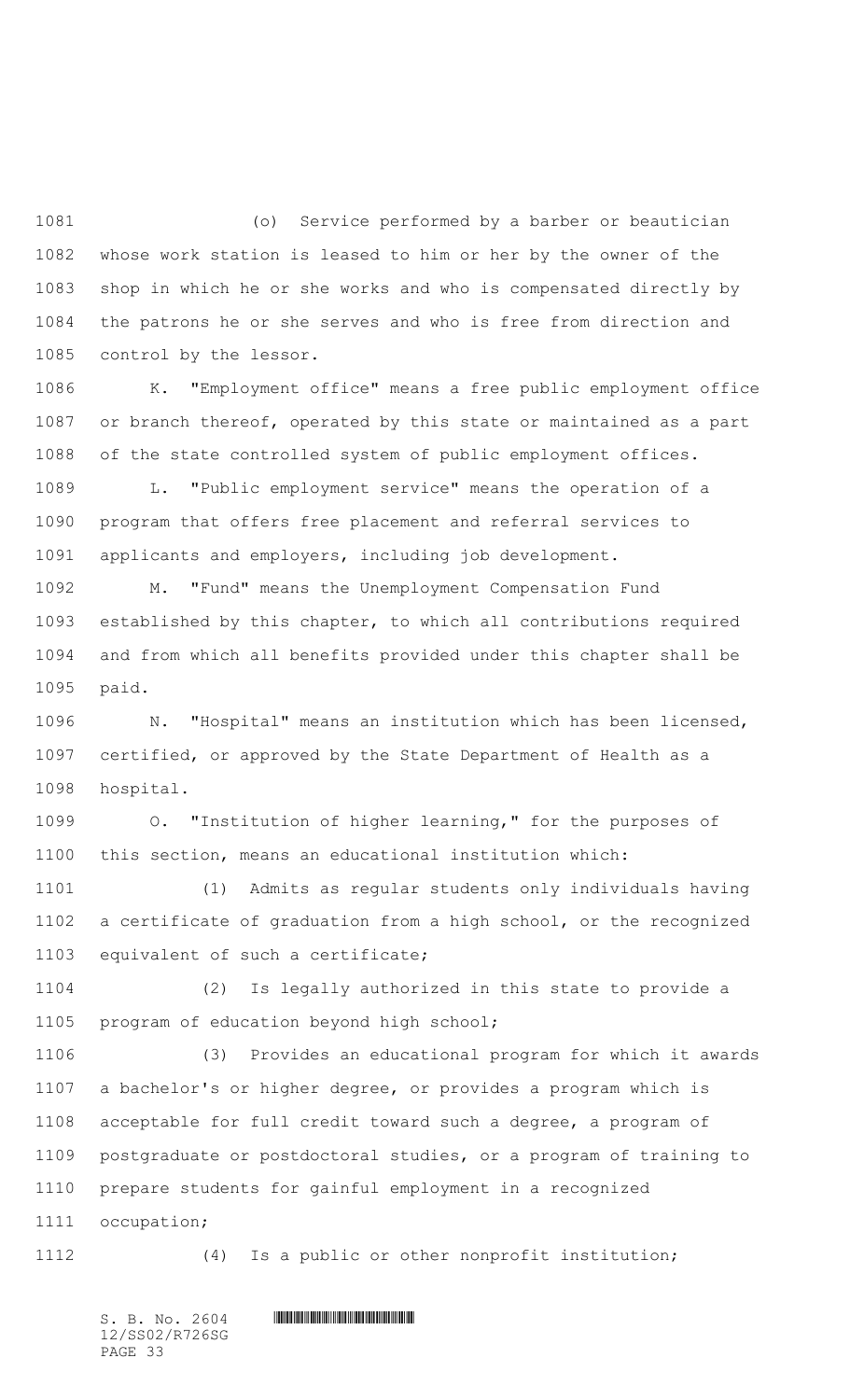(5) Notwithstanding any of the foregoing provisions of this subsection, all colleges and universities in this state are institutions of higher learning for purposes of this section.

 P. (1) "State" includes, in addition to the states of the United States of America, the District of Columbia, Commonwealth of Puerto Rico and the Virgin Islands.

 (2) The term "United States" when used in a geographical sense includes the states, the District of Columbia, Commonwealth of Puerto Rico and the Virgin Islands.

 (3) The provisions of paragraphs (1) and (2) of subsection P, as including the Virgin Islands, shall become effective on the day after the day on which the United States Secretary of Labor approves for the first time under Section 3304(a) of the Internal Revenue Code of 1954 an unemployment compensation law submitted to the secretary by the Virgin Islands for such approval.

Q. "Unemployment."

 (1) An individual shall be deemed "unemployed" in any week during which he performs no services and with respect to which no wages are payable to him, or in any week of less than full-time work if the wages payable to him with respect to such week are less than his weekly benefit amount as computed and adjusted in Section 71-5-505. The department shall prescribe regulations applicable to unemployed individuals, making such distinctions in the procedure as to total unemployment, part-total unemployment, partial unemployment of individuals attached to their regular jobs, and other forms of short-time work, as the department deems necessary.

 (2) An individual's week of total unemployment shall be deemed to commence only after his registration at an employment office, except as the department may by regulation otherwise prescribe.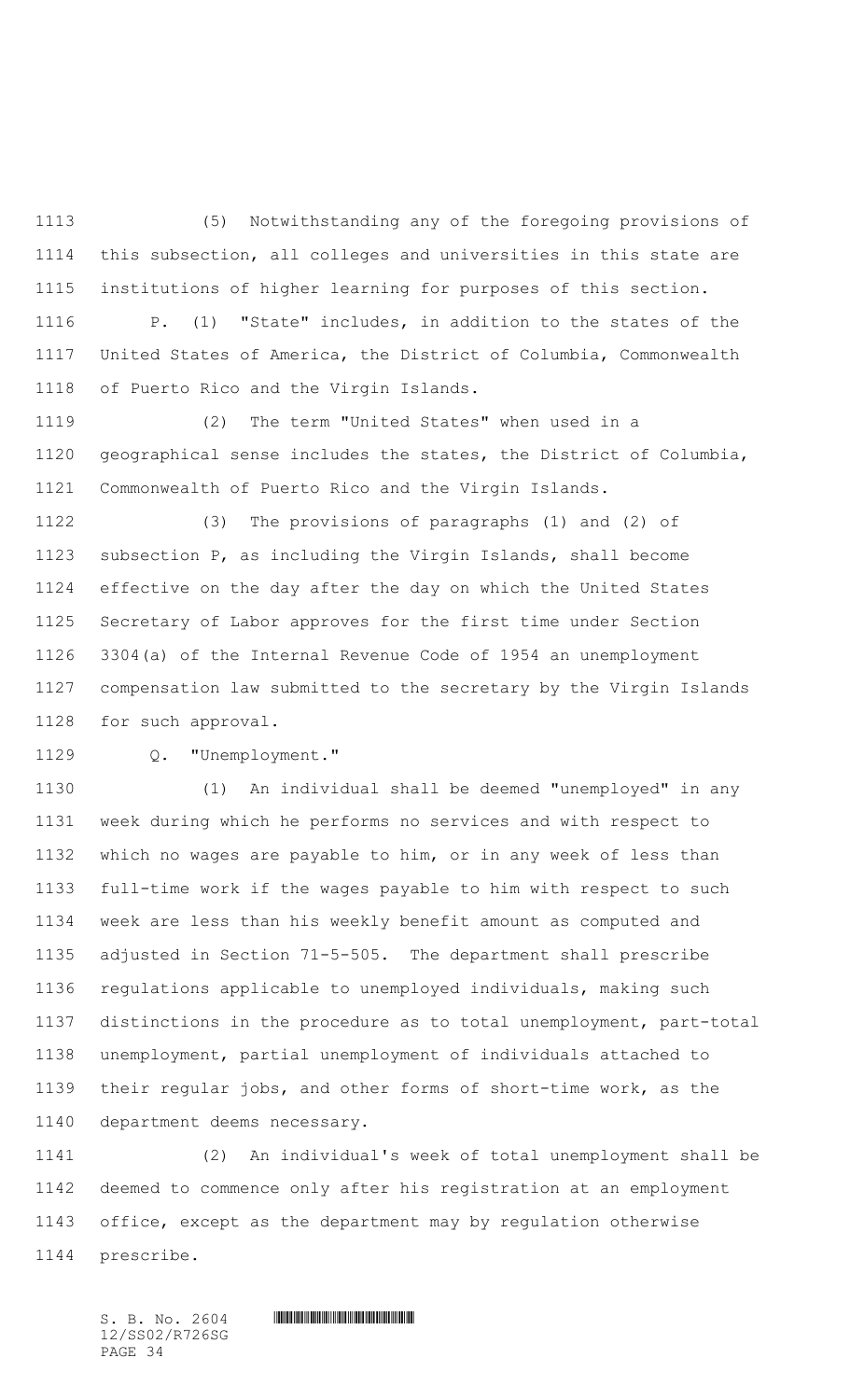$S. B. No. 2604$  .  $M. 2604$  R. (1) "Wages" means all remuneration for personal services, including commissions and bonuses and the cash value of all remuneration in any medium other than cash, except that "wages," for purposes of determining employer's coverage and payment of contributions for agricultural and domestic service means cash remuneration only. The reasonable cash value of remuneration in any medium other than cash shall be estimated and determined in accordance with rules prescribed by the department; however, that the term "wages" shall not include: (a) The amount of any payment made to, or on behalf of, an employee under a plan or system established by an employer which makes provision for his employees generally or for a class or classes of his employees (including any amount paid by an employer for insurance or annuities, or into a fund, to provide for any such payment), on account of: (i) Retirement, or (ii) Sickness or accident disability, or (iii) Medical or hospitalization expenses in connection with sickness or actual disability, or (iv) Death, provided the employee: 1165 (A) Has not the option to receive, instead of provision for such death benefit, any part of such payment or, if such death benefit is insured, any part of the premiums (or contributions to premiums) paid by his employer, and (B) Has not the right, under the provisions of the plan or system or policy of insurance providing for such death benefit, to assign such benefit or to receive a cash consideration in lieu of such benefit, either upon his withdrawal from the plan or system providing for such benefit or upon termination of such plan or system or policy of insurance or of his employment with such employer; (b) Dismissal payments which the employer is not legally required to make;

12/SS02/R726SG PAGE 35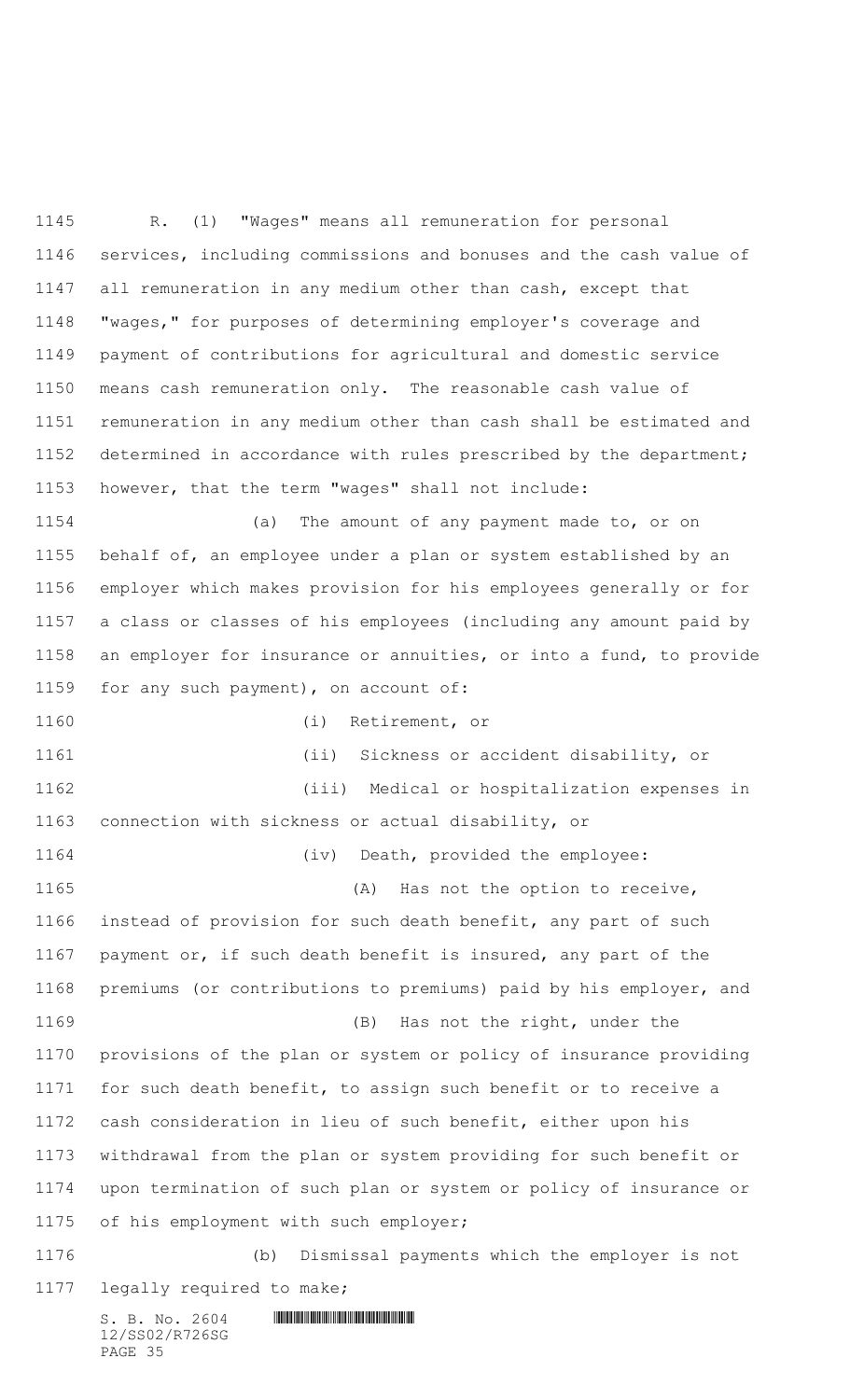$S. B. No. 2604$  .  $M. 2604$  (c) Payment by an employer (without deduction from the remuneration of an employee) of the tax imposed by the Internal Revenue Code, 26 USCS Section 3101; (d) From and after January 1, 1992, the amount of any payment made to or on behalf of an employee for a "cafeteria" plan, which meets the following requirements: (i) Qualifies under Section 125 of the Internal Revenue Code; 1186 (ii) Covers only employees; 1187 (iii) Covers only noncash benefits; (iv) Does not include deferred compensation plans. (2) [Not enacted]. S. "Week" means calendar week or such period of seven (7) consecutive days as the department may by regulation prescribe. The department may by regulation prescribe that a week shall be deemed to be in, within, or during any benefit year which includes any part of such week. T. "Insured work" means "employment" for "employers." U. The term "includes" and "including," when used in a definition contained in this chapter, shall not be deemed to exclude other things otherwise within the meaning of the term defined. V. "Employee leasing arrangement" means any agreement between an employee leasing firm and a client, whereby specified client responsibilities such as payment of wages, reporting of wages for unemployment insurance purposes, payment of unemployment insurance contributions and other such administrative duties are to be performed by an employee leasing firm, on an ongoing basis. W. "Employee leasing firm" means any entity which provides specified duties for a client company such as payment of wages, reporting of wages for unemployment insurance purposes, payment of unemployment insurance contributions and other administrative

12/SS02/R726SG PAGE 36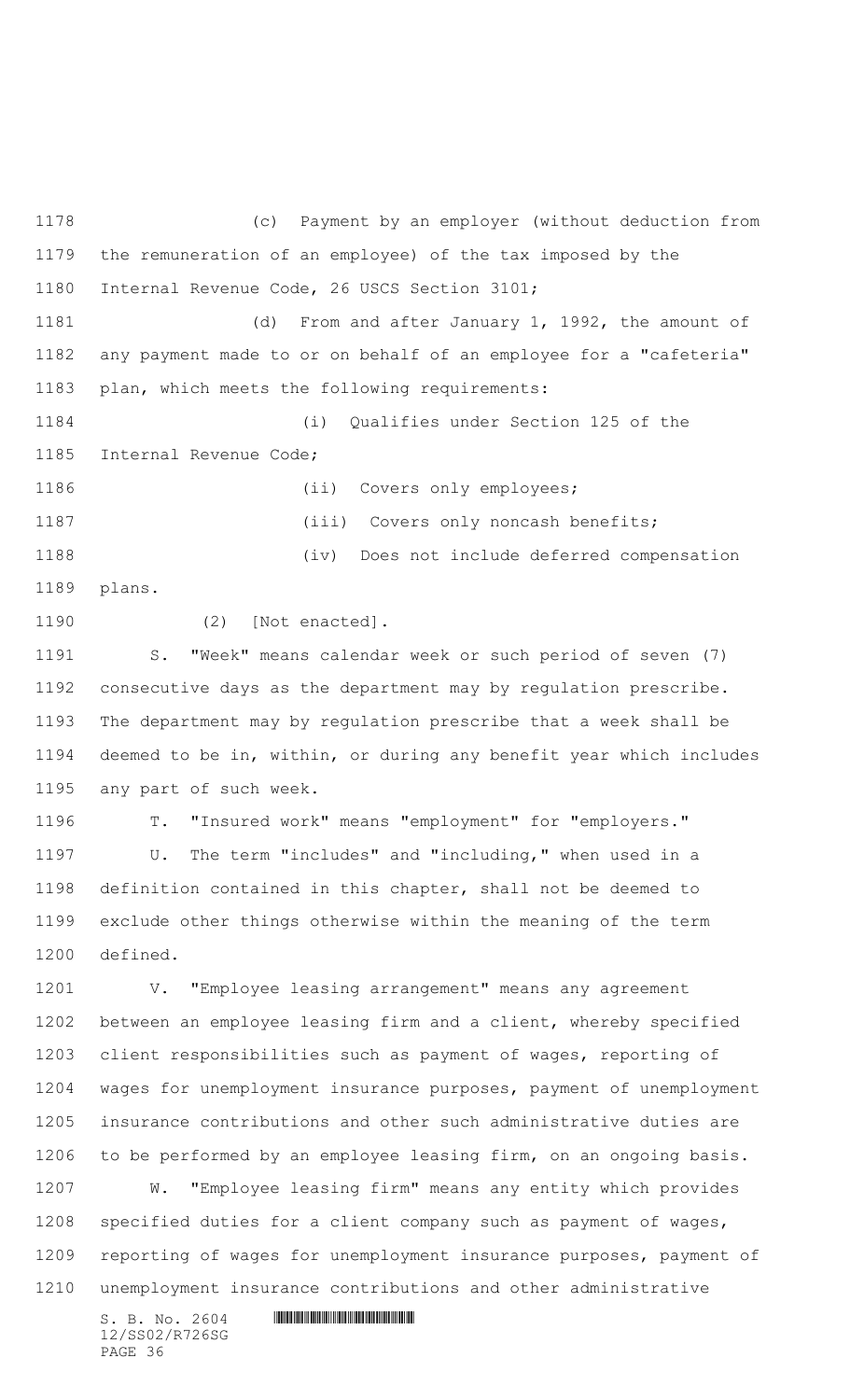duties, in connection with the client's employees, that are directed and controlled by the client and that are providing ongoing services for the client.

 X. (1) "Temporary help firm" means an entity which hires its own employees and provides those employees to other individuals or organizations to perform some service, to support or supplement the existing workforce in special situations such as employee absences, temporary skill shortages, seasonal workloads and special assignments and projects, with the expectation that the worker's position will be terminated upon the completion of the specified task or function.

 (2) "Temporary employee" means an employee assigned to work for the clients of a temporary help firm.

 Y. For the purposes of this chapter, the term "notice" shall include any official communication, statement or other correspondence required under the administration of this chapter, and sent by the department through the United States Postal Service or electronic or digital transfer, via modem or the Internet.

 **SECTION 10.** Section 71-5-19, Mississippi Code of 1972, is reenacted and amended as follows:

 71-5-19. (1) Whoever makes a false statement or representation knowing it to be false, or knowingly fails to disclose a material fact, to obtain or increase any benefit or other payment under this chapter or under an employment security law of any other state, of the federal government or of a foreign government, either for himself or for any other person, shall be punished by a fine of not less than One Hundred Dollars (\$100.00) nor more than Five Hundred Dollars (\$500.00), or by imprisonment for not longer than thirty (30) days, or by both such fine and 1241 imprisonment; and each such false statement or representation or failure to disclose a material fact shall constitute a separate

offense.

12/SS02/R726SG PAGE 37

 $S. B. No. 2604$  . The set of the set of  $S. B. N \circ A$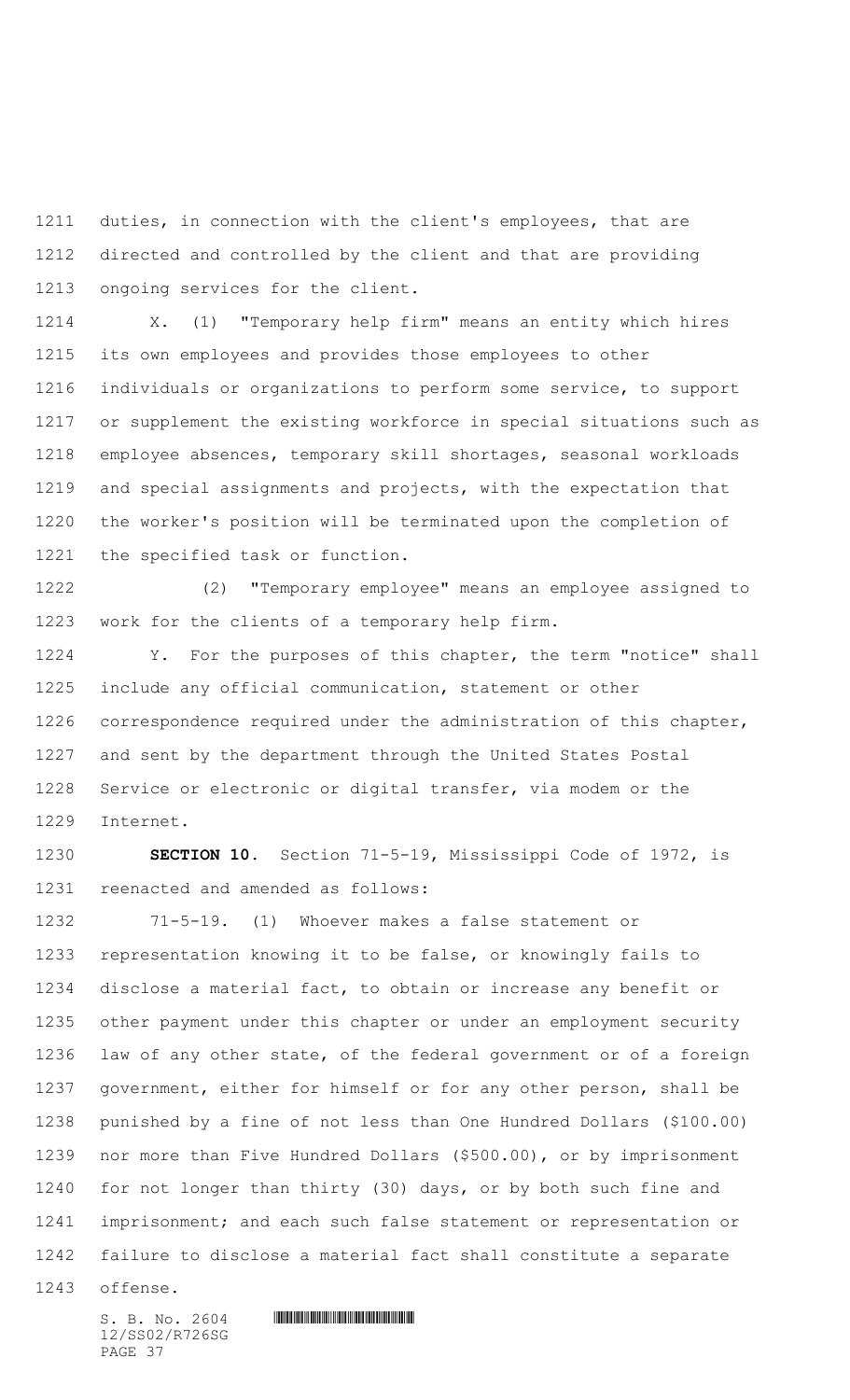(2) Any employing unit, any officer or agent of an employing unit or any other person who makes a false statement or representation knowing it to be false, or who knowingly fails to disclose a material fact, to prevent or reduce the payment of benefits to any individual entitled thereto, or to avoid becoming or remaining subject hereto, or to avoid or reduce any contribution or other payment required from any employing unit under this chapter, or who willfully fails or refuses to make any such contribution or other payment, or to furnish any reports required hereunder or to produce or permit the inspection or copying of records as required hereunder, shall be punished by a fine of not less than One Hundred Dollars (\$100.00) nor more than One Thousand Dollars (\$1,000.00), or by imprisonment for not longer than sixty (60) days, or by both such fine and imprisonment; and each such false statement, or representation, or failure to disclose a material fact, and each day of such failure or refusal shall constitute a separate offense. In lieu of such fine and imprisonment, the employing unit or representative, or both employing unit and representative, if such representative is an employing unit in this state and is found to be a party to such violation, shall not be eligible for a contributions rate of less than five and four-tenths percent (5.4%) for the tax year in which such violation is discovered by the department and for the next two (2) succeeding tax years.

 (3) Any person who shall willfully violate any provision of this chapter or any other rule or regulation thereunder, the violation of which is made unlawful or the observance of which is required under the terms of this chapter and for which a penalty is neither prescribed herein nor provided by any other applicable statute, shall be punished by a fine of not less than One Hundred Dollars (\$100.00) nor more than One Thousand Dollars (\$1,000.00), or by imprisonment for not longer than sixty (60) days, or by both such fine and imprisonment; and each day such violation continues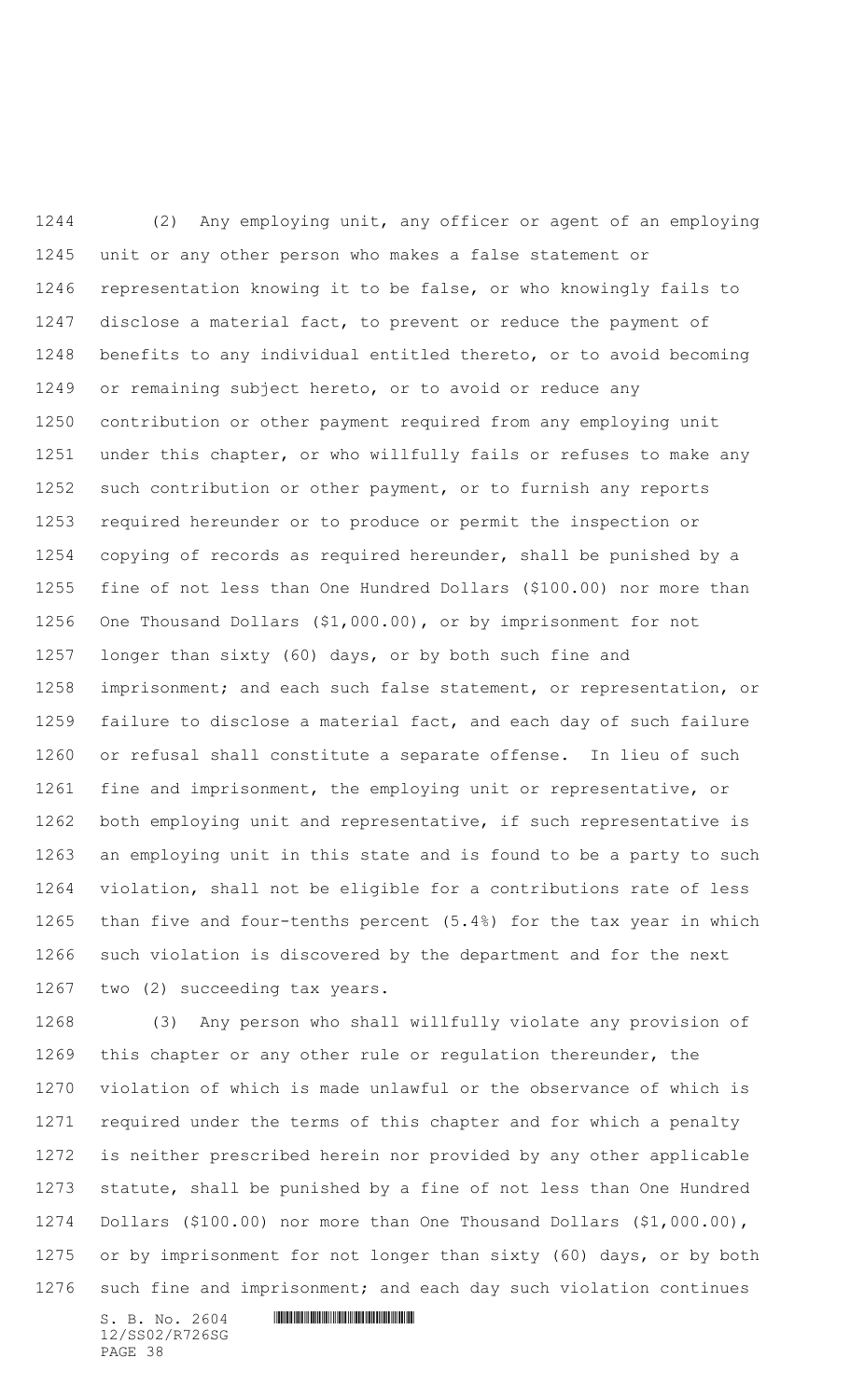shall be deemed to be a separate offense. In lieu of such fine and imprisonment, the employing unit or representative, or both employing unit and representative, if such representative is an employing unit in this state and is found to be a party to such violation, shall not be eligible for a contributions rate of less than five and four-tenths percent (5.4%) for the tax year in which the violation is discovered by the department and for the next two (2) succeeding tax years.

 (4) (a) An overpayment of benefits occurs when a person receives benefits under this chapter:

 (i) While any conditions for the receipt of benefits imposed by this chapter were not fulfilled in his case; (ii) While he was disqualified from receiving benefits; or

 (iii) When such person receives benefits and is later found to be disqualified or ineligible for any reason, including, but not limited to, a redetermination or reversal by the department or the courts of a previous decision to award such person benefits.

 (b) Any person receiving an overpayment shall, in the discretion of the department, be liable to have such sum deducted from any future benefits payable to him under this chapter and shall be liable to repay to the department for the Unemployment Compensation Fund a sum equal to the overpayment amount so received by him; and such sum shall be collectible in the manner provided in Sections 71-5-363 through 71-5-383 for the collection of past-due contributions. In addition to Sections 71-5-363 through 71-5-383, the following shall apply to cases involving damages for overpaid unemployment benefits which have been obtained and/or received through fraud as defined by department regulations and laws governing the department. By definition, fraud can include failure to report earnings while filing for unemployment benefits. In the event of fraud, a penalty of twenty

 $S. B. No. 2604$  .  $M. 2604$ 12/SS02/R726SG PAGE 39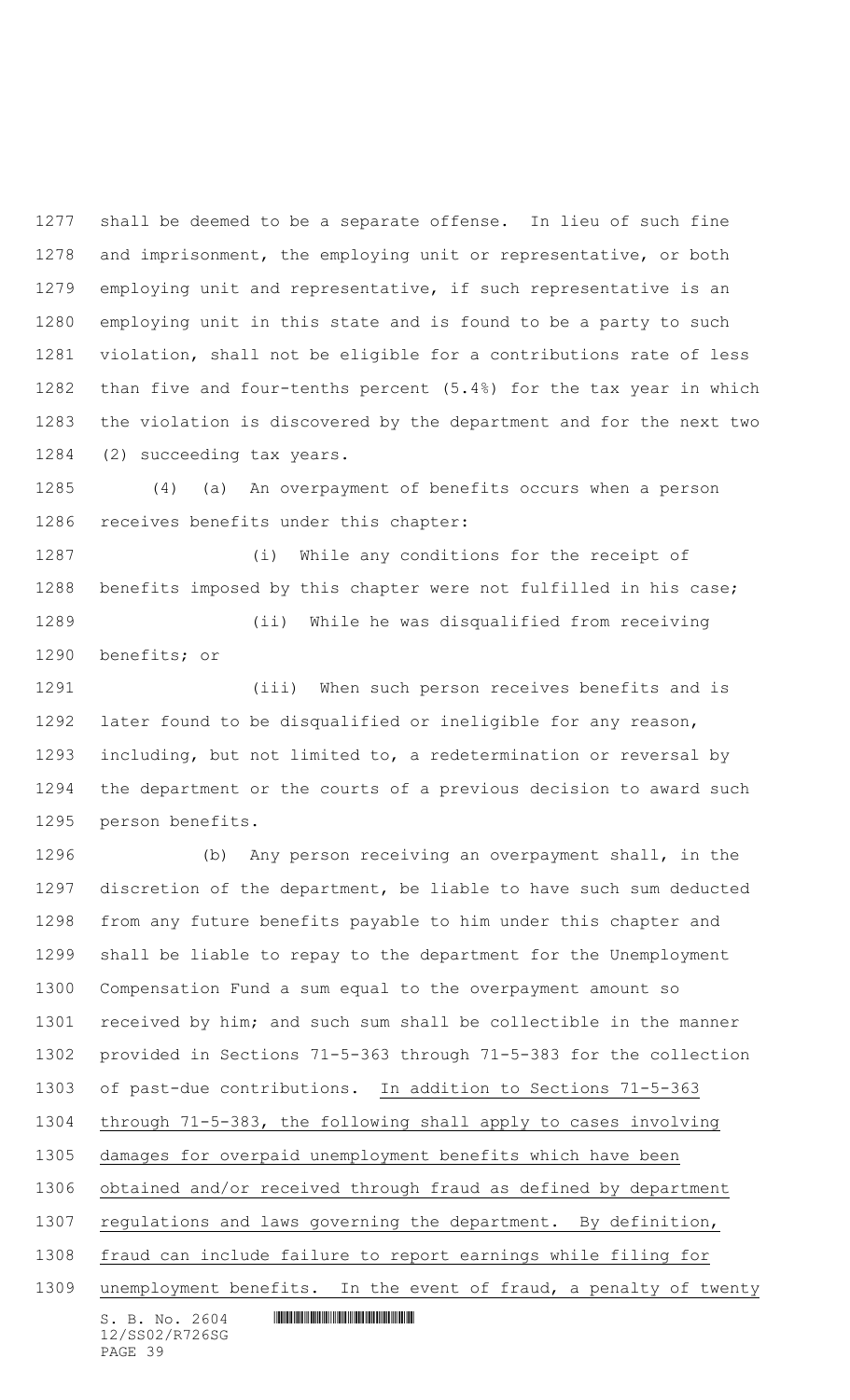Three-fourths (3/4) of that twenty percent (20%) penalty shall be deposited into the unemployment trust fund and shall be used only for the purpose of payment of unemployment benefits. The remainder of that twenty percent (20%) penalty shall be deposited into the Special Employment Security Administrative Fund. Interest on the overpayment balance shall accrue at a rate of one percent (1%) per month on the unpaid balance until repaid and shall be deposited into the Special Employment Security Administration Fund. All interest, penalties and damages deposited into the Special Employment Security Administration Fund shall be used by the department for administration of the

percent (20%) of the amount of the overpayment shall be assessed.

Mississippi Department of Employment Security.

 (c) Any such judgment against such person for collection of such overpayment shall be in the form of a seven-year renewable lien. Unless action be brought thereon prior to expiration of the lien, the department must refile the notice of the lien prior to its expiration at the end of seven (7) years. There shall be no limit upon the number of times the department may refile notices of liens for collection of overpayments.

 (5) The department, by agreement with another state or the United States, as provided under Section 303(g) of the Social Security Act, may recover any overpayment of benefits paid to any individual under the laws of this state or of another state or under an unemployment benefit program of the United States. Any overpayments subject to this subsection may be deducted from any future benefits payable to the individual under the laws of this state or of another state or under an unemployment program of the United States.

 **SECTION 11.** Section 71-5-101, Mississippi Code of 1972, is reenacted as follows:

 71-5-101. There is established the Mississippi Department of Employment Security, Office of the Governor. The Department of

 $S. B. No. 2604$  . The set of the set of  $S. B. N_{O.} 2604$ 12/SS02/R726SG PAGE 40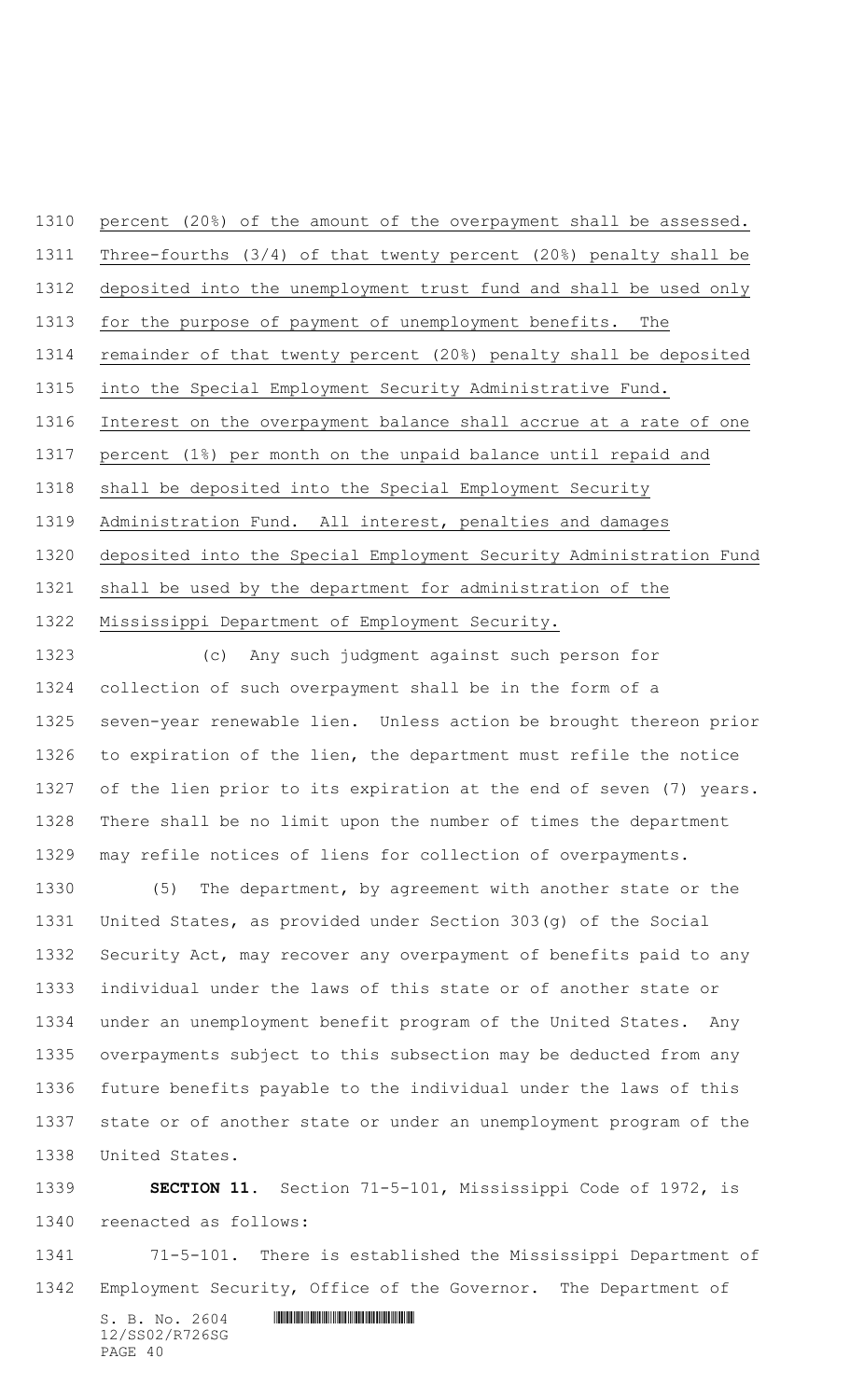Employment Security shall be the Mississippi Employment Security Commission and shall retain all powers and duties as granted to the Mississippi Employment Security Commission. Wherever the term "Employment Security Commission" appears in any law, the same shall mean the Mississippi Department of Employment Security, Office of the Governor. The Executive Director of the Department of Employment Security may assign to the appropriate offices such powers and duties deemed appropriate to carry out the lawful functions of the department.

 **SECTION 12.** Section 71-5-107, Mississippi Code of 1972, is reenacted as follows:

 71-5-107. The department shall administer this chapter through a full-time salaried executive director, to be appointed by the Governor, with the advice and consent of the Senate. He shall be responsible for the administration of this chapter under authority delegated to him by the Governor.

 **SECTION 13.** Section 71-5-109, Mississippi Code of 1972, is reenacted as follows:

 71-5-109. There is created a Board of Review consisting of three (3) members to be appointed by the executive director. The executive director shall designate one (1) member of the Board of Review as chairman. Each member shall be paid a salary or per diem at a rate to be determined by the executive director, and such expenses as may be allowed by the executive director. All salaries, per diem and expenses of the Board of Review shall be paid from the Employment Security Administration Fund.

 **SECTION 14.** Section 71-5-111, Mississippi Code of 1972, is reenacted as follows:

 71-5-111. There is created in the State Treasury a special fund to be known as the Employment Security Administration Fund. All monies which are deposited or paid into this fund are appropriated and made available to the department. All monies in this fund shall be expended solely for the purpose of defraying

 $S. B. No. 2604$  . The set of the set of  $S. B. N_{O.} 2604$ 12/SS02/R726SG PAGE 41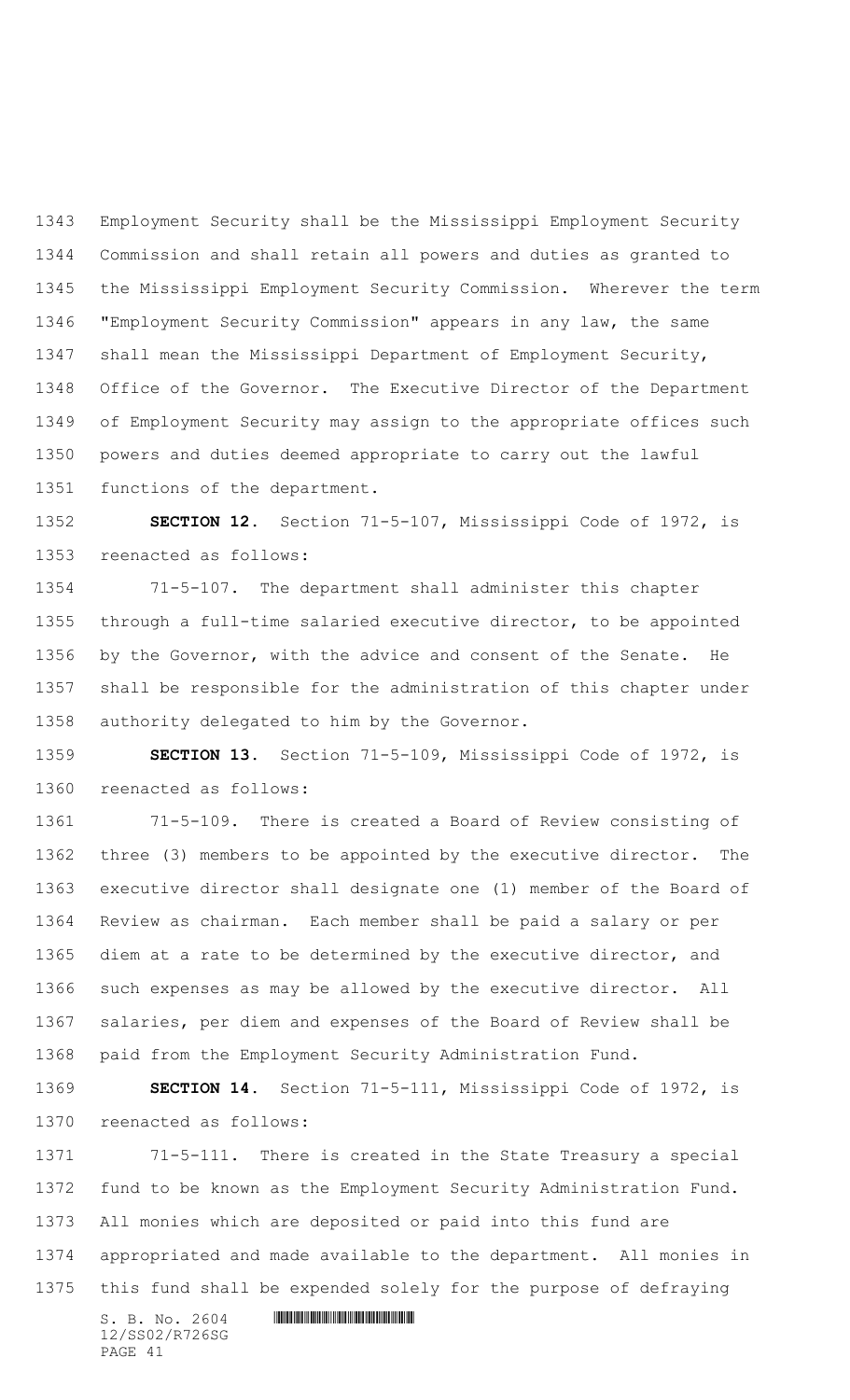the cost of administration of this chapter, and for no other purpose whatsoever. The fund shall consist of all monies appropriated by this state and all monies received from the United States of America, or any agency thereof, or from any other source for such purpose. Notwithstanding any provision of this section, all monies requisitioned and deposited in this fund pursuant to Section 71-5-457 shall remain part of the Employment Security Administration Fund and shall be used only in accordance with the conditions specified in that section. All monies in this fund shall be deposited, administered and disbursed in the same manner and under the same conditions and requirements as is provided by law for other special funds in the State Treasury. The State Treasurer shall be liable on his official bond for the faithful performance of his duties in connection with the Employment Security Administration Fund under this chapter.

 **SECTION 15.** Section 71-5-112, Mississippi Code of 1972, is reenacted as follows:

 71-5-112. All funds received by the Mississippi Department of Employment Security shall clear through the State Treasury as provided and required by Sections 71-5-111 and 71-5-453. All expenditures from the administration fund of the department authorized by Section 71-5-111 shall be expended only pursuant to appropriation approved by the Legislature and as provided by law. **SECTION 16.** Section 71-5-113, Mississippi Code of 1972, is reenacted as follows:

 71-5-113. All monies received from the Social Security Board or its successors for the administration of this chapter shall be expended solely for the purposes and in the amounts found necessary by the Social Security Board or its successors for the proper and efficient administration of this chapter.

 It shall be the duty of the department to take appropriate 1407 action with respect to the replacement, within a reasonable time, of any monies received from the Social Security Board, or its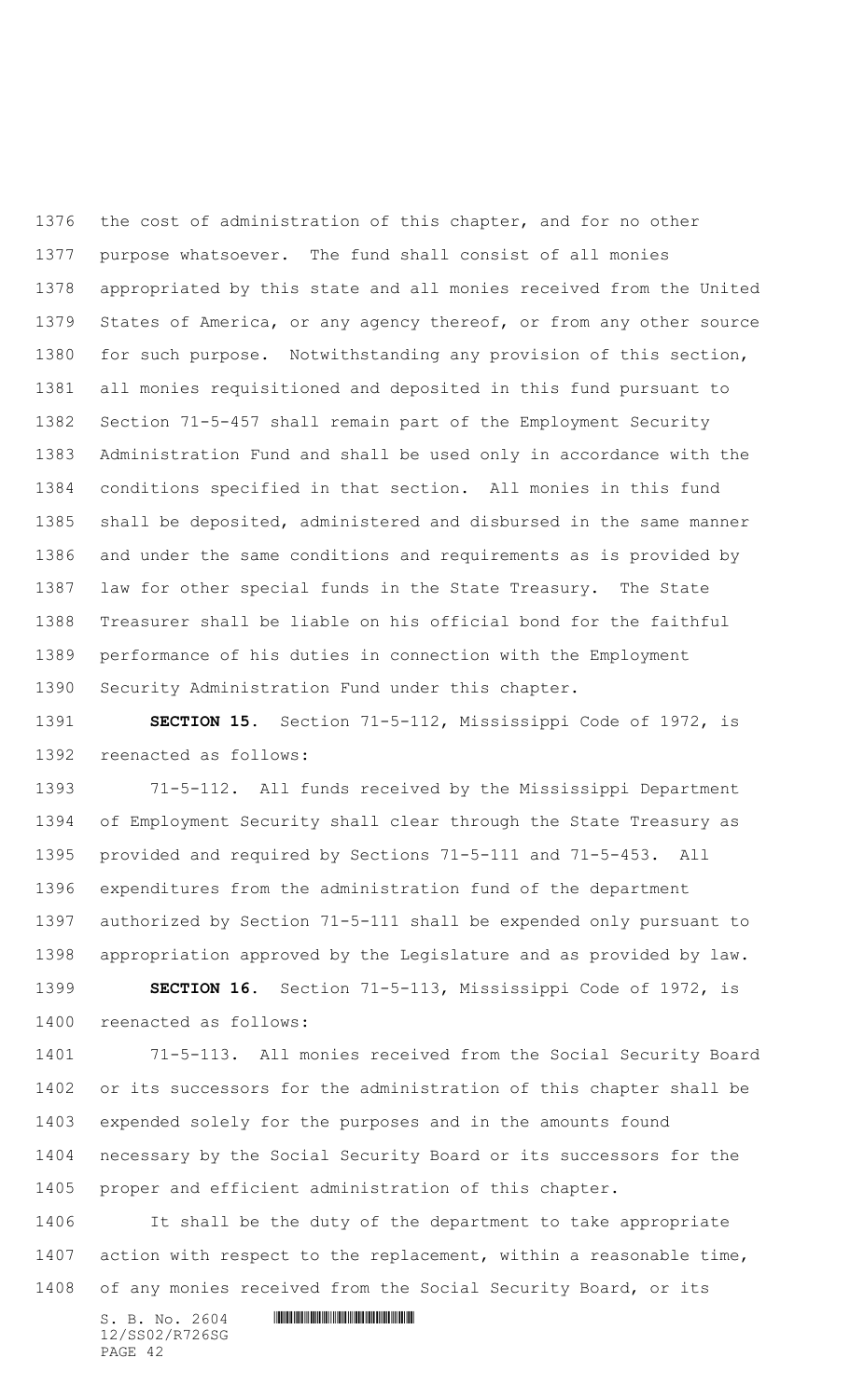successors, for the administration of this chapter, and monies used to match grants pursuant to the provisions of the Wagner-Peyser Act, which the board, or its successors, find, because of any action or contingency, have been lost or have been expended for purposes other than, or in amounts in excess of those found necessary by the Social Security Board, or its successors, for the proper administration of this chapter. Funds which have been expended by the department or its agents in accordance with the budget approved by the Social Security Board, or its successors, or in accordance with the general standards and limitations promulgated by the Social Security Board, or its successors, prior to such expenditure (where proposed expenditures have not been specifically disapproved by the Social Security Board, or its successors), shall not be deemed to require replacement. To effectuate the purposes of this paragraph, it shall be the duty of the department to take such action to safeguard the expenditure of the funds referred to herein as it deems necessary. In the event of a loss of such funds or an improper expenditure thereof as herein defined, it shall be the duty of the department to notify the Governor of any such loss or improper expenditure and submit to him a request for an appropriation in the amount thereof. The Governor shall transmit to the next regular session of the Legislature following such notification, the department's request for an appropriation in an amount necessary to replace funds which have been lost or improperly expended as defined above. Such request of the department for an appropriation shall not be subject to the provisions of Sections 27-103-101 through 27-103-139. The Legislature recognizes its obligation to replace such funds as may be necessary and shall make necessary appropriations in accordance with such requests.

## **SECTION 17.** Section 71-5-114, Mississippi Code of 1972, is reenacted and amended as follows: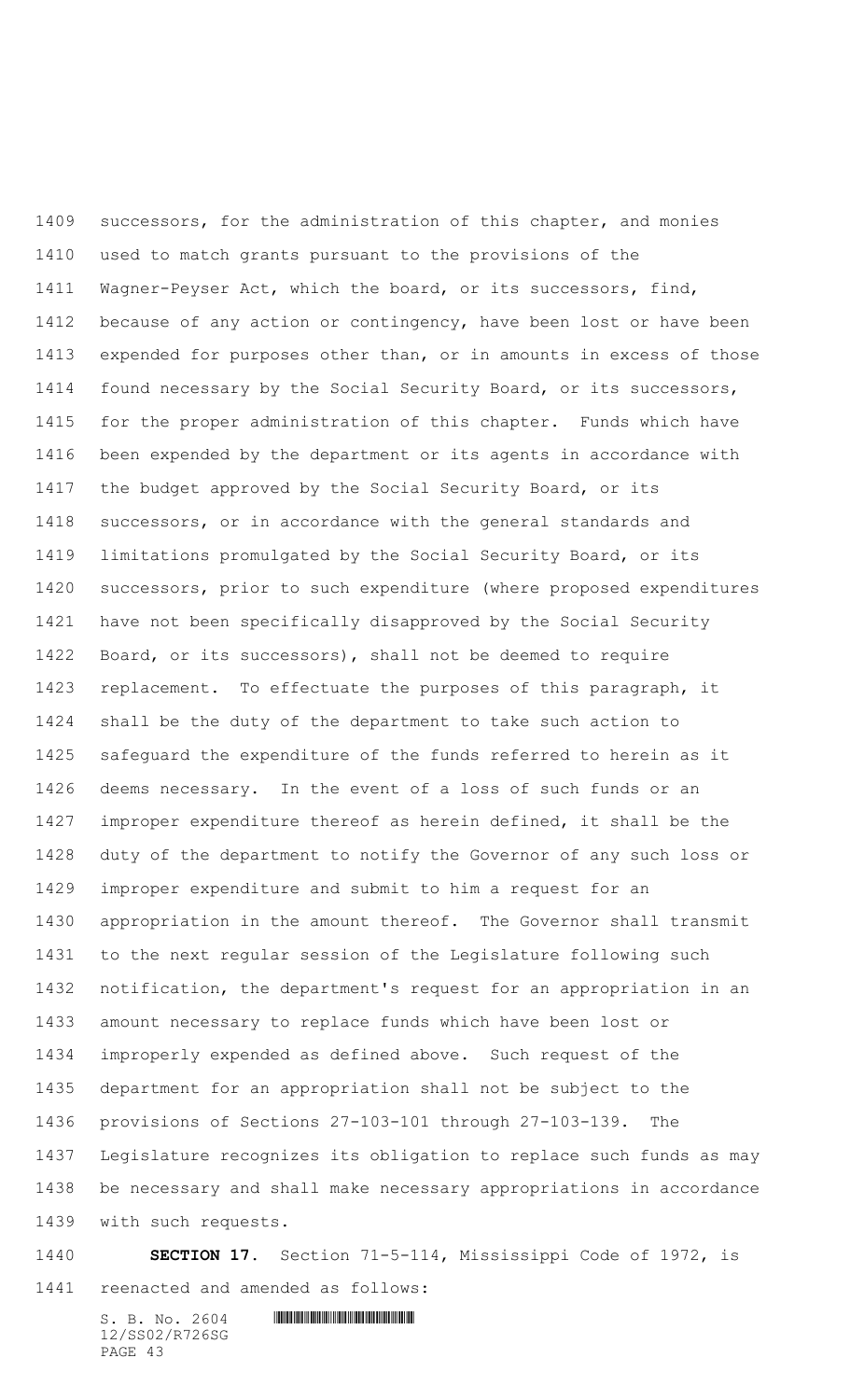71-5-114. There is created in the State Treasury a special fund, to be known as the "Special Employment Security Administration Fund," into which shall be deposited or transferred all interest, penalties and damages collected on and after July 1, 1982, pursuant to Sections 71-5-363 through 71-5-379 and all interest and penalties required to be deposited into the fund pursuant to Section 71-5-19(4)(b). Interest, penalties and damages collected on delinquent payments deposited during any calendar quarter in the clearing account in the Unemployment Trust Fund shall, as soon as practicable after the close of such calendar quarter, be transferred to the Special Employment Security Administration Fund. All monies in this fund shall be deposited, administered and disbursed in the same manner and under the same conditions and requirements as is provided by law for other special funds in the State Treasury. The State Treasurer shall be liable on his official bond for the faithful performance of his duties in connection with the Special Employment Security Administration Fund under this chapter. Those monies may be expended for any programs for which the department has administrative responsibility but shall not be expended or made available for expenditure in any manner which would permit their substitution for (or permit a corresponding reduction in) federal funds which would, in the absence of those monies, be available to finance expenditures for the administration of the state unemployment compensation and employment service laws or any other laws directing the administration of any programs for which the department has the administrative responsibility. Nothing in this section shall prevent those monies in this fund from being used as a revolving fund to cover expenditures necessary and proper under the law for which federal funds have been duly requested but not yet received, subject to the charging of such expenditures against such funds when necessary. The monies in this fund may be used by the department for the payment of costs of administration of the

 $S. B. NO. 2604$  .  $M. 2604$ 12/SS02/R726SG PAGE 44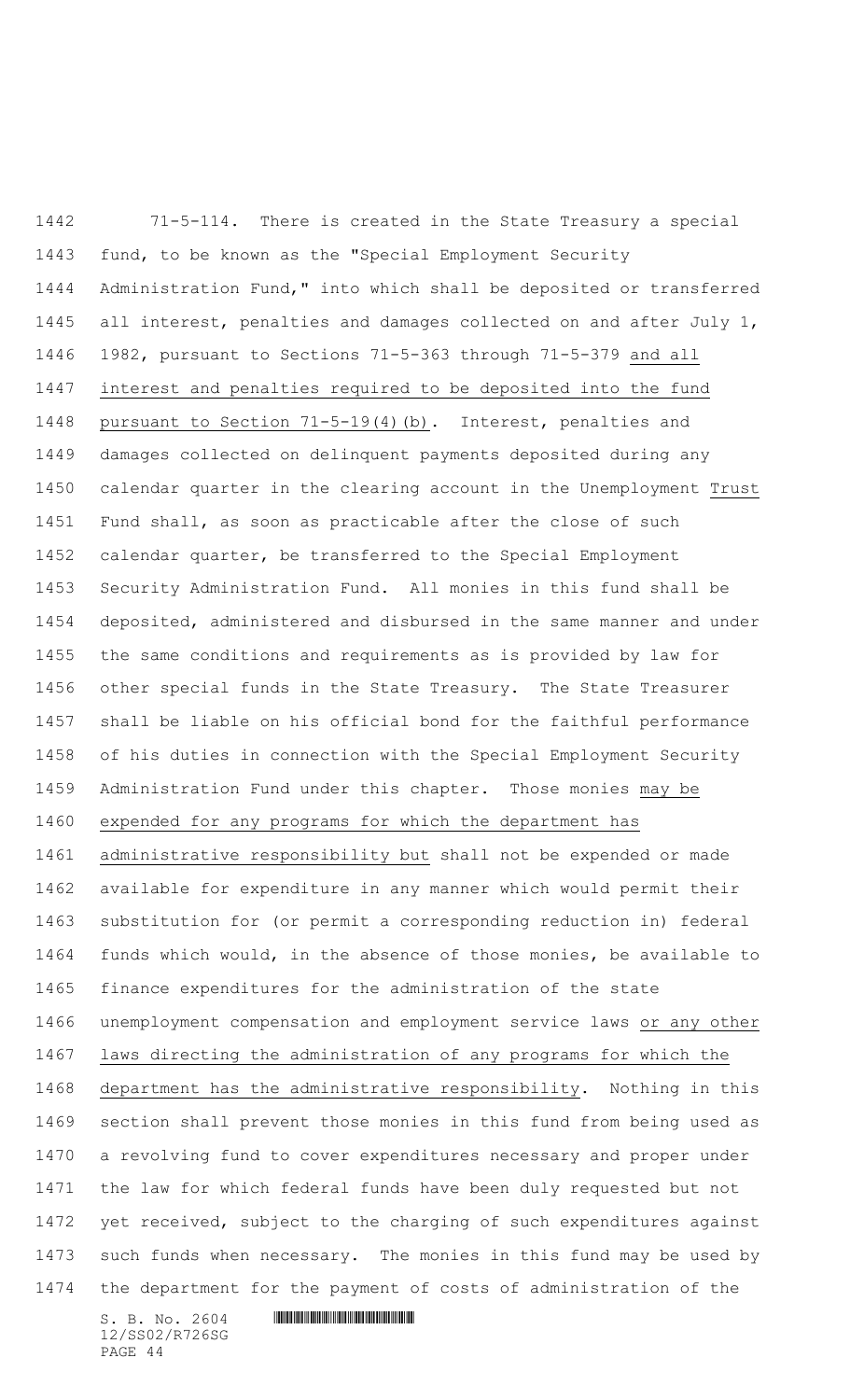employment security laws of this state which are found not to be or not to have been properly and validly chargeable against funds obtained from federal sources. All monies in this Special Employment Security Administration Fund shall be continuously available to the department for expenditure in accordance with the provisions of this chapter, and shall not lapse at any time. The monies in this fund are specifically made available to replace, as contemplated by Section 71-5-113, expenditures from the Employment Security Administration Fund established by Section 71-5-111, which have been found, because of any action or contingency, to have been lost or improperly expended.

1486 The department, whenever it is of the opinion that the money in the Special Employment Security Administration Fund is more than ample to pay for all foreseeable needs for which such special fund is set up, may, by written order, order the transfer therefrom to the Unemployment Compensation Fund of such amount of money in the Special Employment Security Administration Fund as it deems proper, and the same shall thereupon be immediately transferred to the Unemployment Compensation Fund.

 **SECTION 18.** Section 71-5-115, Mississippi Code of 1972, is reenacted as follows:

 71-5-115. It shall be the duty of the executive director to administer this chapter; and the executive director shall have the power and authority to adopt, amend or rescind such rules and regulations, to employ such persons, make such expenditures, require such reports, make such investigations, and take such other action as he deems necessary or suitable to that end. Such rules and regulations shall be effective upon publication in the manner, not inconsistent with the provisions of this chapter, which the executive director shall prescribe. The executive director shall determine the department's own organization and methods of procedure in accordance with the provisions of this chapter, and shall have an official seal which shall be judicially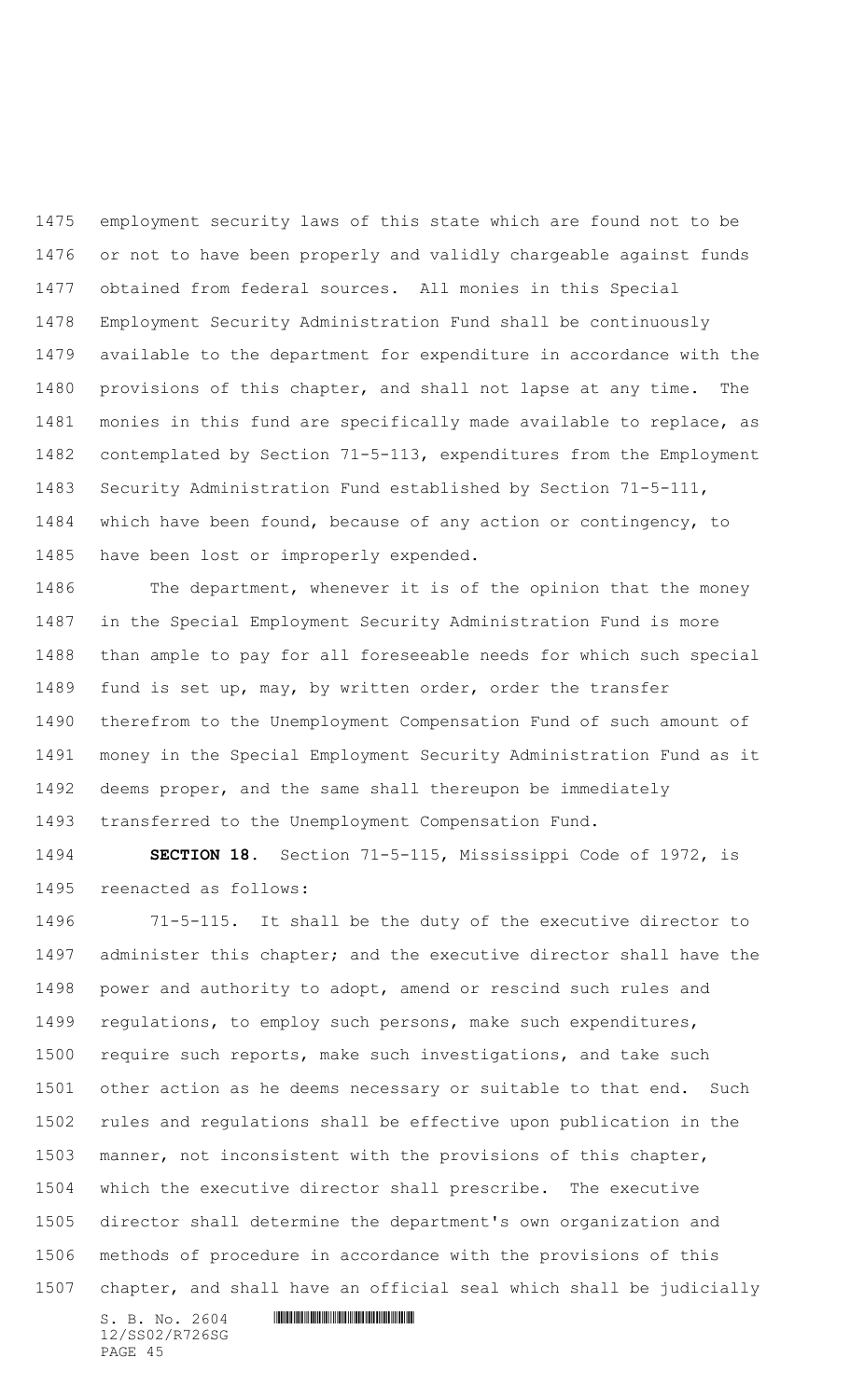noticed. Not later than the first day of February in each year, the executive director shall submit to the Governor a report covering the administration and operation of this chapter during the preceding fiscal year and shall make such recommendations for amendments to this chapter as the executive director deems proper. Whenever the executive director believes that a change in contribution or benefit rates will become necessary to protect the solvency of the fund, he shall promptly so inform the Governor and the Legislature, and make recommendations with respect thereto.

 **SECTION 19.** Section 71-5-117, Mississippi Code of 1972, is reenacted as follows:

 71-5-117. General rules may be adopted, amended or rescinded by the executive director only after public hearing or opportunity to be heard thereon, of which proper notice has been given. General rules shall become effective ten (10) days after filing with the Secretary of State and publication in one or more newspapers of general circulation in this state. Regulations may be adopted, amended or rescinded by the executive director and shall become effective in the manner and at the time prescribed by the executive director.

 **SECTION 20.** Section 71-5-119, Mississippi Code of 1972, is reenacted as follows:

 71-5-119. The department shall cause to be available for distribution to the public the text of this chapter, its regulations and general rules, its reports to the Governor, and any other material it deems relevant and suitable, and shall furnish the same to any person upon application therefor.

 **SECTION 21.** Section 71-5-121, Mississippi Code of 1972, is reenacted as follows:

 71-5-121. Subject to other provisions of this chapter, the executive director is authorized to appoint, fix the compensation, and prescribe the duties and powers of such officers, accountants, attorneys, experts and other persons as may be necessary in the

 $S. B. NO. 2604$  .  $M. 2604$ 12/SS02/R726SG PAGE 46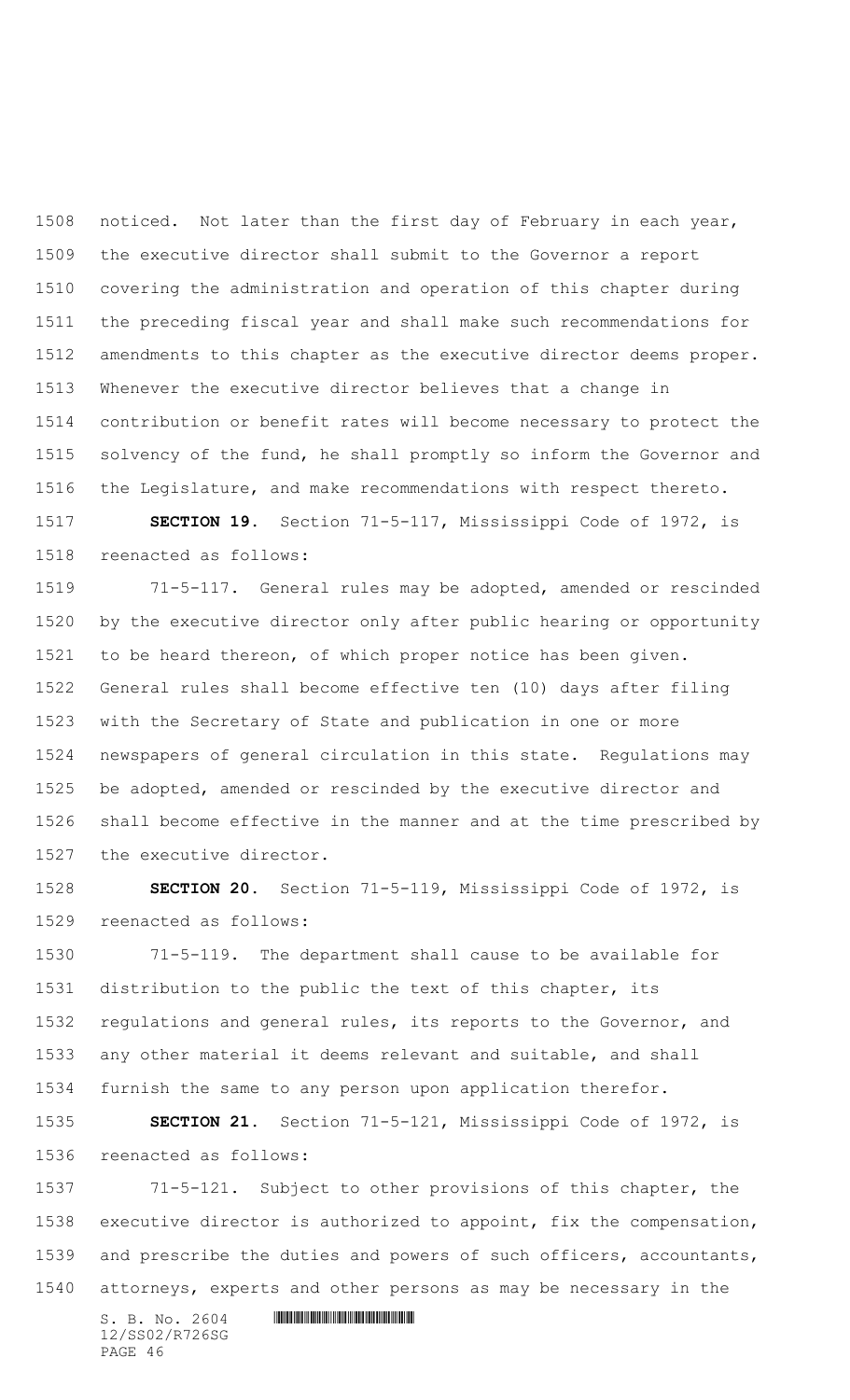performance of department duties; however, all personnel who were former members of the Armed Forces of the United States of America shall be given credit regardless of rate, rank or commission. All positions shall be filled by persons selected and appointed on a nonpartisan merit basis, in accordance with Section 25-9-101 et seq., that provides for a state service personnel system. The executive director shall not employ any person who is an officer or committee member of any political party organization. The executive director may delegate to any such person so appointed such power and authority as he deems reasonable and proper for the effective administration of this chapter, and may in his discretion bond any person handling monies or signing checks hereunder. The veteran status of an individual shall be considered and preference given in accordance with the provisions of the State Personnel Board.

 The department and its employees are exempt from Sections 25-15-101 and 25-15-103.

 The department may use federal granted funds to provide such group health, life, accident and hospitalization insurance for its employees as may be agreed upon by the department and the federal granting authorities.

 The department shall adopt a "layoff formula" to be used wherever it is determined that, because of reduced workload, budget reductions or in order to effect a more economical operation, a reduction in force shall occur in any group.

 In establishing this formula, the department shall give effect to the principle of seniority and shall provide that seniority points may be added for disabled veterans and veterans, with due regard to the efficiency of the service. Any such layoff formula shall be implemented according to the policies, rules and regulations of the State Personnel Board.

 **SECTION 22.** Section 71-5-123, Mississippi Code of 1972, is reenacted as follows: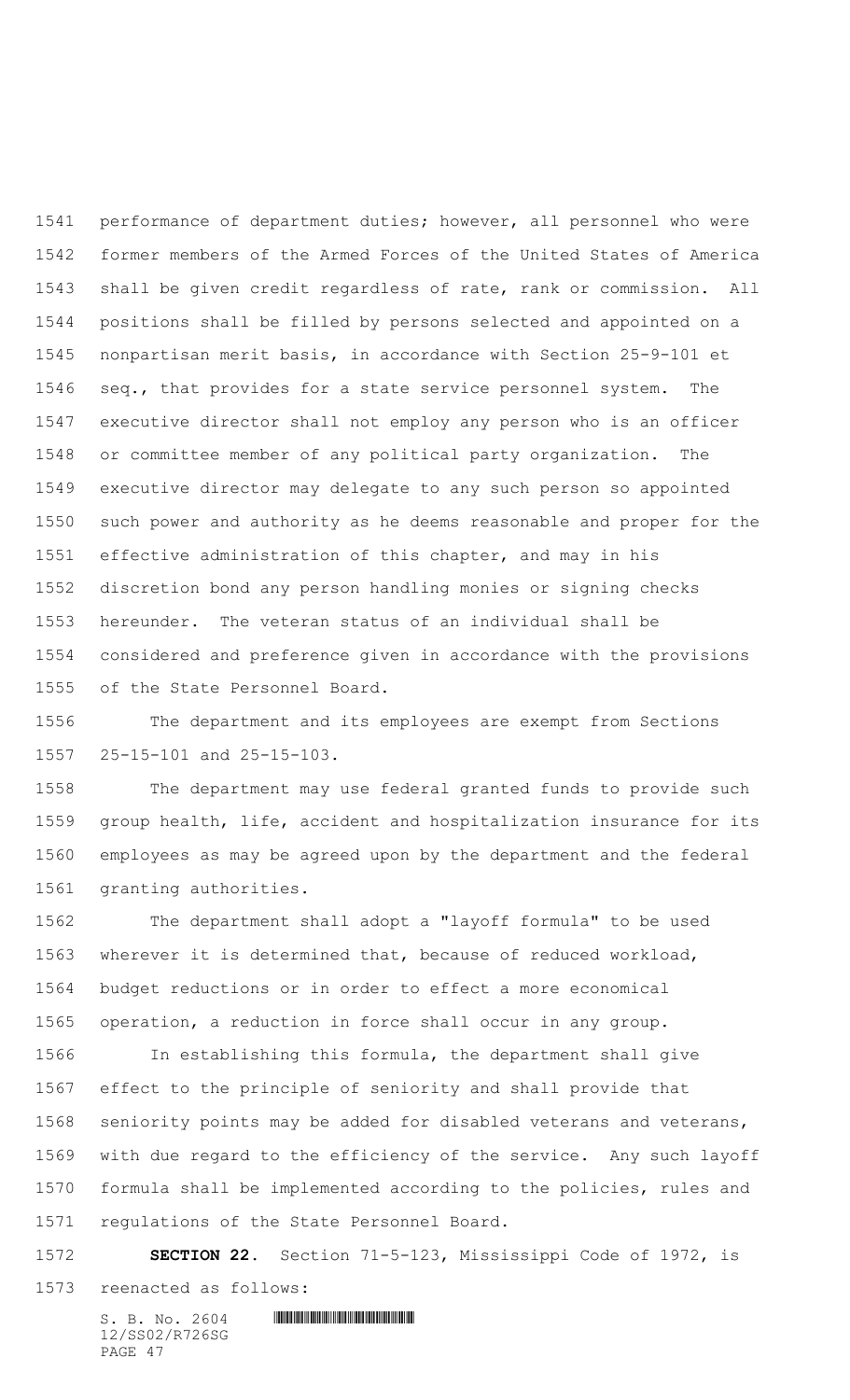71-5-123. The executive director shall retain all powers and duties as granted to the state advisory council appointed by the former Employment Security Commission. The executive director may appoint local advisory councils, composed in each case of an equal number of employer representatives and employee representatives who may fairly be regarded as representative because of their vocation, employment or affiliations, and of such members representing the general public as the executive director may designate. Such councils shall aid the department in formulating policies and discussing problems related to the administration of this chapter and in assuring impartiality and freedom from political influence in the solution of such problems. Members of the advisory councils shall receive a per diem in accordance with Section 25-3-69 for attendance upon meetings of the council, and shall be reimbursed for actual and necessary traveling expenses. The per diem and expenses herein authorized shall be paid from the Employment Security Administration Fund.

 **SECTION 23.** Section 71-5-125, Mississippi Code of 1972, is reenacted as follows:

 71-5-125. The department shall take all appropriate steps to reduce and prevent unemployment; to encourage and assist in the adoption of practical methods of vocational training, retraining and vocational guidance; to investigate, recommend, advise and assist in the establishment and operation, by municipalities, counties, school districts and the state, of reserves for public works to be used in times of business depression and unemployment; to promote the reemployment of unemployed workers throughout the state in every other way that may be feasible; and to these ends to carry on and publish the results of investigation and research studies.

 **SECTION 24.** Section 71-5-127, Mississippi Code of 1972, is reenacted as follows: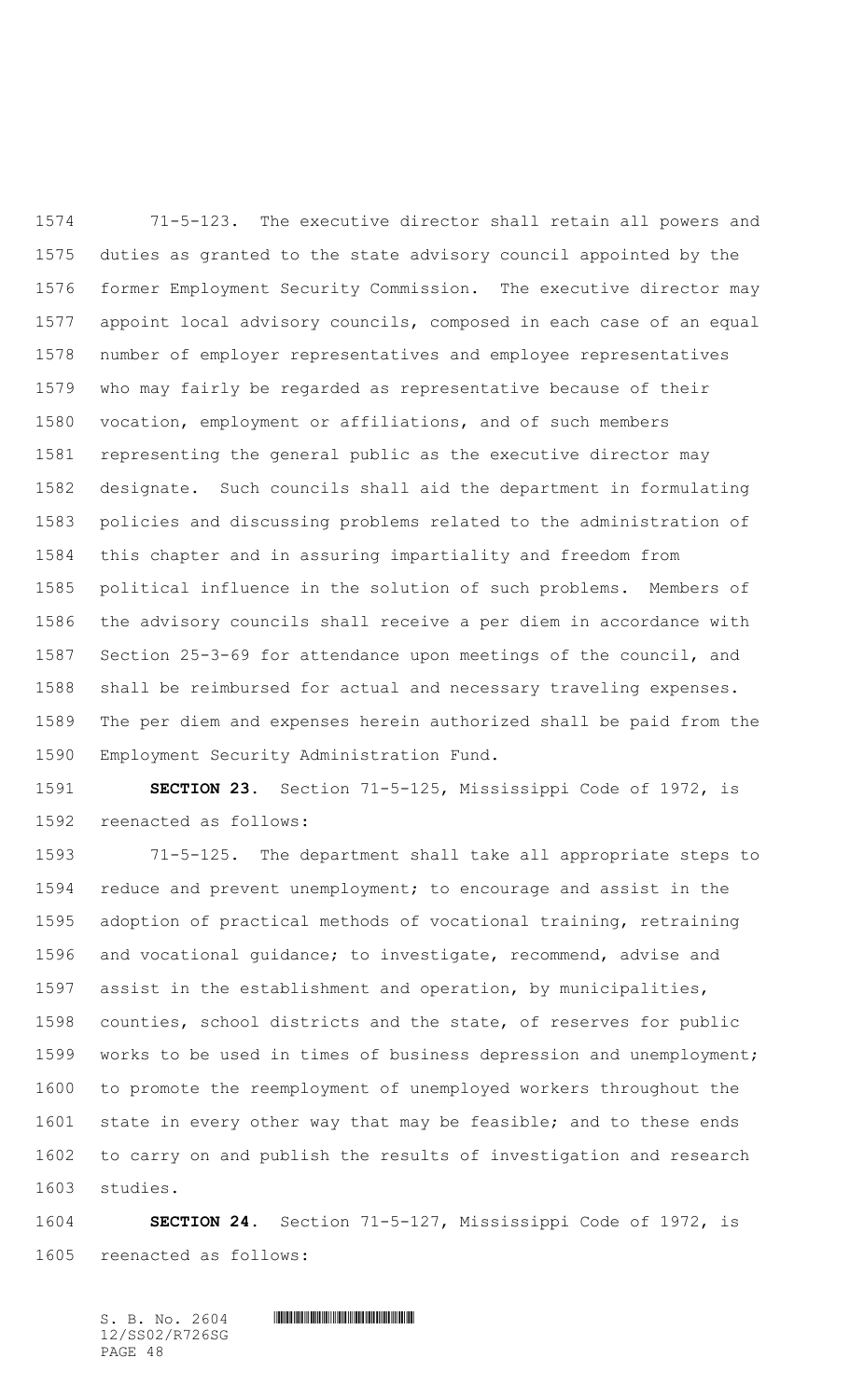71-5-127. (1) Any information or records concerning an individual or employing unit obtained by the department pursuant to the administration of this chapter or any other federally funded programs for which the department has responsibility shall be private and confidential, except as otherwise provided in this article or by regulation. Information or records may be released by the department when the release is required by the federal government in connection with, or as a condition of funding for, a program being administered by the department.

 (2) Each employing unit shall keep true and accurate work records, containing such information as the department may prescribe. Such records shall be open to inspection and be subject to being copied by the department or its authorized representatives at any reasonable time and as often as may be necessary. The department, Board of Review and any referee may require from any employing unit any sworn or unsworn reports with respect to persons employed by it which they or any of them deem necessary for the effective administration of this chapter. Information, statements, transcriptions of proceedings, transcriptions of recordings, electronic recordings, letters, memoranda, and other documents and reports thus obtained or obtained from any individual pursuant to the administration of this chapter shall, except to the extent necessary for the proper administration of this chapter, be held confidential and shall not be published or be opened to public inspection (other than to public employees in the performance of their public duties) in any manner revealing the individual's or employing unit's identity.

 (3) Any claimant or his legal representative at a hearing before an appeal tribunal or the Board of Review shall be supplied with information from such records to the extent necessary for the proper presentation of his claim in any proceeding pursuant to this chapter.

12/SS02/R726SG PAGE 49

 $S. B. No. 2604$  . The set of the set of  $S. B. N_{O.} 2604$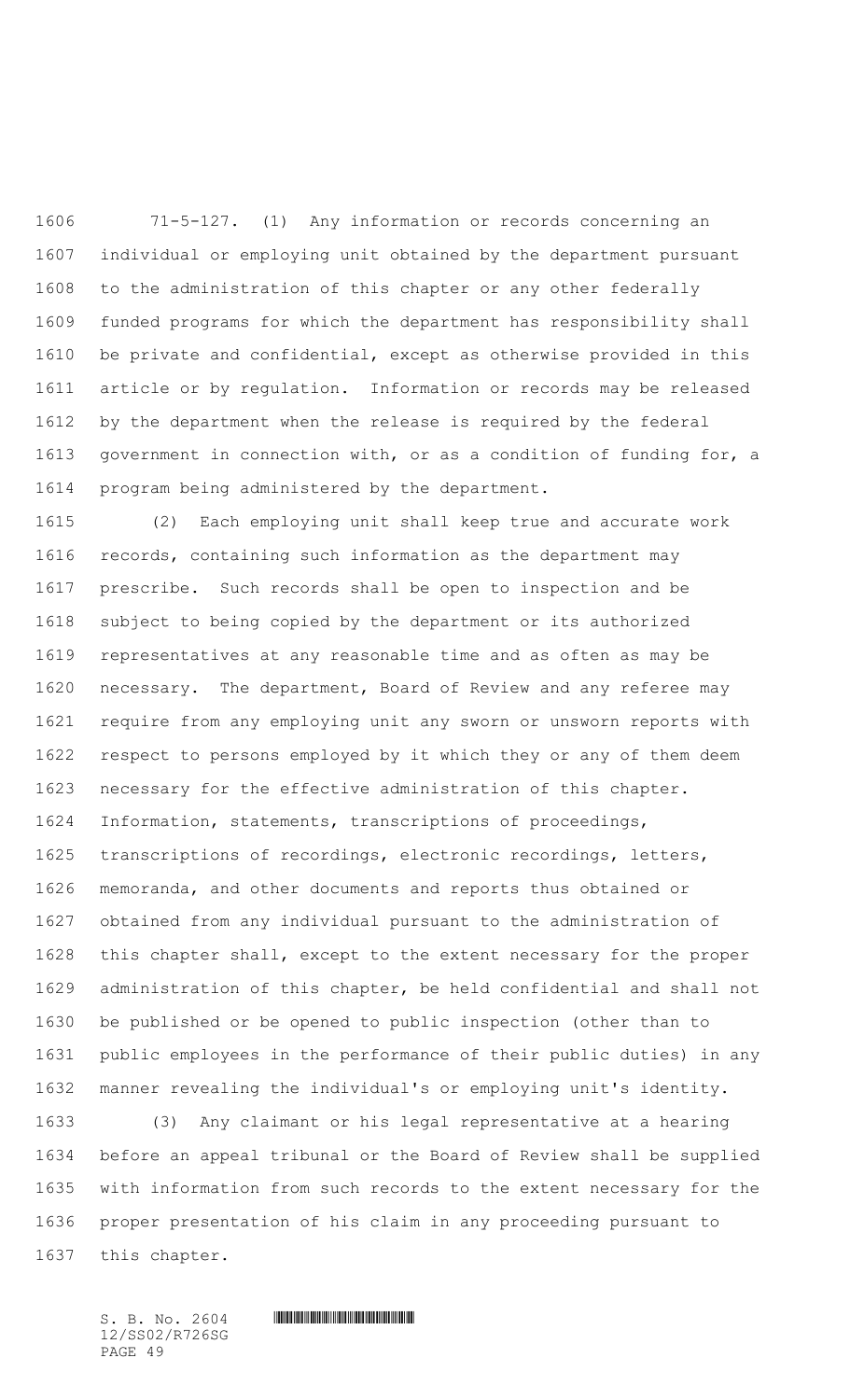(4) Any employee or member of the Board of Review or any employee of the department who violates any provisions of this section shall be fined not less than Twenty Dollars (\$20.00) nor more than Two Hundred Dollars (\$200.00), or imprisoned for not longer than ninety (90) days, or both.

 (5) The department may make the state's records relating to the administration of this chapter available to the Railroad Retirement Board, and may furnish the Railroad Retirement Board, at the expense of such board, such copies thereof as the Railroad Retirement Board deems necessary for its purposes. The department may afford reasonable cooperation with every agency of the United States charged with the administration of any unemployment insurance law.

 **SECTION 25.** Section 71-5-129, Mississippi Code of 1972, is reenacted as follows:

 71-5-129. Records hereinafter designated, which are found by the department to be useless, may be disposed of in accordance with approved records control schedules.

 (a) Records which have been preserved by it for not less than three (3) years: (1) Initial claims for benefits,

 $S. B. NO. 2604$  .  $M. 2604$ 12/SS02/R726SG (2) Continued claims for benefits, (3) Correspondence and master index cards in connection with such claims for benefits, and (4) Individual wage slips filed by employers subject to the provisions of the Unemployment Compensation Law. (b) Records which have been preserved by it for not less than six (6) months after becoming inactive: 1666 (1) Work applications, (2) Cross-index cards for work applications, (3) Test records, (4) Employer records, (5) Work orders,

PAGE 50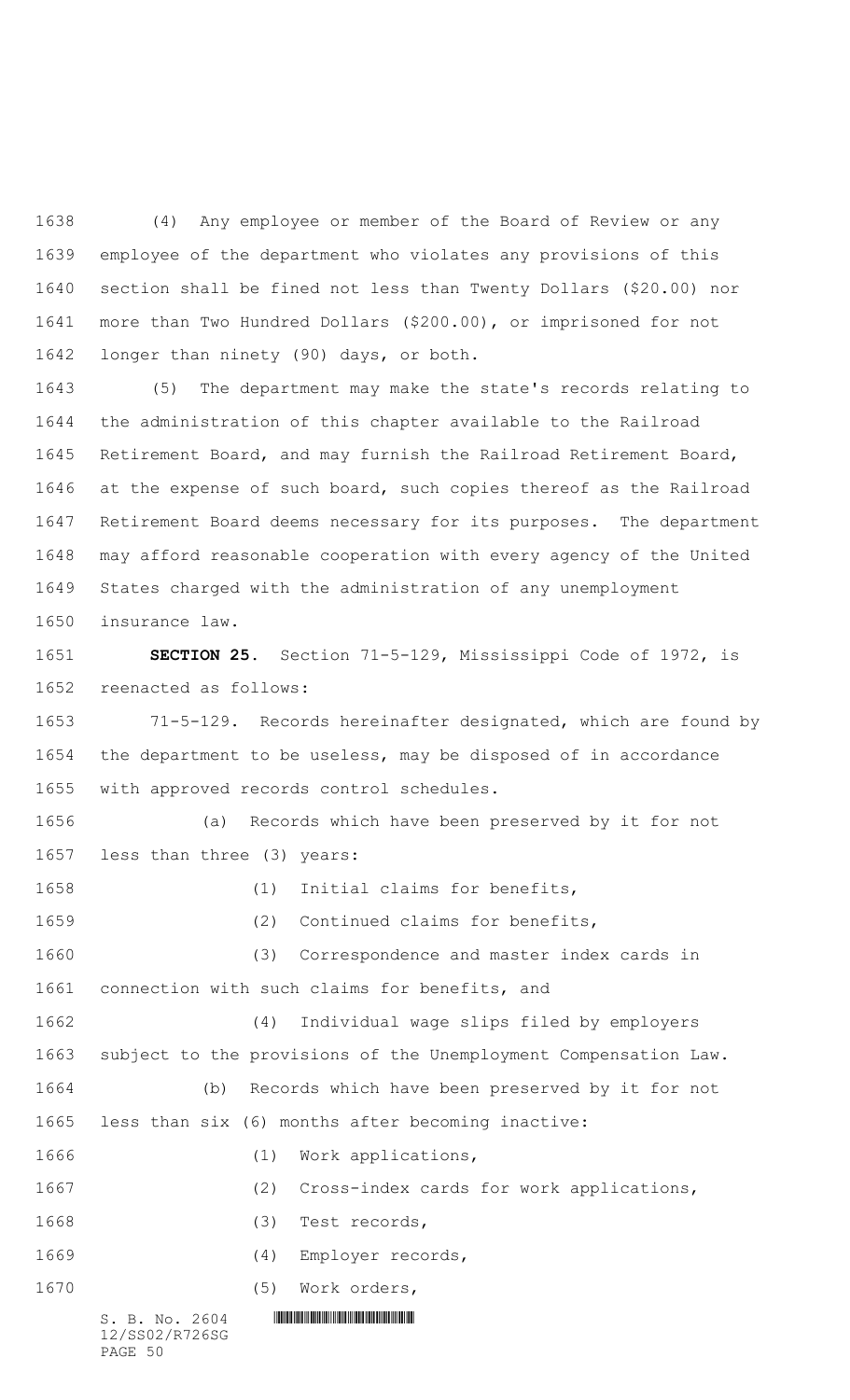1671 (6) Clearance records,

1672 (7) Counseling records,

(8) Farm placement records, and

 (9) Correspondence relating to all such records. Nothing herein contained shall be construed as authorizing the destruction or disposal of basic fiscal records reflecting the financial operations of the department and no records may be destroyed without the approval of the Director of the Department of Archives and History.

 **SECTION 26.** Section 71-5-131, Mississippi Code of 1972, is reenacted as follows:

 71-5-131. All letters, reports, communications, or any other matters, either oral or written, from the employer or employee to each other or to the department or any of its agents, representatives or employees, which shall have been written, sent, delivered or made in connection with the requirements and administration of this chapter shall be absolutely privileged and shall not be made the subject matter or basis of any suit for slander or libel in any court of the State of Mississippi unless the same be false in fact and maliciously written, sent, delivered or made for the purpose of causing a denial of benefits under this chapter.

 **SECTION 27.** Section 71-5-133, Mississippi Code of 1972, is reenacted as follows:

 71-5-133. In any case where an employing unit or any officer, member or agent thereof, or any other person having possession of the records thereof, shall fail or refuse upon demand by the department or its duly appointed agents to produce or permit the examination or copying of any book, paper, account, record or other data pertaining to payrolls or employment or ownership of interests or stock in any employing unit, or bearing upon the correctness of any report, or for the purpose of making a report as required by this chapter where none has been made, then

12/SS02/R726SG PAGE 51

 $S. B. No. 2604$  . The set of the set of  $S. B. N_{O.} 2604$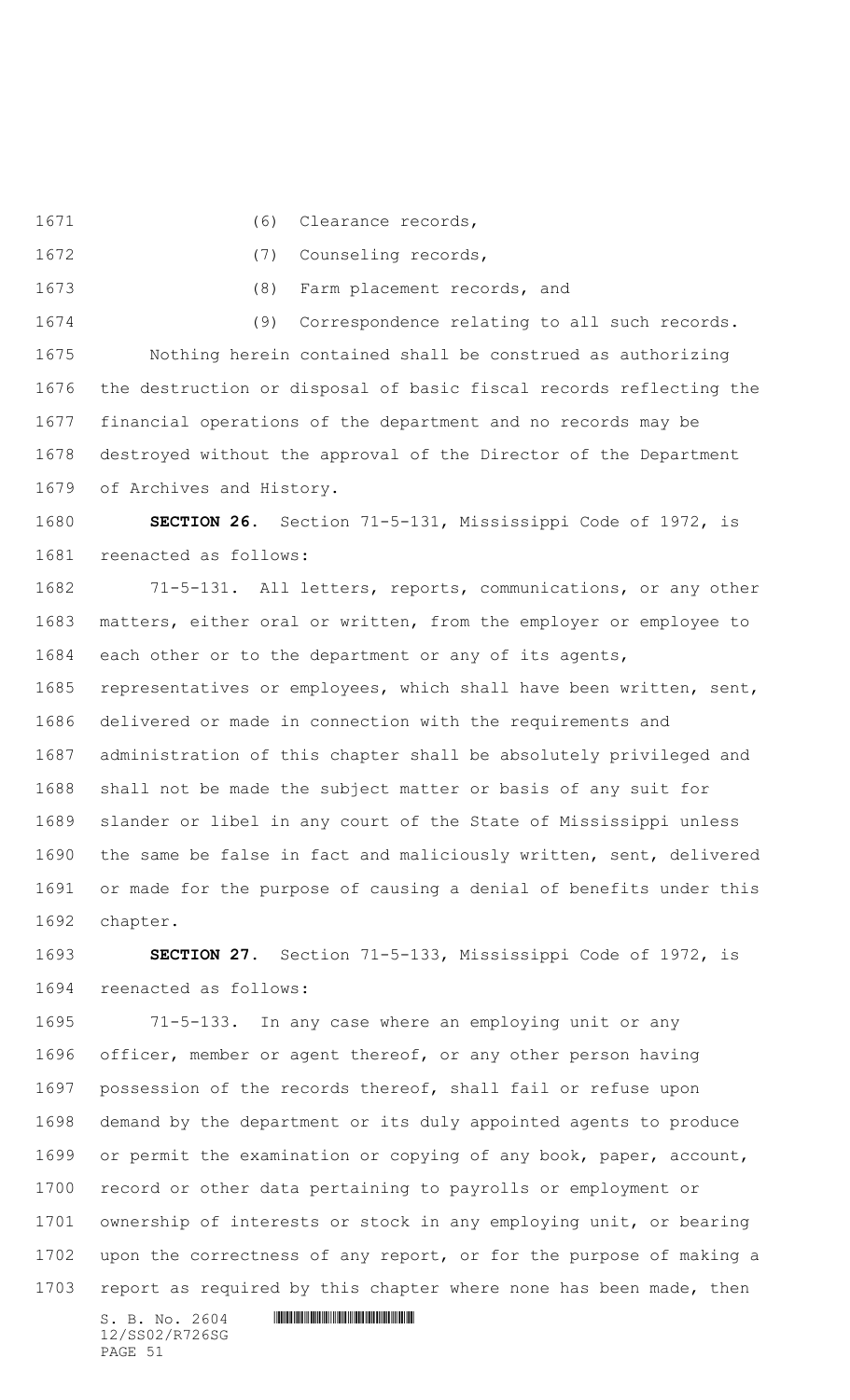and in that event the department or its duly authorized agents may, by the issuance of a subpoena, require the attendance of such employing unit or any officer, member or agent thereof, or any 1707 other person having possession of the records thereof, and take testimony with respect to any such matter and may require any such person to produce any books or records specified in such subpoena. The department or its authorized agents at any such hearing shall have power to administer oaths to any such person or persons. When any person called as a witness by a subpoena signed by the department or its agents and served upon him by the sheriff of a county of which such person is a resident, or wherein is located the principal office of such employing unit or wherein such records are located or kept, shall fail to obey such subpoena to appear before the department or its authorized agent, or shall refuse to testify or to answer any questions or to produce any book, record, paper or other data when required to do so, such failure or refusal shall be reported to the Attorney General, who shall thereupon institute proceedings by the filing of a petition in the name of the State of Mississippi, on the relation of the department, in the circuit court or other court of competent jurisdiction of the county where such witness resides, or wherein 1725 such records are located or kept, to compel the obedience of such witness. Such petition shall set forth the facts and circumstances of the demand for and refusal or failure to permit the examination or copying of such records, or the failure or refusal of such witness to testify in answer to such subpoena or to produce the records so required by such subpoena. Such court, upon the filing and docketing of such petition, shall thereupon promptly issue an order to the defendants named in the petition to produce forthwith in such court, or at a place in such county designated in such order for the examination or copying by the department or its duly appointed agents, the records, books or documents so described, and to testify concerning matters

12/SS02/R726SG PAGE 52

 $S. B. No. 2604$  . The set of the set of  $S. B. N_{O.} 2604$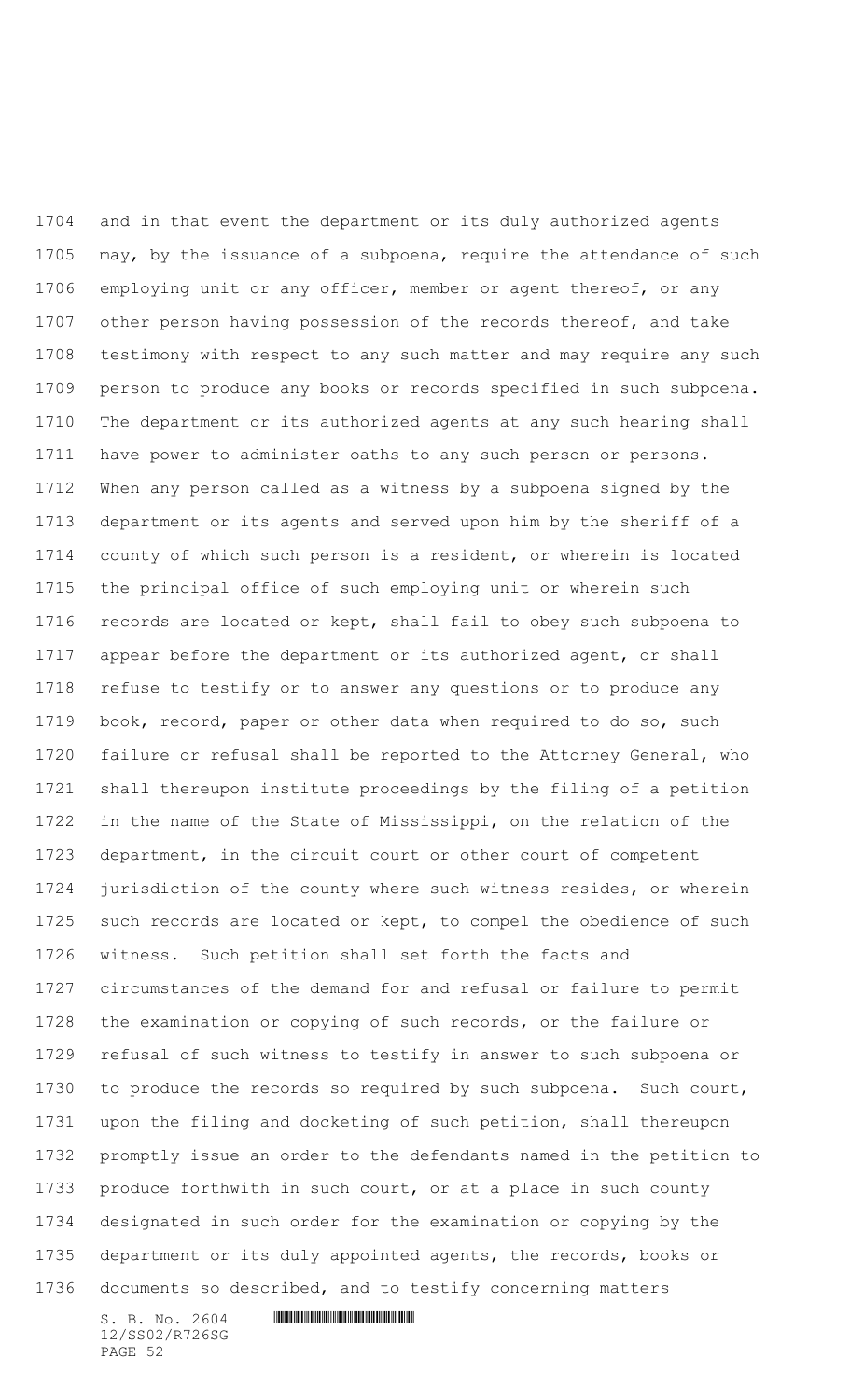described in such petition. Unless such defendants to such petition shall appear in the court upon a day specified in such order, which day shall be not more than ten (10) days after the 1740 date of issuance of such order, and offer, under oath, good and sufficient reasons why such examination or copying should not be permitted, or why such subpoena should not be obeyed, such court shall thereupon deliver to the department or its agents, for examination or copying, the records, books and documents so described in the petition and so produced in such court, and shall order the defendants to appear in answer to the subpoena of the department or its agents, and to testify concerning matters inquired about by the department. Any employing unit or any officer, member or agent thereof, or any other person having possession of the records thereof, who shall willfully disobey such order of the court after the same shall have been served upon him shall be guilty of indirect contempt of such court from which such order shall have issued, and may be adjudged in contempt of the court and punished therefor as provided by law.

 **SECTION 28.** Section 71-5-135, Mississippi Code of 1972, is reenacted as follows:

 71-5-135. If any employing unit fails to make any report required by this chapter, the department or its authorized agents shall give notice to such employing unit to make and file such report within fifteen (15) days from the date of such notice. If such employing unit, by its proper members, officers or agents, shall fail or refuse to make and file such reports within such time, then and in that event such report shall be made by the department or its authorized agents from the best information available, and the amount of contributions due shall be computed thereon; and such report shall be prima facie correct for the purposes of this chapter.

 **SECTION 29.** Section 71-5-137, Mississippi Code of 1972, is reenacted as follows: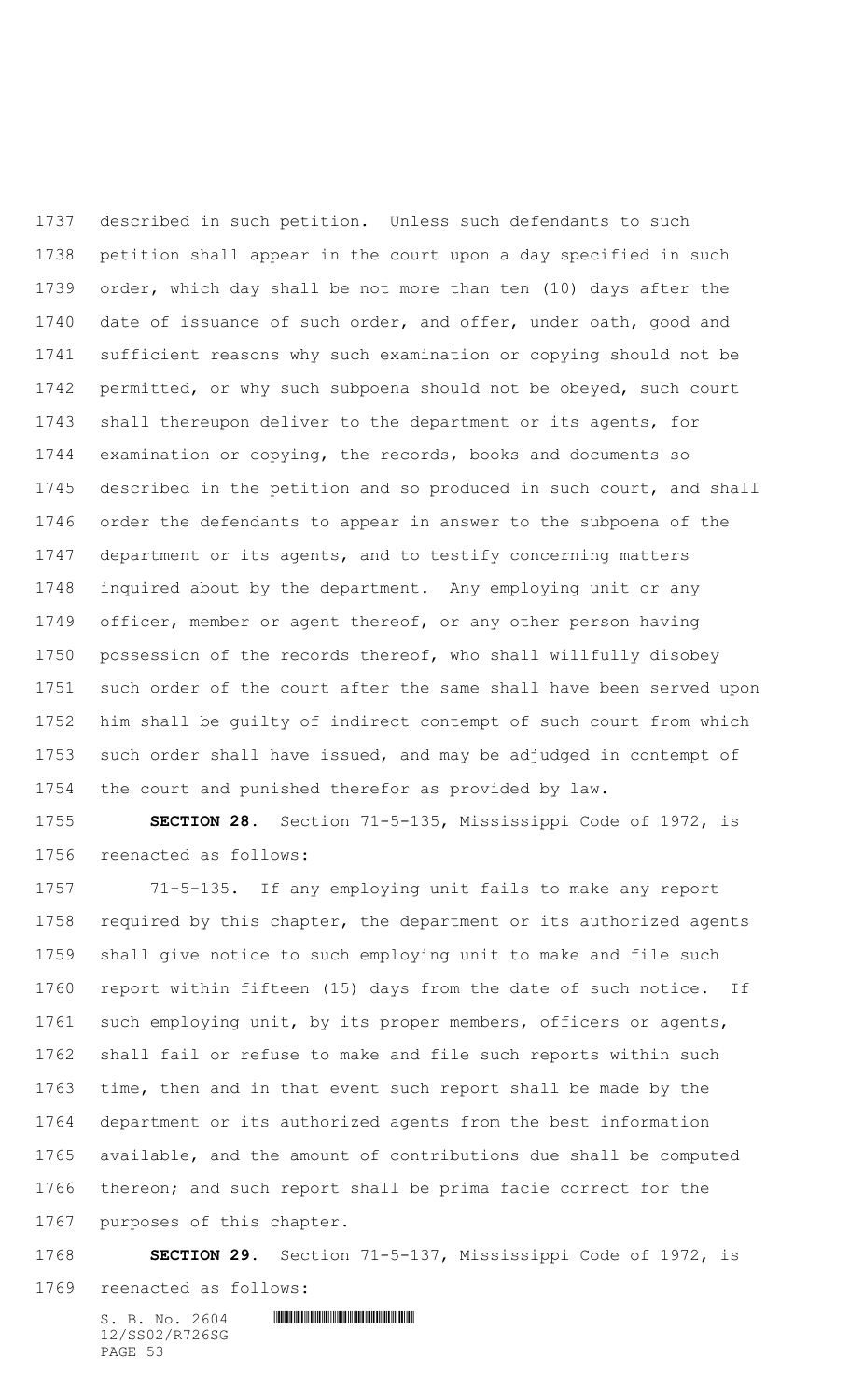71-5-137. In the discharge of the duties imposed by this chapter, the department, any referee, the members of the Board of Review, and any duly authorized representative of any of them shall have power to administer oaths and affirmations, to take depositions, certify to official acts, and issue subpoenas to compel the attendance of witnesses and the production of books, papers, correspondence, memoranda and other records deemed necessary as evidence in connection with a disputed claim or the administration of this chapter.

 **SECTION 30.** Section 71-5-139, Mississippi Code of 1972, is reenacted as follows:

 71-5-139. In case of contumacy or refusal to obey a subpoena issued to any person, any court in this state within the jurisdiction of which the inquiry is carried on, or within the jurisdiction of which the person guilty of contumacy or refusal to obey is found or resides or transacts business, upon application by the department, the Board of Review, any referee, or any duly authorized representative of any of them, shall have jurisdiction to issue to such person an order requiring such person to appear 1789 before the department, the Board of Review, any referee, or any duly authorized representative of any of them, there to produce evidence if so ordered or there to give testimony touching the matter under investigation or in question. Any failure to obey such order of the court may be punished by the court as a contempt thereof. Any person who shall, without just cause, fail or refuse to attend and testify or to answer any lawful inquiry or to produce books, papers, correspondence, memoranda and other records if it is in his power so to do, in obedience to a subpoena of the department, the Board of Review, any referee, or any duly authorized representative of any of them, shall be punished by a fine of not more than Two Hundred Dollars (\$200.00), or by imprisonment for not longer than sixty (60) days, or by both such

12/SS02/R726SG PAGE 54

## $S. B. NO. 2604$  .  $M. 2604$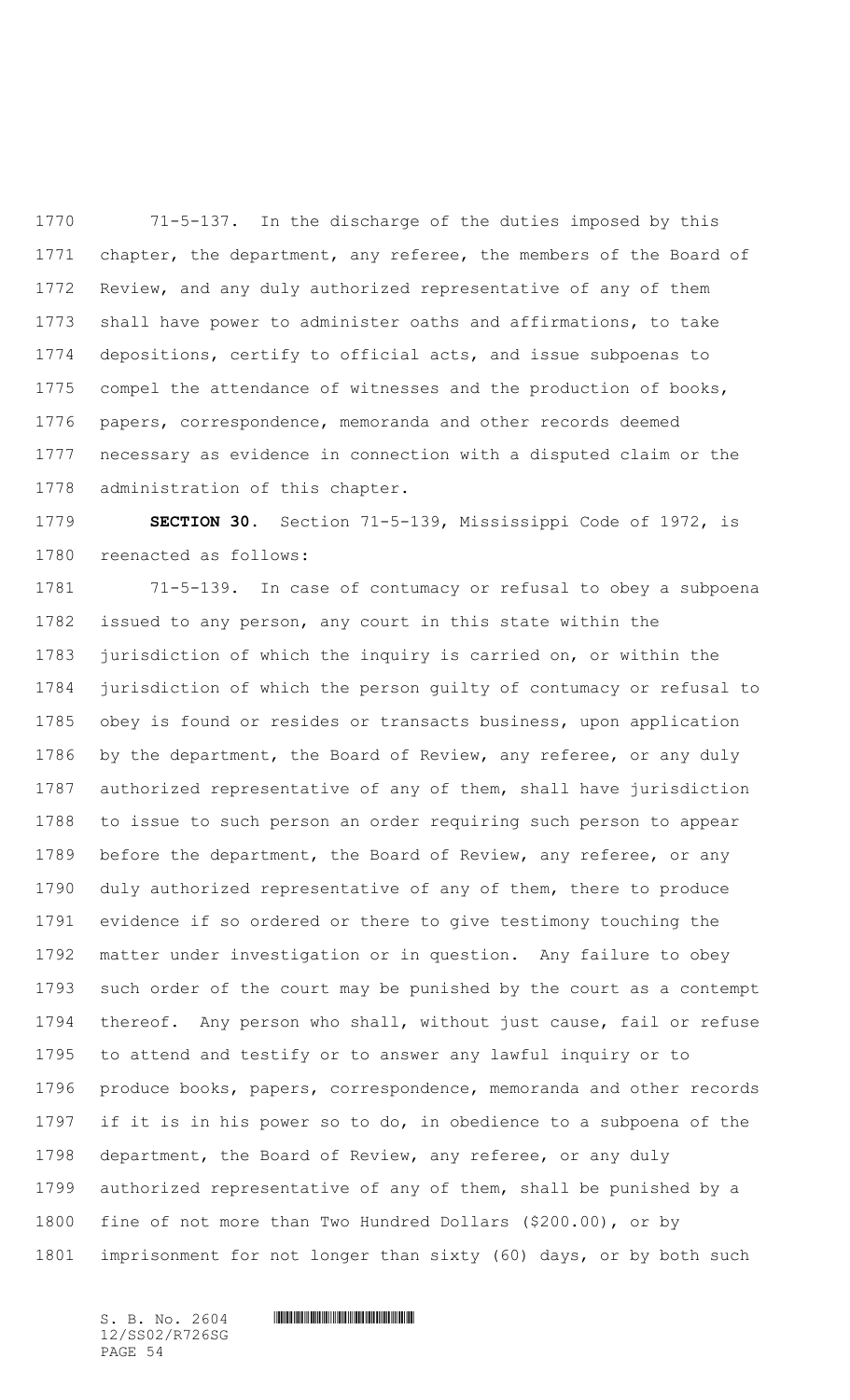fine and imprisonment; and each day such violation continues shall be deemed to be a separate offense.

 **SECTION 31.** Section 71-5-141, Mississippi Code of 1972, is reenacted as follows:

 71-5-141. No person shall be excused from attending and testifying or from producing books, papers, correspondence, memoranda and other records before the department, the Board of Review, any referee, or any duly authorized representative of any of them, or in obedience to the subpoena of any of them in any cause or proceeding before the department, the Board of Review or an appeal tribunal, on the ground that the testimony or evidence, documentary or otherwise, required of him may tend to incriminate him or subject him to a penalty or forfeiture; but no individual shall be prosecuted or subjected to any penalty or forfeiture for or on account of any transaction, matter or thing concerning which he is compelled, after having claimed his privilege against self-incrimination, to testify or produce evidence, documentary or otherwise, except that such individual so testifying shall not be exempt from prosecution and punishment for perjury committed in so testifying.

 **SECTION 32.** Section 71-5-143, Mississippi Code of 1972, is reenacted as follows:

 71-5-143. In the administration of this chapter, the department shall cooperate, to the fullest extent consistent with the provisions of this chapter, with the Social Security Board created by the Social Security Act, approved August 14, 1935, as amended; shall make such reports in such form and containing such information as the Social Security Board may from time to time require, and shall comply with such provisions as the Social Security Board may from time to time find necessary to assure the correctness and verification of such reports; and shall comply with the reasonable, valid and lawful regulations prescribed by the Social Security Board pursuant to and under the authority of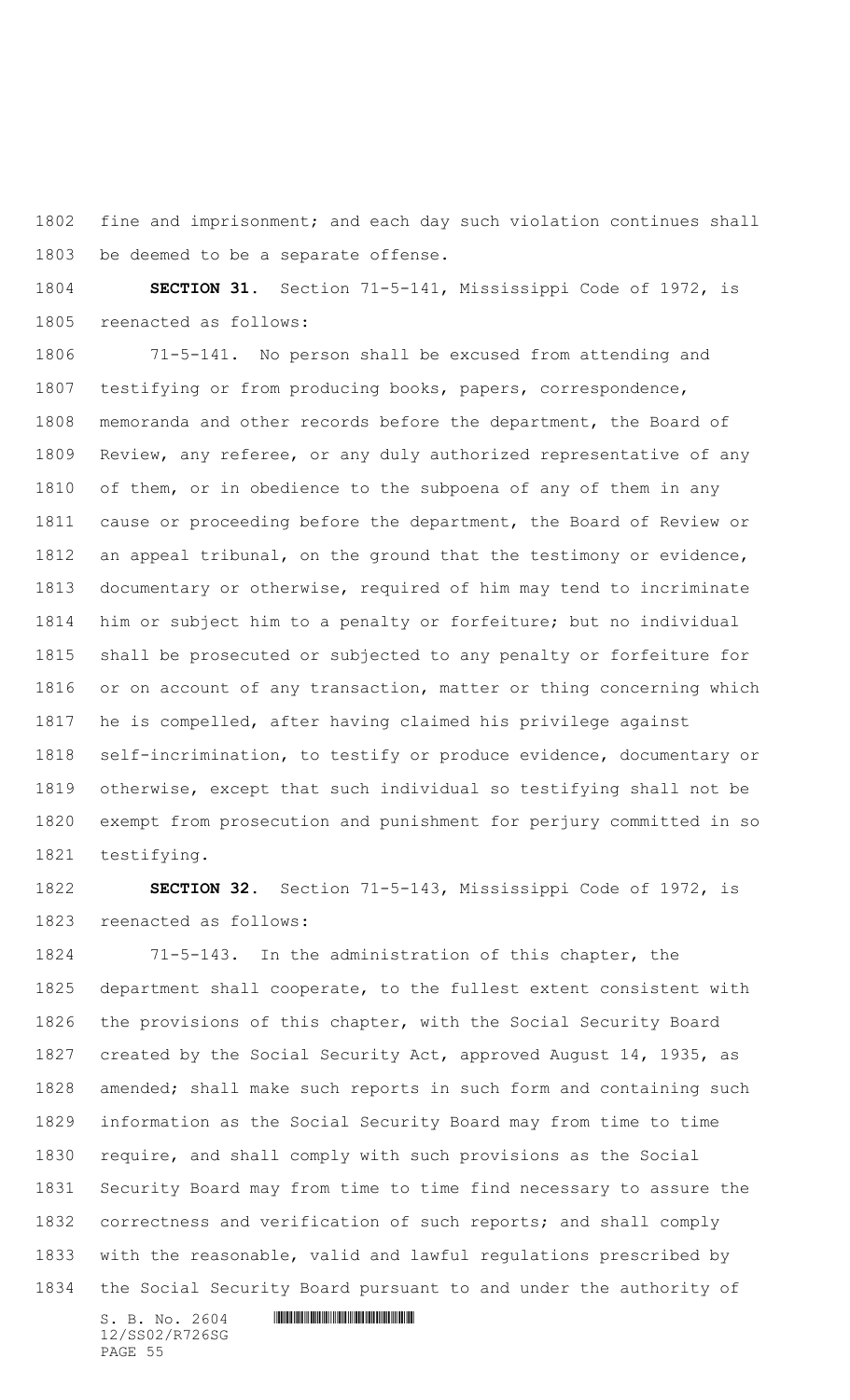the Social Security Act, governing the expenditures of such sums as may be allotted and paid to this state under Title III of the Social Security Act, as amended, for the purpose of assisting in the administration of this chapter.

 Upon request therefor, the department shall furnish to any agency of the United States charged with the administration of public works, or assistance through public employment, the name, address, ordinary occupation and employment status of each recipient of benefits, and such recipient's rights to further benefits under this chapter.

 **SECTION 33.** Section 71-5-201, Mississippi Code of 1972, is reenacted as follows:

 71-5-201. The Mississippi State Employment Service is established in the Mississippi Department of Employment Security, Office of the Governor. The department, in the conduct of such service, shall establish and maintain free public employment offices in such number and in such places as may be necessary for the proper administration of this article and for the purpose of performing such functions as are within the purview of the act of Congress entitled "An act to provide for the establishment of a national employment system and for cooperation with the states in the promotion of such system, and for other purposes" (29 USCS Section 49 et seq.). Any existing free public employment offices maintained by the state but not heretofore under the jurisdiction of the department shall be transferred to the jurisdiction of the department, and upon such transfer all duties and powers conferred upon any other department, agency or officers of this state relating to the establishment, maintenance and operation of free public employment offices shall be vested in the department. The Mississippi State Employment Service shall be administered by the department, which is charged with the duty to cooperate with any official or agency of the United States having powers or duties under the provisions of the act of Congress, as amended, and to do

12/SS02/R726SG PAGE 56

```
S. B. NO. 2604 . M. 2604
```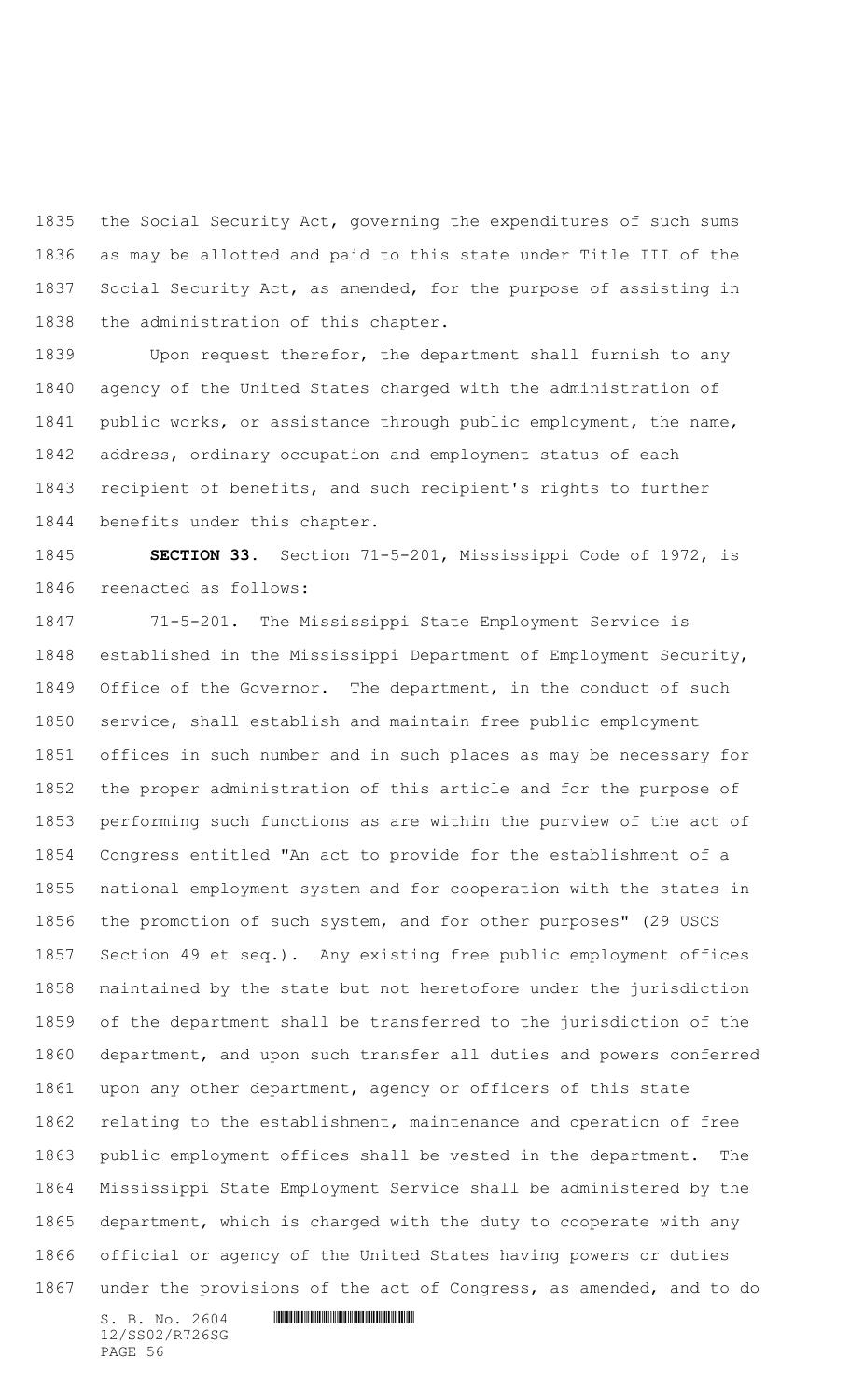and perform all things necessary to secure to this state the benefits of that act of Congress, as amended, in the promotion and maintenance of a system of public employment offices. The provisions of that act of Congress, as amended, are accepted by this state, in conformity with 29 USCS Section 49c, and this state will observe and comply with the requirements thereof. The department is designated and constituted the agency of this state for the purposes of that act. The department may cooperate with or enter into agreements with the Railroad Retirement Board or veteran's organization with respect to the establishment, maintenance and use of free employment service facilities.

 **SECTION 34.** Section 71-5-357, Mississippi Code of 1972, is reenacted and amended as follows:

 71-5-357. Benefits paid to employees of nonprofit organizations shall be financed in accordance with the provisions of this section. For the purpose of this section, a nonprofit organization is an organization (or group of organizations) described in Section 501(c)(3) of the Internal Revenue Code of 1954 which is exempt from income tax under Section 501(a) of such code (26 USCS Section 501).

 (a) Any nonprofit organization which, under Section 71-5-11, subsection I(3), is or becomes subject to this chapter shall pay contributions under the provisions of Sections 71-5-351 through 71-5-355 unless it elects, in accordance with this paragraph, to pay to the department for the unemployment fund an amount equal to the amount of regular benefits and one-half (1/2) of the extended benefits paid, that is attributable to service in the employ of such nonprofit organization, to individuals for weeks of unemployment which begin during the effective period of such election.

 (i) Any nonprofit organization which becomes subject to this chapter may elect to become liable for payments in lieu of contributions for a period of not less than twelve (12)

 $S. B. No. 2604$  .  $M. 2604$ 12/SS02/R726SG PAGE 57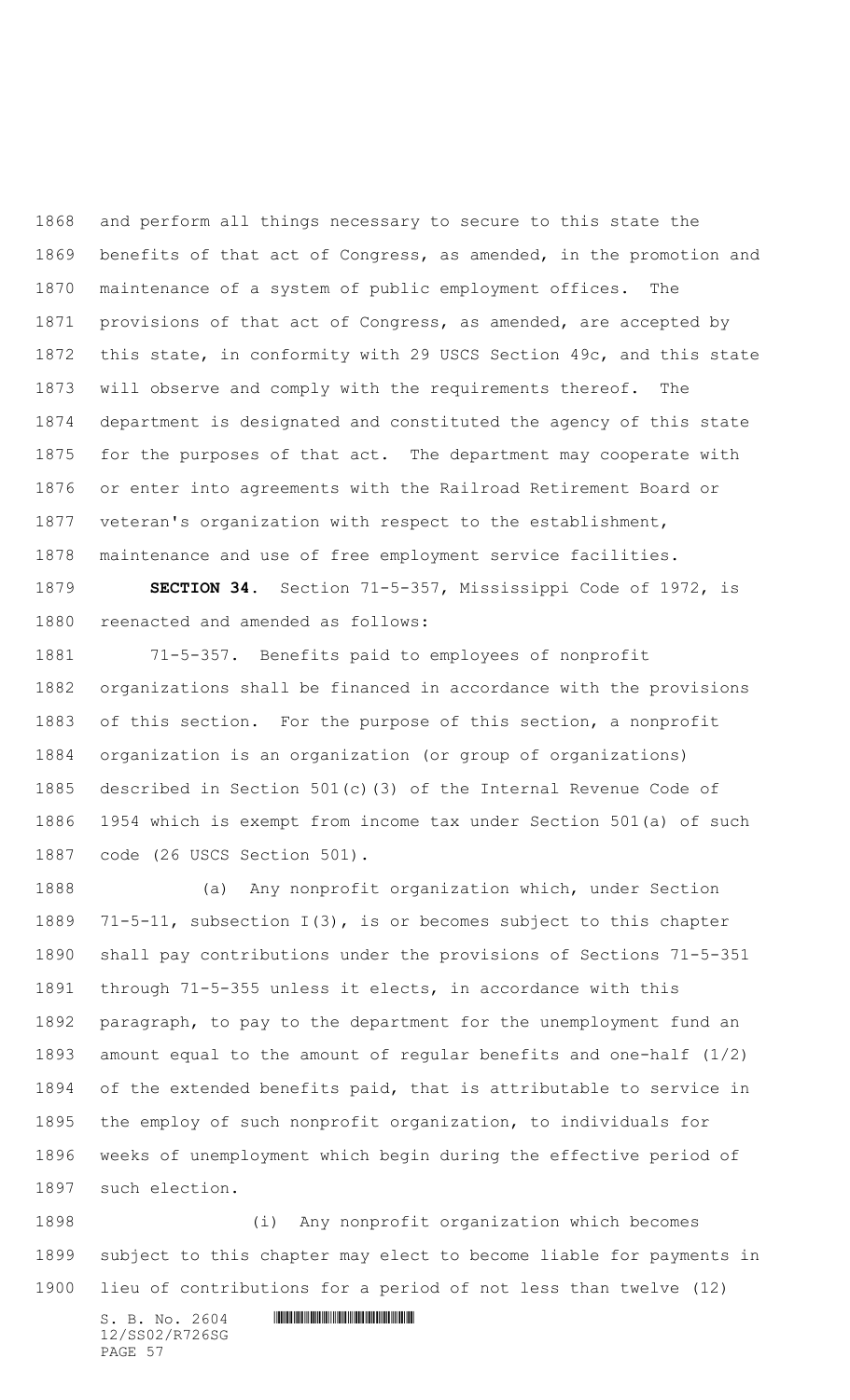months, beginning with the date on which such subjectivity begins, by filing a written notice of its election with the department not later than thirty (30) days immediately following the date of the determination of such subjectivity.

 (ii) Any nonprofit organization which makes an election in accordance with subparagraph (i) of this paragraph will continue to be liable for payments in lieu of contributions unless it files with the department a written termination notice not later than thirty (30) days prior to the beginning of the tax year for which such termination shall first be effective.

 (iii) Any nonprofit organization which has been paying contributions under this chapter may change to a reimbursable basis by filing with the department, not later than thirty (30) days prior to the beginning of any tax year, a written notice of election to become liable for payments in lieu of contributions. Such election shall not be terminable by the organization for that and the next tax year.

 (iv) The department may for good cause extend the period within which a notice of election or a notice of termination must be filed, and may permit an election to be retroactive.

1922 (v) The department, in accordance with such regulations as it may prescribe, shall notify each nonprofit organization of any determination which it may make of its status as an employer, of the effective date of any election which it makes and of any termination of such election. Such determinations shall be subject to reconsideration, appeal and review in accordance with the provisions of Sections 71-5-351 through 71-5-355.

 (b) Payments in lieu of contributions shall be made in accordance with the provisions of subparagraph (i) of this paragraph.

 $S. B. No. 2604$  .  $M. 2604$ 12/SS02/R726SG PAGE 58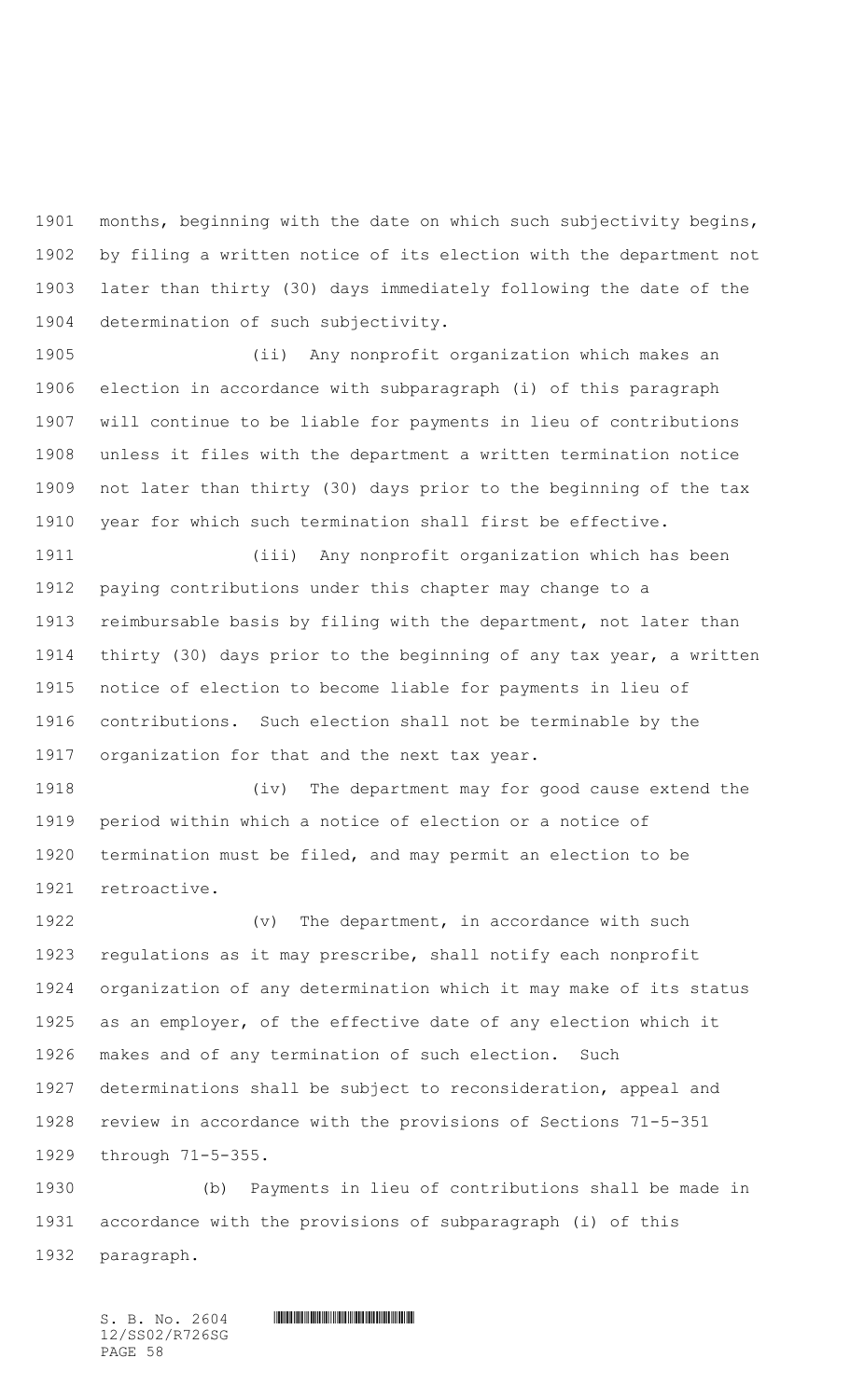(i) At the end of each calendar quarter, or at the end of any other period as determined by the department, the department shall bill each nonprofit organization (or group of such organizations) which has elected to make payments in lieu of contributions, for an amount equal to the full amount of regular benefits plus one-half (1/2) of the amount of extended benefits paid during such quarter or other prescribed period that is attributable to service in the employ of such organization.

 (ii) Payment of any bill rendered under subparagraph (i) of this paragraph shall be made not later than forty-five (45) days after such bill was delivered to the nonprofit organization, unless there has been an application for review and redetermination in accordance with subparagraph (v) of this paragraph.

1947 1. All of the enforcement procedures for the collection of delinquent contributions contained in Sections 71-5-363 through 71-5-383 shall be applicable in all respects for the collection of delinquent payments due by nonprofit organizations who have elected to become liable for payments in lieu of contributions.

 2. If any nonprofit organization is delinquent in making payments in lieu of contributions, the department may terminate such organization's election to make payments in lieu of contributions as of the beginning of the next tax year, and such termination shall be effective for the balance of such tax year.

 (iii) Payments made by any nonprofit organization under the provisions of this paragraph shall not be deducted or deductible, in whole or in part, from the remuneration of individuals in the employ of the organization.

 (iv) Payments due by employers who elect to reimburse the fund in lieu of contributions as provided in this paragraph may not be noncharged under any condition. The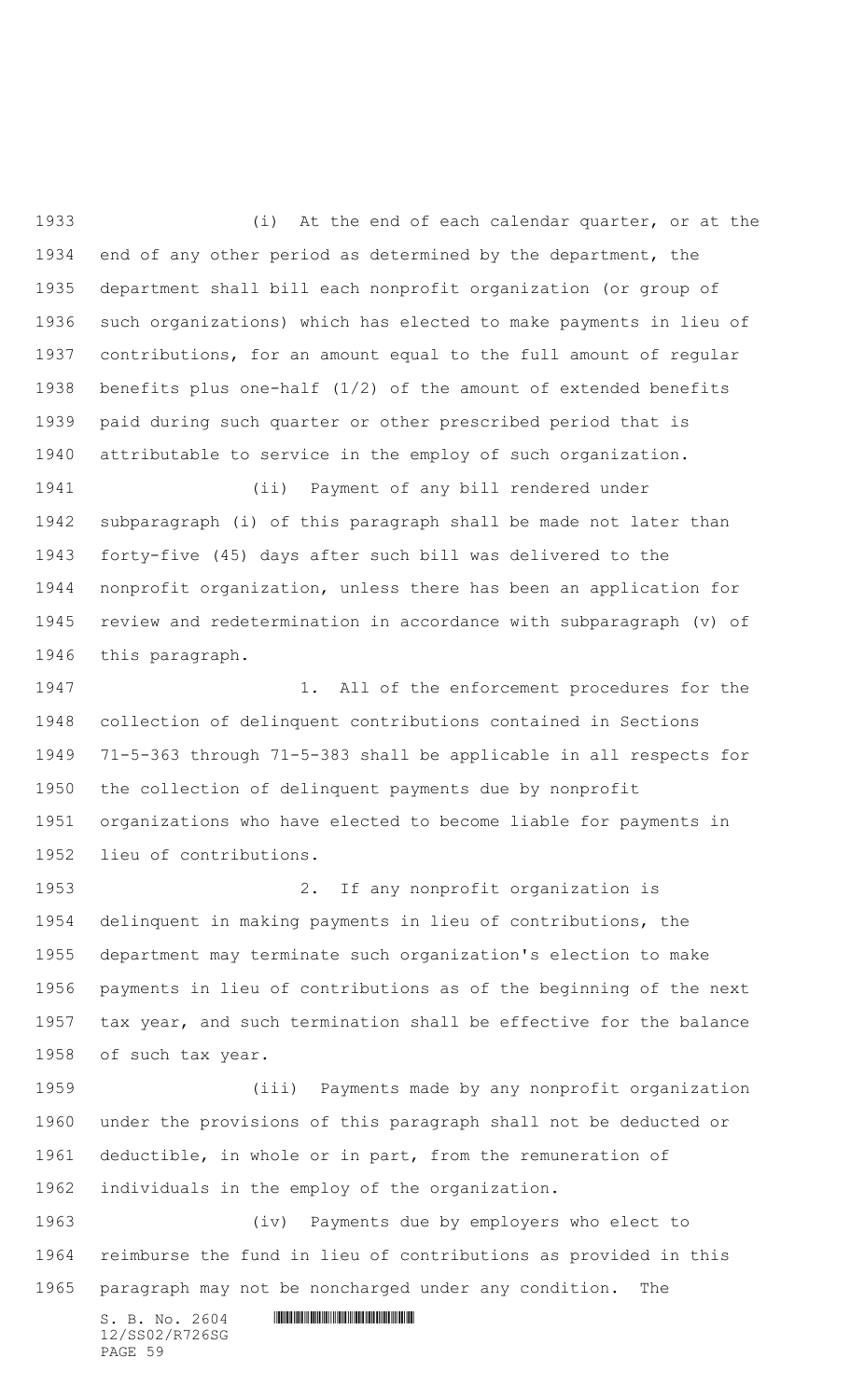reimbursement must be on a dollar-for-dollar basis (One Dollar (\$1.00) reimbursement for each dollar paid in benefits) in every case, so that the trust fund shall be reimbursed in full, such reimbursement to include, but not be limited to, benefits or payments erroneously or incorrectly paid, or paid as a result of a determination of eligibility which is subsequently reversed, or paid as a result of claimant fraud. However, political subdivisions who are reimbursing employers may elect to pay to the fund an amount equal to five-tenths percent (.5%) through December 31, 2010, and shall pay twenty-five one-hundredths percent (.25%) thereafter of the taxable wages paid during the calendar year with respect to employment, and those employers who so elect shall be relieved of liability for reimbursement of benefits paid under the same conditions that benefits are not charged to the experience-rating record of a contributing employer as provided in Section 71-5-355(2)(b)(ii) other than Clause 5 thereof. Benefits paid in such circumstances for which reimbursing employers are relieved of liability for reimbursement shall not be considered attributable to service in the employment of such reimbursing employer.

 (v) The amount due specified in any bill from the department shall be conclusive on the organization unless, not later than fifteen (15) days after the bill was delivered to it, the organization files an application for redetermination by the department, setting forth the grounds for such application or appeal. The department shall promptly review and reconsider the amount due specified in the bill and shall thereafter issue a redetermination in any case in which such application for redetermination has been filed. Any such redetermination shall be conclusive on the organization unless, not later than fifteen (15) days after the redetermination was delivered to it, the organization files an appeal to the Circuit Court of the First Judicial District of Hinds County, Mississippi, in accordance with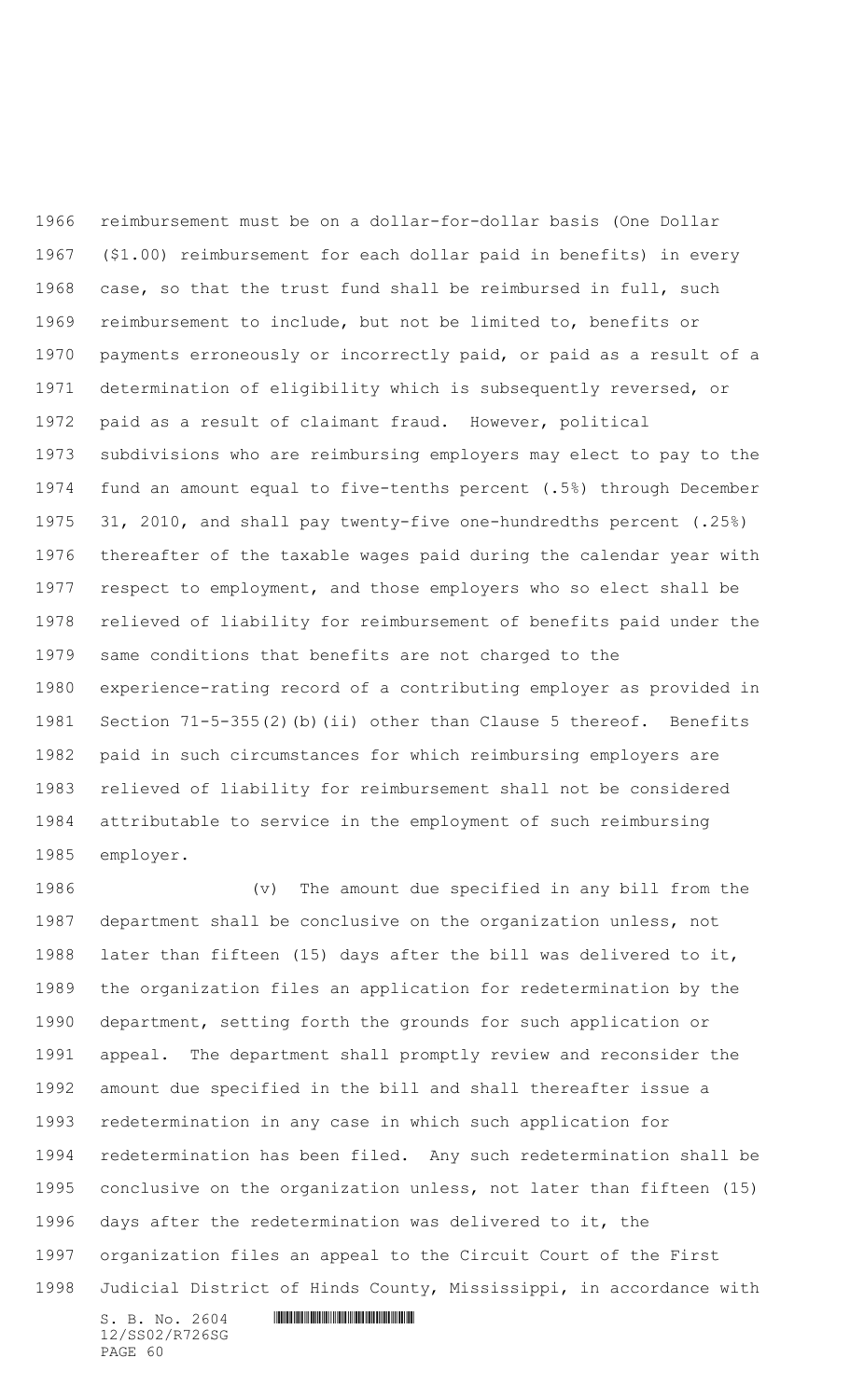the provisions of law with respect to review of civil causes by certiorari.

 (vi) Past-due payments of amounts in lieu of contributions shall be subject to the same interest and penalties that, pursuant to Section 71-5-363, apply to past-due contributions.

 (c) Each employer that is liable for payments in lieu of contributions shall pay to the department for the fund the amount of regular benefits plus the amount of one-half (1/2) of extended benefits paid are attributable to service in the employ of such employer. If benefits paid to an individual are based on wages paid by more than one (1) employer and one or more of such employers are liable for payments in lieu of contributions, the amount payable to the fund by each employer that is liable for such payments shall be determined in accordance with the provisions of subparagraph (i) or subparagraph (ii) of this paragraph.

 (i) If benefits paid to an individual are based on wages paid by one or more employers that are liable for payment in lieu of contributions and on wages paid by one or more employers who are liable for contributions, the amount of benefits payable by each employer that is liable for payments in lieu of contributions shall be an amount which bears the same ratio to the total benefits paid to the individual as the total base period wages paid to the individual by such employer bear to the total base period wages paid to the individual by all of his base period employers.

 (ii) If benefits paid to an individual are based on wages paid by two (2) or more employers that are liable for payments in lieu of contributions, the amount of benefits payable by each such employer shall be an amount which bears the same ratio to the total benefits paid to the individual as the total base period wages paid to the individual by such employer bear to

 $S. B. No. 2604$  .  $M. 2604$ 12/SS02/R726SG PAGE 61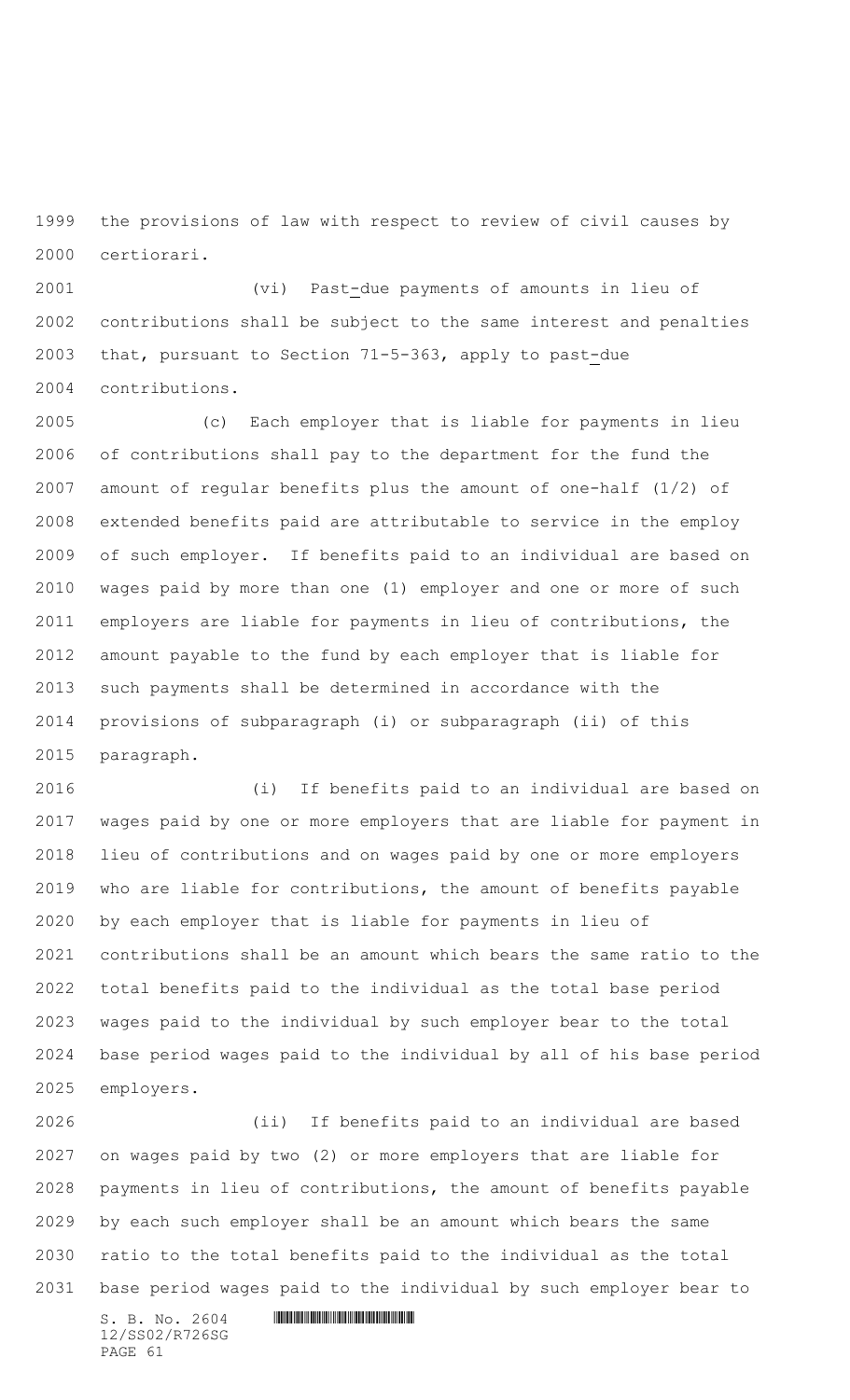the total base period wages paid to the individual by all of his base period employers.

 (d) In the discretion of the department, any nonprofit organization that elects to become liable for payments in lieu of contributions shall be required to execute and file with the department a surety bond approved by the department, or it may elect instead to deposit with the department money or securities. The amount of such bond or deposit shall be determined in accordance with the provisions of this paragraph.

 (i) The amount of the bond or deposit required by paragraph (d) shall be equal to two and seven-tenths percent (2.7%) thereafter to December 31, 2010, and one and thirty-five one-hundredths percent (1.35%) thereafter, of the organization's taxable wages paid for employment as defined in Section 71-5-11, 2046 subsection  $J(4)$ , for the four (4) calendar quarters immediately preceding the effective date of the election, the renewal date in the case of a bond, or the biennial anniversary of the effective date of election in the case of a deposit of money or securities, whichever date shall be most recent and applicable. If the nonprofit organization did not pay wages in each of such four (4) calendar quarters, the amount of the bond or deposit shall be as determined by the department.

 (ii) Any bond deposited under paragraph (d) shall be in force for a period of not less than two (2) tax years and shall be renewed with the approval of the department at such times as the department may prescribe, but not less frequently than at intervals of two (2) years as long as the organization continues to be liable for payments in lieu of contributions. The department shall require adjustments to be made in a previously filed bond as it deems appropriate. If the bond is to be increased, the adjusted bond shall be filed by the organization within thirty (30) days of the date notice of the required adjustment was delivered to it. Failure by any organization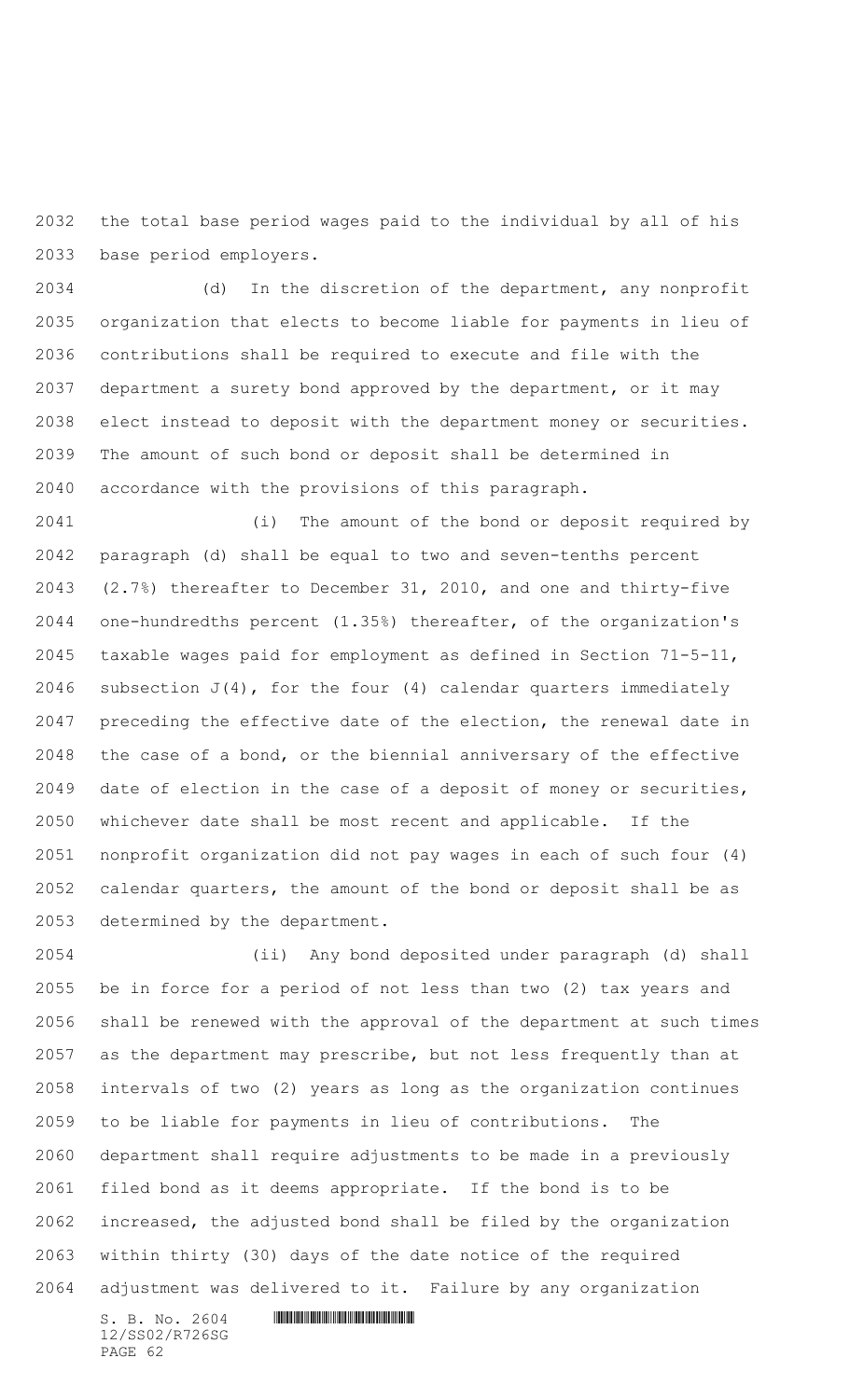covered by such bond to pay the full amount of payments in lieu of contributions when due, together with any applicable interest and penalties provided in paragraph (b)(v) of this section, shall render the surety liable on the bond to the extent of the bond, as though the surety was such organization.

 (iii) Any deposit of money or securities in accordance with paragraph (d) shall be retained by the department in an escrow account until liability under the election is terminated, at which time it shall be returned to the organization, less any deductions as hereinafter provided. The department may deduct from the money deposited under paragraph (d) by a nonprofit organization, or sell the securities it has so deposited, to the extent necessary to satisfy any due and unpaid payments in lieu of contributions and any applicable interest and penalties provided for in paragraph (b)(v) of this section. The department shall require the organization, within thirty (30) days following any deduction from a money deposit or sale of deposited securities under the provisions hereof, to deposit sufficient additional money or securities to make whole the organization's deposit at the prior level. Any cash remaining from the sale of such securities shall be a part of the organization's escrow account. The department may, at any time, review the adequacy of the deposit made by any organization. If, as a result of such review, it determines that an adjustment is necessary, it shall require the organization to make additional deposit within thirty (30) days of notice of its determination or shall return to it such portion of the deposit as it no longer considers necessary, whichever action is appropriate. Disposition of income from securities held in escrow shall be governed by the applicable provisions of the state law.

 (iv) If any nonprofit organization fails to file a bond or make a deposit, or to file a bond in an increased amount, or to increase or make whole the amount of a previously made

 $S. B. NO. 2604$  .  $M. 2604$ 12/SS02/R726SG PAGE 63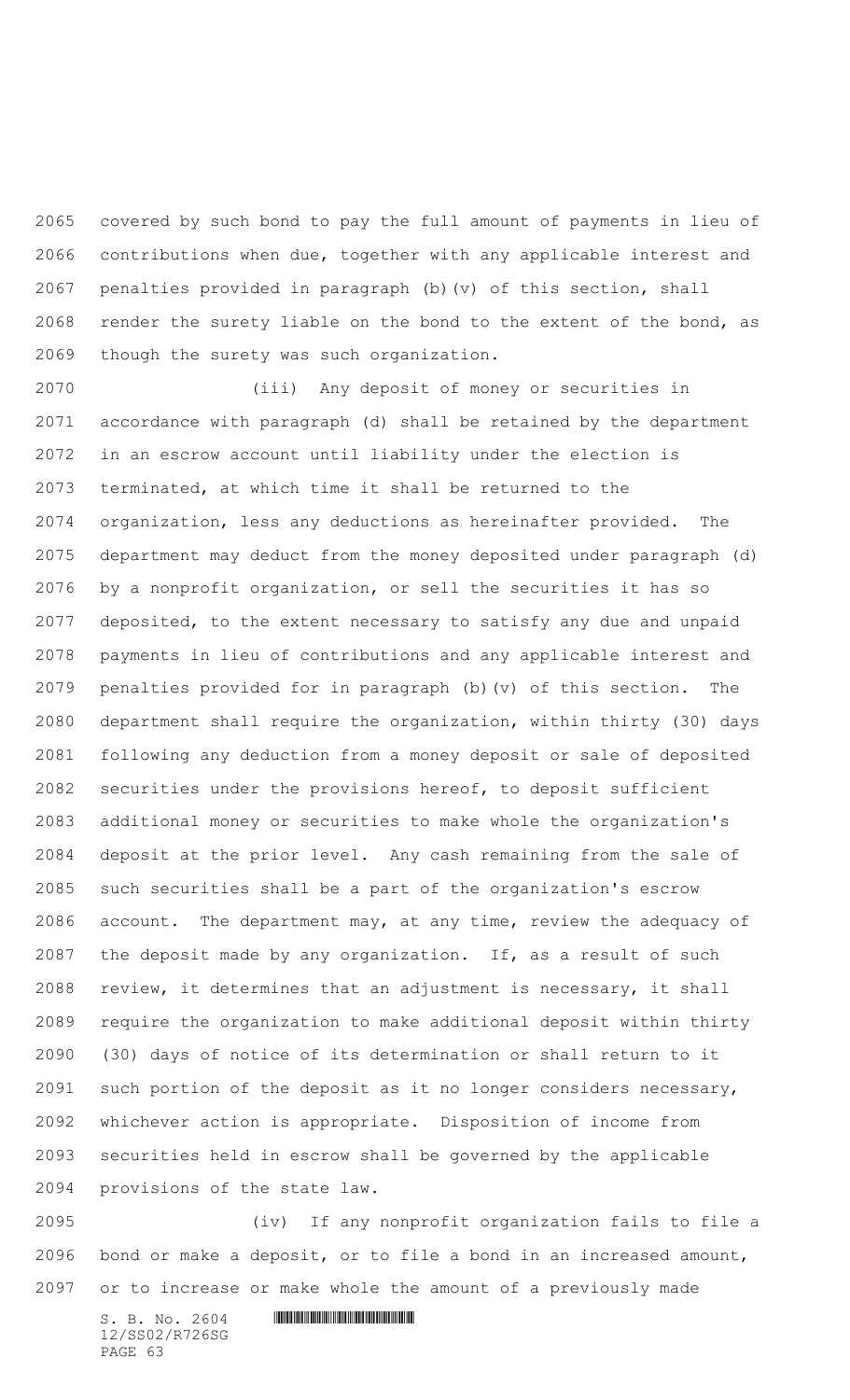deposit as provided under this subparagraph, the department may terminate such organization's election to make payments in lieu of contributions, and such termination shall continue for not less than the four (4) consecutive calendar-quarter periods beginning with the quarter in which such termination becomes effective; however, the department may extend for good cause the applicable filing, deposit or adjustment period by not more than thirty (30) days.

 (v) Group account shall be established according to regulations prescribed by the department.

 (e) Any employer which elects to make payments in lieu of contributions into the Unemployment Compensation Fund as provided in this paragraph shall not be liable to make such payments with respect to the benefits paid to any individual whose base period wages include wages for previously uncovered services as defined in Section 71-5-511(e) to the extent that the Unemployment Compensation Fund is reimbursed for such benefits pursuant to Section 121 of Public Law 94-566.

 **SECTION 35.** Section 71-5-359, Mississippi Code of 1972, is reenacted as follows:

 71-5-359. (1) The Department of Finance and Administration shall, in the manner provided in subsection (3) of this section, pay, upon notice issued by the department, to the department for the Unemployment Compensation Fund an amount equal to the regular benefits and one-half (1/2) of the extended benefits paid that are attributable to service in the employ of a state agency. The amount required to be reimbursed by a certain agency shall be billed to the Department of Finance and Administration and shall be paid from the Employment Compensation Revolving Fund pursuant to subsection (3) of this section not later than thirty (30) days after such bill was sent, unless there has been an application for review and redetermination in accordance with Section

71-5-357(b)(v).

12/SS02/R726SG PAGE 64

 $S. B. NO. 2604$  .  $M. 2604$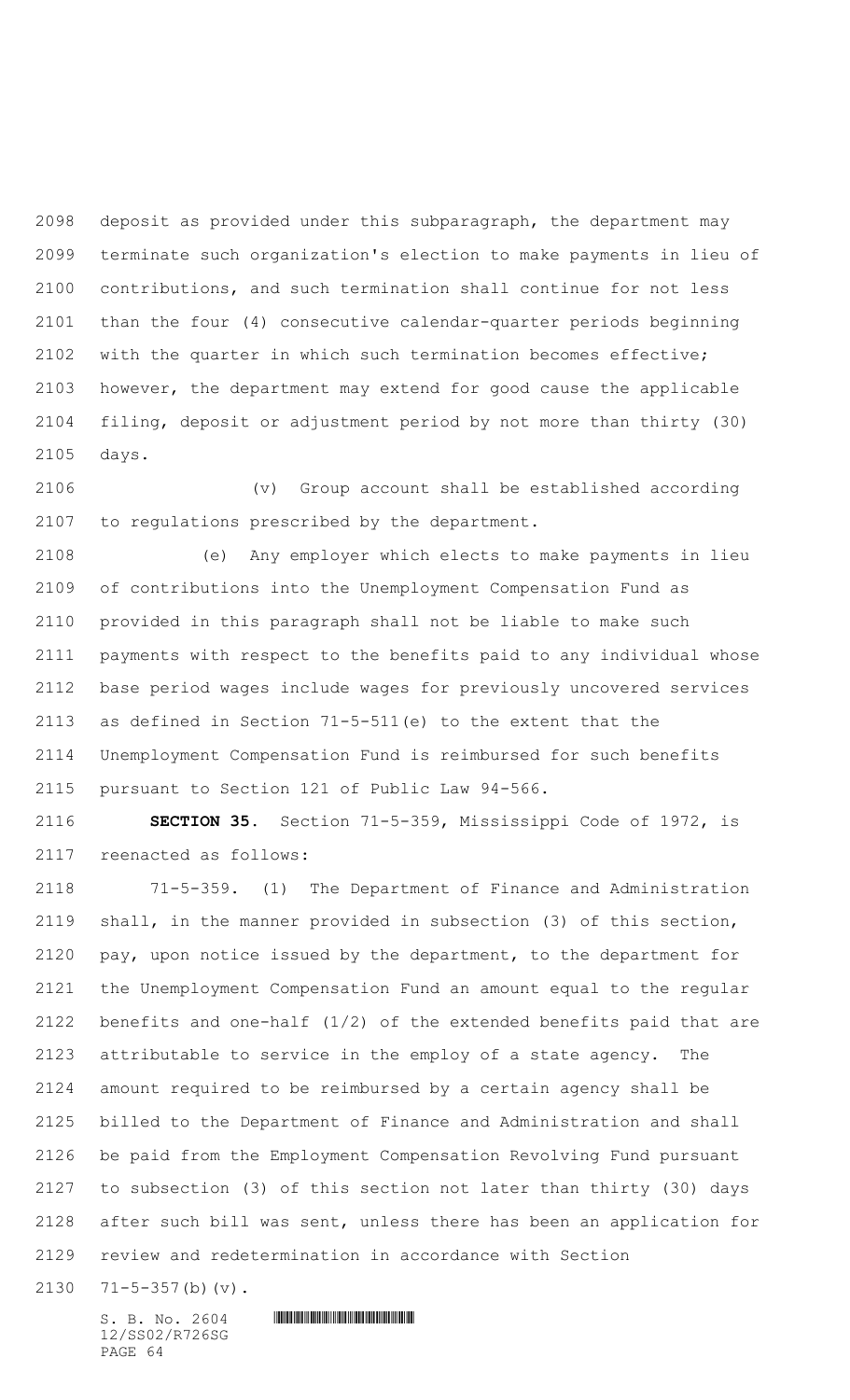(2) The Department of Finance and Administration shall, in the manner provided in subsection (3) of this section, pay, upon a notice issued by the department, to the department for the Unemployment Compensation Fund an amount equal to the regular benefits and the extended benefits paid that are attributable to service in the employ of a state agency. The amount required to be reimbursed by a certain agency shall be billed to the Department of Finance and Administration and shall be paid from the Employment Compensation Revolving Fund pursuant to subsection (3) of this section not later than thirty (30) days after such bill was sent, unless there has been an application for review and redetermination in accordance with Section 71-5-357(b)(v).

 (3) Each agency of state government shall deposit monthly for a period of twenty-four (24) months an amount equal to one-twelfth of one percent (1/12 of 1%) of the first Six Thousand Dollars (\$6,000.00) paid to each employee thereof during the next preceding year into the Employment Compensation Revolving Fund that is created in the State Treasury. The Department of Finance and Administration shall determine the percentage to be applied to the amount of covered wages paid in order to maintain a balance in the revolving fund of not less than the amount determined by an actuary through an annual actuarial evaluation. The State Treasurer shall invest all funds in the Employment Compensation Revolving Fund and all interest earned shall be credited to the Employment Compensation Revolving Fund.

 The reimbursement of benefits paid by the Mississippi Department of Employment Security shall be paid by the Department of Finance and Administration from the Employment Compensation Revolving Fund upon notice from the department; and the Department of Finance and Administration shall issue warrants or may contract for the performance of the duties prescribed by subsections (2) and (3) of this section, and other duties necessarily related

thereto.

12/SS02/R726SG PAGE 65

 $S. B. No. 2604$  . The set of the set of  $S. B. N \circ A$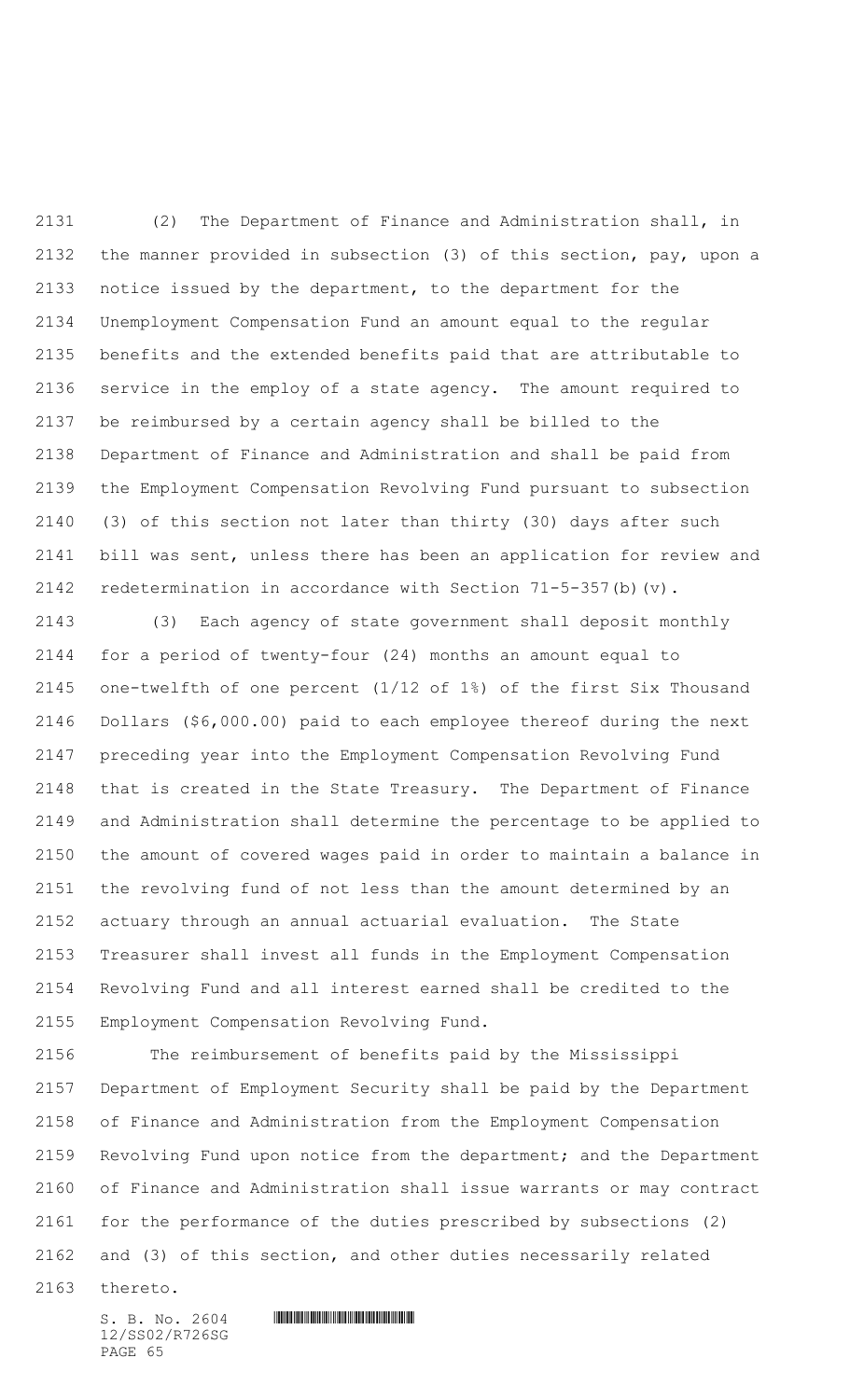(4)Any political subdivision of this state shall pay to the department for the unemployment compensation fund an amount equal to the regular benefits and the extended benefits paid that are attributable to service in the employ of such political subdivision unless it elects to make contributions to the unemployment fund as provided in subsection (9) of this section. The amount required to be reimbursed shall be billed and shall be paid as provided in Section 71-5-357, with respect to similar payments for nonprofit organizations.

 (5) Each political subdivision, unless it elects to make contributions to the unemployment compensation fund as provided in subsection (9) of this section, shall establish a revolving fund and deposit an amount equal to two percent (2%) of the first Six Thousand Dollars (\$6,000.00) paid to each employee thereof during the next preceding year.However, the department shall by regulation establish a procedure to allow reimbursing political subdivisions to elect to maintain the balance in the revolving fund as required under this paragraph or to annually execute a surety bond to be approved by the department in an amount not less than two percent (2%) of the covered wages paid during the next preceding year.

 (6) In the event any political subdivision becomes delinquent in payments due under this chapter, upon due notice, and upon certification of the delinquency by the department to the Department of Finance and Administration, the Department of Revenue, the Department of Environmental Quality and the Department of Insurance, or any of them, or any other agencies of the State of Mississippi that may be indebted to such delinquent political subdivision, such agencies shall direct the issuance of warrants which in the aggregate shall be the amount of such delinquency payable to the department and drawn upon any funds in the State Treasury which may be available to such political subdivision in satisfaction of any such delinquency. This remedy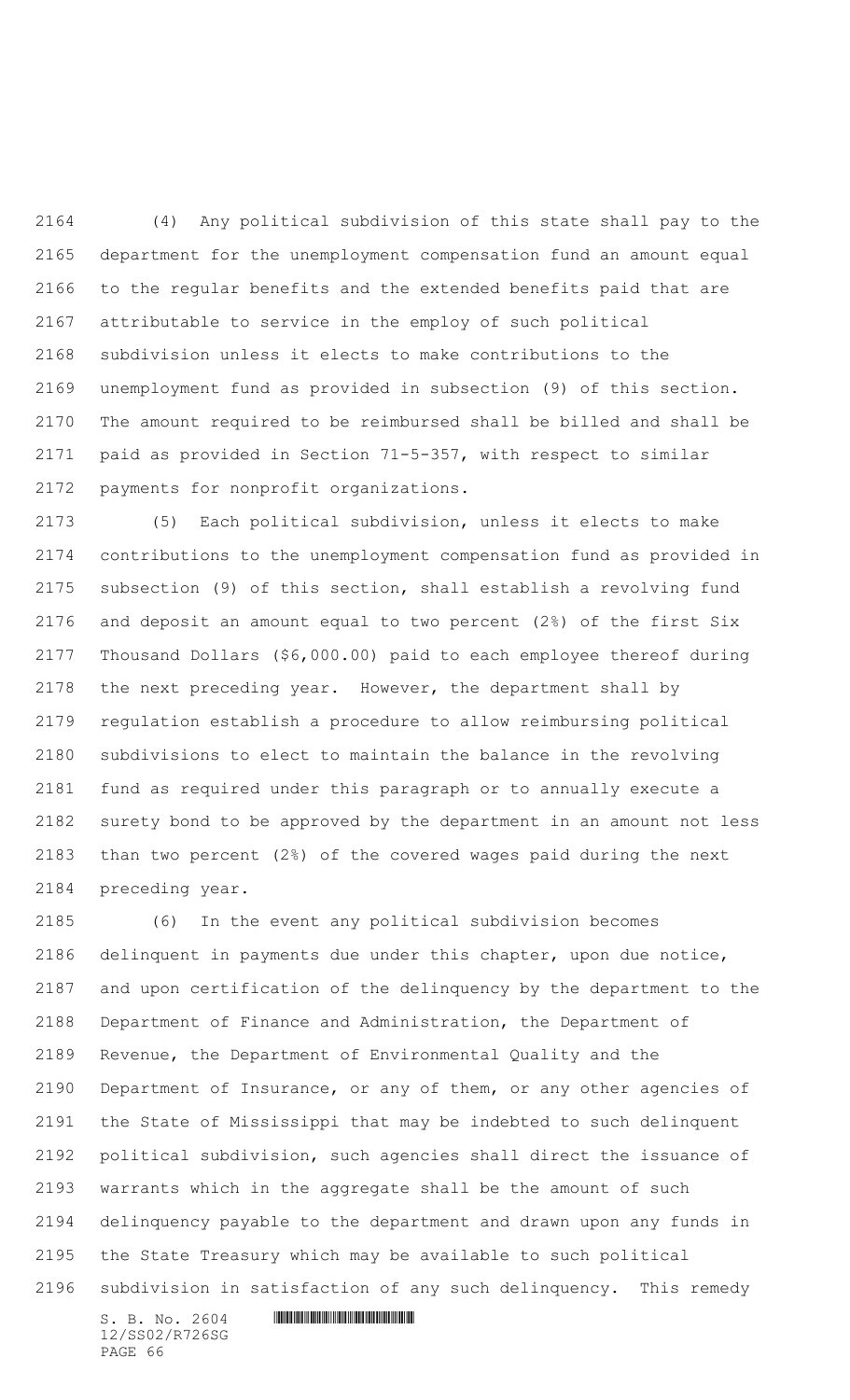shall be in addition to any other collection remedies in this chapter or otherwise provided by law.

 (7) Payments made by any political subdivision under the provisions of this section shall not be deducted or deductible, in whole or in part, from the remuneration of individuals in the employ of the organization.

 (8) Any governmental entity shall not be liable to make payments to the unemployment fund with respect to the benefits paid to any individual whose base period wages include wages for previously uncovered services as defined in Section 71-5-511, subsection (e), to the extent that the Unemployment Compensation Fund is reimbursed for such benefits pursuant to Section 121 of Public Law 94-566.

 (9) Any political subdivision of this state may elect to make contributions to the unemployment fund instead of making reimbursement for benefits paid as provided in subsections (4) and (5) of this section. A political subdivision which makes this election shall so notify the department, not later than three (3) months after it is officially organized or is otherwise established, and shall be subject to the provisions of Section 71-5-351, with regard to the payment of contributions. A political subdivision which makes this election shall pay contributions equal to two percent (2%) of taxable wages through calendar year 2010, and one percent (1%) of taxable wages thereafter paid by it during each calendar quarter it is subject to this chapter. The department shall by regulation establish a procedure to allow political subdivisions the option periodically to elect either the reimbursement or the contribution method of financing unemployment compensation coverage.

 **SECTION 36.** Section 71-5-451, Mississippi Code of 1972, is reenacted as follows:

 71-5-451. There is established as a special fund, separate and apart from all public monies or funds of this state, an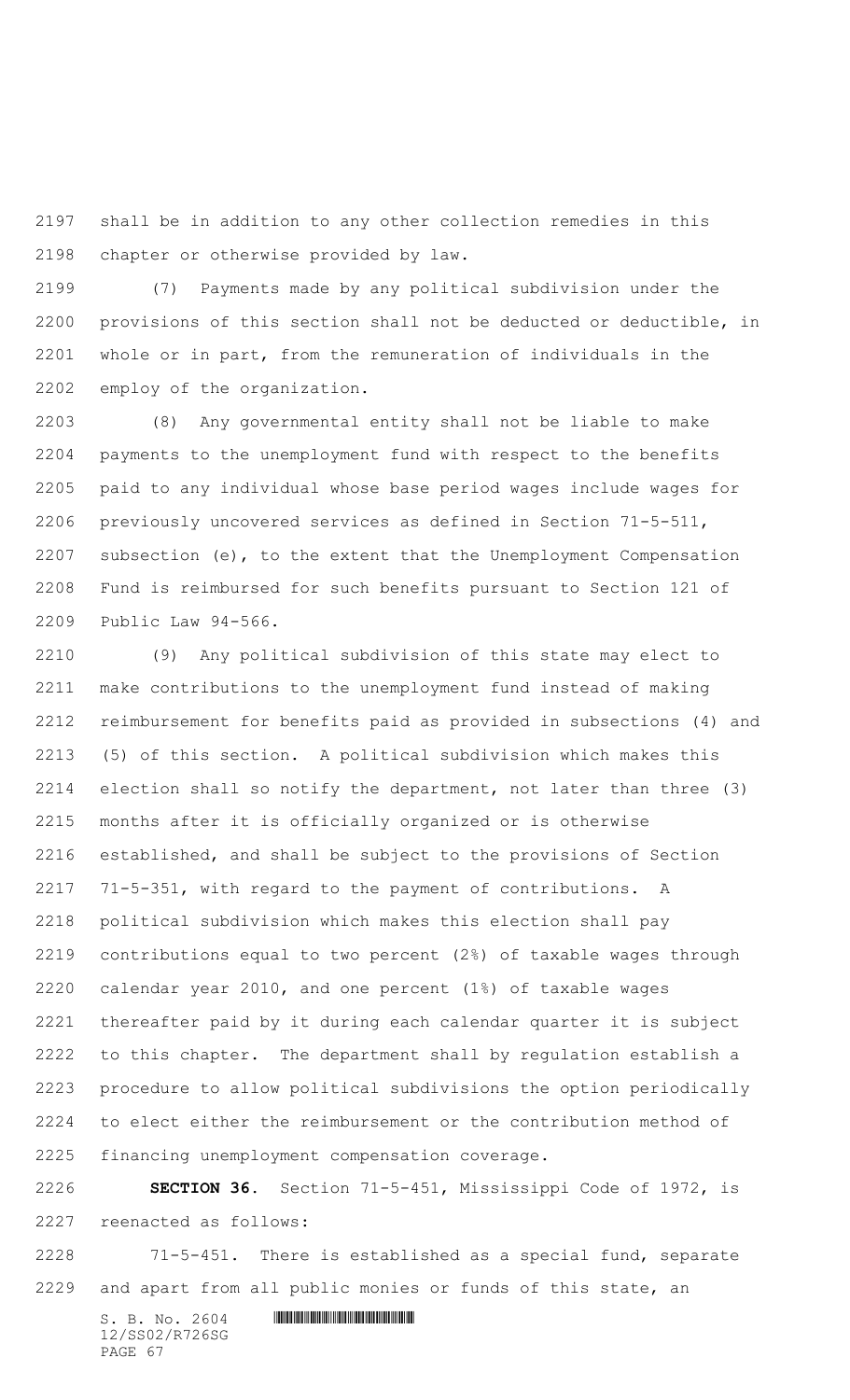Unemployment Compensation Fund, which shall be administered by the department exclusively for:

 (a) All contributions collected under this chapter; (b) Interest earned upon any monies in the fund; (c) Any property or securities acquired through the use of monies belonging to the fund;

 (d) All earnings of such property or securities; (e) All monies credited to this state's account in the Unemployment Trust Fund pursuant to the Social Security Act, 42 USCS, Section 1104; and

 (f) By way of reimbursement in accordance with Section 204 of the Federal-State Extended Unemployment Compensation Act of 1970 (84 Stat. 711). All monies in the fund shall be mingled and undivided.

 **SECTION 37.** Section 71-5-457, Mississippi Code of 1972, is reenacted as follows:

 71-5-457. (1) Except as otherwise provided in subsection (5), money credited to the account of this state in the Unemployment Trust Fund by the Secretary of the Treasury of the United States of America pursuant to the Social Security Act, 42 USCS Section 1103, may be requisitioned and used for the payment of expenses incurred for the administration of this law pursuant to a specific appropriation by the Legislature, provided that the expenses are incurred and the money is requisitioned after the enactment of an appropriation law which:

 (a) Specifies the purposes for which such money is appropriated and the amounts appropriated therefor;

 (b) Limits the period within which such money may be obligated to a period ending not more than two (2) years after the date of the enactment of the appropriation law; and

 (c) Limits the amount which may be obligated during a twelve-month period beginning on July 1 and ending on the next June 30 to an amount which does not exceed the amount by which:

12/SS02/R726SG PAGE 68

 $S. B. NO. 2604$  .  $M. 2604$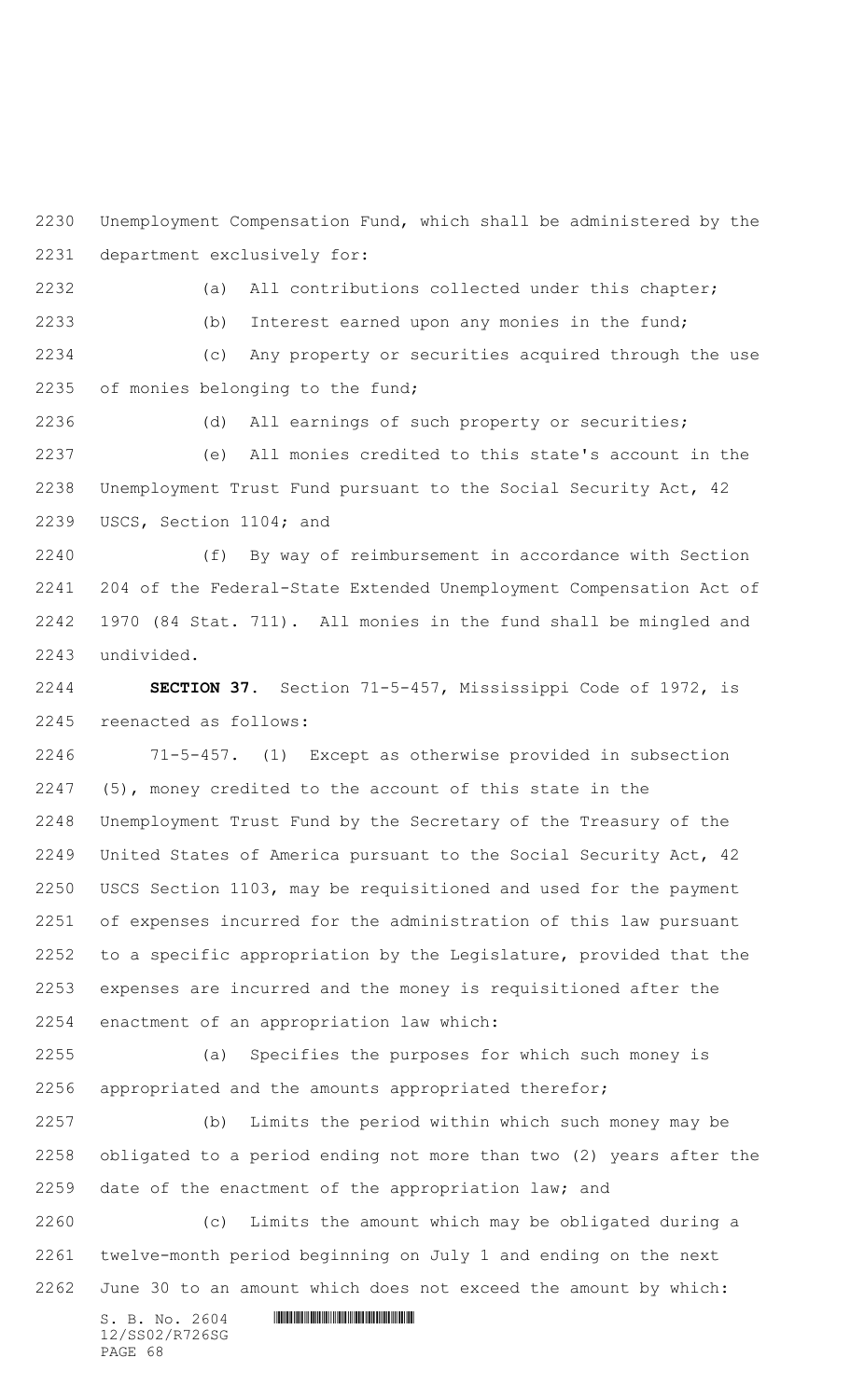(i) The aggregate of the amounts credited to the account of this state pursuant to the Social Security Act, 42 USCS Section 1103, during the same twelve-month period and the thirty-four (34) preceding twelve-month periods exceeds.

 (ii) The aggregate of the amounts obligated pursuant to this section and charged against the amounts credited to the account of this state during such thirty-five (35) twelve-month periods.

 For the purposes of this section, amounts obligated during any such twelve-month period shall be charged against equivalent amounts which were first credited and which are not already so charged; except that no amount obligated for administration during any such twelve-month period may be charged against any amount credited during such a twelve-month period earlier than the thirty-fourth preceding such period.

 (2) Money credited to the account of this state pursuant to the Social Security Act, 42 USCS Section 1103, may not be withdrawn or used except for the payment of benefits and for the payment of expenses for the administration of this law and of public employment offices pursuant to this section.

 (3) Money appropriated as provided herein for the payment of expenses of administration shall be requisitioned as needed for the payment of obligations incurred under such appropriation and, upon requisition, shall be deposited in the Employment Security Administration Fund, from which such payments shall be made. Money so deposited shall, until expended, remain a part of the Unemployment Compensation Fund and, if it will not be expended, shall be returned promptly to the account of this state in the Unemployment Trust Fund.

 (4) The thirty-five-year limitation provided in this section is no longer in force, effective October 1, 1991.

 (5) Notwithstanding subsection (1), monies credited with respect to federal fiscal years 1999, 2000 and 2001 shall be used

 $S. B. No. 2604$  . The set of the set of  $S. B. N_{O.} 2604$ 12/SS02/R726SG PAGE 69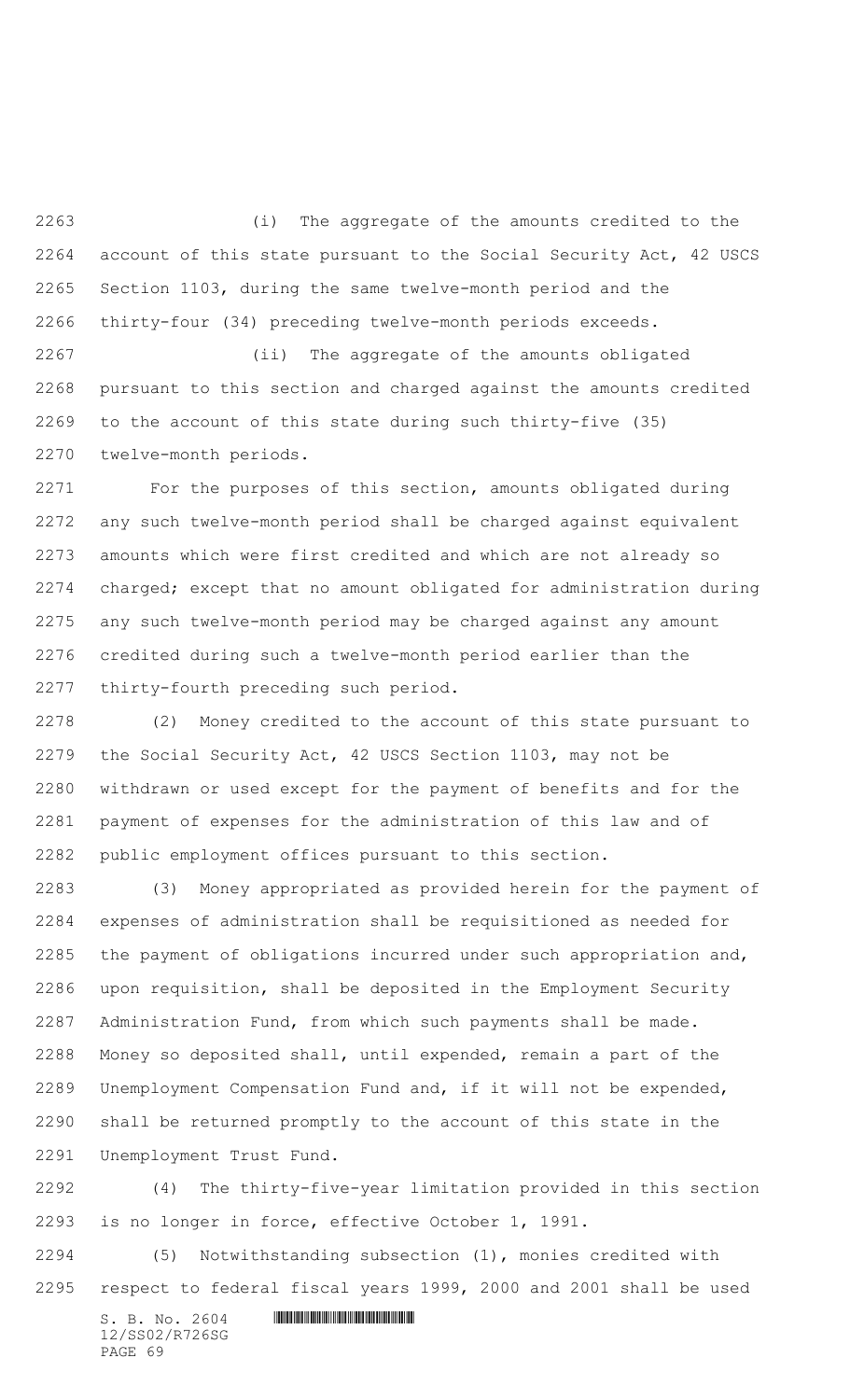by the department solely for the administration of the

unemployment compensation program.

 **SECTION 38.** Section 71-5-503, Mississippi Code of 1972, is amended as follows:

 71-5-503. An individual's weekly benefit amount for a benefit year shall be one-twenty-sixth (1/26) of his total wages for insured work paid during that quarter of his base period in which such total wages were highest, computed to the next lower multiple of One Dollar (\$1.00), if not a multiple of One Dollar (\$1.00).

 On or before June 15 of each year, the total wages reported on contribution reports for the preceding calendar year shall be divided by the average monthly number of insured workers (determined by dividing the total insured workers reported on contribution reports pursuant to the regulations of the department for the preceding year by twelve (12)). The average annual wage thus obtained shall be divided by fifty-two (52) and the average weekly wage thus determined rounded to the nearest cent. Sixty percent (60%) of this amount, rounded to the nearest dollar, shall constitute the maximum "weekly benefit amount" paid to any individual whose benefit year commences on or after July 1 of such year and prior to July 1 of the next following year; provided however, that the maximum weekly benefit amount shall not exceed Two Hundred Ten Dollars (\$210.00) for any benefit year that begins on or after July 1, 2002, and shall not exceed Two Hundred Thirty Dollars (\$230.00) for any benefit year that begins on or after July 1, 2008, and shall not exceed Two Hundred Thirty-five Dollars (\$235.00) for any benefit year that begins on or after July 1, 2009. The minimum weekly benefit amount for the individual shall be Thirty Dollars (\$30.00). If an individual's weekly benefit amount would compute to less than the said minimum, then such individual would be entitled to no benefits.

12/SS02/R726SG PAGE 70

## $S. B. NO. 2604$  .  $M. 2604$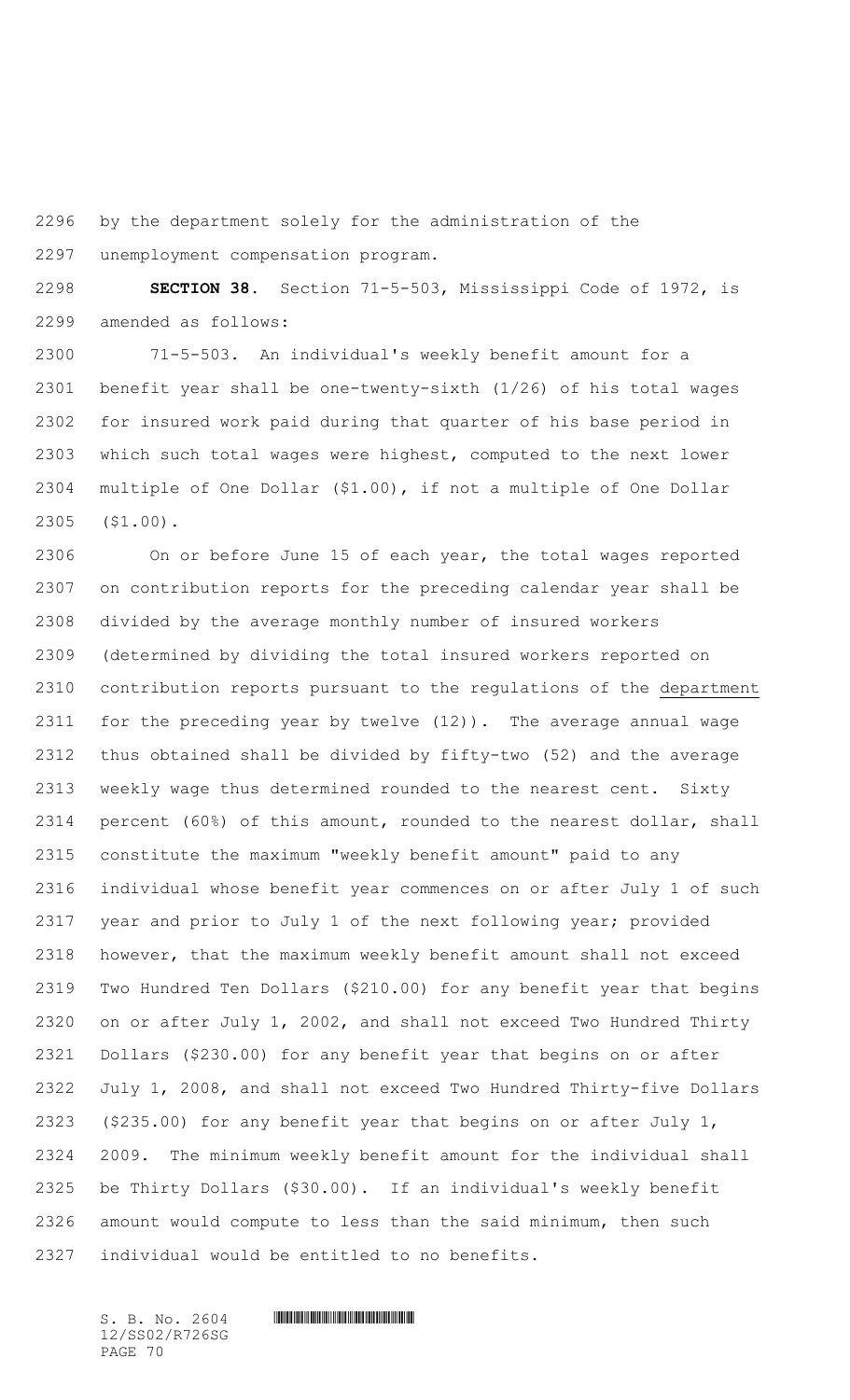An individual's weekly benefit amount, as determined at the beginning of his benefit year, shall constitute his weekly benefit amount throughout such benefit year.

 The Mississippi Department of Employment Security, with the assistance of the United States Department of Labor, is directed to generate actuarially sound models for computation of weekly benefit amounts. Such models shall include scenarios for increasing the weekly benefit amounts at each increment from the minimum to the maximum amount and the impact such increments would have on the Unemployment Compensation Fund. Such report shall be provided to the Mississippi Legislature on or before December 31, 2008.

**\* \* \***

 **SECTION 39.** Section 71-5-511, Mississippi Code of 1972, is reenacted as follows:

 71-5-511. An unemployed individual shall be eligible to receive benefits with respect to any week only if the department finds that:

 (a) (i) He has registered for work at and thereafter has continued to report to the department in accordance with such regulations as the department may prescribe; except that the department may, by regulation, waive or alter either or both of the requirements of this subparagraph as to such types of cases or situations with respect to which it finds that compliance with such requirements would be oppressive or would be inconsistent with the purposes of this chapter; and

 (ii) He participates in reemployment services, such as job search assistance services, if, in accordance with a profiling system established by the department, it has been determined that he is likely to exhaust regular benefits and needs reemployment services, unless the department determines that: 1. The individual has completed such

services; or

12/SS02/R726SG PAGE 71

 $S. B. No. 2604$  . The set of the set of  $S. B. N \circ A$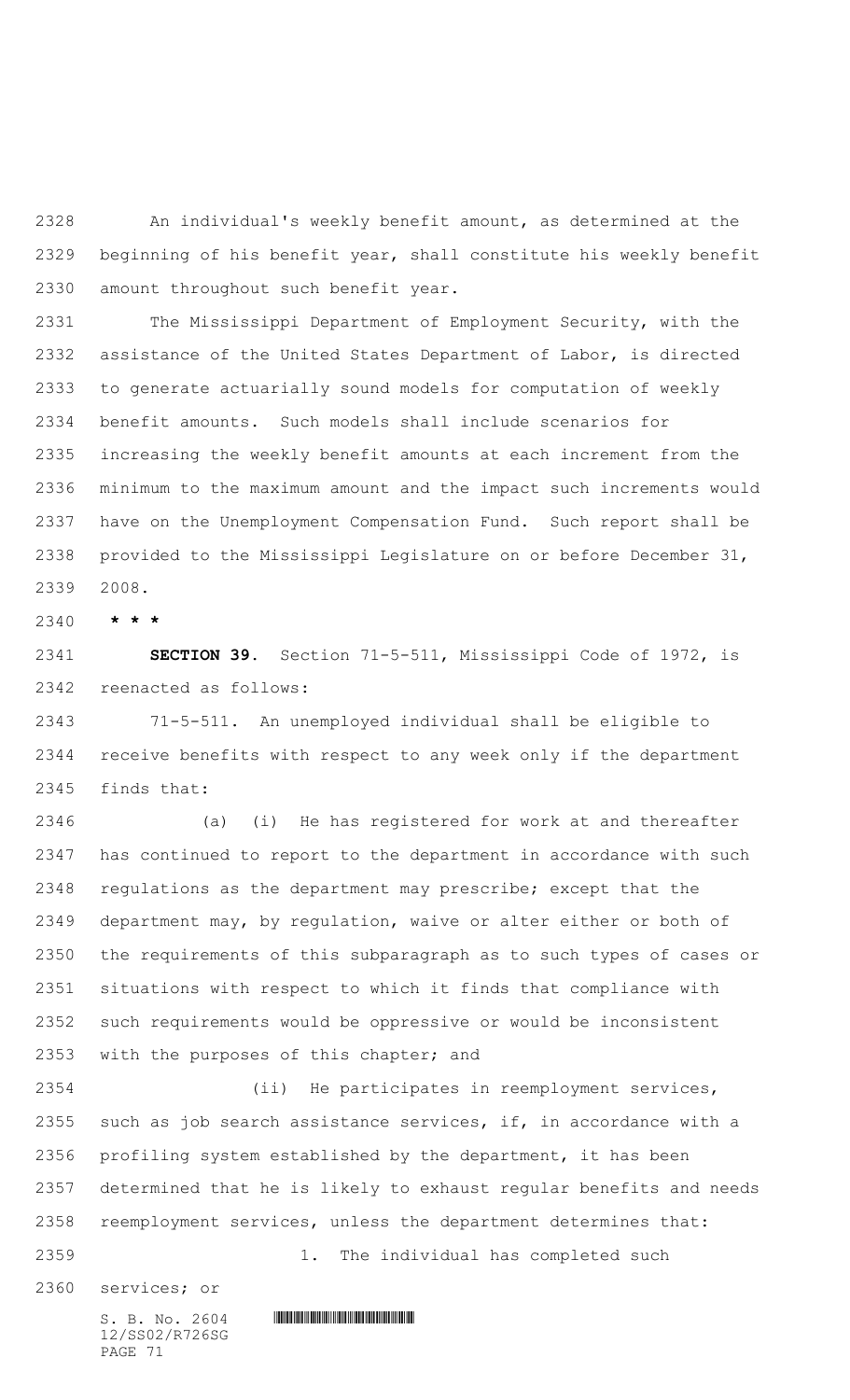2. There is justifiable cause for the claimant's failure to participate in such services. (b) He has made a claim for benefits in accordance with the provisions of Section 71-5-515 and in accordance with such regulations as the department may prescribe thereunder. (c) He is able to work and is available for work. (d) He has been unemployed for a waiting period of one (1) week. No week shall be counted as a week of unemployment for the purposes of this subsection: (i) Unless it occurs within the benefit year which includes the week with respect to which he claims payment of benefits; (ii) If benefits have been paid with respect thereto; (iii) Unless the individual was eligible for benefits with respect thereto, as provided in Sections 71-5-511 and 71-5-513, except for the requirements of this subsection. (e) For weeks beginning on or before July 1, 1982, he has, during his base period, been paid wages for insured work equal to not less than thirty-six (36) times his weekly benefit amount; he has been paid wages for insured work during at least two (2) quarters of his base period; and he has, during that quarter of his base period in which his total wages were highest, been paid wages for insured work equal to not less than sixteen (16) times the minimum weekly benefit amount. For benefit years beginning after July 1, 1982, he has, during his base period, been paid wages for insured work equal to not less than forty (40) times his weekly benefit amount; he has been paid wages for insured work during at least two (2) quarters of his base period, and he has, during that quarter of his base period in which his total wages were highest, been paid wages for insured work equal to not less than twenty-six (26) times the minimum weekly benefit amount. For purposes of this subsection, wages shall be counted

12/SS02/R726SG PAGE 72

 $S. B. No. 2604$  . The set of the set of  $S. B. N_{O.} 2604$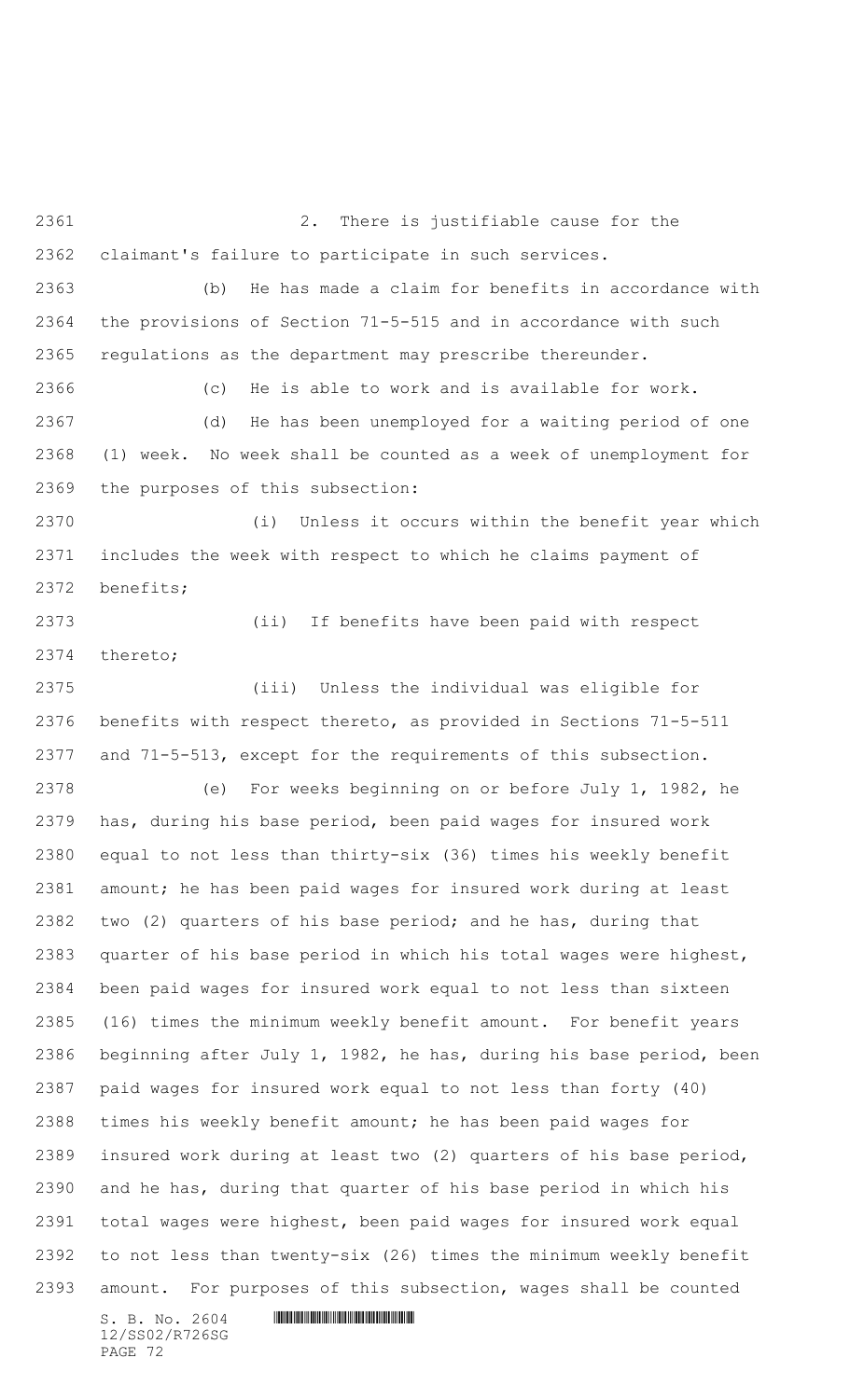as "wages for insured work" for benefit purposes with respect to any benefit year only if such benefit year begins subsequent to the date on which the employing unit by which such wages were paid has satisfied the conditions of Section 71-5-11, subsection I, or Section 71-5-361, subsection (3), with respect to becoming an employer.

 (f) No individual may receive benefits in a benefit year unless, subsequent to the beginning of the next preceding benefit year during which he received benefits, he performed service in "employment" as defined in Section 71-5-11, subsection J, and earned remuneration for such service in an amount equal to not less than eight (8) times his weekly benefit amount applicable to his next preceding benefit year.

 (g) Benefits based on service in employment defined in 2408 Section  $71-5-11$ , subsection  $J(3)$  and  $J(4)$ , and Section  $71-5-361$ , subsection (4) shall be payable in the same amount, on the same terms, and subject to the same conditions as compensation payable on the basis of other service subject to this chapter, except that benefits based on service in an instructional, research or principal administrative capacity in an institution of higher learning (as defined in Section 71-5-11, subsection O) with respect to service performed prior to January 1, 1978, shall not be paid to an individual for any week of unemployment which begins during the period between two (2) successive academic years, or during a similar period between two (2) regular terms, whether or not successive, or during a period of paid sabbatical leave provided for in the individual's contract, if the individual has a contract or contracts to perform services in any such capacity for any institution or institutions of higher learning for both such academic years or both such terms.

 (h) Benefits based on service in employment defined in 2425 Section 71-5-11, subsection  $J(3)$  and  $J(4)$ , shall be payable in the same amount, on the same terms and subject to the same conditions

 $S. B. NO. 2604$  .  $M. 2604$ 12/SS02/R726SG PAGE 73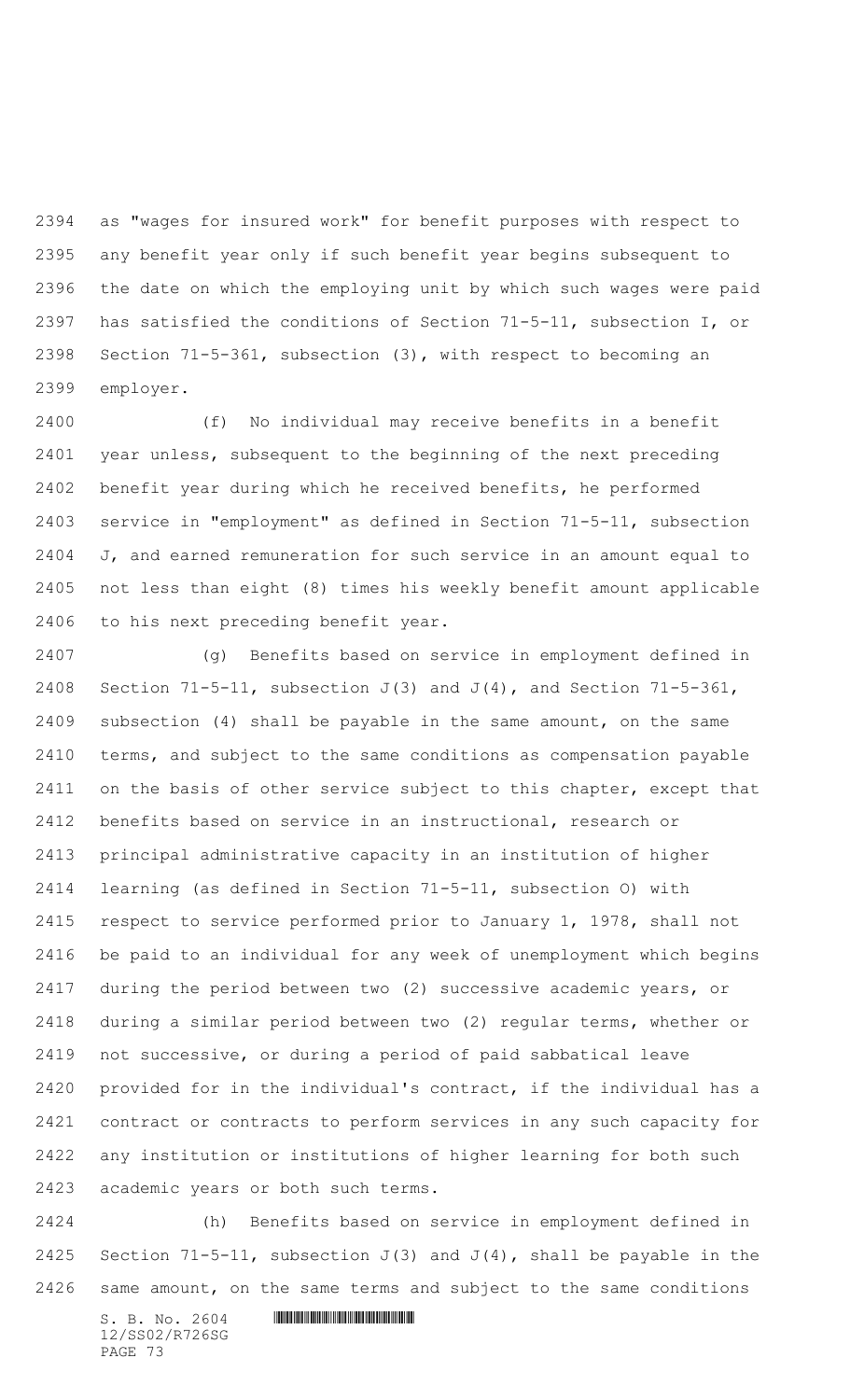as compensation payable on the basis of other service subject to this chapter, except that:

 (i) With respect to service performed in an instructional, research or principal administrative capacity for an educational institution, benefits shall not be paid based on such services for any week of unemployment commencing during the period between two (2) successive academic years, or during a similar period between two (2) regular but not successive terms, or during a period of paid sabbatical leave provided for in the individual's contract, to any individual, if such individual performs such services in the first of such academic years or terms and if there is a contract or a reasonable assurance that such individual will perform services in any such capacity for any educational institution in the second of such academic years or terms, and provided that subsection (g) of this section shall apply with respect to such services prior to January 1, 1978. In no event shall benefits be paid unless the individual employee was terminated by the employer.

 (ii) With respect to services performed in any other capacity for an educational institution, benefits shall not be paid on the basis of such services to any individual for any week which commences during a period between two (2) successive academic years or terms, if such individual performs such services in the first of such academic years or terms and there is a reasonable assurance that such individual will perform such services in the second of such academic years or terms, except that if compensation is denied to any individual under this subparagraph and such individual was not offered an opportunity to perform such services for the educational institution for the second of such academic years or terms, such individual shall be entitled to a retroactive payment of compensation for each week for which the individual filed a timely claim for compensation and for which compensation was denied solely by reason of this clause.

 $S. B. No. 2604$  . The set of the set of  $S. B. N_{O.} 2604$ 12/SS02/R726SG PAGE 74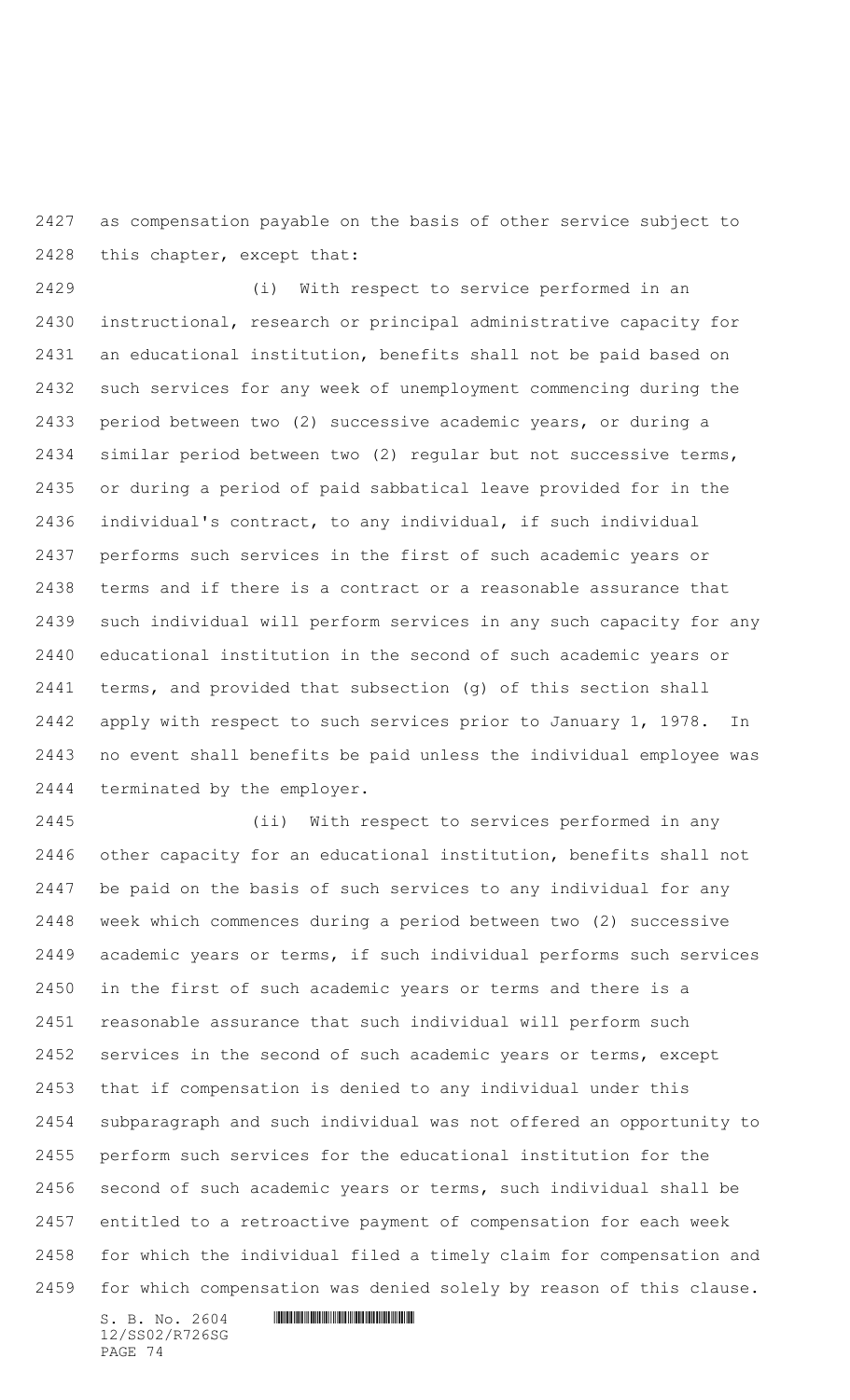In no event shall benefits be paid unless the individual employee was terminated by the employer.

 (iii) With respect to services described in subsection (h)(i) and (ii), benefits shall not be payable on the basis of services in any such capacities to any individual for any week which commences during an established and customary vacation period or holiday recess if such individual performs such services in the first of such academic years or terms, or in the period immediately before such vacation period or holiday recess, and there is a reasonable assurance that such individual will perform such services in the period immediately following such vacation period or holiday recess.

 (iv) With respect to any services described in subsection (h)(i) and (ii), benefits shall not be payable on the basis of services in any such capacities as specified in subsection (h)(i), (ii) and (iii) to any individual who performed such services in an educational institution while in the employ of an educational service agency. For purposes of this subsection, the term "educational service agency" means a governmental agency or governmental entity which is established and operated exclusively for the purpose of providing such services to one or more educational institutions.

 (v) With respect to services to which Sections 71-5-357 and 71-5-359 apply, if such services are provided to or on behalf of an educational institution, benefits shall not be payable under the same circumstances and subject to the same terms 2486 and conditions as described in subsection (h)(i), (ii), (iii) and (iv).

 (i) Subsequent to December 31, 1977, benefits shall not be paid to any individual on the basis of any services substantially all of which consist of participating in sports or athletic events or training or preparing to so participate, for any week which commences during the period between two (2)

12/SS02/R726SG PAGE 75

 $S. B. No. 2604$  . The set of the set of  $S. B. N \circ A$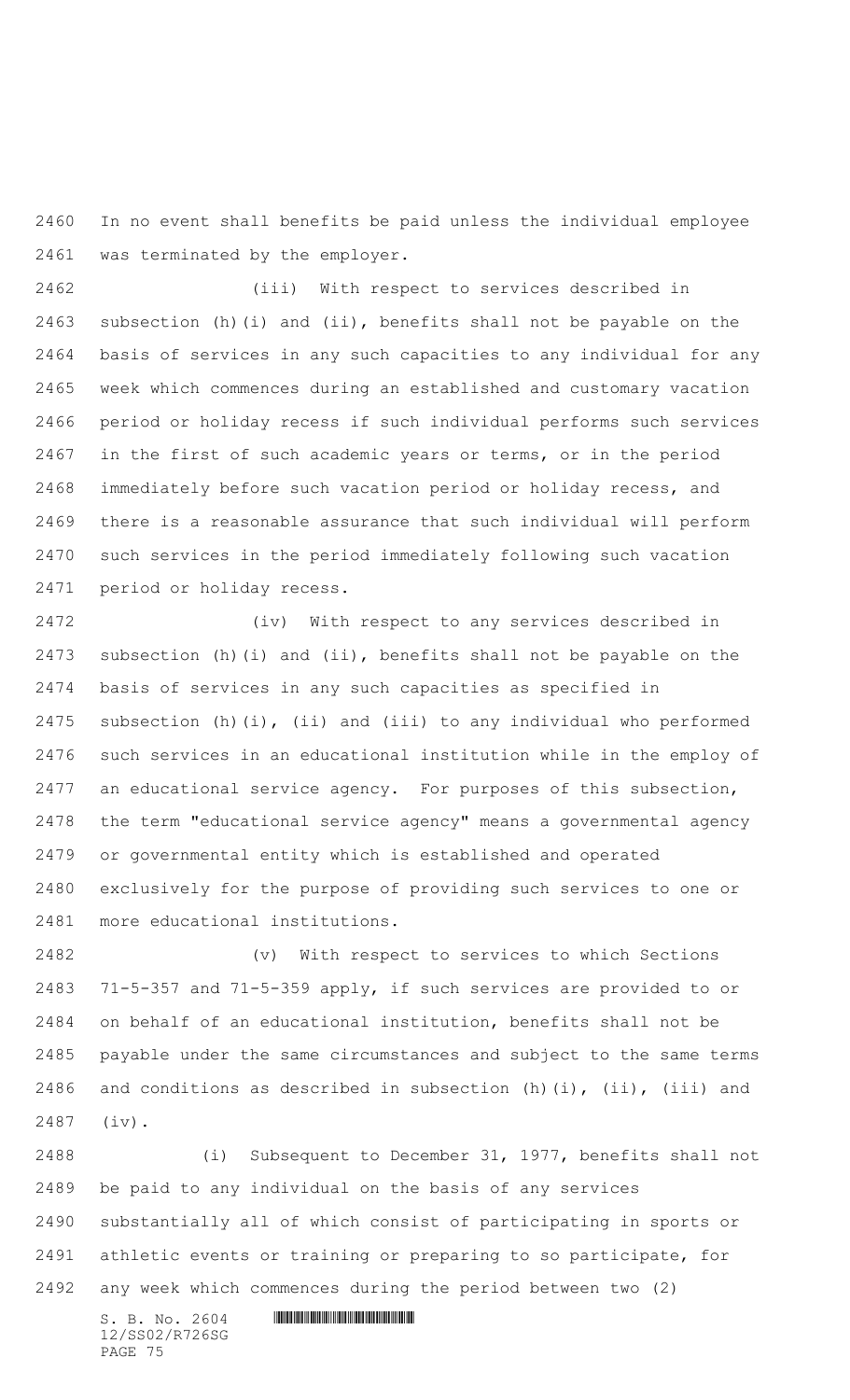successive sports seasons (or similar periods) if such individual performs such services in the first of such seasons (or similar periods) and there is a reasonable assurance that such individual will perform such services in the later of such seasons (or similar periods).

 (j) (i) Subsequent to December 31, 1977, benefits shall not be payable on the basis of services performed by an alien, unless such alien is an individual who was lawfully admitted for permanent residence at the time such services were performed, was lawfully present for purposes of performing such services, or was permanently residing in the United States under color of law at the time such services were performed (including an alien who was lawfully present in the United States as a result of the application of the provisions of Section 203(a)(7) or Section 212(d)(5) of the Immigration and Nationality Act).

 (ii) Any data or information required of individuals applying for benefits to determine whether benefits are not payable to them because of their alien status shall be uniformly required from all applicants for benefits.

 (iii) In the case of an individual whose application for benefits would otherwise be approved, no determination that benefits to such individual are not payable because of his alien status shall be made, except upon a preponderance of the evidence.

 (k) An individual shall be deemed prima facie unavailable for work, and therefore ineligible to receive benefits, during any period which, with respect to his employment status, is found by the department to be a holiday or vacation period.

 (l) A temporary employee of a temporary help firm is considered to have left the employee's last work voluntarily without good cause connected with the work if the temporary employee does not contact the temporary help firm for reassignment

 $S. B. No. 2604$  .  $M. 2604$ 12/SS02/R726SG PAGE 76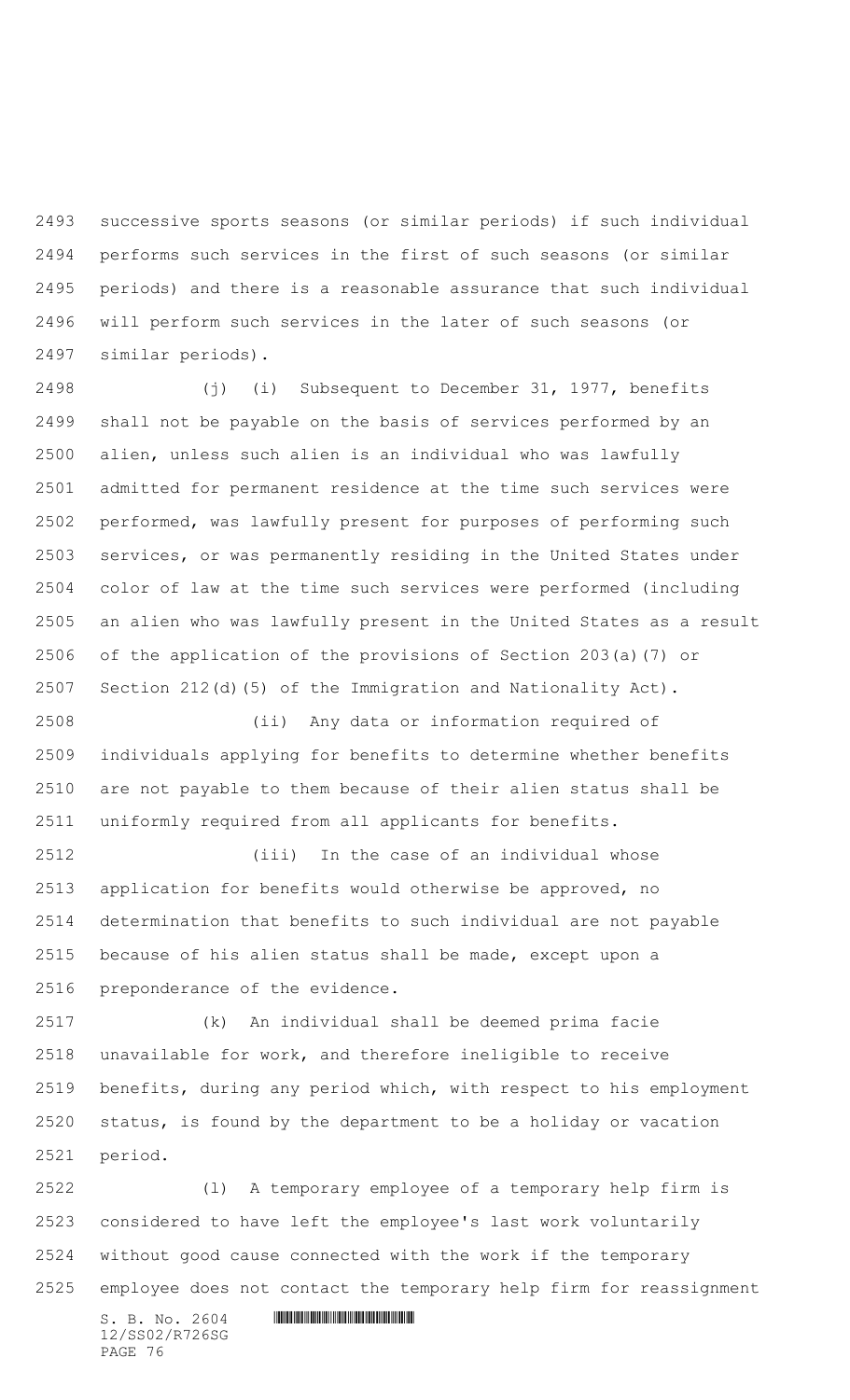on completion of an assignment. A temporary employee is not considered to have left work voluntarily without good cause connected with the work under this paragraph unless the temporary employee has been advised in writing:

 (i) That the temporary employee is obligated to contact the temporary help firm on completion of assignments; and (ii) That unemployment benefits may be denied if the temporary employee fails to do so.

 **SECTION 40.** Section 71-5-513, Mississippi Code of 1972, is reenacted and amended as follows:

 71-5-513. A. An individual shall be disqualified for benefits:

 (1) (a) For the week, or fraction thereof, which immediately follows the day on which he left work voluntarily without good cause, if so found by the department, and for each week thereafter until he has earned remuneration for personal services performed for an employer, as in this chapter defined, equal to not less than eight (8) times his weekly benefit amount, as determined in each case; however, marital, filial and domestic circumstances and obligations shall not be deemed good cause within the meaning of this subsection. Pregnancy shall not be deemed to be a marital, filial or domestic circumstance for the purpose of this subsection.

 (b) For the week, or fraction thereof, which immediately follows the day on which he was discharged for misconduct connected with his work, if so found by the department, and for each week thereafter until he has earned remuneration for personal services performed for an employer, as in this chapter defined, equal to not less than eight (8) times his weekly benefit amount, as determined in each case.

 (c) The burden of proof of good cause for leaving work shall be on the claimant, and the burden of proof of misconduct shall be on the employer.

12/SS02/R726SG PAGE 77

 $S. B. No. 2604$  . The set of the set of  $S. B. N \circ A$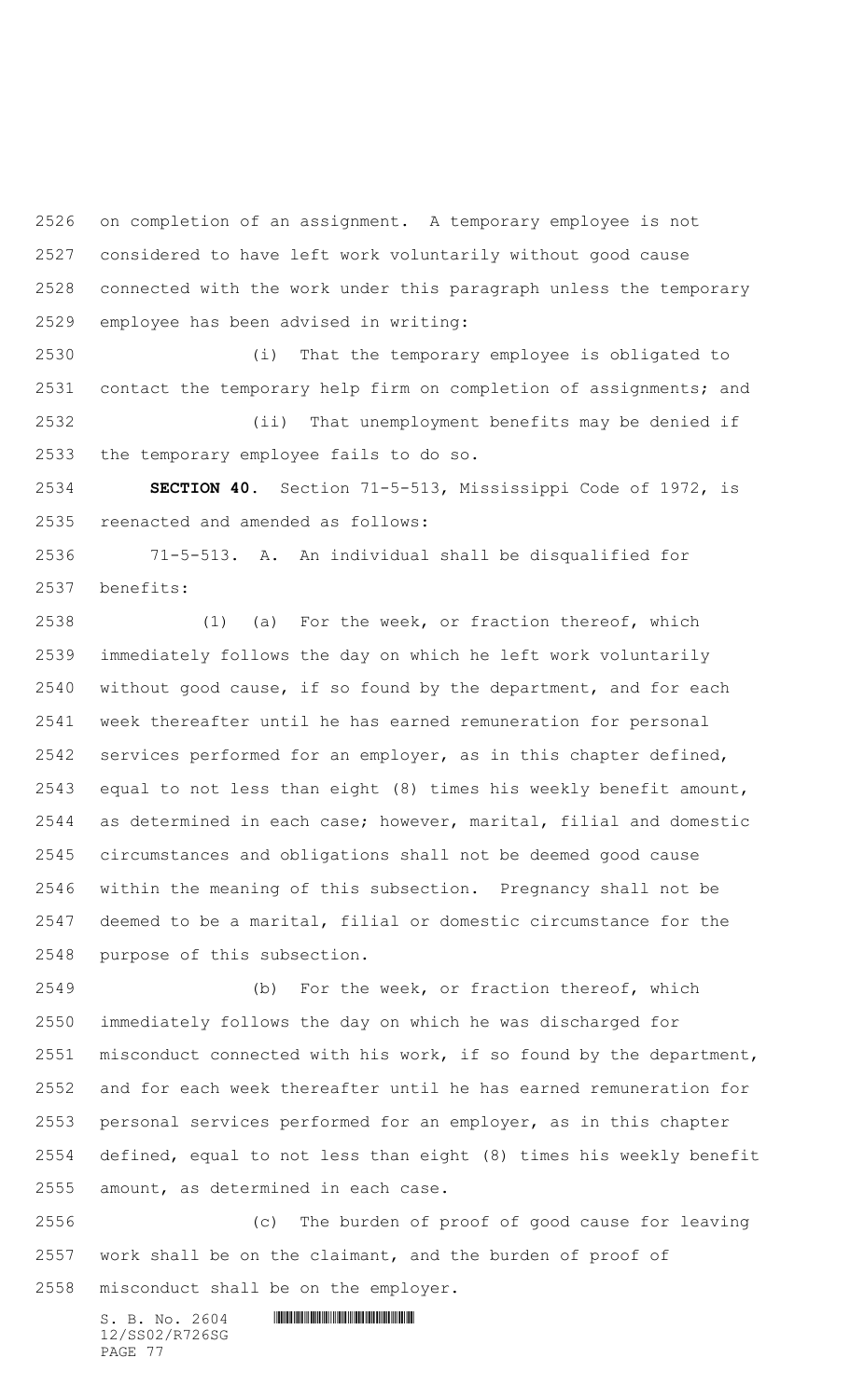(2) For the week, or fraction thereof, with respect to which he willfully makes a false statement, a false representation of fact, or willfully fails to disclose a material fact for the purpose of obtaining or increasing benefits under the provisions of this law, if so found by the department, and such individual's maximum benefit allowance shall be reduced by the amount of benefits so paid to him during any such week of disqualification; and additional disqualification shall be imposed for a period not exceeding fifty-two (52) weeks, the length of such period of disqualification and the time when such period begins to be determined by the department, in its discretion, according to the circumstances in each case.

 (3) If the department finds that he has failed, without good cause, either to apply for available suitable work when so directed by the employment office or the department, to accept suitable work when offered him, or to return to his customary self-employment (if any) when so directed by the department, such disqualification shall continue for the week in which such failure occurred and for not more than the twelve (12) weeks which immediately follow such week, as determined by the department according to the circumstances in each case.

 (a) In determining whether or not any work is suitable for an individual, the department shall consider among 2582 other factors the degree of risk involved to his health, safety and morals, his physical fitness and prior training, his experience and prior earnings, his length of unemployment and prospects for securing local work in his customary occupation, and the distance of the available work from his residence; however, offered employment paying the minimum wage or higher, if such minimum or higher wage is that prevailing for his customary occupation or similar work in the locality, shall be deemed to be suitable employment after benefits have been paid to the individual for a period of eight (8) weeks.

 $S. B. No. 2604$  . The set of the set of  $S. B. N \circ A$ 12/SS02/R726SG PAGE 78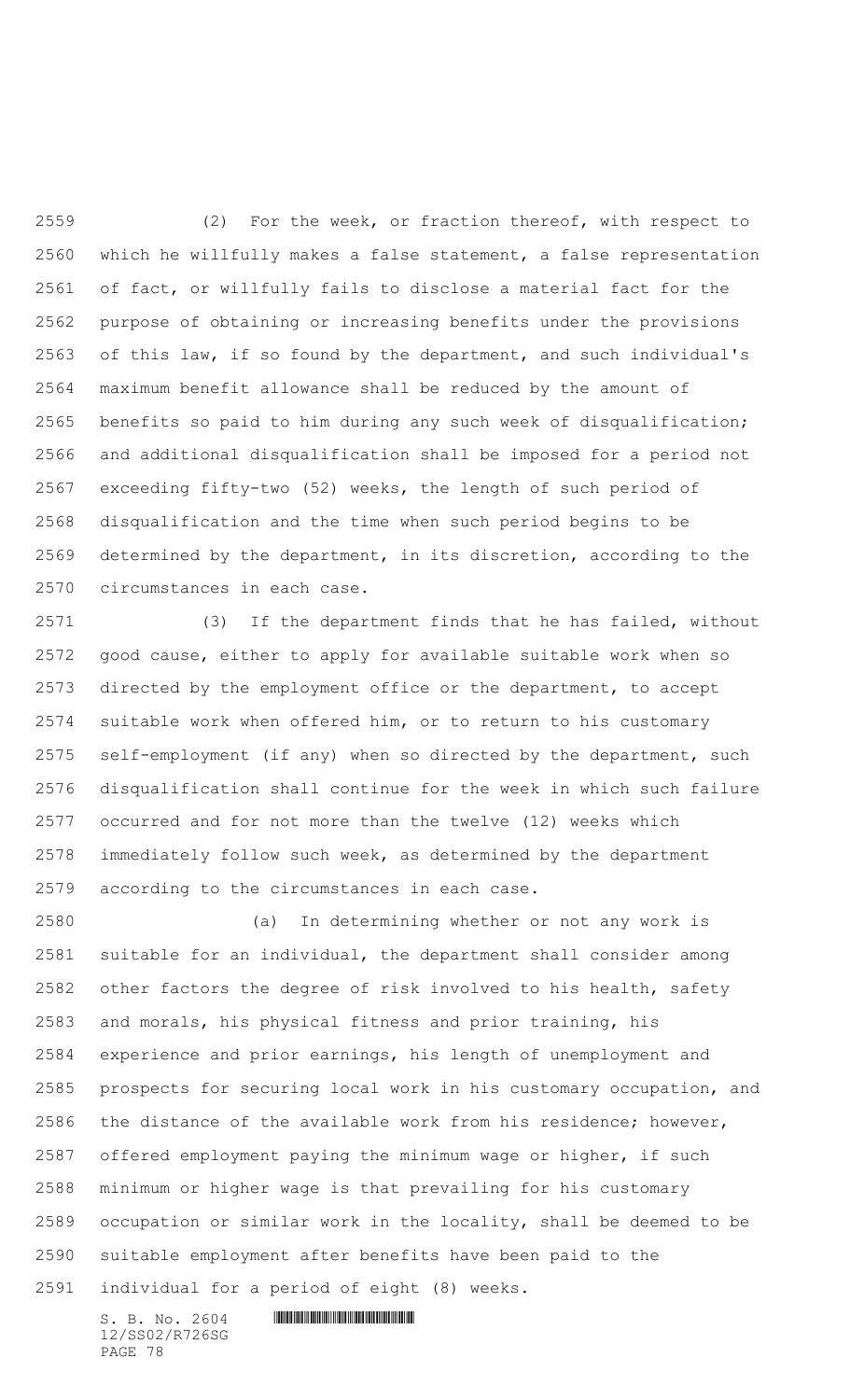(b) Notwithstanding any other provisions of this chapter, no work shall be deemed suitable and benefits shall not be denied under this chapter to any otherwise eligible individual for refusing to accept new work under any of the following conditions:

 (i) If the position offered is vacant due directly to a strike, lockout or other labor dispute;

 (ii) If the wages, hours or other conditions of the work offered are substantially unfavorable or unreasonable to the individual's work. The department shall have the sole discretion to determine whether or not there has been an unfavorable or unreasonable condition placed on the individual's work. Moreover, the department may consider, but shall not be limited to a consideration of, whether or not the unfavorable condition was applied by the employer to all workers in the same or similar class or merely to this individual;

 (iii) If as a condition of being employed the individual would be required to join a company union or to resign from or refrain from joining any bona fide labor organization;

 (iv) If unsatisfactory or hazardous working conditions exist that could result in a danger to the physical or mental well-being of the worker. In any such determination the department shall consider, but shall not be limited to a consideration of, the following: the safety measures used or the lack thereof and the condition of equipment or lack of proper equipment. No work shall be considered hazardous if the working conditions surrounding a worker's employment are the same or substantially the same as the working conditions generally prevailing among workers performing the same or similar work for other employers engaged in the same or similar type of activity. (c) Pursuant to Section 303(1) of the Social Security Act (42 USCS 503), the department may conduct drug tests of applicants for unemployment compensation for the unlawful use

 $S. B. No. 2604$  .  $M. 2604$ 12/SS02/R726SG PAGE 79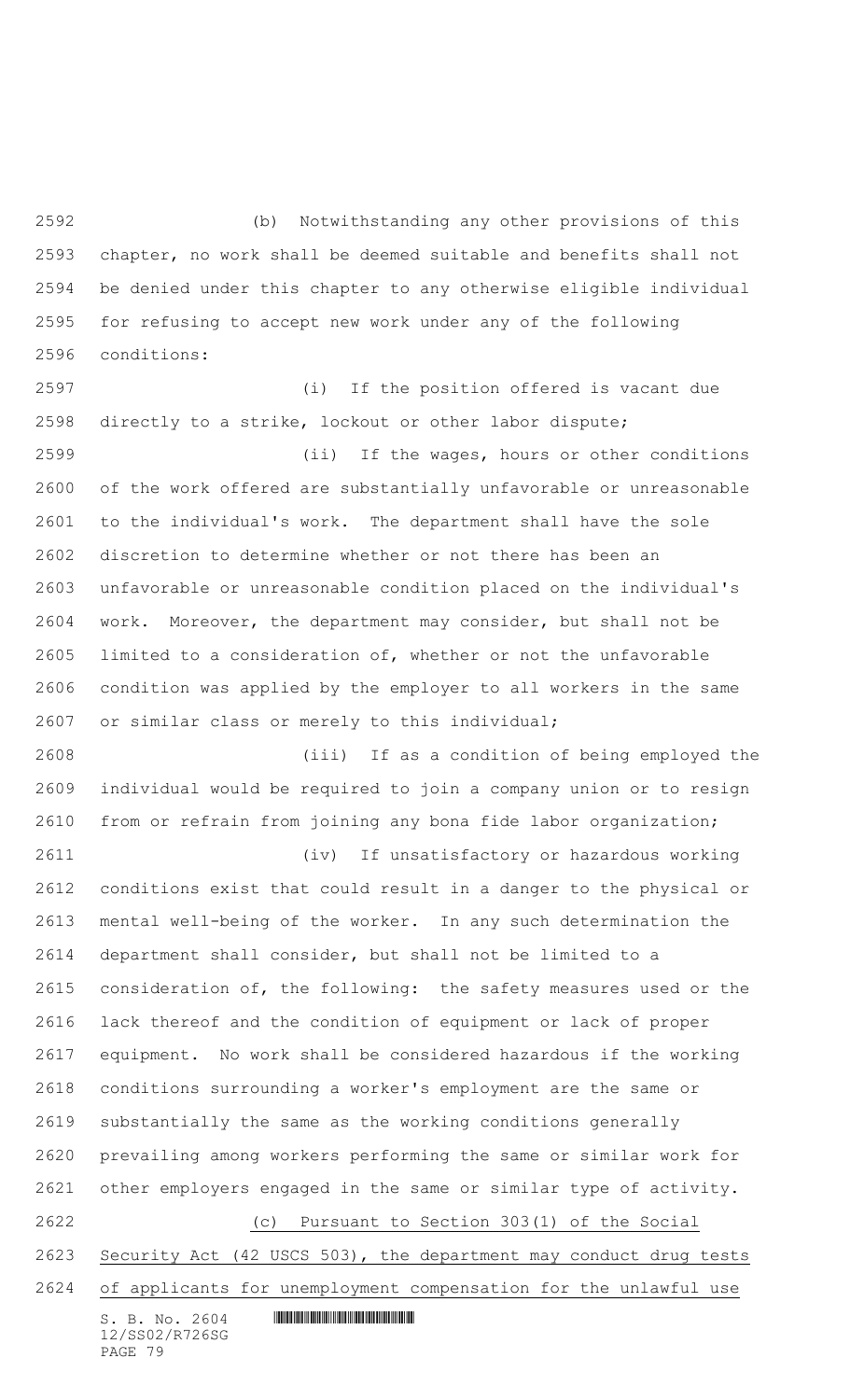$S. B. NO. 2604$  .  $M. 2604$ 12/SS02/R726SG of controlled substances as a condition for receiving such compensation, if such applicant: (i) Was terminated from employment with the 2628 claimant's most recent employer, as defined by Mississippi law, because of the unlawful use of controlled substances; or (ii) Is an individual for whom suitable work, as defined by Mississippi law, is only available in an occupation (as determined under regulations issued by the U.S. Secretary of Labor) that requires drug testing. The department may deny unemployment compensation to any applicant based on the result of a drug test conducted by the department in accordance with this subsection. A positive drug test result shall be deemed by the department to be a failure to accept suitable work, and shall subject the applicant to the disqualification provisions set forth in Section 71-5-513A(3). During the disqualification period imposed by the department under this subsection, the individual may provide information to end the disqualification period early by submitting acceptable proof to the department of a negative test result from a testing facility approved by the department. (iii) Pursuant to the provisions set forth in Section 71-5-513 A (3)(c) of this section, the department shall have the authority to institute a random drug testing program for all individuals who meet the requirements set forth in this section. Moreover, the department shall have the authority to create the necessary regulations, policies rules, guidelines and procedures to implement such a program. Any term or provision set forth in Section 71-5-513A(3)(c) that otherwise conflicts with federal or state law shall be disregarded but shall not, in any way, affect the remaining provisions. (4) For any week with respect to which the department finds that his total unemployment is due to a stoppage of work

## PAGE 80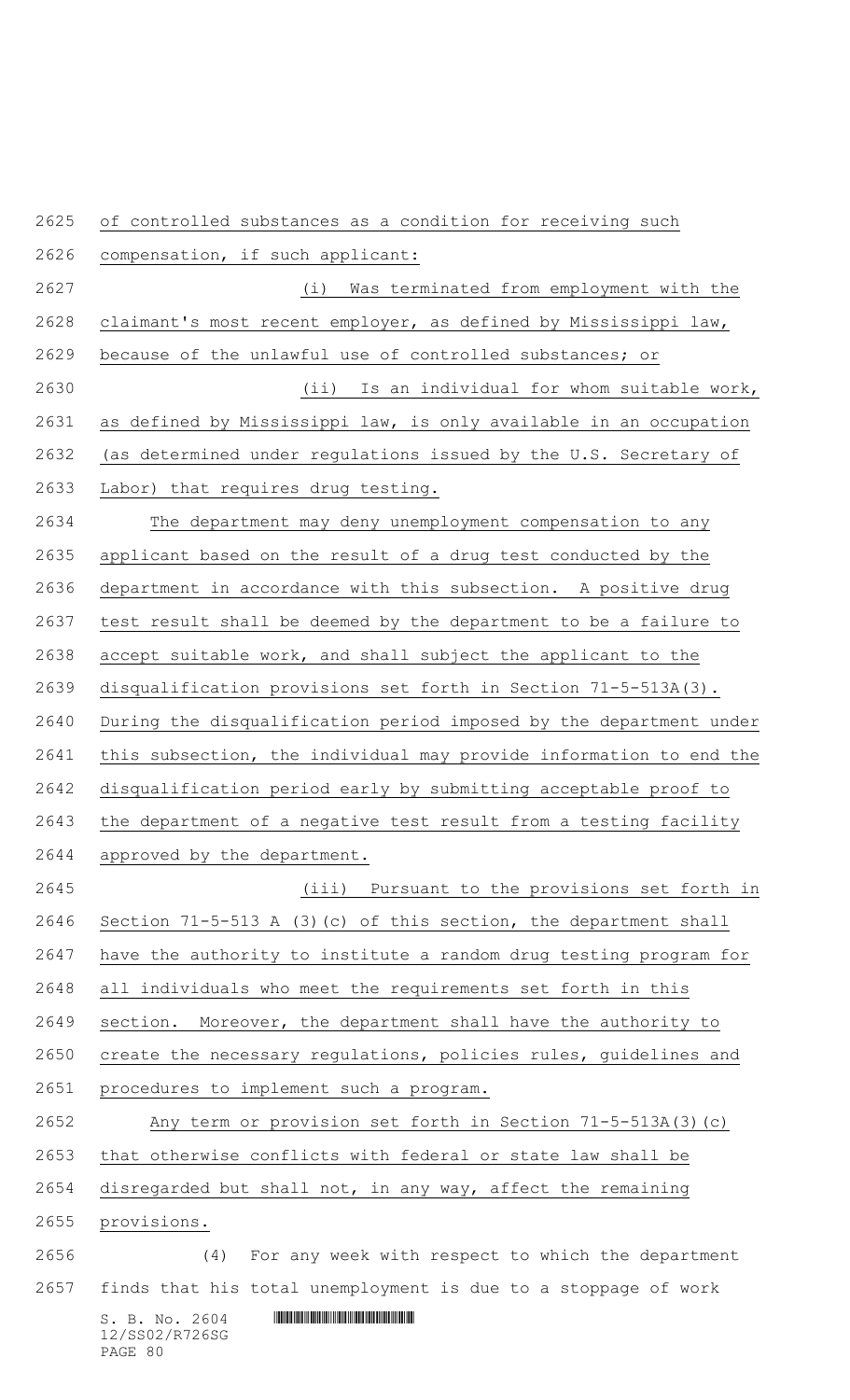which exists because of a labor dispute at a factory,

 establishment or other premises at which he is or was last employed; however, this subsection shall not apply if it is shown to the satisfaction of the department:

 (a) He is unemployed due to a stoppage of work occasioned by an unjustified lockout, if such lockout was not occasioned or brought about by such individual acting alone or with other workers in concert; or

 (b) He is not participating in or directly interested in the labor dispute which caused the stoppage of work; and

 (c) He does not belong to a grade or class of workers of which, immediately before the commencement of stoppage, there were members employed at the premises at which the stoppage occurs, any of whom are participating in or directly interested in the dispute.

 If in any case separate branches of work which are commonly conducted as separate businesses in separate premises are conducted in separate departments of the same premises, each such department shall, for the purposes of this subsection, be deemed to be a separate factory, establishment or other premises.

 (5) For any week with respect to which he has received or is seeking unemployment compensation under an unemployment compensation law of another state or of the United States. However, if the appropriate agency of such other state or of the United States finally determines that he is not entitled to such unemployment compensation benefits, this disqualification shall not apply. Nothing in this subsection contained shall be construed to include within its terms any law of the United States providing unemployment compensation or allowances for honorably discharged members of the Armed Forces.

 (6) For any week with respect to which he is receiving or has received remuneration in the form of payments under any

 $S. B. No. 2604$  . The set of the set of  $S. B. N_{O.} 2604$ 12/SS02/R726SG PAGE 81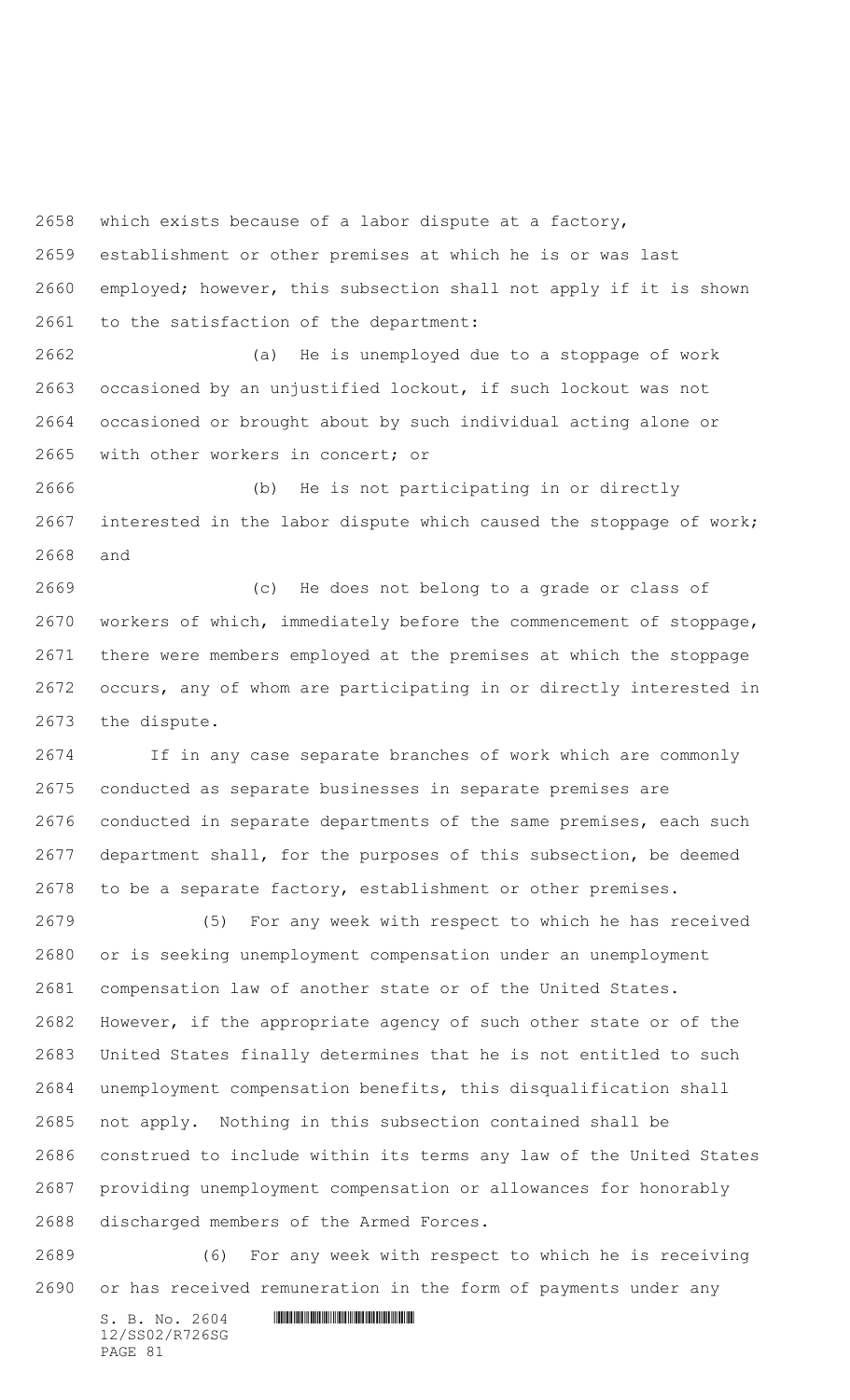governmental or private retirement or pension plan, system or policy which a base-period employer is maintaining or contributing to or has maintained or contributed to on behalf of the individual; however, if the amount payable with respect to any week is less than the benefits which would otherwise be due under Section 71-5-501, he shall be entitled to receive for such week, if otherwise eligible, benefits reduced by the amount of such remuneration. However, on or after the first Sunday immediately following July 1, 2001, no social security payments, to which the employee has made contributions, shall be deducted from unemployment benefits paid for any period of unemployment beginning on or after the first Sunday following July 1, 2001. This one hundred percent (100%) exclusion shall not apply to any other governmental or private retirement or pension plan, system or policy. If benefits payable under this section, after being reduced by the amount of such remuneration, are not a multiple of One Dollar (\$1.00), they shall be adjusted to the next lower multiple of One Dollar (\$1.00).

 (7) For any week with respect to which he is receiving or has received remuneration in the form of a back pay award, or other compensation allocable to any week, whether by settlement or otherwise. Any benefits previously paid for weeks of unemployment with respect to which back pay awards, or other such compensation, are made shall constitute an overpayment and such amounts shall be deducted from the award by the employer prior to payment to the employee, and shall be transmitted promptly to the department by the employer for application against the overpayment and credit to the claimant's maximum benefit amount and prompt deposit into the fund; however, the removal of any charges made against the employer as a result of such previously paid benefits shall be applied to the calendar year and the calendar quarter in which the overpayment is transmitted to the department, and no attempt shall be made to relate such a credit to the period to which the award

 $S. B. No. 2604$  . The set of the set of  $S. B. N_{O.} 2604$ 12/SS02/R726SG PAGE 82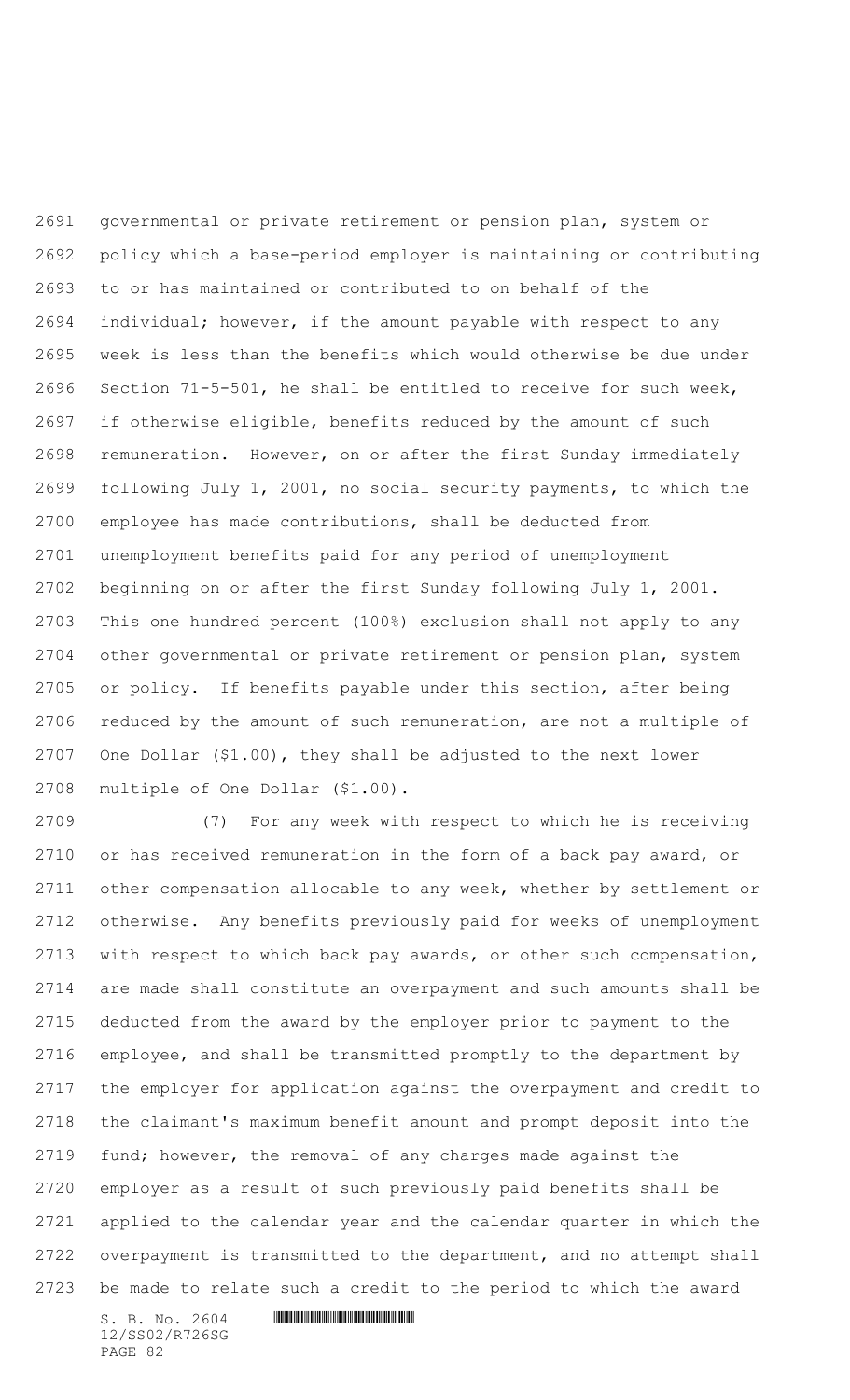applies. Any amount of overpayment so deducted by the employer and not transmitted to the department shall be subject to the same procedures for collection as is provided for contributions by Sections 71-5-363 through 71-5-381. Any amount of overpayment not deducted by the employer shall be established as an overpayment against the claimant and collected as provided above. It is the purpose of this paragraph to assure equity in the situations to which it applies, and it shall be construed accordingly.

 B. Notwithstanding any other provision in this chapter, no otherwise eligible individual shall be denied benefits for any week because he is in training with the approval of the department; nor shall such individual be denied benefits with respect to any week in which he is in training with the approval of the department by reason of the application of provisions in Section 71-5-511, subsection (c), relating to availability for work, or the provisions of subsection A(3) of this section, relating to failure to apply for, or a refusal to accept, suitable work.

 C. Notwithstanding any other provisions of this chapter, no otherwise eligible individual shall be denied benefits for any week because he or she is in training approved under Section 236(a)(1) of the Trade Act of 1974, nor shall such individual be denied benefits by reason of leaving work to enter such training, provided the work left is not suitable employment, or because of the application to any such week in training of provisions in this law (or any applicable federal unemployment compensation law), relating to availability for work, active search for work or refusal to accept work.

 For purposes of this section, the term "suitable employment" means with respect to an individual, work of a substantially equal or higher skill level than the individual's past adversely affected employment (as defined for purposes of the Trade Act of 1974), and wages for such work at not less than eighty percent

 $S. B. No. 2604$  . The set of the set of  $S. B. N \circ A$ 12/SS02/R726SG PAGE 83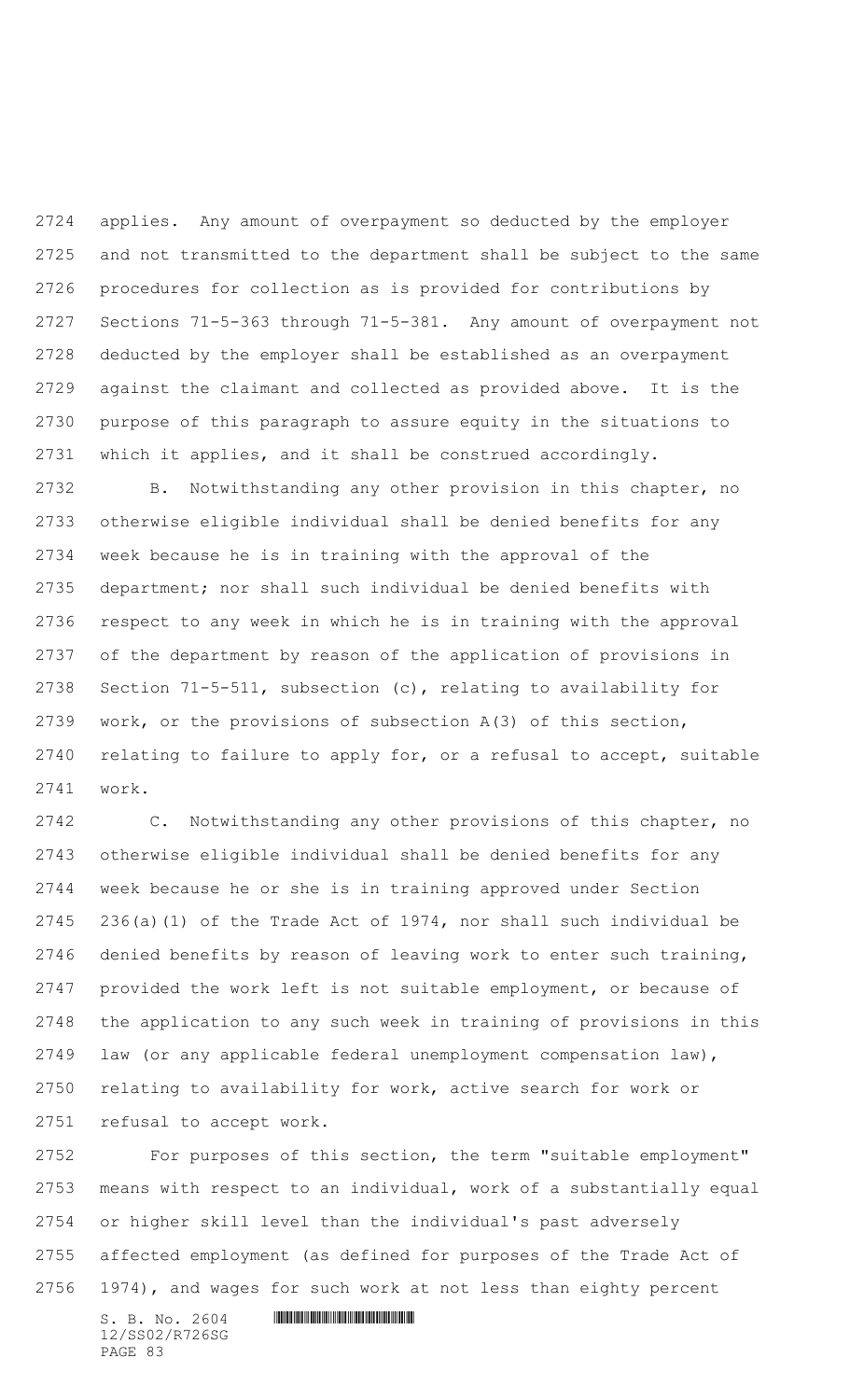(80%) of the individual's average weekly wage as determined for the purposes of the Trade Act of 1974.

 D. Notwithstanding any other provisions of this chapter, no otherwise eligible individual shall be denied benefits for any week in which they are engaged in the Self-Employment Assistance Program established in Section 71-5-545 by reason of the application of Section 71-5-511(c), relating to availability for work, or the provisions of subsection A(3) of this section, relating to failure to apply for, or a refusal to accept, suitable work.

 E. Any individual who is receiving benefits may participate in an approved training program under the Mississippi Employment Security Law to gain skills that may lead to employment while continuing to receive benefits. Authorization for participation of a recipient of unemployment benefits in such a program must be granted by the department and continuation of participation must be certified weekly by the participant recipient. While participating in such program approved by the department, availability and work search requirements will be waived. No individual will be allowed to participate in this program for more than twelve (12) weeks in any benefit year. Such participation shall not be considered employment for any purposes and shall not accrue benefits or wage credits. Participation in this training program shall meet the definition set forth in the U.S. Fair Labor Standards Act. **SECTION 41.** Section 71-5-517, Mississippi Code of 1972, is reenacted as follows: 71-5-517. Upon the taking of a claim by the department, an initial determination thereon shall be made promptly and shall include a determination with respect to whether or not benefits

 are payable, the week with respect to which benefits shall commence, the weekly benefit amount payable and the maximum

duration of benefits. In any case in which the payment or denial

 $S. B. NO. 2604$  .  $M. 2604$ 12/SS02/R726SG PAGE 84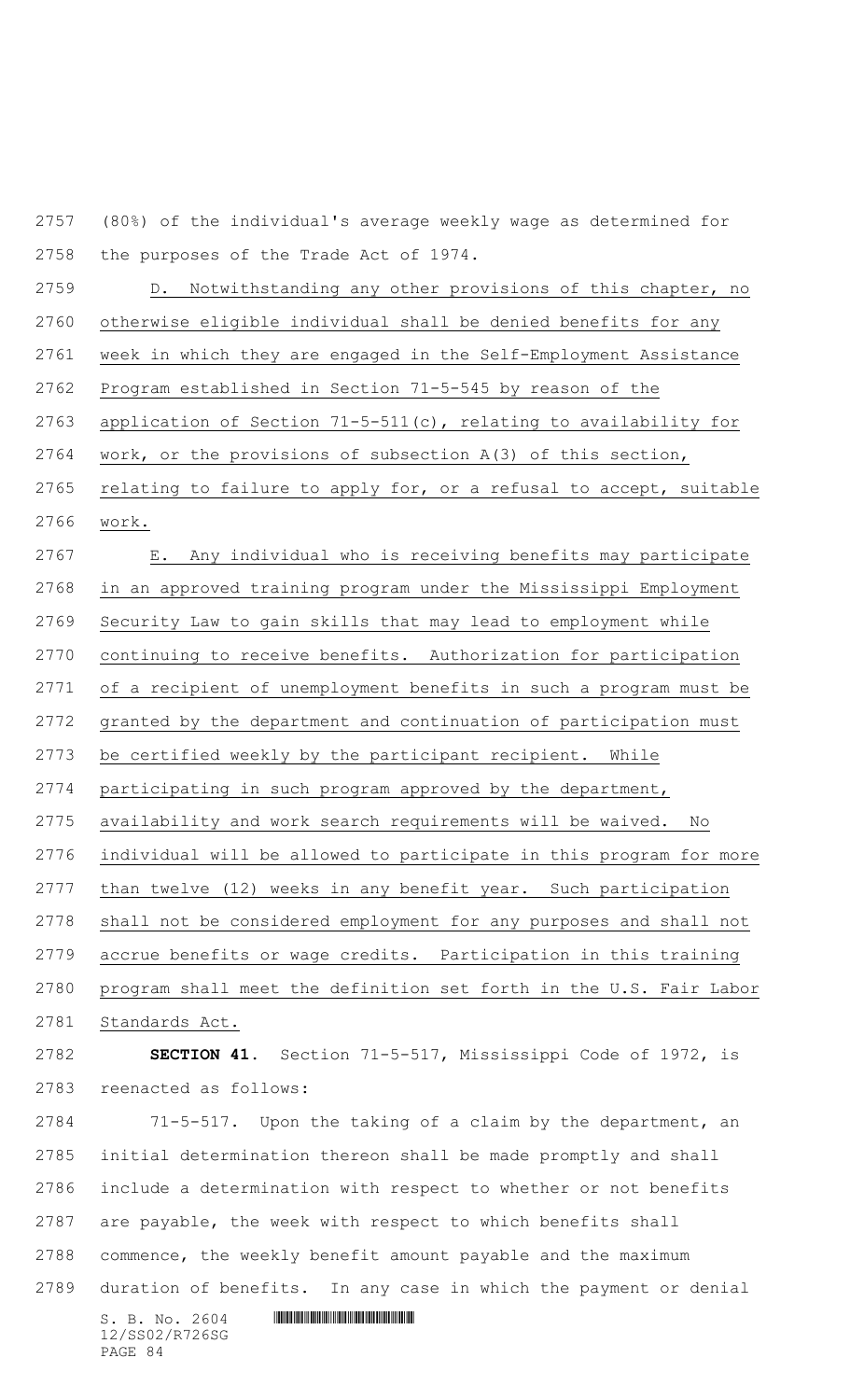of benefits will be determined by the provisions of subsection A(4) of Section 71-5-513, the examiner shall promptly transmit all 2792 the evidence with respect to that subsection to the department, which, on the basis of evidence so submitted and such additional evidence as it may require, shall make an initial determination with respect thereto. An initial determination may for good cause be reconsidered. The claimant, his most recent employing unit and all employers whose experience-rating record would be charged with benefits pursuant to such determination shall be promptly notified of such initial determination or any amended initial determination and the reason therefor. Benefits shall be denied or, if the claimant is otherwise eligible, promptly paid in accordance with the initial determination or amended initial determination. The jurisdiction of the department over benefit claims which have not been appealed shall be continuous. The claimant or any party to the initial determination or amended initial determination may file an appeal from such initial determination or amended initial determination within fourteen (14) days after notification thereof, or after the date such notification was sent to his last known address.

 Notwithstanding any other provision of this section, benefits shall be paid promptly in accordance with a determination or redetermination, or the decision of an appeal tribunal, the Board of Review or a reviewing court upon the issuance of such determination, redetermination or decision in favor of the claimant (regardless of the pendency of the period to apply for reconsideration, file an appeal, or petition for judicial review, as the case may be, or the pendency of any such application, filing or petition), unless and until such determination, redetermination or decision has been modified or reversed by a subsequent redetermination or decision, in which event benefits shall be paid or denied in accordance with such modifying or reversing redetermination or decision. Any benefits finally

12/SS02/R726SG PAGE 85

 $S. B. No. 2604$  . The set of the set of  $S. B. N \circ A$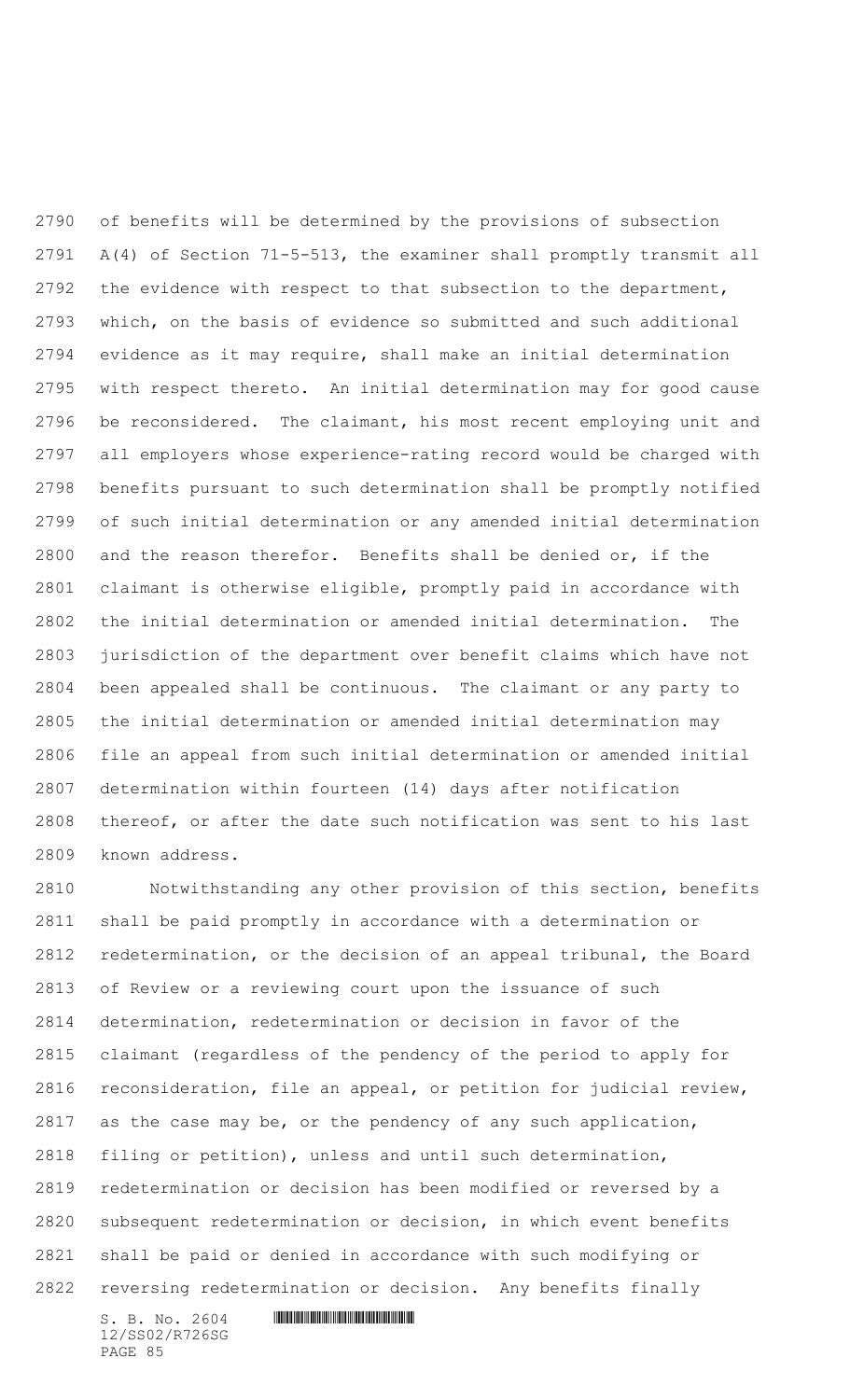determined to have been erroneously paid may be set up as an overpayment to the claimant and must be liquidated before any future benefits can be paid to the claimant. If, subsequent to such initial determination or amended initial determination, benefits with respect to any week for which a claim has been filed are denied for reasons other than matters included in the initial determination or amended initial determination, the claimant shall be promptly notified of the denial and the reason therefor and may appeal therefrom in accordance with the procedure herein described for appeals from initial determination or amended initial determination.

 **SECTION 42.** Section 71-5-519, Mississippi Code of 1972, is reenacted as follows:

 71-5-519. Unless such appeal is withdrawn, an appeal tribunal appointed by the executive director, after affording the parties reasonable opportunity for fair hearing, shall affirm, modify or reverse the findings of fact and initial determination or amended initial determination. The parties shall be duly notified of such tribunal's decision, together with its reasons therefor, which shall be deemed to be the final decision of the executive director unless, within fourteen (14) days after the date of notification of such decision, further appeal is initiated pursuant to Section 71-5-523.

 **SECTION 43.** Section 71-5-523, Mississippi Code of 1972, is reenacted as follows:

 71-5-523. The Board of Review may on its own motion affirm, modify, or set aside any decision of an appeal tribunal on the basis of the evidence previously submitted in such case, or direct the taking of additional evidence, or may permit any of the parties to such decision to initiate further appeals before it. The Board of Review shall permit such further appeal by any of the parties to a decision of an appeal tribunal which is not unanimous, and by the examiner whose decision has been overruled

 $S. B. No. 2604$  . The set of the set of  $S. B. N \circ A$ 12/SS02/R726SG PAGE 86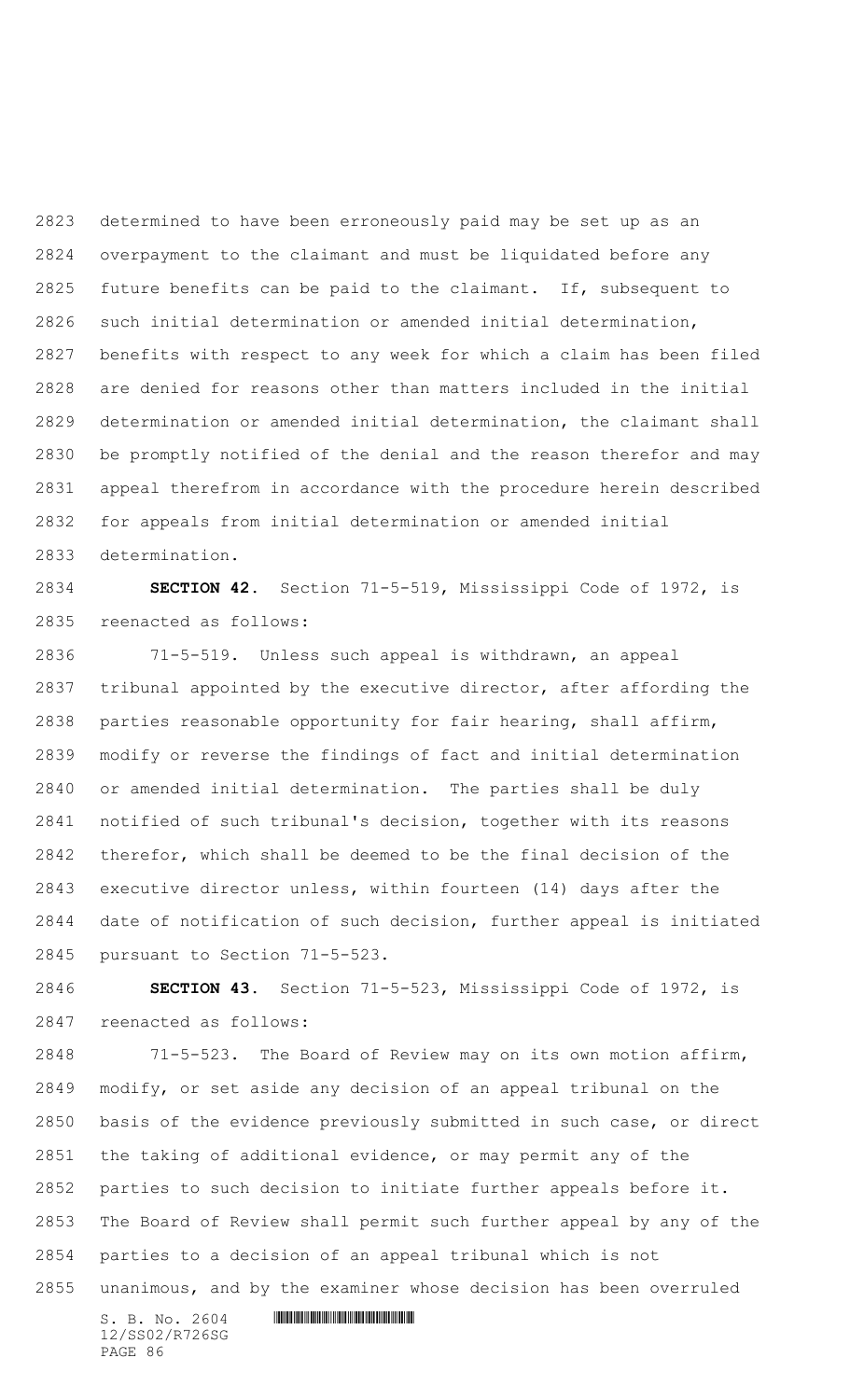or modified by an appeal tribunal. The Board of Review may remove to itself or transfer to another appeal tribunal the proceedings on any claim pending before an appeal tribunal. Any proceedings so removed to the Board of Review shall be heard by a quorum thereof in accordance with the requirements of Section 71-5-519 and within fifteen (15) days after notice of appeal has been received by the executive director. No notice of appeal shall be deemed to be received by the executive director, within the meaning of this section, until all prior appeals pending before the Board of Review have been heard. The Board of Review shall, within four (4) days after its decision, so notify the parties to any proceeding of its findings and decision.

 **SECTION 44.** Section 71-5-525, Mississippi Code of 1972, is reenacted as follows:

 71-5-525. The manner in which appealed claims shall be presented and the conduct of hearings and appeals shall be in accordance with regulations prescribed by the Board of Review for determining the rights of the parties, whether or not such regulations conform to common law or statutory rules of evidence and other technical rules of procedure. A full and complete record shall be kept of all proceedings in connection with an appealed claim. The department's entire file relative to the appealed claim shall be a part of such record and shall be considered as evidence. All testimony at any hearing upon an appealed claim shall be recorded, but need not be transcribed unless the claim is further appealed.

 **SECTION 45.** Section 71-5-529, Mississippi Code of 1972, is reenacted as follows:

 71-5-529. Any decision of the Board of Review, in the absence of an appeal therefrom as herein provided, shall become final ten (10) days after the date of notification; and judicial review thereof shall be permitted only after any party claiming to be aggrieved thereby has exhausted his administrative remedies as

 $S. B. No. 2604$  . The set of the set of  $S. B. N_{O.} 2604$ 12/SS02/R726SG PAGE 87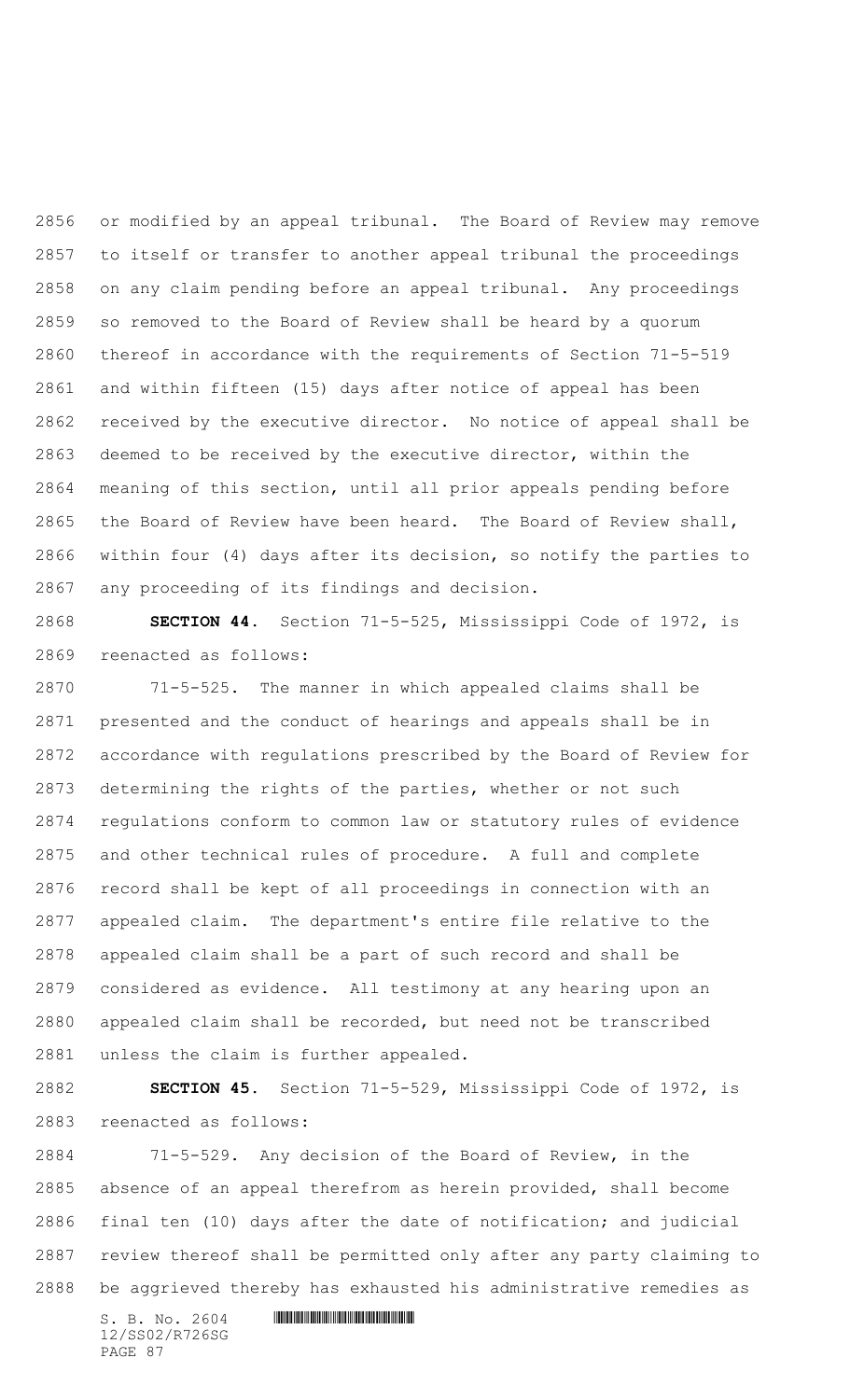provided by this chapter. The department shall be deemed to be a party to any judicial action involving any such decision, and may be represented in any such judicial action by any qualified attorney employed by the department and designated by it for that purpose or, at the department's request, by the Attorney General. **SECTION 46.** Section 71-5-531, Mississippi Code of 1972, is

reenacted as follows:

 71-5-531. Within ten (10) days after the decision of the Board of Review has become final, any party aggrieved thereby may secure judicial review thereof by commencing an action, in the circuit court of the county in which the plaintiff resides, against the department for the review of such decision, in which action any other party to the proceeding before the Board of Review shall be made a defendant. In cases wherein the plaintiff is not a resident of the State of Mississippi, such action may be filed in the circuit court of the county in which the employer resides, the county in which the cause of action arose, or in the county of employment. In such action, a petition which need not be verified, but which shall state the grounds upon which a review is sought, shall be served upon the department or upon such person as the department may designate, and such service shall be deemed completed service on all parties; but there shall be left with the party so served as many copies of the petition as there are defendants, and the department shall forthwith mail one (1) such copy to each such defendant. With its answer, the department shall certify and file with said court all documents and papers and a transcript of all testimony taken in the matter, together with the Board of Review's findings of fact and decision therein. The department may also, in its discretion, certify to such court questions of law involved in any decision. In any judicial proceedings under this section, the findings of the Board of Review as to the facts, if supported by evidence and in the absence of fraud, shall be conclusive, and the jurisdiction of the

12/SS02/R726SG PAGE 88

```
S. B. NO. 2604 . M. 2604
```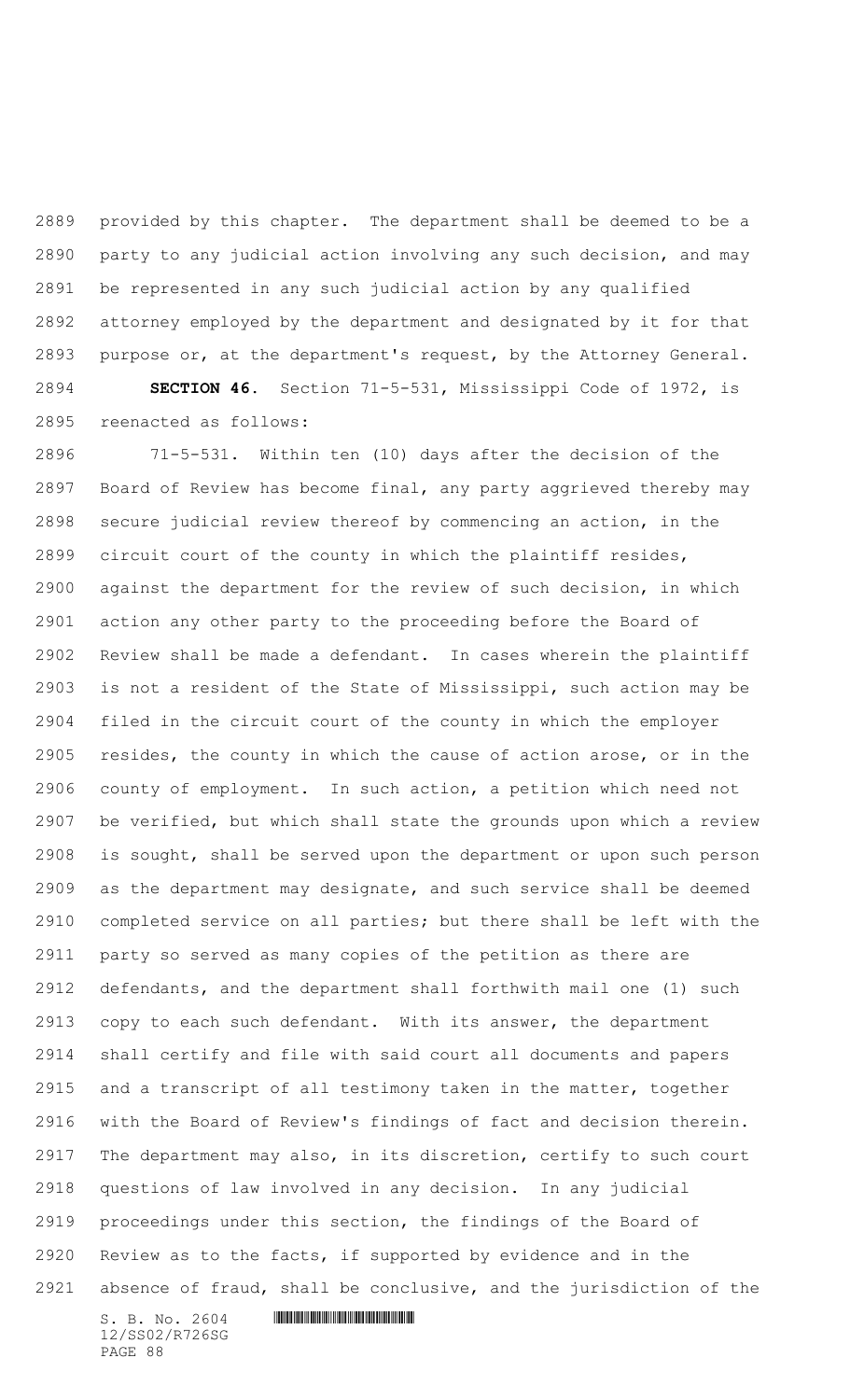court shall be confined to questions of law. Such actions, and the questions so certified, shall be heard in a summary manner and shall be given precedence over all other civil cases. An appeal may be taken from the decision of the circuit court of the county in which the plaintiff resides to the Supreme Court of Mississippi, in the same manner, but not inconsistent with the provisions of this chapter, as is provided in civil cases. It shall not be necessary, in any judicial proceeding under this section, to enter exceptions to the rulings of the Board of Review, and no bond shall be required for entering such appeal. Upon the final determination of such judicial proceeding, the Board of Review shall enter an order in accordance with such determination. A petition for judicial review shall not act as a supersedeas or stay unless the Board of Review shall so order.

 **SECTION 47.** Section 71-5-541, Mississippi Code of 1972, is reenacted as follows:

 71-5-541. A. (1) In the administration of this chapter, the department shall cooperate with the Department of Labor to the fullest extent consistent with the provisions of this chapter and shall take such action, through the adoption of appropriate rules, regulations, administrative methods and standards, as may be necessary to secure to this state and its citizens all advantages available under the provisions of the Social Security Act that relate to unemployment compensation, the Federal Unemployment Tax Act, the Wagner-Peyser Act and the Federal-State Extended Unemployment Compensation Act of 1970, all as amended.

 (2) In the administration of the provisions of this section, which are enacted to conform with the requirements of the Federal-State Extended Unemployment Compensation Act of 1970, as amended, the department shall take such actions as may be necessary:

 (a) To ensure that the provisions are so interpreted and applied as to meet the requirements of such

 $S. B. No. 2604$  . The set of the set of  $S. B. N \circ A$ 12/SS02/R726SG PAGE 89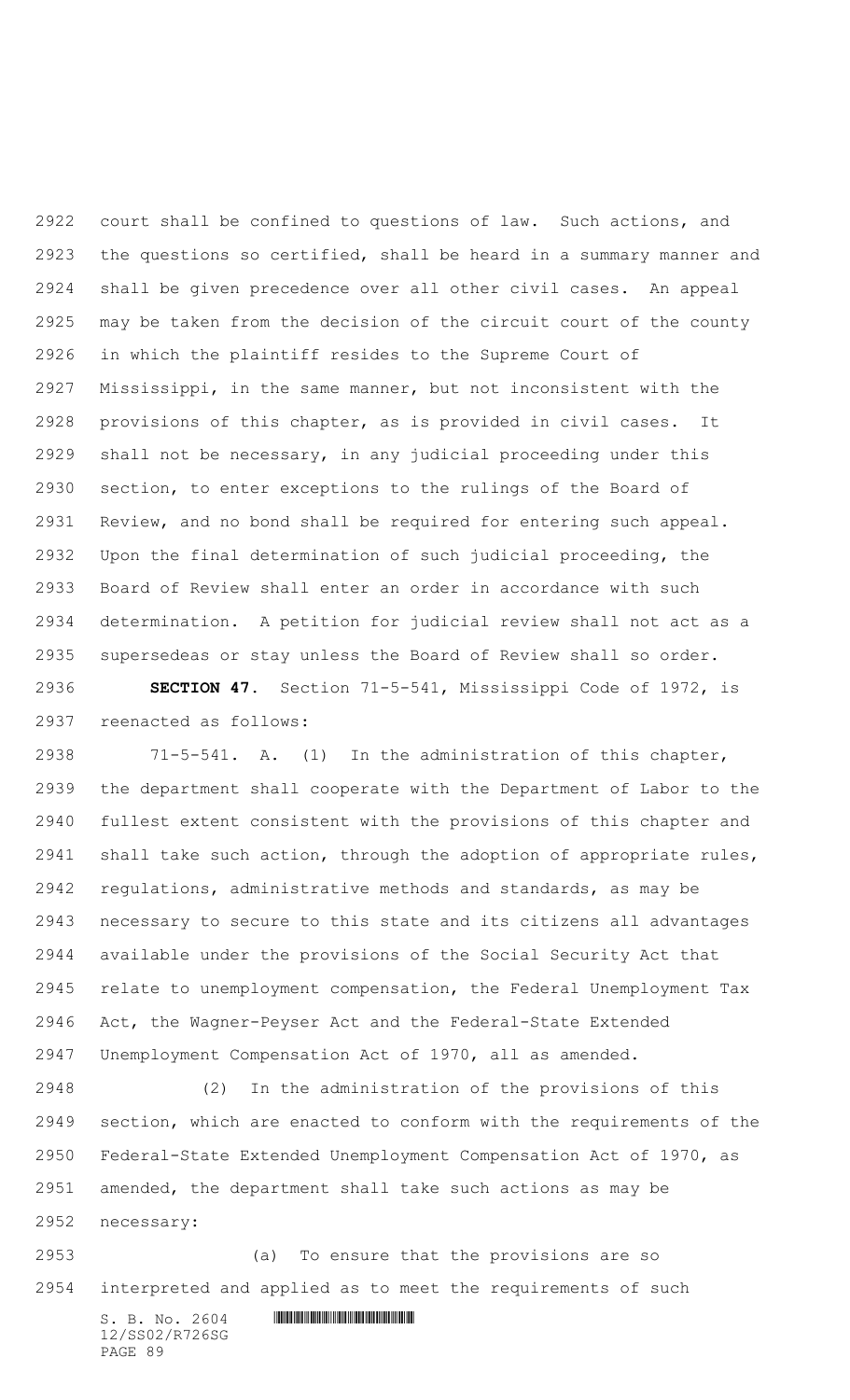federal act as interpreted by the United States Department of Labor; and

 (b) To secure to this state the full reimbursement of the federal share of extended benefits paid under this chapter that are reimbursable under the federal act; and also

 (c) To limit the amount of extended benefits paid as may be necessary so that the reimbursement of the federal share of extended benefits paid shall remain at one-half (1/2) of the total extended benefits paid.

 B. As used in this section, unless the context clearly requires otherwise:

 (1) "Extended benefit period" means a period which: (a) Begins with the third week after a week for which there is a state "on" indicator; and

 (b) Ends with either of the following weeks, whichever occurs later:

 (i) The third week after the first week for which there is a state "off" indicator; or

 (ii) The thirteenth consecutive week of such period.

 No extended benefit period may begin by reason of a state "on" indicator before the fourteenth week following the end of a prior extended benefit period which was in effect with respect to this state.

 (2) For weeks beginning after September 25, 1982, there is a "state 'on' indicator" for a week if the rate of insured unemployment under this chapter for the period consisting of such week and the immediately preceding twelve (12) weeks:

 (a) Equaled or exceeded one hundred twenty percent (120%) of the average of such rates for the corresponding period of thirteen (13) weeks ending in each of the preceding two (2) calendar years; and

(b) Equaled or exceeded five percent (5%).

12/SS02/R726SG PAGE 90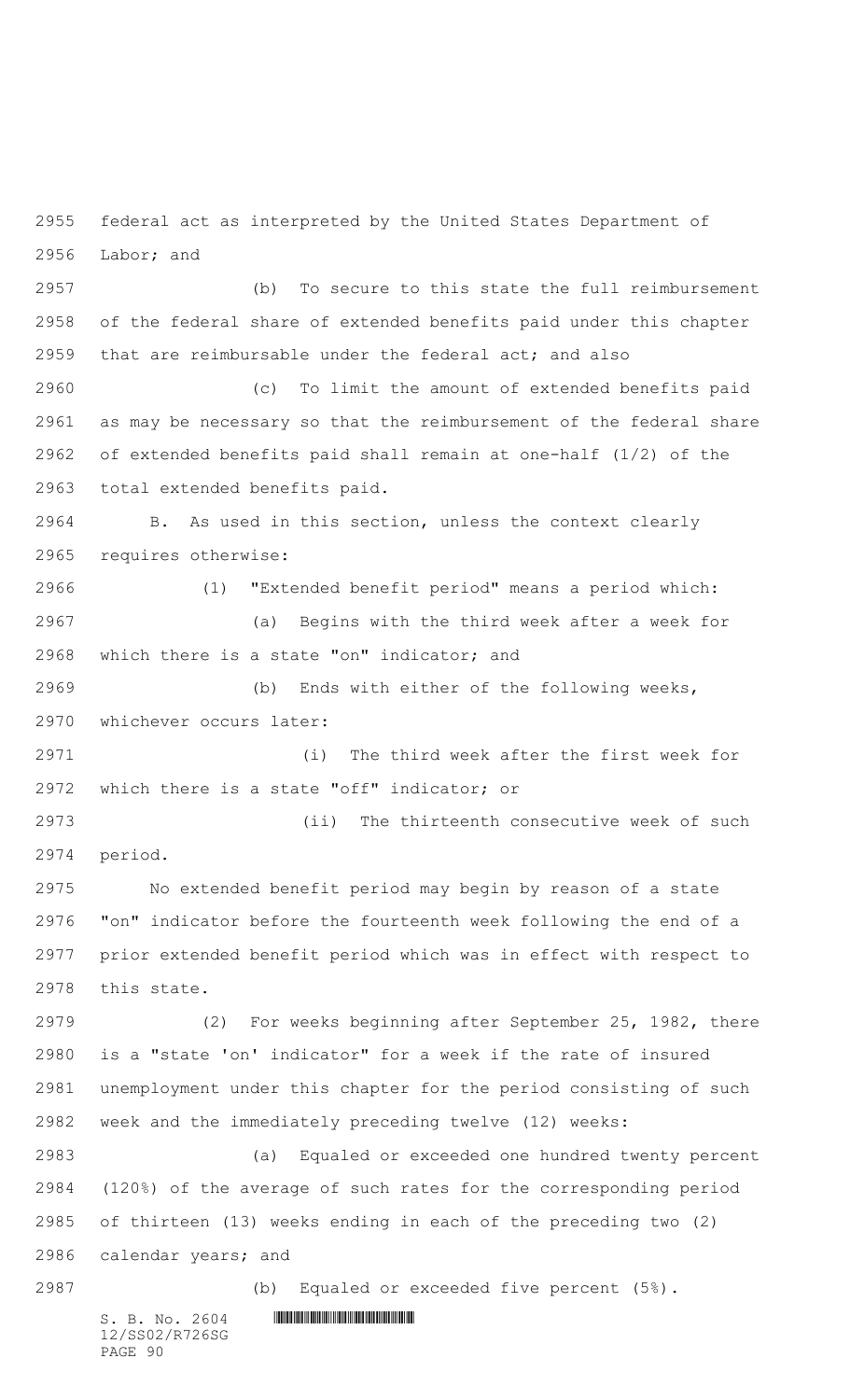The determination of whether there has been a state "on" or "off" indicator beginning or ending any extended benefit period shall be made under this subsection as if (i) paragraph (2) did not contain subparagraph (a) thereof, and (ii) the figure "5" contained in subparagraph (b) thereof were "6"; except that, notwithstanding any such provision of this subsection, any week for which there would otherwise be a "state 'on' indicator" shall continue to be such week and shall not be determined to be a week for which there is a "state 'off' indicator."

 (3) There is a "state 'off' indicator" for a week if, for the period consisting of such week and the immediately preceding twelve (12) weeks, either subparagraph (a) or (b) of paragraph (2) was not satisfied.

 (4) "Rate of insured unemployment," for purposes of paragraphs (2) and (3) of this subsection, means the percentage derived by dividing:

 (a) The average number of continued weeks claimed for regular state compensation in this state for weeks of unemployment with respect to the most recent period of thirteen (13) consecutive weeks, as determined by the department on the basis of its reports to the United States Secretary of Labor; by

 (b) The average monthly employment covered under this chapter for the first four (4) of the most recent six (6) completed calendar quarters ending before the end of such period of thirteen (13) weeks.

 (5) "Regular benefits" means benefits payable to an individual under this chapter or under any other state law (including benefits payable to federal civilian employees and to ex-servicemen pursuant to 5 USCS Section 8501-8525) other than extended benefits.

 (6) "Extended benefits" means benefits (including benefits payable to federal civilian employees and to ex-servicemen pursuant to 5 USCS Section 8501-8525) payable to an

12/SS02/R726SG PAGE 91

 $S. B. No. 2604$  . The set of the set of  $S. B. N \circ A$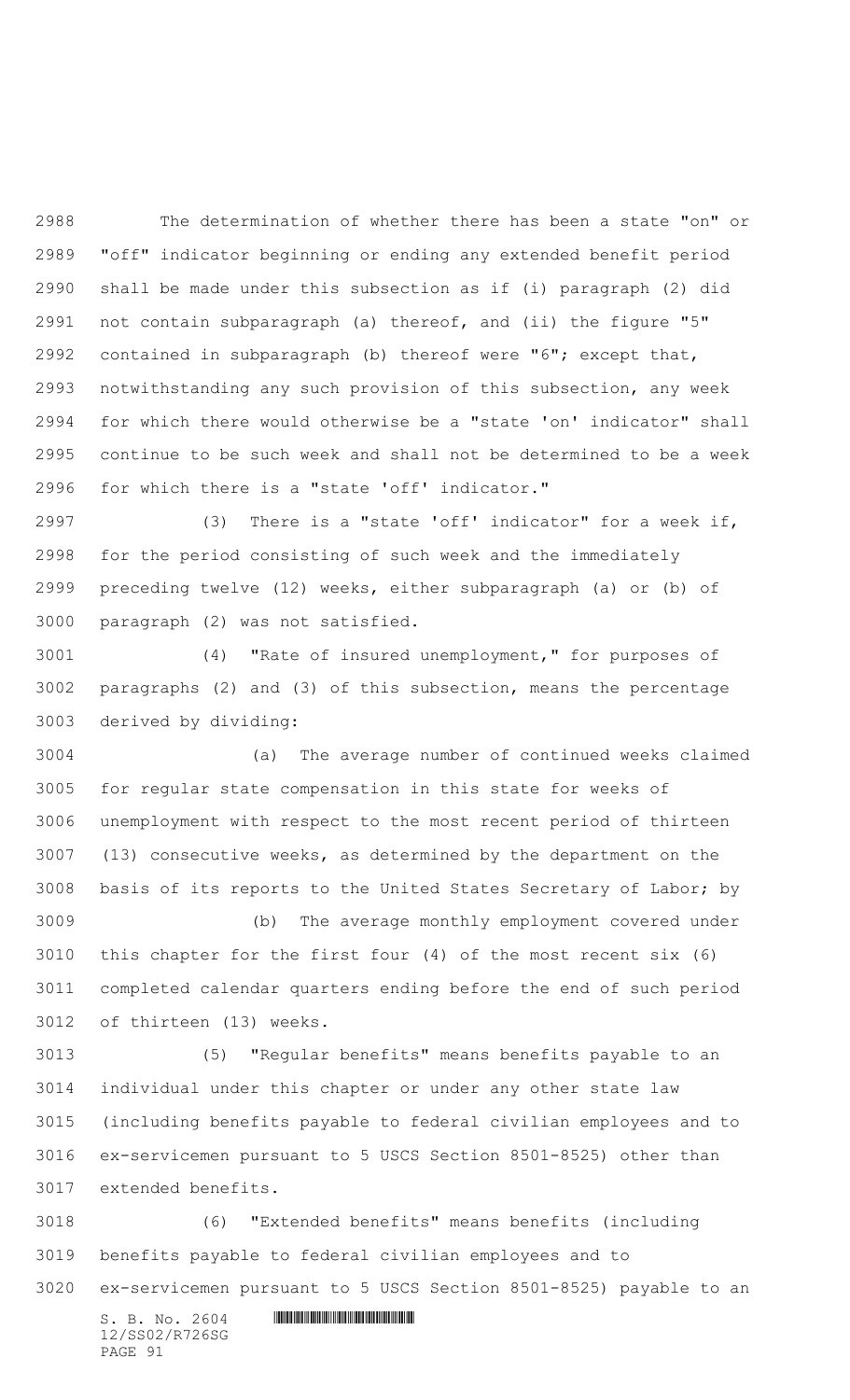individual under the provisions of this section for weeks of unemployment in his eligibility period.

 (7) "Eligibility period" of an individual means the period consisting of the weeks in his benefit year which begin in an extended benefit period and, if his benefit year ends within such extended benefit period, any weeks thereafter which begin in such period.

 (8) "Exhaustee" means an individual who, with respect to any week of unemployment in his eligibility period:

 (a) Has received, prior to such week, all of the regular benefits that were available to him under this chapter or any other state law (including dependents' allowances and benefits payable to federal civilian employees and ex-servicemen under 5 USCS Section 8501-8525) in his current benefit year that includes such week.

 For the purposes of this subparagraph, an individual shall be deemed to have received all of the regular benefits that were available to him although, as a result of a pending appeal with respect to wages that were not considered in the original monetary determination in his benefit year, he may subsequently be determined to be entitled to added regular benefits; or

 (b) Has no, or insufficient, wages on the basis of which he could establish a new benefit year that would include such week, his benefit year having expired prior to such week; and (c) (i) Has no right to unemployment benefits or allowances, as the case may be, under the Railroad Unemployment Insurance Act, the Trade Expansion Act of 1962, the Automotive Products Trade Act of 1965, and such other federal laws as are specified in regulations issued by the United States Secretary of Labor; and

 (ii) Has not received and is not seeking unemployment benefits under the Unemployment Compensation Law of the Virgin Islands or of Canada; but if he is seeking such

 $S. B. No. 2604$  . The set of the set of  $S. B. N \circ A$ 12/SS02/R726SG PAGE 92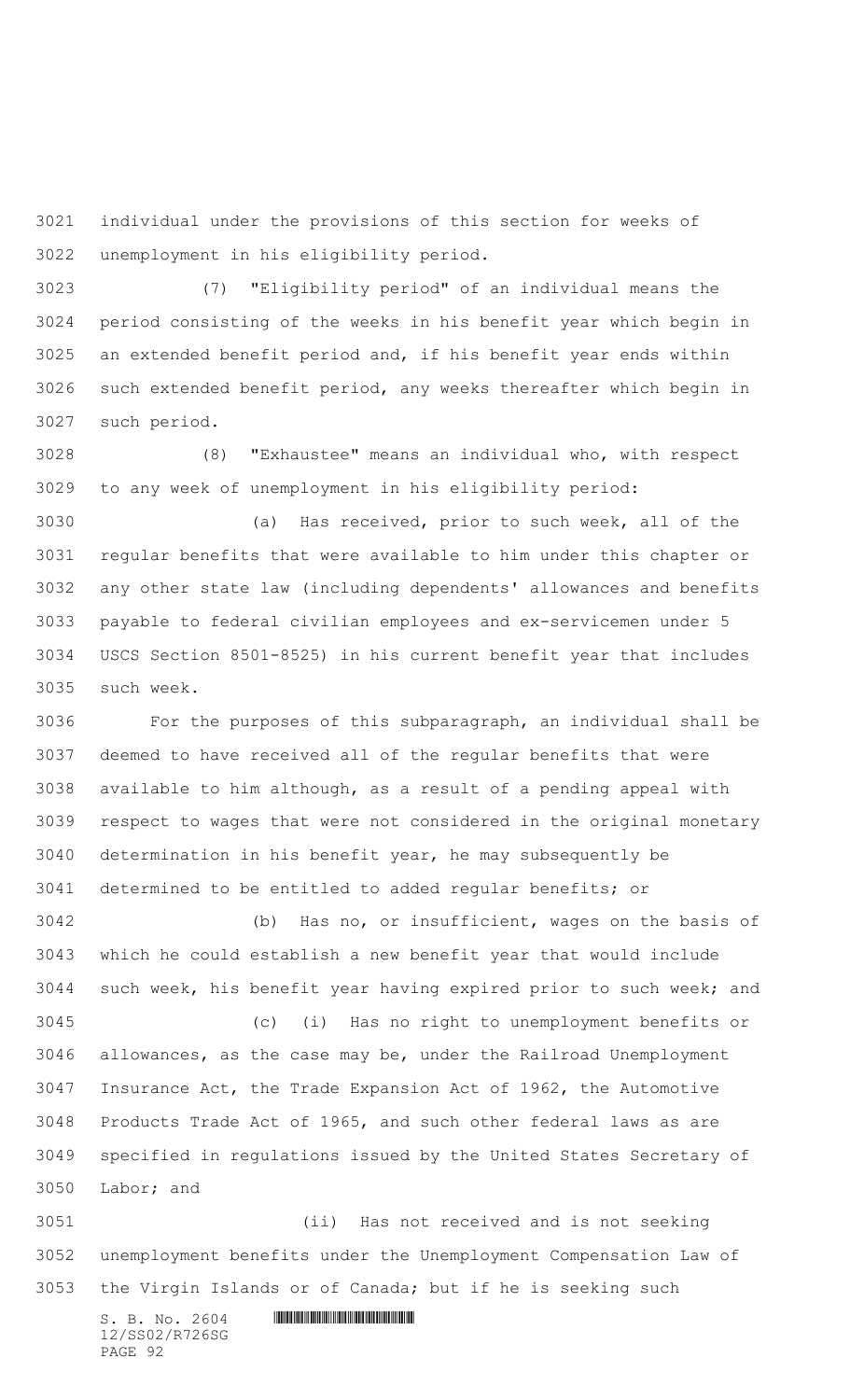benefits and the appropriate agency finally determines that he is not entitled to benefits under such law, he is considered an exhaustee; however, the reference in this subsection to the Virgin Islands shall be inapplicable effective on the day on which the United States Secretary of Labor approves under Section 3304(a) of the Internal Revenue Code of 1954, an unemployment compensation law submitted to the Secretary by the Virgin Islands for approval.

 (9) "State law" means the unemployment insurance law of any state, approved by the United States Secretary of Labor under Section 3304 of the Internal Revenue Code of 1954 (26 USCS Section 3304).

 C. Except when the result would be inconsistent with the other provisions of this section, as provided in the regulations of the department, the provisions of this chapter which apply to claims for, or the payment of, regular benefits shall apply to claims for, and the payment of, extended benefits.

 D. An individual shall be eligible to receive extended benefits with respect to any week of unemployment in his eligibility period only if the department finds that with respect to such week:

 (1) He is an "exhaustee" as defined in subsection B(8) of this section.

 (2) He has satisfied the requirements of this chapter for the receipt of regular benefits that are applicable to individuals claiming extended benefits, including not being subject to a disqualification for the receipt of benefits.

 (3) For a week beginning after September 25, 1982, he has, during his base period, been paid wages for insured work equal to not less than forty (40) times his weekly benefit amount; he has been paid wages for insured work during at least two (2) quarters of his base period, and he has, during that quarter of his base period in which his total wages were highest, been paid

12/SS02/R726SG PAGE 93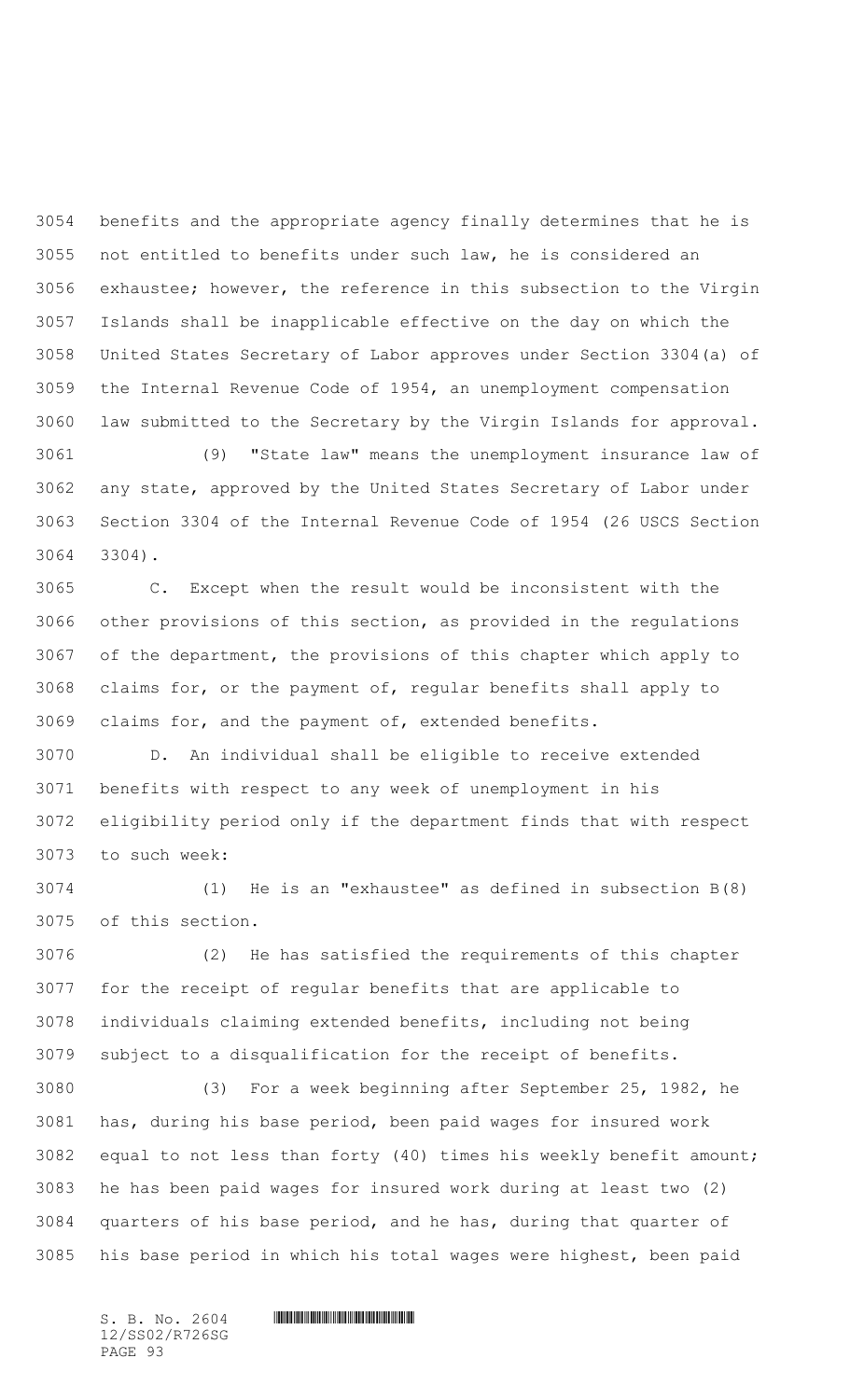wages for insured work equal to not less than twenty-six (26) times the minimum weekly benefit amount.

 E. The weekly extended benefit amount payable to an individual for a week of total unemployment in his eligibility period shall be an amount equal to the weekly benefit amount payable to him during his applicable benefit year; however, benefits paid to individuals during eligibility periods beginning before October 1, 1983, shall be computed to the next higher multiple of One Dollar (\$1.00), if not a multiple of One Dollar (\$1.00); and benefits paid to individuals during eligibility periods beginning on or after October 1, 1983, shall be computed to the next lower multiple of One Dollar (\$1.00), if not a multiple of One Dollar (\$1.00).In no event shall the weekly extended benefit amount payable to an individual be more than two (2) times the amount of the reimbursement of the federal share of extended benefits paid.

 F. (1) The total extended benefit amount payable to any eligible individual with respect to his applicable benefit year shall be the least of the following amounts:

 (a) Fifty percent (50%) of the total amount of regular benefits which were payable to him under this chapter in his applicable benefit year; however, benefits paid to individuals during eligibility periods beginning before October 1, 1983, shall be computed to the next higher multiple of One Dollar (\$1.00), if not a multiple of One Dollar (\$1.00), and benefits paid to individuals during eligibility periods beginning on or after October 1, 1983, shall be computed to the next lower multiple of One Dollar (\$1.00), if not a multiple of One Dollar (\$1.00); or

 (b) Thirteen (13) times his weekly benefit amount which was payable to him under this chapter for a week of total unemployment in the applicable benefit year.

 (2) The total extended benefits otherwise payable to an individual who is filing an interstate claim under the interstate

 $S. B. No. 2604$  . The set of the set of  $S. B. N_{O.} 2604$ 12/SS02/R726SG PAGE 94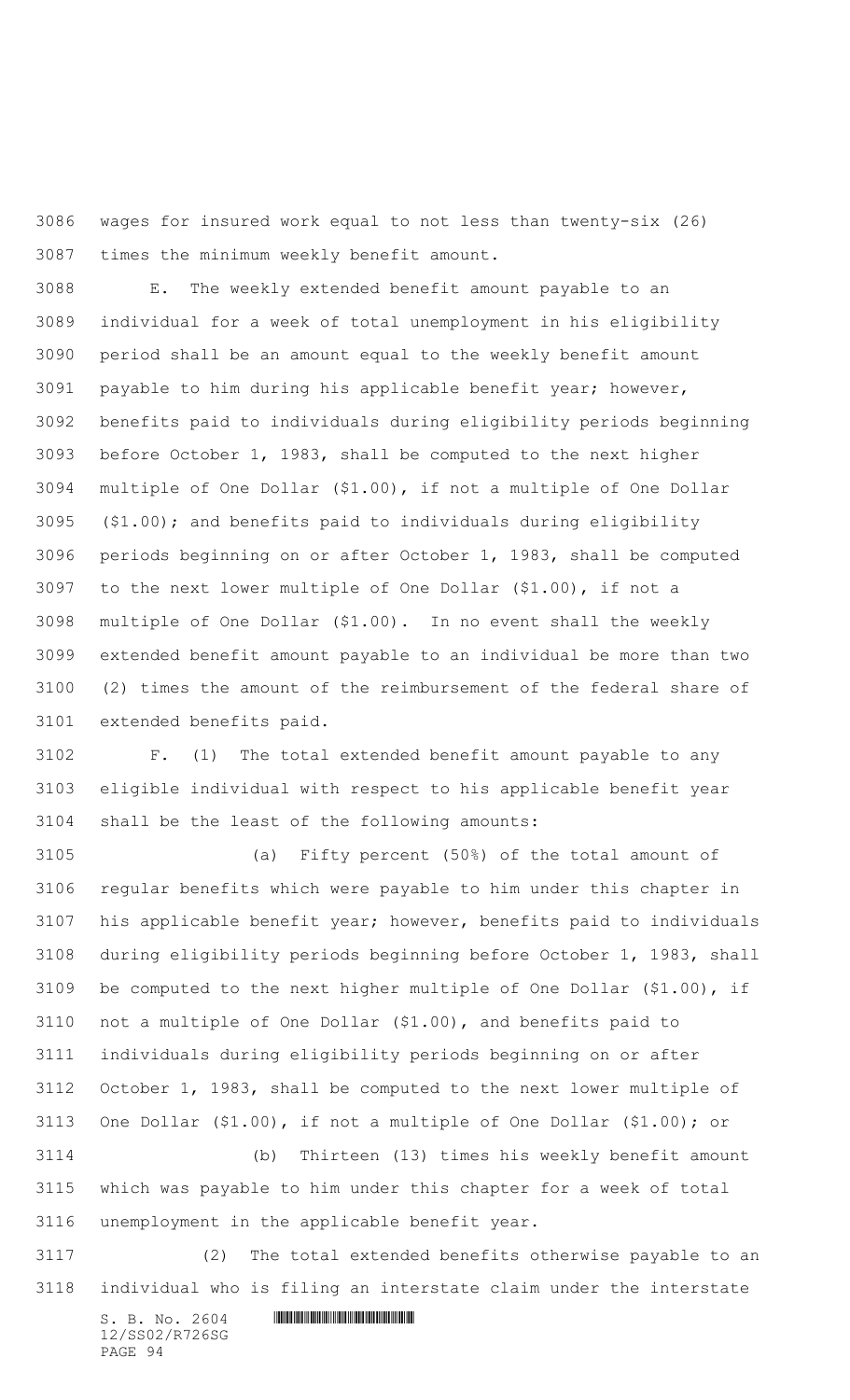benefit payment plan shall not exceed two (2) weeks whenever an extended benefit period is not in effect for such week in the state where the claim is filed.

 (3)In no event shall the total extended benefit amount payable to any eligible individual with respect to his applicable benefit year be more than two (2) times the amount of the reimbursement of the federal share of extended benefits paid.

 G. (1) Whenever an extended benefit period is to become effective in this state as a result of a state "on" indicator, or an extended benefit period is to be terminated in this state as a result of state "off" indicators, the department shall make an appropriate public announcement.

 (2) Computations required by the provisions of subsection B(4) shall be made by the department, in accordance with regulations prescribed by the United States Secretary of Labor.

 H. Extended benefits paid under the provisions of this section which are not reimbursable from federal funds shall be charged to the experience-rating record of base period employers. I. (1) Notwithstanding the provisions of subsections C and D of this section, an individual shall be disqualified for receipt of extended benefits if the department finds that during any week

of his eligibility period:

 (a) He has failed either to apply for or to accept an offer of suitable work (as defined under paragraph (3)) to which he was referred by the department; or

 (b) He has failed to furnish tangible evidence that he has actively engaged in a systematic and sustained effort to find work, unless such individual is not actively engaged in seeking work because such individual is:

 (i) Before any court of the United States or any state pursuant to a lawfully issued summons to appear for jury

duty;

 $S. B. NO. 2604$  .  $M. 2604$ 12/SS02/R726SG PAGE 95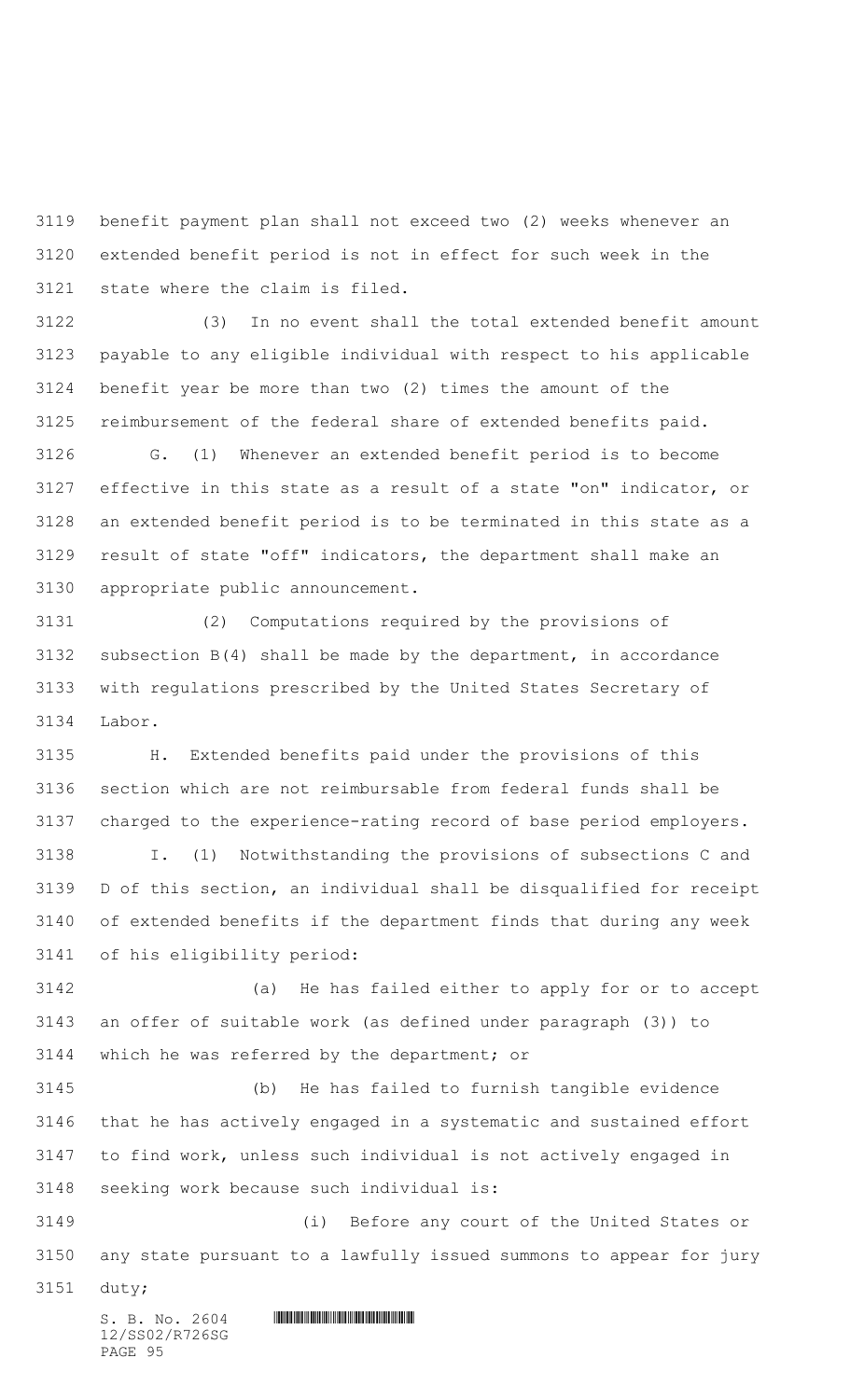(ii) Hospitalized for treatment of an emergency or a life-threatening condition.

 The entitlement to benefits of any individual who is determined not to be actively engaged in seeking work in any week for the foregoing reasons shall be decided pursuant to the able and available requirements in Section 71-5-511 without regard to the disqualification provisions otherwise applicable under Section 71-5-541. The conditions prescribed in clauses (i) and (ii) of this subparagraph (b) must be applied in the same manner to individuals filing claims for regular benefits.

 (2) Such disqualification shall begin with the week in which such failure occurred and shall continue until he has been employed in each of eight (8) subsequent weeks (whether or not consecutive) and has earned remuneration for personal services performed for an employer, as in this chapter defined, equal to not less than eight (8) times his weekly extended benefit amount.

 (3) For the purpose of subparagraph (a) of paragraph (1) the term "suitable work" means any work which is within the individual's capabilities to perform, if:

 (a) The gross average weekly remuneration payable for the work exceeds the sum of the individual's weekly extended benefit amount plus the amount, if any, of supplemental unemployment benefits (as defined in Section 501(c)(17)(D) of the Internal Revenue Code of 1954) payable to such individual for such week;

 $S. B. No. 2604$  . The set of the set of  $S. B. N \circ A$ 12/SS02/R726SG (b) The wages payable for the work equal the higher of the minimum wages provided by Section 6(a)(1) of the Fair Labor Standards Act of 1938 (without regard to any exemption), or the state or local minimum wage; and (c) The position was offered to the individual in writing or was listed with the state employment service; and (d) Such work otherwise meets the definition of "suitable work" for regular benefits contained in Section

PAGE 96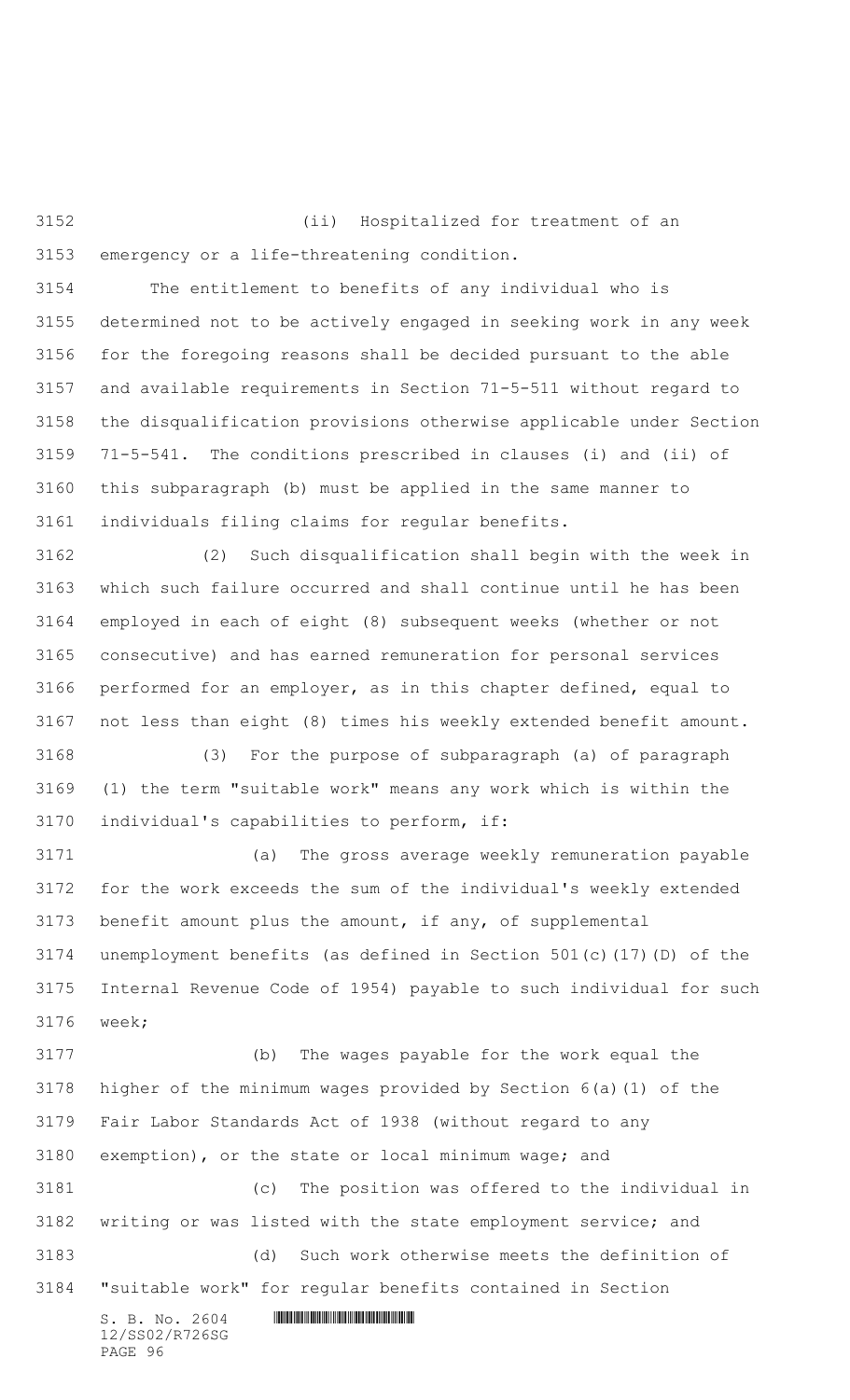71-5-513A(4) to the extent that such criteria of suitability are not inconsistent with the provisions of this paragraph (3); and

(e) The individual cannot furnish satisfactory

 evidence to the department that his prospects for obtaining work in his customary occupation within a reasonably short period are good. If such evidence is deemed satisfactory for this purpose, the determination of whether any work is suitable with respect to such individual shall be made in accordance with the definition of suitable work contained in Section 71-5-513A(4) without regard to the definition specified by this paragraph (3).

 (4) Notwithstanding any provisions of subsection I to the contrary, no work shall be deemed to be suitable work for an individual which does not accord with the labor standard provisions set forth herein under Section 71-5-513A(4).

 (5) The employment service shall refer any claimant entitled to extended benefits under this section to any suitable work which meets the criteria prescribed in paragraph (3).

 (6) An individual shall be disqualified for extended benefits for the week, or fraction thereof, which immediately follows the day on which he left work voluntarily without good cause (as defined in Section 71-5-513A(1)), was discharged for misconduct connected with his work, or refused suitable work (except as provided in subsection I of this section), and for each week thereafter until he has earned remuneration for personal services performed for an employer, as in this chapter defined, equal to not less than eight (8) times his weekly benefit amount, as determined in each case.

 (7) The provisions of paragraphs I(1) through (6) of this section shall not apply to claims for weeks of unemployment beginning after March 6, 1993, and before January 1, 1995, and during that period the provisions of this chapter applicable to claims for regular compensation shall apply.

12/SS02/R726SG PAGE 97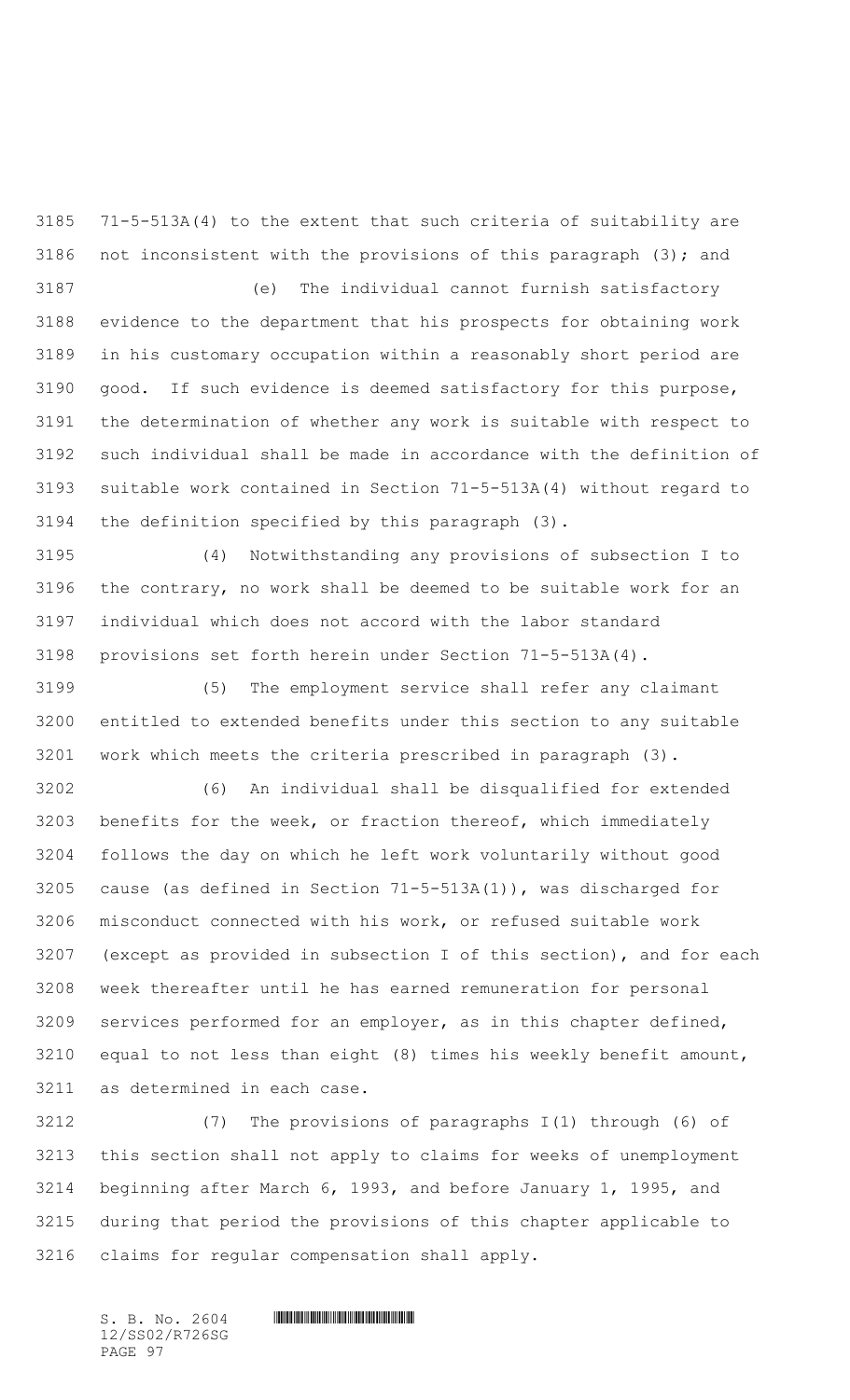3217 J. Notwithstanding any other provisions of this chapter, if the benefit year of any individual ends within an extended benefit period, the remaining balance of extended benefits that such individual would, but for this section, be entitled to receive in that extended benefit period, with respect to weeks of unemployment beginning after the end of the benefit year, shall be reduced (but not below zero) by the product of the number of weeks for which the individual received any amounts as trade readjustment allowances within that benefit year, multiplied by the individual's weekly benefit amount for extended benefits.

 **SECTION 48.** Section 73-30-25, Mississippi Code of 1972, is reenacted as follows:

 73-30-25. It is not the intent of this chapter to regulate against members of other duly regulated professions in this state who do counseling in the normal course of the practice of their own profession. This chapter does not apply to:

 (a) Any person registered, certified or licensed by the state to practice any other occupation or profession while rendering counseling services in the performance of the occupation or profession for which he is registered, certified or licensed;

 (b) Certified school counselors when they are practicing counseling within the scope of their employment;

 (c) Certified vocational counselors when they are practicing vocational counseling within the scope of their employment;

 (d) Counselors in postsecondary institutions when they are practicing within the scope of their employment;

 (e) Student interns or trainees in counseling pursuing a course of study in counseling in a regionally or nationally accredited institution of higher learning or training institution if activities and services constitute a part of the supervised course of study, provided that such persons be designated a

counselor intern;

 $S. B. No. 2604$  . The set of the set of  $S. B. N \circ A$ 12/SS02/R726SG PAGE 98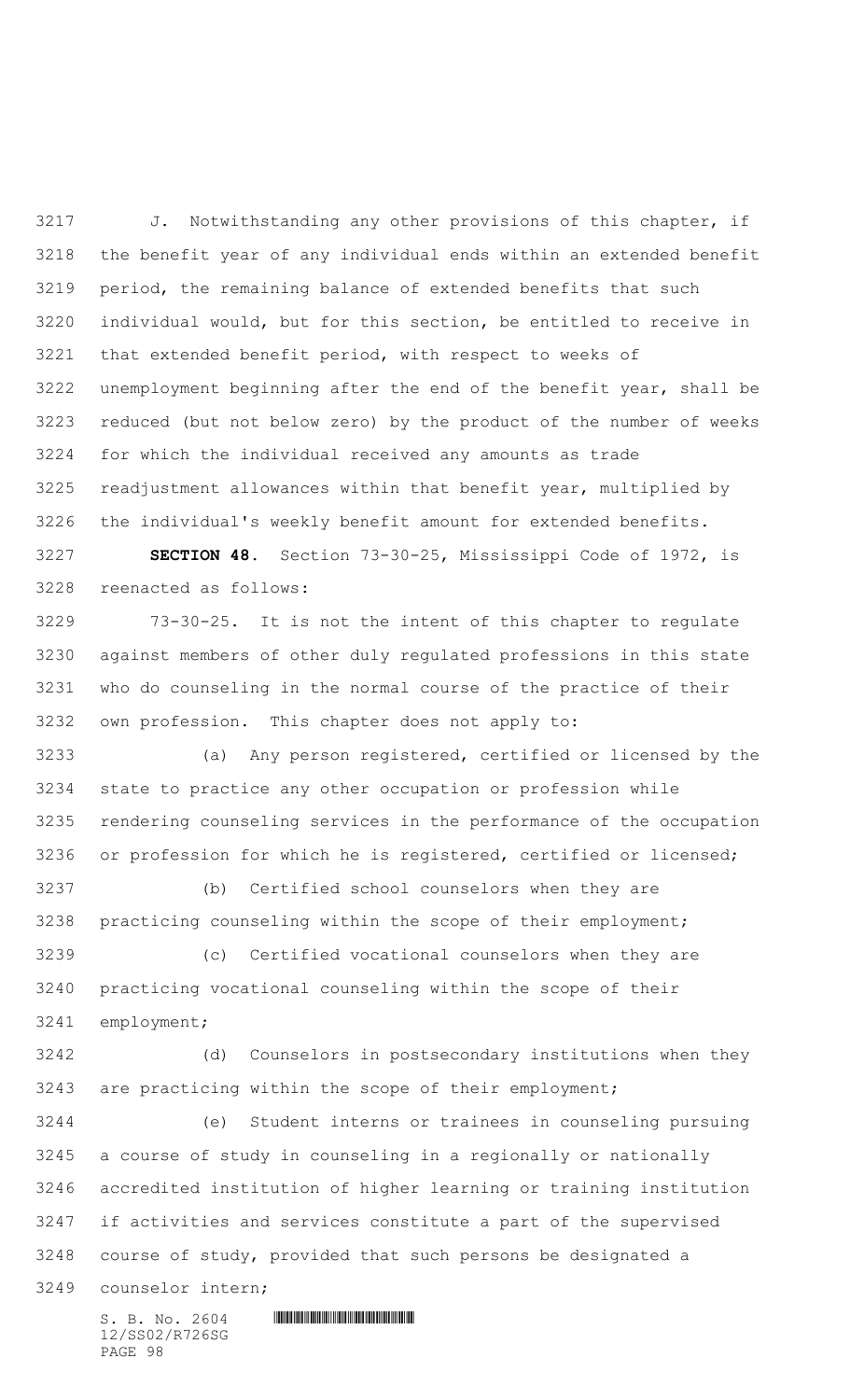(f) Professionals employed by regionally or nationally accredited postsecondary institutions as counselor educators when they are practicing counseling within the scope of their employment;

(g) [Deleted]

 (h) Duly ordained ministers or clergy while functioning in their ministerial capacity and duly accredited Christian Science practitioners;

 (i) Professional employees of regional mental health centers, state mental hospitals, vocational rehabilitation institutions, youth court counselors and employees of the Mississippi Department of Employment Security or other governmental agency so long as they practice within the scope of their employment;

 (j) Professional employees of alcohol or drug abuse centers or treatment facilities, whether privately or publicly funded, so long as they practice within the scope of their employment;

(k) Private employment counselors;

 (l) Any nonresident temporarily employed in this state to render counseling services for not more than thirty (30) days in any year, if in the opinion of the board the person would qualify for a license under this chapter and if the person holds any license required for counselors in his home state or country; and

 (m) Any social workers holding a master's degree in social work from a school accredited by the Council on Social Work Education and who do counseling in the normal course of the practice of their own profession.

 **SECTION 49.** Section 43-1-30, Mississippi Code of 1972, is reenacted as follows:

 43-1-30. (1) There is created the Mississippi TANF Implementation Council. It shall serve as the independent, single

 $S. B. No. 2604$  . The set of the set of  $S. B. N_{O.} 2604$ 12/SS02/R726SG PAGE 99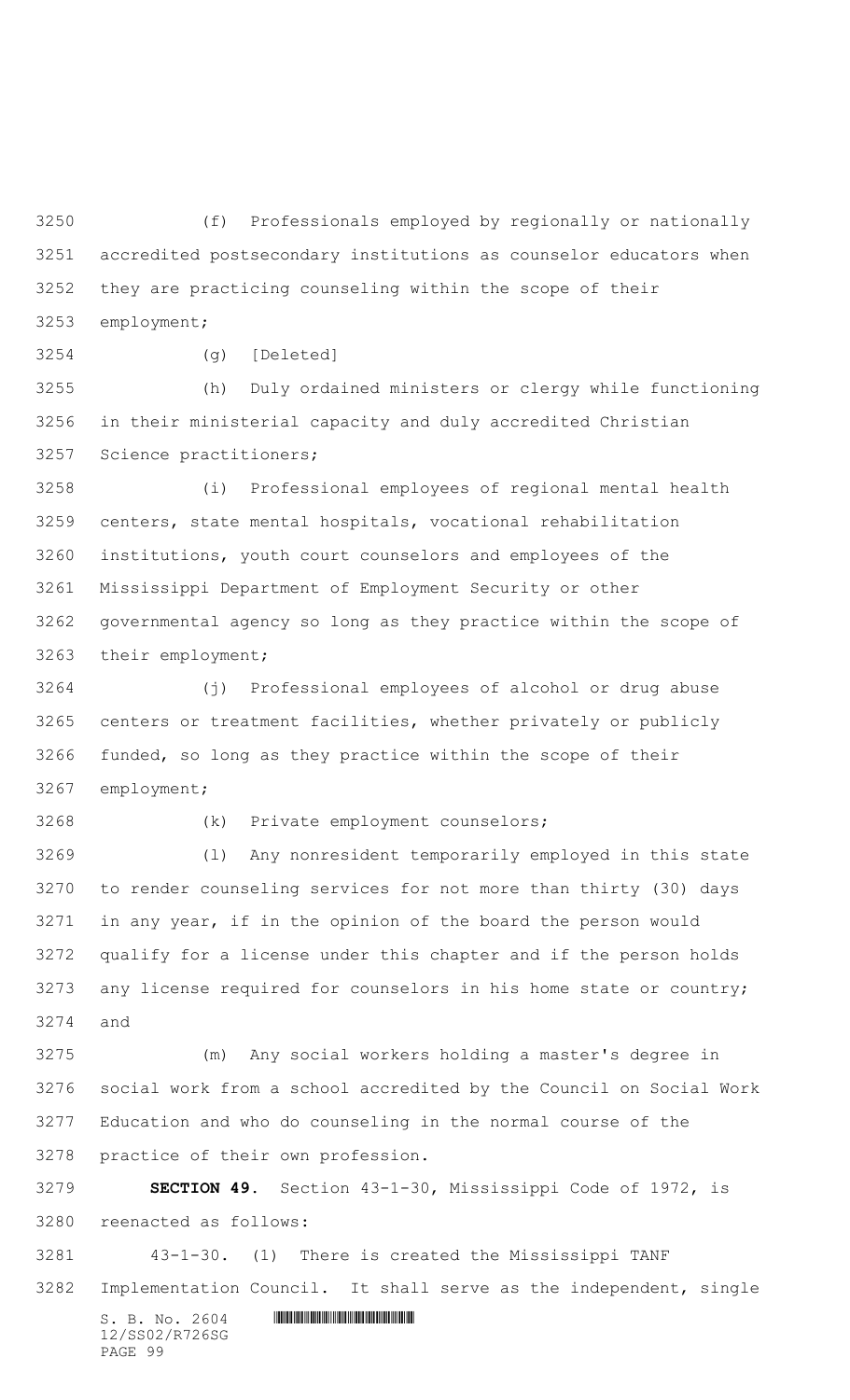state advisory and review council for assuring Mississippi's compliance with the federal Personal Responsibility and Work Opportunity Reconciliation Act of 1996 (Public Law 104-193), as amended. The council shall further cooperation between government, education and the private sector in meeting the needs of the TANF program. It shall also further cooperation between the business and labor communities, education and training delivery systems, and between businesses in developing highly skilled workers for high skill, high paying jobs in Mississippi.

 (2) The council shall be comprised of thirteen (13) public members and certain ex officio nonvoting members. All public members of the council shall be appointed as follows by the Governor:

 Ten (10) members shall be representatives from business and industry, provided that no fewer than five (5) members are from the manufacturing and industry sector who are also serving as members of private industry councils established within the state, and one (1) member may be a representative of a nonprofit organization. Three (3) members shall be recipients or former recipients of TANF assistance appointed from the state at large.

 The ex officio nonvoting members of the council shall consist of the following, or their designees:

 (a) The Executive Director of the Mississippi Department of Human Services;

 (b) The Executive Director of the Mississippi Department of Employment Security;

 (c) The Executive Director of the Mississippi Development Authority;

 (d) The State Superintendent of Public Education; (e) The Director of the State Board for Community and Junior Colleges;

3314 (f) The Executive Director of the Division of Medicaid;

12/SS02/R726SG PAGE 100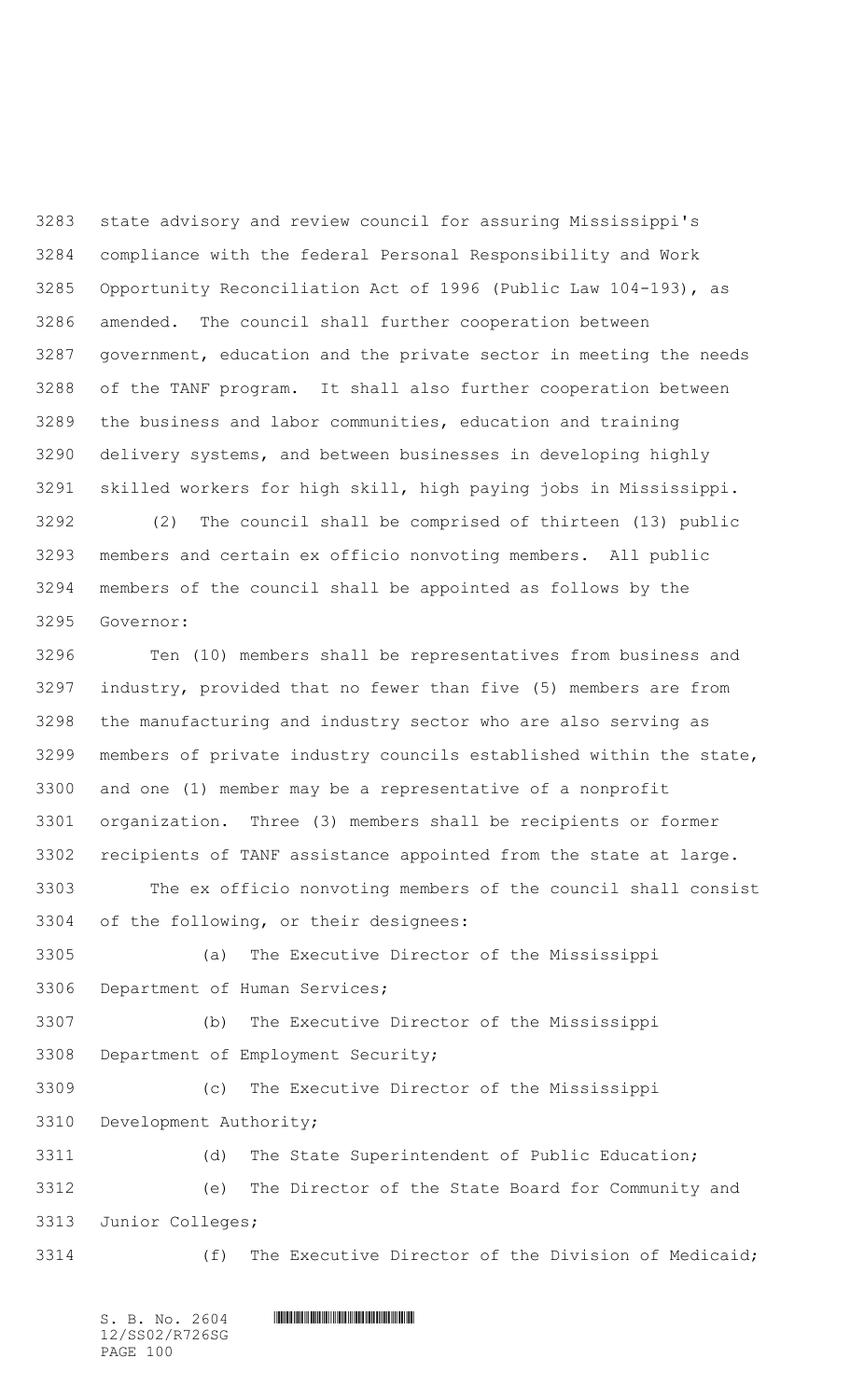(g) The Commissioner of the Mississippi Department of Corrections; and

 (h) The Director of the Mississippi Cooperative Extension Service.

 (3) The Governor shall designate one (1) public member to serve as chairman of the council for a term of two (2) years and until a successor as chairman is appointed and qualified.

 (4) The term of office for public members appointed by the Governor shall be four (4) years and until their successors are appointed and qualified.

 (5) Any vacancy shall be filled for the unexpired term by the Governor in the manner of the original appointment, unless otherwise specified in this section.

 (6) Public members shall receive a per diem as authorized in Section 25-3-69, for each day actually engaged in meetings of the council, and shall be reimbursed for mileage and necessary expenses incurred in the performance of their duties, as provided in Section 25-3-41.

(7) The council shall:

 (a) Annually review and recommend policies and programs to the Governor and the Legislature that will implement and meet federal requirements under the TANF program.

 (b) Annually review and recommend policies and programs to the Governor and to the Legislature that will enable citizens of Mississippi to acquire the skills necessary to maximize their economic self-sufficiency.

 (c) Review the provision of services and the use of funds and resources under the TANF program, and under all state-financed job training and job retraining programs, and advise the Governor and the Legislature on methods of coordinating such provision of services and use of funds and resources consistent with the laws and regulations governing such programs.

12/SS02/R726SG PAGE 101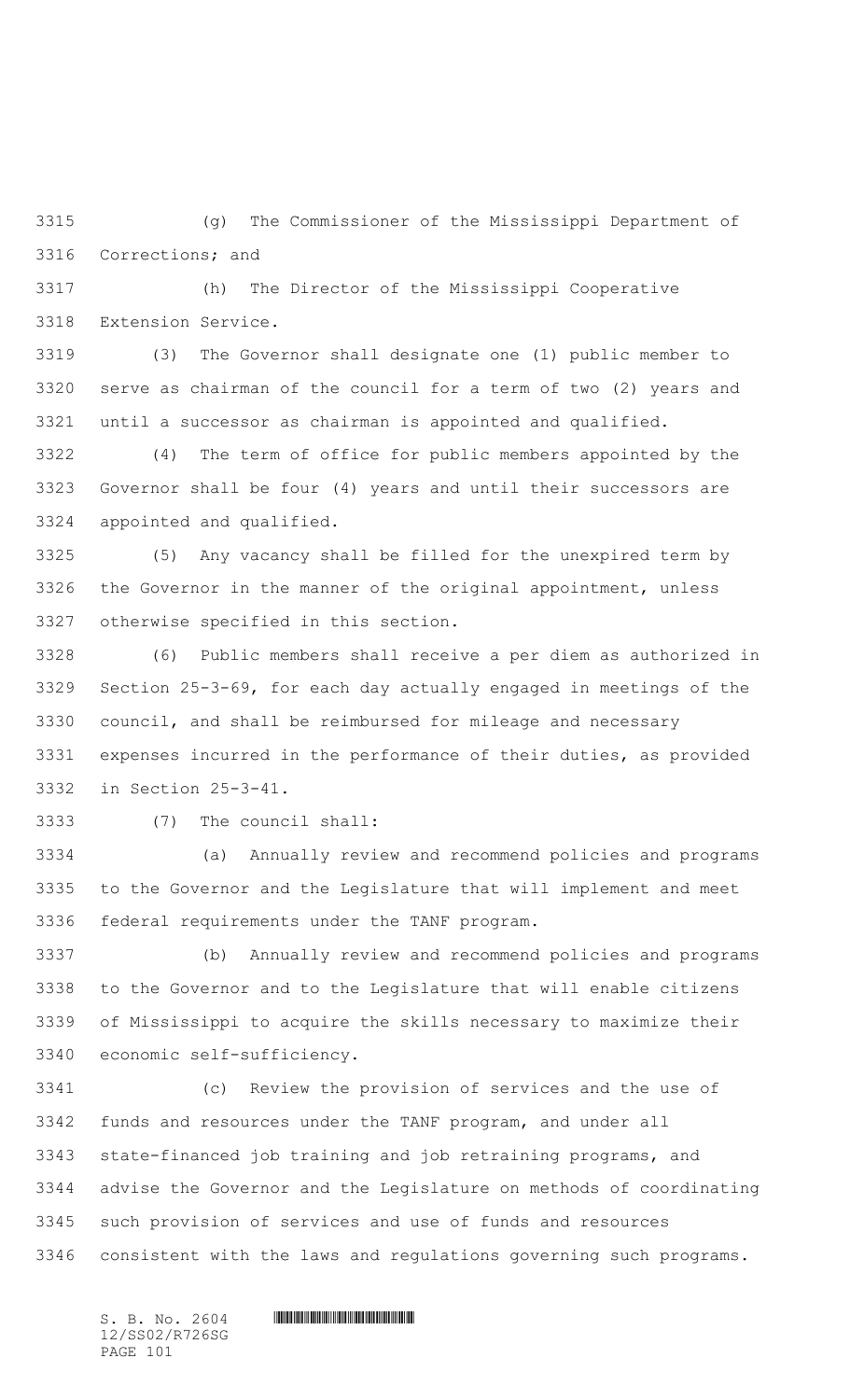(d) Assist in developing outcome and output measures to measure the success of the Department of Human Services' efforts in implementing the TANF program. These recommendations shall be made to the Department of Human Services at such times as required in the event that the department implements new programs to comply with the TANF program requirements.

 (e) Collaborate with the Mississippi Development Authority, local planning and development districts and local industrial development boards, and shall develop an economic development plan for the creation of manufacturing jobs in each of the counties in the state that has an unemployment rate of ten percent (10%) or more, which shall include, but not be limited to, procedures for business development, entrepreneurship and financial and technical assistance.

 (8) A majority of the members of the council shall constitute a quorum for the conduct of meetings and all actions of the council shall be by a majority of the members present at a meeting.

 (9) The council shall adopt rules and regulations as it deems necessary to carry out its responsibilities under this section and under applicable federal human resources programs.

 (10) The council may make and enter into contracts and interagency agreements as may be necessary and proper.

 (11) The council is authorized to commit and expend monies appropriated to it by the Legislature for its authorized purposes. The council is authorized to solicit, accept and expend public and private gifts, grants, awards and contributions related to furtherance of its statutory duties.

 (12) Funds for the operations of the council shall be derived from federal funds for the operation of state councils pursuant to applicable federal human resources programs and from such other monies appropriated to it by the Legislature.

12/SS02/R726SG PAGE 102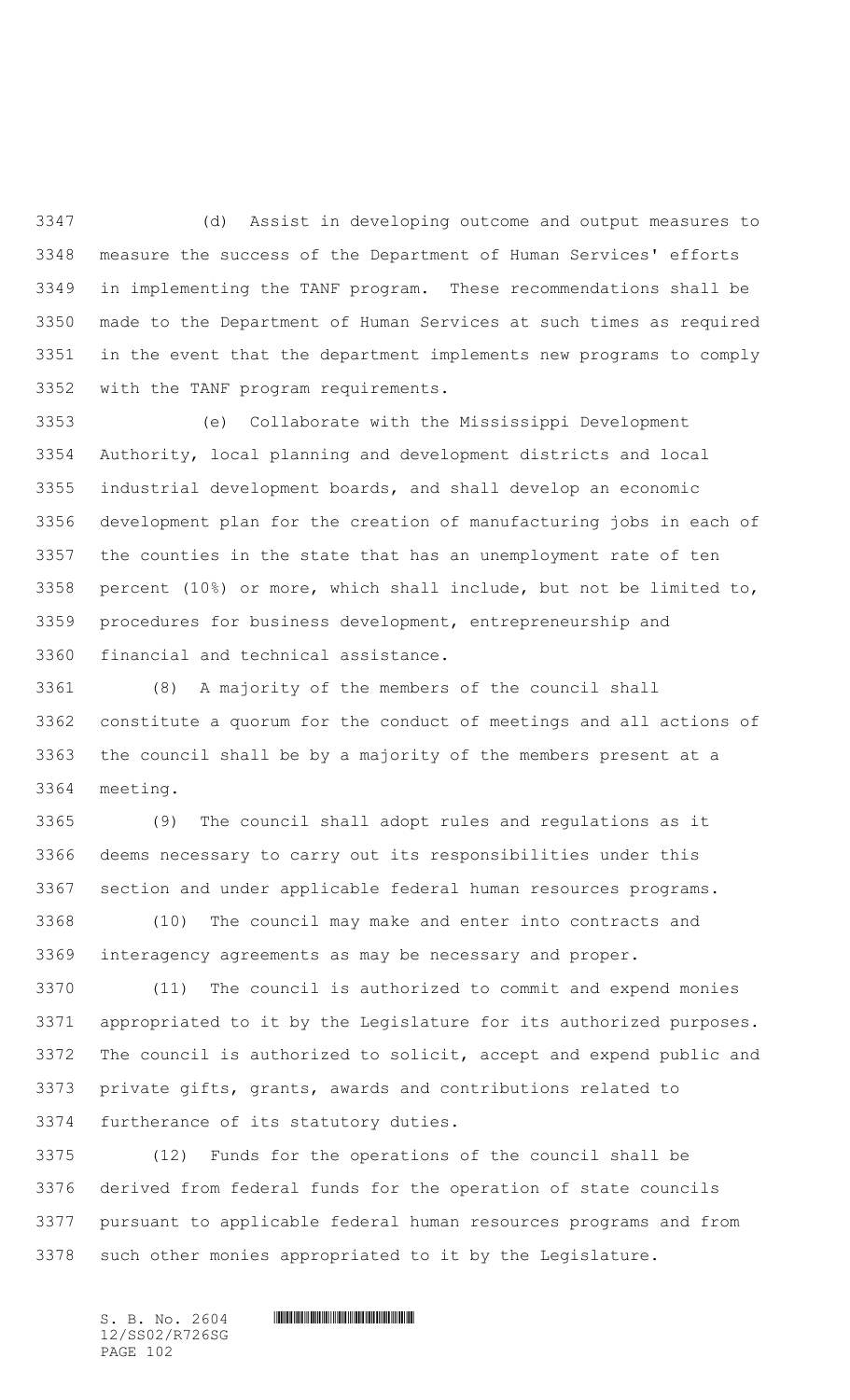**SECTION 50.** Section 43-17-5, Mississippi Code of 1972, is amended as follows:

 43-17-5. (1) The amount of Temporary Assistance for Needy Families (TANF) benefits which may be granted for any dependent child and a needy caretaker relative shall be determined by the county department with due regard to the resources and necessary expenditures of the family and the conditions existing in each case, and in accordance with the rules and regulations made by the Department of Human Services which shall not be less than the Standard of Need in effect for 1988, and shall be sufficient when added to all other income (except that any income specified in the federal Social Security Act, as amended, may be disregarded) and support available to the child to provide such child with a reasonable subsistence compatible with decency and health. The first family member in the dependent child's budget may receive an amount not to exceed One Hundred Ten Dollars (\$110.00) per month; the second family member in the dependent child's budget may receive an amount not to exceed Thirty-six Dollars (\$36.00) per month; and each additional family member in the dependent child's budget an amount not to exceed Twenty-four Dollars (\$24.00) per month. The maximum for any individual family member in the dependent child's budget may be exceeded for foster or medical care or in cases of children with an intellectual disability or a physical disability. TANF benefits granted shall be specifically limited only (a) to children existing or conceived at the time the caretaker relative initially applies and qualifies for such assistance, unless this limitation is specifically waived by the department, or (b) to a child born following a twelve-consecutive-month period of discontinued benefits by the caretaker relative.

 (2) TANF benefits in Mississippi shall be provided to the recipient family by an online electronic benefits transfer system.

 $S. B. NO. 2604$  .  $M. 2604$ 12/SS02/R726SG PAGE 103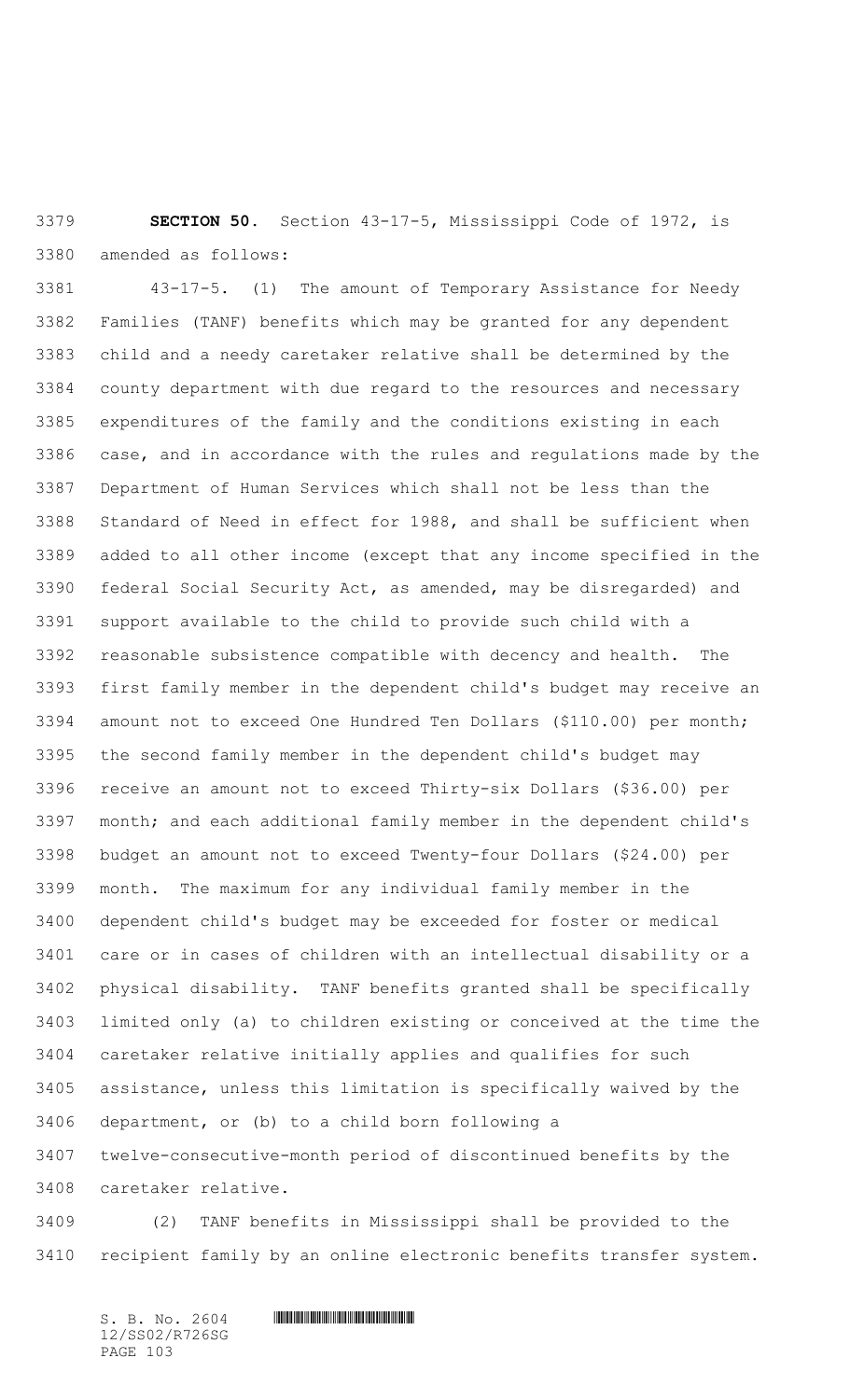(3) The Department of Human Services shall deny TANF benefits to the following categories of individuals, except for individuals and families specifically exempt or excluded for good cause as allowed by federal statute or regulation:

 (a) Families without a minor child residing with the custodial parent or other adult caretaker relative of the child;

 (b) Families which include an adult who has received TANF assistance for sixty (60) months after the commencement of the Mississippi TANF program, whether or not such period of time is consecutive;

 (c) Families not assigning to the state any rights a family member may have, on behalf of the family member or of any other person for whom the family member has applied for or is receiving such assistance, to support from any other person, as required by law;

 (d) Families who fail to cooperate in establishing paternity or obtaining child support, as required by law;

 (e) Any individual who has not attained eighteen (18) years of age, is not married to the head of household, has a minor child at least twelve (12) weeks of age in his or her care, and has not successfully completed a high school education or its equivalent, if such individual does not participate in educational activities directed toward the attainment of a high school diploma or its equivalent, or an alternative educational or training program approved by the department;

 (f) Any individual who has not attained eighteen (18) years of age, is not married, has a minor child in his or her care, and does not reside in a place or residence maintained by a parent, legal guardian or other adult relative or the individual as such parent's, guardian's or adult relative's own home;

 (g) Any minor child who has been, or is expected by a parent or other caretaker relative of the child to be, absent from the home for a period of more than thirty (30) days;

12/SS02/R726SG PAGE 104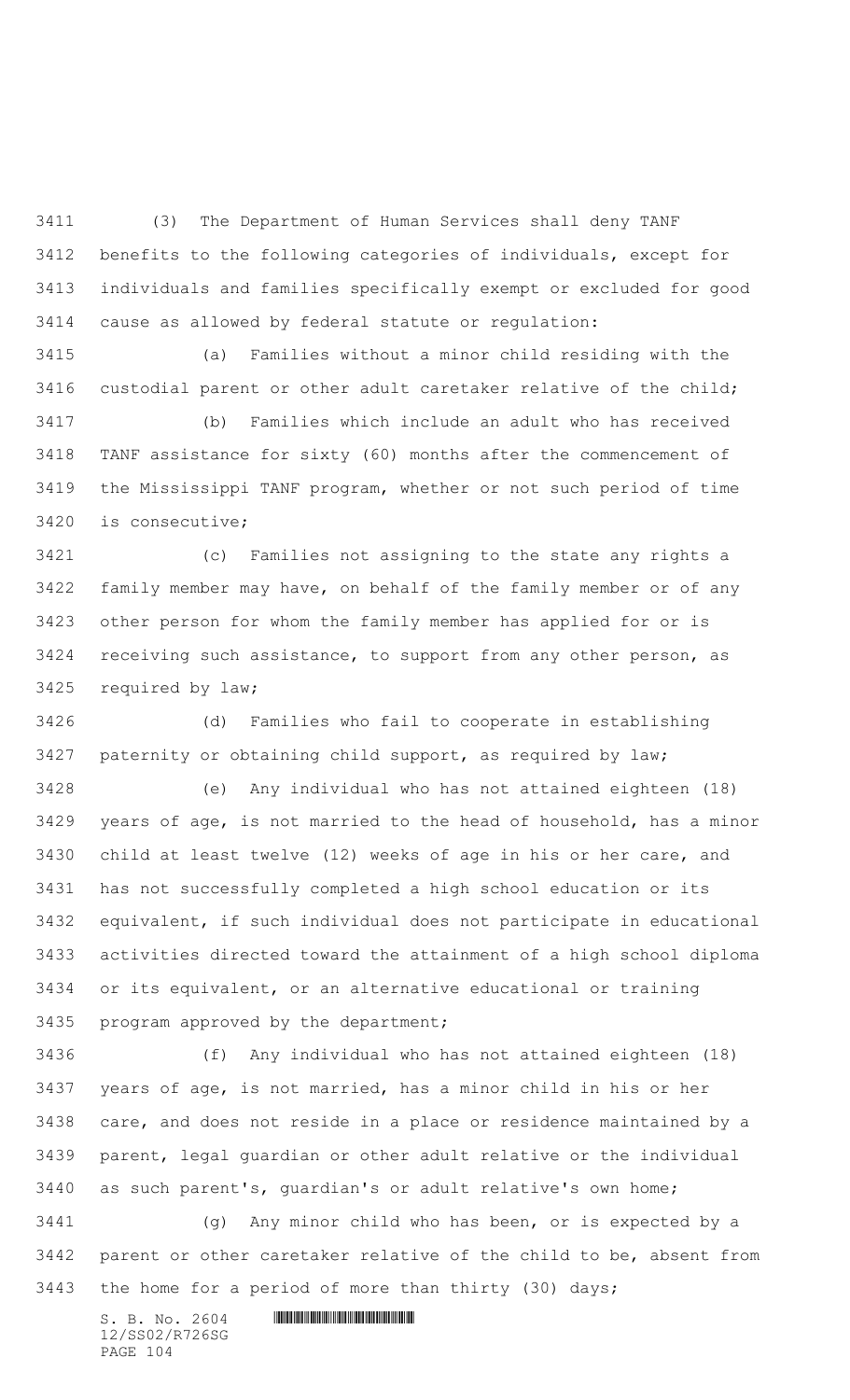(h) Any individual who is a parent or other caretaker relative of a minor child who fails to notify the department of the absence of the minor child from the home for the thirty-day period specified in paragraph (g), by the end of the five-day period that begins with the date that it becomes clear to the individual that the minor child will be absent for the thirty-day period;

 (i) Any individual who fails to comply with the provisions of the Employability Development Plan signed by the individual which prescribe those activities designed to help the individual become and remain employed, or to participate satisfactorily in the assigned work activity, as authorized under subsection (6)(c) and (d), or who does not engage in applicant job search activities within the thirty-day period for TANF application approval after receiving the advice and consultation of eligibility workers and/or caseworkers of the department providing a detailed description of available job search venues in the individual's county of residence or the surrounding counties;

 (j) A parent or caretaker relative who has not engaged in an allowable work activity once the department determines the parent or caretaker relative is ready to engage in work, or once the parent or caretaker relative has received TANF assistance under the program for twenty-four (24) months, whether or not consecutive, whichever is earlier;

 (k) Any individual who is fleeing to avoid prosecution, or custody or confinement after conviction, under the laws of the jurisdiction from which the individual flees, for a crime, or an attempt to commit a crime, which is a felony under the laws of the place from which the individual flees, or who is violating a condition of probation or parole imposed under federal or state law;

(l) Aliens who are not qualified under federal law;

12/SS02/R726SG PAGE 105

 $S. B. No. 2604$  . The set of the set of  $S. B. N_{O.} 2604$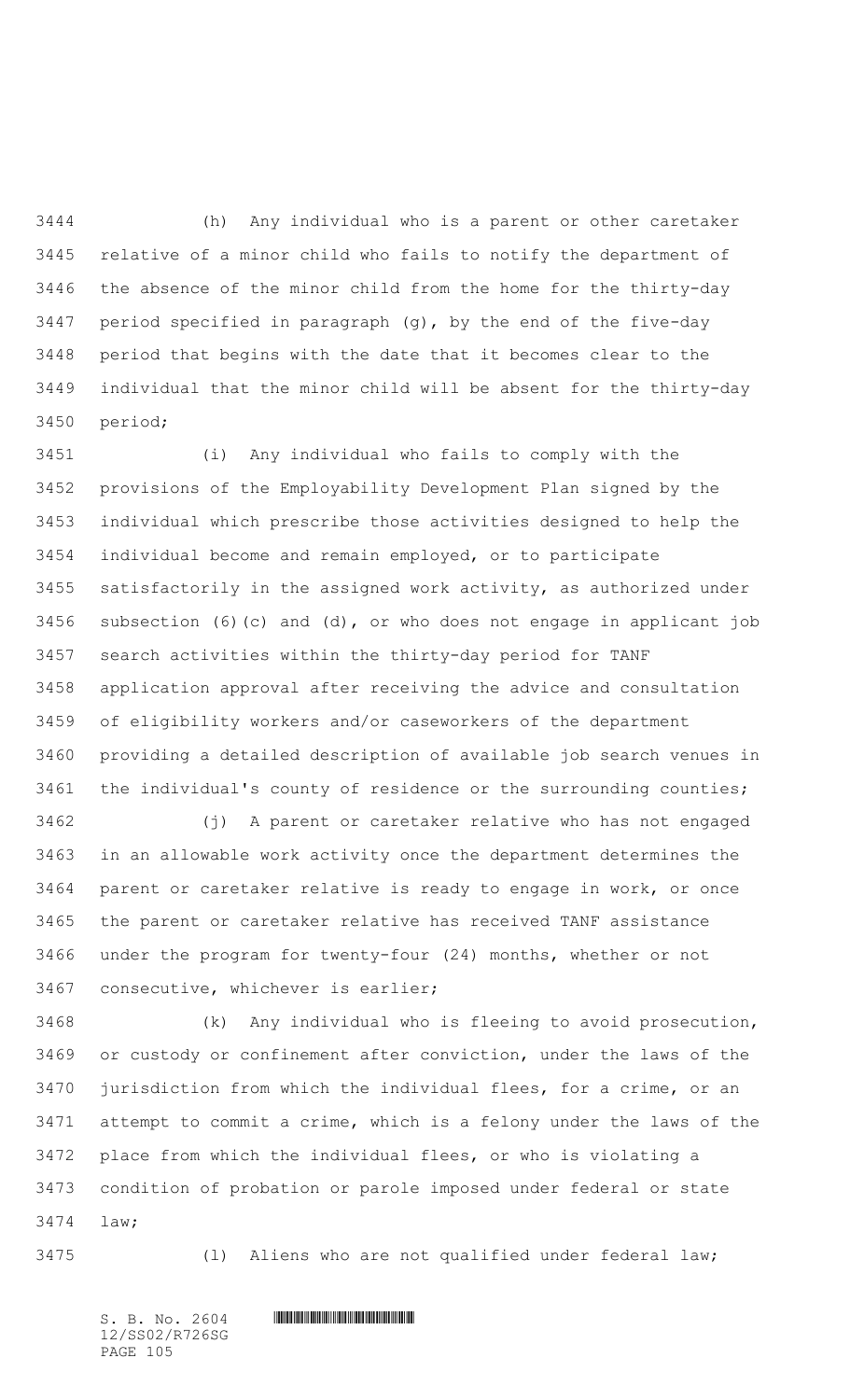(m) For a period of ten (10) years following conviction, individuals convicted in federal or state court of having made a fraudulent statement or representation with respect to the individual's place of residence in order to receive TANF, food stamps or Supplemental Security Income (SSI) assistance under Title XVI or Title XIX simultaneously from two (2) or more states; and

 (n) Individuals who are recipients of federal Supplemental Security Income (SSI) assistance.

 (4) (a) Any person who is otherwise eligible for TANF benefits, including custodial and noncustodial parents, shall be required to attend school and meet the monthly attendance requirement as provided in this subsection if all of the following apply:

 (i) The person is under age twenty (20); (ii) The person has not graduated from a public or private high school or obtained a GED equivalent;

 (iii) The person is physically able to attend school and is not excused from attending school; and

 (iv) If the person is a parent or caretaker relative with whom a dependent child is living, child care is available for the child.

 The monthly attendance requirement under this subsection shall be attendance at the school in which the person is enrolled for each day during a month that the school conducts classes in which the person is enrolled, with not more than two (2) absences during the month for reasons other than the reasons listed in paragraph (e)(iv) of this subsection. Persons who fail to meet participation requirements in this subsection shall be subject to sanctions as provided in paragraph (f) of this subsection.

 (b) As used in this subsection, "school" means any one (1) of the following:

(i) A school as defined in Section 37-13-91(2);

 $S. B. NO. 2604$  .  $M. 2604$ 12/SS02/R726SG PAGE 106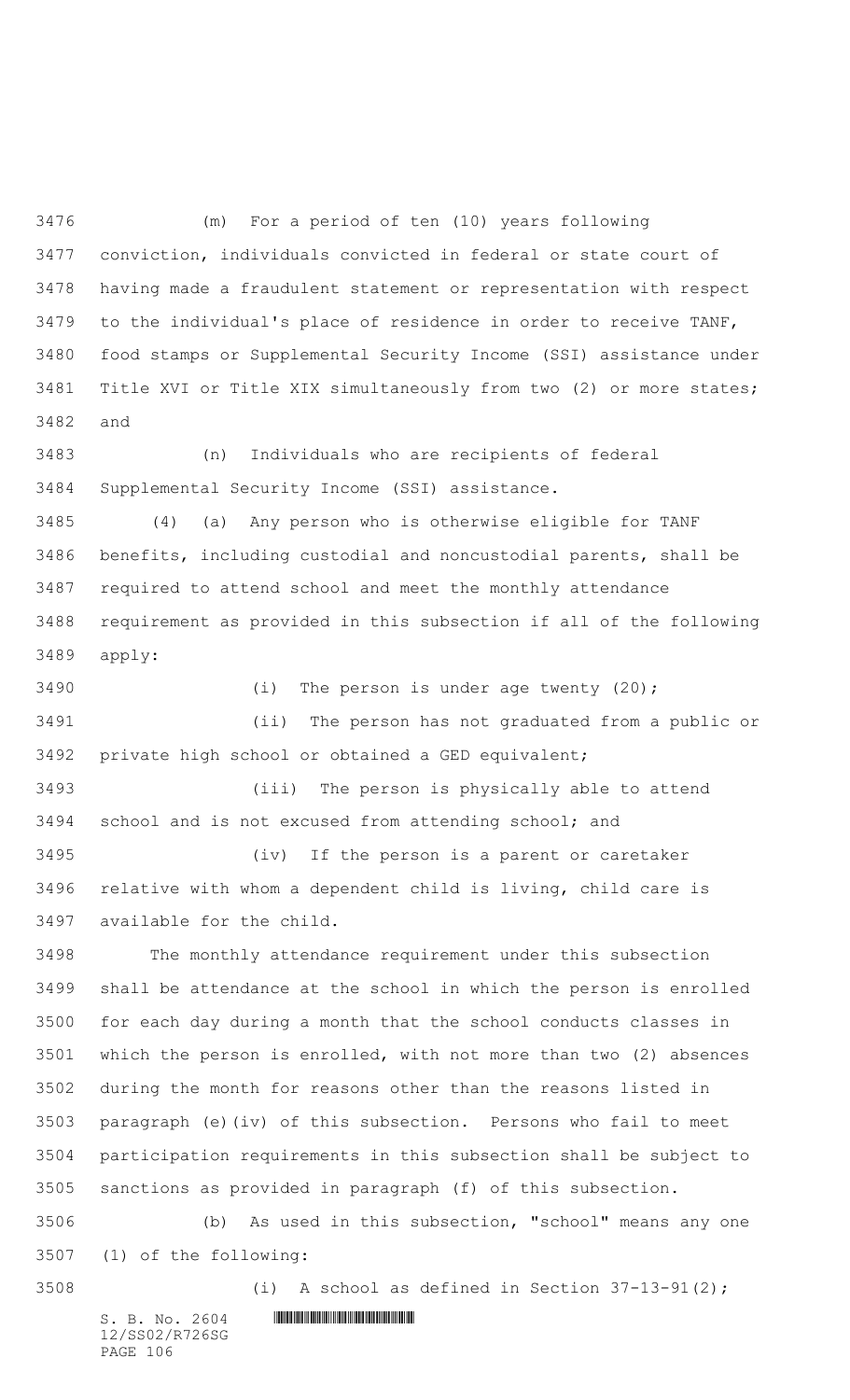(ii) A vocational, technical and adult education program; or

 (iii) A course of study meeting the standards established by the State Department of Education for the granting of a declaration of equivalency of high school graduation.

 (c) If any compulsory-school-age child, as defined in Section 37-13-91(2), to which TANF eligibility requirements apply is not in compliance with the compulsory school attendance requirements of Section 37-13-91(6), the superintendent of schools of the school district in which the child is enrolled or eligible to attend shall notify the county department of human services of the child's noncompliance. The Department of Human Services shall review school attendance information as provided under this paragraph at all initial eligibility determinations and upon subsequent report of unsatisfactory attendance.

 (d) The signature of a person on an application for TANF benefits constitutes permission for the release of school attendance records for that person or for any child residing with that person. The department shall request information from the child's school district about the child's attendance in the school district's most recently completed semester of attendance. If information about the child's previous school attendance is not available or cannot be verified, the department shall require the child to meet the monthly attendance requirement for one (1) semester or until the information is obtained. The department shall use the attendance information provided by a school district to verify attendance for a child. The department shall review with the parent or caretaker relative a child's claim that he or she has a good cause for not attending school.

 A school district shall provide information to the department about the attendance of a child who is enrolled in a public school in the district within five (5) working days of the receipt of a written request for that information from the department. The

12/SS02/R726SG PAGE 107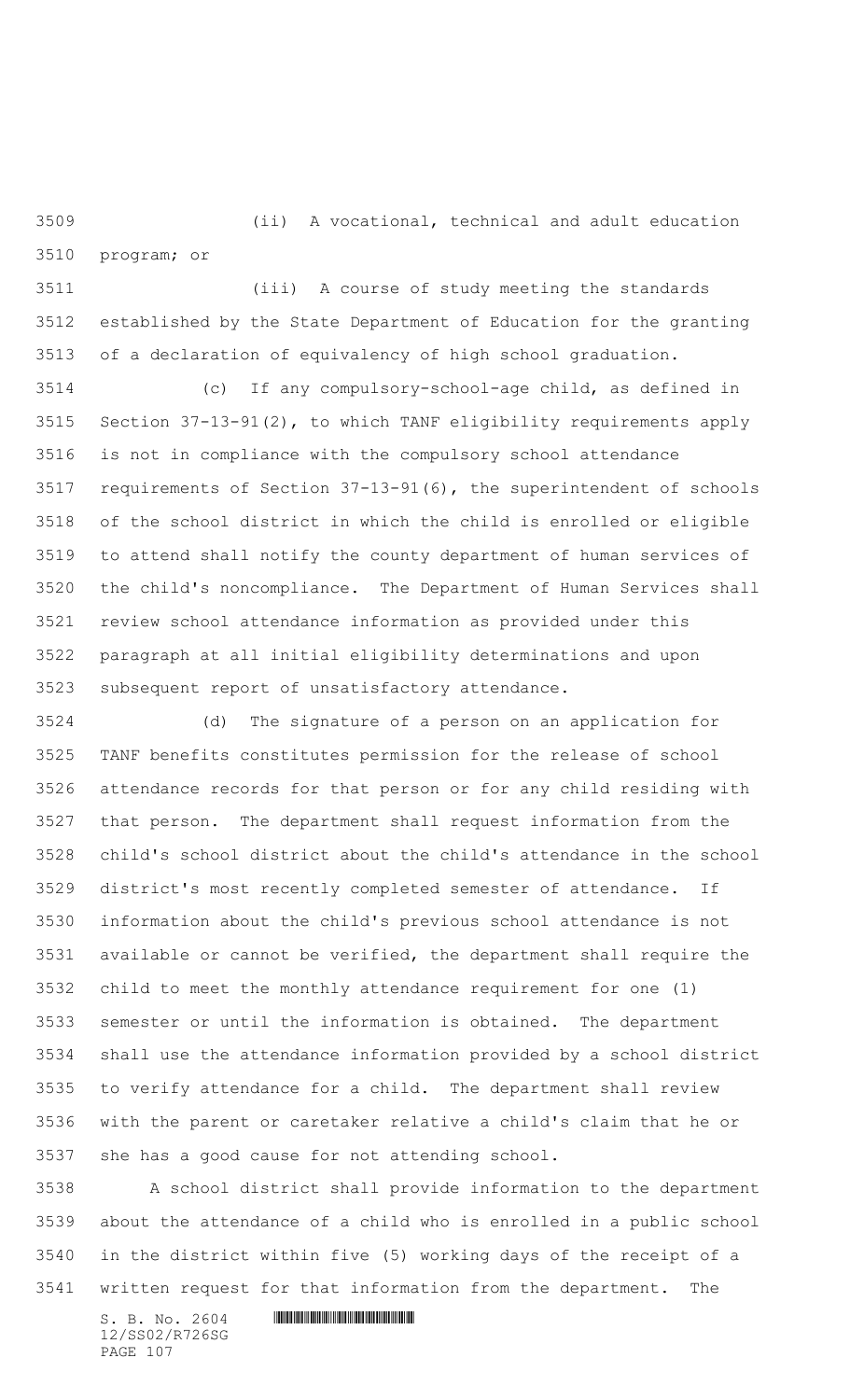school district shall define how many hours of attendance count as a full day and shall provide that information, upon request, to the department. In reporting attendance, the school district may add partial days' absence together to constitute a full day's absence.

 If a school district fails to provide to the department the information about the school attendance of any child within fifteen (15) working days after a written request, the department shall notify the Department of Audit within three (3) working days of the school district's failure to comply with that requirement. The Department of Audit shall begin audit proceedings within five (5) working days of notification by the Department of Human Services to determine the school district's compliance with the requirements of this subsection (4). If the Department of Audit finds that the school district is not in compliance with the requirements of this subsection, the school district shall be penalized as follows: The Department of Audit shall notify the State Department of Education of the school district's noncompliance, and the Department of Education shall reduce the calculation of the school district's average daily attendance (ADA) that is used to determine the allocation of Mississippi Adequate Education Program funds by the number of children for which the district has failed to provide to the Department of Human Services the required information about the school attendance of those children. The reduction in the calculation of the school district's ADA under this paragraph shall be effective for a period of one (1) year.

 (e) A child who is required to attend school to meet the requirements under this subsection shall comply except when there is good cause, which shall be demonstrated by any of the following circumstances:

 (i) The minor parent is the caretaker of a child less than twelve (12) weeks old; or

 $S. B. No. 2604$  . The set of the set of  $S. B. N \circ A$ 12/SS02/R726SG PAGE 108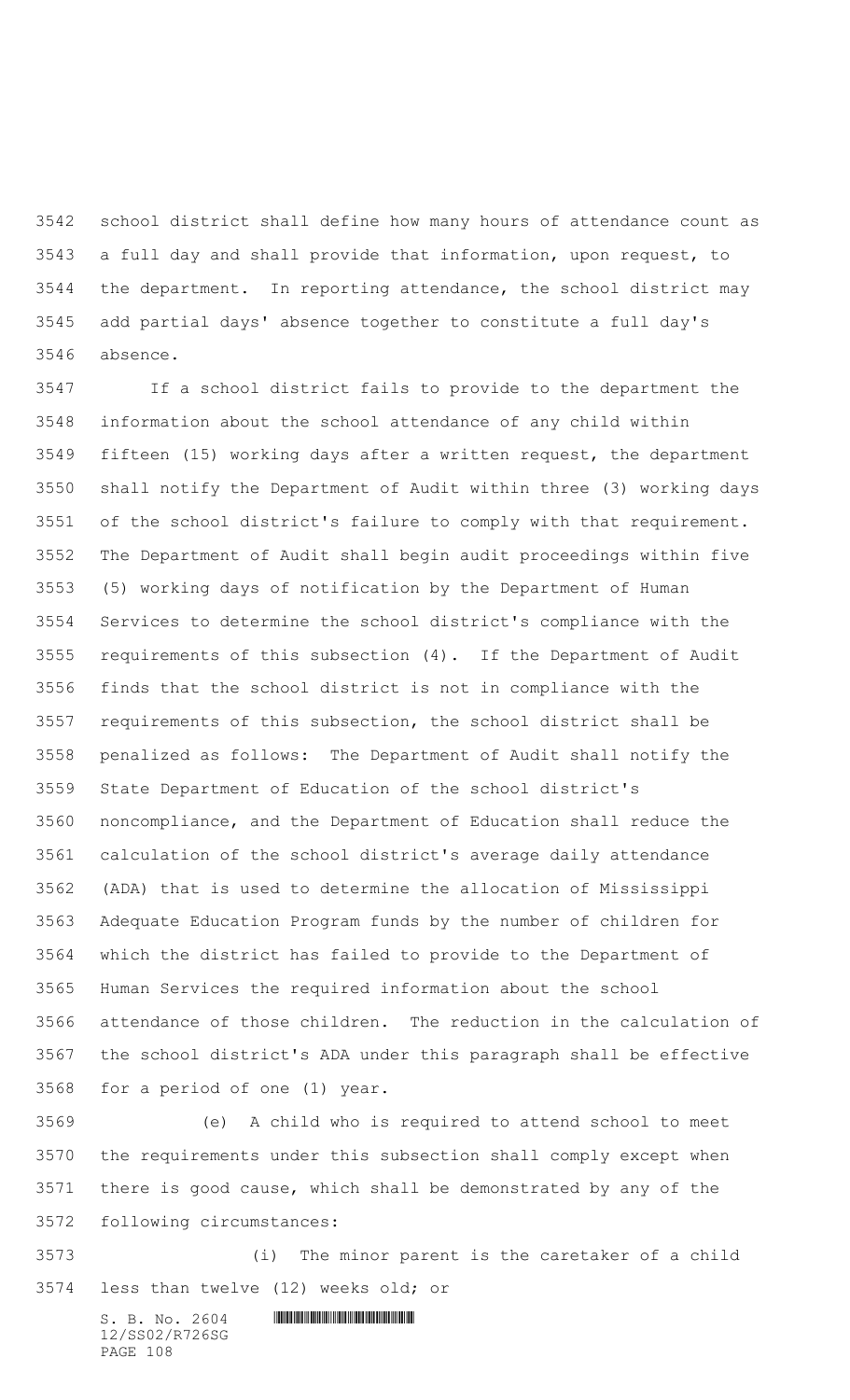$S. B. NO. 2604$  .  $M. 2604$ 12/SS02/R726SG (ii) The department determines that child care services are necessary for the minor parent to attend school and there is no child care available; or (iii) The child is prohibited by the school district from attending school and an expulsion is pending. This exemption no longer applies once the teenager has been expelled; however, a teenager who has been expelled and is making satisfactory progress towards obtaining a GED equivalent shall be eligible for TANF benefits; or (iv) The child failed to attend school for one or more of the following reasons: 1. Illness, injury or incapacity of the child or the minor parent's child; 2. Court-required appearances or temporary incarceration; 3. Medical or dental appointments for the child or minor parent's child; 4. Death of a close relative; 5. Observance of a religious holiday; 6. Family emergency; 7. Breakdown in transportation; 8. Suspension; or 9. Any other circumstance beyond the control of the child, as defined in regulations of the department. (f) Upon determination that a child has failed without good cause to attend school as required, the department shall provide written notice to the parent or caretaker relative (whoever is the primary recipient of the TANF benefits) that specifies: (i) That the family will be sanctioned in the next possible payment month because the child who is required to attend school has failed to meet the attendance requirement of this subsection;

PAGE 109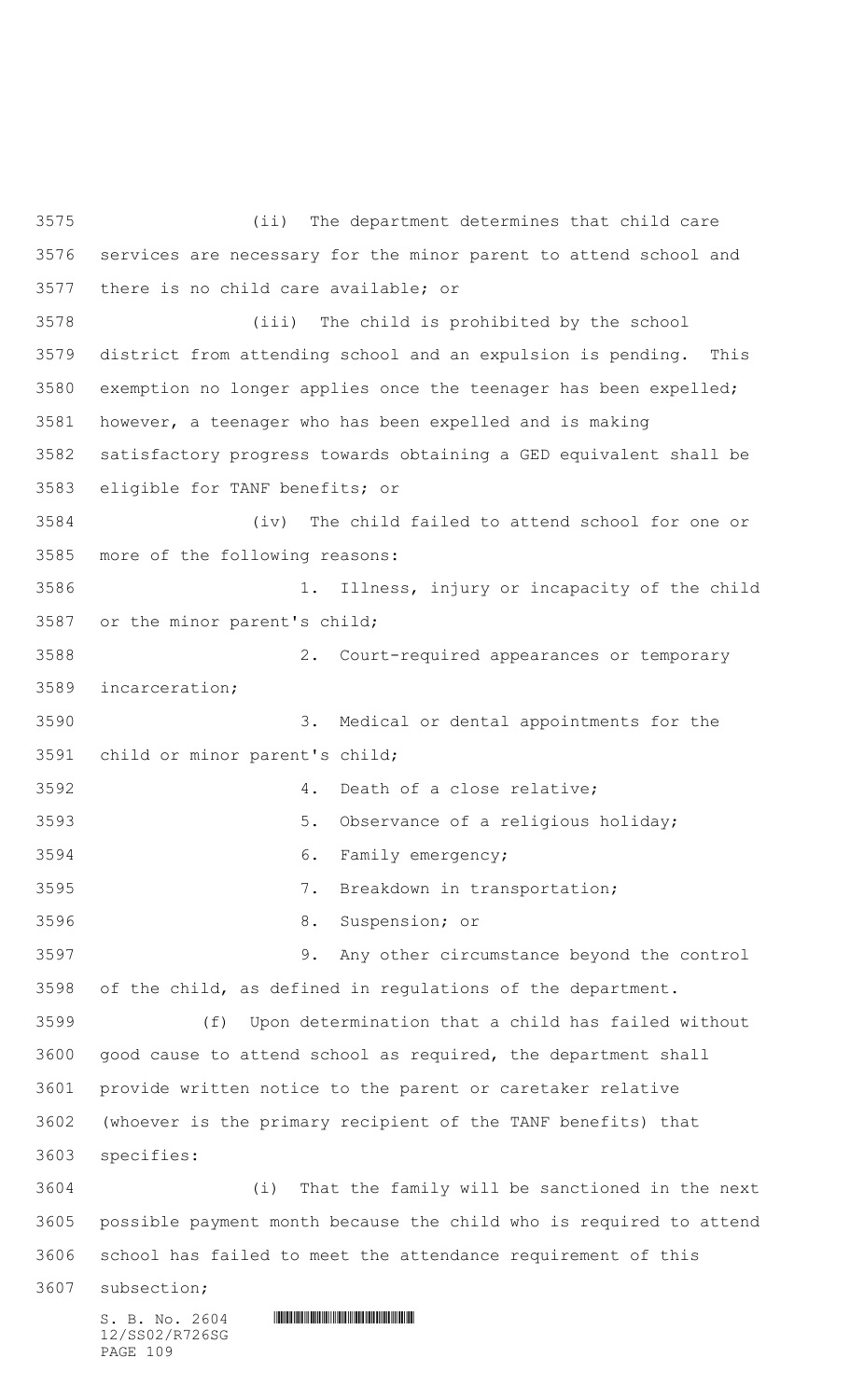(ii) The beginning date of the sanction, and the child to whom the sanction applies;

 (iii) The right of the child's parents or caretaker relative (whoever is the primary recipient of the TANF benefits) to request a fair hearing under this subsection.

 The child's parent or caretaker relative (whoever is the primary recipient of the TANF benefits) may request a fair hearing on the department's determination that the child has not been attending school. If the child's parents or caretaker relative does not request a fair hearing under this subsection, or if, after a fair hearing has been held, the hearing officer finds that the child without good cause has failed to meet the monthly attendance requirement, the department shall discontinue or deny TANF benefits to the child thirteen (13) years old, or older, in the next possible payment month. The department shall discontinue or deny twenty-five percent (25%) of the family grant when a child six (6) through twelve (12) years of age without good cause has failed to meet the monthly attendance requirement. Both the child and family sanction may apply when children in both age groups fail to meet the attendance requirement without good cause. A sanction applied under this subsection shall be effective for one (1) month for each month that the child failed to meet the monthly attendance requirement. In the case of a dropout, the sanction shall remain in force until the parent or caretaker relative provides written proof from the school district that the child has reenrolled and met the monthly attendance requirement for one (1) calendar month. Any month in which school is in session for at least ten (10) days during the month may be used to meet the attendance requirement under this subsection. This includes attendance at summer school. The sanction shall be removed the next possible payment month.

 (5) All parents or caretaker relatives shall have their dependent children receive vaccinations and booster vaccinations

 $S. B. No. 2604$  . The set of the set of  $S. B. N_{O.} 2604$ 12/SS02/R726SG PAGE 110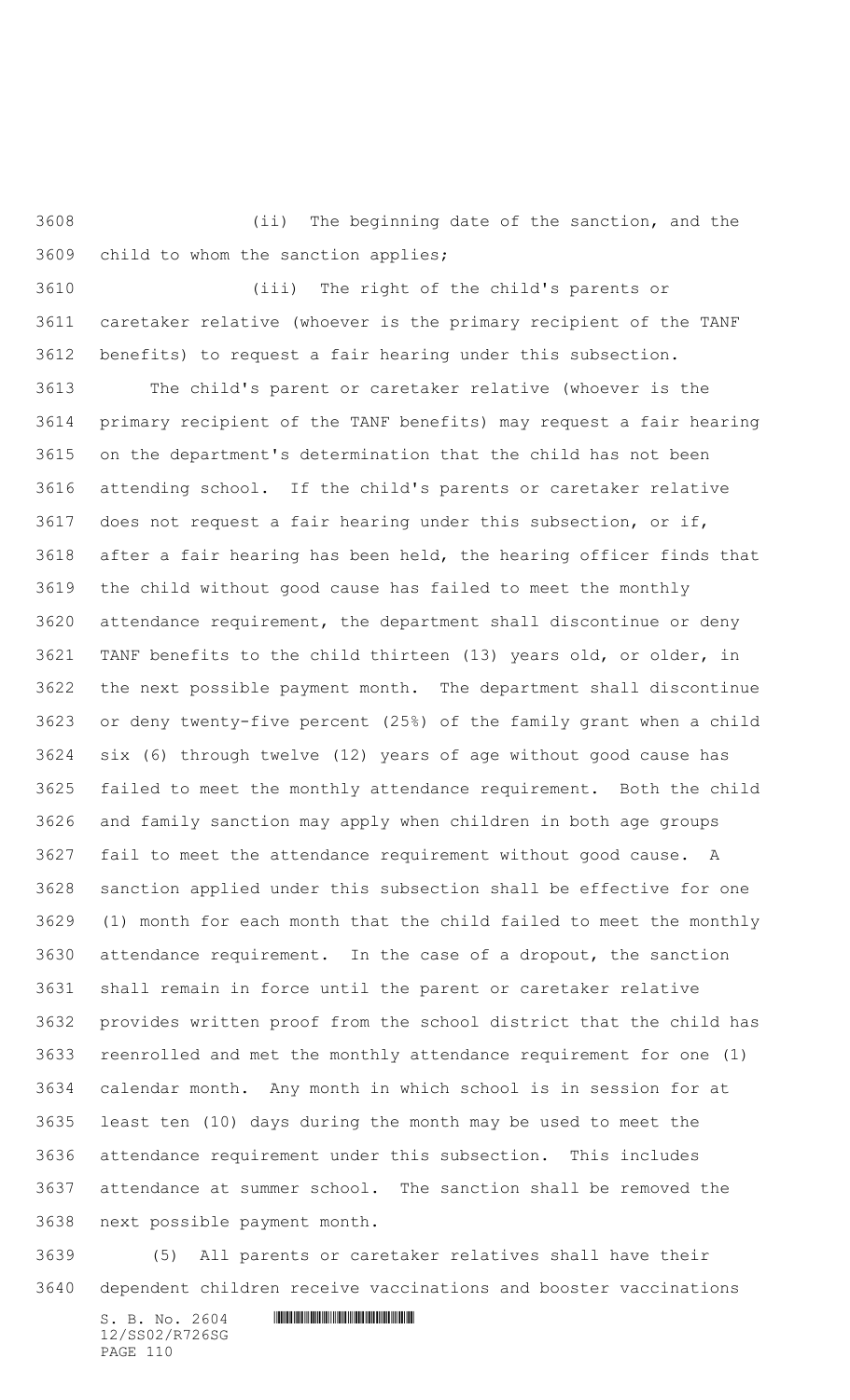against those diseases specified by the State Health Officer under Section 41-23-37 in accordance with the vaccination and booster vaccination schedule prescribed by the State Health Officer for children of that age, in order for the parents or caretaker relatives to be eligible or remain eligible to receive TANF benefits. Proof of having received such vaccinations and booster vaccinations shall be given by presenting the certificates of vaccination issued by any health care provider licensed to administer vaccinations, and submitted on forms specified by the State Board of Health. If the parents without good cause do not have their dependent children receive the vaccinations and booster vaccinations as required by this subsection and they fail to comply after thirty (30) days' notice, the department shall sanction the family's TANF benefits by twenty-five percent (25%) for the next payment month and each subsequent payment month until the requirements of this subsection are met.

 (6) (a) If the parent or caretaker relative applying for TANF assistance is work eligible, as determined by the Department of Human Services, the person shall be required to engage in an allowable work activity once the department determines the parent or caretaker relative is determined work eligible, or once the parent or caretaker relative has received TANF assistance under the program for twenty-four (24) months, whether or not consecutive, whichever is earlier. No TANF benefits shall be given to any person to whom this section applies who fails without good cause to comply with the Employability Development Plan prepared by the department for the person, or who has refused to accept a referral or offer of employment, training or education in which he or she is able to engage, subject to the penalties prescribed in subsection (6)(e). A person shall be deemed to have refused to accept a referral or offer of employment, training or education if he or she:

12/SS02/R726SG PAGE 111

 $S. B. No. 2604$  . The set of the set of  $S. B. N \circ A$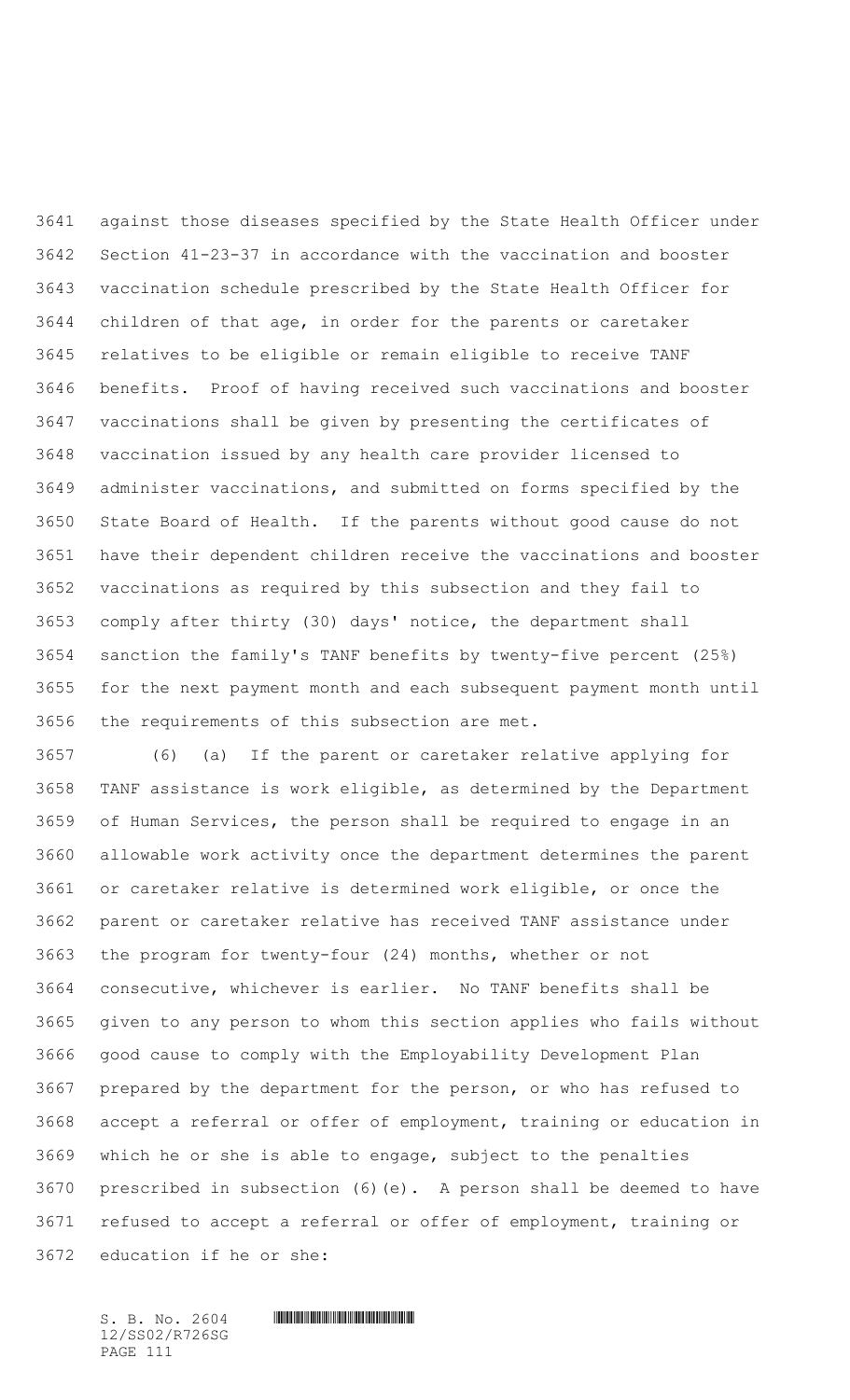(i) Willfully fails to report for an interview with respect to employment when requested to do so by the department; or

 (ii) Willfully fails to report to the department the result of a referral to employment; or

 (iii) Willfully fails to report for allowable work activities as prescribed in subsection (6)(c) and (d).

 (b) The Department of Human Services shall operate a statewide work program for TANF recipients to provide work activities and supportive services to enable families to become self-sufficient and improve their competitive position in the workforce in accordance with the requirements of the federal Personal Responsibility and Work Opportunity Reconciliation Act of 1996 (Public Law 104-193), as amended, and the regulations promulgated thereunder, and the Deficit Reduction Act of 2005 (Public Law 109-171), as amended. Within sixty (60) days after the initial application for TANF benefits, the TANF recipient must participate in a job search skills training workshop or a job readiness program, which shall include résumé writing, job search skills, employability skills and, if available at no charge, the General Aptitude Test Battery or its equivalent. All adults who are not specifically exempt shall be referred by the department for allowable work activities. An adult may be exempt from the mandatory work activity requirement for the following reasons: (i) Incapacity;

 (ii) Temporary illness or injury, verified by physician's certificate;

 (iii) Is in the third trimester of pregnancy, and there are complications verified by the certificate of a physician, nurse practitioner, physician assistant, or any other licensed health care professional practicing under a protocol with a licensed physician;

 $S. B. No. 2604$  .  $M. 2604$ 12/SS02/R726SG PAGE 112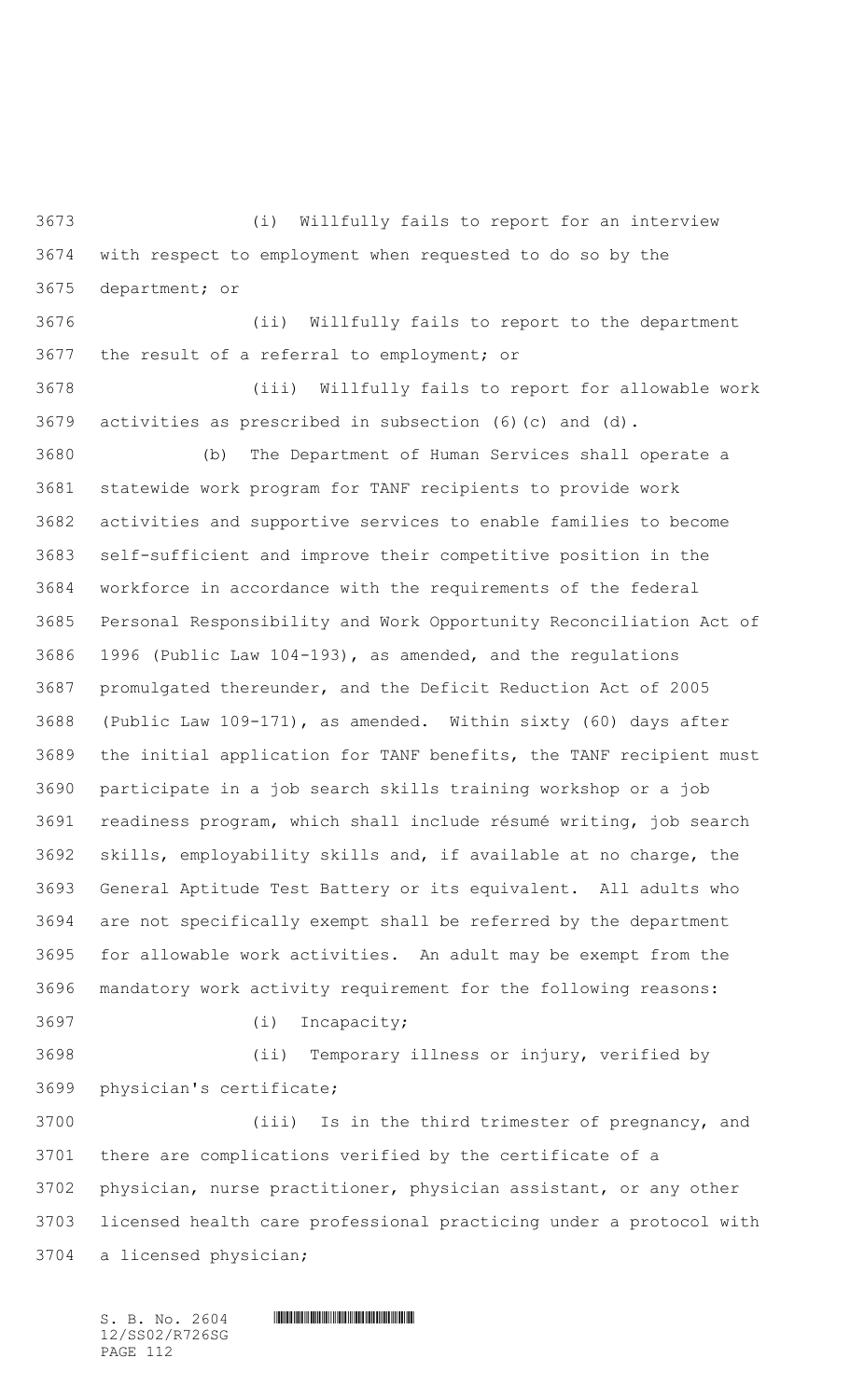$S. B. NO. 2604$  .  $M. 2604$ 12/SS02/R726SG PAGE 113 (iv) Caretaker of a child under twelve (12) months, for not more than twelve (12) months of the sixty-month maximum benefit period; (v) Caretaker of an ill or incapacitated person, as verified by physician's certificate; (vi) Age, if over sixty (60) or under eighteen (18) years of age; (vii) Receiving treatment for substance abuse, if the person is in compliance with the substance abuse treatment plan; (viii) In a two-parent family, the caretaker of a severely disabled child, as verified by a physician's certificate; or (ix) History of having been a victim of domestic violence, which has been reported as required by state law and is substantiated by police reports or court records, and being at risk of further domestic violence, shall be exempt for a period as deemed necessary by the department but not to exceed a total of twelve (12) months, which need not be consecutive, in the sixty-month maximum benefit period. For the purposes of this subparagraph (ix), "domestic violence" means that an individual has been subjected to: 1. Physical acts that resulted in, or threatened to result in, physical injury to the individual; 2. Sexual abuse; 3. Sexual activity involving a dependent child; 4. Being forced as the caretaker relative of a dependent child to engage in nonconsensual sexual acts or activities; 5. Threats of, or attempts at, physical or sexual abuse; 6. Mental abuse; or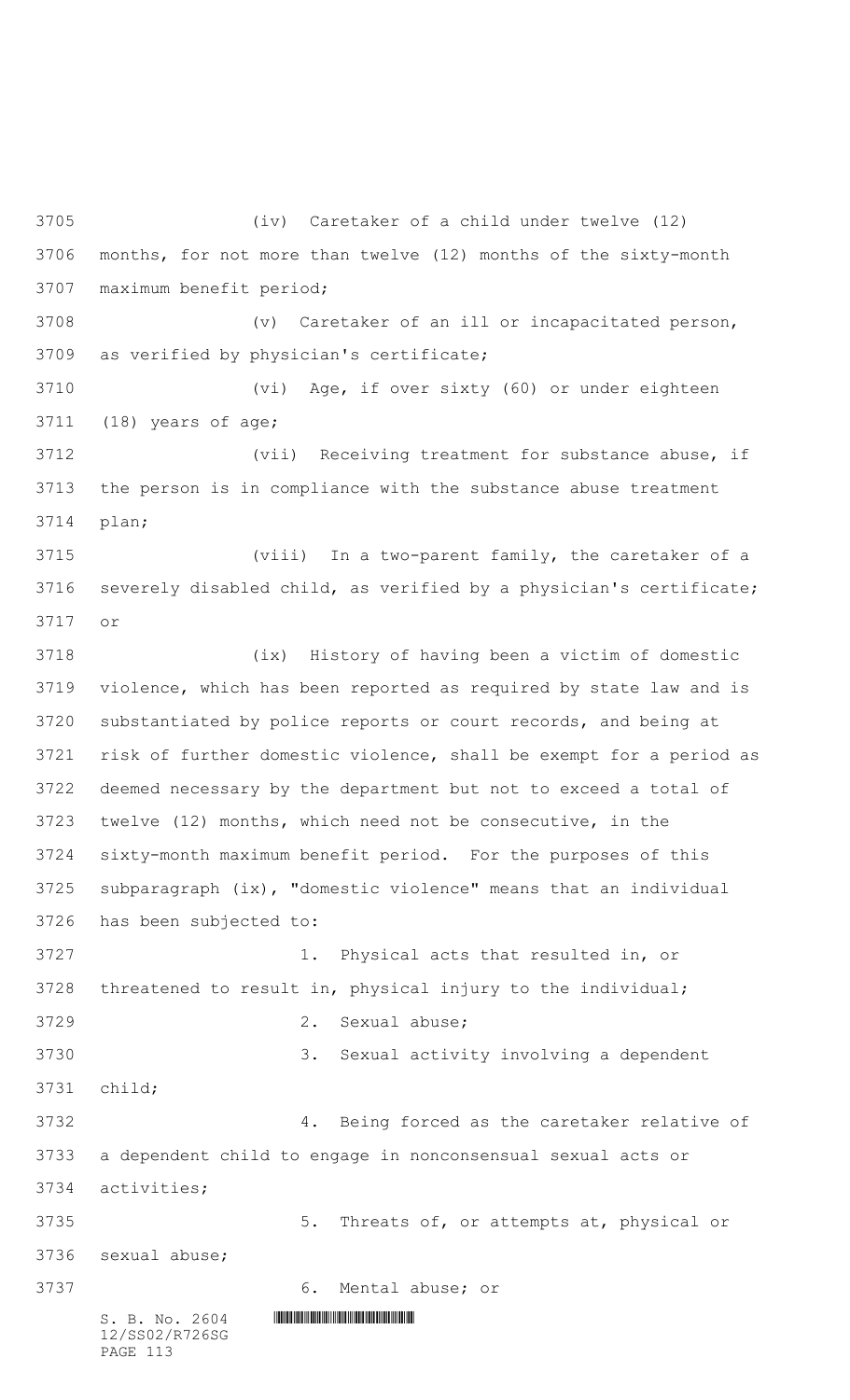7. Neglect or deprivation of medical care. (c) For all families, all adults who are not specifically exempt shall be required to participate in work activities for at least the minimum average number of hours per week specified by federal law or regulation, not fewer than twenty (20) hours per week (thirty-five (35) hours per week for two-parent families) of which are attributable to the following allowable work activities: (i) Unsubsidized employment; (ii) Subsidized private employment; (iii) Subsidized public employment; (iv) Work experience (including work associated with the refurbishing of publicly assisted housing), if sufficient private employment is not available; (v) On-the-job training; (vi) Job search and job readiness assistance consistent with federal TANF regulations; (vii) Community service programs; (viii) Vocational educational training (not to exceed twelve (12) months with respect to any individual); (ix) The provision of child care services to an individual who is participating in a community service program; (x) Satisfactory attendance at high school or in a course of study leading to a high school equivalency certificate, for heads of household under age twenty (20) who have not completed high school or received such certificate; (xi) Education directly related to employment, for heads of household under age twenty (20) who have not completed high school or received such equivalency certificate. (d) The following are allowable work activities which may be attributable to hours in excess of the minimum specified in subsection (6)(c):

 $S. B. No. 2604$  .  $M. 2604$ 12/SS02/R726SG PAGE 114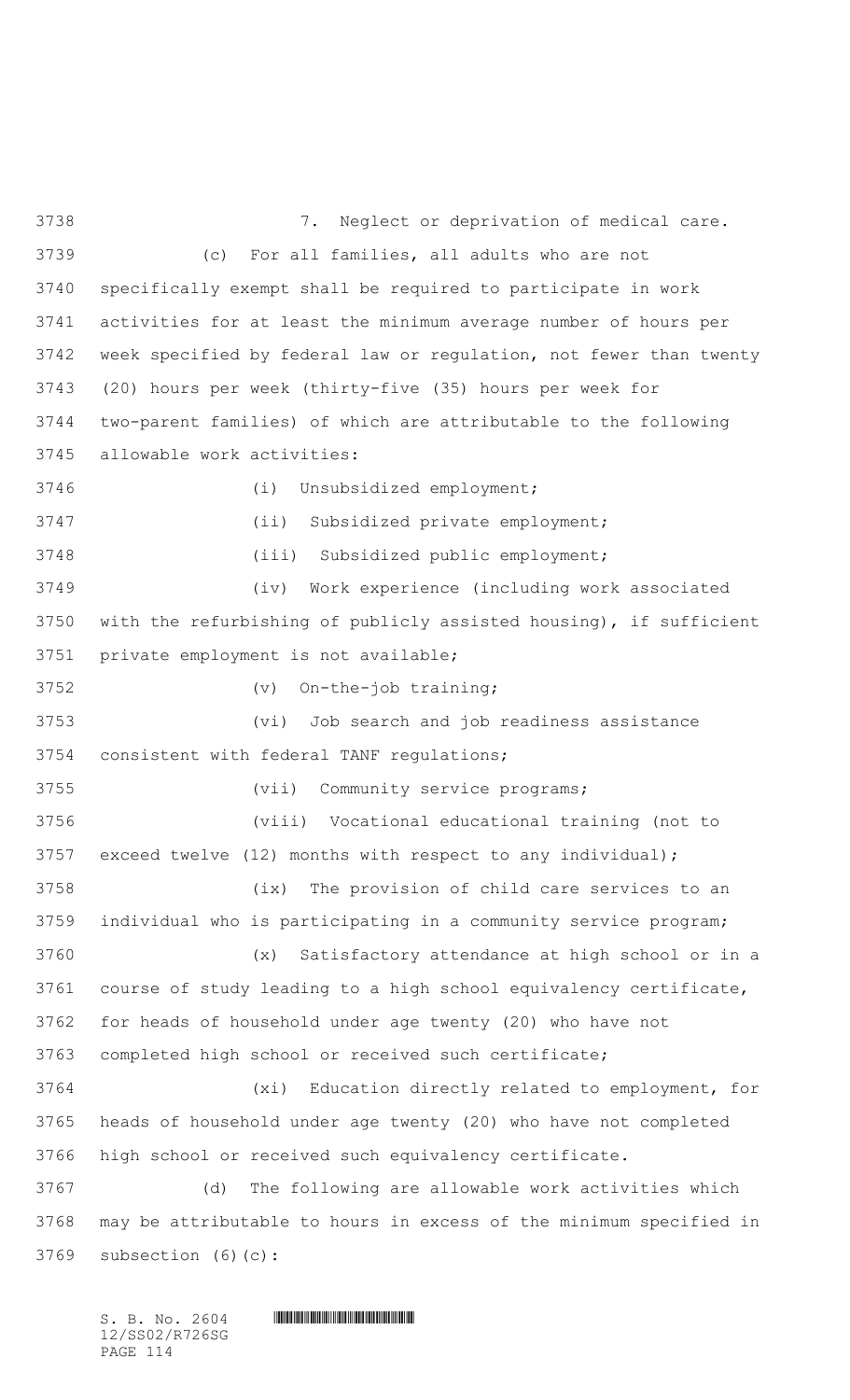(i) Job skills training directly related to

employment;

 (ii) Education directly related to employment for individuals who have not completed high school or received a high school equivalency certificate;

 (iii) Satisfactory attendance at high school or in a course of study leading to a high school equivalency, for individuals who have not completed high school or received such equivalency certificate;

 (iv) Job search and job readiness assistance consistent with federal TANF regulations.

 (e) If any adult or caretaker relative refuses to participate in allowable work activity as required under this subsection (6), the following full family TANF benefit penalty will apply, subject to due process to include notification, conciliation and a hearing if requested by the recipient:

 (i) For the first violation, the department shall terminate the TANF assistance otherwise payable to the family for a two-month period or until the person has complied with the required work activity, whichever is longer;

 (ii) For the second violation, the department shall terminate the TANF assistance otherwise payable to the family for a six-month period or until the person has complied with the required work activity, whichever is longer;

 (iii) For the third violation, the department shall terminate the TANF assistance otherwise payable to the family for a twelve-month period or until the person has complied with the required work activity, whichever is longer;

 (iv) For the fourth violation, the person shall be permanently disqualified.

 For a two-parent family, unless prohibited by state or federal law, Medicaid assistance shall be terminated only for the person whose failure to participate in allowable work activity

 $S. B. No. 2604$  .  $M. 2604$ 12/SS02/R726SG PAGE 115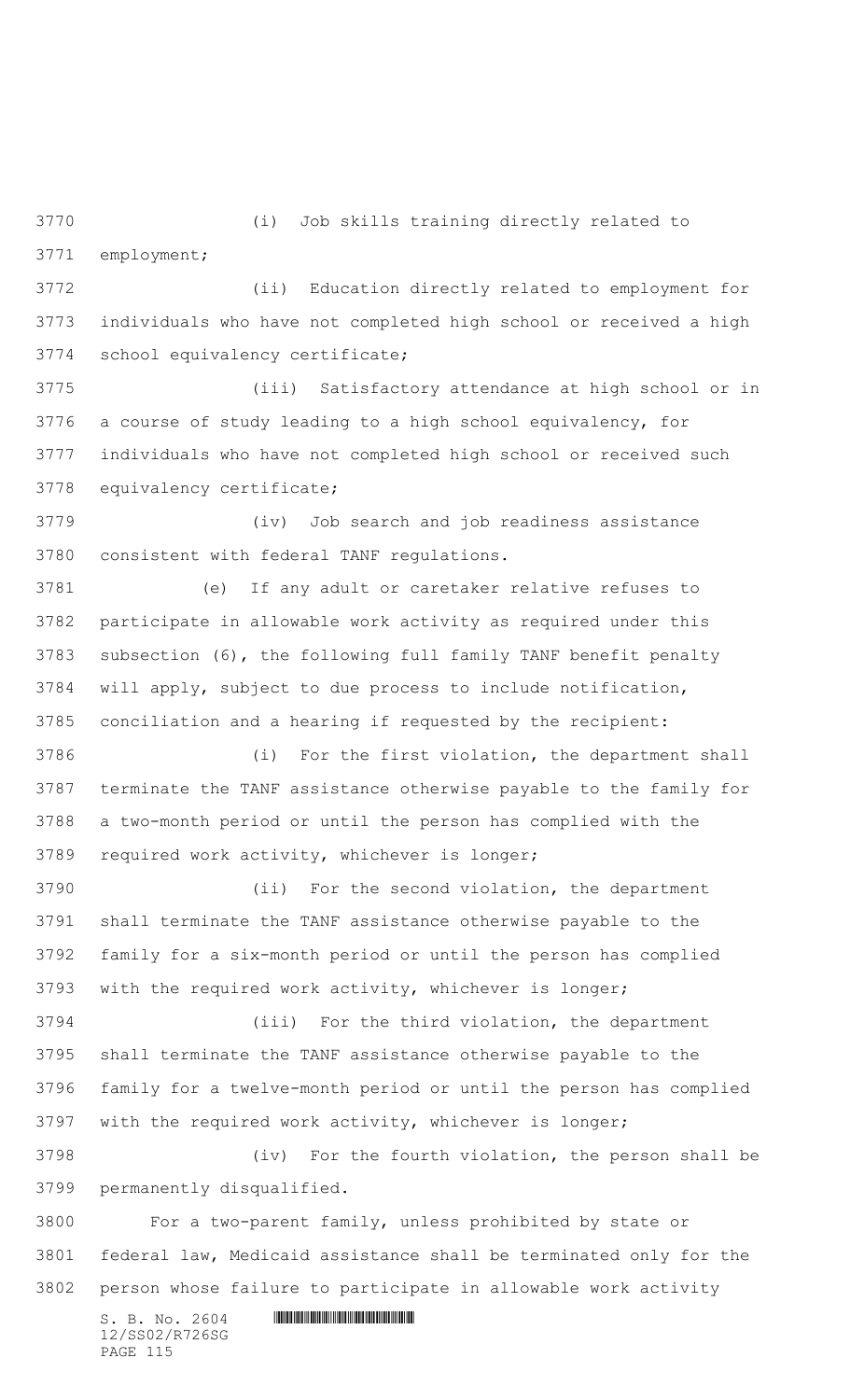caused the family's TANF assistance to be sanctioned under this subsection (6)(e), unless an individual is pregnant, but shall not be terminated for any other person in the family who is meeting that person's applicable work requirement or who is not required to work. Minor children shall continue to be eligible for Medicaid benefits regardless of the disqualification of their parent or caretaker relative for TANF assistance under this subsection (6), unless prohibited by state or federal law.

 (f) Any person enrolled in a two-year or four-year college program who meets the eligibility requirements to receive TANF benefits, and who is meeting the applicable work requirements and all other applicable requirements of the TANF program, shall continue to be eligible for TANF benefits while enrolled in the college program for as long as the person meets the requirements of the TANF program, unless prohibited by federal law.

 (g) No adult in a work activity required under this subsection (6) shall be employed or assigned (i) when any other individual is on layoff from the same or any substantially equivalent job within six (6) months before the date of the TANF recipient's employment or assignment; or (ii) if the employer has terminated the employment of any regular employee or otherwise caused an involuntary reduction of its workforce in order to fill the vacancy so created with an adult receiving TANF assistance. The Mississippi Department of Employment Security, established under Section 71-5-101, shall appoint one or more impartial hearing officers to hear and decide claims by employees of violations of this paragraph (g). The hearing officer shall hear all the evidence with respect to any claim made hereunder and such additional evidence as he may require and shall make a determination and the reason therefor. The claimant shall be promptly notified of the decision of the hearing officer and the reason therefor. Within ten (10) days after the decision of the hearing officer has become final, any party aggrieved thereby may

 $S. B. No. 2604$  . The set of the set of  $S. B. N \circ A$ 12/SS02/R726SG PAGE 116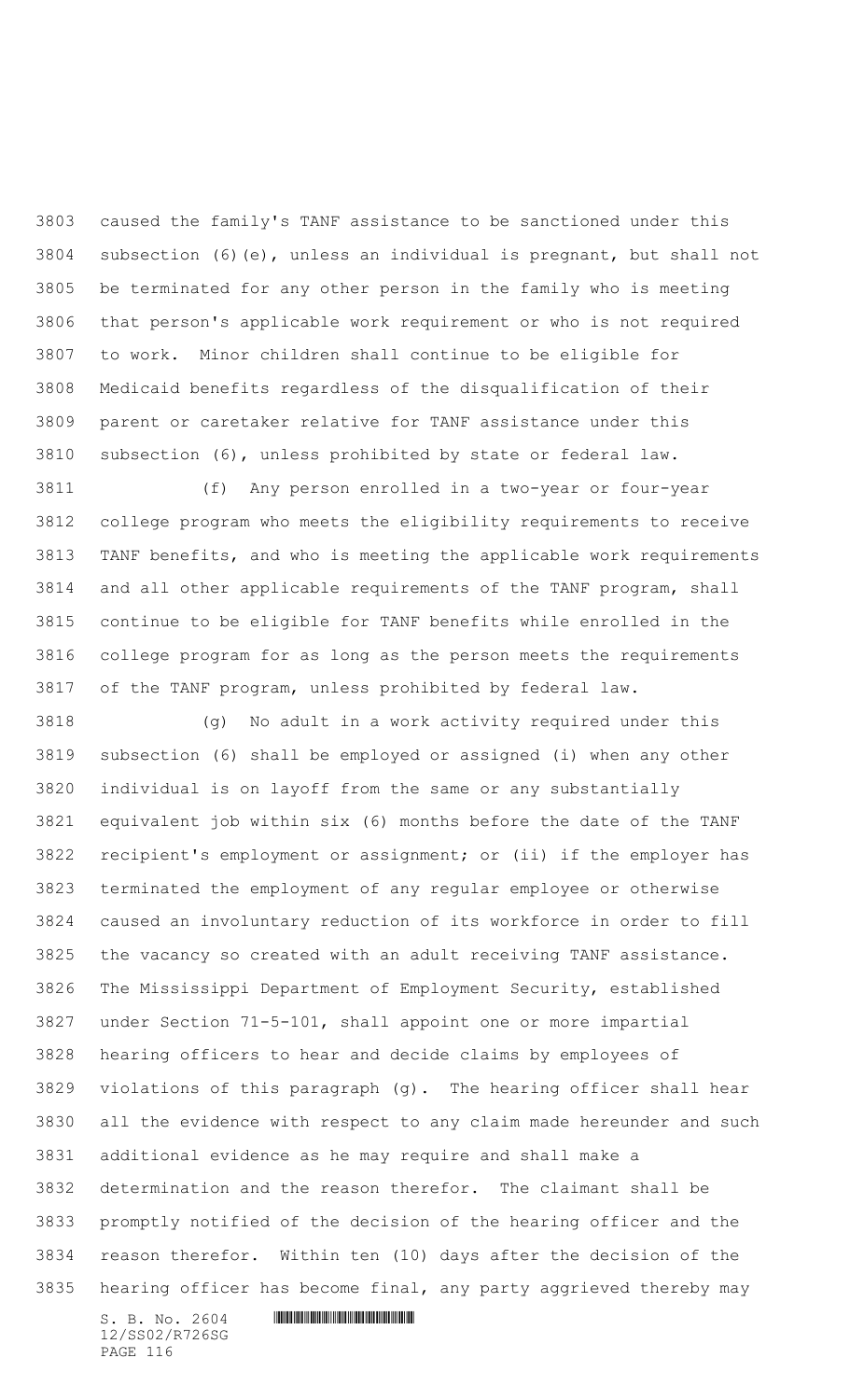secure judicial review thereof by commencing an action, in the circuit court of the county in which the claimant resides, against the department for the review of such decision, in which action any other party to the proceeding before the hearing officer shall be made a defendant. Any such appeal shall be on the record which shall be certified to the court by the department in the manner provided in Section 71-5-531, and the jurisdiction of the court shall be confined to questions of law which shall render its decision as provided in that section.

 (7) The Department of Human Services may provide child care for eligible participants who require such care so that they may accept employment or remain employed. The department may also provide child care for those participating in the TANF program when it is determined that they are satisfactorily involved in education, training or other allowable work activities. The department may contract with Head Start agencies to provide child care services to TANF recipients. The department may also arrange for child care by use of contract or vouchers, provide vouchers in advance to a caretaker relative, reimburse a child care provider, or use any other arrangement deemed appropriate by the department, and may establish different reimbursement rates for child care services depending on the category of the facility or home. Any center-based or group home child care facility under this subsection shall be licensed by the State Department of Health pursuant to law. When child care is being provided in the child's own home, in the home of a relative of the child, or in any other unlicensed setting, the provision of such child care may be monitored on a random basis by the Department of Human Services or the State Department of Health. Transitional child care assistance may be continued if it is necessary for parents to maintain employment once support has ended, unless prohibited under state or federal law. Transitional child care assistance may be provided for up to twenty-four (24) months after the last

12/SS02/R726SG PAGE 117

 $S. B. No. 2604$  .  $M. 2604$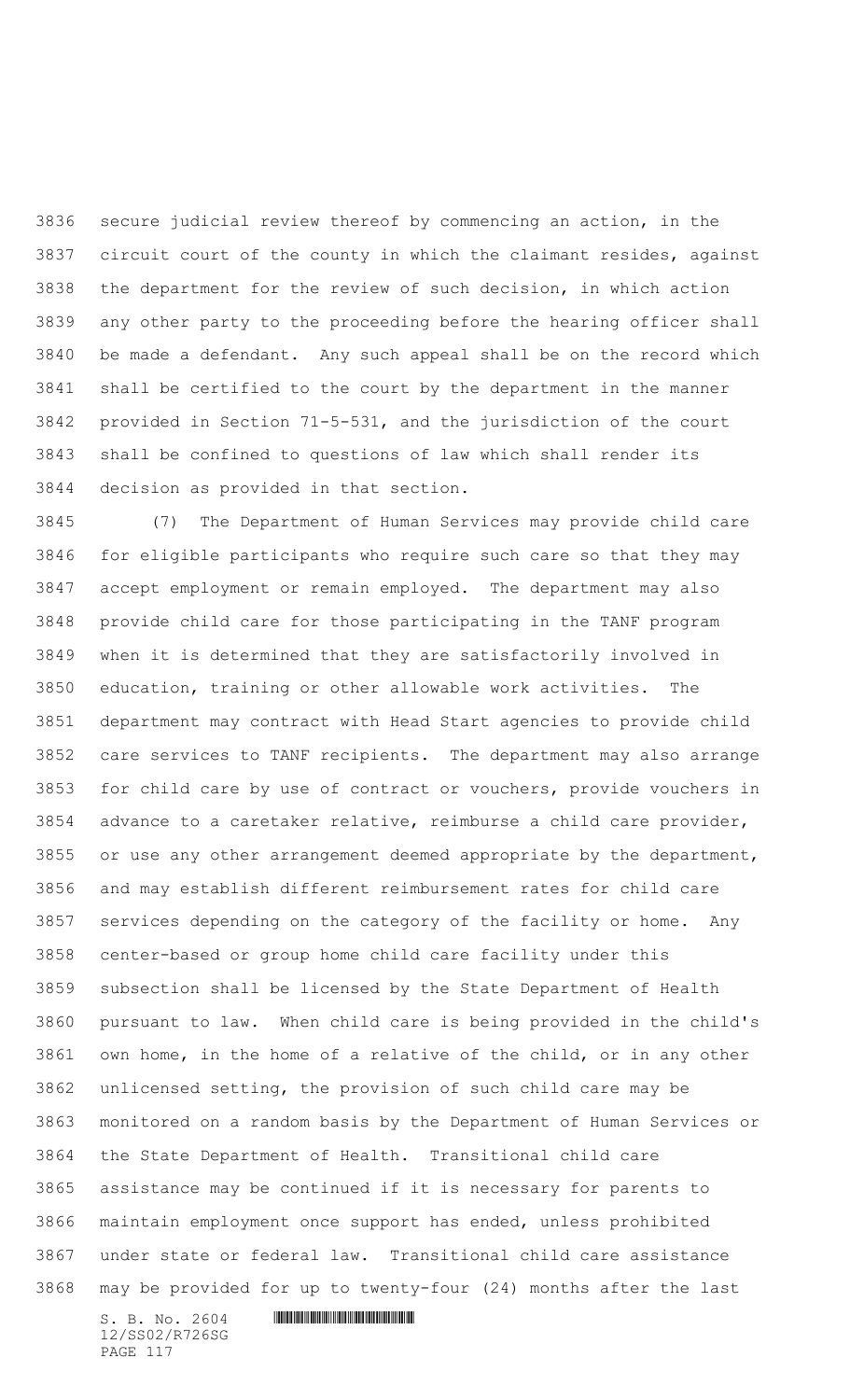month during which the family was eligible for TANF assistance, if federal funds are available for such child care assistance.

 (8) The Department of Human Services may provide transportation or provide reasonable reimbursement for transportation expenses that are necessary for individuals to be able to participate in allowable work activity under the TANF program.

 (9) Medicaid assistance shall be provided to a family of TANF program participants for up to twenty-four (24) consecutive calendar months following the month in which the participating family would be ineligible for TANF benefits because of increased income, expiration of earned income disregards, or increased hours of employment of the caretaker relative; however, Medicaid assistance for more than twelve (12) months may be provided only if a federal waiver is obtained to provide such assistance for more than twelve (12) months and federal and state funds are available to provide such assistance.

 (10) The department shall require applicants for and recipients of public assistance from the department to sign a personal responsibility contract that will require the applicant or recipient to acknowledge his or her responsibilities to the state.

 (11) The department shall enter into an agreement with the State Personnel Board and other state agencies that will allow those TANF participants who qualify for vacant jobs within state agencies to be placed in state jobs. State agencies participating in the TANF work program shall receive any and all benefits received by employers in the private sector for hiring TANF recipients. This subsection (11) shall be effective only if the state obtains any necessary federal waiver or approval and if federal funds are available therefor.

 (12) Any unspent TANF funds remaining from the prior fiscal year may be expended for any TANF allowable activities.

 $S. B. No. 2604$  . The set of the set of  $S. B. N_{O.} 2604$ 12/SS02/R726SG PAGE 118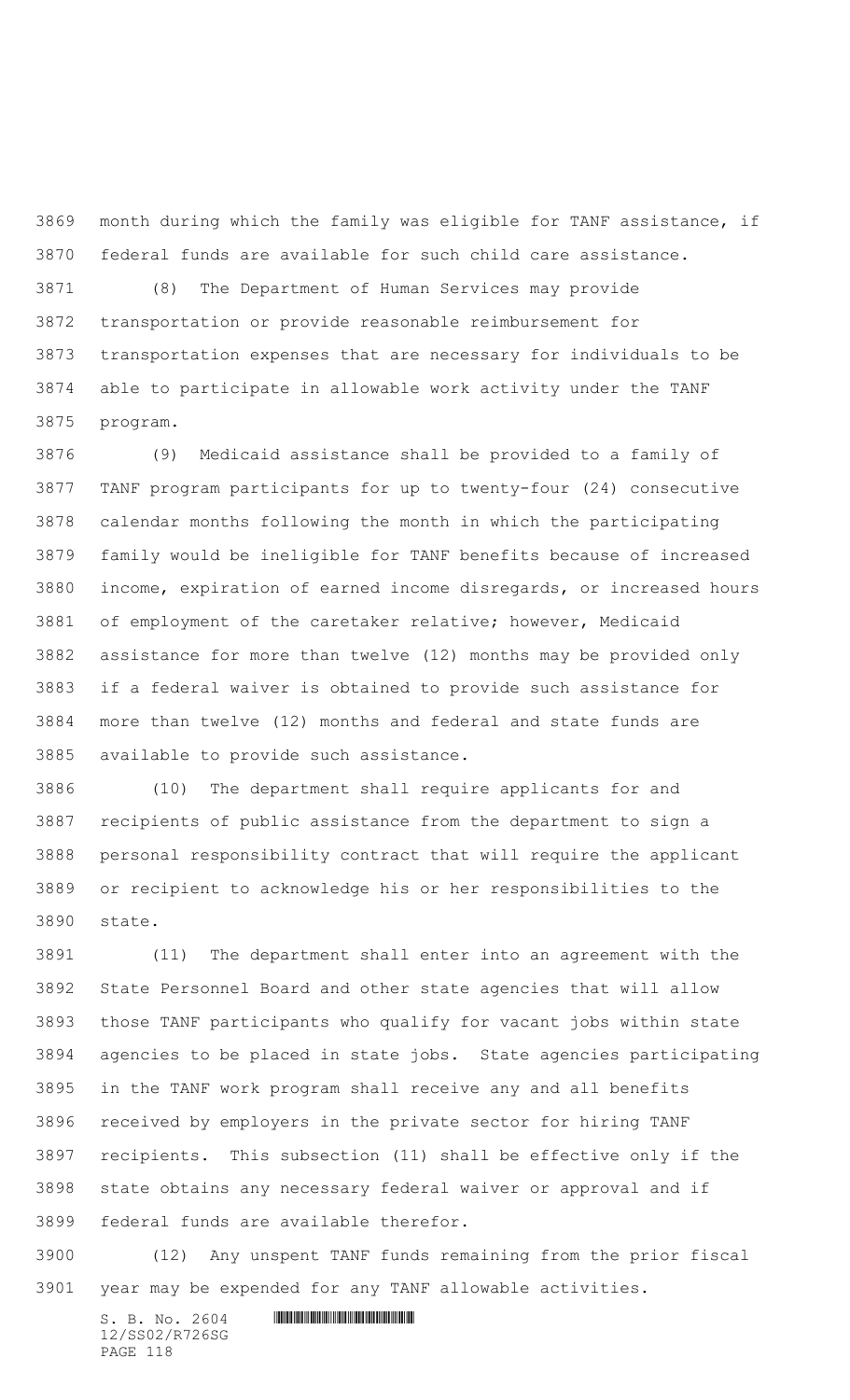(13) The Mississippi Department of Human Services shall provide TANF applicants information and referral to programs that provide information about birth control, prenatal health care, abstinence education, marriage education, family preservation and fatherhood.

 (14) No new TANF program requirement or restriction affecting a person's eligibility for TANF assistance, or allowable work activity, which is not mandated by federal law or regulation may be implemented by the Department of Human Services after July 1, 2004, unless such is specifically authorized by an amendment to this section by the Legislature.

**\* \* \***

 **SECTION 51.** Section 43-19-45, Mississippi Code of 1972, is reenacted and amended as follows:

 43-19-45. (1) The Child Support Unit shall establish a state parent locator service for the purpose of locating absent and nonsupporting parents and alleged parents, which will utilize all appropriate public and private locator sources. In order to carry out the responsibilities imposed under Sections 43-19-31 through 43-19-53, the Child Support Unit may secure, by administrative subpoena from the customer records of public utilities and cable television companies, the names and addresses of individuals and the names and addresses of employers of such individuals that would enable the location of parents or alleged parents who have a duty to provide support and maintenance for their children. The Child Support Unit may also administratively subpoena any and all financial information, including account numbers, names and social security numbers of record for assets, accounts, and account balances from any individual, financial institution, business or other entity, public or private, needed to establish, modify or enforce a support order. No entity complying with an administrative subpoena to supply the requested information of whatever nature shall be liable in any civil action

12/SS02/R726SG PAGE 119

 $S. B. No. 2604$  . The set of the set of  $S. B. N \circ A$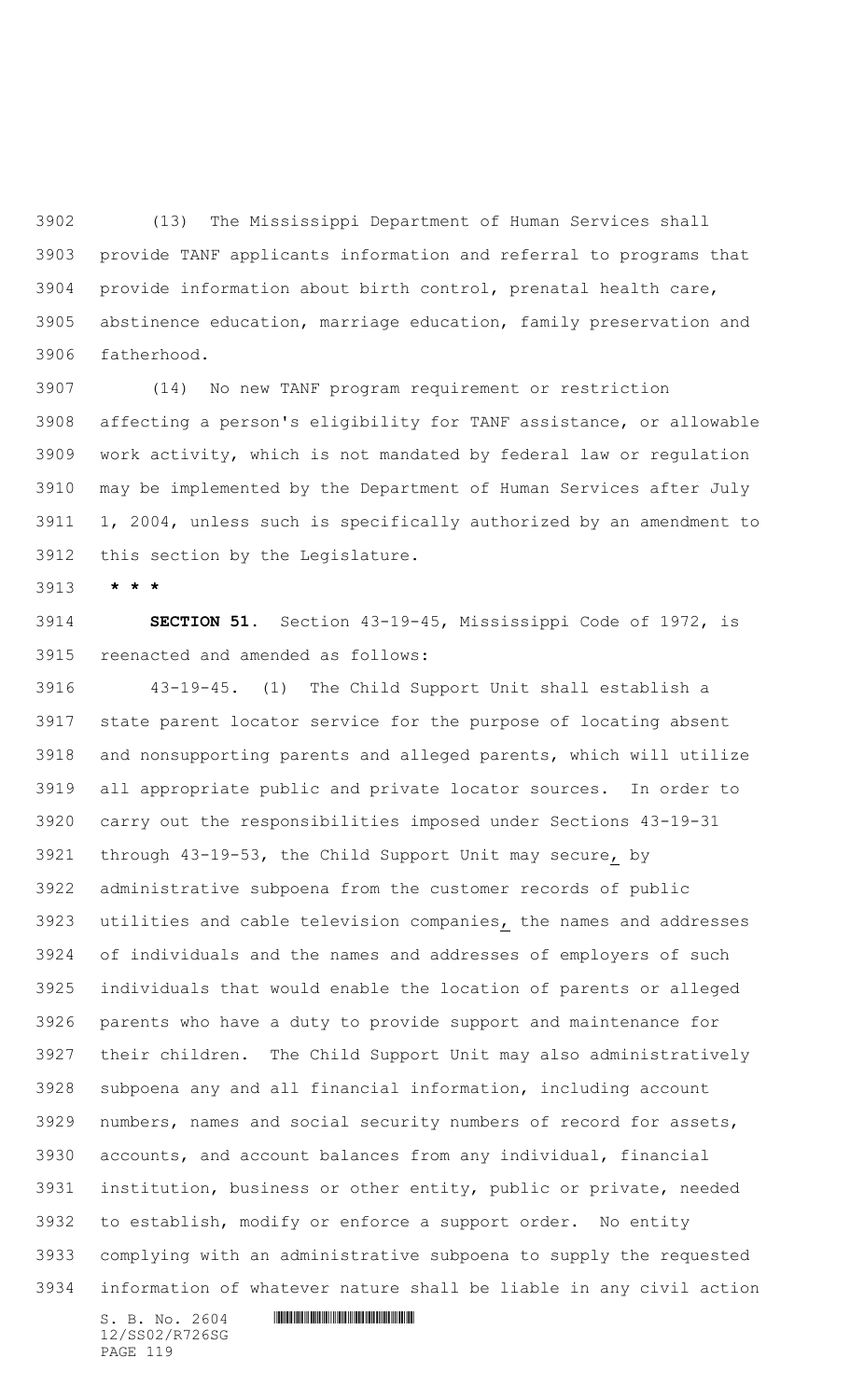or proceeding on account of such compliance. Full faith and credit shall be given to all uniform administrative subpoenas issued by other state child support units. The recipient of an administrative subpoena shall supply the Child Support Unit, other state and federal IV-D agencies, its attorneys, investigators, probation officers, county or district attorneys in this state, all information relative to the location, employment, employment-related benefits including, but not limited to, availability of medical insurance, income and property of such parents and alleged parents and with all information on hand relative to the location and prosecution of any person who has, by means of a false statement or misrepresentation or by impersonation or other fraudulent device, obtained Temporary Assistance for Needy Families (TANF) to which he or she was not entitled, notwithstanding any provision of law making such information confidential. The Mississippi Department of Information Technology Services and any other agency in this state using the facilities of the Mississippi Department of Information Technology Services are directed to permit the Child Support Unit access to their files, inclusive of those maintained for other state agencies, for the purpose of locating absent and nonsupporting parents and alleged parents, except to the extent that any such access would violate any valid federal statute or regulation issued pursuant thereto. The Child Support Unit, other state and federal IV-D agencies, its attorneys, investigators, probation officers, or county or district attorneys, shall use such information only for the purpose of investigating or enforcing the support liability of such absent parents or alleged parents or for the prosecution of other persons mentioned herein. Neither the Child Support Unit nor those authorities shall use the information, or disclose it, for any other purpose. All records maintained pursuant to the provisions of Sections 43-19-31 through 43-19-53 shall be confidential and shall be available only to the

 $S. B. NO. 2604$  .  $M. 2604$ 12/SS02/R726SG PAGE 120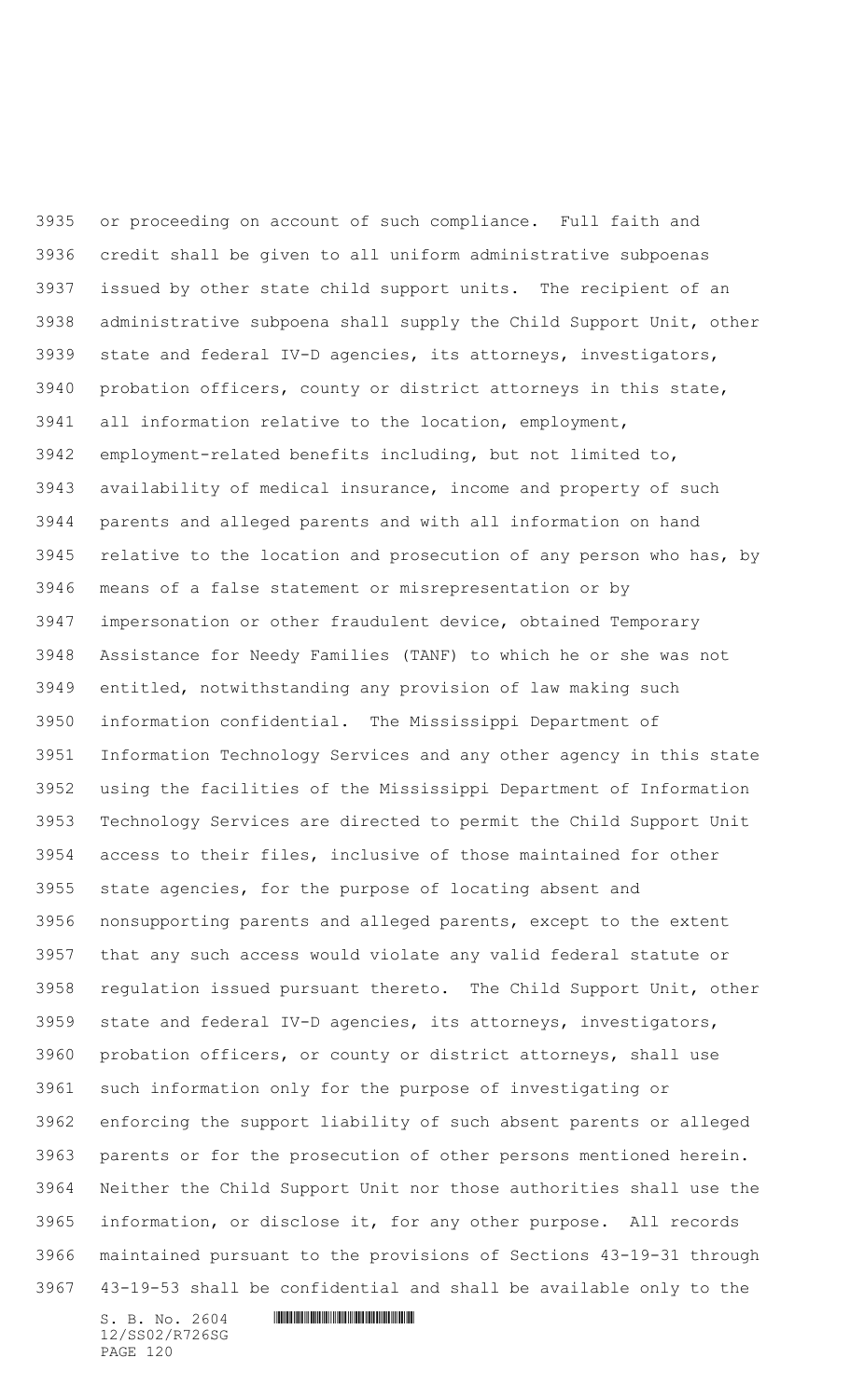Child Support Unit, other state and federal IV-D agencies, the attorneys, investigators and other staff employed or under contract under Sections 43-19-31 through 43-19-53, district or county attorneys, probation departments, child support units in other states, and courts having jurisdiction in paternity, support or abandonment proceedings. The Child Support Unit may release to the public the name, photo, last-known address, arrearage amount and other necessary information of a parent who has a judgment against him for child support and is currently in arrears in the payment of this support. Such release may be included in a "Most Wanted List" or other media in order to solicit assistance.

 (2) The Child Support Unit shall have the authority to secure information from the records of the Mississippi Department of Employment Security that may be necessary to locate absent and nonsupporting parents and alleged parents under the provisions of Sections 43-19-31 through 43-19-53. Upon request of the Child Support Unit, all departments, boards, bureaus and agencies of the state shall provide to the Child Support Unit verification of employment or payment and the address and social security number of any person designated as an absent or nonsupporting parent or alleged parent. In addition, upon request of the Child Support Unit, the Mississippi Department of Employment Security, or any private employer or payor of any income to a person designated as an absent or nonsupporting parent or alleged parent, shall provide to the Child Support Unit verification of employment or payment and the address and social security number of the person so designated. Full faith and credit shall be given to such notices issued by child support units in other states. All such records and information shall be confidential and shall not be used for any purposes other than those specified by Sections 43-19-31 through 43-19-53. The violation of the provisions of this subsection shall be unlawful and any person convicted of violating the provisions of this subsection shall be guilty of a misdemeanor

12/SS02/R726SG PAGE 121

```
S. B. NO. 2604 . M. 2604
```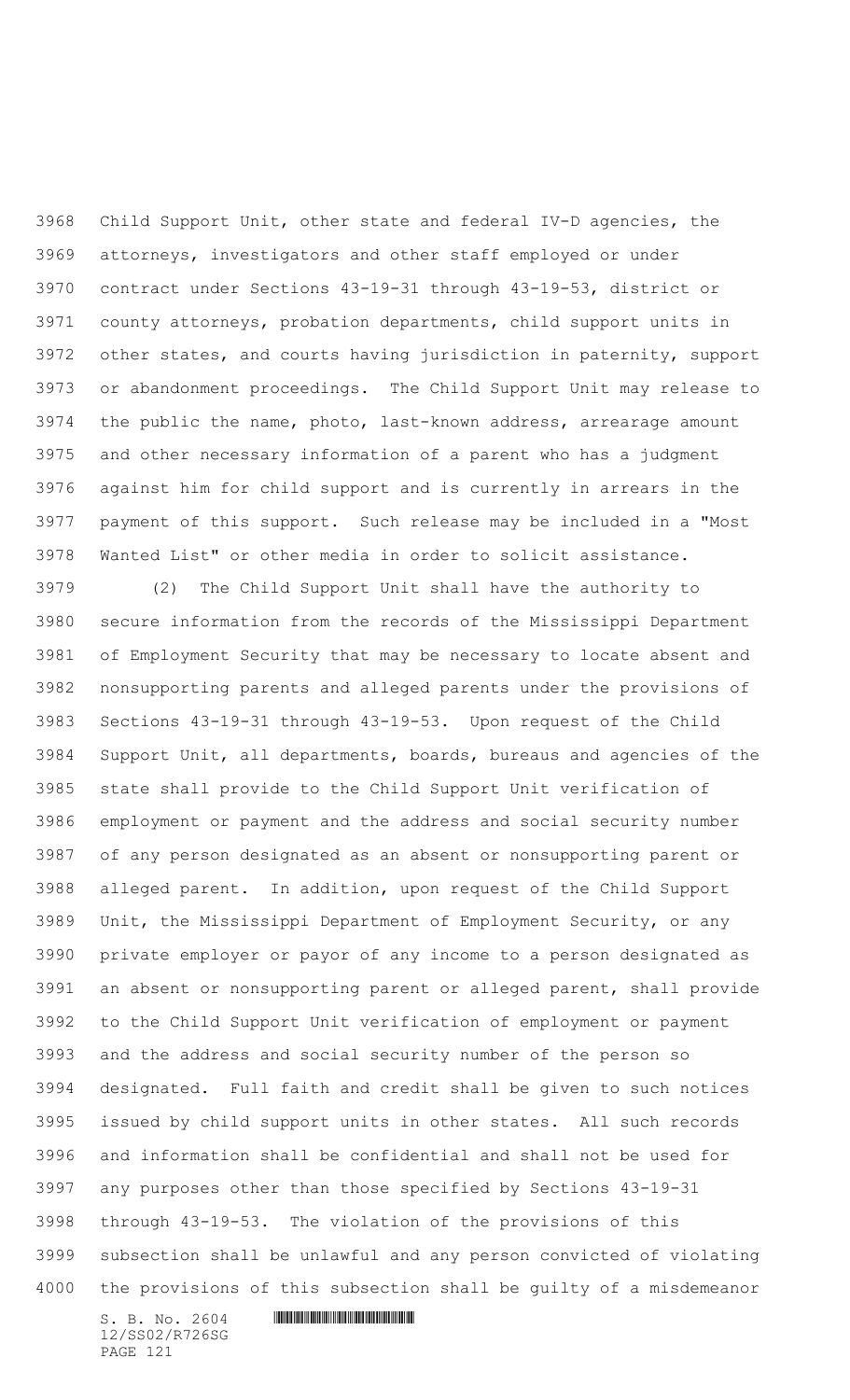and shall pay a fine of not more than Two Hundred Dollars (\$200.00).

 (3) Federal and state IV-D agencies shall have access to the state parent locator service and any system used by the Child Support Unit to locate an individual for purposes relating to motor vehicles or law enforcement. No employer or other source of income who complies with this section shall be liable in any civil action or proceeding brought by the obligor or obligee on account of such compliance.

 **SECTION 52.** Section 57-62-5, Mississippi Code of 1972, is reenacted as follows:

 **[For businesses or industries that received or applied for incentive payments prior to July 1, 2005, this section shall read as follows:]**

 57-62-5. As used in this chapter, the following words and phrases shall have the meanings ascribed in this section unless the context clearly indicates otherwise:

 (a) "Qualified business or industry" means any corporation, limited liability company, partnership, sole proprietorship, business trust or other legal entity and subunits or affiliates thereof, pursuant to rules and regulations of the MDA, which provides an average annual salary, excluding benefits which are not subject to Mississippi income taxes, of at least one hundred twenty-five percent (125%) of the most recently published state average annual wage or the most recently published average annual wage of the county in which the qualified business or industry is located as determined by the Mississippi Department of Employment Security, whichever is the lesser. An establishment shall not be considered to be a qualified business or industry unless it offers, or will offer within one hundred eighty (180) days of the date it receives the first incentive payment pursuant to the provisions of this chapter, a basic health benefits plan to the individuals it employs in new direct jobs in this state which

12/SS02/R726SG PAGE 122

```
S. B. NO. 2604 . M. 2604
```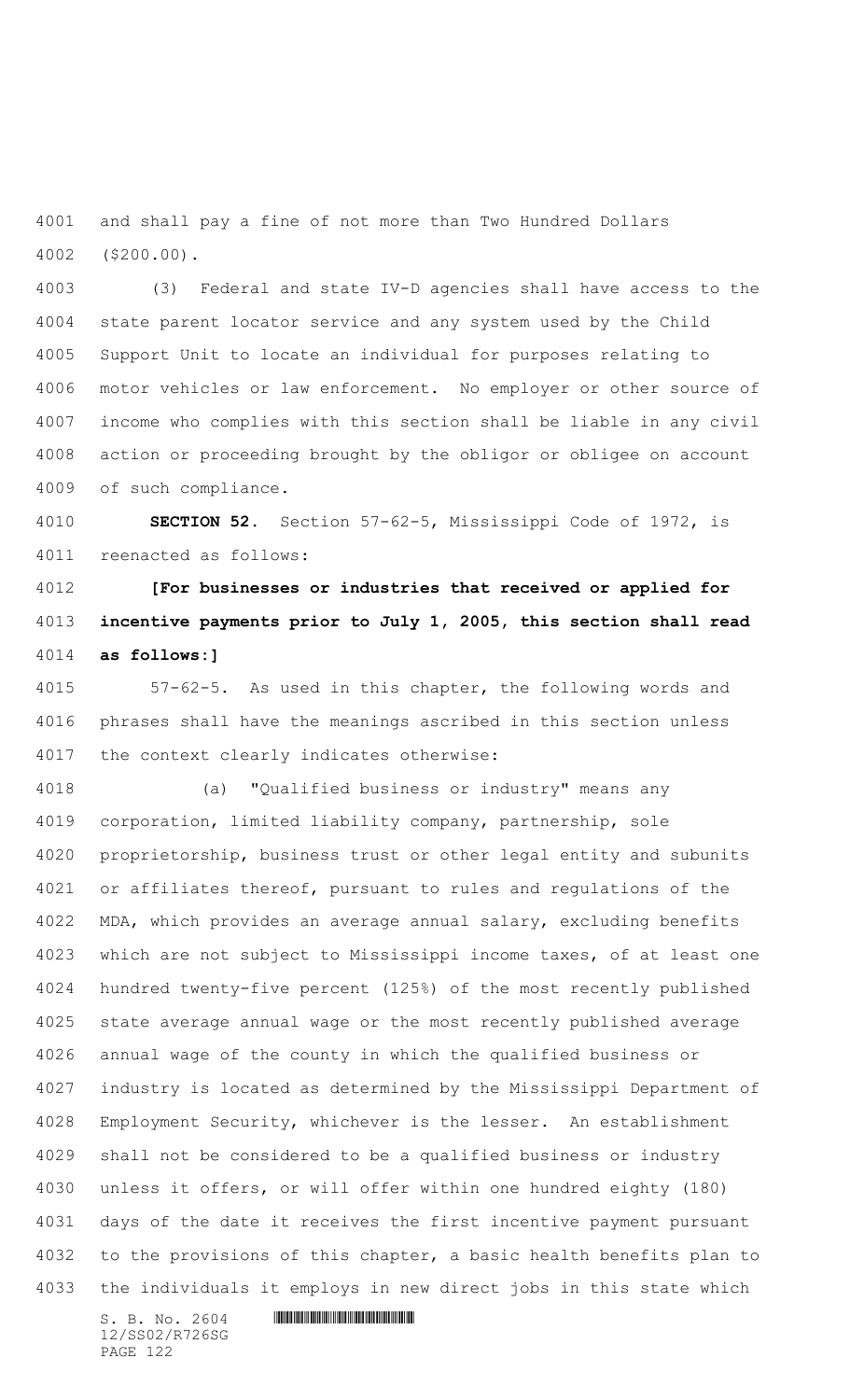is approved by the MDA. Qualified business or industry does not include retail business or gaming business;

 (b) "New direct job" means full-time employment in this state in a qualified business or industry that has qualified to receive an incentive payment pursuant to this chapter, which employment did not exist in this state before the date of approval by the MDA of the application of the qualified business or industry pursuant to the provisions of this chapter. "New direct job" shall include full-time employment in this state of employees who are employed by an entity other than the establishment that has qualified to receive an incentive payment and who are leased to the qualified business or industry, if such employment did not exist in this state before the date of approval by the MDA of the application of the establishment;

 (c) "Full-time job" means a job of at least thirty-five (35) hours per week;

 (d) "Estimated direct state benefits" means the tax revenues projected by the MDA to accrue to the state as a result of the qualified business or industry;

 (e) "Estimated direct state costs" means the costs projected by the MDA to accrue to the state as a result of the qualified business or industry;

 (f) "Estimated net direct state benefits" means the estimated direct state benefits less the estimated direct state costs;

 (g) "Net benefit rate" means the estimated net direct state benefits computed as a percentage of gross payroll, provided that:

 (i) Except as otherwise provided in this paragraph (g), the net benefit rate may be variable and shall not exceed four percent (4%) of the gross payroll; and shall be set in the sole discretion of the MDA;

 $S. B. NO. 2604$  .  $M. 2604$ 12/SS02/R726SG PAGE 123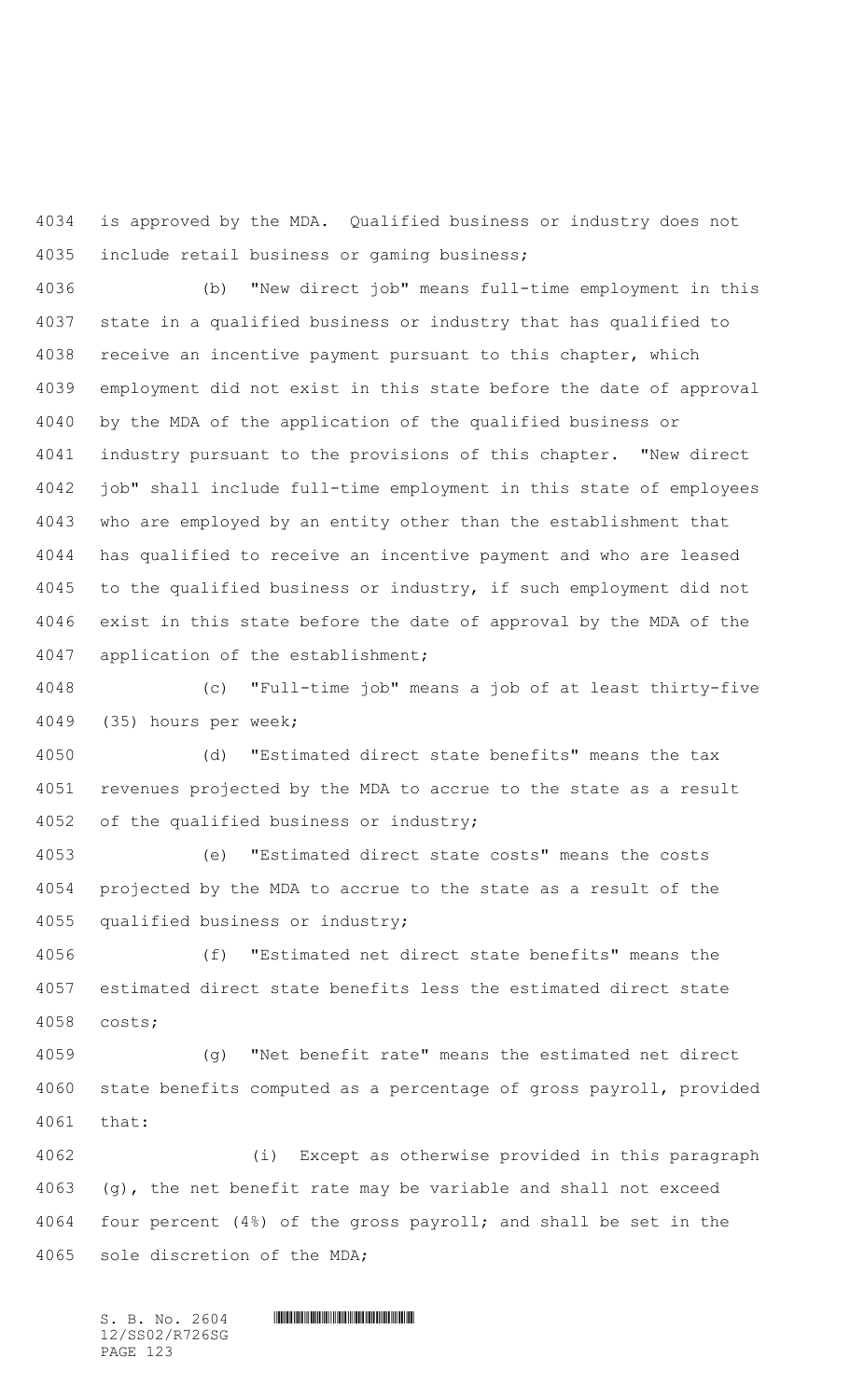(ii) In no event shall incentive payments, cumulatively, exceed the estimated net direct state benefits; (h) "Gross payroll" means wages for new direct jobs of the qualified business or industry; and

 (i) "MDA" means the Mississippi Development Authority. **[For businesses or industries that received or applied for incentive payments from and after July 1, 2005, but prior to July 1, 2010, this section shall read as follows:]**

 57-62-5. As used in this chapter, the following words and phrases shall have the meanings ascribed in this section unless the context clearly indicates otherwise:

 (a) "Qualified business or industry" means any corporation, limited liability company, partnership, sole proprietorship, business trust or other legal entity and subunits or affiliates thereof, pursuant to rules and regulations of the MDA, which:

 (i) Is a data/information processing enterprise meeting minimum criteria established by the MDA that provides an average annual salary, excluding benefits which are not subject to Mississippi income taxes, of at least one hundred percent (100%) of the most recently published state average annual wage or the most recently published average annual wage of the county in which the qualified business or industry is located as determined by the Mississippi Department of Employment Security, whichever is the lesser, and creates not less than two hundred (200) new direct jobs if the enterprise is located in a Tier One or Tier Two area (as such areas are designated in accordance with Section 57-73-21), or which creates not less than one hundred (100) new jobs if the enterprise is located in a Tier Three area (as such areas are designated in accordance with Section 57-73-21); (ii) Is a manufacturing or distribution enterprise

 meeting minimum criteria established by the MDA that provides an average annual salary, excluding benefits which are not subject to

 $S. B. NO. 2604$  .  $M. 2604$ 12/SS02/R726SG PAGE 124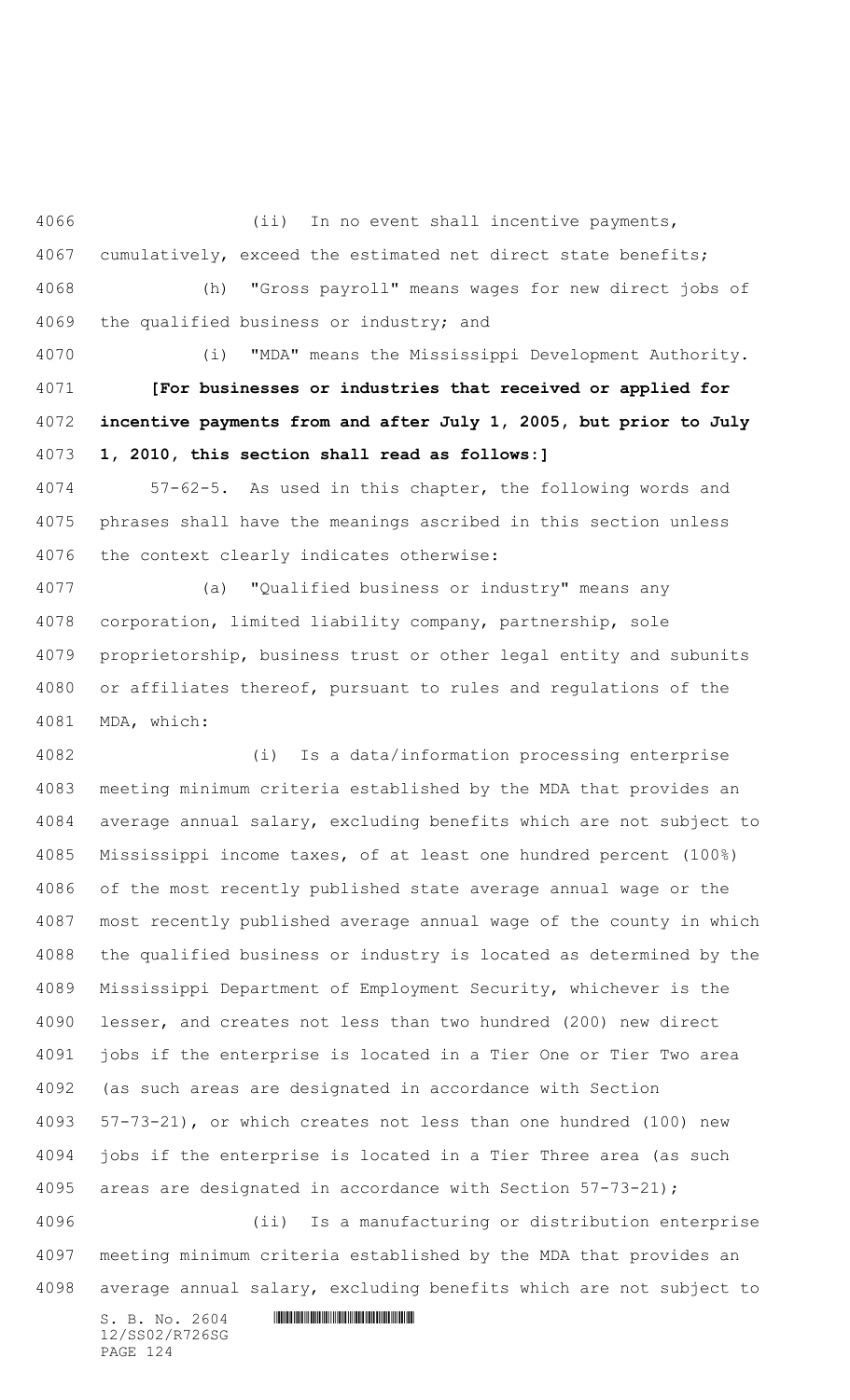Mississippi income taxes, of at least one hundred ten percent (110%) of the most recently published state average annual wage or the most recently published average annual wage of the county in which the qualified business or industry is located as determined by the Mississippi Department of Employment Security, whichever is the lesser, invests not less than Twenty Million Dollars (\$20,000,000.00) in land, buildings and equipment, and creates not less than fifty (50) new direct jobs if the enterprise is located in a Tier One or Tier Two area (as such areas are designated in accordance with Section 57-73-21), or which creates not less than twenty (20) new jobs if the enterprise is located in a Tier Three area (as such areas are designated in accordance with Section 57-73-21);

 (iii) Is a corporation, limited liability company, partnership, sole proprietorship, business trust or other legal entity and subunits or affiliates thereof, pursuant to rules and 4115 regulations of the MDA, which provides an average annual salary, excluding benefits which are not subject to Mississippi income taxes, of at least one hundred twenty-five percent (125%) of the most recently published state average annual wage or the most recently published average annual wage of the county in which the qualified business or industry is located as determined by the Mississippi Department of Employment Security, whichever is the lesser, and creates not less than twenty-five (25) new direct jobs if the enterprise is located in a Tier One or Tier Two area (as such areas are designated in accordance with Section 57-73-21), or which creates not less than ten (10) new jobs if the enterprise is located in a Tier Three area (as such areas are designated in accordance with Section 57-73-21). An establishment shall not be considered to be a qualified business or industry unless it offers, or will offer within one hundred eighty (180) days of the date it receives the first incentive payment pursuant to the provisions of this chapter, a basic health benefits plan to the

12/SS02/R726SG PAGE 125

 $S. B. NO. 2604$  .  $M. 2604$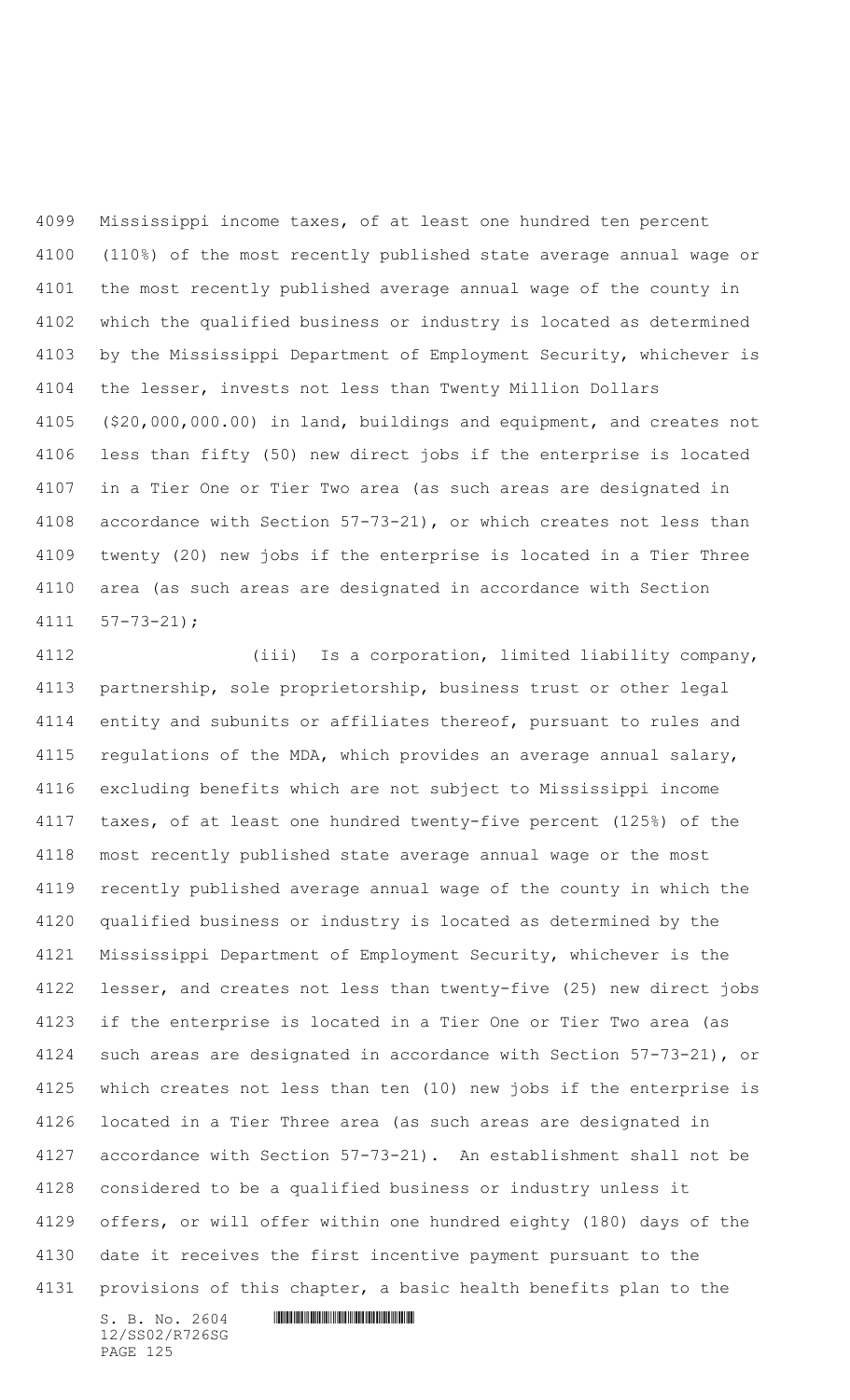individuals it employs in new direct jobs in this state which is approved by the MDA. Qualified business or industry does not include retail business or gaming business; or

 (iv) Is a research and development or a technology intensive enterprise meeting minimum criteria established by the MDA that provides an average annual salary, excluding benefits which are not subject to Mississippi income taxes, of at least one hundred fifty percent (150%) of the most recently published state average annual wage or the most recently published average annual wage of the county in which the qualified business or industry is located as determined by the Mississippi Department of Employment Security, whichever is the lesser, and creates not less than ten (10) new direct jobs.

 An establishment shall not be considered to be a qualified business or industry unless it offers, or will offer within one hundred eighty (180) days of the date it receives the first incentive payment pursuant to the provisions of this chapter, a basic health benefits plan to the individuals it employs in new direct jobs in this state which is approved by the MDA. Qualified business or industry does not include retail business or gaming business.

 (b) "New direct job" means full-time employment in this state in a qualified business or industry that has qualified to receive an incentive payment pursuant to this chapter, which employment did not exist in this state before the date of approval by the MDA of the application of the qualified business or industry pursuant to the provisions of this chapter. "New direct job" shall include full-time employment in this state of employees who are employed by an entity other than the establishment that has qualified to receive an incentive payment and who are leased to the qualified business or industry, if such employment did not exist in this state before the date of approval by the MDA of the application of the establishment.

 $S. B. No. 2604$  . The set of the set of  $S. B. N \circ A$ 12/SS02/R726SG PAGE 126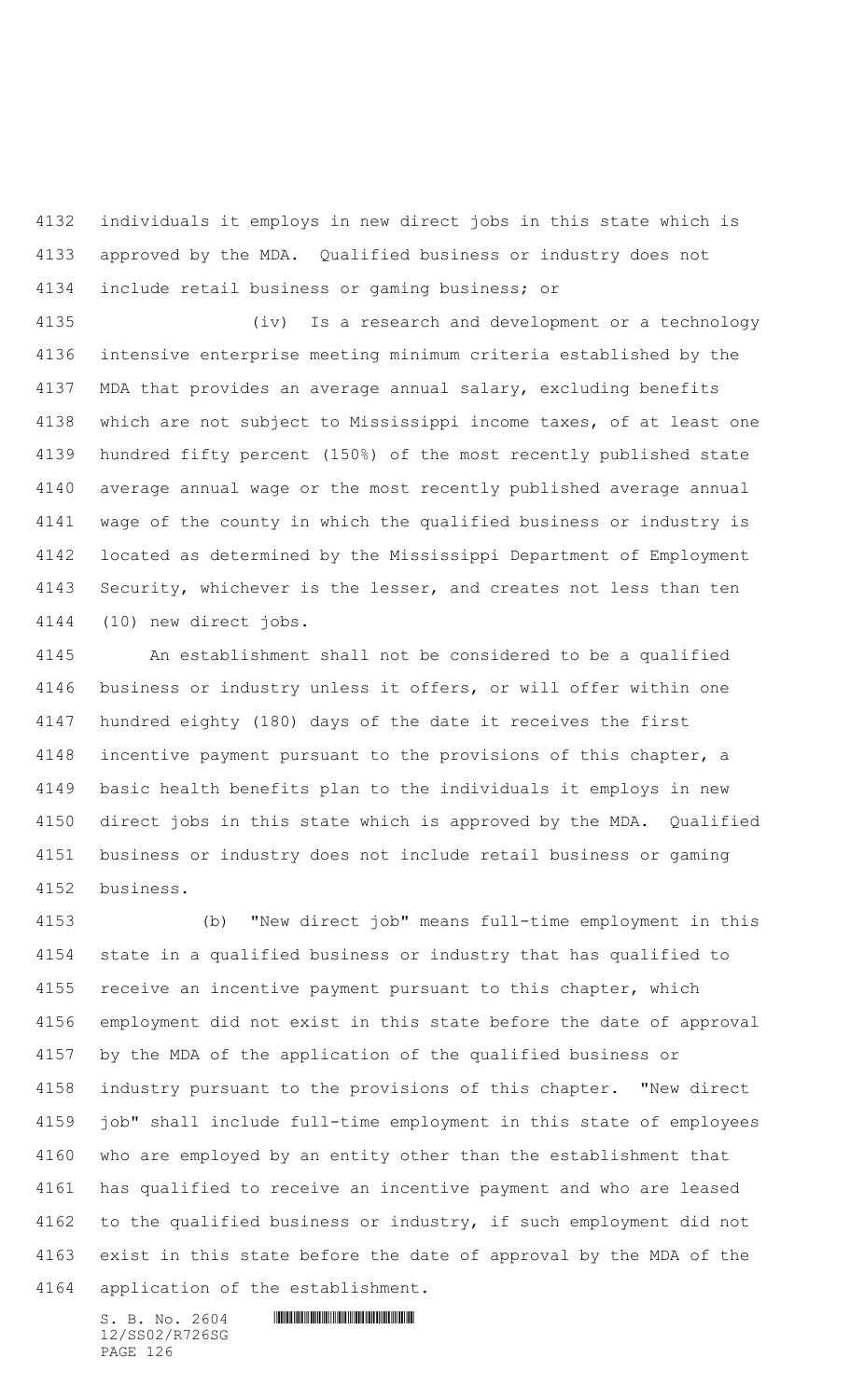(c) "Full-time job" or "full-time employment" means a job of at least thirty-five (35) hours per week.

 (d) "Estimated direct state benefits" means the tax revenues projected by the MDA to accrue to the state as a result of the qualified business or industry.

 (e) "Estimated direct state costs" means the costs projected by the MDA to accrue to the state as a result of the qualified business or industry.

 (f) "Estimated net direct state benefits" means the estimated direct state benefits less the estimated direct state costs.

 (g) "Net benefit rate" means the estimated net direct state benefits computed as a percentage of gross payroll, provided that:

 (i) Except as otherwise provided in this paragraph (g), the net benefit rate may be variable and shall not exceed four percent (4%) of the gross payroll; and shall be set in the sole discretion of the MDA;

 (ii) In no event shall incentive payments, cumulatively, exceed the estimated net direct state benefits.

 (h) "Gross payroll" means wages for new direct jobs of the qualified business or industry.

 (i) "MDA" means the Mississippi Development Authority. **[For businesses or industries that apply for incentive payments from and after July 1, 2010, this section shall read as follows:]**

 57-62-5. As used in this chapter, the following words and phrases shall have the meanings ascribed in this section unless the context clearly indicates otherwise:

 (a) "Qualified business or industry" means any corporation, limited liability company, partnership, sole proprietorship, business trust or other legal entity and subunits

 $S. B. No. 2604$  .  $M. 2604$ 12/SS02/R726SG PAGE 127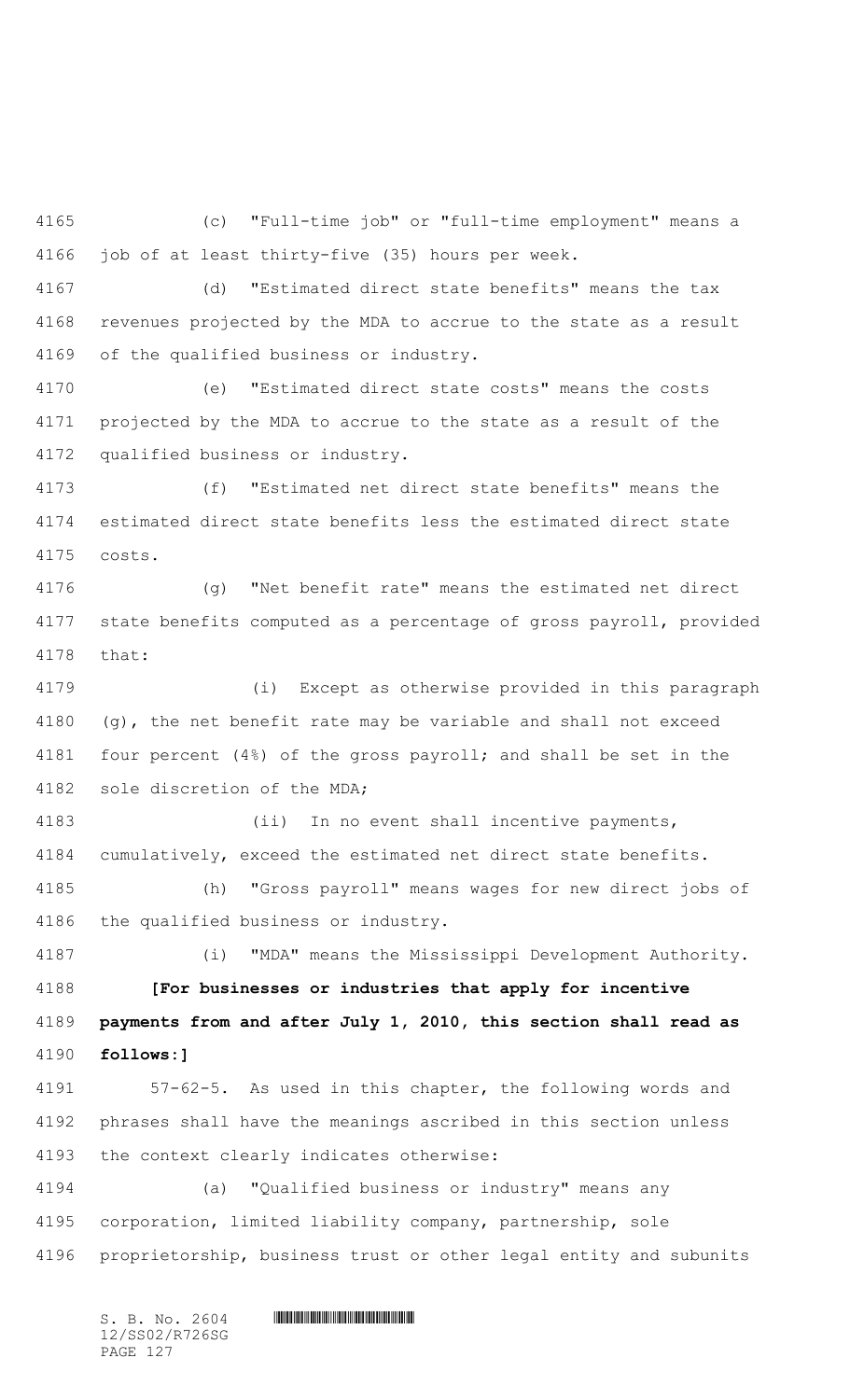or affiliates thereof, pursuant to rules and regulations of the MDA, which:

 (i) Is a data/information processing enterprise meeting minimum criteria established by the MDA that provides an average annual salary, excluding benefits which are not subject to Mississippi income taxes, of at least one hundred percent (100%) of the most recently published state average annual wage or the most recently published average annual wage of the county in which the qualified business or industry is located as determined by the Mississippi Department of Employment Security, whichever is the lesser, and creates not less than two hundred (200) new direct jobs;

 (ii) Is a corporation, limited liability company, partnership, sole proprietorship, business trust or other legal 4211 entity and subunits or affiliates thereof, pursuant to rules and 4212 regulations of the MDA, which provides an average annual salary, excluding benefits which are not subject to Mississippi income taxes, of at least one hundred ten percent (110%) of the most recently published state average annual wage or the most recently published average annual wage of the county in which the qualified business or industry is located as determined by the Mississippi Department of Employment Security, whichever is the lesser, and creates not less than twenty-five (25) new direct jobs; or (iii) Is a corporation, limited liability company, partnership, sole proprietorship, business trust or other legal 4222 entity and subunits or affiliates thereof, pursuant to rules and regulations of the MDA, which is a manufacturer that: 1. Provides an average annual salary,

 excluding benefits which are not subject to Mississippi income taxes, of at least one hundred ten percent (110%) of the most recently published state average annual wage or the most recently published average annual wage of the county in which the qualified

12/SS02/R726SG PAGE 128

 $S. B. NO. 2604$  .  $M. 2604$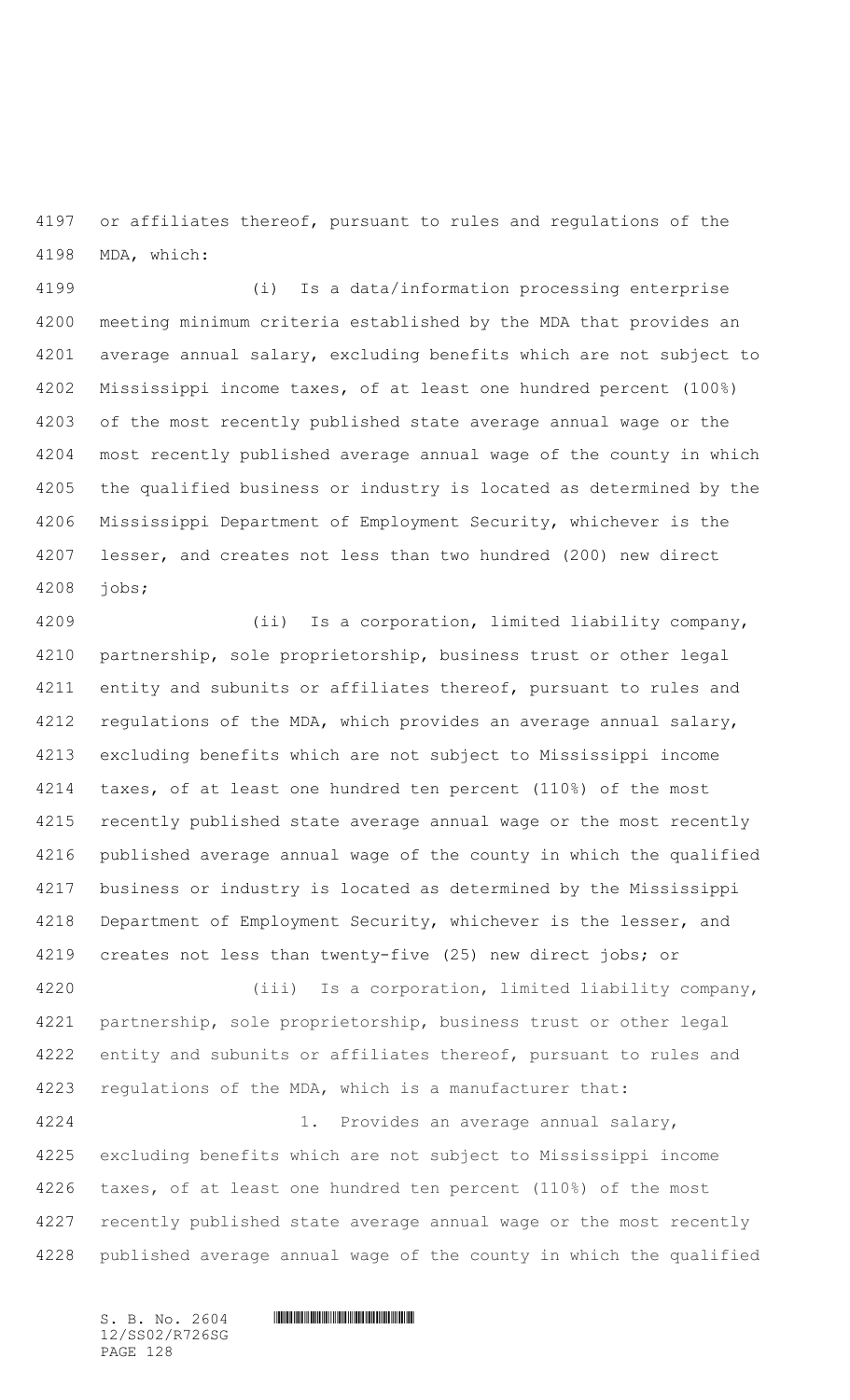business or industry is located as determined by the Mississippi Department of Employment Security, whichever is the lesser; 2. Has a minimum of five thousand (5,000) existing employees as of the last day of the previous calendar year; and

 3. MDA determines will create not less than three thousand (3,000) new direct jobs within forty-eight (48) months of the date the MDA determines that the applicant is qualified to receive incentive payments.

 An establishment shall not be considered to be a qualified business or industry unless it offers, or will offer within one hundred eighty (180) days of the date it receives the first incentive payment pursuant to the provisions of this chapter, a basic health benefits plan to the individuals it employs in new direct jobs in this state which is approved by the MDA. Qualified business or industry does not include retail business or gaming business.

 (b) "New direct job" means full-time employment in this state in a qualified business or industry that has qualified to receive an incentive payment pursuant to this chapter, which employment did not exist in this state before the date of approval by the MDA of the application of the qualified business or industry pursuant to the provisions of this chapter. "New direct job" shall include full-time employment in this state of employees who are employed by an entity other than the establishment that has qualified to receive an incentive payment and who are leased to the qualified business or industry, if such employment did not exist in this state before the date of approval by the MDA of the application of the establishment.

 (c) "Full-time job" or "full-time employment" means a job of at least thirty-five (35) hours per week.

 (d) "Gross payroll" means wages for new direct jobs of the qualified business or industry.

 $S. B. No. 2604$  .  $M. 2604$ 12/SS02/R726SG PAGE 129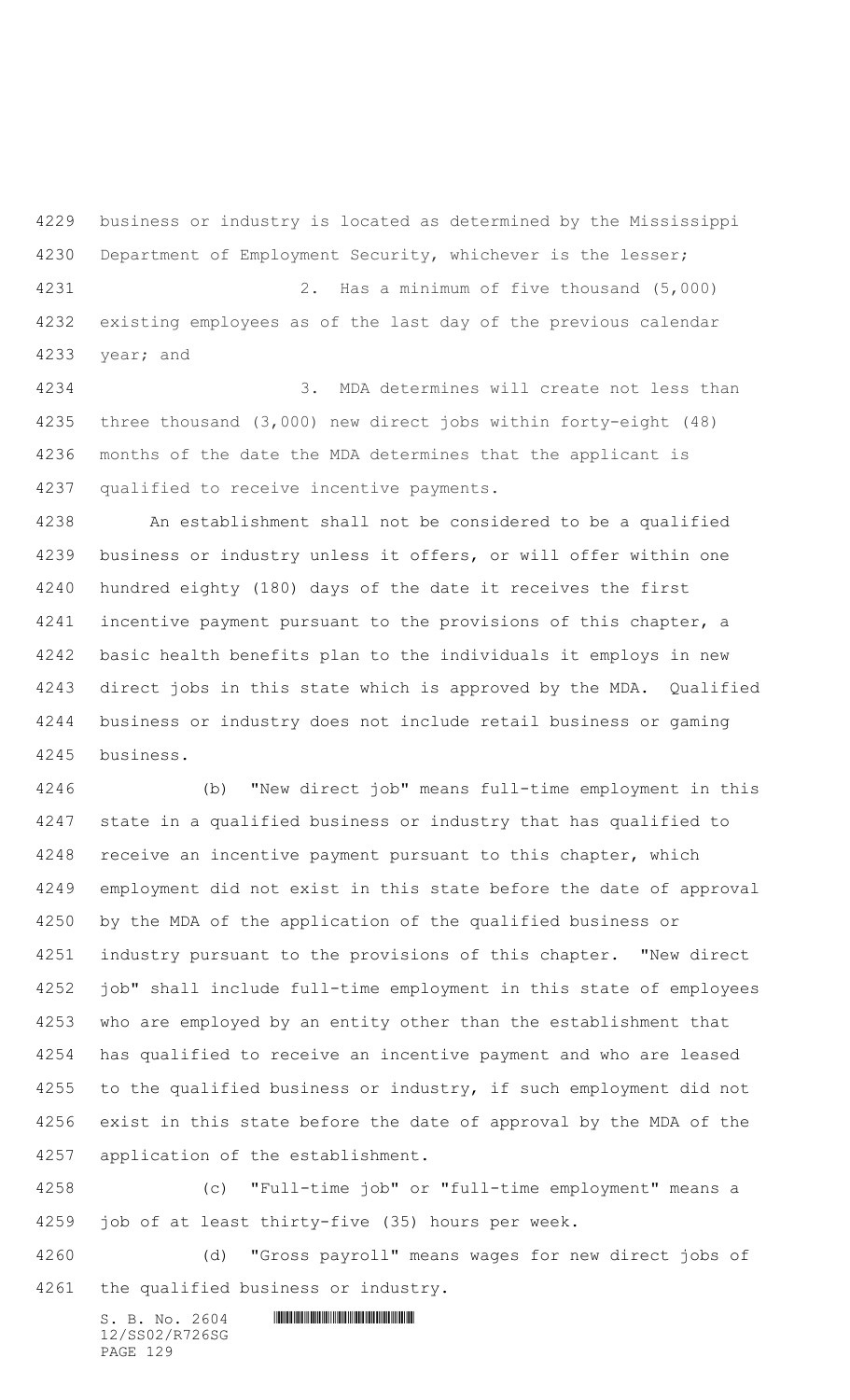(e) "MDA" means the Mississippi Development Authority. **SECTION 53.** Section 57-62-9, Mississippi Code of 1972, is reenacted as follows:

 **[For businesses or industries that received or applied for incentive payments prior to July 1, 2005, this section shall read as follows:]**

 57-62-9. (1) Except as otherwise provided in this section, a qualified business or industry that meets the qualifications specified in this chapter may receive quarterly incentive payments for a period not to exceed ten (10) years from the Department of Revenue pursuant to the provisions of this chapter in an amount which shall be equal to the net benefit rate multiplied by the actual gross payroll of new direct jobs for a calendar quarter as verified by the Mississippi Department of Employment Security, but not to exceed the amount of money previously paid into the fund by the employer. A qualified business or industry that is a project as defined in Section 57-75-5(f)(iv)1 may elect the date upon which the ten-year period will begin. Such date may not be later than sixty (60) months after the date the business or industry applied for incentive payments.

 (2) (a) A qualified business or industry that is a project as defined in Section 57-75-5(f)(iv)1 may apply to the MDA to receive incentive payments for an additional period not to exceed five (5) years beyond the expiration date of the initial ten-year period if:

 (i) The qualified business or industry creates at least three thousand (3,000) new direct jobs within five (5) years after the date the business or industry commences commercial production;

 (ii) Within five (5) years after the date the business or industry commences commercial production, the average annual wage of the jobs is at least one hundred fifty percent (150%) of the most recently published state average annual wage or

12/SS02/R726SG PAGE 130

 $S. B. No. 2604$  . The set of the set of  $S. B. N \circ A$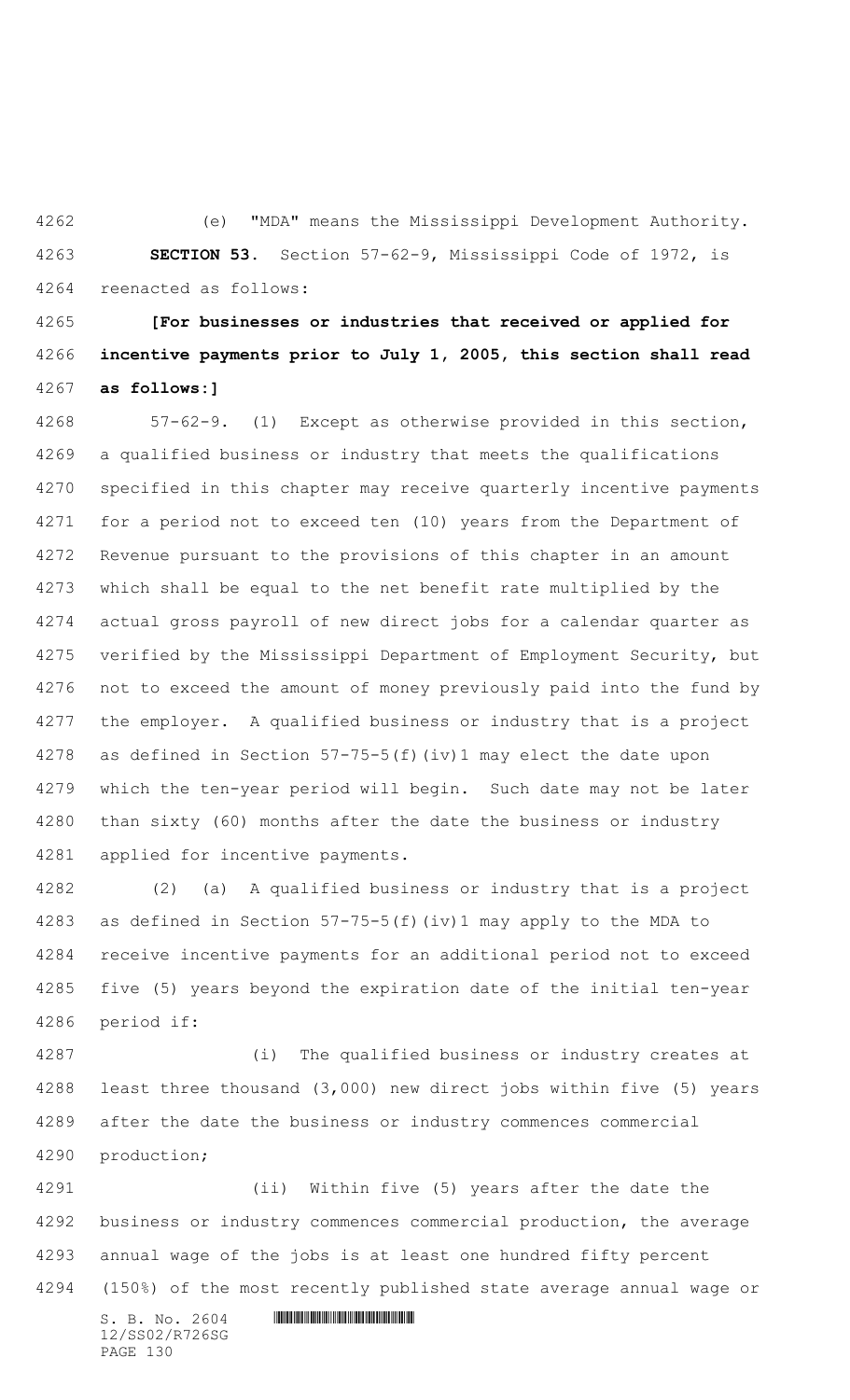the most recently published average annual wage of the county in which the qualified business or industry is located as determined by the Mississippi Department of Employment Security, whichever is the lesser. The criteria for the average annual wage requirement shall be based upon the state average annual wage or the average annual wage of the county whichever is appropriate, at the time of creation of the minimum number of jobs, and the threshold established at that time will remain constant for the duration of the additional period; and

 (iii) The qualified business or industry meets and maintains the job and wage requirements of subparagraphs (i) and (ii) of this paragraph (a) for four (4) consecutive calendar quarters.

 (b) A qualified business or industry that is a project as defined in Section 57-75-5(f)(iv)1 and qualified to receive incentive payments for the additional period provided in paragraph (a) of this subsection (2) may apply to the MDA to receive incentive payments for an additional period not to exceed ten (10) years beyond the expiration date of the additional period provided in paragraph (a) of this subsection (2) if:

 (i) The qualified business or industry creates at least four thousand (4,000) new direct jobs after qualifying for the additional incentive period provided in paragraph (a) of this subsection (2) but before the expiration of the additional period. For purposes of determining whether the business or industry meets the minimum jobs requirement of this subparagraph (i), the number of jobs the business or industry created in order to meet the minimum jobs requirement of paragraph (a) of this subsection (2) shall be subtracted from the minimum jobs requirement of this subparagraph (i);

 (ii) The average annual wage of the jobs is at least one hundred fifty percent (150%) of the most recently published state average annual wage or the most recently published

 $S. B. NO. 2604$  .  $M. 2604$ 12/SS02/R726SG PAGE 131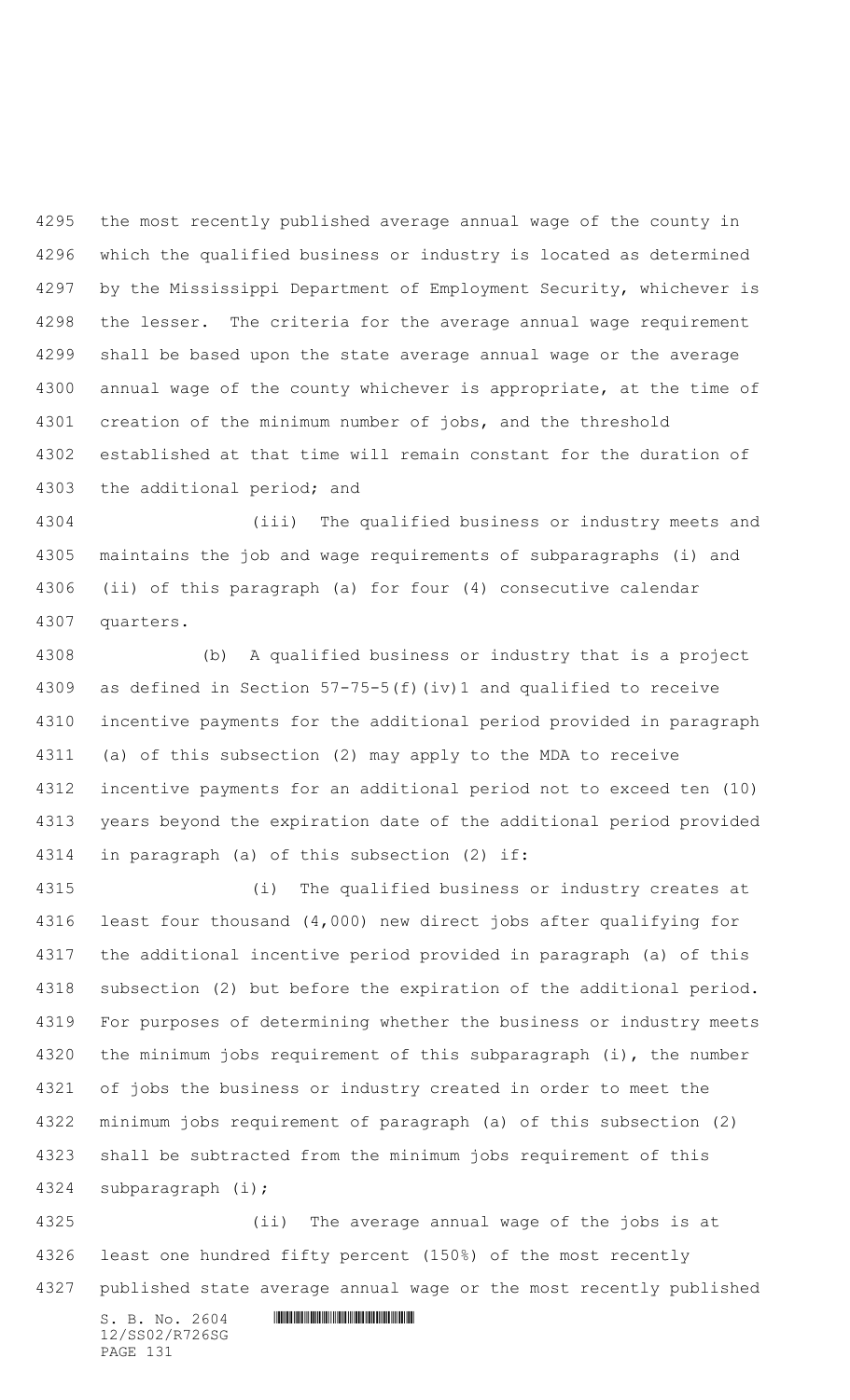average annual wage of the county in which the qualified business or industry is located as determined by the Mississippi Department of Employment Security, whichever is the lesser. The criteria for the average annual wage requirement shall be based upon the state average annual wage or the average annual wage of the county whichever is appropriate, at the time of creation of the minimum number of jobs, and the threshold established at that time will 4335 remain constant for the duration of the additional period; and

 (iii) The qualified business or industry meets and maintains the job and wage requirements of subparagraphs (i) and (ii) of this paragraph (b) for four (4) consecutive calendar quarters.

 (3) In order to receive incentive payments, an establishment shall apply to the MDA. The application shall be on a form prescribed by the MDA and shall contain such information as may be required by the MDA to determine if the applicant is qualified. (4) In order to qualify to receive such payments, the

establishment applying shall be required to:

(a) Be engaged in a qualified business or industry;

 (b) Provide an average salary, excluding benefits which are not subject to Mississippi income taxes, of at least one hundred twenty-five percent (125%) of the most recently published state average annual wage or the most recently published average annual wage of the county in which the qualified business or industry is located as determined by the Mississippi Department of Employment Security, whichever is the lesser. The criteria for this requirement shall be based upon the state average annual wage 4355 or the average annual wage of the county whichever is appropriate, at the time of application, and the threshold established upon 4357 application will remain constant for the duration of the project; (c) The business or industry must create and maintain a minimum of ten (10) full-time jobs in counties that have an average unemployment rate over the previous twelve-month period

12/SS02/R726SG PAGE 132

 $S. B. NO. 2604$  .  $M. 2604$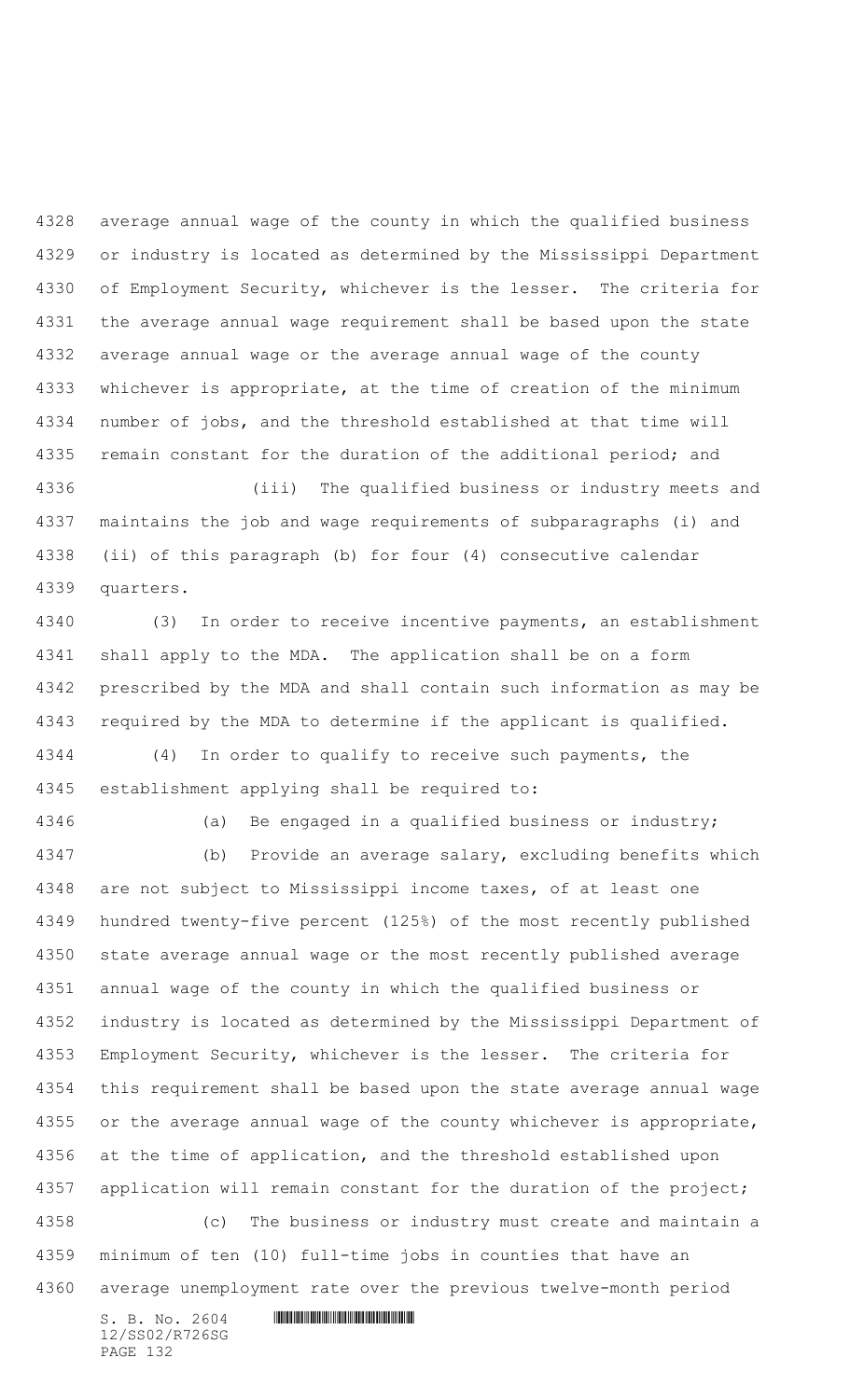which is at least one hundred fifty percent (150%) of the most recently published state unemployment rate, as determined by the Mississippi Department of Employment Security or in Tier Three counties as determined under Section 57-73-21. In all other counties, the business or industry must create and maintain a minimum of twenty-five (25) full-time jobs. The criteria for this requirement shall be based on the designation of the county at the time of the application. The threshold established upon the application will remain constant for the duration of the project. The business or industry must meet its job creation commitment within twenty-four (24) months of the application approval. However, if the qualified business or industry is applying for incentive payments for an additional period under subsection (2) of this section, the business or industry must comply with the applicable job and wage requirements of subsection (2) of this section.

 (5) The MDA shall determine if the applicant is qualified to receive incentive payments. If the applicant is determined to be qualified by the MDA, the MDA shall conduct a cost/benefit analysis to determine the estimated net direct state benefits and the net benefit rate applicable for a period not to exceed ten (10) years and to estimate the amount of gross payroll for the period. If the applicant is determined to be qualified to receive incentive payments for an additional period under subsection (2) of this section, the MDA shall conduct a cost/benefit analysis to determine the estimated net direct state benefits and the net benefit rate applicable for the appropriate additional period and to estimate the amount of gross payroll for the additional period. In conducting such cost/benefit analysis, the MDA shall consider quantitative factors, such as the anticipated level of new tax revenues to the state along with the cost to the state of the 4392 qualified business or industry, and such other criteria as deemed appropriate by the MDA, including the adequacy of retirement

12/SS02/R726SG PAGE 133

 $S. B. No. 2604$  .  $M. 2604$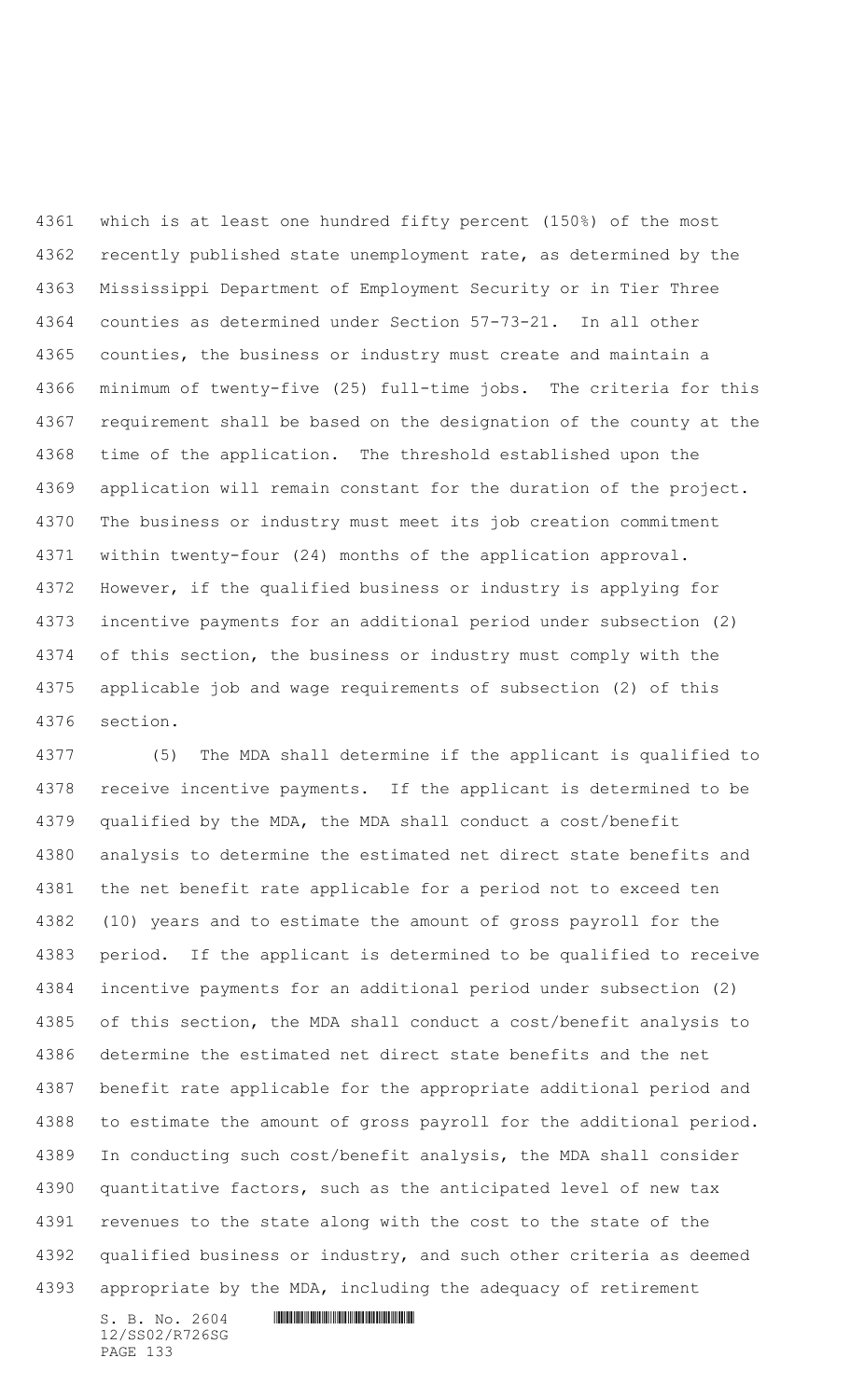benefits that the business or industry provides to individuals it employs in new direct jobs in this state. In no event shall incentive payments, cumulatively, exceed the estimated net direct state benefits. Once the qualified business or industry is approved by the MDA, an agreement shall be deemed to exist between the qualified business or industry and the State of Mississippi, requiring the continued incentive payment to be made as long as the qualified business or industry retains its eligibility.

 (6) Upon approval of such an application, the MDA shall notify the Department of Revenue and shall provide it with a copy of the approved application and the estimated net direct state benefits. The Department of Revenue may require the qualified business or industry to submit such additional information as may be necessary to administer the provisions of this chapter. The qualified business or industry shall report to the Department of Revenue periodically to show its continued eligibility for incentive payments. The qualified business or industry may be audited by the Department of Revenue to verify such eligibility.

 (7) If the qualified business or industry is located in an area that has been declared by the Governor to be a disaster area and as a result of the disaster the business or industry is unable to create or maintain the full-time jobs required by this section:

 (a) The Commissioner of Revenue may extend the period of time that the business or industry may receive incentive payments for a period of time not to exceed two (2) years;

 (b) The Commissioner of Revenue may waive the requirement that a certain number of jobs be maintained for a 4421 period of time not to exceed twenty-four (24) months; and

 (c) The MDA may extend the period of time within which the jobs must be created for a period of time not to exceed twenty-four (24) months.

12/SS02/R726SG PAGE 134

 $S. B. NO. 2604$  .  $M. 2604$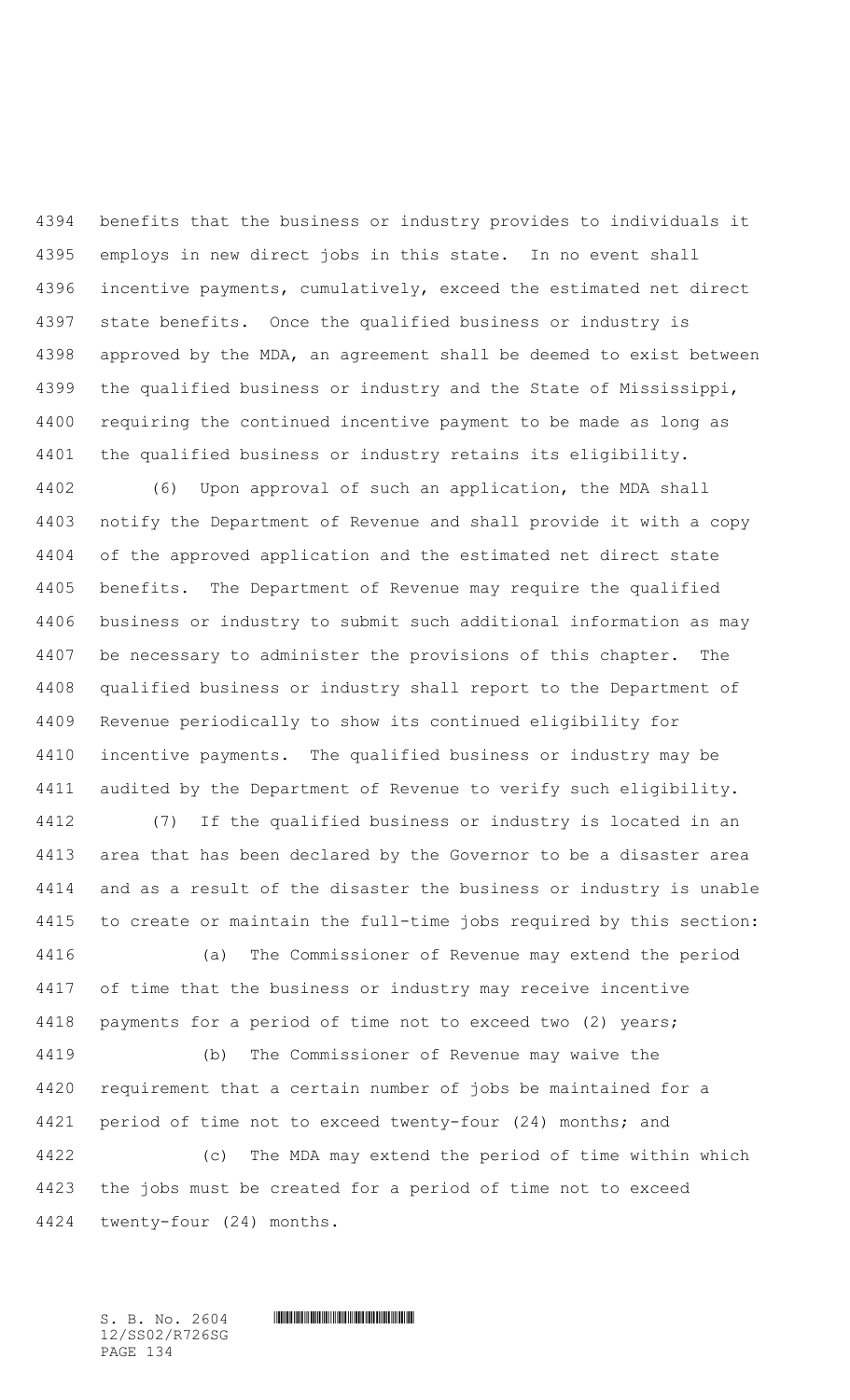**[For businesses or industries that received or applied for incentive payments from and after July 1, 2005, but prior to July 1, 2010, this section shall read as follows:]**

 57-62-9. (1) (a) Except as otherwise provided in this section, a qualified business or industry that meets the qualifications specified in this chapter may receive quarterly incentive payments for a period not to exceed ten (10) years from the Department of Revenue pursuant to the provisions of this chapter in an amount which shall be equal to the net benefit rate multiplied by the actual gross payroll of new direct jobs for a calendar quarter as verified by the Mississippi Department of Employment Security, but not to exceed:

 (i) Ninety percent (90%) of the amount of money previously paid into the fund by the employer if the employer provides an average annual salary, excluding benefits which are not subject to Mississippi income taxes, of at least one hundred seventy-five percent (175%) of the most recently published state average annual wage or the most recently published average annual wage of the county in which the qualified business or industry is located as determined by the Mississippi Department of Employment Security, whichever is the lesser;

 (ii) Eighty percent (80%) of the amount of money previously paid into the fund by the employer if the employer provides an average annual salary, excluding benefits which are not subject to Mississippi income taxes, of at least one hundred twenty-five percent (125%) but less than one hundred seventy-five percent (175%) of the most recently published state average annual wage or the most recently published average annual wage of the county in which the qualified business or industry is located as determined by the Mississippi Department of Employment Security, whichever is the lesser; or

 (iii) Seventy percent (70%) of the amount of money previously paid into the fund by the employer if the employer

 $S. B. No. 2604$  . The set of the set of  $S. B. N \circ A$ 12/SS02/R726SG PAGE 135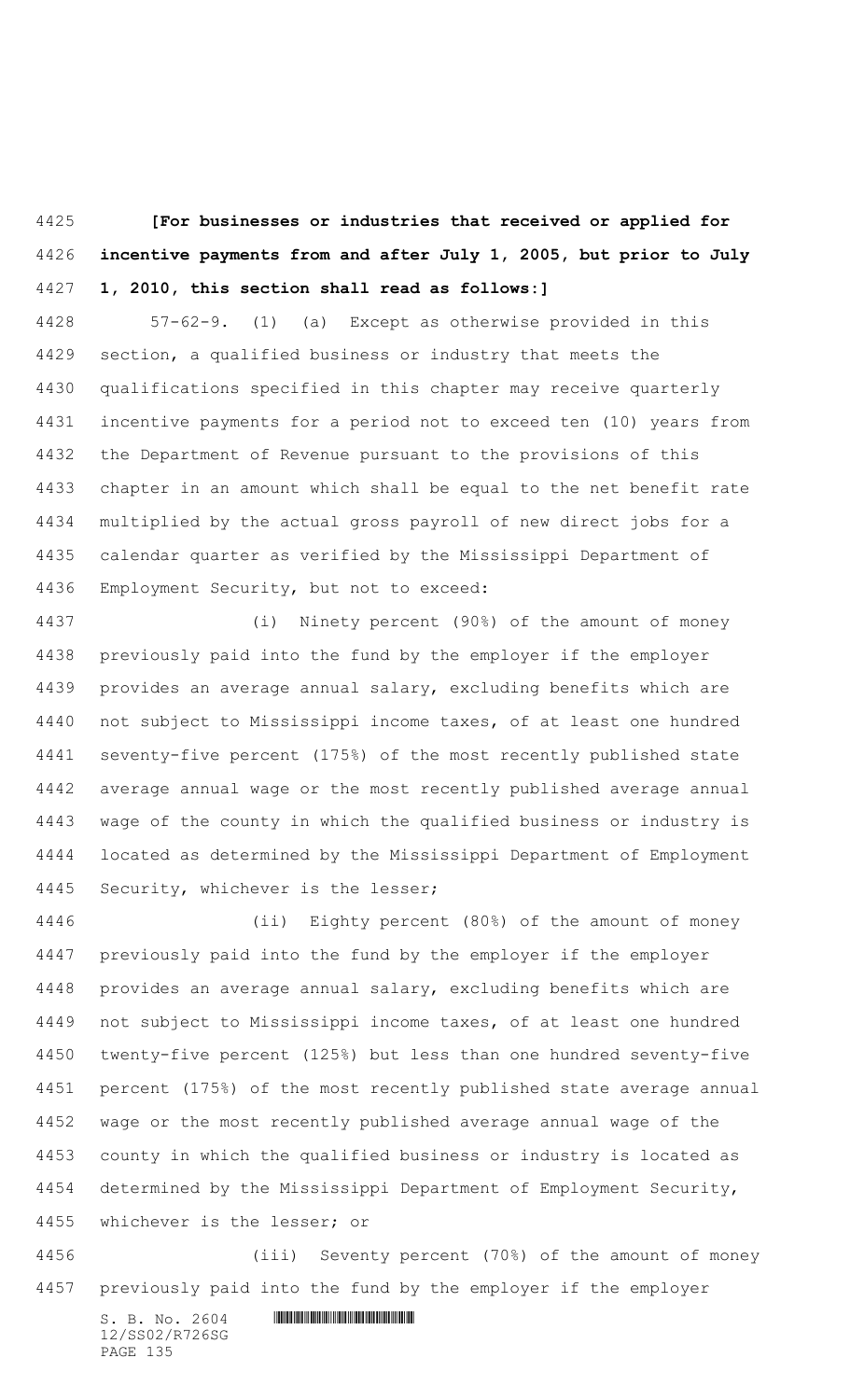provides an average annual salary, excluding benefits which are not subject to Mississippi income taxes, of less than one hundred twenty-five percent (125%) of the most recently published state average annual wage or the most recently published average annual wage of the county in which the qualified business or industry is located as determined by the Mississippi Department of Employment Security, whichever is the lesser.

 (b) A qualified business or industry that is a project as defined in Section 57-75-5(f)(iv)1 may elect the date upon which the ten-year period will begin. Such date may not be later than sixty (60) months after the date the business or industry applied for incentive payments.

 (2) (a) A qualified business or industry that is a project as defined in Section 57-75-5(f)(iv)1 may apply to the MDA to receive incentive payments for an additional period not to exceed five (5) years beyond the expiration date of the initial ten-year period if:

 (i) The qualified business or industry creates at least three thousand (3,000) new direct jobs within five (5) years after the date the business or industry commences commercial production;

 (ii) Within five (5) years after the date the business or industry commences commercial production, the average annual wage of the jobs is at least one hundred fifty percent (150%) of the most recently published state average annual wage or the most recently published average annual wage of the county in which the qualified business or industry is located as determined by the Mississippi Department of Employment Security, whichever is the lesser. The criteria for the average annual wage requirement shall be based upon the state average annual wage or the average annual wage of the county whichever is appropriate, at the time of creation of the minimum number of jobs, and the threshold

12/SS02/R726SG PAGE 136

 $S. B. NO. 2604$  .  $M. 2604$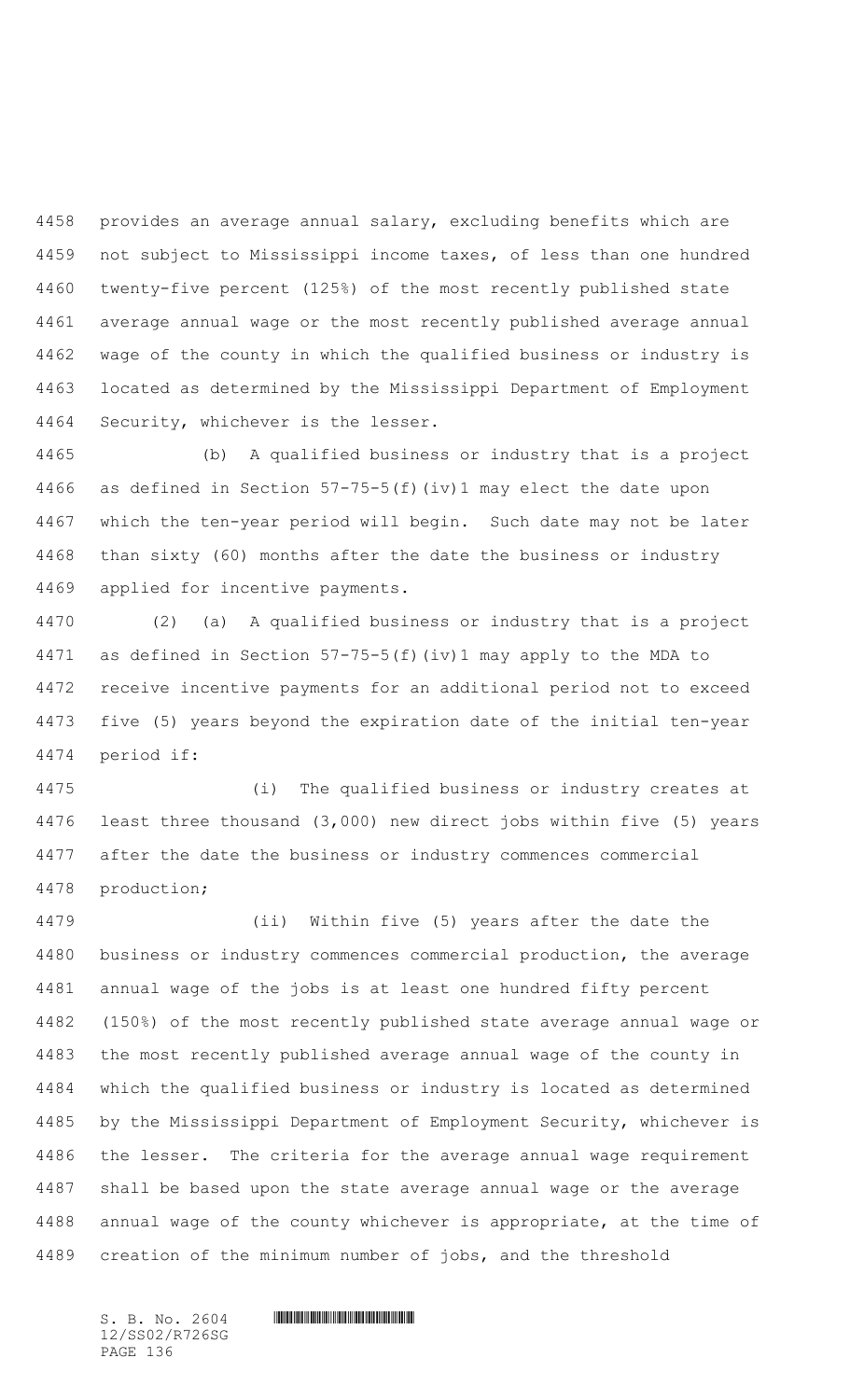established at that time will remain constant for the duration of the additional period; and

 (iii) The qualified business or industry meets and maintains the job and wage requirements of subparagraphs (i) and (ii) of this paragraph (a) for four (4) consecutive calendar quarters.

 (b) A qualified business or industry that is a project as defined in Section 57-75-5(f)(iv)1 and qualified to receive incentive payments for the additional period provided in paragraph (a) of this subsection (2) may apply to the MDA to receive incentive payments for an additional period not to exceed ten (10) years beyond the expiration date of the additional period provided in paragraph (a) of this subsection (2) if:

 (i) The qualified business or industry creates at least four thousand (4,000) new direct jobs after qualifying for the additional incentive period provided in paragraph (a) of this subsection (2) but before the expiration of the additional period. For purposes of determining whether the business or industry meets the minimum jobs requirement of this subparagraph (i), the number of jobs the business or industry created in order to meet the minimum jobs requirement of paragraph (a) of this subsection (2) shall be subtracted from the minimum jobs requirement of this subparagraph (i);

 (ii) The average annual wage of the jobs is at least one hundred fifty percent (150%) of the most recently published state average annual wage or the most recently published average annual wage of the county in which the qualified business or industry is located as determined by the Mississippi Department of Employment Security, whichever is the lesser. The criteria for the average annual wage requirement shall be based upon the state average annual wage or the average annual wage of the county whichever is appropriate, at the time of creation of the minimum

12/SS02/R726SG PAGE 137

 $S. B. No. 2604$  .  $M. 2604$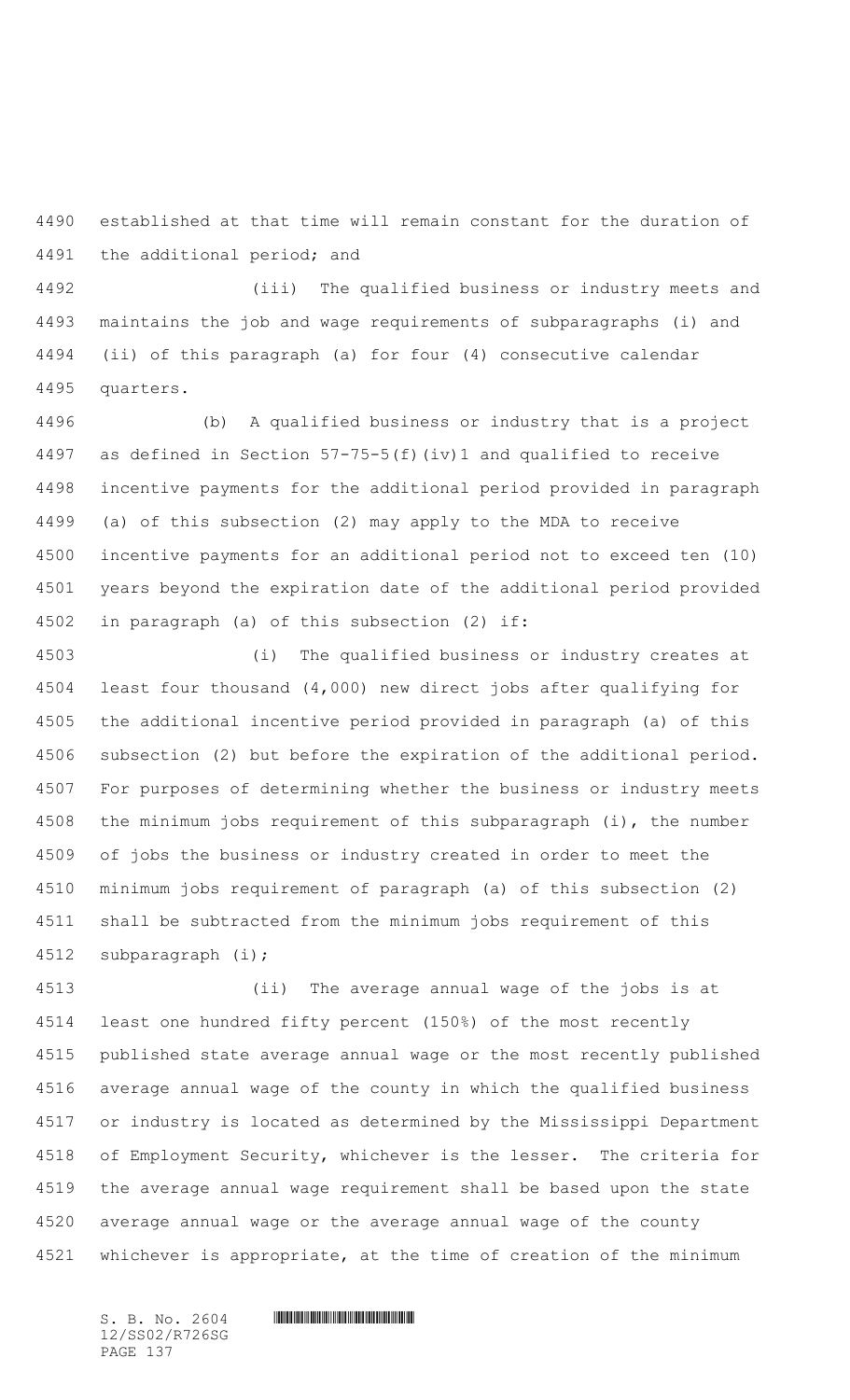number of jobs, and the threshold established at that time will remain constant for the duration of the additional period; and

 (iii) The qualified business or industry meets and maintains the job and wage requirements of subparagraphs (i) and (ii) of this paragraph (b) for four (4) consecutive calendar quarters.

 (3) In order to receive incentive payments, an establishment shall apply to the MDA. The application shall be on a form prescribed by the MDA and shall contain such information as may be required by the MDA to determine if the applicant is qualified.

 (4) (a) In order to qualify to receive such payments, the establishment applying shall be required to meet the definition of the term "qualified business or industry";

 (b) The criteria for the average annual salary requirement shall be based upon the state average annual wage or the average annual wage of the county whichever is appropriate, at the time of application, and the threshold established upon 4539 application will remain constant for the duration of the project;

 (c) The business or industry must meet its job creation commitment within twenty-four (24) months of the application approval. However, if the qualified business or industry is applying for incentive payments for an additional period under subsection (2) of this section, the business or industry must comply with the applicable job and wage requirements of subsection (2) of this section.

 (5) (a) The MDA shall determine if the applicant is qualified to receive incentive payments.

 (b) If the applicant is determined to be qualified to receive incentive payments for an additional period under subsection (2) of this section, the MDA shall conduct a cost/benefit analysis to determine the estimated net direct state benefits and the net benefit rate applicable for the appropriate additional period and to estimate the amount of gross payroll for

12/SS02/R726SG PAGE 138

 $S. B. No. 2604$  . The set of the set of  $S. B. N_{O.} 2604$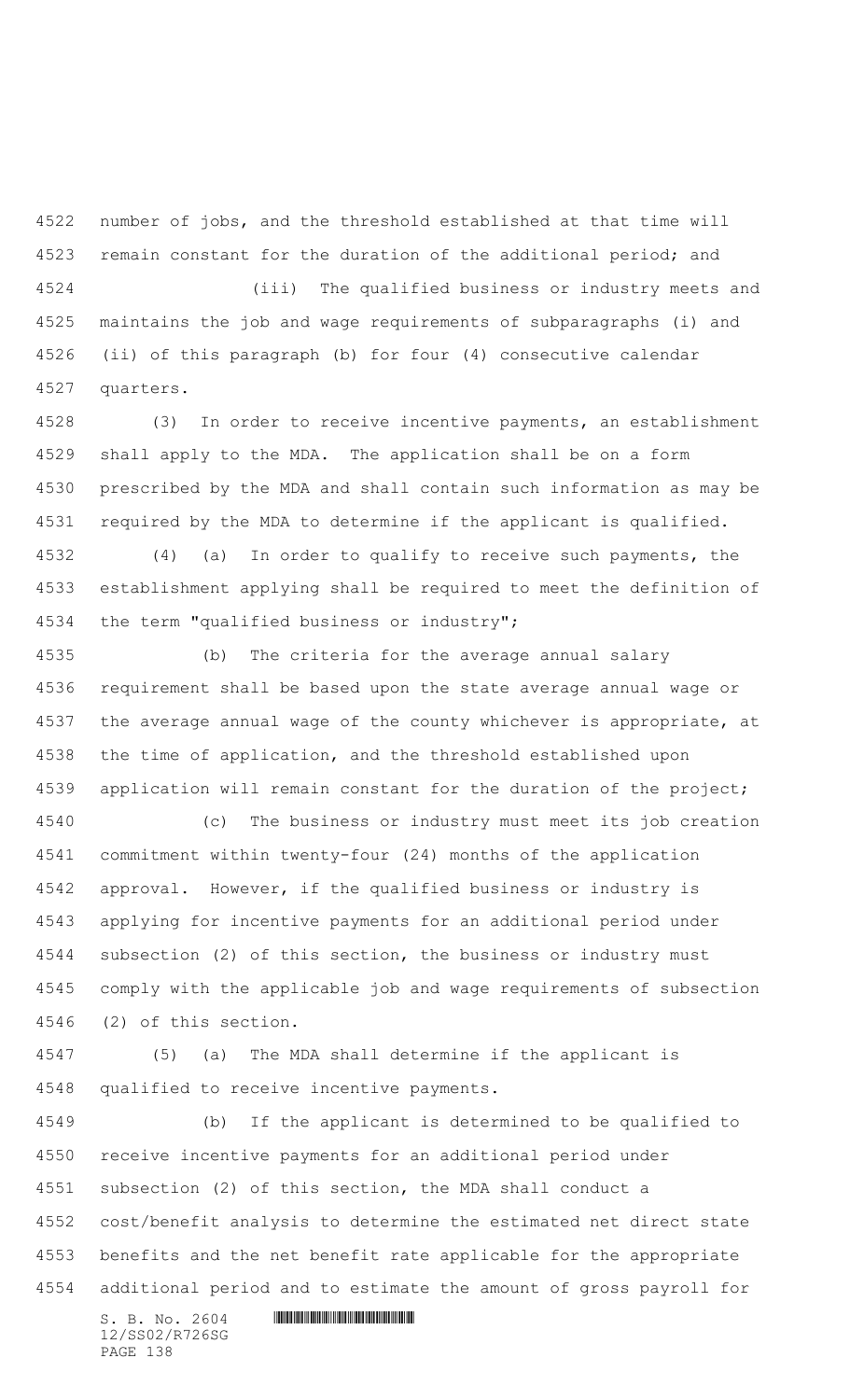the additional period. In conducting such cost/benefit analysis, the MDA shall consider quantitative factors, such as the anticipated level of new tax revenues to the state along with the 4558 cost to the state of the qualified business or industry, and such other criteria as deemed appropriate by the MDA, including the adequacy of retirement benefits that the business or industry provides to individuals it employs in new direct jobs in this state. In no event shall incentive payments, cumulatively, exceed the estimated net direct state benefits. Once the qualified business or industry is approved by the MDA, an agreement shall be deemed to exist between the qualified business or industry and the State of Mississippi, requiring the continued incentive payment to be made as long as the qualified business or industry retains its eligibility.

 (6) Upon approval of such an application, the MDA shall notify the Department of Revenue and shall provide it with a copy of the approved application and the estimated net direct state benefits. The Department of Revenue may require the qualified business or industry to submit such additional information as may be necessary to administer the provisions of this chapter. The qualified business or industry shall report to the Department of Revenue periodically to show its continued eligibility for incentive payments. The qualified business or industry may be audited by the Department of Revenue to verify such eligibility.

 (7) If the qualified business or industry is located in an area that has been declared by the Governor to be a disaster area and as a result of the disaster the business or industry is unable to create or maintain the full-time jobs required by this section:

 (a) The Commissioner of Revenue may extend the period of time that the business or industry may receive incentive payments for a period of time not to exceed two (2) years;

12/SS02/R726SG PAGE 139

 $S. B. NO. 2604$  .  $M. 2604$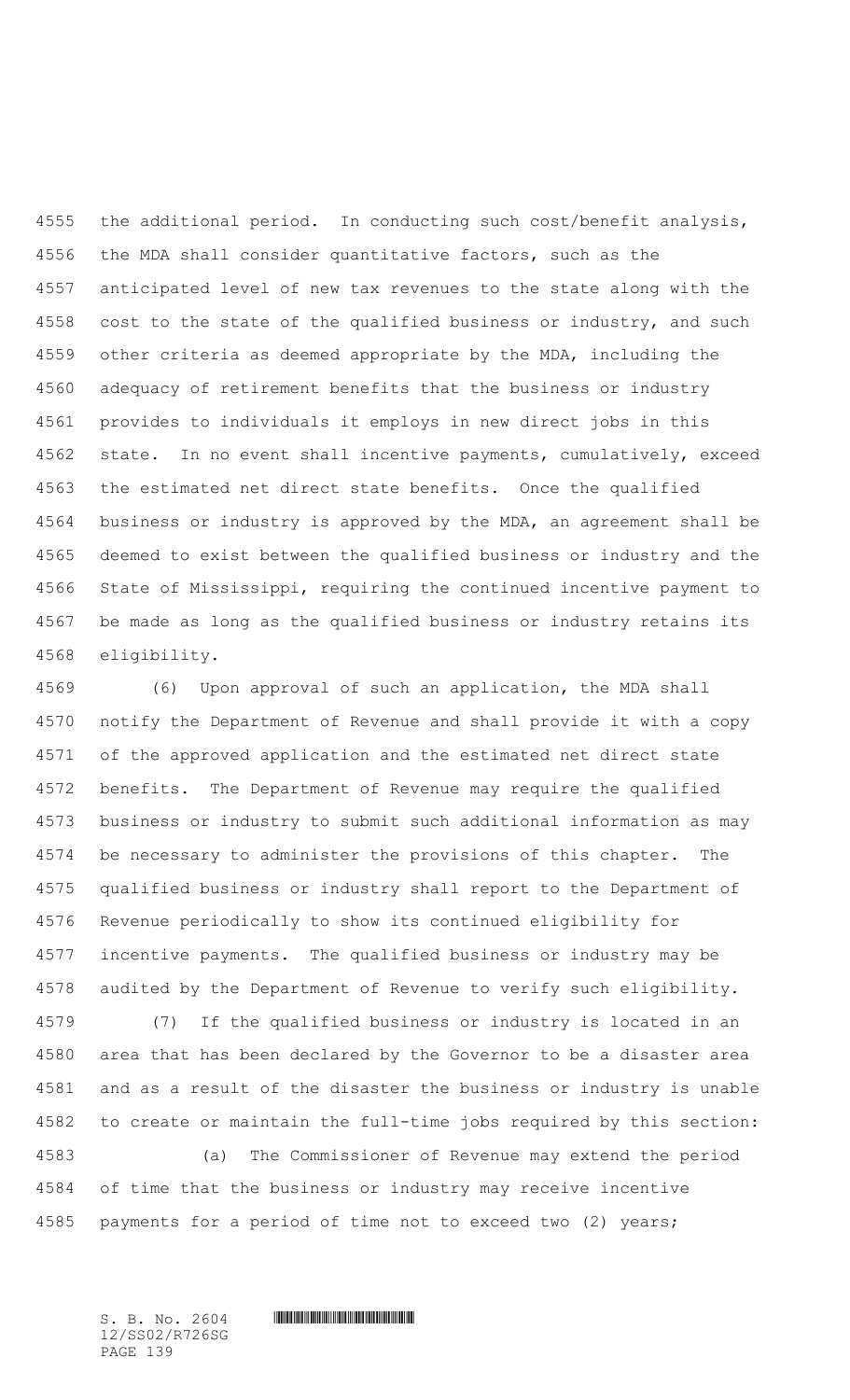(b) The Commissioner of Revenue may waive the requirement that a certain number of jobs be maintained for a period of time not to exceed twenty-four (24) months; and

 (c) The MDA may extend the period of time within which the jobs must be created for a period of time not to exceed twenty-four (24) months.

 **[For businesses or industries that apply for incentive payments from and after July 1, 2010, this section shall read as follows:]**

 57-62-9. (1) (a) Except as otherwise provided in this section, a qualified business or industry that meets the qualifications specified in this chapter may receive quarterly incentive payments for a period not to exceed ten (10) years from the Department of Revenue pursuant to the provisions of this chapter in an amount which shall be equal to ninety percent (90%) of the amount of actual income tax withheld for employees with new direct jobs, but in no event more than four percent (4%) of the total annual salary paid for new direct jobs during such period, excluding benefits which are not subject to Mississippi income taxes.

 (b) A qualified business or industry that is a project as defined in Section 57-75-5(f)(iv)1 may elect the date upon which the ten-year period will begin. Such date may not be later than sixty (60) months after the date the business or industry applied for incentive payments.

 (c) A qualified business or industry as defined in Section 57-62-5(a)(iii) may elect the date upon which the ten-year period will begin and may elect to begin receiving incentive payments as early as the second quarter after that date. Incentive payments will be calculated on all jobs above the existing number of jobs as of the date the MDA determines that the applicant is qualified to receive incentive payments. In the event that the qualified business or industry falls below the

12/SS02/R726SG PAGE 140

 $S. B. NO. 2604$  .  $M. 2604$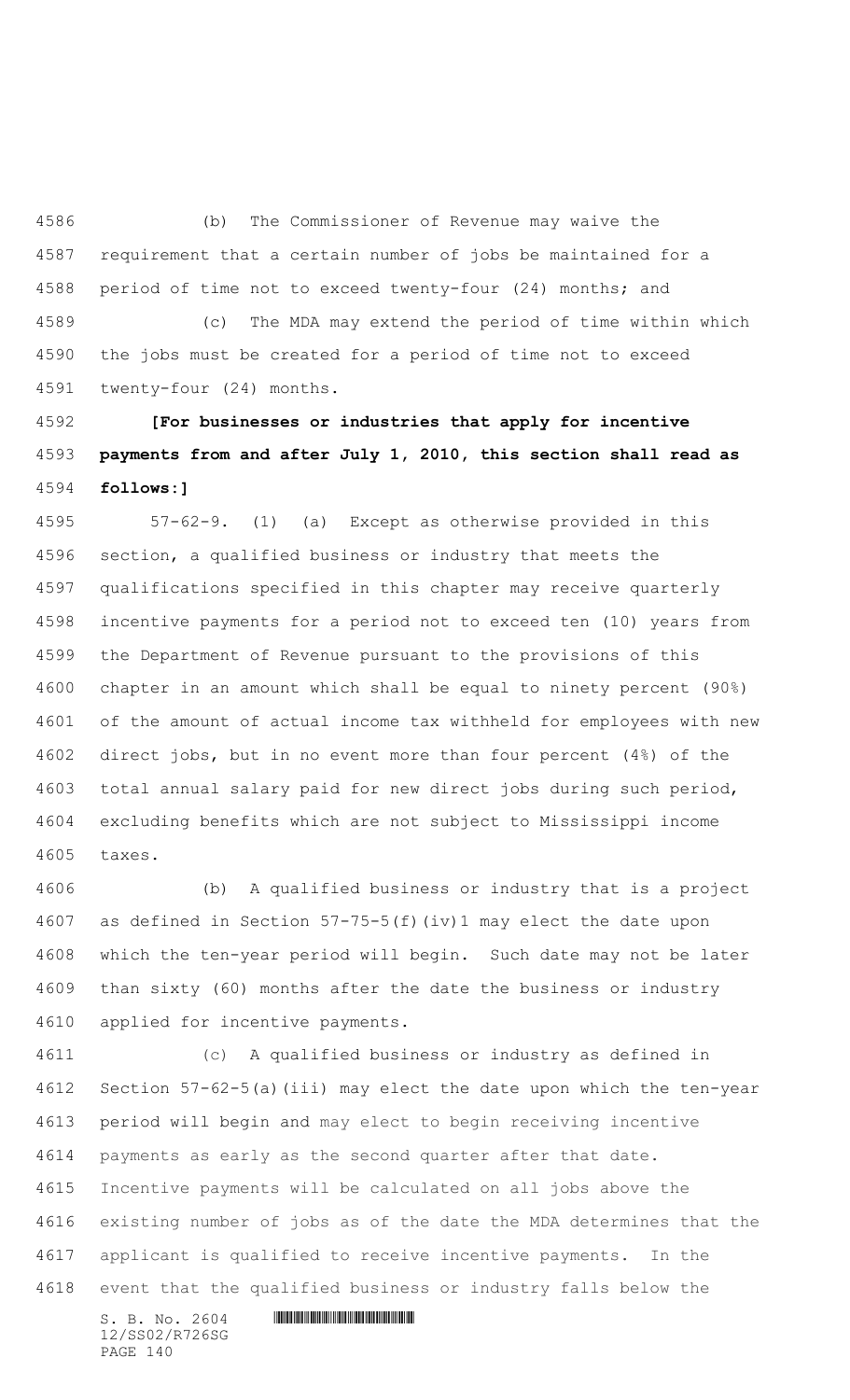number of existing jobs at the time of determination that the applicant is qualified to receive the incentive payment, the incentive payment shall cease until the qualified business or industry once again exceeds that number. If after forty-eight (48) months, the qualified business or industry has failed to create at least three thousand (3,000) new direct jobs, incentive payments shall cease and the qualified business or industry shall not be qualified to receive further incentive payments.

 (2) (a) A qualified business or industry that is a project as defined in Section 57-75-5(f)(iv)1 may apply to the MDA to receive incentive payments for an additional period not to exceed five (5) years beyond the expiration date of the initial ten-year period if:

 (i) The qualified business or industry creates at least three thousand (3,000) new direct jobs within five (5) years after the date the business or industry commences commercial production;

 (ii) Within five (5) years after the date the business or industry commences commercial production, the average annual wage of the jobs is at least one hundred fifty percent (150%) of the most recently published state average annual wage or the most recently published average annual wage of the county in which the qualified business or industry is located as determined by the Mississippi Department of Employment Security, whichever is the lesser. The criteria for the average annual wage requirement shall be based upon the state average annual wage or the average annual wage of the county whichever is appropriate, at the time of creation of the minimum number of jobs, and the threshold established at that time will remain constant for the duration of the additional period; and

 (iii) The qualified business or industry meets and maintains the job and wage requirements of subparagraphs (i) and

 $S. B. NO. 2604$  .  $M. 2604$ 12/SS02/R726SG PAGE 141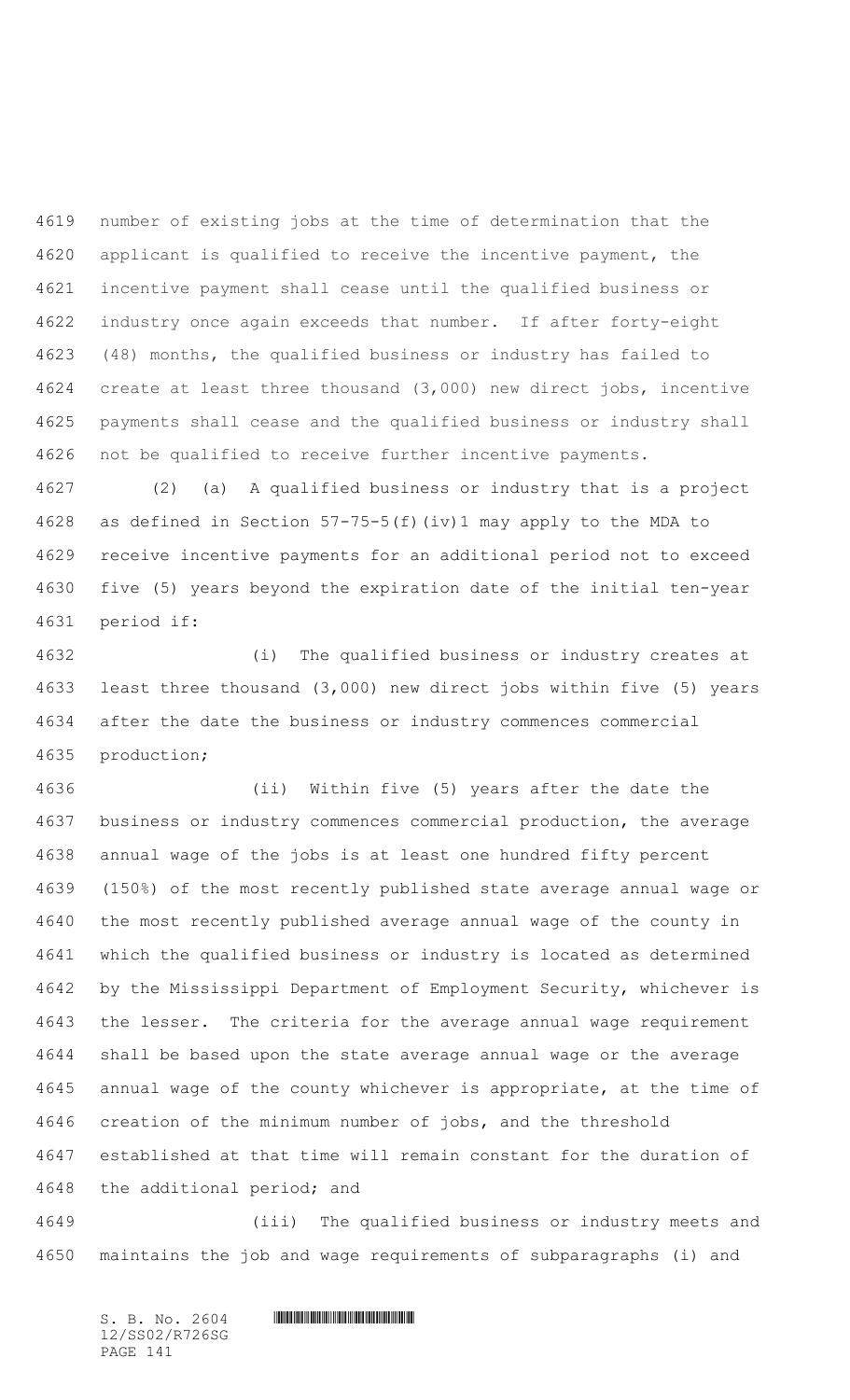(ii) of this paragraph (a) for four (4) consecutive calendar quarters.

 (b) A qualified business or industry that is a project as defined in Section 57-75-5(f)(iv)1 and qualified to receive incentive payments for the additional period provided in paragraph (a) of this subsection (2) may apply to the MDA to receive incentive payments for an additional period not to exceed ten (10) years beyond the expiration date of the additional period provided in paragraph (a) of this subsection (2) if:

 (i) The qualified business or industry creates at least four thousand (4,000) new direct jobs after qualifying for the additional incentive period provided in paragraph (a) of this subsection (2) but before the expiration of the additional period. For purposes of determining whether the business or industry meets the minimum jobs requirement of this subparagraph (i), the number of jobs the business or industry created in order to meet the minimum jobs requirement of paragraph (a) of this subsection (2) shall be subtracted from the minimum jobs requirement of this subparagraph (i);

 (ii) The average annual wage of the jobs is at least one hundred fifty percent (150%) of the most recently published state average annual wage or the most recently published average annual wage of the county in which the qualified business or industry is located as determined by the Mississippi Department of Employment Security, whichever is the lesser. The criteria for the average annual wage requirement shall be based upon the state average annual wage or the average annual wage of the county whichever is appropriate, at the time of creation of the minimum number of jobs, and the threshold established at that time will remain constant for the duration of the additional period; and (iii) The qualified business or industry meets and maintains the job and wage requirements of subparagraphs (i) and

12/SS02/R726SG PAGE 142

 $S. B. No. 2604$  .  $M. 2604$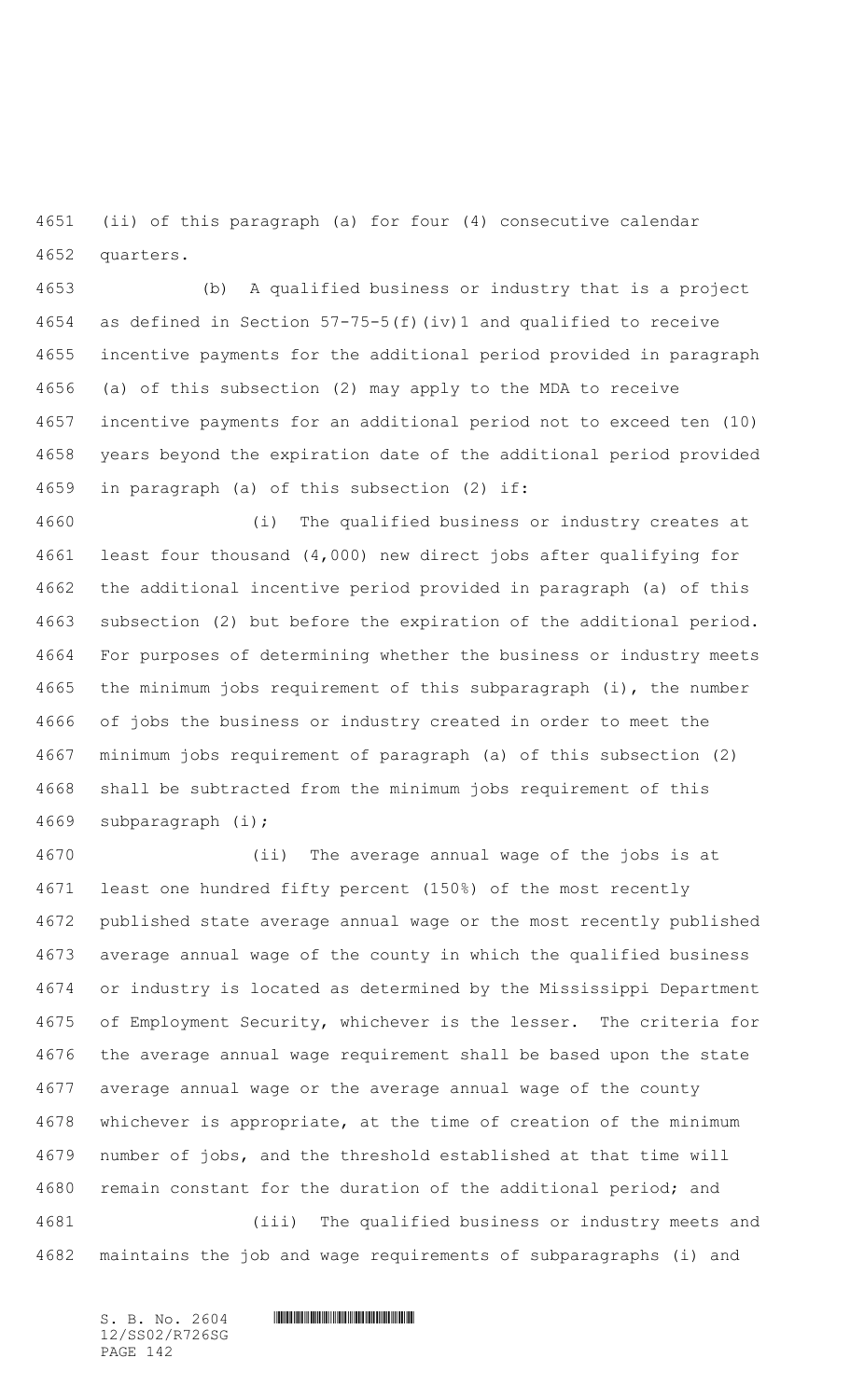(ii) of this paragraph (b) for four (4) consecutive calendar quarters.

 (3) In order to receive incentive payments, an establishment shall apply to the MDA. The application shall be on a form prescribed by the MDA and shall contain such information as may be required by the MDA to determine if the applicant is qualified.

 (4) (a) In order to qualify to receive such payments, the establishment applying shall be required to meet the definition of the term "qualified business or industry";

 (b) The criteria for the average annual salary requirement shall be based upon the state average annual wage or the average annual wage of the county whichever is appropriate, at the time of application, and the threshold established upon application will remain constant for the duration of the project;

 (c) Except as otherwise provided for a qualified business or industry as defined in Section 57-62-5(a)(iii), the business or industry must meet its job creation commitment within twenty-four (24) months of the application approval. However, if the qualified business or industry is applying for incentive payments for an additional period under subsection (2) of this section, the business or industry must comply with the applicable job and wage requirements of subsection (2) of this section.

 (5) (a) The MDA shall determine if the applicant is qualified to receive incentive payments.

 (b) If the applicant is determined to be qualified to receive incentive payments for an additional period under subsection (2) of this section, the MDA shall conduct an analysis to estimate the amount of gross payroll for the appropriate additional period. Incentive payments, cumulatively, shall not exceed ninety percent (90%) of the amount of actual income tax withheld for employees with new direct jobs, but in no event more than four percent (4%) of the total annual salary paid for new direct jobs during the additional period, excluding benefits which

 $S. B. No. 2604$  . The set of the set of  $S. B. N \circ A$ 12/SS02/R726SG PAGE 143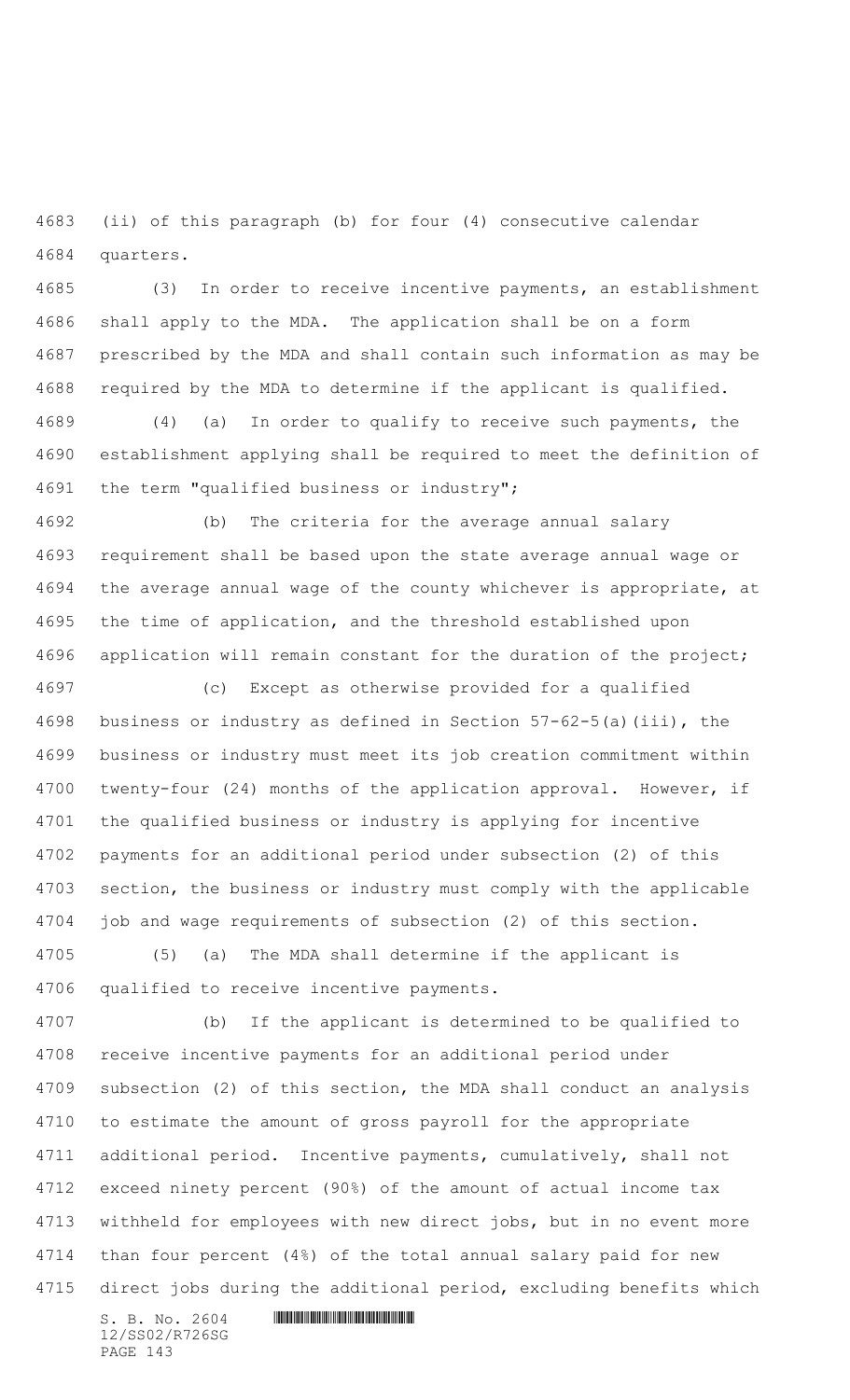are not subject to Mississippi income taxes. Once the qualified business or industry is approved by the MDA, an agreement shall be deemed to exist between the qualified business or industry and the State of Mississippi, requiring the continued incentive payment to be made as long as the qualified business or industry retains its eligibility.

 (6) Upon approval of such an application, the MDA shall notify the Department of Revenue and shall provide it with a copy of the approved application and the minimum job and salary requirements. The Department of Revenue may require the qualified business or industry to submit such additional information as may be necessary to administer the provisions of this chapter. The qualified business or industry shall report to the Department of Revenue periodically to show its continued eligibility for incentive payments. The qualified business or industry may be audited by the Department of Revenue to verify such eligibility.

 (7) If the qualified business or industry is located in an area that has been declared by the Governor to be a disaster area and as a result of the disaster the business or industry is unable to create or maintain the full-time jobs required by this section:

 (a) The Commissioner of Revenue may extend the period of time that the business or industry may receive incentive payments for a period of time not to exceed two (2) years;

 (b) The Commissioner of Revenue may waive the requirement that a certain number of jobs be maintained for a period of time not to exceed twenty-four (24) months; and

 (c) The MDA may extend the period of time within which the jobs must be created for a period of time not to exceed twenty-four (24) months.

 **SECTION 54.** Section 57-75-5, Mississippi Code of 1972, is reenacted as follows:

 $S. B. NO. 2604$  .  $M. 2604$ 12/SS02/R726SG PAGE 144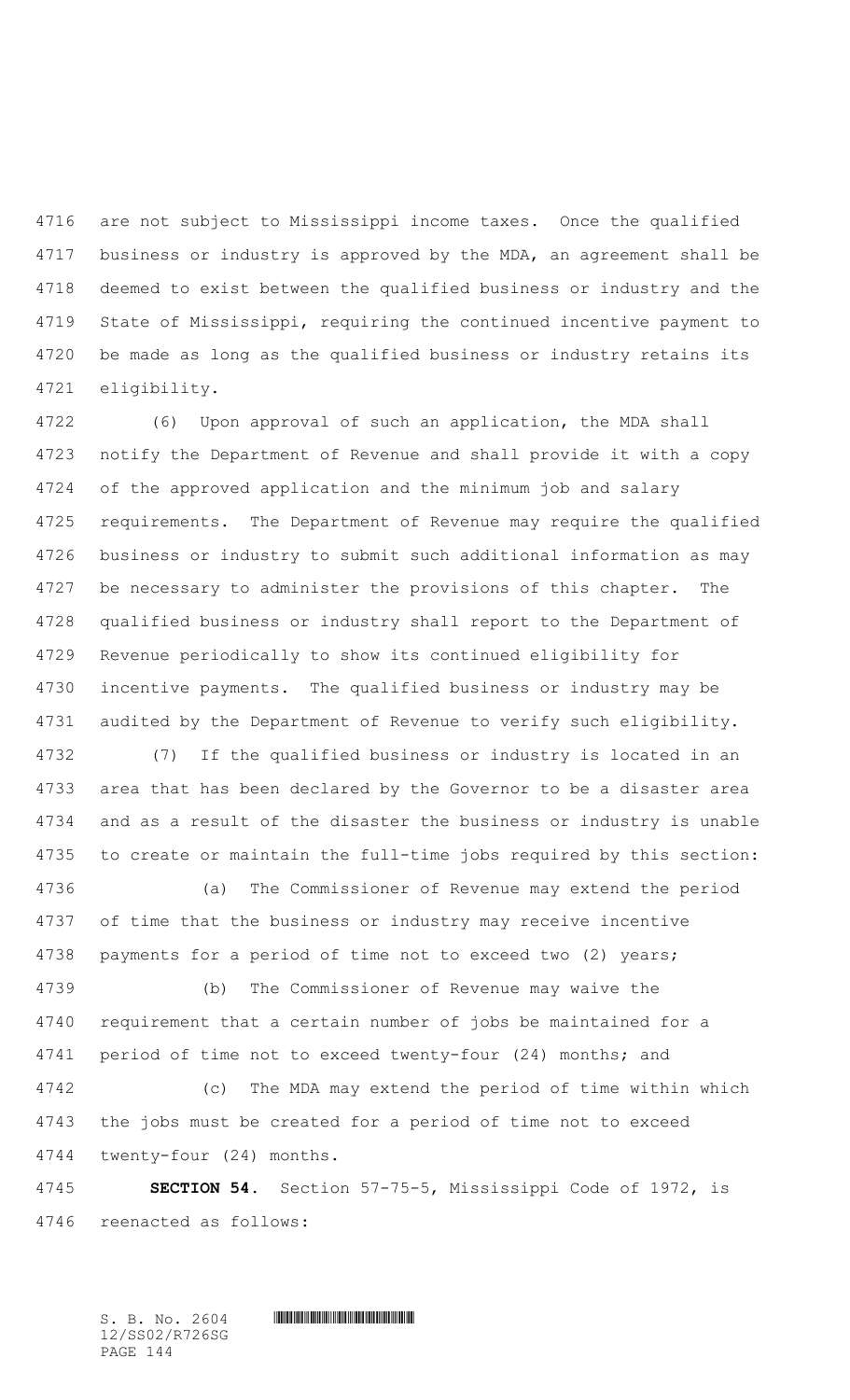57-75-5. Words and phrases used in this chapter shall have meanings as follows, unless the context clearly indicates a different meaning:

 (a) "Act" means the Mississippi Major Economic Impact Act as originally enacted or as hereafter amended.

 (b) "Authority" means the Mississippi Major Economic Impact Authority created pursuant to the act.

 (c) "Bonds" means general obligation bonds, interim notes and other evidences of debt of the State of Mississippi issued pursuant to this chapter.

 (d) "Facility related to the project" means and includes any of the following, as the same may pertain to the project within the project area: (i) facilities to provide potable and industrial water supply systems, sewage and waste disposal systems and water, natural gas and electric transmission systems to the site of the project; (ii) airports, airfields and air terminals; (iii) rail lines; (iv) port facilities; (v) highways, streets and other roadways; (vi) public school buildings, classrooms and instructional facilities, training facilities and equipment, including any functionally related facilities; (vii) parks, outdoor recreation facilities and athletic facilities; (viii) auditoriums, pavilions, campgrounds, art centers, cultural centers, folklore centers and other public facilities; (ix) health care facilities, public or private; and (x) fire protection facilities, equipment and elevated water tanks.

 (e) "Person" means any natural person, corporation, association, partnership, receiver, trustee, guardian, executor, administrator, fiduciary, governmental unit, public agency, political subdivision, or any other group acting as a unit, and the plural as well as the singular.

(f) "Project" means:

12/SS02/R726SG PAGE 145

 $S. B. No. 2604$  .  $M. 2604$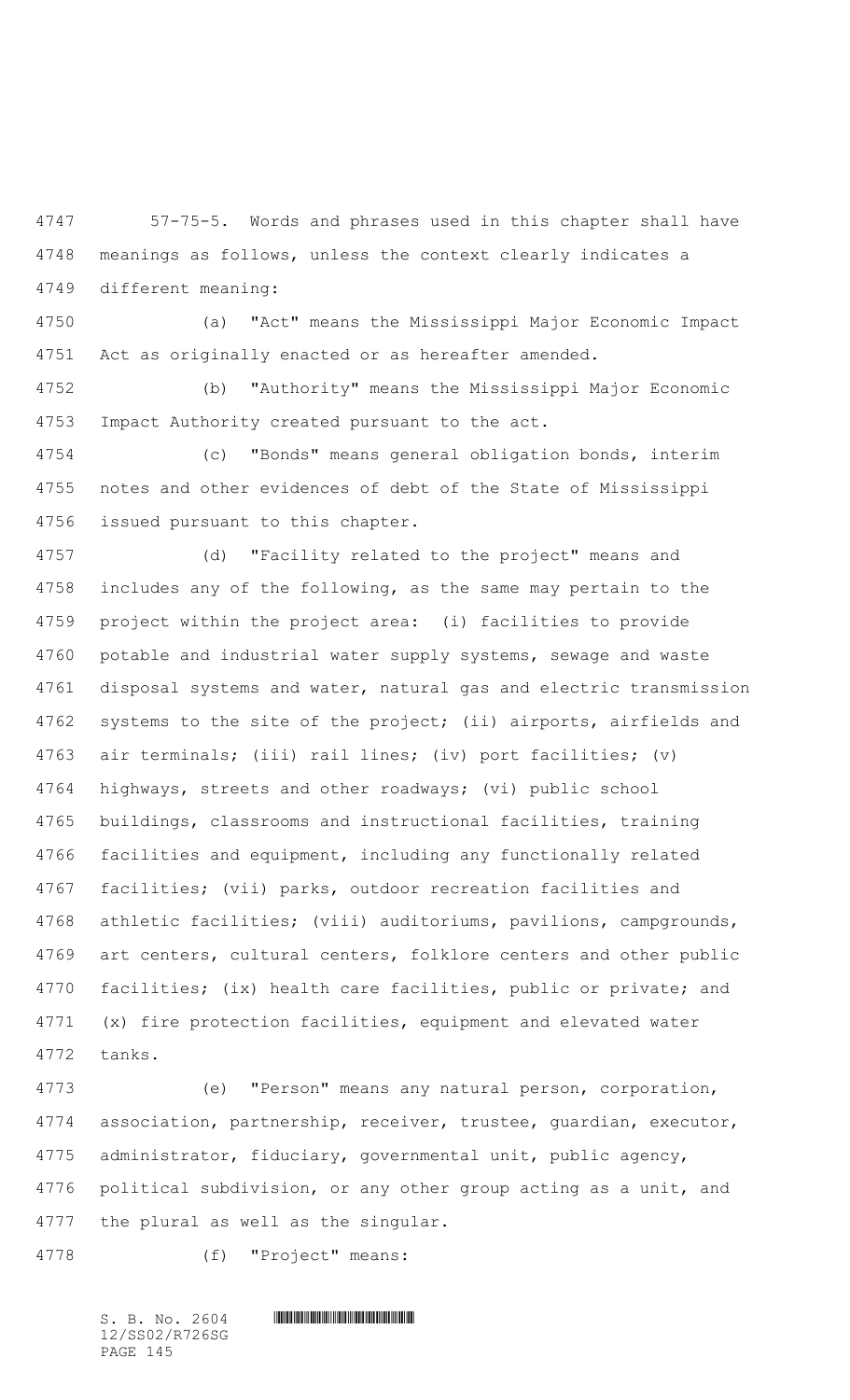(i) Any industrial, commercial, research and development, warehousing, distribution, transportation, processing, mining, United States government or tourism enterprise together with all real property required for construction, maintenance and operation of the enterprise with an initial capital investment of not less than Three Hundred Million Dollars (\$300,000,000.00) from private or United States government sources together with all buildings, and other supporting land and facilities, structures or improvements of whatever kind required or useful for construction, maintenance and operation of the enterprise; or with an initial capital investment of not less than One Hundred Fifty Million Dollars (\$150,000,000.00) from private or United States government sources together with all buildings and other supporting land and facilities, structures or improvements of whatever kind required or useful for construction, maintenance and operation of the enterprise and which creates at least one thousand (1,000) net new full-time jobs; or which creates at least one thousand (1,000) net new full-time jobs which provides an average salary, excluding benefits which are not subject to Mississippi income taxation, of at least one hundred twenty-five percent (125%) of the most recently published average annual wage of the state as determined by the Mississippi Department of Employment Security. "Project" shall include any addition to or expansion of an existing enterprise if such addition or expansion has an initial capital investment of not less than Three Hundred Million Dollars (\$300,000,000.00) from private or United States government sources, or has an initial capital investment of not less than One Hundred Fifty Million Dollars (\$150,000,000.00) from private or United States government sources together with all buildings and other supporting land and facilities, structures or improvements of whatever kind required or useful for construction, maintenance and operation of the enterprise and which creates at least one thousand (1,000) net new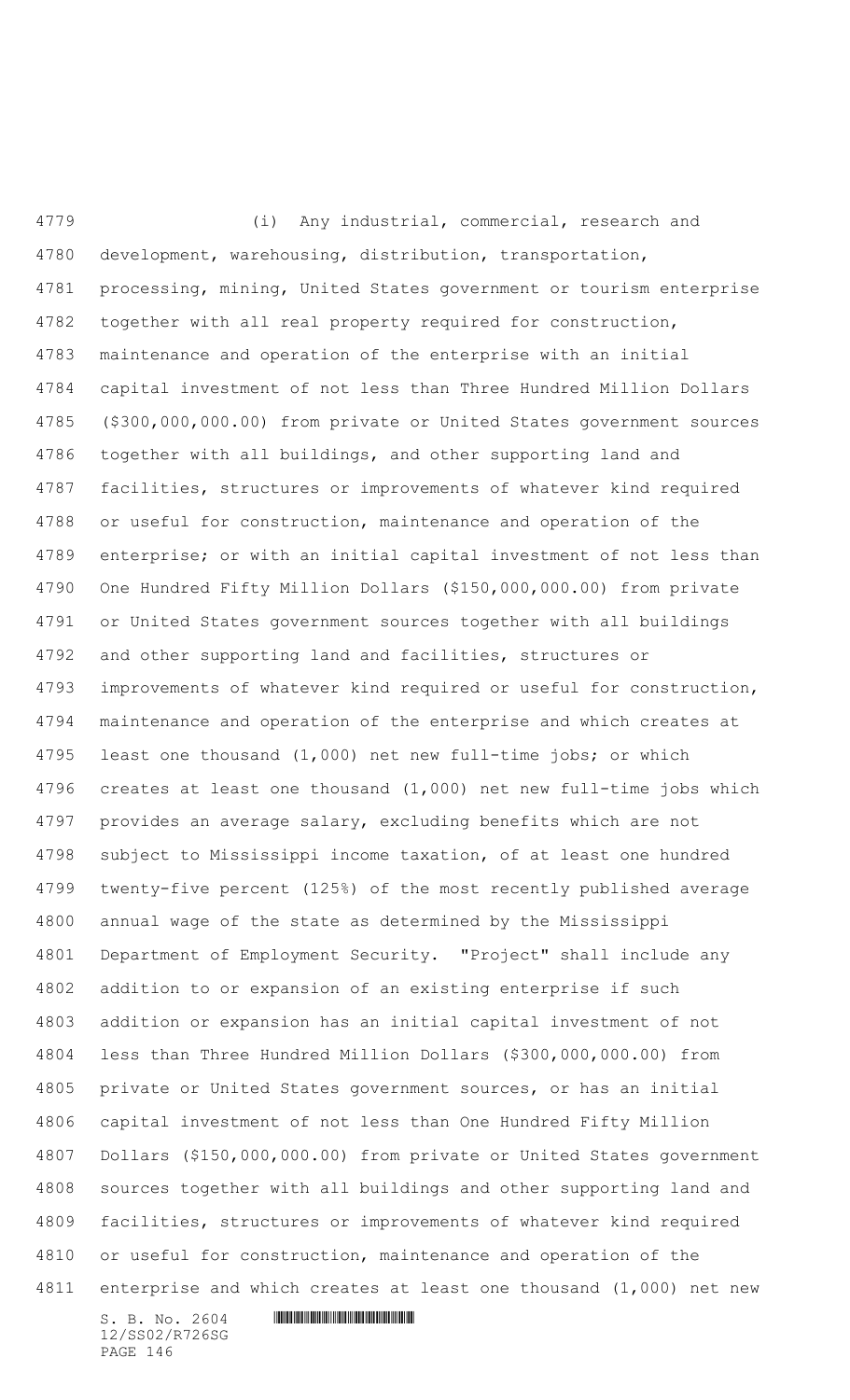full-time jobs; or which creates at least one thousand (1,000) net new full-time jobs which provides an average salary, excluding benefits which are not subject to Mississippi income taxation, of at least one hundred twenty-five percent (125%) of the most recently published average annual wage of the state as determined by the Mississippi Department of Employment Security. "Project" shall also include any ancillary development or business resulting from the enterprise, of which the authority is notified, within three (3) years from the date that the enterprise entered into commercial production, that the project area has been selected as the site for the ancillary development or business.

 (ii) 1. Any major capital project designed to improve, expand or otherwise enhance any active duty or reserve United States armed services bases and facilities or any major Mississippi National Guard training installations, their support areas or their military operations, upon designation by the authority that any such base was or is at risk to be recommended for closure or realignment pursuant to the Defense Base Closure and Realignment Act of 1990, as amended, or other applicable federal law; or any major development project determined by the authority to be necessary to acquire or improve base properties and to provide employment opportunities through construction of projects as defined in Section 57-3-5, which shall be located on or provide direct support service or access to such military installation property in the event of closure or reduction of military operations at the installation.

 2. Any major study or investigation related to such a facility, installation or base, upon a determination by the authority that the study or investigation is critical to the expansion, retention or reuse of the facility, installation or base.

 3. Any project as defined in Section 57-3-5, any business or enterprise determined to be in the furtherance of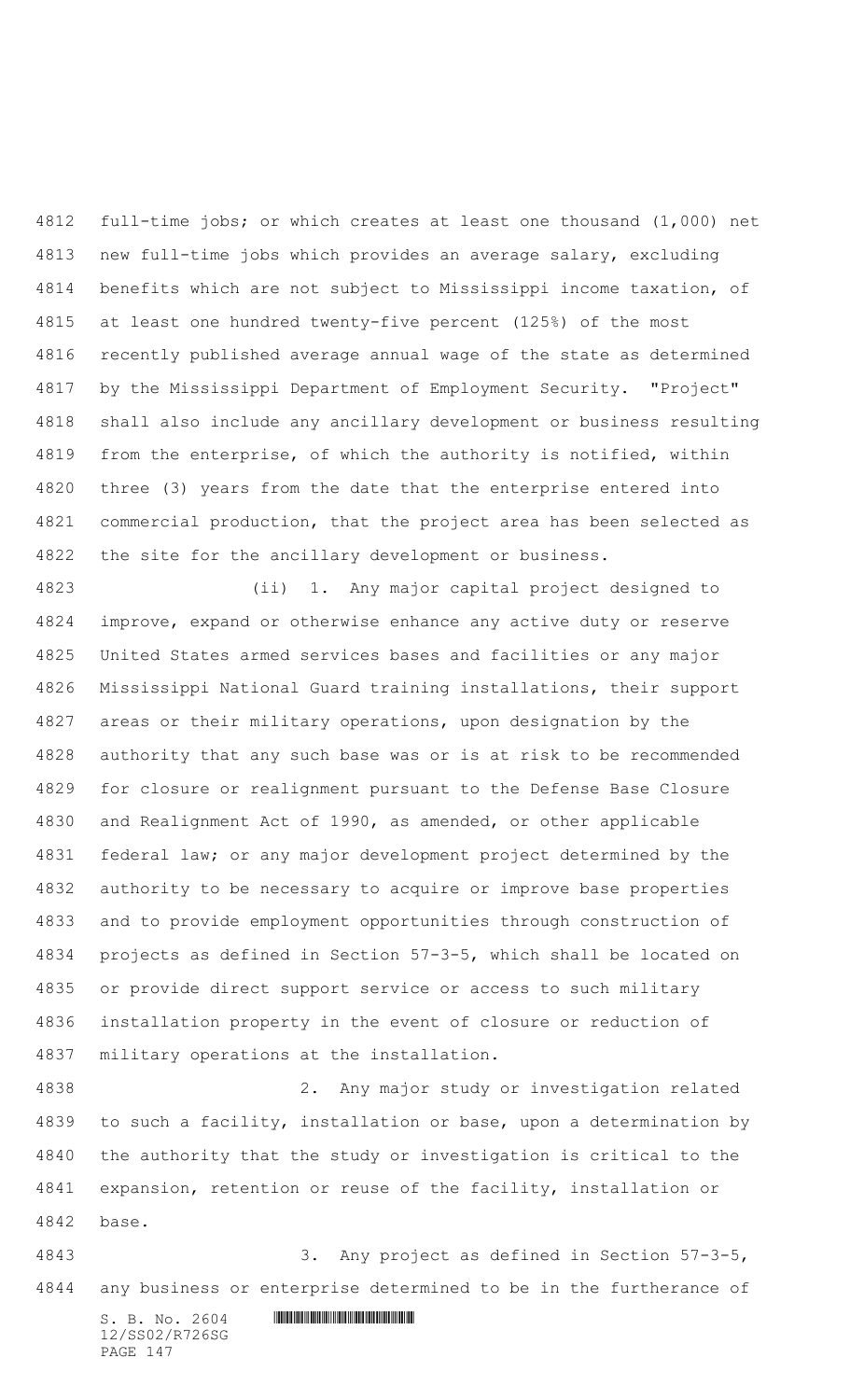the public purposes of this act as determined by the authority or any facility related to such project each of which shall be, directly or indirectly, related to any military base or other military-related facility no longer operated by the United States armed services or the Mississippi National Guard.

 (iii) Any enterprise to be maintained, improved or constructed in Tishomingo County by or for a National Aeronautics and Space Administration facility in such county.

 (iv) 1. Any major capital project with an initial capital investment from private sources of not less than Seven Hundred Fifty Million Dollars (\$750,000,000.00) which will create at least three thousand (3,000) jobs meeting criteria established by the Mississippi Development Authority.

 2. "Project" shall also include any ancillary development or business resulting from an enterprise operating a project as defined in item 1 of this paragraph (f)(iv), of which 4861 the authority is notified, within three (3) years from the date that the enterprise entered into commercial production, that the state has been selected as the site for the ancillary development or business.

 (v) Any manufacturing, processing or industrial project determined by the authority, in its sole discretion, to contribute uniquely and significantly to the economic growth and development of the state, and which meets the following criteria: 1. The project shall create at least two thousand (2,000) net new full-time jobs meeting criteria established by the authority, which criteria shall include, but not be limited to, the requirement that such jobs must be held by persons eligible for employment in the United States under applicable state and federal law.

 2. The project and any facility related to the project shall include a total investment from private sources of not less than Sixty Million Dollars (\$60,000,000.00), or from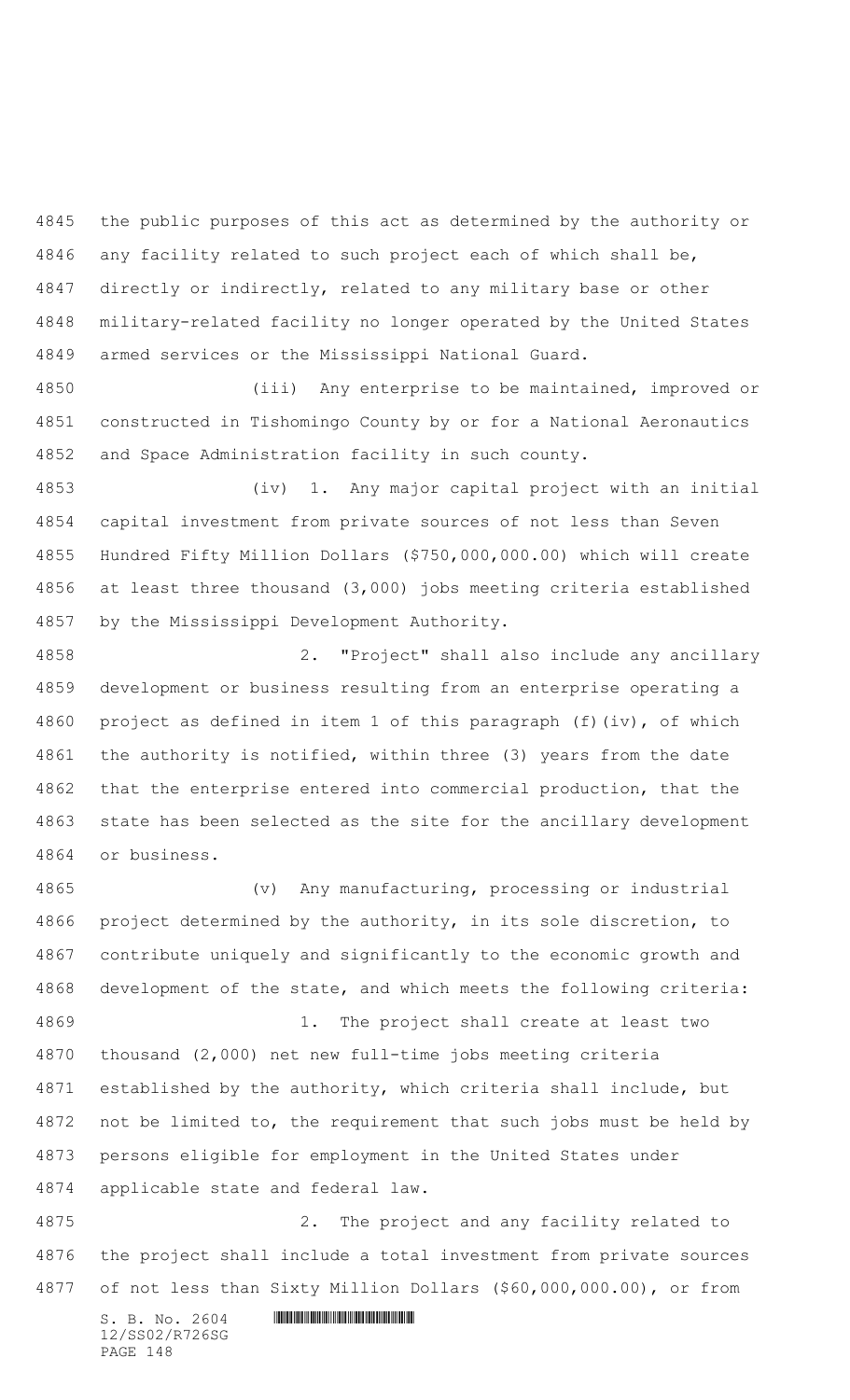any combination of sources of not less than Eighty Million Dollars (\$80,000,000.00).

 (vi) Any real property owned or controlled by the National Aeronautics and Space Administration, the United States government, or any agency thereof, which is legally conveyed to the State of Mississippi or to the State of Mississippi for the benefit of the Mississippi Major Economic Impact Authority, its successors and assigns pursuant to Section 212 of Public Law 104-99, enacted January 26, 1996 (110 Stat. 26 at 38).

 (vii) Any major capital project related to the establishment, improvement, expansion and/or other enhancement of any active duty military installation and having a minimum capital investment from any source or combination of sources other than the State of Mississippi of at least Forty Million Dollars (\$40,000,000.00), and which will create at least four hundred (400) military installation related full-time jobs, which jobs may be military jobs, civilian jobs or a combination of military and civilian jobs. The authority shall require that binding commitments be entered into requiring that the minimum requirements for the project provided for in this subparagraph shall be met not later than July 1, 2008.

 (viii) Any major capital project with an initial capital investment from any source or combination of sources of not less than Ten Million Dollars (\$10,000,000.00) which will create at least eighty (80) full-time jobs which provide an average annual salary, excluding benefits which are not subject to Mississippi income taxes, of at least one hundred thirty-five percent (135%) of the most recently published average annual wage of the state or the most recently published average annual wage of the county in which the project is located as determined by the Mississippi Department of Employment Security, whichever is the lesser. The authority shall require that binding commitments be entered into requiring that: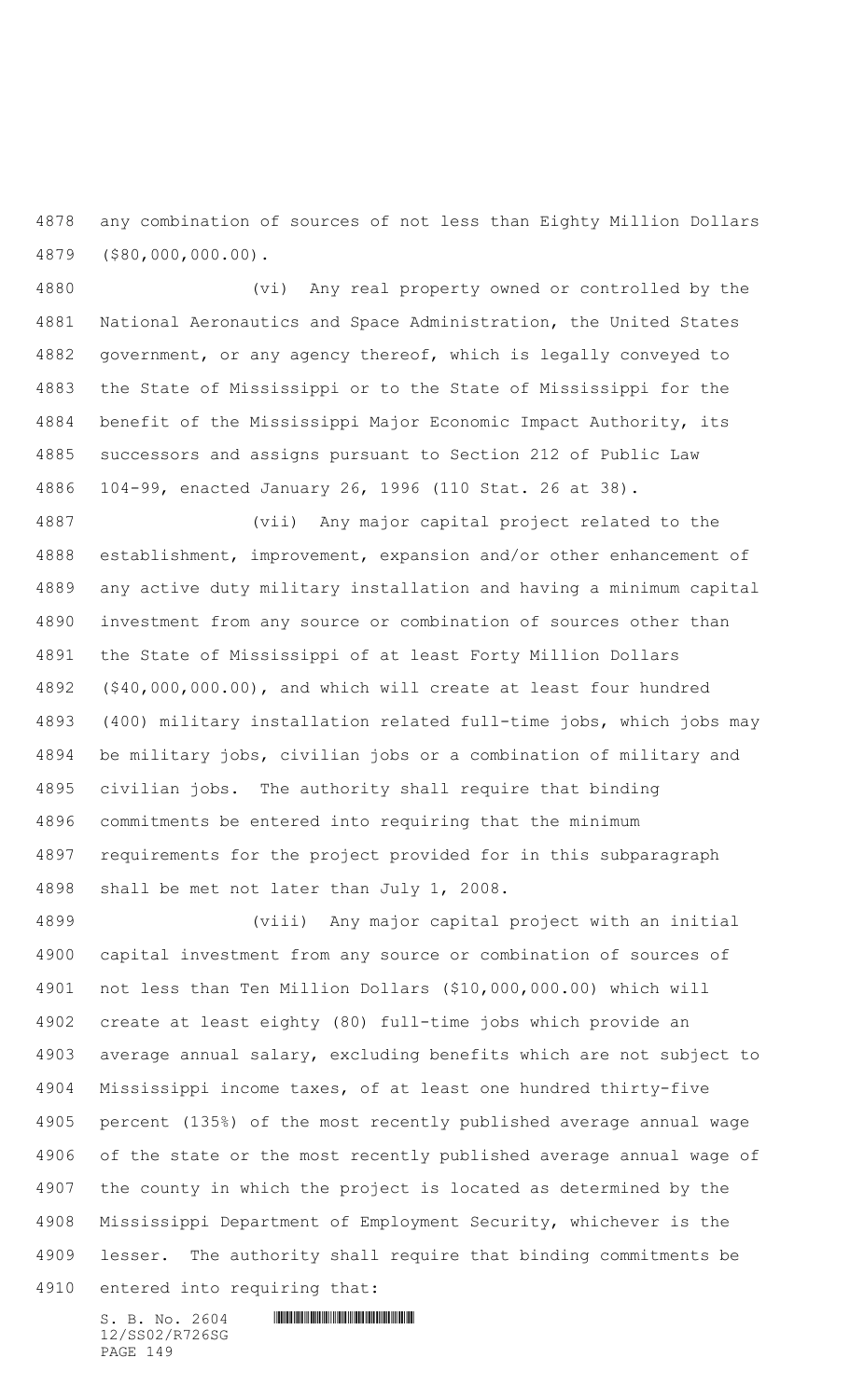4911 1. The minimum requirements for the project 4912 provided for in this subparagraph shall be met; and 2. That if such commitments are not met, all or a portion of the funds provided by the state for the project as determined by the authority shall be repaid. (ix) Any regional retail shopping mall with an initial capital investment from private sources in excess of One Hundred Fifty Million Dollars (\$150,000,000.00), with a square footage in excess of eight hundred thousand (800,000) square feet, which will create at least seven hundred (700) full-time jobs with an average hourly wage of Eleven Dollars (\$11.00) per hour. The authority shall require that binding commitments be entered into requiring that: 1. The minimum requirements for the project provided for in this subparagraph shall be met; and 2. That if such commitments are not met, all or a portion of the funds provided by the state for the project as determined by the authority shall be repaid. (x) Any major capital project with an initial capital investment from any source or combination of sources of not less than Seventy-five Million Dollars (\$75,000,000.00) which will create at least one hundred twenty-five (125) full-time jobs which provide an average annual salary, excluding benefits which are not subject to Mississippi income taxes, of at least one hundred thirty-five percent (135%) of the most recently published average annual wage of the state or the most recently published average annual wage of the county in which the project is located as determined by the Mississippi Department of Employment Security, whichever is the greater. The authority shall require that binding commitments be entered into requiring that: 1. The minimum requirements for the project 4942 provided for in this subparagraph shall be met; and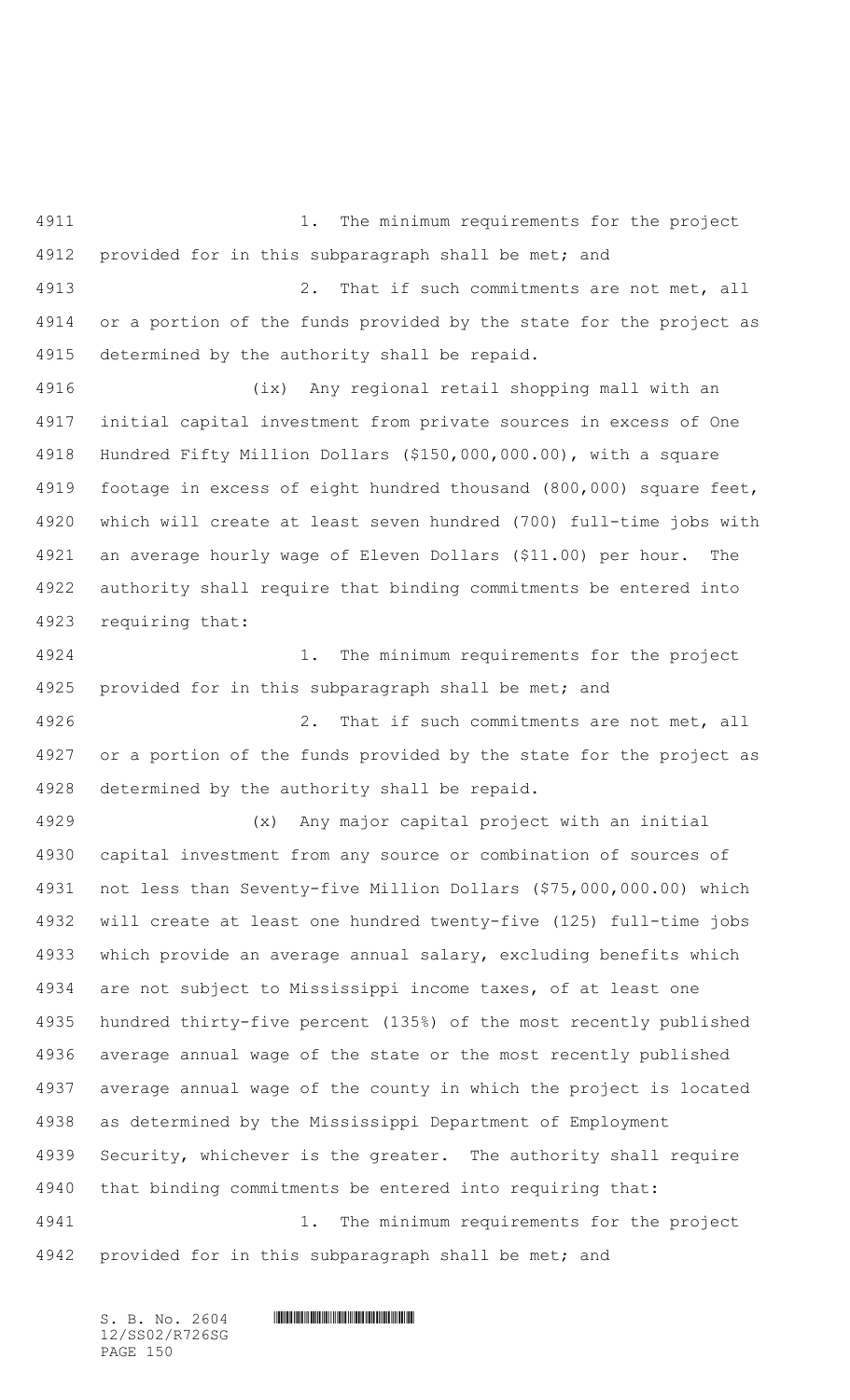2. That if such commitments are not met, all or a portion of the funds provided by the state for the project as determined by the authority shall be repaid.

 (xi) Any potential major capital project that the authority has determined is feasible to recruit.

 (xii) Any project built according to the specifications and federal provisions set forth by the National Aeronautics and Space Administration Center Operations Directorate at Stennis Space Center for the purpose of consolidating common services from National Aeronautics and Space Administration centers in human resources, procurement, financial management and information technology located on land owned or controlled by the National Aeronautics and Space Administration, which will create at least four hundred seventy (470) full-time jobs.

 (xiii) Any major capital project with an initial capital investment from any source or combination of sources of not less than Ten Million Dollars (\$10,000,000.00) which will create at least two hundred fifty (250) full-time jobs. The authority shall require that binding commitments be entered into requiring that:

 1. The minimum requirements for the project 4964 provided for in this subparagraph shall be met; and 2. That if such commitments are not met, all or a portion of the funds provided by the state for the project as determined by the authority shall be repaid. (xiv) Any major pharmaceutical facility with a

 capital investment of not less than Fifty Million Dollars (\$50,000,000.00) made after July 1, 2002, through four (4) years after the initial date of any loan or grant made by the authority for such project, which will maintain at least seven hundred fifty (750) full-time employees. The authority shall require that binding commitments be entered into requiring that:

12/SS02/R726SG PAGE 151

## $S. B. NO. 2604$  .  $M. 2604$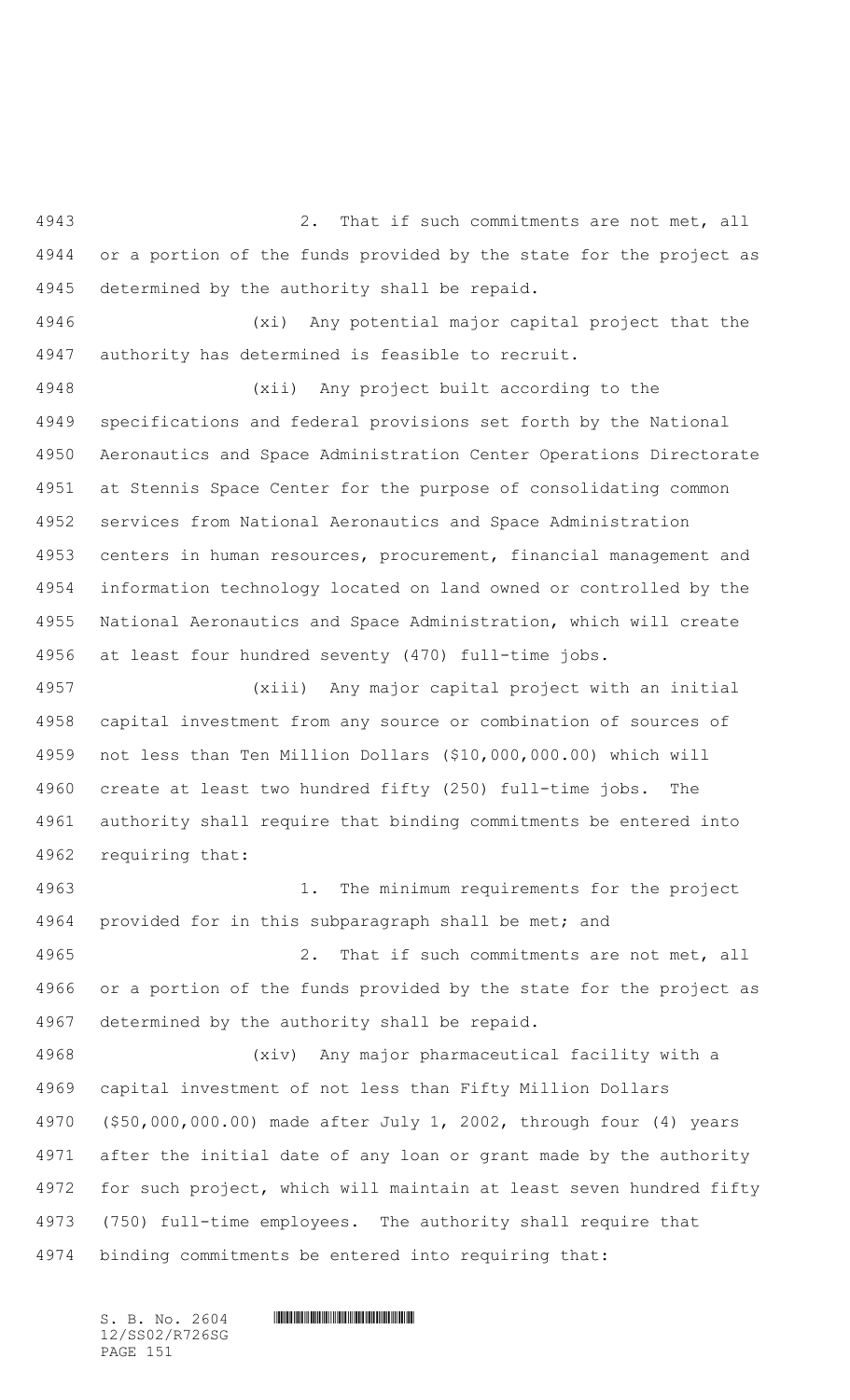$S. B. No. 2604$  . The set of the set of  $S. B. N \circ A$ 12/SS02/R726SG 1. The minimum requirements for the project 4976 provided for in this subparagraph shall be met; and 2. That if such commitments are not met, all or a portion of the funds provided by the state for the project as determined by the authority shall be repaid. (xv) Any pharmaceutical manufacturing, packaging and distribution facility with an initial capital investment from any local or federal sources of not less than Five Hundred Thousand Dollars (\$500,000.00) which will create at least ninety (90) full-time jobs. The authority shall require that binding commitments be entered into requiring that: 1. The minimum requirements for the project 4987 provided for in this subparagraph shall be met; and 2. That if such commitments are not met, all or a portion of the funds provided by the state for the project as determined by the authority shall be repaid. (xvi) Any major industrial wood processing facility with an initial capital investment of not less than One Hundred Million Dollars (\$100,000,000.00) which will create at least one hundred twenty-five (125) full-time jobs which provide an average annual salary, excluding benefits which are not subject to Mississippi income taxes, of at least Thirty Thousand Dollars (\$30,000.00). The authority shall require that binding commitments be entered into requiring that: 1. The minimum requirements for the project provided for in this subparagraph shall be met; and 2. That if such commitments are not met, all or a portion of the funds provided by the state for the project as determined by the authority shall be repaid. (xvii) Any technical, engineering, manufacturing-logistic service provider with an initial capital investment of not less than One Million Dollars (\$1,000,000.00) which will create at least ninety (90) full-time jobs. The

PAGE 152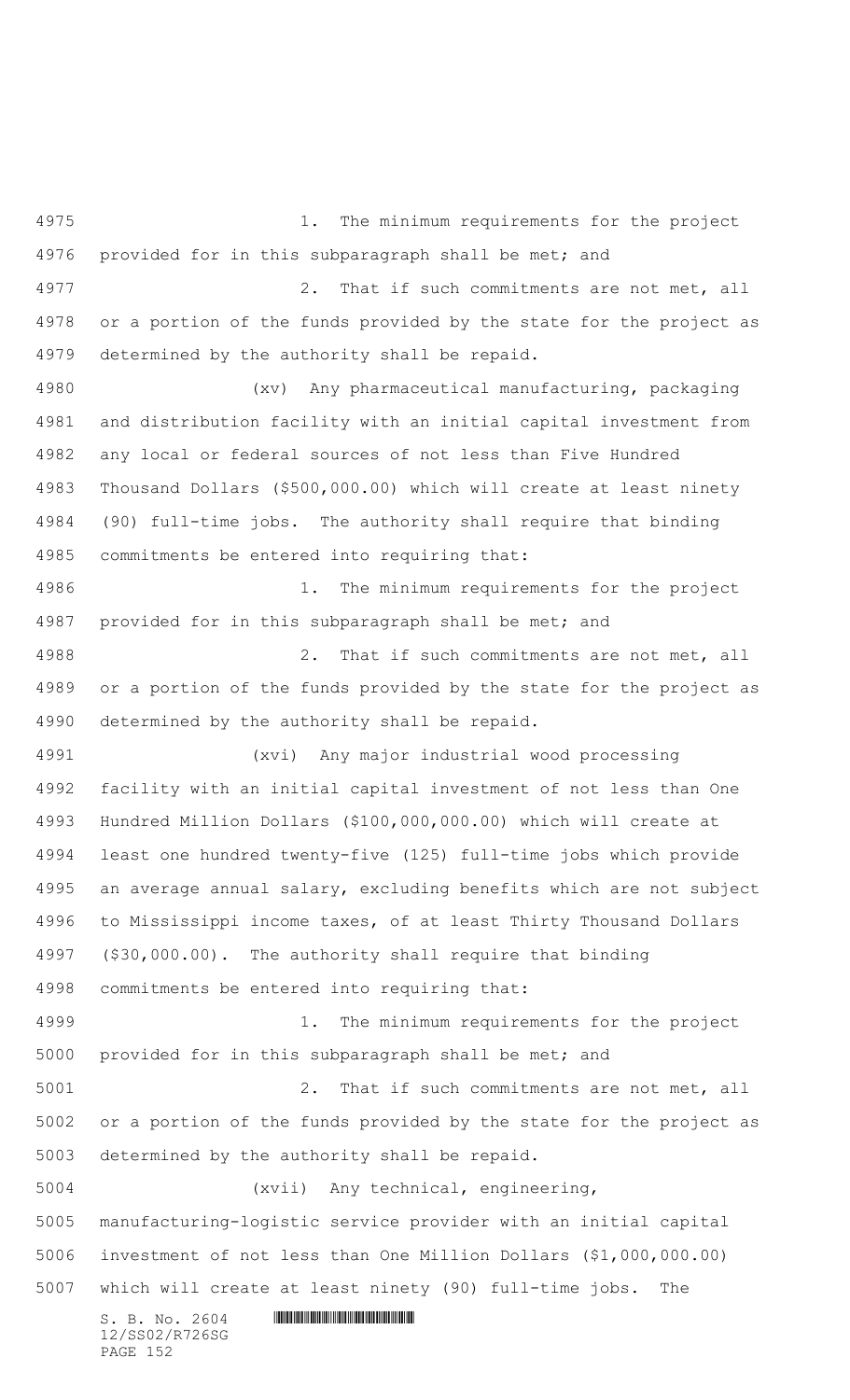authority shall require that binding commitments be entered into requiring that:

 1. The minimum requirements for the project provided for in this subparagraph shall be met; and

 2. That if such commitments are not met, all or a portion of the funds provided by the state for the project as determined by the authority shall be repaid.

 (xviii) Any major capital project with an initial capital investment from any source or combination of sources other than the State of Mississippi of not less than Six Hundred Million Dollars (\$600,000,000.00) which will create at least four hundred fifty (450) full-time jobs with an average annual salary, excluding benefits which are not subject to Mississippi income taxes, of at least Seventy Thousand Dollars (\$70,000.00). The authority shall require that binding commitments be entered into requiring that:

 1. The minimum requirements for the project provided for in this subparagraph shall be met; and

 2. That if such commitments are not met, all or a portion of the funds provided by the state for the project as determined by the authority shall be repaid.

 (xix) Any major coal and/or petroleum coke gasification project with an initial capital investment from any source or combination of sources other than the State of Mississippi of not less than Eight Hundred Million Dollars (\$800,000,000.00), which will create at least two hundred (200) full-time jobs with an average annual salary, excluding benefits which are not subject to Mississippi income taxes, of at least Forty-five Thousand Dollars (\$45,000.00). The authority shall require that binding commitments be entered into requiring that: 1. The minimum requirements for the project provided for in this subparagraph shall be met; and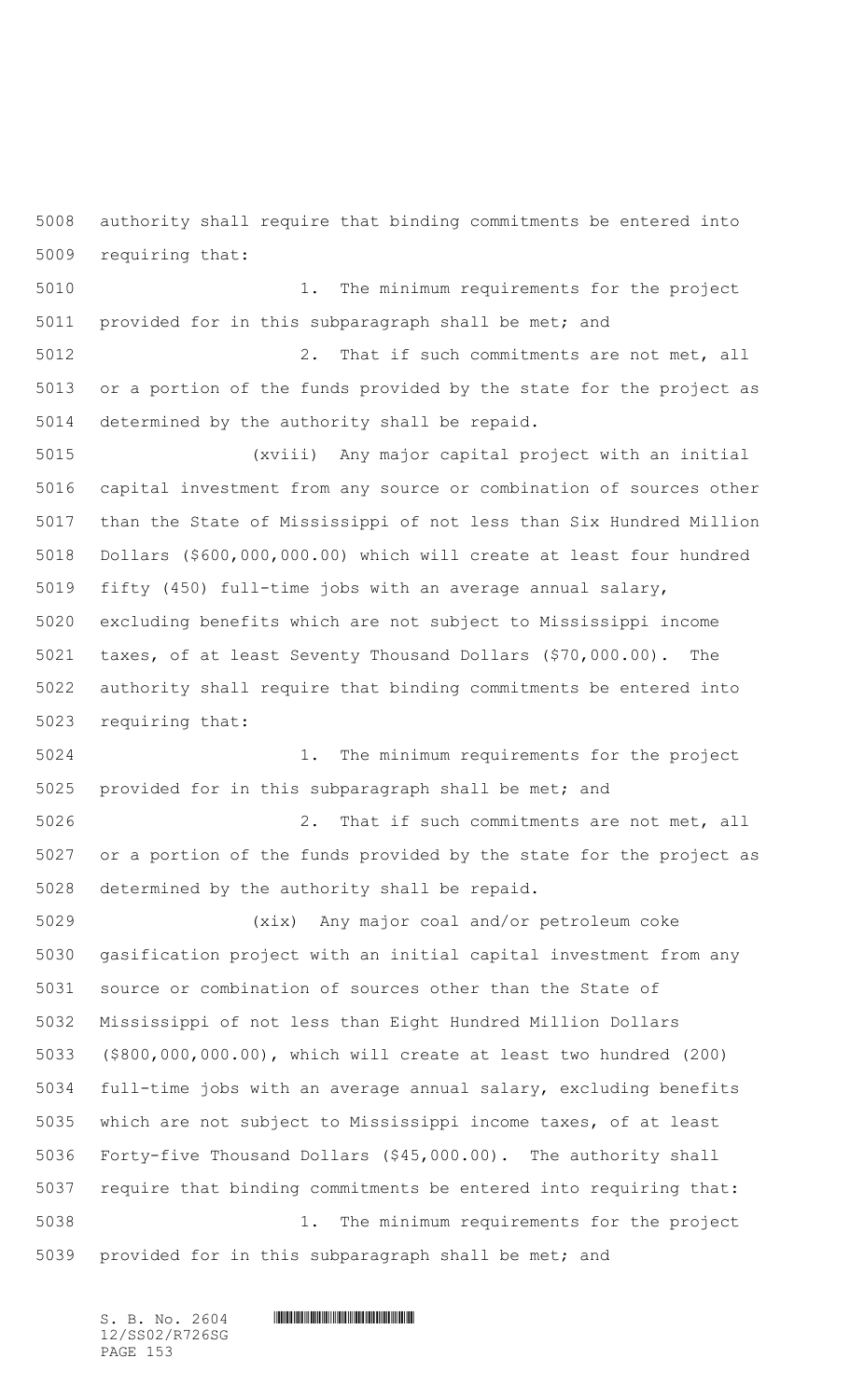2. That if such commitments are not met, all or a portion of the funds provided by the state for the project as determined by the authority shall be repaid.

 (xx) Any planned mixed use development located on not less than four thousand (4,000) acres of land that will consist of commercial, recreational, resort, tourism and residential development with a capital investment from private sources of not less than Four Hundred Seventy-five Million Dollars (\$475,000,000.00) in the aggregate in any one (1) or any combination of tourism projects that will create at least three thousand five hundred (3,500) jobs in the aggregate. For the purposes of this paragraph (f)(xx), the term "tourism project" means and has the same definition as that term has in Section 57-28-1. In order to meet the minimum capital investment required under this paragraph (f)(xx), at least Two Hundred Thirty-seven Million Five Hundred Thousand Dollars (\$237,500,000.00) of such investment must be made not later than June 1, 2015, and the remainder of the minimum capital investment must be made not later than June 1, 2017. In order to meet the minimum number of jobs required to be created under this paragraph (f)(xx), at least one thousand seven hundred fifty (1,750) of such jobs must be created not later than June 1, 2015, and the remainder of the jobs must be created not later than June 1, 2017. The authority shall require that binding commitments be entered into requiring that: 1. The minimum requirements for the project provided for in this subparagraph shall be met; and 2. That if such commitments are not met, all or a portion of the funds provided by the state for the project as determined by the authority shall be repaid. (xxi) Any enterprise owning or operating an

 automotive manufacturing and assembly plant and its affiliates for which construction begins after March 2, 2007, and not later than December 1, 2007, with an initial capital investment from private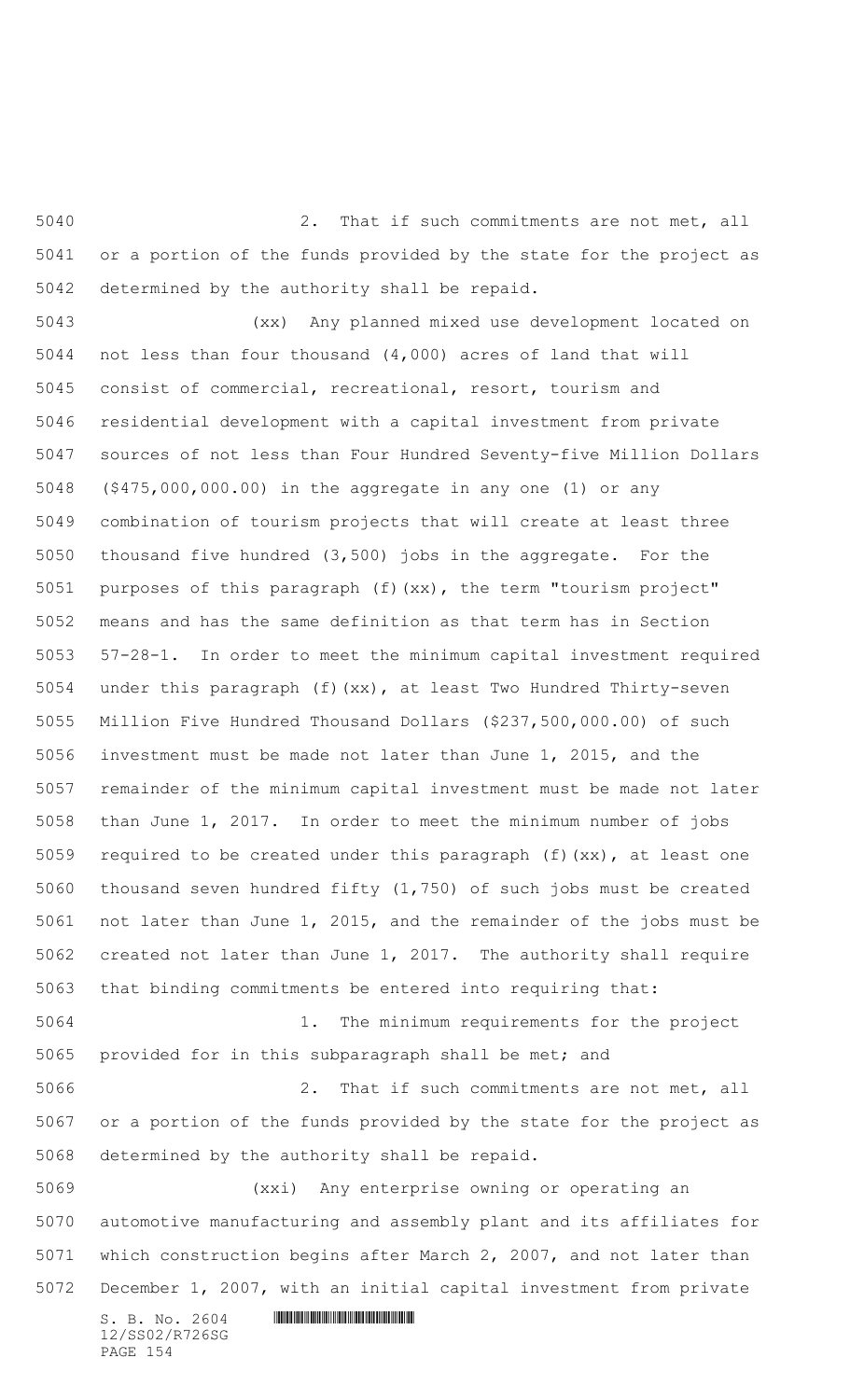sources of not less than Five Hundred Million Dollars (\$500,000,000.00) which will create at least one thousand five hundred (1,500) jobs meeting criteria established by the authority, which criteria shall include, but not be limited to, the requirement that such jobs must be held by persons eligible for employment in the United States under applicable state and federal law. The authority shall require that binding commitments be entered into requiring that:

 1. The minimum requirements for the project provided for in this subparagraph shall be met; and

 2. That if such commitments are not met, all or a portion of the funds provided by the state for the project as determined by the authority shall be repaid.

 (xxii) Any enterprise owning or operating a major powertrain component manufacturing and assembly plant for which construction begins after May 11, 2007, and not later than December 1, 2007, with an initial capital investment from private sources of not less than Three Hundred Million Dollars (\$300,000,000.00) which will create at least five hundred (500) new full-time jobs meeting criteria established by the authority, which criteria shall include, but not be limited to, the requirement that such jobs must be held by persons eligible for employment in the United States under applicable state and federal law, and the requirement that the average annual wages and taxable benefits of such jobs shall be at least one hundred twenty-five percent (125%) of the most recently published average annual wage of the state or the most recently published average annual wage of the county in which the project is located as determined by the Mississippi Department of Employment Security, whichever is the lesser. The authority shall require that binding commitments be entered into requiring that:

 1. The minimum requirements for the project provided for in this subparagraph shall be met; and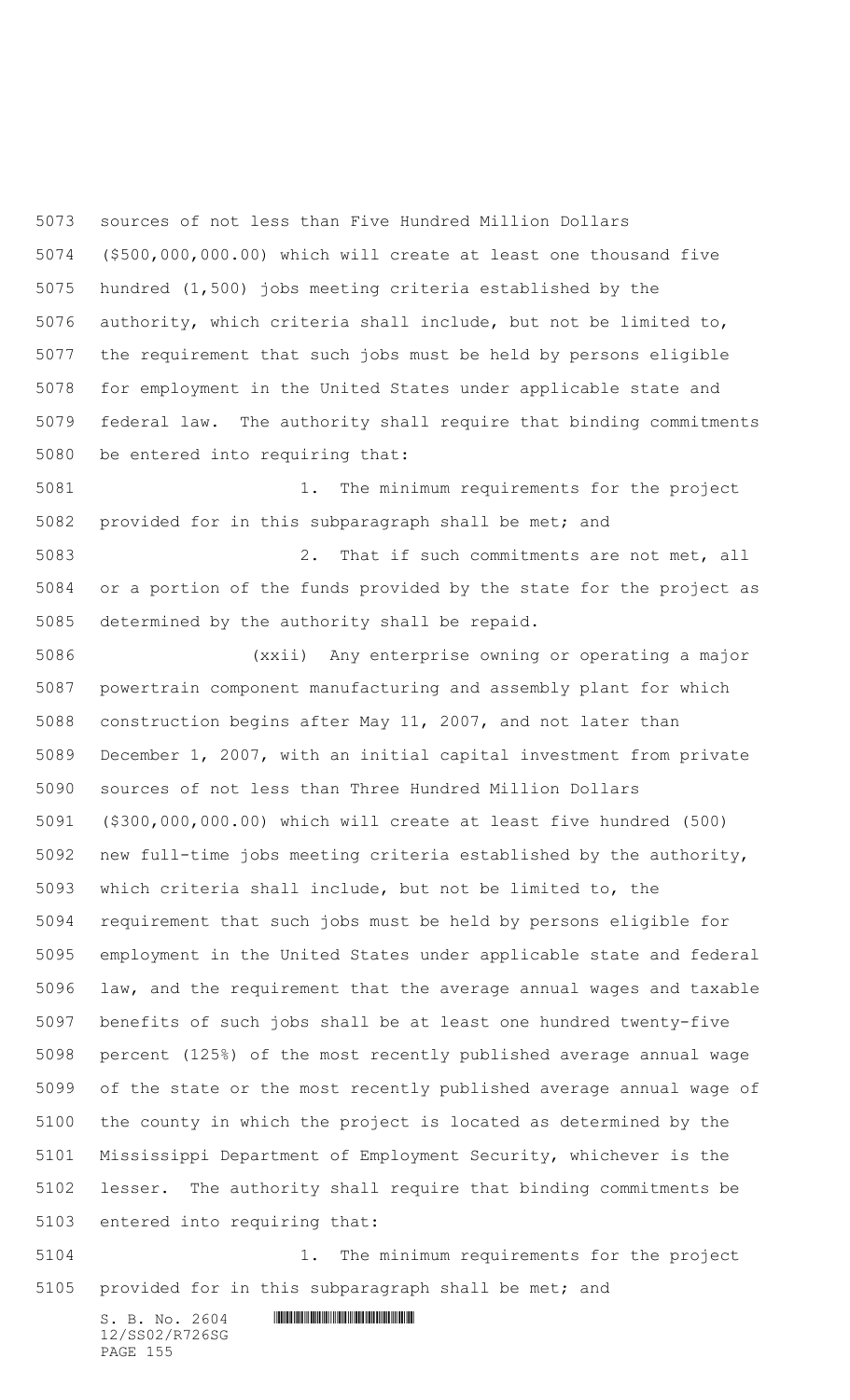2. That if such commitments are not met, all or a portion of the funds provided by the state for the project as determined by the authority shall be repaid.

 (xxiii) Any biological and agricultural defense project operated by an agency of the government of the United States with an initial capital investment of not less than Four Hundred Fifty Million Dollars (\$450,000,000.00) from any source other than the State of Mississippi and its subdivisions, which will create at least two hundred fifty (250) new full-time jobs. All jobs created by the project must be held by persons eligible for employment in the United States under applicable state and federal law.

 (xxiv) Any enterprise owning or operating an existing tire manufacturing plant which adds to such plant capital assets of not less than Twenty-five Million Dollars (\$25,000,000.00) after January 1, 2009, and that maintains at least one thousand two hundred (1,200) full-time jobs in this state at one (1) location with an average annual salary, excluding benefits which are not subject to Mississippi income taxes, of at least Forty-five Thousand Dollars (\$45,000.00). The authority shall require that binding commitments be entered into requiring that:

 1. The minimum requirements for the project provided for in this subparagraph shall be met; and

 2. That if such commitments are not met, all or a portion of the funds provided by the state for the project as determined by the authority shall be repaid.

 (xxv) Any enterprise owning or operating a facility for the manufacture of composite components for the aerospace industry which will have an investment from private sources of not less than One Hundred Seventy-five Million Dollars (\$175,000,000.00) by not later than December 31, 2015, and which will result in the full-time employment at the project site of not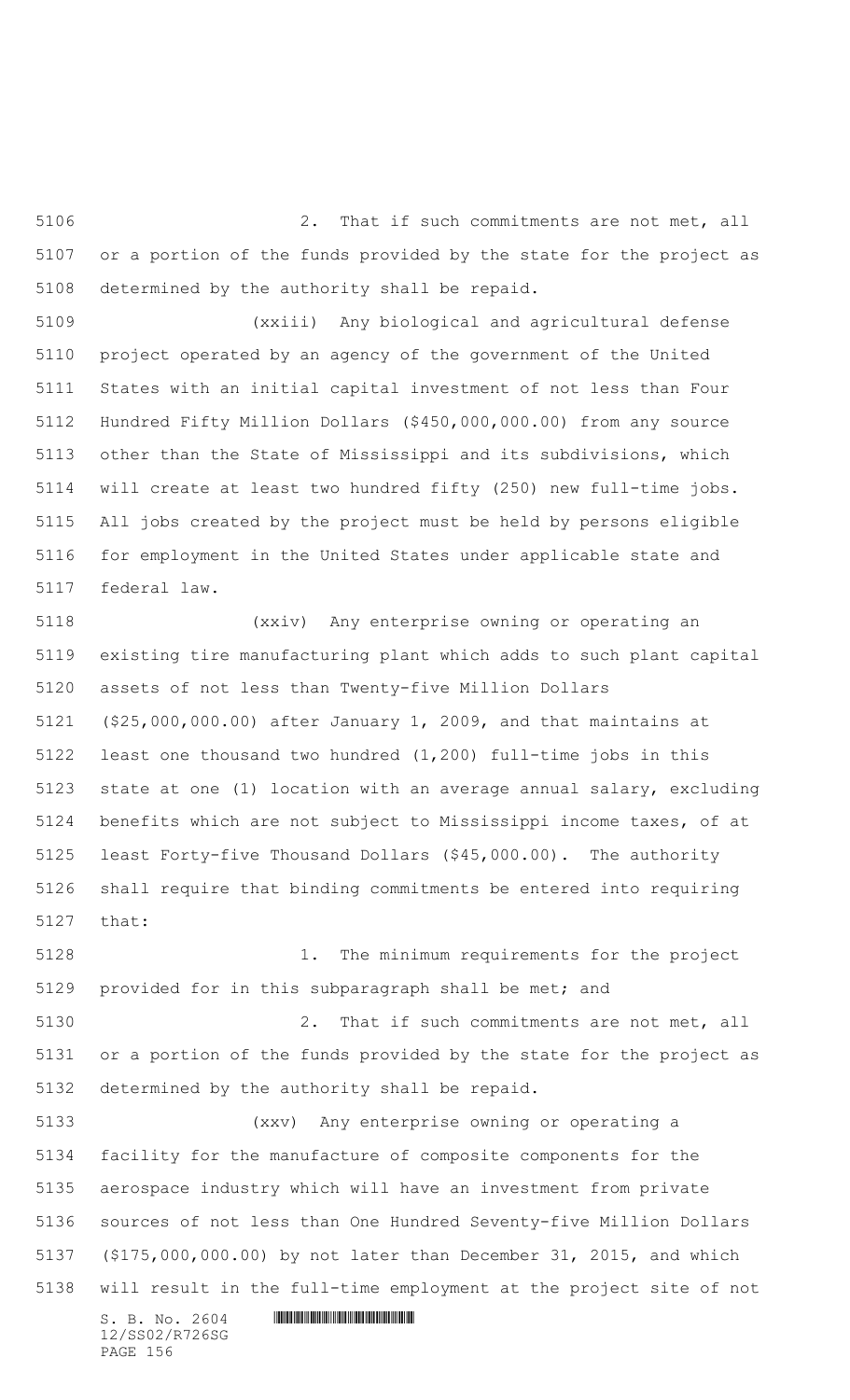less than two hundred seventy-five (275) persons by December 31, 2011, and not less than four hundred twenty-five (425) persons by December 31, 2013, and not less than eight hundred (800) persons by December 31, 2017, all with an average annual compensation, excluding benefits which are not subject to Mississippi income taxes, of at least Fifty-three Thousand Dollars (\$53,000.00). The authority shall require that binding commitments be entered into requiring that:

 1. The minimum requirements for the project provided for in this subparagraph shall be met; and

 2. That if such commitments are not met, all or a portion of the funds provided by the state for the project as determined by the authority shall be repaid.

 (xxvi) Any enterprise owning or operating a facility for the manufacture of pipe which will have an investment from any source other than the State of Mississippi and its subdivisions of not less than Three Hundred Million Dollars (\$300,000,000.00) by not later than December 31, 2015, and which will create at least five hundred (500) new full-time jobs within five (5) years after the start of commercial production and maintain such jobs for at least ten (10) years, all with an average annual compensation, excluding benefits which are not subject to Mississippi income taxes, of at least Thirty-two Thousand Dollars (\$32,000.00). The authority shall require that binding commitments be entered into requiring that: 1. The minimum requirements for the project provided for in this subparagraph shall be met; and 2. That if such commitments are not met, all

 or a portion of the funds provided by the state for the project as determined by the authority shall be repaid.

 (xxvii) Any enterprise owning or operating a facility for the manufacture of solar panels which will have an investment from any source other than the State of Mississippi and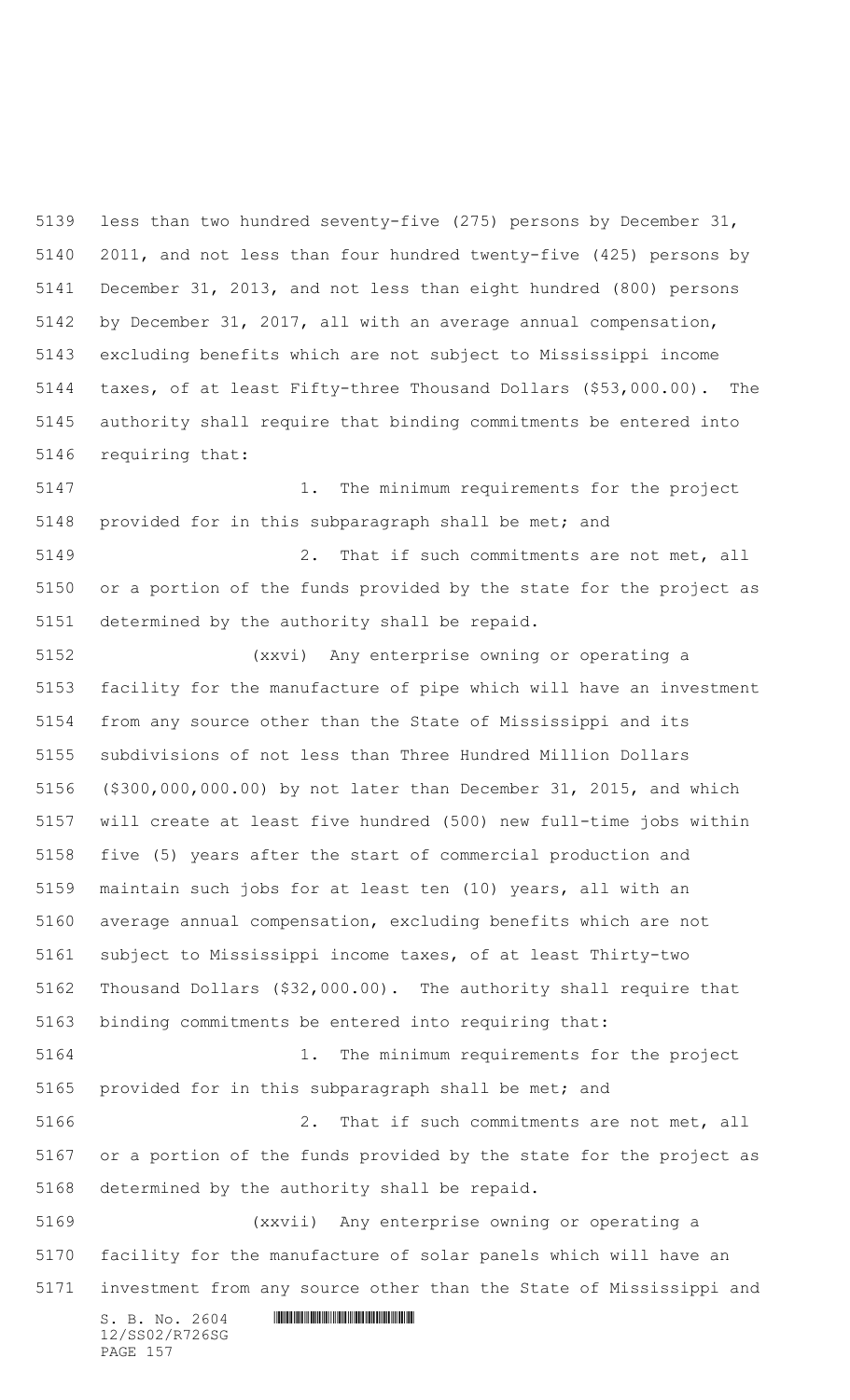its subdivisions of not less than One Hundred Thirty-two Million Dollars (\$132,000,000.00) by not later than December 31, 2015, and which will create at least five hundred (500) new full-time jobs within five (5) years after the start of commercial production and maintain such jobs for at least ten (10) years, all with an average annual compensation, excluding benefits which are not subject to Mississippi income taxes, of at least Thirty-four Thousand Dollars (\$34,000.00). The authority shall require that binding commitments be entered into requiring that:

 1. The minimum requirements for the project provided for in this subparagraph shall be met; and

 2. That if such commitments are not met, all or a portion of the funds provided by the state for the project as determined by the authority shall be repaid.

 (g) (i) "Project area" means the project site, together with any area or territory within the state lying within sixty-five (65) miles of any portion of the project site whether or not such area or territory be contiguous; however, for the project defined in paragraph (f)(iv) of this section the term "project area" means any area or territory within the state. The project area shall also include all territory within a county if any portion of such county lies within sixty-five (65) miles of any portion of the project site. "Project site" means the real property on which the principal facilities of the enterprise will operate. The provisions of this subparagraph (i) shall not apply to a project as defined in paragraph (f)(xxi) of this section.

 (ii) For the purposes of a project as defined in paragraph (f)(xxi) of this section, the term "project area" means the acreage authorized in the certificate of convenience and necessity issued by the Mississippi Development Authority to a regional economic development alliance under Section 57-64-1 et seq.

(h) "Public agency" means:

12/SS02/R726SG PAGE 158

 $S. B. No. 2604$  . The set of the set of  $S. B. N \circ A$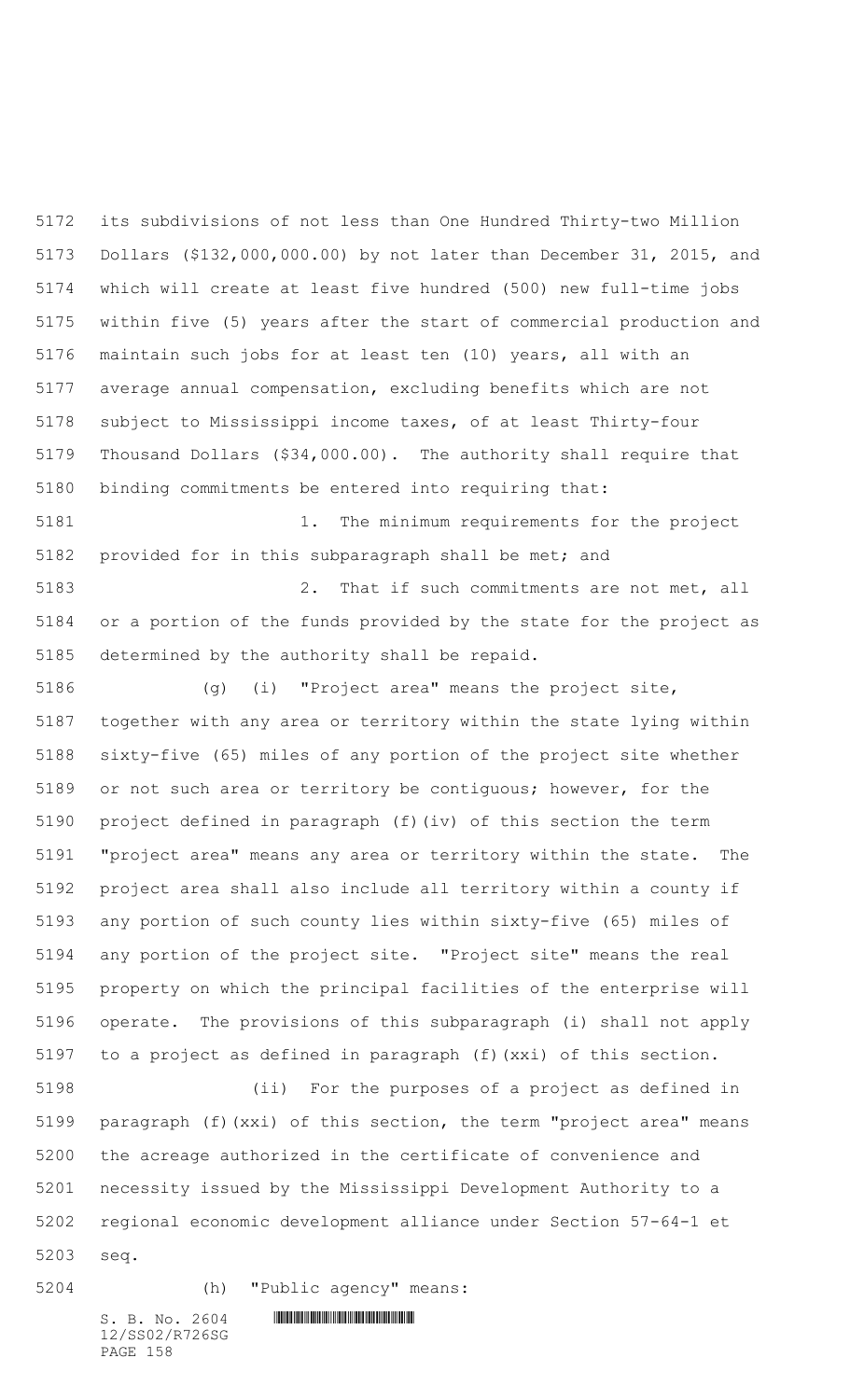(i) Any department, board, commission, institution or other agency or instrumentality of the state; (ii) Any city, town, county, political subdivision, school district or other district created or existing under the laws of the state or any public agency of any such city, town, county, political subdivision or district or any other public entity created or existing under local and private legislation;

 (iii) Any department, commission, agency or instrumentality of the United States of America; and

 (iv) Any other state of the United States of America which may be cooperating with respect to location of the project within the state, or any agency thereof.

(i) "State" means State of Mississippi.

 (j) "Fee-in-lieu" means a negotiated fee to be paid by the project in lieu of any franchise taxes imposed on the project by Chapter 13, Title 27, Mississippi Code of 1972. The fee-in-lieu shall not be less than Twenty-five Thousand Dollars (\$25,000.00) annually. A fee-in-lieu may be negotiated with an enterprise operating an existing project defined in Section 57-75-5(f)(iv)1; however, a fee-in-lieu shall not be negotiated for other existing enterprises that fall within the definition of the term "project."

 (k) "Affiliate" means a subsidiary or related business entity which shares a common direct or indirect ownership with the enterprise owning or operating a project as defined in Section 57-75-5(f)(xxi). The subsidiary or related business must provide services directly related to the core activities of the project.

 (l) "Tier One supplier" means a supplier of a project as defined in Section 57-75-5(f)(xxi) that is certified by the enterprise owning the project and creates a minimum of fifty (50) new full-time jobs.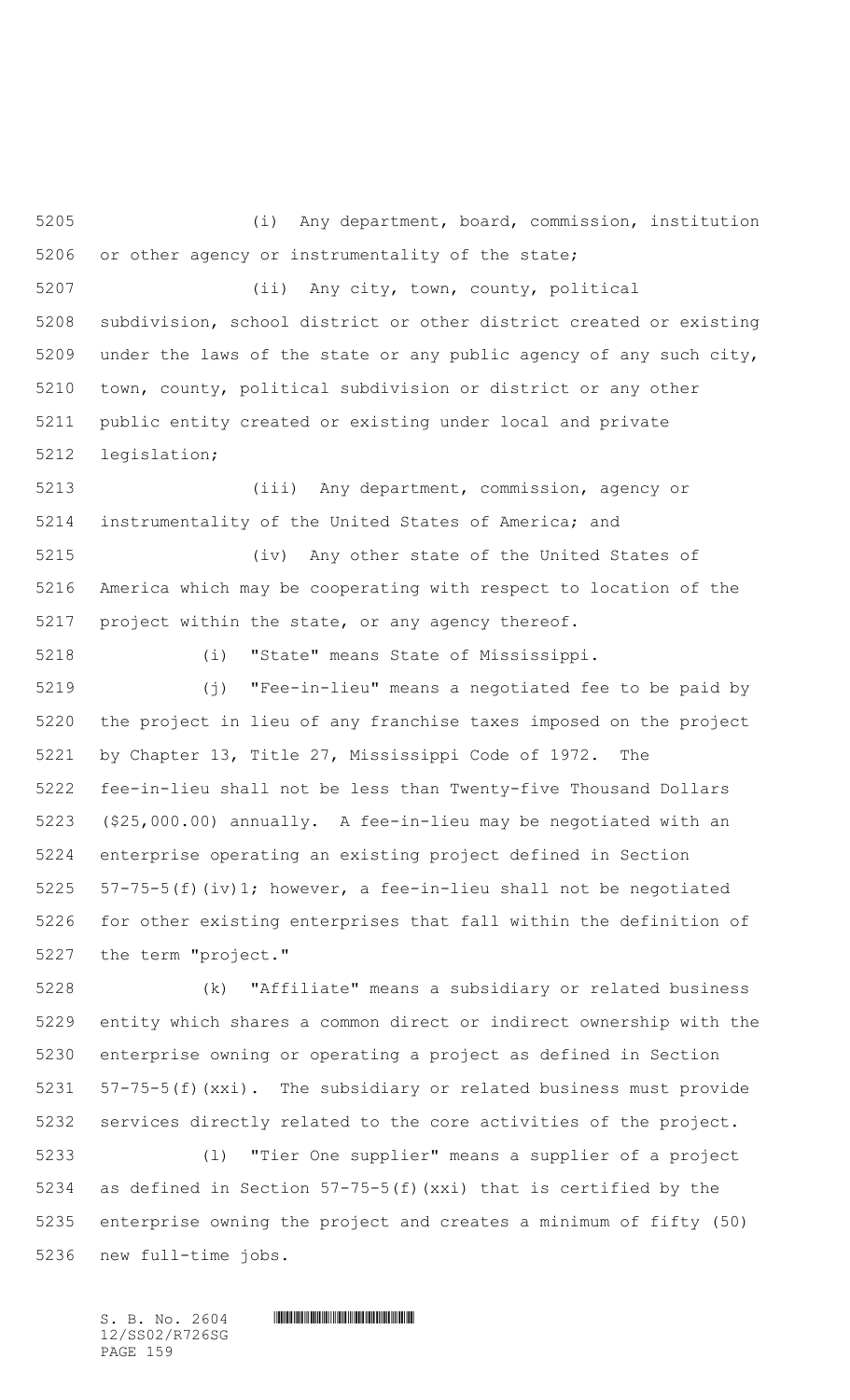**SECTION 55.** Section 57-80-7, Mississippi Code of 1972, is reenacted as follows:

 57-80-7. (1) From and after December 31, 2000, and until December 31, 2012, the following counties may apply to the MDA for the issuance of a certificate of public convenience and necessity:

 (a) Any county of this state which has an annualized unemployment rate that is at least two hundred percent (200%) of the state's unemployment rate as of December 31 of any year from 2000 through 2012, as determined by the Mississippi Department of Employment Security's most recently published data;

 (b) Any county of this state in which thirty percent (30%) or more of the population of the county is at or below the federal poverty level according to the official data compiled by the United States Census Bureau as of August 30, 2000, for counties that apply before December 31, 2002, or the most recent official data compiled by the United States Census Bureau for counties that apply from and after December 31, 2002; or

 (c) Any county of this state having an eligible supervisors district.

 (2) The application, at a minimum, must contain (a) the Mississippi Department of Employment Security's most recently published figures that reflect the annualized unemployment rate of the applying county as of December 31 or the most recent official data by the United States Census Bureau required by subsection (1) of this section, as the case may be, and (b) an order or resolution of the county consenting to the designation of the county as a growth and prosperity county.

 (3) Any municipality of a designated growth and prosperity county or within an eligible supervisors district and not more than eight (8) miles from the boundary of the county that meets the criteria of subsection (1)(b) of this section may by order or resolution of the municipality consent to participation in the

Growth and Prosperity Program.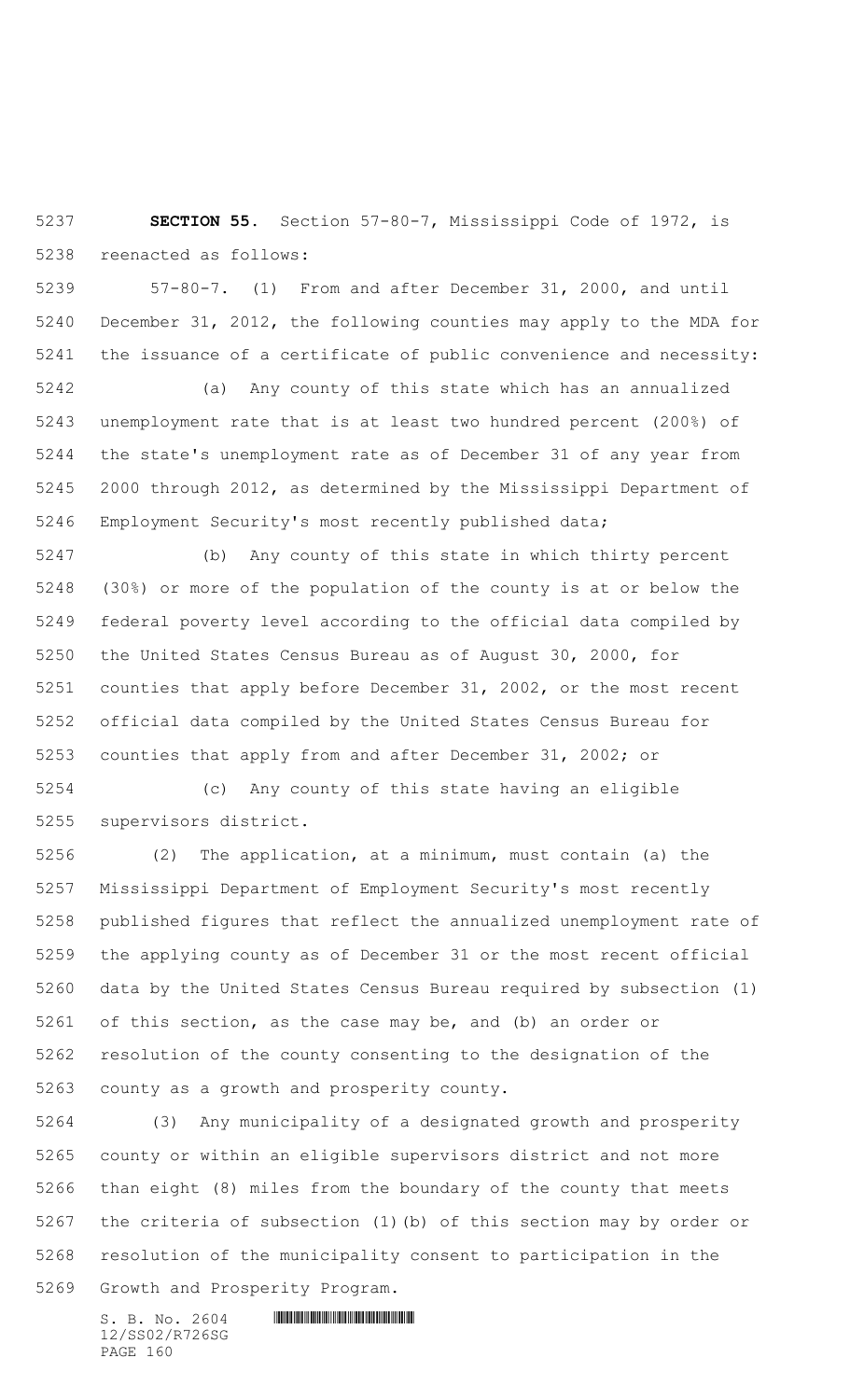(4) No incentive or tax exemption shall be given under this chapter without the consent of the affected county or municipality.

 **SECTION 56.** Section 69-2-5, Mississippi Code of 1972, is reenacted as follows:

 69-2-5. (1) The Mississippi Cooperative Extension Service shall act as a clearinghouse for the dissemination of information regarding programs and services which may be available to help those persons and businesses which have been adversely affected by the present emergency in the agricultural community. The Cooperative Extension Service shall develop a plan of assistance which shall identify all programs and services available within the state which can be of assistance to those affected by the present emergency. The Department of Agriculture and Commerce, Department of Finance and Administration, Department of Human Services, Department of Mental Health, State Department of Health, Board of Trustees of State Institutions of Higher Learning, State Board for Community and Junior Colleges, Research and Development Center, Mississippi Development Authority, Department of Employment Security, Office of the Governor, Board of Vocational and Technical Education, Mississippi Authority for Educational Television, and other agencies of the state which have programs and services that can be of assistance to those affected by the present emergency, shall provide information regarding their programs and services to the Cooperative Extension Service for use in the clearinghouse. The types of programs and services shall include, but not be limited to, financial counseling, farm and small business management, employment services, labor market information, job retraining, vocational and technical training, food stamp programs, personal counseling, health services, and free or low cost legal services. The clearinghouse shall provide a single contact point to provide program information and referral services to individuals interested or needing services from

12/SS02/R726SG PAGE 161

 $S. B. No. 2604$  . The set of the set of  $S. B. N \circ A$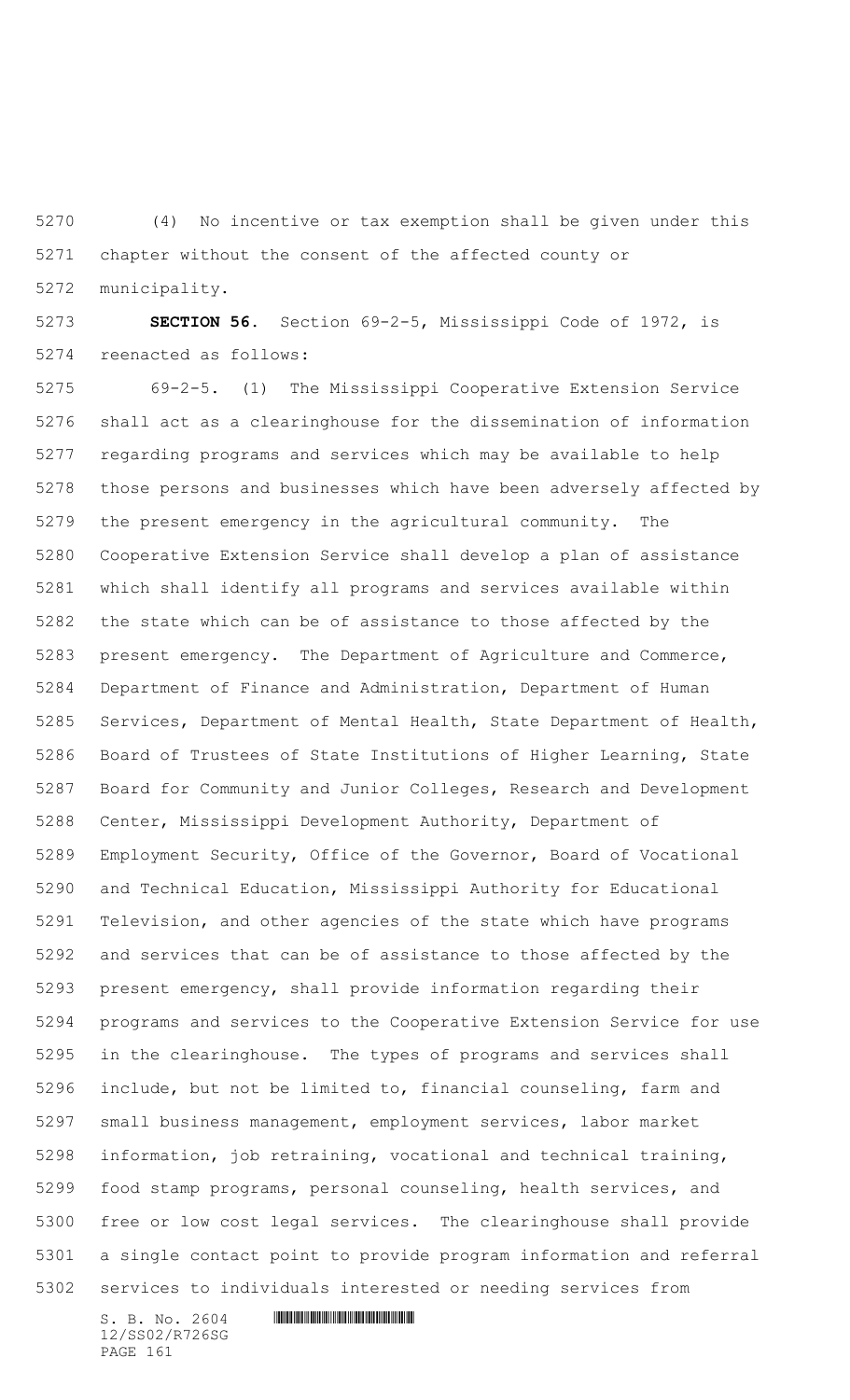state-funded assistance programs affecting agriculture, horticulture, aquaculture and other agribusinesses or related industries. Such assistance information shall identify all monies available under the Small Business Financing Act, the Business Investment Act, the Emerging Crops Fund legislation and any other sources which may be used singularly or combined, to provide a comprehensive financing package. The provisions of this section in establishing a single contact point for information and referral services shall not be construed to authorize the hiring of additional personnel.

 (2) The Cooperative Extension Service may accept monetary or in-kind contributions, gifts and grants for the establishment or operation of the clearinghouse.

 (3) The Cooperative Extension Service shall establish a method for the dissemination of information to those who can be benefited by the existing programs and services of the state.

 (4) The Cooperative Extension Service shall file an annual report with the Governor, Lieutenant Governor and Speaker of the House of Representatives regarding the efforts which have been made in the clearinghouse operation. The report shall also recommend any additional measures, including legislation, which may be needed or desired in providing programs and benefits to those affected by the agricultural emergency.

 **SECTION 57.** Section 7-1-355, Mississippi Code of 1972, is reenacted as follows:

 7-1-355. (1) The Mississippi Department of Employment Security, Office of the Governor, is designated as the sole administrator of all programs for which the state is the prime sponsor under Title 1(B) of Public Law 105-220, Workforce Investment Act of 1998, and the regulations promulgated thereunder, and may take all necessary action to secure to this state the benefits of that legislation. The Mississippi Department of Employment Security, Office of the Governor, may

12/SS02/R726SG PAGE 162

 $S. B. No. 2604$  . The set of the set of  $S. B. N_{O.} 2604$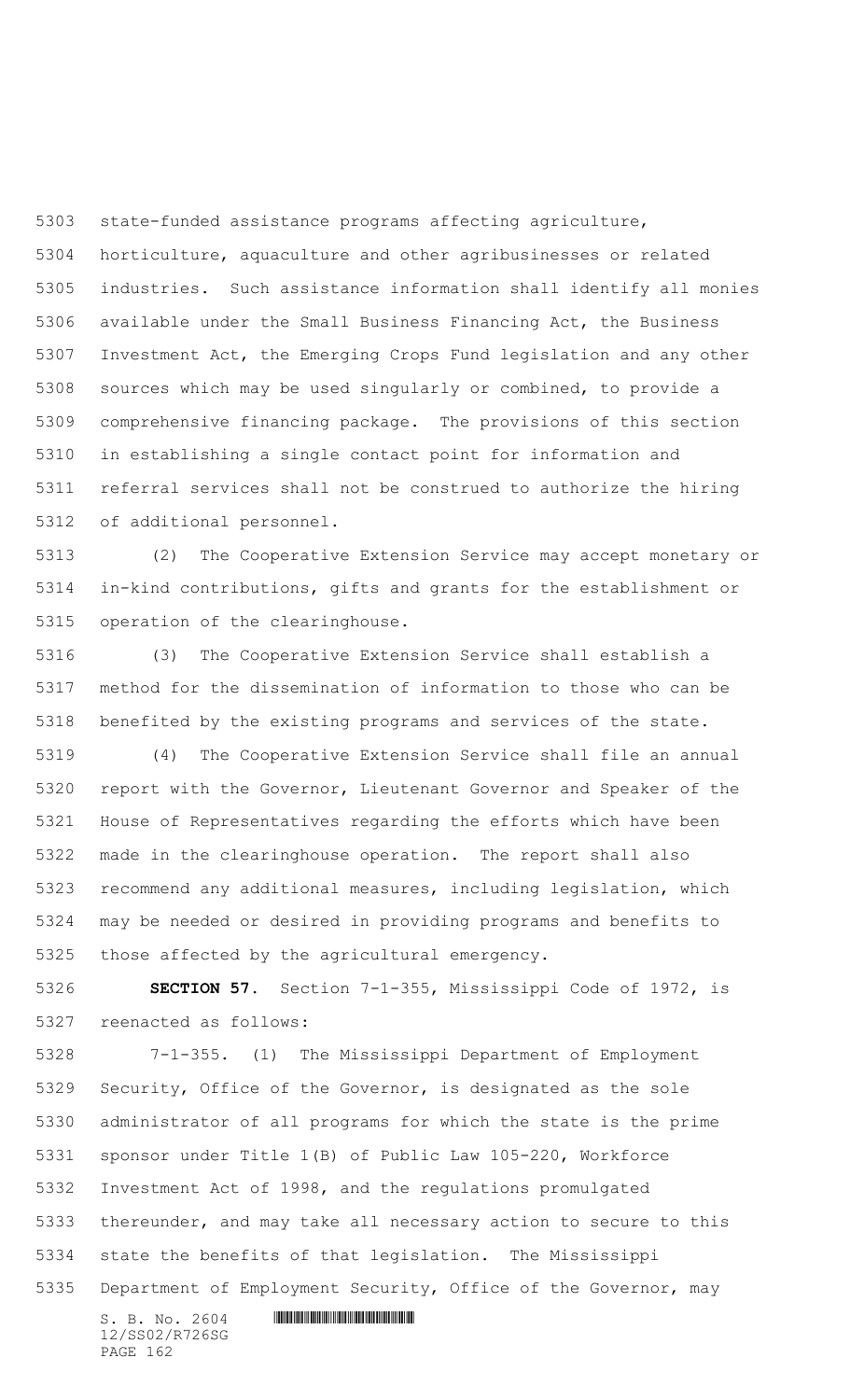receive and disburse funds for those programs that become available to it from any source.

 (2) The Mississippi Department of Employment Security, Office of the Governor, shall establish guidelines on the amount and/or percentage of indirect and/or administrative expenses by the local fiscal agent or the Workforce Development Center operator. The Mississippi Department of Employment Security, Office of the Governor, shall develop an accountability system and make an annual report to the Legislature before December 31 of each year on Workforce Investment Act activities. The report shall include, but is not limited to, the following:

 (a) The total number of individuals served through the Workforce Development Centers and the percentage and number of individuals for which a quarterly follow-up is provided;

 (b) The number of individuals who receive core services by each center;

 (c) The number of individuals who receive intensive services by each center;

 (d) The number of Workforce Investment Act vouchers issued by the Workforce Development Centers including:

 (i) A list of schools and colleges to which these vouchers were issued and the average cost per school of the vouchers; and

 (ii) A list of the types of programs for which these vouchers were issued;

 (e) The number of individuals placed in a job through Workforce Development Centers;

 (f) The monies and the amount retained for administrative and other costs received from Workforce Investment Act funds for each agency or organization that Workforce Investment Act funds flow through as a percentage and actual dollar amount of all Workforce Investment Act funds received.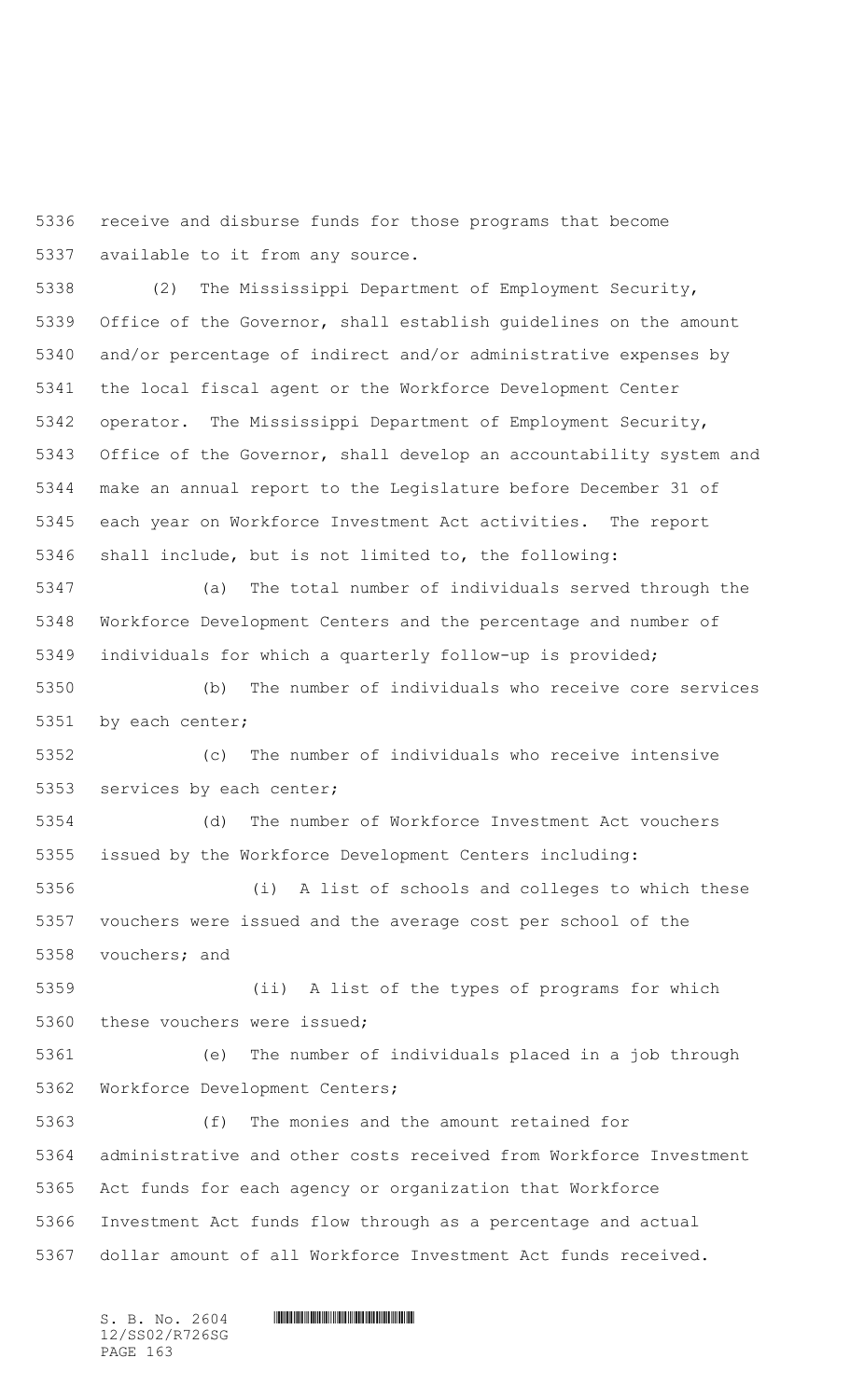**SECTION 58.** Section 60, Chapter 572, Laws of 2004, as amended by Section 58, Chapter 30, Laws of the First Extraordinary Session of 2008, as amended by Section 58, Chapter 559, Laws of 2010 Regular Session, as amended by Section 59, Chapter 471, Laws of 2011, is amend as follows:

 Section 60. This act shall stand repealed on July 1, 2019. **SECTION 59.** The following shall be codified as Section 71-5-545, Mississippi Code of 1972:

 71-5-545. **Self-Employment Assistance Program.** (1) **Definitions.** As used in this section:

 (a) "Self-employment assistance activities" means activities (including entrepreneurial training, business counseling, technical assistance and any other requirements set forth by the executive director in regulation) approved by the executive director in which an individual, identified through an established system consistent with the system requirements of Section 303(j)(1)(A) of the Social Security Act (SSA) as likely to exhaust regular unemployment benefits, participates for the purpose of establishing a business and becoming self-employed.

 (b) "Self-employment assistance allowance" means an allowance, payable in lieu of, and on the same schedule as, regular benefits and from the unemployment fund established under Section 71-5-451, to an individual participating in self-employment assistance activities who meets the requirements of this section.

 (c) "Regular benefits" means benefits payable to an individual under this act (including benefits payable to Federal civilian employees and to ex-service members pursuant to 5 USC Chapter 85) excluding emergency unemployment benefits and extended benefits.

 (d) "Full-time basis" shall have the meaning contained in regulations prescribed by the executive director who has authority to set, modify and rescind such regulations as are

12/SS02/R726SG PAGE 164

 $S. B. NO. 2604$  .  $M. 2604$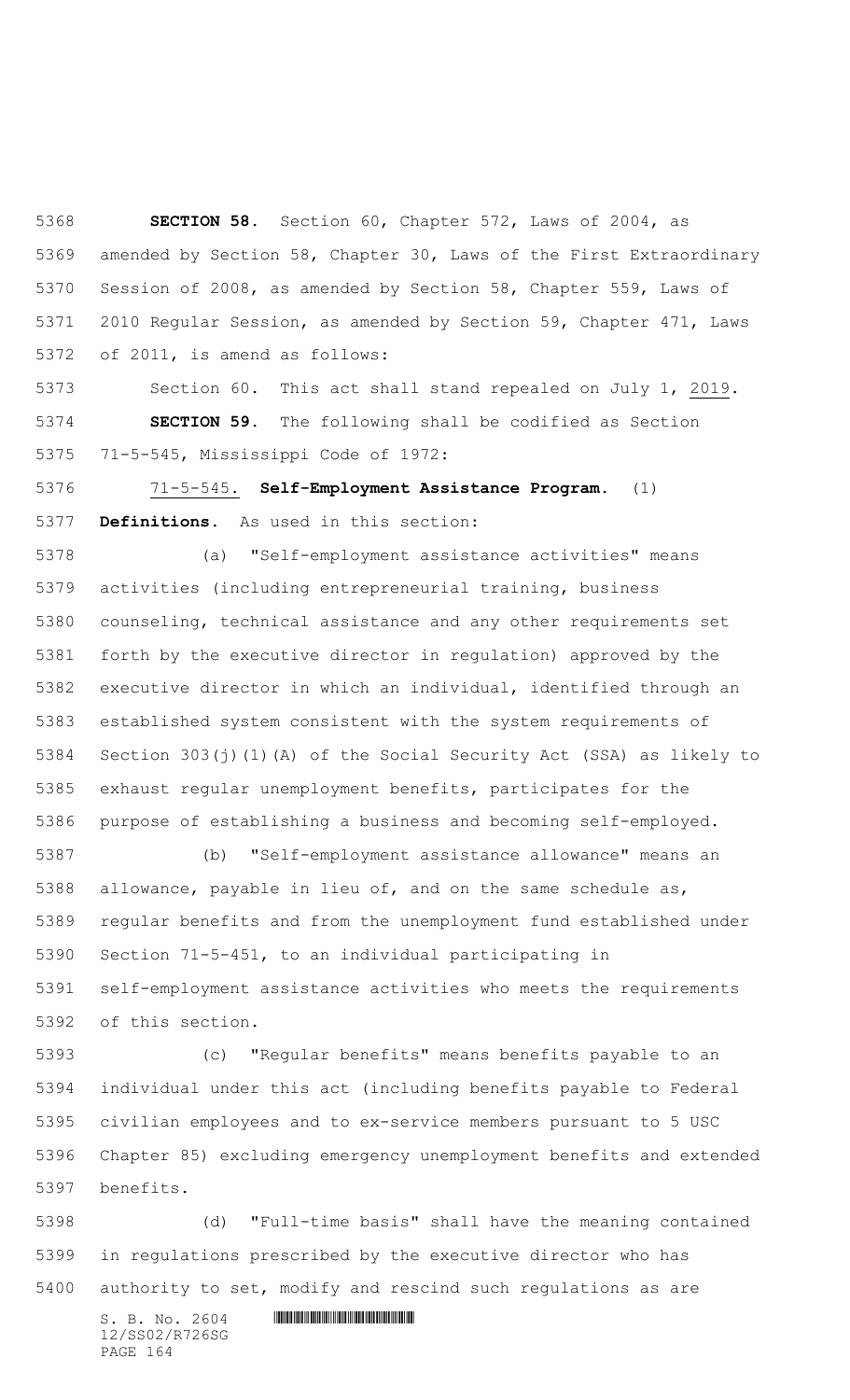required for the proper and efficient administration of this section.

 (e) "SEAP" means the Self-Employment Assistance Program.

 (2) **Amount of self-employment assistance allowance.** The weekly allowance payable under this section to an individual shall be equal to the weekly benefit amount for regular benefits otherwise payable under Section 71-5-503.

 The sum of (a) the allowance paid under this section, and (b) regular benefits paid under this act with respect to any benefit year shall not exceed the maximum benefit amount as established by Section 71-5-507 with respect to such benefit year.

 (3) **Eligibility for self-employment assistance allowance.** The allowance described in subsection (1) of this section shall be payable to an individual at the same interval, on the same terms, and subject to the same conditions as regular benefits under this act, except that:

 (a) The requirements of Sections 71-5-511 and 71-5-513 relating to availability for work, active search for work, and refusal to accept work are not applicable to an individual while engaged in establishment of a business;

 (b) The requirements of Section 71-5-505 relating to other earnings are not applicable to income earned from self-employment by such individual while engaged in establishment of a business;

 (c) An individual who meets the requirements of this section shall be considered to be unemployed under Section 71-5-501 et seq.; and

 (d) An individual who fails to participate in self-employment assistance activities as prescribed by this section or by the executive director, or who fails to actively engage on a full-time basis in activities (which may include training) relating to the establishment of a business and becoming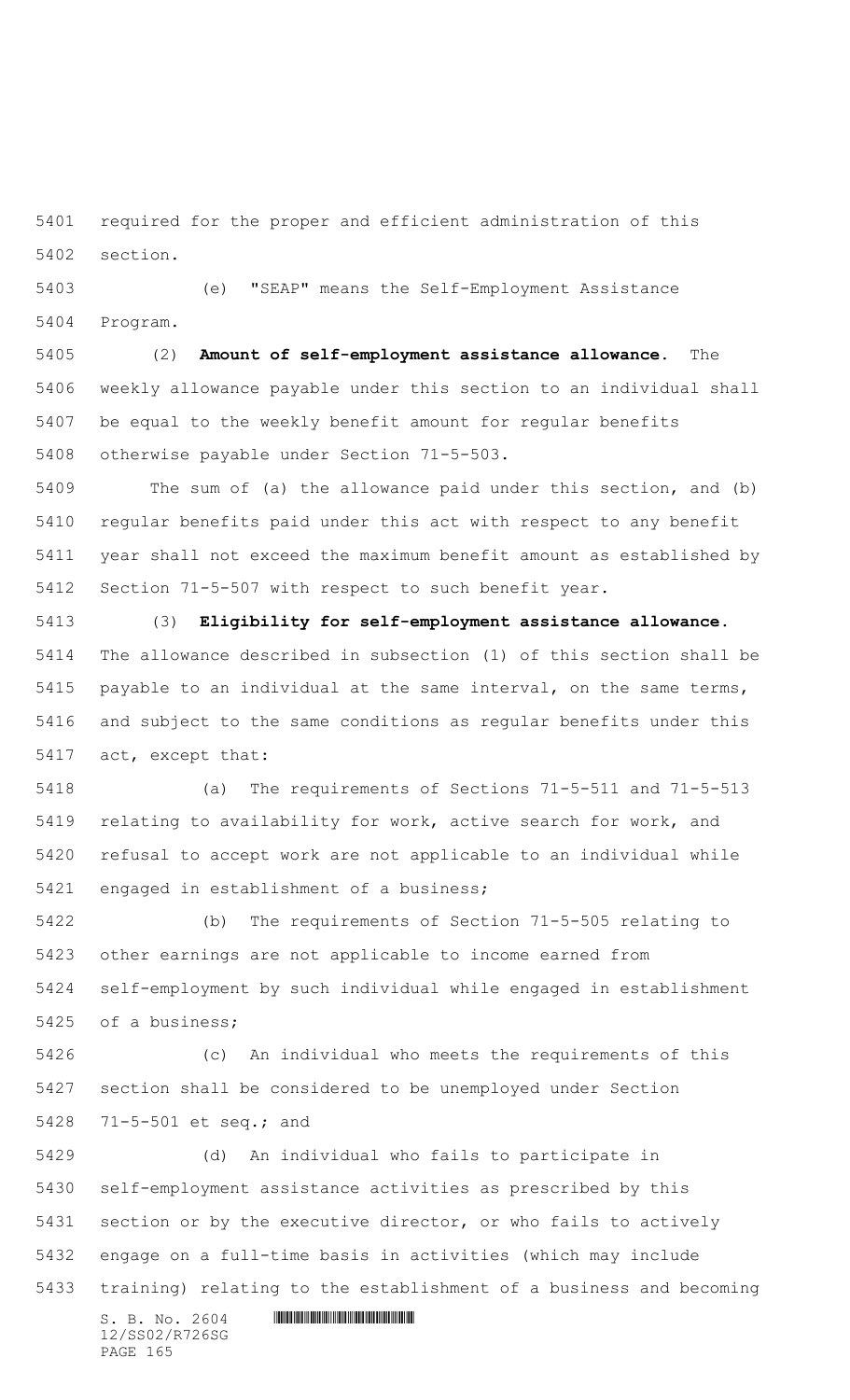self-employed, shall be disqualified for any week in which the failure occurs.

 (4) **Limitation on receipt of self-employment assistance allowances.** The aggregate number of individuals receiving the allowance under this section at any time shall not exceed five percent (5%) of the number of individuals receiving regular benefits as defined in Section 71-5-541.

 (5) **Steering committee membership.** The executive director shall appoint a steering committee. Each member of the steering committee shall have equal voting rights on the SEAP Steering Committee. The voting members of the board who are not state employees or state elected officials shall be entitled to reimbursement of their reasonable expenses incurred in carrying out their duties under this chapter, from any funds available for that purpose.

 (6) **Steering committee purpose.** The steering committee shall initially adopt the rules of operation for the SEAP and shall select and certify SEAP training programs. The rules shall be enforced by the department. Rules shall include the continuing role of the steering committee. Participants in training programs that are not certified by the SEAP shall not be paid SEAP benefits and any benefits paid to them shall be considered overpaid and shall be due to be repaid to the department and the Unemployment Trust Fund.

 (7) **Rules and regulations for operation of SEAP by the Mississippi Department of Employment Security**. The executive director shall cause regulations adopted by the SEAP Steering Committee to be adopted by the department and the executive director may adopt other regulations as necessary for proper administration of this section.

 (8) **Financing costs of self-employment assistance allowances.** Allowances paid under this section shall not be charged to employers as provided under provisions of this chapter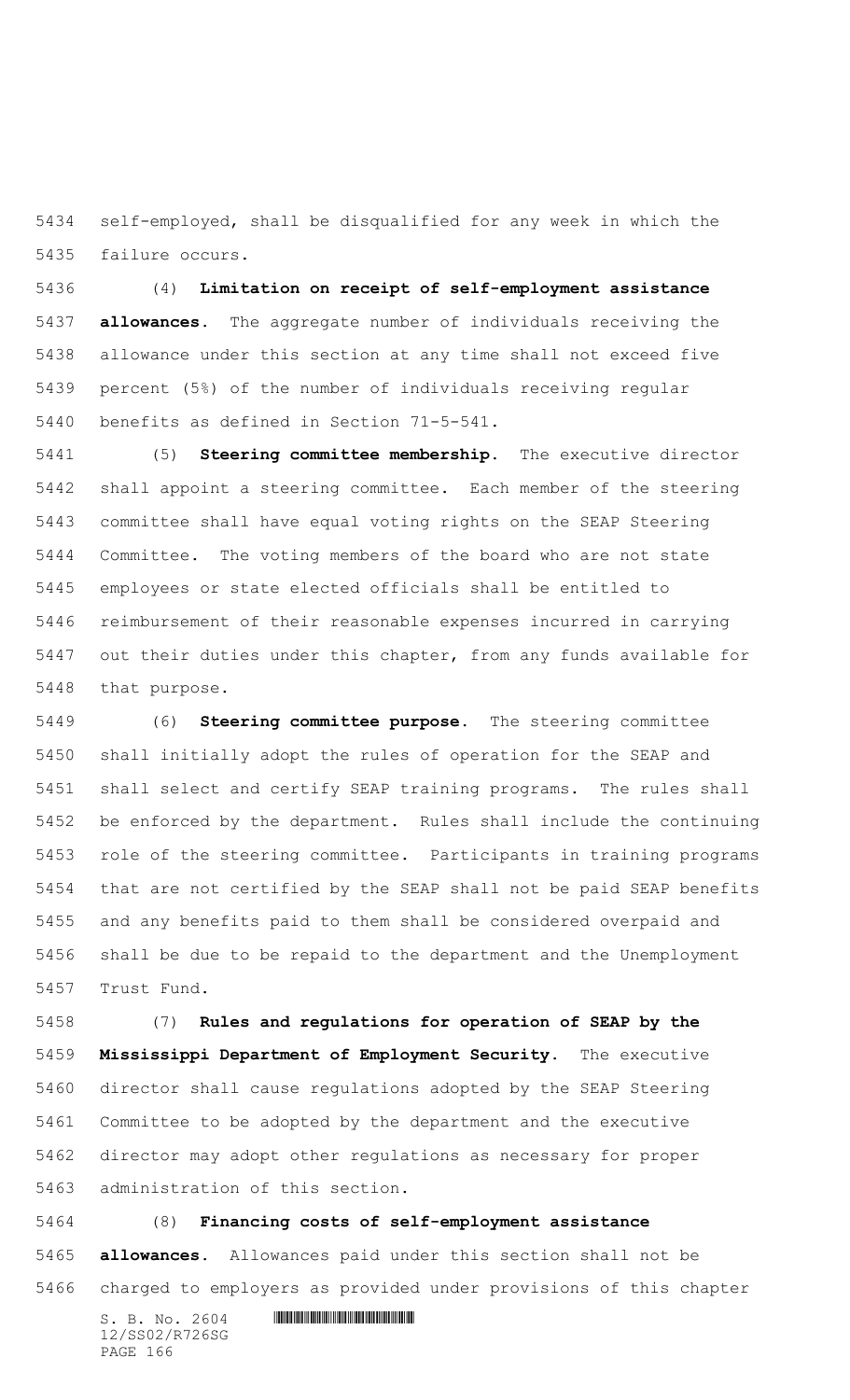relating to the noncharging of regular benefits as defined in Section 71-5-541, and shall be used in the computation of the annual unemployment tax rate as noncharges for receipt of unemployment benefits paid by this chapter. Noncharging provisions do not apply to unemployment compensation for federal employees, unemployment compensation for ex-servicemen or unemployment compensation paid to individuals based upon their wages earned with reimbursing employers, except as allowed by Section 71-5-357(b)(iv). In the event federal regulations allow changes to noncharging provisions associated with the SEAP, regulations may be adopted by the SEAP Steering Committee to make such changes as are reasonable and appropriate to the Mississippi program and charging or not charging of SEAP benefits.

 (9) **Federal law and regulations.** Nothing in this section or the rules adopted related to this section or any other provision of this chapter is intended to be inconsistent with laws and regulations prescribed by the United States Department of Labor. Any part of this section or this chapter that is determined to not be in conformity with United State Department of labor regulations and applicable federal laws will not be enforced until such time as the deficiencies can be remedied.

 (10) **Effective date and termination date.** The provisions of this section will apply to weeks beginning on or after the first Sunday sixty (60) days following passage, or after any plan required by the United States Department of Labor is approved by such department, whichever date is later. The authority provided by this section shall terminate as of the end of the week preceding the date when federal law no longer authorizes the provisions of this section, unless such date is a Saturday in which case the authority shall terminate as of such date.

 **SECTION 60.** Section 71-5-355, Mississippi Code of 1972, is amended as follows: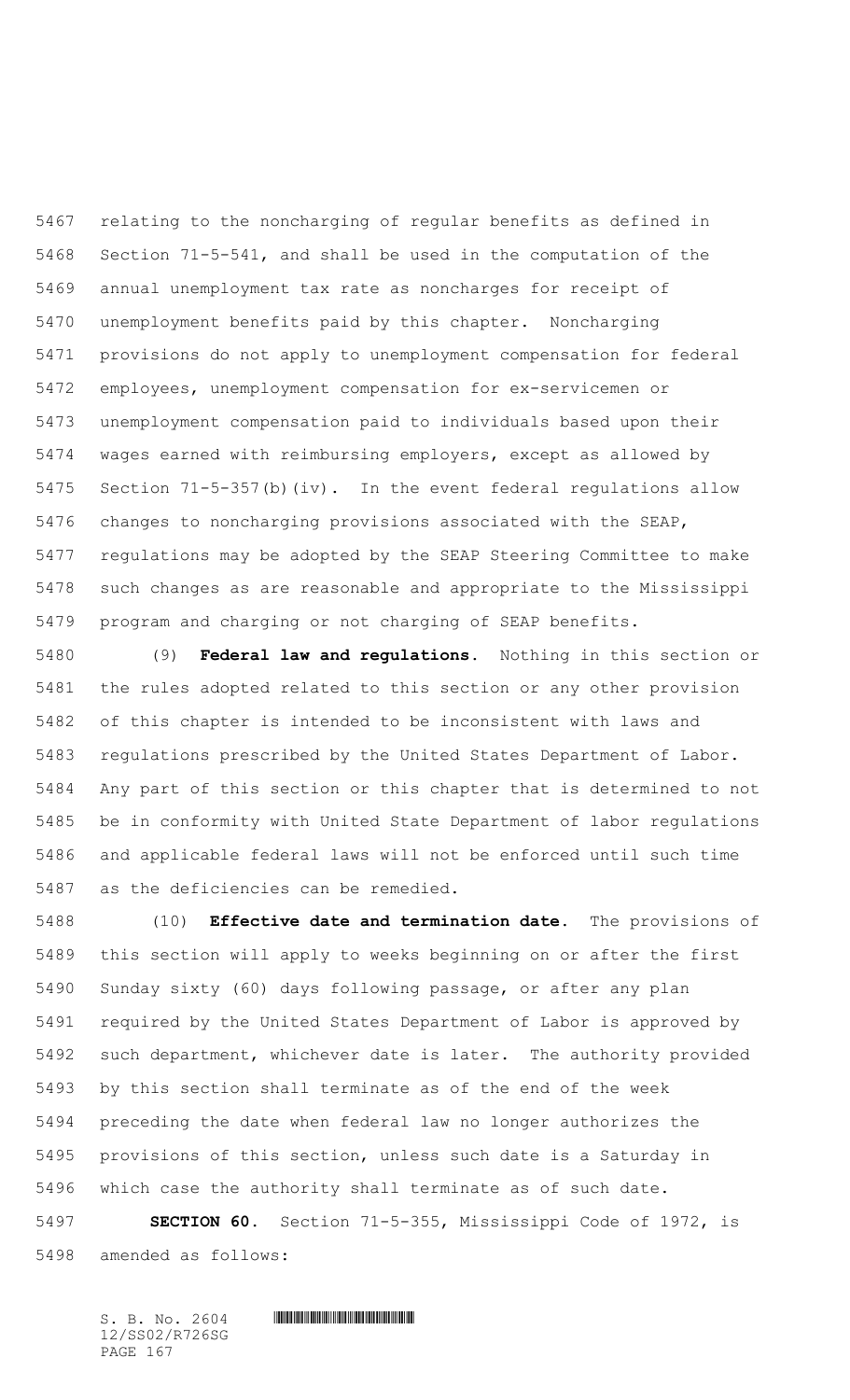71-5-355. (1) As used in this section, the following words and phrases shall have the following meanings, unless the context clearly requires otherwise:

 (a) "Tax year" means any period beginning on January 1 and ending on December 31 of a year.

 (b) "Computation date" means June 30 of any calendar year immediately preceding the tax year during which the particular contribution rates are effective.

 (c) "Effective date" means January 1 of the tax year. (d) Except as hereinafter provided, "payroll" means the total of all wages paid for employment by an employer as defined in Section 71-5-11, subsection I, plus the total of all remuneration paid by such employer excluded from the definition of

 wages by Section 71-5-351. For the computation of modified rates, "payroll" means the total of all wages paid for employment by an employer as defined in Section 71-5-11, subsection I.

 (e) For the computation of modified rates, "eligible employer" means an employer whose experience-rating record has been chargeable with benefits throughout the thirty-six (36) consecutive calendar-month period ending on the computation date, except that any employer who has not been subject to the Mississippi Employment Security Law for a period of time sufficient to meet the thirty-six (36) consecutive calendar-month requirement shall be an eligible employer if his experience-rating record has been chargeable throughout not less than the twelve (12) consecutive calendar-month period ending on the computation date. No employer shall be considered eligible for a contribution rate less than five and four-tenths percent (5.4%) with respect to any tax year, who has failed to file any two (2) quarterly reports within the qualifying period by September 30 following the computation date. No employer or employing unit shall be eligible for a contribution rate of less than five and four-tenths percent (5.4%) for the tax year in which the employing unit is found by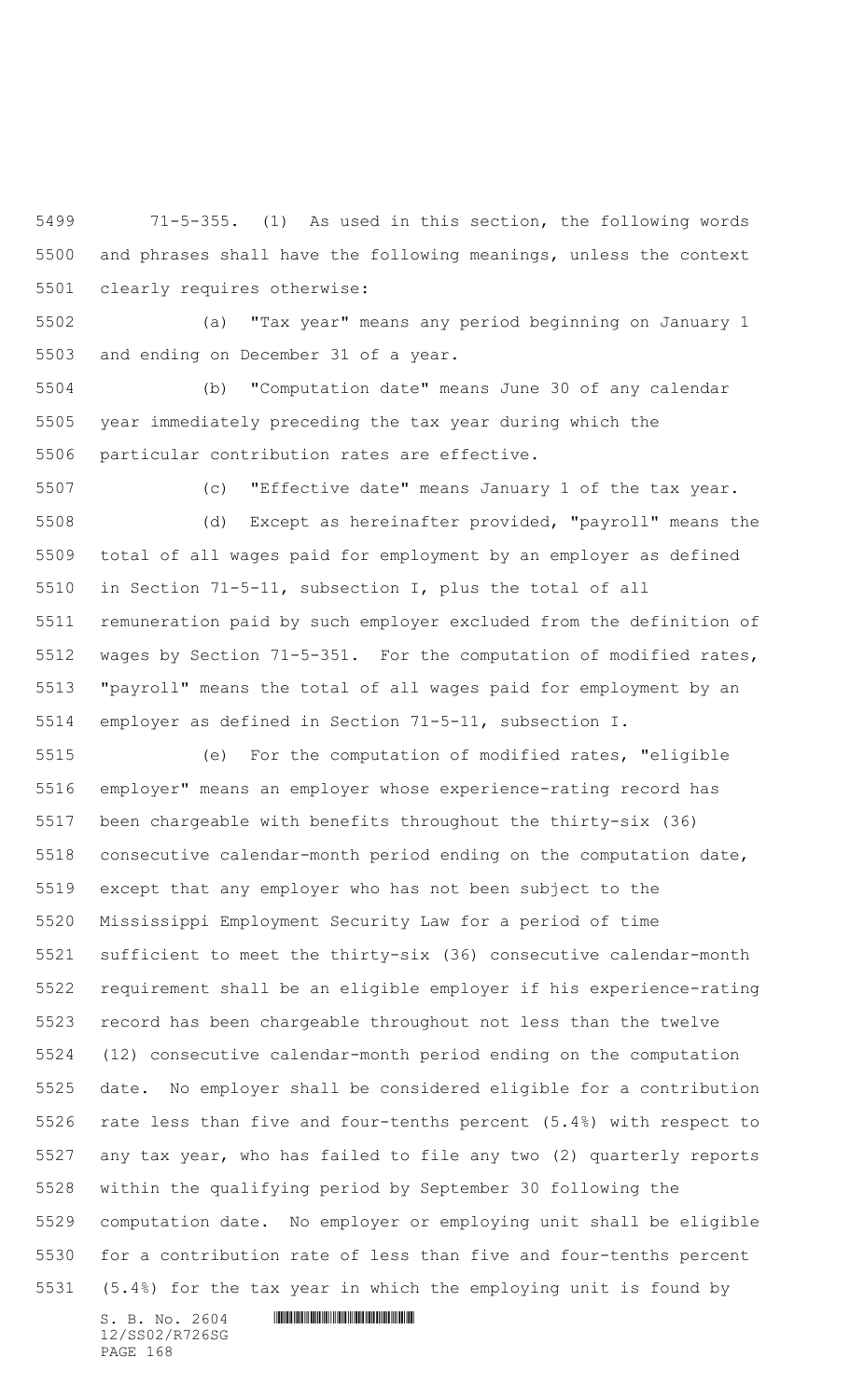the department to be in violation of Section 71-5-19(2) or (3) and for the next two (2) succeeding tax years. No representative of such employing unit who was a party to a violation as described in Section 71-5-19(2) or (3), if such representative was or is an employing unit in this state, shall be eligible for a contribution rate of less than five and four-tenths percent (5.4%) for the tax year in which such violation was detected by the department and for the next two (2) succeeding tax years.

 (f) With respect to any tax year, "reserve ratio" means the ratio which the total amount available for the payment of benefits in the Unemployment Compensation Fund, excluding any amount which has been credited to the account of this state under Section 903 of the Social Security Act, as amended, and which has been appropriated for the expenses of administration pursuant to Section 71-5-457 whether or not withdrawn from such account, on October 31 (close of business) of each calendar year bears to the aggregate of the taxable payrolls of all employers for the twelve (12) calendar months ending on June 30 next preceding.

 (g) "Modified rates" means the rates of employer contributions determined under the provisions of this chapter and the rates of newly subject employers, as provided in Section 71-5-353.

 (h) For the computation of modified rates, "qualifying period" means a period of not less than the thirty-six (36) consecutive calendar months ending on the computation date throughout which an employer's experience-rating record has been chargeable with benefits; except that with respect to any eligible employer who has not been subject to this article for a period of time sufficient to meet the thirty-six (36) consecutive calendar-month requirement, "qualifying period" means the period ending on the computation date throughout which his experience-rating record has been chargeable with benefits, but in no event less than the twelve (12) consecutive calendar-month

12/SS02/R726SG PAGE 169

```
S. B. No. 2604 . The set of the set of S. B. N \circ A
```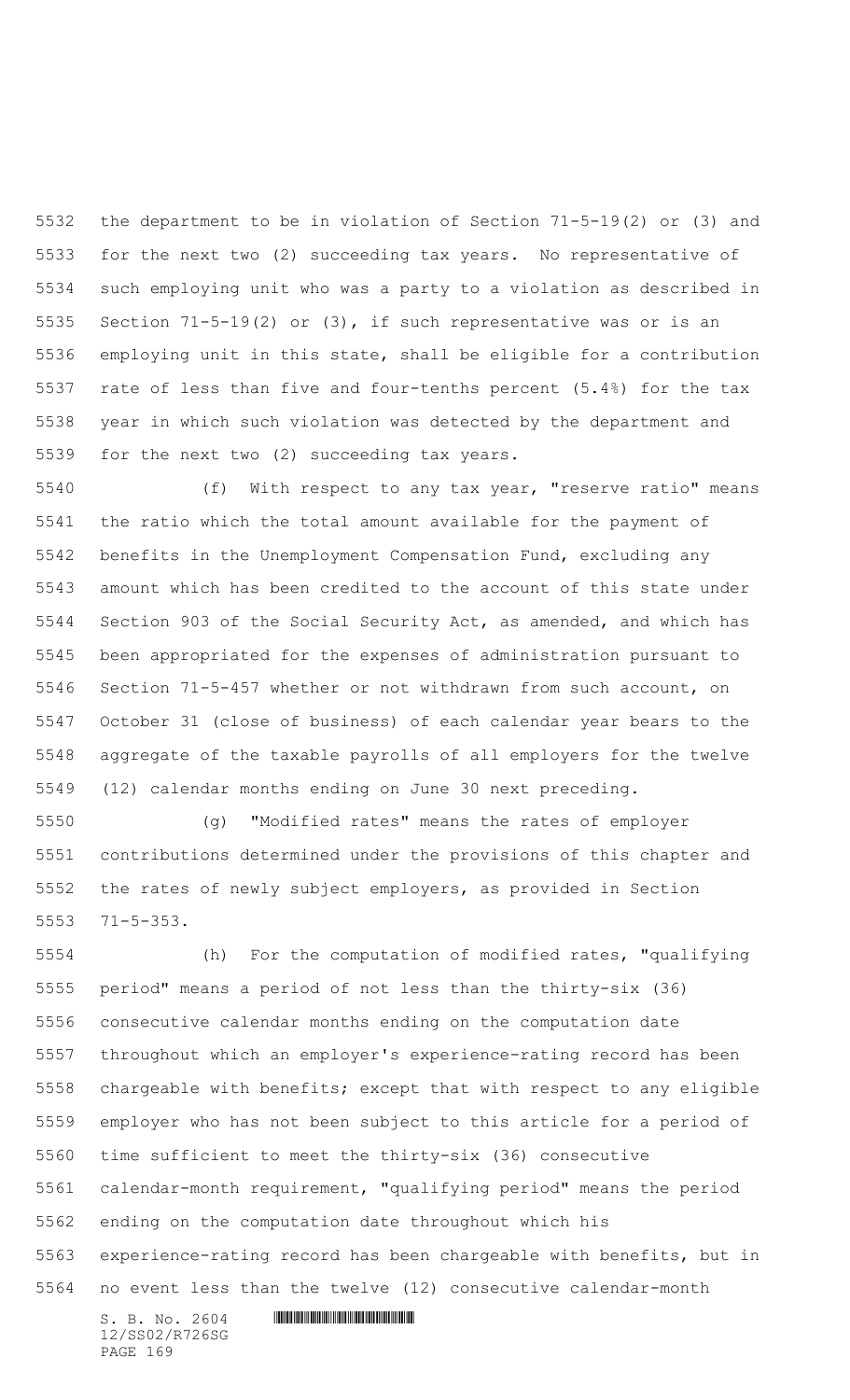period ending on the computation date throughout which his experience-rating record has been so chargeable.

 (i) The "exposure criterion" (EC) is defined as the cash balance of the Unemployment Compensation Fund which is available for the payment of benefits as of November 16 of each calendar year or the next working day if November 16 falls on a holiday or a weekend, divided by the total wages, exclusive of wages paid by all state agencies, all political subdivisions, reimbursable nonprofit corporations, and tax-exempt public service employment, for the twelve-month period ending June 30 immediately preceding such date. The EC shall be computed to four (4) decimal places and rounded up if any fraction remains.

 (j) The "cost rate criterion" (CRC) is defined as follows: Beginning with January 1974, the benefits paid for the twelve-month period ending December 1974 are summed and divided by the total wages for the twelve-month period ending on June 30, 1975. Similar ratios are computed by subtracting the earliest month's benefit payments and adding the benefits of the next month in the sequence and dividing each sum of twelve (12) months' benefits by the total wages for the twelve-month period ending on the June 30 which is nearest to the final month of the period used to compute the numerator. If December is the final month of the period used to compute the numerator, then the twelve-month period ending the following June 30 will be used for the denominator. Benefits and total wages used in the computation of the cost rate criterion shall exclude all benefits and total wages applicable to state agencies, political subdivisions, reimbursable nonprofit corporations, and tax-exempt PSE employment.

 The CRC shall be computed as the average for the highest monthly value of the cost rate criterion computations during each of the economic cycles since the calendar year 1974 as defined by the National Bureau of Economic Research. The CRC shall be

12/SS02/R726SG PAGE 170

## $S. B. NO. 2604$  .  $M. 2604$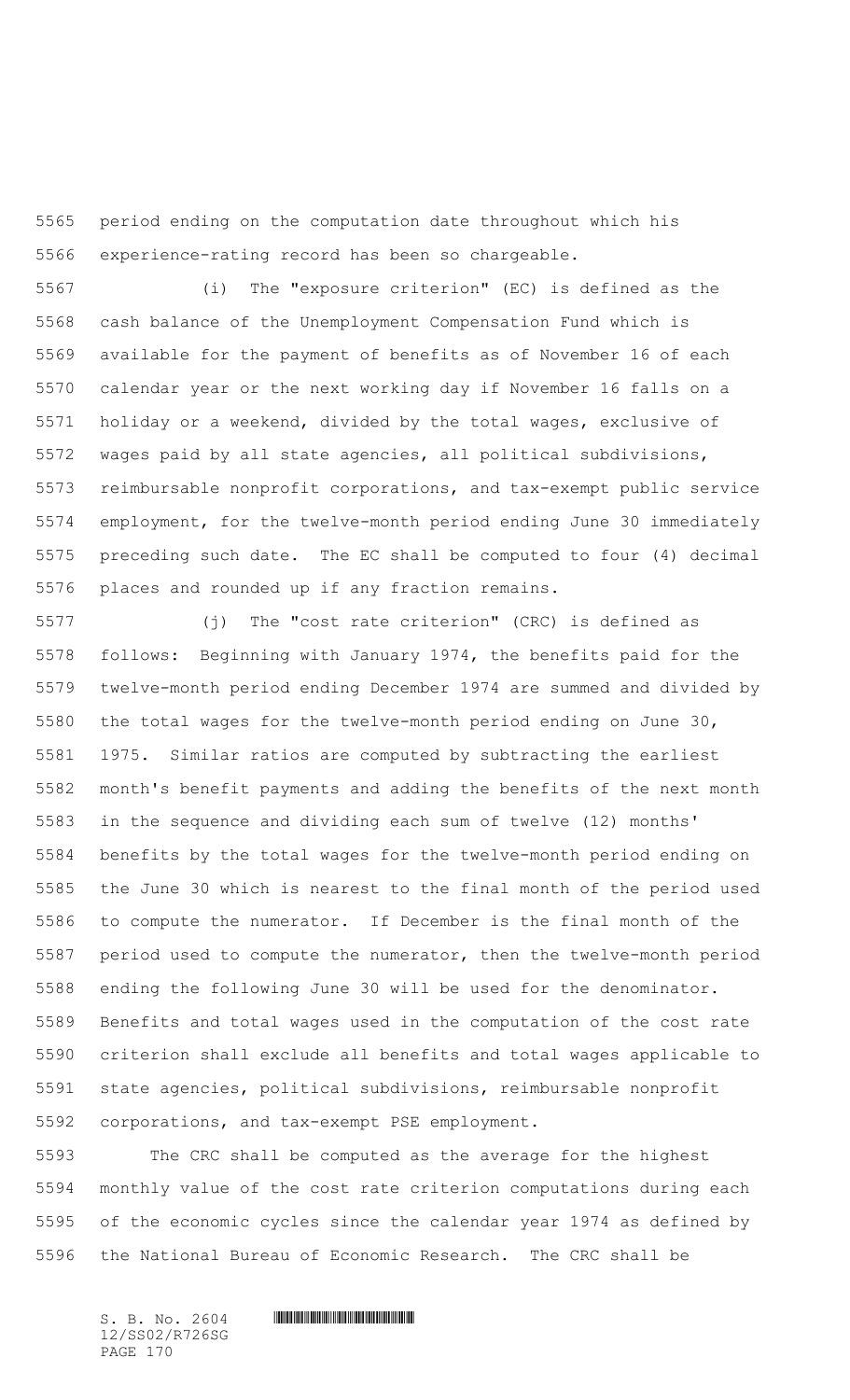computed to four (4) decimal places and any remainder shall be rounded up.

 The CRC shall be adjusted only through annual computations and additions of future economic cycles.

 (k) "Size of fund index" (SOFI) is defined as the ratio of the exposure criterion (EC) to the cost rate criterion (CRC). For years following December 31, 2009, the target size of fund index will be fixed at 1.0. If the insured unemployment rate (IUR) exceeds a four and five-tenths percent (4.5%) average for the most recent completed July to June period, the target SOFI will be .8 and will remain at that level until the computed SOFI (the average exposure criterion of the current year and the preceding year divided by the average cost rate criterion) equals 1.0 or the average IUR falls to four and five-tenths percent (4.5%) or less for any period July to June. However, if the IUR falls below two and five-tenths percent (2.5%) for any period July to June the target SOFI shall be 1.2 until such time as the computed SOFI is equal to or greater than 1.0 or the IUR is equal to or greater than two and five-tenths percent (2.5%), at which point the target SOFI shall return to 1.0.

 (l) No employer's contribution rate shall exceed five and four-tenths percent (5.4%), nor be less than four-tenths of one percent (.4%). However, from and after January 1, 2005, through December 31, 2009, no employer's unemployment contribution rate shall be less than one-tenth of one percent (.1%). For years subsequent to calendar year 2010 the general experience rate in no event shall be less than two-tenths of one percent (.2%). For any year the general experience rate computes as an amount less than two-tenths of one percent (.2%) the general experience rate shall be established at two-tenths of one percent (.2%). From and after January 1, 2012, accrual rules shall apply for purposes of computing contribution rates including associated functions.

12/SS02/R726SG PAGE 171

 $S. B. NO. 2604$  .  $M. 2604$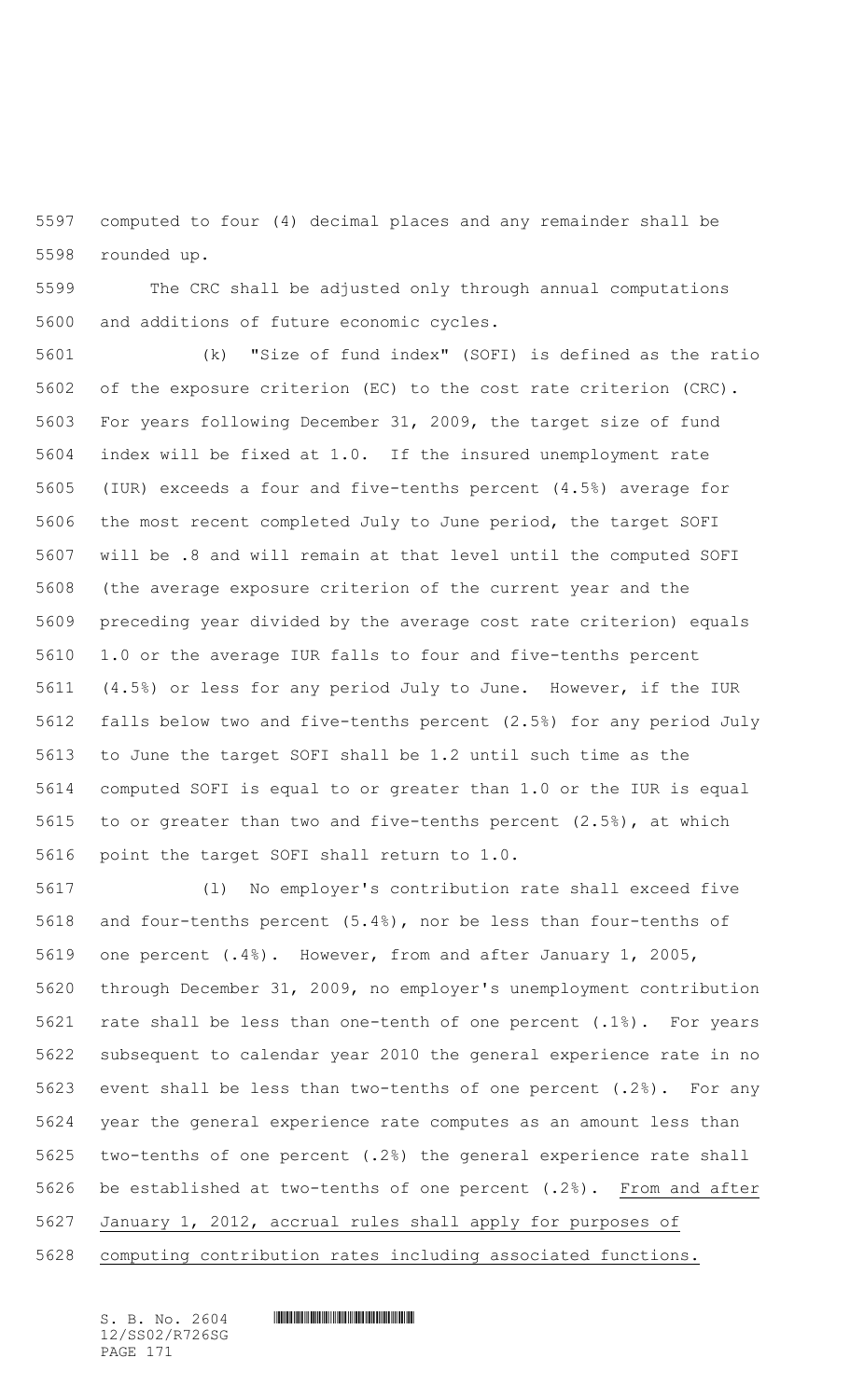(m) The term "general experience rate" has the same meaning as the minimum tax rate.

(2) Modified rates:

 (a) For any tax year, when the reserve ratio on the 5633 preceding November , in the case of any tax year, equals or exceeds three percent (3%), the modified rates, as hereinafter prescribed, shall be in effect. In computation of this reserve ratio, any remainder shall be rounded down.

 (b) Modified rates shall be determined for the tax year for each eligible employer on the basis of his experience-rating record in the following manner:

 (i) The department shall maintain an experience-rating record for each employer. Nothing in this chapter shall be construed to grant any employer or individuals performing services for him any prior claim or rights to the amounts paid by the employer into the fund.

 (ii) Benefits paid to an eligible individual shall be charged against the experience-rating record of his base period employers in the proportion to which the wages paid by each base period employer bears to the total wages paid to the individual by all the base period employers, provided that benefits shall not be charged to an employer's experience-rating record if the department finds that the individual:

 1. Voluntarily left the employ of such employer without good cause attributable to the employer; 2. Was discharged by such employer for misconduct connected with his work; 3. Refused an offer of suitable work by such

 employer without good cause, and the department further finds that such benefits are based on wages for employment for such employer prior to such voluntary leaving, discharge or refusal of suitable work, as the case may be;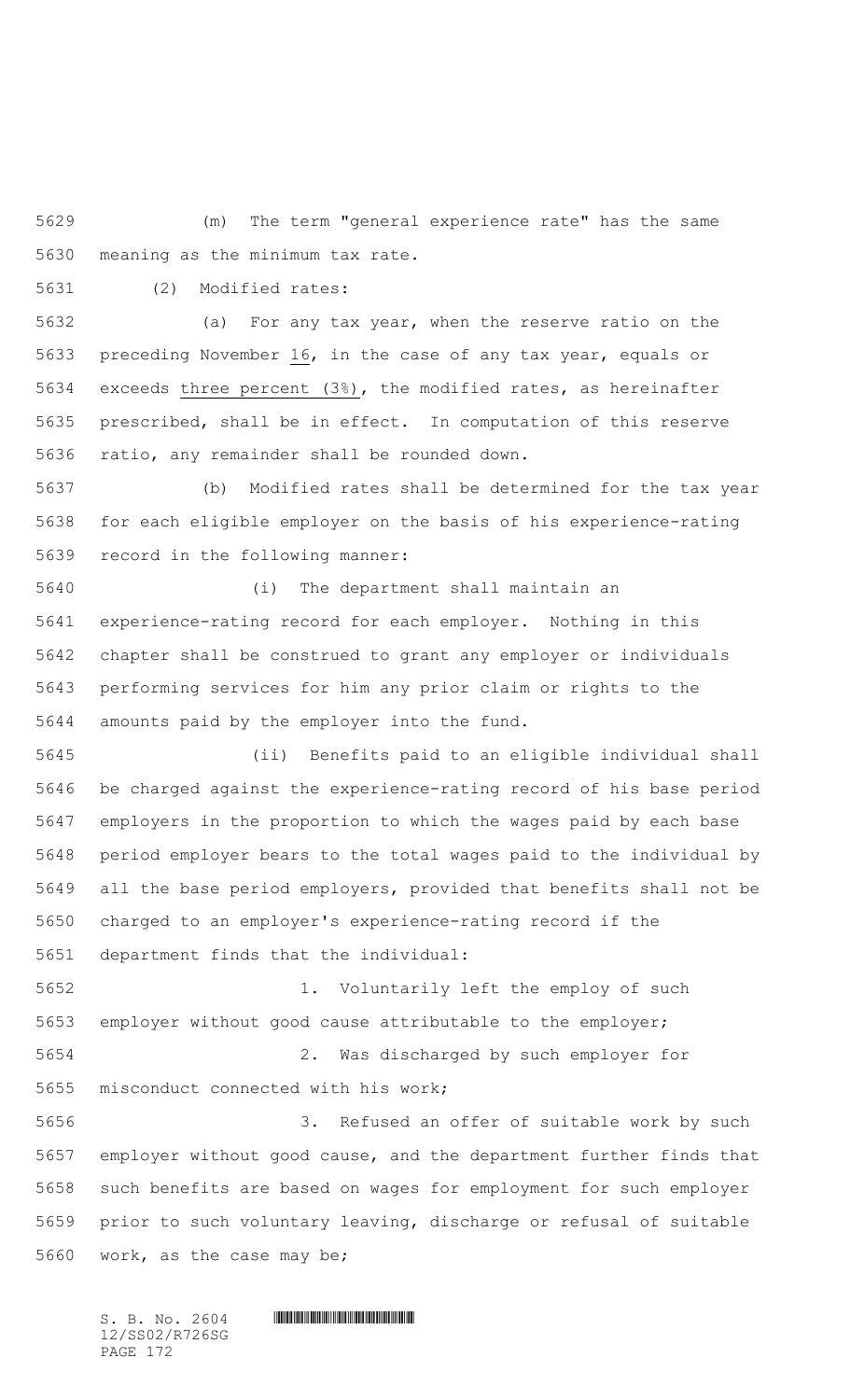4. Had base period wages which included wages for previously uncovered services as defined in Section 71-5-511(e) to the extent that the Unemployment Compensation Fund is reimbursed for such benefits pursuant to Section 121 of Public Law 94-566;

 5. Extended benefits paid under the provisions of Section 71-5-541 which are not reimbursable from federal funds shall be charged to the experience-rating record of base period employers;

 6. Is still working for such employer on a regular part-time basis under the same employment conditions as hired. Provided, however, that benefits shall be charged against an employer if an eligible individual is paid benefits who is still working for such employer on a part-time "as-needed" basis;

 7. Was hired to replace a United States serviceman or servicewoman called into active duty and was laid off upon the return to work by that serviceman or servicewoman, unless such employer is a state agency or other political subdivision or instrumentality of the state;

 8. Was paid benefits during any week while in training with the approval of the department, under the provisions of Section 71-5-513B, or for any week while in training approved under Section 236(a)(1) of the Trade Act of 1974, under the provisions of Section 71-5-513C; or

 9. Is not required to serve the one-week waiting period as described in Section 71-5-505(2). In that event, only the benefits paid in lieu of the waiting period week may be noncharged.

 (iii) The department shall compute a benefit ratio for each eligible employer, which shall be the quotient obtained by dividing the total benefits charged to his experience-rating record during the period his experience-rating record has been chargeable, but not less than the twelve (12) consecutive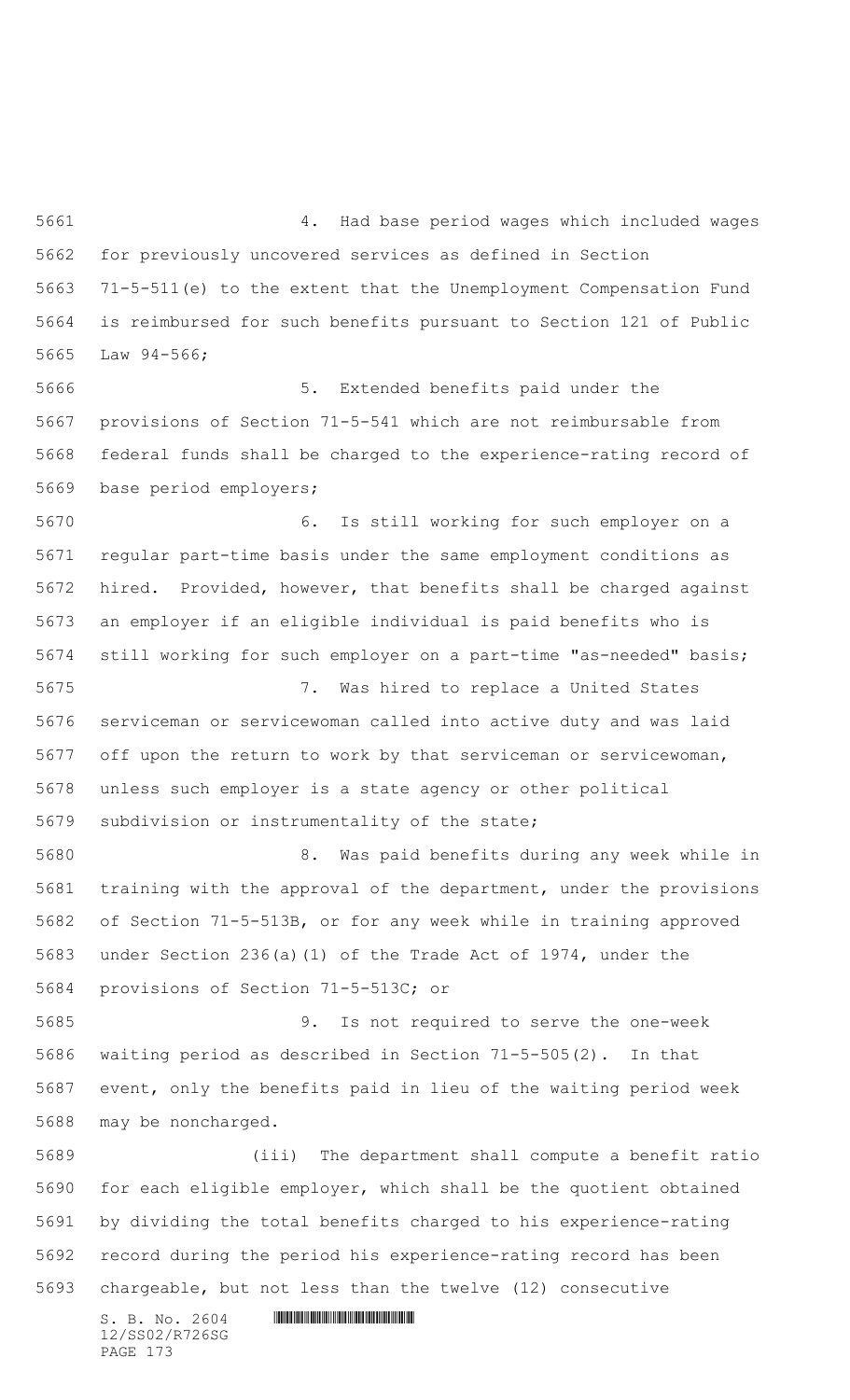calendar-month period nor more than the thirty-six (36) consecutive calendar-month period ending on the computation date, by his total taxable payroll for the same period on which all contributions due have been paid on or before the September 30 immediately following the computation date. Such benefit ratio shall be computed to the tenth of a percent (.1%), rounding any remainder to the next higher tenth.

 The following table shall be applied to reduce contribution rates from and after January 1, 2005, through December 31, 2009, and is not intended for use for any rate years subsequent to December 31, 2009:

| 5705 | Benefit Ratio                                         |  | Individual Experience Rate:                           |  |
|------|-------------------------------------------------------|--|-------------------------------------------------------|--|
| 5706 | $0.0\,$                                               |  | $-0.3%$                                               |  |
| 5707 | $0.1$                                                 |  | $-0.2$                                                |  |
| 5708 | $0\centerdot 2$                                       |  | $-0.10$                                               |  |
| 5709 | 0.3                                                   |  | ${\bf 0}$ . ${\bf 0}$                                 |  |
| 5710 | $\ensuremath{\mathsf{0}}$ . $\ensuremath{\mathsf{4}}$ |  | $0.1\,$                                               |  |
| 5711 | $\ensuremath{\mathsf{0}}\xspace$ .<br>5               |  | $0\,$ . $2\,$                                         |  |
| 5712 | $0.6$                                                 |  | 0.3                                                   |  |
| 5713 | $0\,$ . $7$                                           |  | $\ensuremath{\mathsf{0}}$ . $\ensuremath{\mathsf{4}}$ |  |
| 5714 | $\ensuremath{\mathsf{0}}$ . $\ensuremath{\mathsf{8}}$ |  | $\ensuremath{\mathsf{0}}$ . $\ensuremath{\mathsf{5}}$ |  |
| 5715 | $0.9$                                                 |  | $0.6$                                                 |  |
| 5716 | $1\,.$ $0\,$                                          |  | $0.7$                                                 |  |
| 5717 | $1\,.1$                                               |  | $\ensuremath{\mathbf{0}}$ . $\ensuremath{\mathbf{8}}$ |  |
| 5718 | 1.2                                                   |  | $0.9$                                                 |  |
| 5719 | 1.3                                                   |  | $1\,.$ $0\,$                                          |  |
| 5720 | $1\,.4$                                               |  | 1.1                                                   |  |
| 5721 | $1.5\,$                                               |  | 1.2                                                   |  |
| 5722 | 1.6                                                   |  | 1.3                                                   |  |
| 5723 | $1.7\,$                                               |  | 1.4                                                   |  |
| 5724 | 1.8                                                   |  | 1.5                                                   |  |
| 5725 | 1.9                                                   |  | 1.6                                                   |  |
| 5726 | 2.0                                                   |  | 1.7                                                   |  |
|      | S. B. No. 2604                                        |  |                                                       |  |

12/SS02/R726SG PAGE 174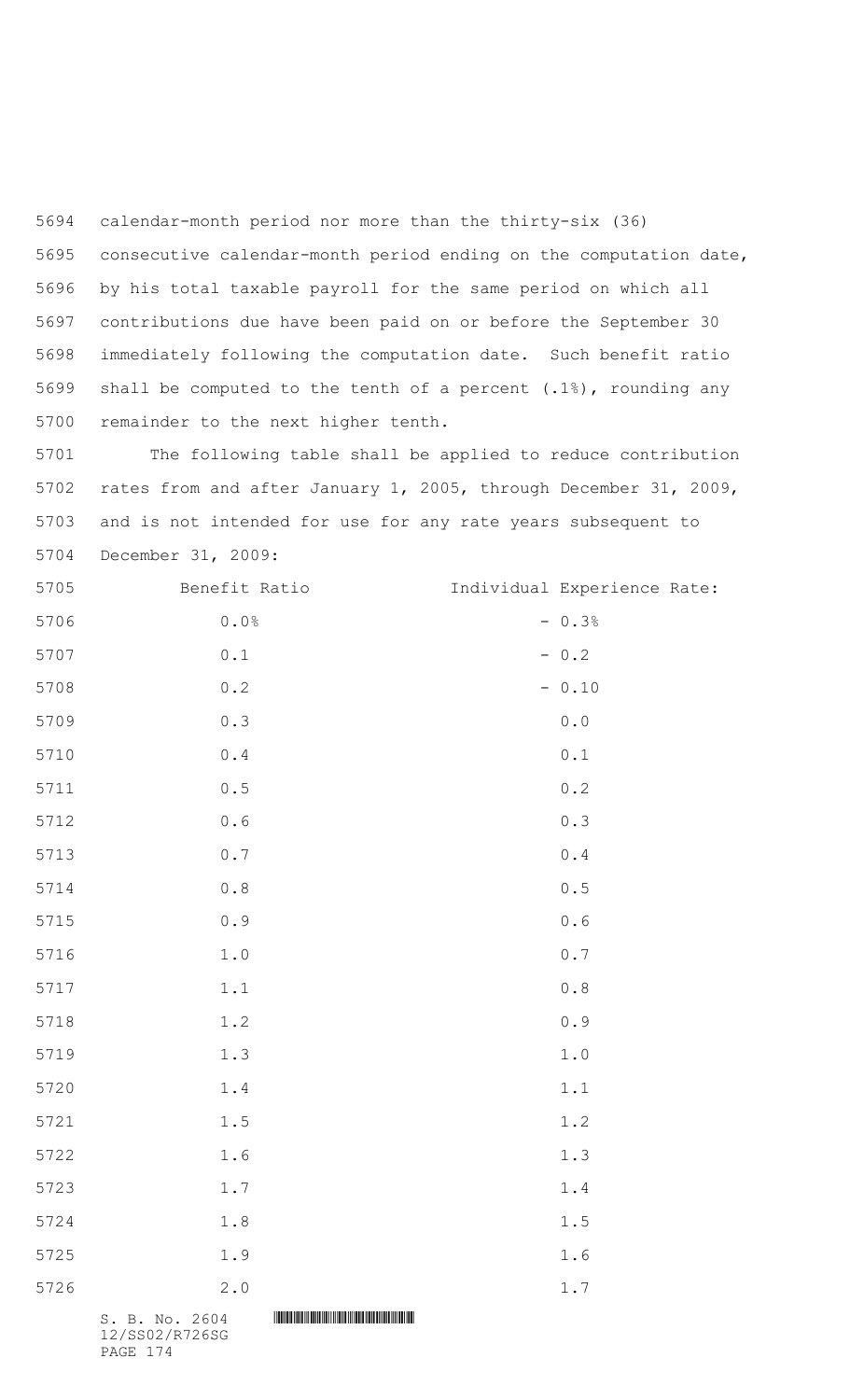|      | S. B. No. 2604 |                 |  |
|------|----------------|-----------------|--|
| 5759 | $5.3$          | $5.0$           |  |
| 5758 | $5.2$          | 4.9             |  |
| 5757 | $5.1\,$        | $4\,.8$         |  |
| 5756 | $5.0$          | $4.7\,$         |  |
| 5755 | 4.9            | $4\centerdot 6$ |  |
| 5754 | $4.8$          | $4\,.5$         |  |
| 5753 | $4\,.7$        | $4.4$           |  |
| 5752 | 4.6            | 4.3             |  |
| 5751 | 4.5            | 4.2             |  |
| 5750 | $4.4$          | $4 \cdot 1$     |  |
| 5749 | 4.3            | $4.0$           |  |
| 5748 | 4.2            | 3.9             |  |
| 5747 | 4.1            | 3.8             |  |
| 5746 | $4.0$          | 3.7             |  |
| 5745 | 3.9            | 3.6             |  |
| 5744 | 3.8            | 3.5             |  |
| 5743 | 3.7            | 3.4             |  |
| 5742 | 3.6            | 3.3             |  |
| 5741 | 3.5            | 3.2             |  |
| 5740 | 3.4            | 3.1             |  |
| 5739 | 3.3            | 3.0             |  |
| 5738 | 3.2            | 2.9             |  |
| 5737 | 3.1            | 2.8             |  |
| 5736 | 3.0            | 2.7             |  |
| 5735 | 2.9            | $2\cdot 6$      |  |
| 5734 | 2.8            | 2.5             |  |
| 5733 | 2.7            | $2 \cdot 4$     |  |
| 5732 | 2.6            | 2.3             |  |
| 5731 | 2.5            | 2.2             |  |
| 5730 | 2.4            | 2.1             |  |
| 5729 | 2.3            | 2.0             |  |
| 5728 | 2.2            | 1.9             |  |
| 5727 | 2.1            | 1.8             |  |

12/SS02/R726SG PAGE 175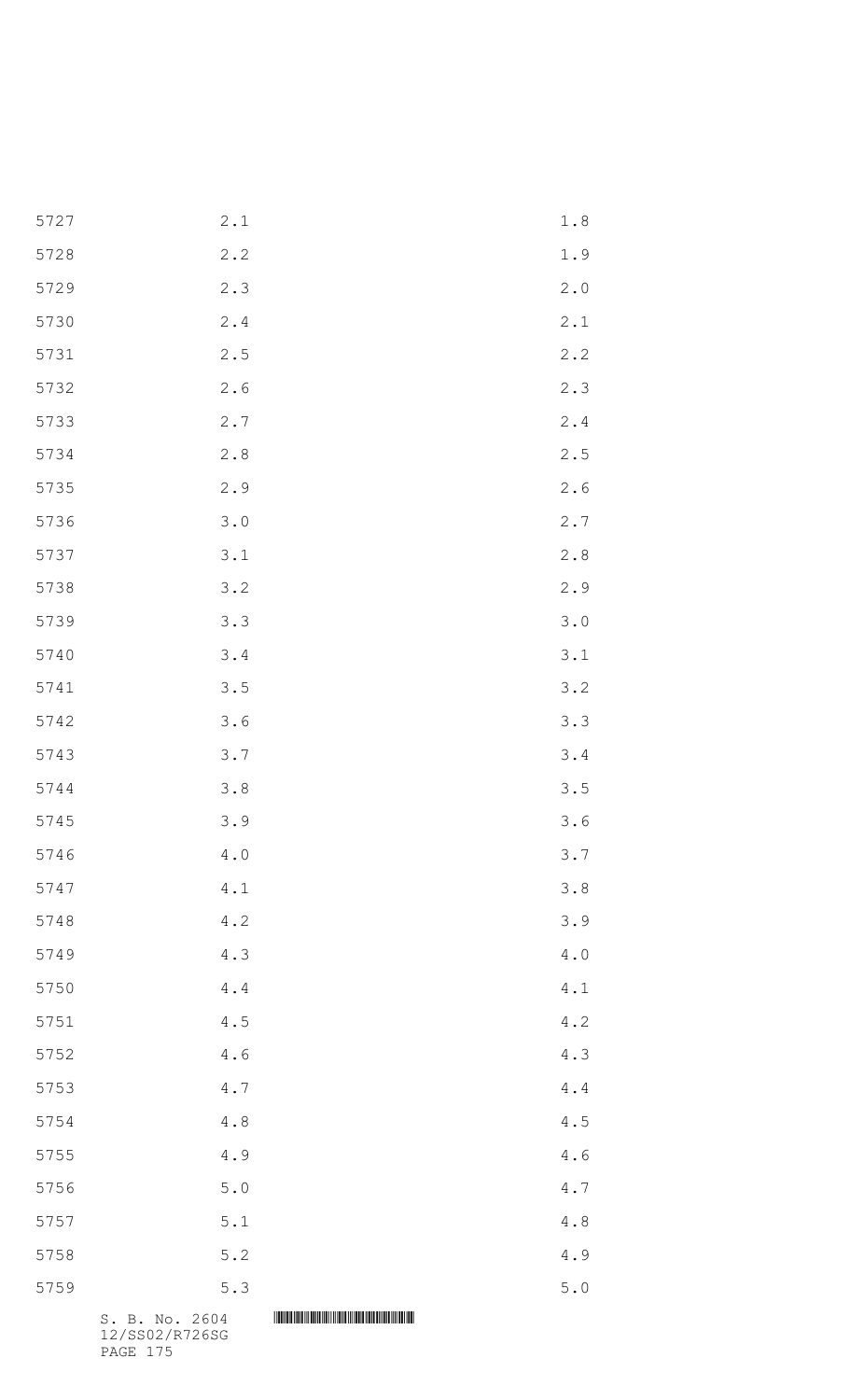5760 5.4 5.1 5761 5.5 5.2 5762 5.6 5.3 5763 5.7 and above 5.4

 (iv) 1. The unemployment insurance contribution rate for each eligible employer shall be the sum of two (2) rates: his individual experience rate in the range from zero percent (0%) to five and four-tenths percent (5.4%), plus a general experience rate. In no event shall the resulting rate be in excess of five and four-tenths percent (5.4%), however, it is the intent of this section to provide the ability for employers to have a tax rate, the general experience rate plus the individual experience rate, of up to five and four-tenths percent (5.4%).

 2. The employer's individual experience rate shall be equal to his benefit ratio as computed under subsection (2)(b)(iii) above.

 3. The general experience rate shall be determined in the following manner: The department shall determine annually, for the thirty-six (36) consecutive calendar-month period ending on the computation date, the amount of benefits which were not charged to the record of any employer and of benefits which were ineffectively charged to the employer's experience-rating record. For the purposes of this item 3, the term "ineffectively charged benefits" shall include:

 a. The total of the amounts of benefits charged to the experience-rating records of all eligible employers which caused their benefit ratios to exceed five and four-tenths percent (5.4%);

 b. The total of the amounts of benefits charged to the experience-rating records of all ineligible employers which would cause their benefit ratios to exceed five and four-tenths percent (5.4%) if they were eligible employers;

and

12/SS02/R726SG PAGE 176

 $S. B. No. 2604$  . The set of the set of  $S. B. N \circ A$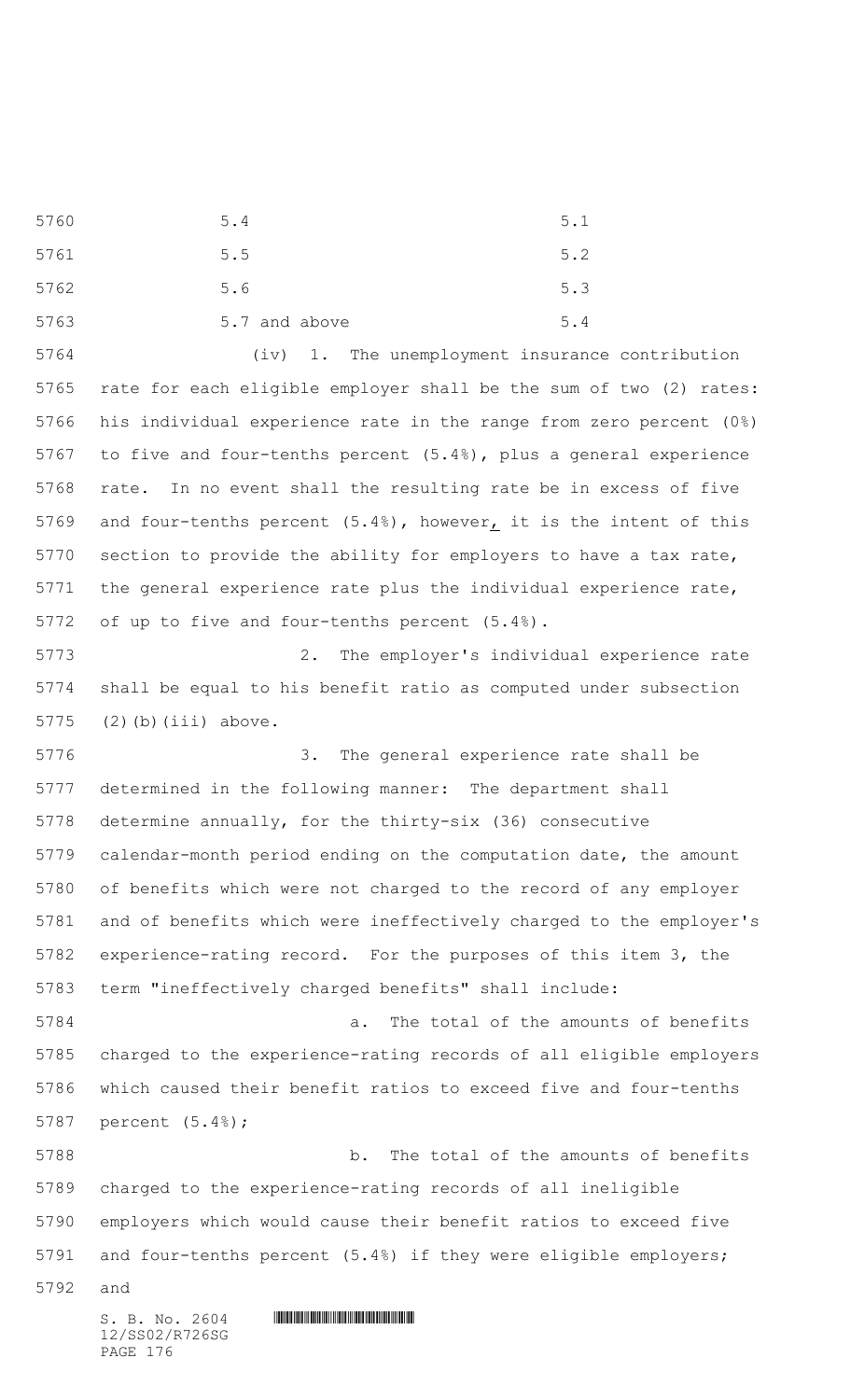c. The total of the amounts of benefits charged or chargeable to the experience-rating record of any employer who has discontinued his business or whose coverage has been terminated within such period; provided, that solely for the purposes of determining the amounts of ineffectively charged benefits as herein defined, a "benefit ratio" shall be computed for each ineligible employer, which shall be the quotient obtained by dividing the total benefits charged to his experience-rating record throughout the period ending on the computation date, during which his experience-rating record has been chargeable with benefits, by his total taxable payroll for the same period on which all contributions due have been paid on or before the September 30 immediately following the computation date; and provided further, that such benefit ratio shall be computed to the tenth of one percent (.1%) and any remainder shall be rounded to the next higher tenth.

 The ratio of the sum of these amounts (subsection (2)(b)(iv)3a, b and c) to the taxable wages paid during the same period divided by all eligible employers whose benefit ratio did not exceed five and four-tenths percent (5.4%), computed to the next higher tenth of one percent (.1%), shall be the general experience rate.

 4. The general experience rate shall be adjusted by use of the size of fund index factor. This factor may be positive or negative, and shall be determined as follows: From the target SOFI, as defined in subsection (1)(k) of this section, subtract the simple average of the current and preceding years' exposure criterions divided by the cost rate criterion, as defined in subsection (1)(j) of this section. The result is then multiplied by the product of the CRC, as defined in subsection (1)(j) of this section, and total wages for the twelve-month period ending June 30 divided by the taxable wages for the twelve-month period ending June 30. This is the percentage

12/SS02/R726SG PAGE 177

 $S. B. NO. 2604$  .  $M. 2604$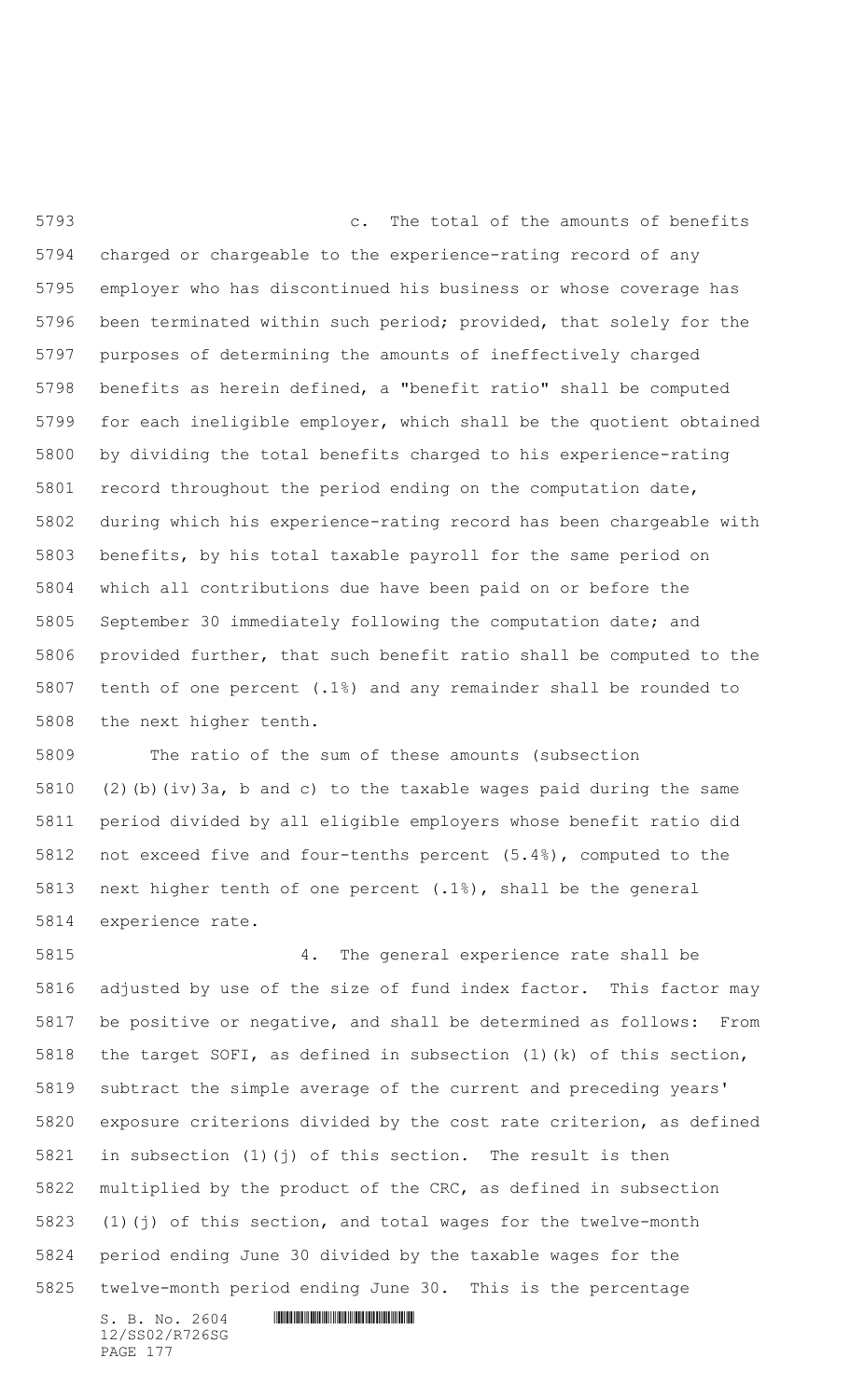positive or negative added to the general experience rate. The sum of the general experience rate and the trust fund adjustment factor shall be multiplied by fifty percent (50%) and this product shall be computed to one (1) decimal place, and rounded to the next higher tenth.

 5. Notwithstanding any other provisions of subsection (2)(b)(iv), if the general experience rate for any tax year as computed and adjusted on the basis of the size of fund index is a negative percentage, it shall be disregarded and in no year shall the general experience rate be less than two-tenths of one percent (.2%).

 6. The department shall include in its annual rate notice to employers a brief explanation of the elements of the general experience rate, and shall include in its regular publications an annual analysis of benefits not charged to the record of any employer, and of the benefit experience of employers by industry group whose benefit ratio exceeds four percent (4%), and of any other factors which may affect the size of the general experience rate.

 (v) When any employing unit in any manner succeeds to or acquires the organization, trade, business or substantially all the assets thereof of an employer, excepting any assets retained by such employer incident to the liquidation of his obligations, whether or not such acquiring employing unit was an employer within the meaning of Section 71-5-11, subsection I, prior to such acquisition, and continues such organization, trade or business, the experience-rating and payroll records of the predecessor employer shall be transferred as of the date of acquisition to the successor employer for the purpose of rate determination.

 (vi) When any employing unit succeeds to or acquires a distinct and severable portion of an organization, trade or business, the experience-rating and payroll records of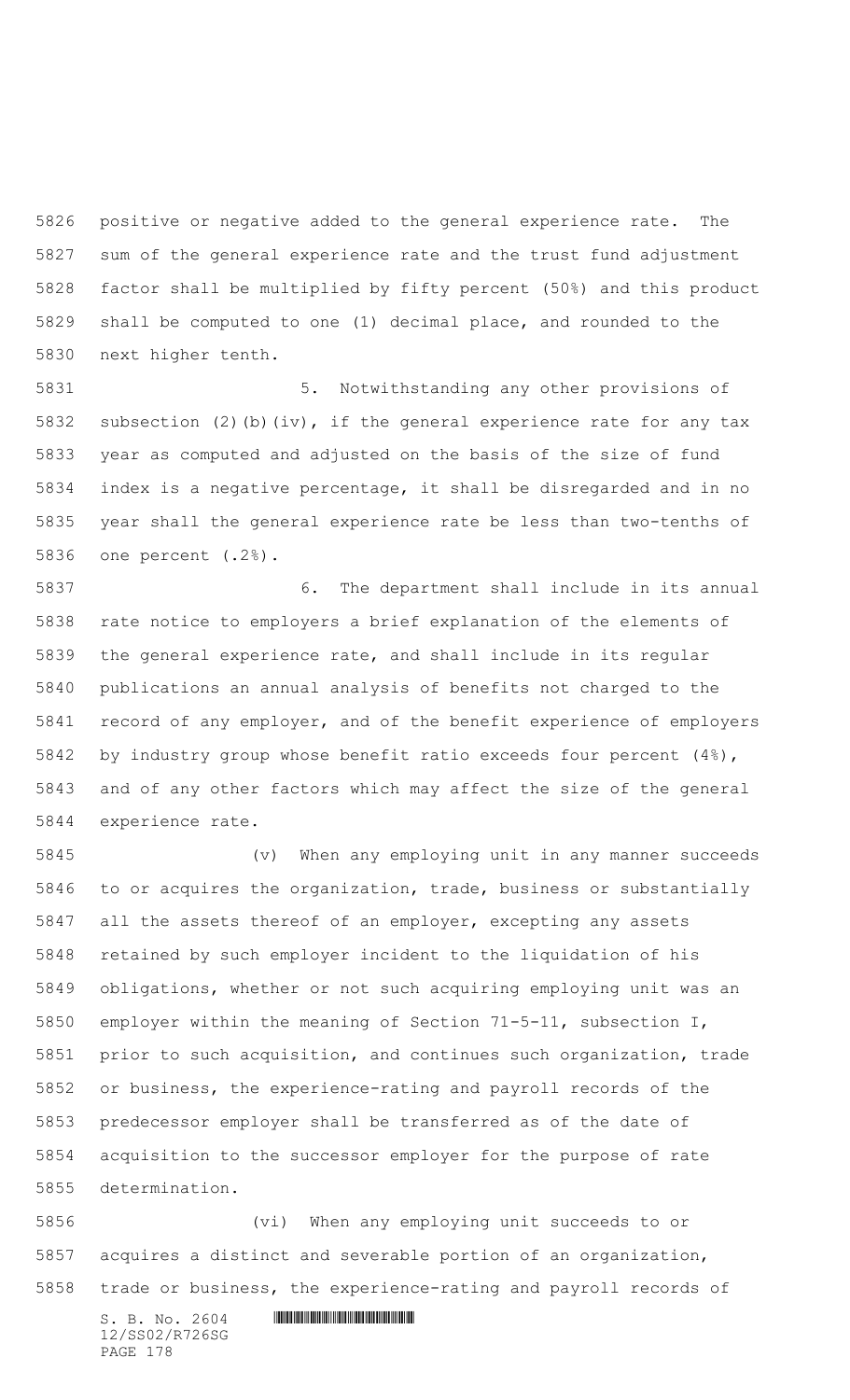such portion, if separately identifiable, shall be transferred to the successor upon:

 1. The mutual consent of the predecessor and the successor;

5863 2. Approval of the department;

 3. Continued operation of the transferred portion by the successor after transfer; and

 4. The execution and the filing with the department by the predecessor employer of a waiver relinquishing all rights to have the experience-rating and payroll records of the transferred portion used for the purpose of determining modified rates of contribution for such predecessor.

 (vii) If the successor was an employer subject to this chapter prior to the date of acquisition, it shall continue to pay contributions at the rate applicable to it from the date the acquisition occurred until the end of the then current tax year. If the successor was not an employer prior to the date of acquisition, it shall pay contributions at the rate applicable to the predecessor or, if more than one (1) predecessor and the same rate is applicable to both, the rate applicable to the predecessor or predecessors, from the date the acquisition occurred until the end of the then current tax year. If the successor was not an employer prior to the date the acquisition occurred and simultaneously acquires the businesses of two (2) or more employers to whom different rates of contributions are applicable, it shall pay contributions from the date of the acquisition until the end of the current tax year at a rate computed on the basis of the combined experience-rating and payroll records of the predecessors as of the computation date for such tax year. In all cases the rate of contributions applicable to such successor for each succeeding tax year shall be computed on the basis of the combined experience-rating and payroll records of the successor and the predecessor or predecessors.

12/SS02/R726SG PAGE 179

 $S. B. No. 2604$  . The set of the set of  $S. B. N \circ A$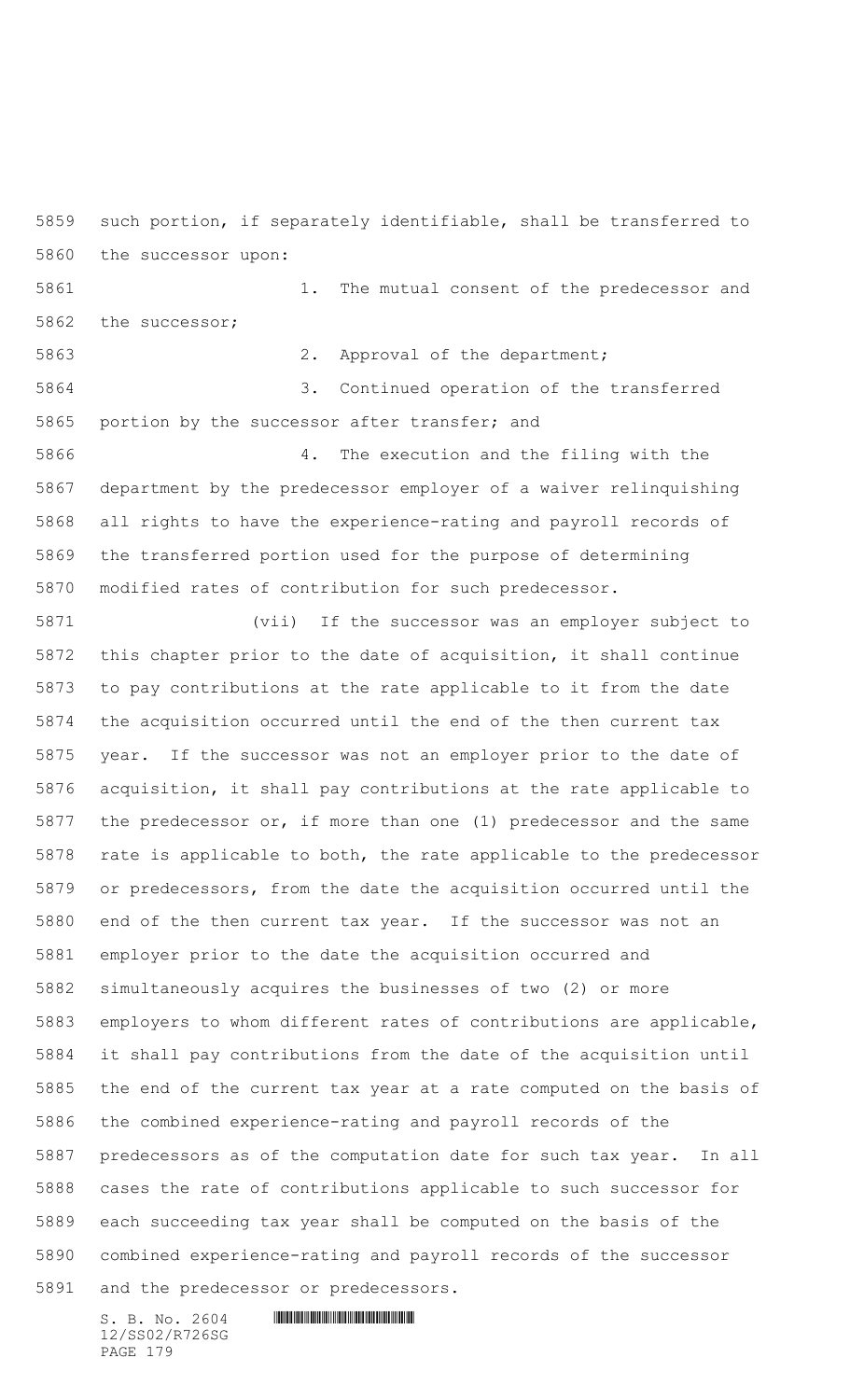(viii) The department shall notify each employer quarterly of the benefits paid and charged to his experience-rating record; and such notification, in the absence of an application for redetermination filed within thirty (30) days after the date of such notice, shall be final, conclusive and binding upon the employer for all purposes. A redetermination, made after notice and opportunity for a fair hearing, by a hearing officer designated by the department who shall consider and decide these and related applications and protests; and the finding of fact in connection therewith may be introduced into any subsequent administrative or judicial proceedings involving the determination of the rate of contributions of any employer for any tax year, and shall be entitled to the same finality as is provided in this subsection with respect to the findings of fact in proceedings to redetermine the contribution rate of an employer.

 (ix) The department shall notify each employer of his rate of contribution as determined for any tax year as soon as reasonably possible after September 1 of the preceding year. Such determination shall be final, conclusive and binding upon such employer unless, within thirty (30) days after the date of such notice to his last known address, the employer files with the department an application for review and redetermination of his contribution rate, setting forth his reasons therefor. If the department grants such review, the employer shall be promptly notified thereof and shall be afforded an opportunity for a fair hearing by a hearing officer designated by the department who shall consider and decide these and related applications and protests; but no employer shall be allowed, in any proceeding involving his rate of contributions or contribution liability, to contest the chargeability to his account of any benefits paid in accordance with a determination, redetermination or decision pursuant to Sections 71-5-515 through 71-5-533 except upon the ground that the services on the basis of which such benefits were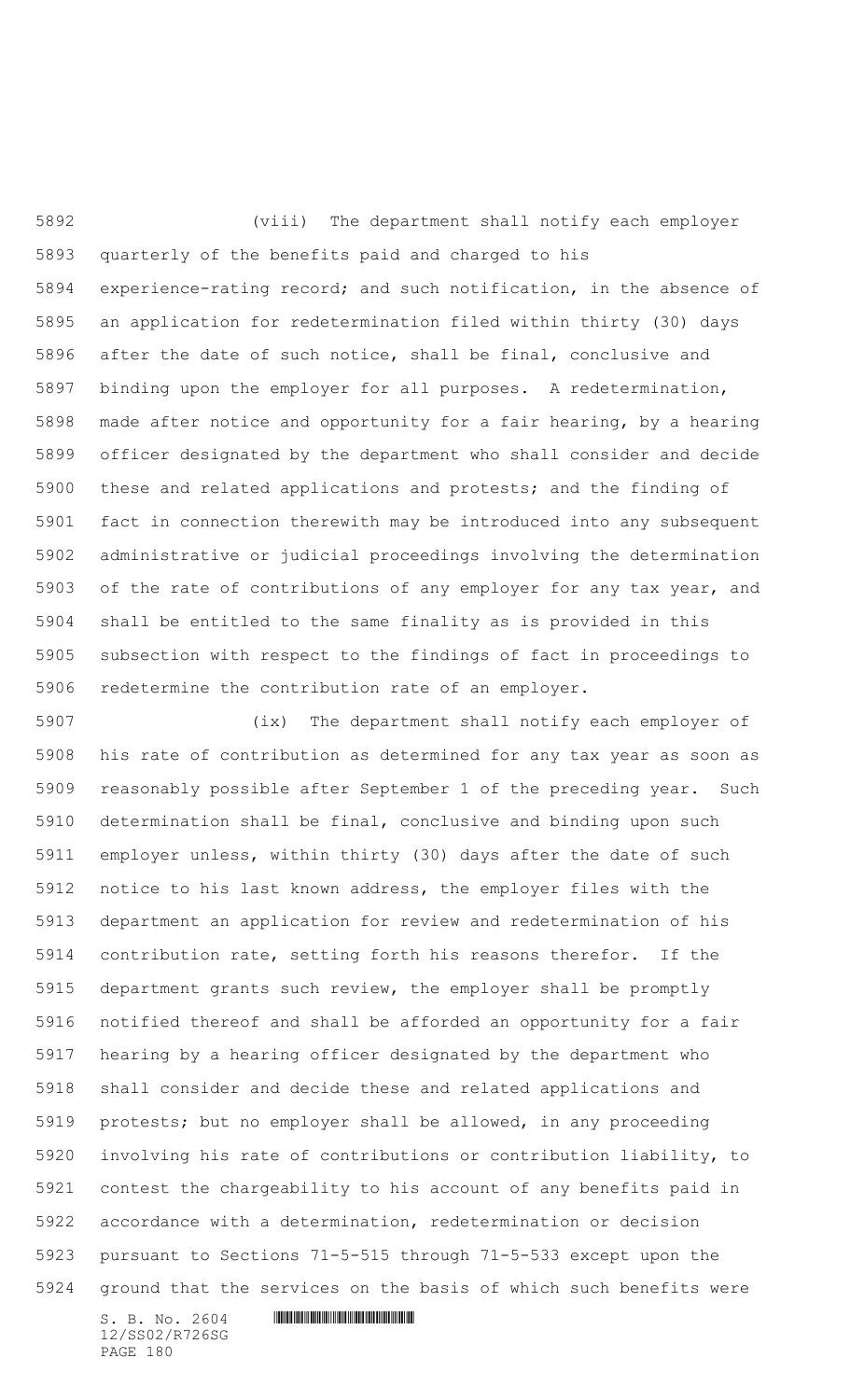found to be chargeable did not constitute services performed in employment for him, and then only in the event that he was not a party to such determination, redetermination, decision or to any other proceedings provided in this chapter in which the character of such services was determined. The employer shall be promptly notified of the denial of this application or of the redetermination, both of which shall become final unless, within ten (10) days after the date of notice thereof, there shall be an appeal to the department itself. Any such appeal shall be on the record before said designated hearing officer, and the decision of said department shall become final unless, within thirty (30) days after the date of notice thereof to the employer's last known address, there shall be an appeal to the Circuit Court of the First Judicial District of Hinds County, Mississippi, in accordance with the provisions of law with respect to review of civil causes by certiorari.

 (3) Notwithstanding any other provision of law, the following shall apply regarding assignment of rates and transfers of experience:

 (a) (i) If an employer transfers its trade or business, or a portion thereof, to another employer and, at the time of the transfer, there is substantially common ownership, management or control of the two (2) employers, then the unemployment experience attributable to the transferred trade or business shall be transferred to the employer to whom such business is so transferred. The rates of both employers shall be recalculated and made effective on January 1 of the year following the year the transfer occurred.

 (ii) If, following a transfer of experience under subparagraph (i) of this paragraph (a), the department determines that a substantial purpose of the transfer of trade or business was to obtain a reduced liability of contributions, then the experience-rating accounts of the employers involved shall be

 $S. B. NO. 2604$  .  $M. 2604$ 12/SS02/R726SG PAGE 181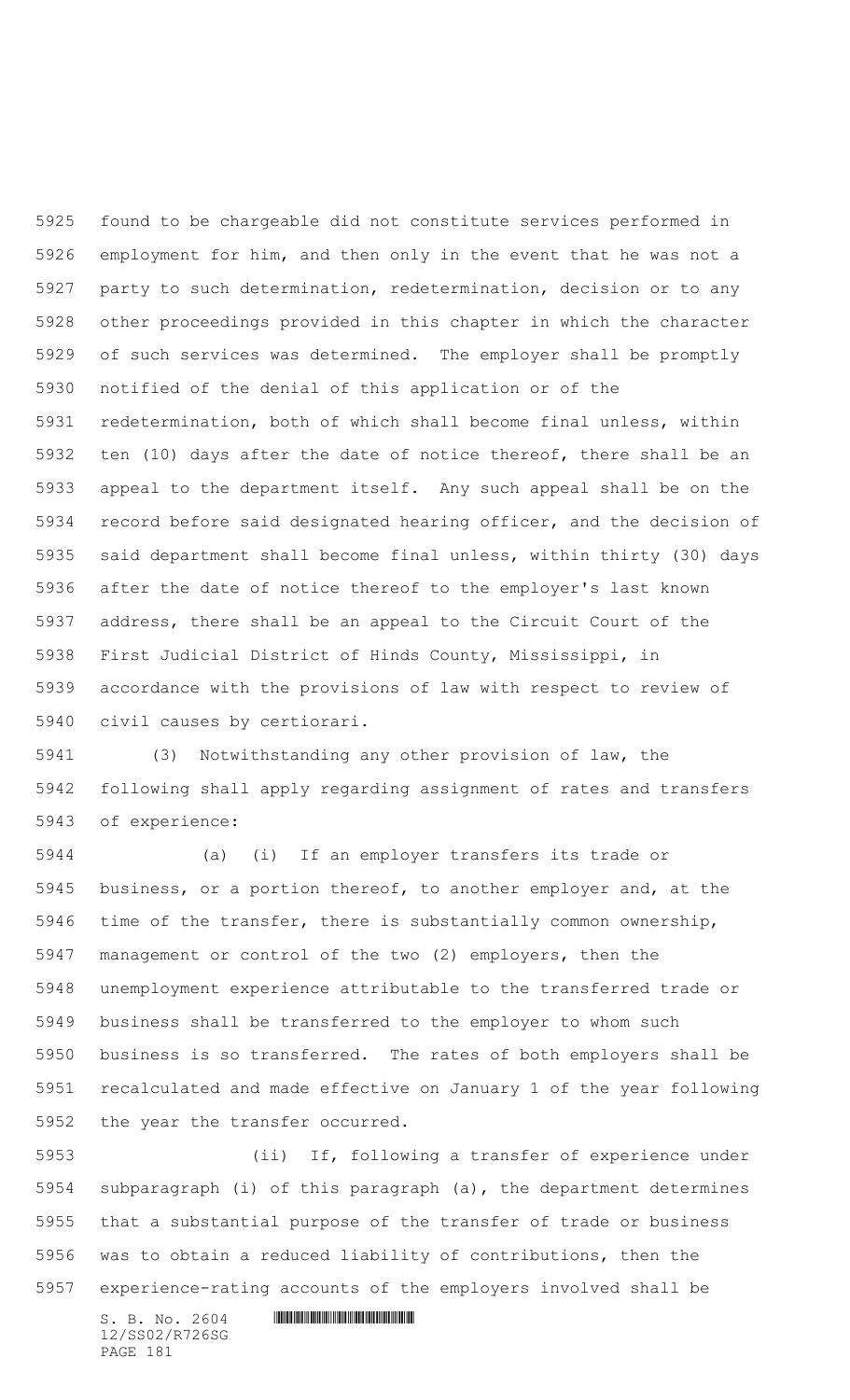combined into a single account and a single rate assigned to such account.

 (b) Whenever a person who is not an employer or an employing unit under this chapter at the time it acquires the trade or business of an employer, the unemployment experience of the acquired business shall not be transferred to such person if the department finds that such person acquired the business solely or primarily for the purpose of obtaining a lower rate of contributions. Instead, such person shall be assigned the new employer rate under Section 71-5-353. In determining whether the business was acquired solely or primarily for the purpose of obtaining a lower rate of contributions, the department shall use objective factors which may include the cost of acquiring the business, whether the person continued the business enterprise of the acquired business, how long such business enterprise was continued, or whether a substantial number of new employees were hired for performance of duties unrelated to the business activity conducted prior to acquisition.

 (c) (i) If a person knowingly violates or attempts to violate paragraph (a) or (b) of this subsection or any other provision of this chapter related to determining the assignment of a contribution rate, or if a person knowingly advises another person in a way that results in a violation of such provision, the person shall be subject to the following penalties:

5982 1. If the person is an employer, then such employer shall be assigned the highest rate assignable under this chapter for the rate year during which such violation or attempted violation occurred and the three (3) rate years immediately following this rate year. However, if the person's business is already at such highest rate for any year, or if the amount of increase in the person's rate would be less than two percent (2%) for such year, then a penalty rate of contributions of two percent (2%) of taxable wages shall be imposed for such year. The penalty

 $S. B. No. 2604$  . The set of the set of  $S. B. N \circ A$ 12/SS02/R726SG PAGE 182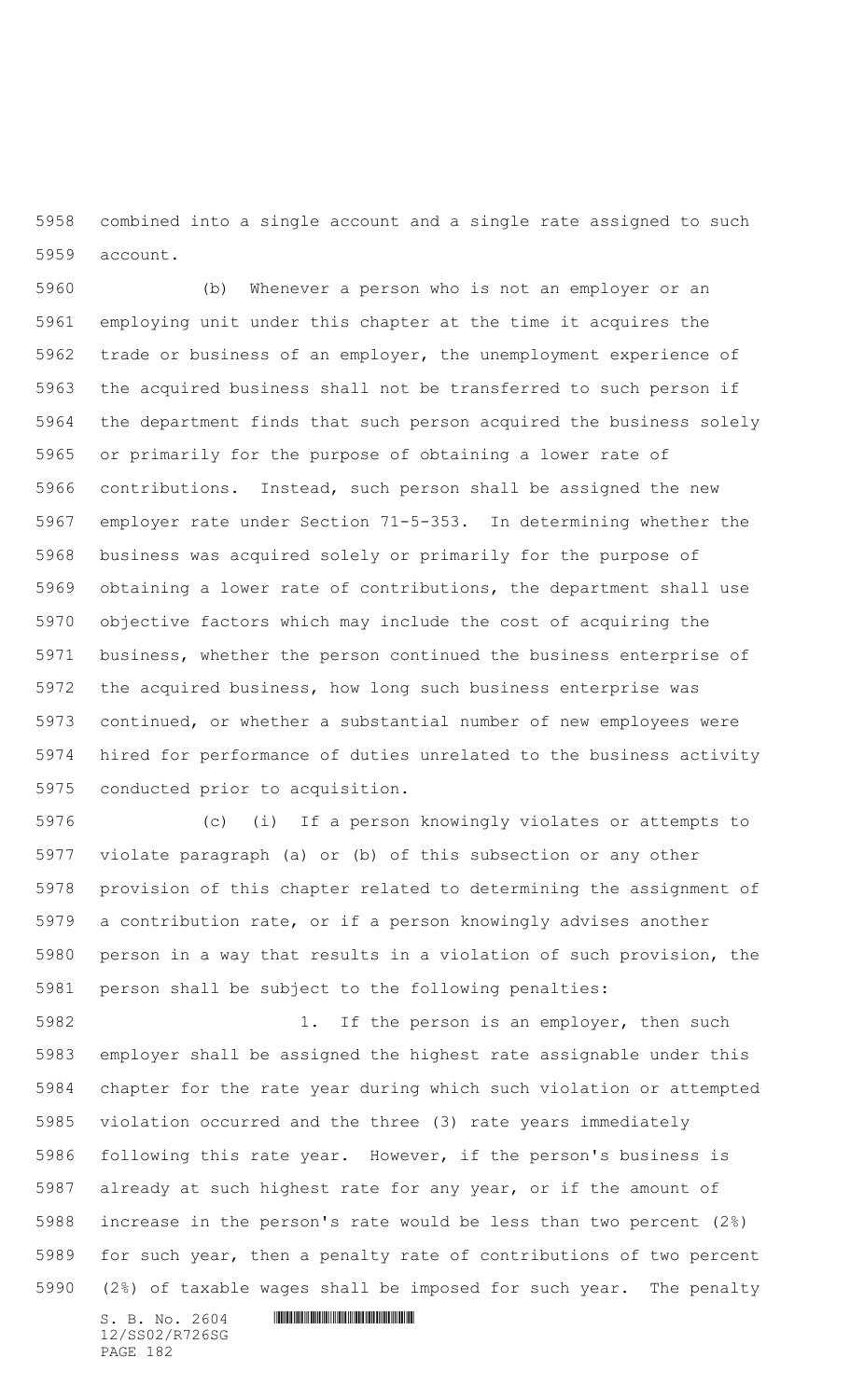rate will apply to the successor business as well as the related entity from which the employees were transferred in an effort to obtain a lower rate of contributions.

 2. If the person is not an employer, such person shall be subject to a civil money penalty of not more than Five Thousand Dollars (\$5,000.00). Each such transaction for which advice was given and each occurrence or reoccurrence after notification being given by the department shall be a separate offense and punishable by a separate penalty. Any such fine shall be deposited in the penalty and interest account established under Section 71-5-114.

 (ii) For purposes of this paragraph (c), the term "knowingly" means having actual knowledge of or acting with deliberate ignorance or reckless disregard for the prohibition involved.

 (iii) For purposes of this paragraph (c), the term "violates or attempts to violate" includes, but is not limited to, intent to evade, misrepresentation or willful nondisclosure.

 (iv) In addition to the penalty imposed by subparagraph (i) of this paragraph (c), any violation of this subsection may be punishable by a fine of not more than Ten Thousand Dollars (\$10,000.00) or by imprisonment for not more than five (5) years, or by both such fine and imprisonment. This subsection shall prohibit prosecution under any other criminal statute of this state.

 (d) The department shall establish procedures to identify the transfer or acquisition of a business for purposes of this subsection.

 $S. B. No. 2604$  . The set of the set of  $S. B. N \circ A$  (e) For purposes of this subsection: (i) "Person" has the meaning given such term by Section 7701(a)(1) of the Internal Revenue Code of 1986; and (ii) "Employing unit" has the meaning as set forth in Section 71-5-11.

12/SS02/R726SG PAGE 183